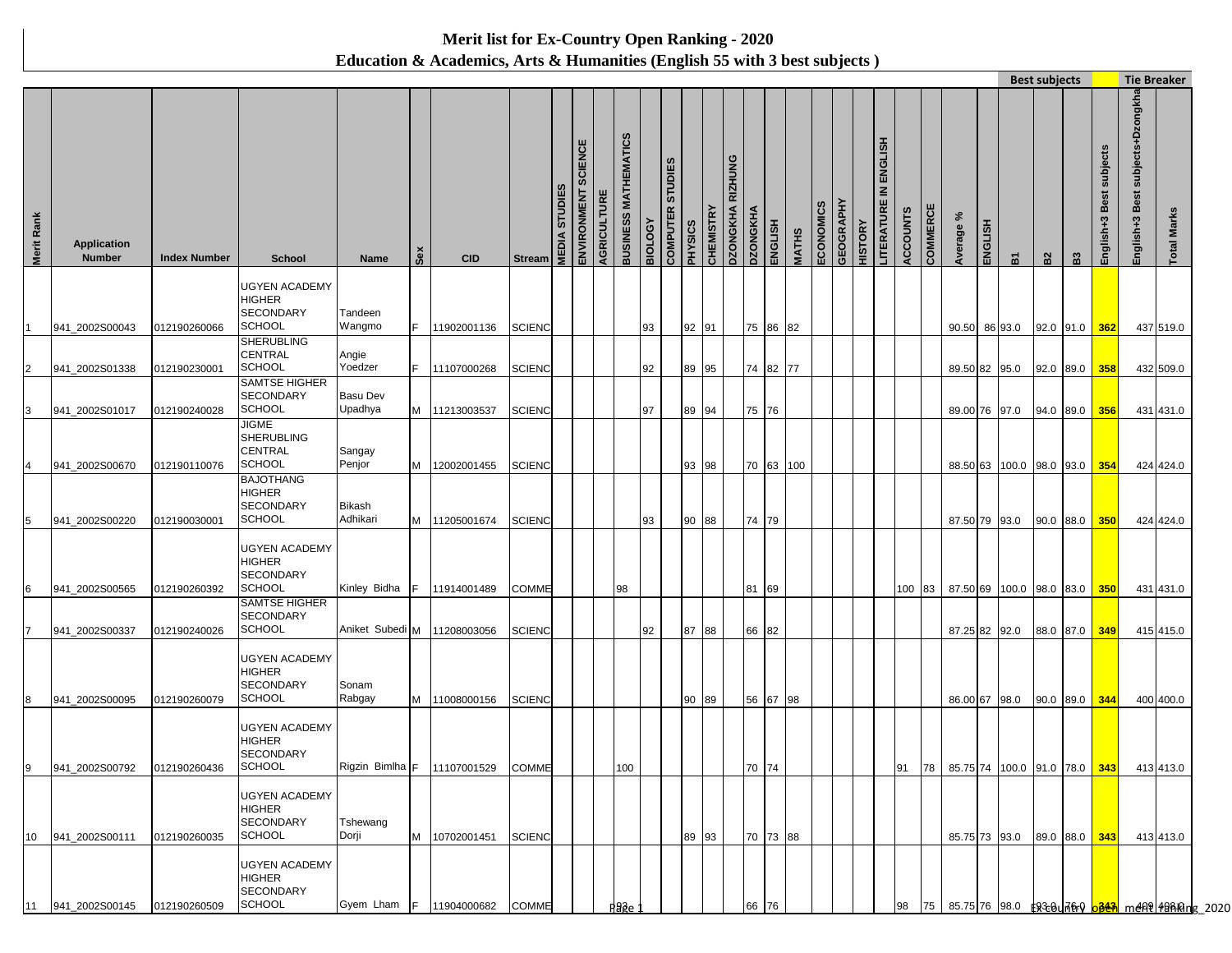|    |                |              | YANGCHENPHUG<br><b>HIGHER</b>                                              |                             |    |               |               |    |    |    |       |       |          |    |       |    |    |               |      |           |               |     |           |
|----|----------------|--------------|----------------------------------------------------------------------------|-----------------------------|----|---------------|---------------|----|----|----|-------|-------|----------|----|-------|----|----|---------------|------|-----------|---------------|-----|-----------|
| 12 | 941_2002S01016 | 012190020392 | SECONDARY<br><b>SCHOOL</b>                                                 | Lhab Gyem                   |    | 10504002025   | COMME         |    | 98 |    |       |       | 74 71    | 88 |       | 85 | 83 | 85.50 71 98.0 |      |           | 88.0 85.0 342 |     | 416 499.0 |
|    |                |              |                                                                            | Tshering                    |    |               |               |    |    |    |       |       |          |    |       |    |    |               |      |           |               |     |           |
| 13 | 941_2002S00594 | 012191400282 | Desi HSS                                                                   | Youden                      |    | 10903003568   | COMME         |    | 97 |    |       |       | 70 72    | 78 |       | 92 | 78 | 84.75 72 97.0 |      |           | 92.0 78.0     | 339 | 409 487.0 |
| 14 | 941_2002S01024 | 012190070063 | <b>DRUKGYEL</b><br>CENTRAL<br><b>SCHOOL</b>                                | Tshering<br>Eden            | F  | 11506006973   | <b>SCIENC</b> |    |    | 87 | 72 83 | 83 84 |          |    |       |    |    | 84.50 84 87.0 |      |           | 84.0 83.0     | 338 | 421 409.0 |
|    |                |              |                                                                            |                             |    |               |               |    |    |    |       |       |          |    |       |    |    |               |      |           |               |     |           |
| 15 | 941 2002S00875 | 012190260088 | <b>UGYEN ACADEMY</b><br><b>HIGHER</b><br><b>SECONDARY</b><br><b>SCHOOL</b> | Norbu<br>Chogyel<br>Tobgyel | М  | 10910001118   | <b>SCIENC</b> |    |    | 84 | 89 85 |       | 60 75 89 |    |       |    |    | 84.50 75 89.0 |      |           | 89.0 85.0     | 338 | 398 482.0 |
|    |                |              |                                                                            |                             |    |               |               |    |    |    |       |       |          |    |       |    |    |               |      |           |               |     |           |
| 16 | 941 2002S00075 | 012190260072 | <b>UGYEN ACADEMY</b><br><b>HIGHER</b><br><b>SECONDARY</b><br><b>SCHOOL</b> | Karma Dorji                 |    | M 11502002356 | <b>SCIENC</b> |    |    |    | 88 88 |       | 75 68 93 |    |       |    |    | 84.25 68 93.0 |      |           | 88.0 88.0 337 |     | 412 412.0 |
|    |                |              | <b>MONGAR HIGHER</b>                                                       |                             |    |               |               |    |    |    |       |       |          |    |       |    |    |               |      |           |               |     |           |
| 17 | 941 2002S02014 | 012190140102 | <b>SECONDARY</b><br><b>SCHOOL</b>                                          | Sangay Nidup M 11602000051  |    |               | COMME         |    | 96 |    |       |       | 73 66    | 85 |       | 90 | 76 | 84.25 66 96.0 |      |           | 90.0 85.0 337 |     | 410 486.0 |
|    |                |              | <b>DRUKJEGANG</b><br><b>HIGHER</b>                                         |                             |    |               |               |    |    |    |       |       |          |    |       |    |    |               |      |           |               |     |           |
| 18 | 941 2002S02059 | 012190360109 | SECONDARY<br><b>SCHOOL</b>                                                 | Deepen<br>Subedi            | M  | 10304000747   | ARTS          | 82 |    |    |       | 71    | 85       |    | 62 85 |    |    | 84.25 85 85.0 |      |           | 85.0 82.0     | 337 | 408 385.0 |
| 19 | 941 2002S00585 | 012190260058 | <b>UGYEN ACADEMY</b><br><b>HIGHER</b><br><b>SECONDARY</b><br><b>SCHOOL</b> | Kuenchab<br>Palmo           | F. | 10204003127   | <b>SCIENC</b> |    |    | 92 | 85 86 | 69 74 |          |    |       |    |    | 84.25 74      | 92.0 |           | 86.0 85.0     | 337 | 406 406.0 |
|    |                |              |                                                                            |                             |    |               |               |    |    |    |       |       |          |    |       |    |    |               |      |           |               |     |           |
| 20 | 941_2002S00487 | 012190260184 | <b>UGYEN ACADEMY</b><br>HIGHER<br><b>SECONDARY</b><br><b>SCHOOL</b>        | Tshering<br>Yangden         |    | 10502001482   | ARTS          | 85 | 91 |    |       |       | 72 72    | 88 | 73    |    |    | 84.00 72 91.0 |      |           | 88.0 85.0     | 336 | 408 481.0 |
| 21 | 941_2002S00590 | 012191400283 | Desi HSS                                                                   | Norbu Dema                  |    | 11208002781   | COMME         |    | 96 |    |       | 68 73 |          | 74 |       | 93 | 67 | 84.00 73      | 96.0 | 93.0 74.0 |               | 336 | 404 471.0 |
|    |                |              |                                                                            |                             |    |               |               |    |    |    |       |       |          |    |       |    |    |               |      |           |               |     |           |
| 22 | 941 2002S00494 | 012190190066 | LHUNTSE HIGHER<br><b>SECONDARY</b><br><b>SCHOOL</b>                        | Tashi<br>Wangchuk           |    | M 11111001167 | COMME         |    | 87 |    |       |       | 74 63    | 93 |       | 92 | 72 | 83.75 63 93.0 |      |           | 92.0 87.0     | 335 | 409 481.0 |
|    |                |              | <b>RANJUNG</b>                                                             |                             |    |               |               |    |    |    |       |       |          |    |       |    |    |               |      |           |               |     |           |
| 23 | 941 2002S02173 | 012190210021 | CENTRAL<br><b>SCHOOL</b>                                                   | Yeshi Dorji                 | M  | 10906000539   | <b>SCIENC</b> |    |    |    | 85 90 |       | 70 72 88 |    |       |    |    | 83.75 72 90.0 |      |           | 88.0 85.0 335 |     | 405 405.0 |
| 24 | 941_2002S01286 | 012191210025 | <b>JAMPEL HIGHER</b><br>SECONDARY<br><b>SCHOOL</b>                         | Nima<br>Rinchen             | м  | 10505000241   | <b>SCIENC</b> |    |    |    | 90 84 |       | 68 65 96 |    |       |    |    | 83.75 65 96.0 |      |           | 90.0 84.0     | 335 | 403 403.0 |
|    |                |              | <b>UGYEN ACADEMY</b>                                                       |                             |    |               |               |    |    |    |       |       |          |    |       |    |    |               |      |           |               |     |           |
| 25 | 941 2002S00136 | 012190260025 | HIGHER<br>SECONDARY<br>SCHOOL                                              | Jigme<br>Yeshey             | M  | 11306002180   | <b>SCIENC</b> |    |    |    | 86 81 |       | 56 84 73 |    |       |    |    | 83.75 84 86.0 |      |           | 84.0 81.0     | 335 | 391 380.0 |
|    |                |              | <b>CHUKHA</b><br>CENTRAL                                                   | Kezang                      |    |               |               |    |    |    |       |       |          |    |       |    |    |               |      |           |               |     |           |
| 26 | 941 2002S01147 | 012190050052 | SCHOOL                                                                     | Choden                      | F. | 11904000607   | ARTS          | 85 |    |    |       |       | 71 81    |    | 82 86 |    |    | 83.50 81 86.0 |      |           | 85.0 82.0 334 |     | 405 405.0 |
|    |                |              | MOTITHANG<br><b>HIGHER</b><br>SECONDARY                                    | Karma                       |    |               |               |    |    |    |       |       |          |    |       |    |    |               |      |           |               |     |           |
| 27 | 941 2002S01750 | 012190150075 | <b>SCHOOL</b>                                                              | Wangmo                      | F. | 11506008544   | <b>SCIENC</b> |    |    | 87 | 84 82 |       | 69 81 70 |    |       |    |    | 83.50 81 87.0 |      |           | 84.0 82.0 334 |     | 403 473.0 |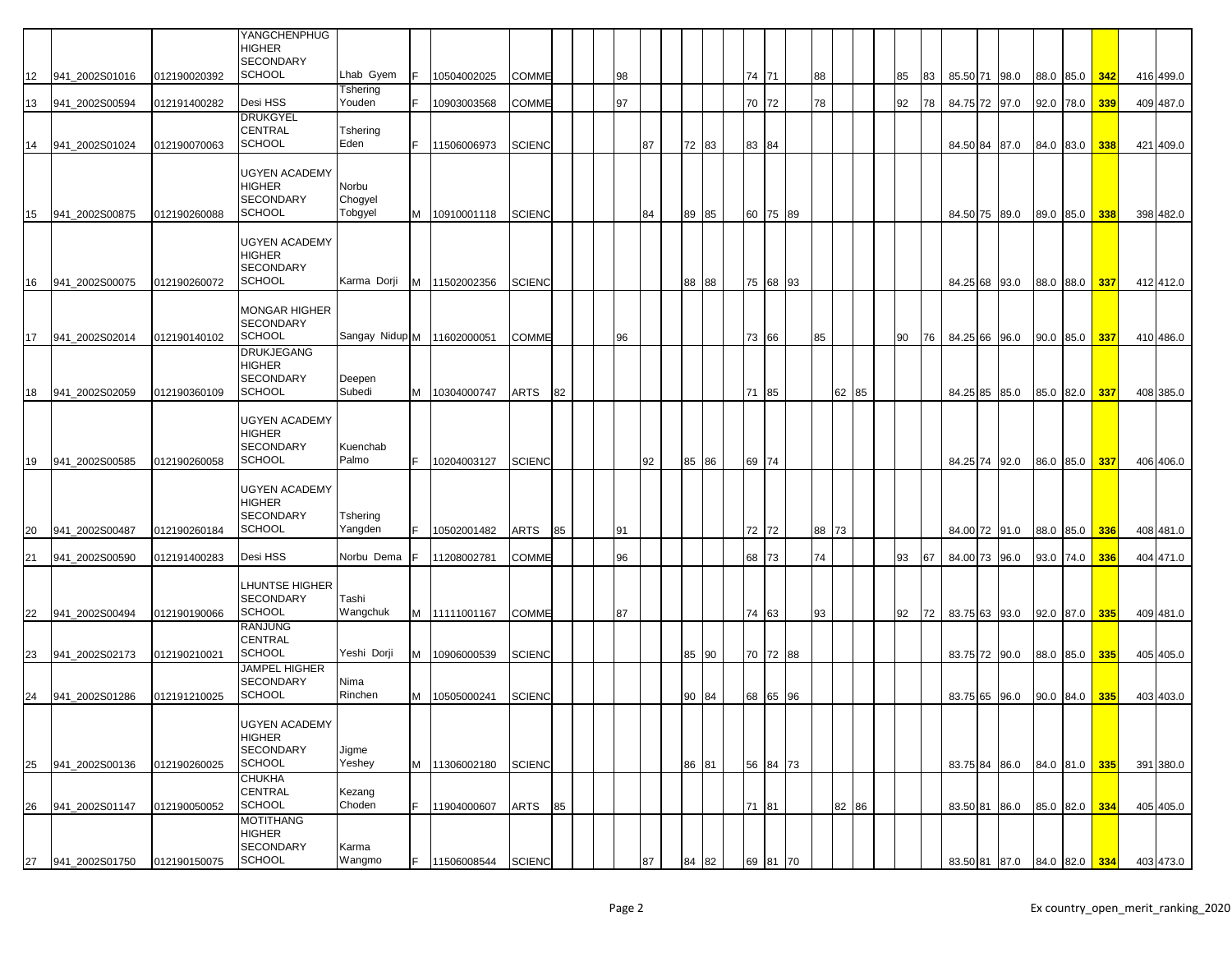| 28       | 941 2002S00035                   | 012190260448                 | <b>UGYEN ACADEMY</b><br><b>HIGHER</b><br><b>SECONDARY</b><br><b>SCHOOL</b>                | Karma Yoezer<br>Thinley    |    | M 11606001582                                | COMME <sup>80</sup>                  |    |    | 89     |    |       |    | 67 69       |          |       |          | 96 |    | 69 83.50 69 96.0               |  | 89.0 80.0 334                  |     | 401 470.0              |                                                                               |
|----------|----------------------------------|------------------------------|-------------------------------------------------------------------------------------------|----------------------------|----|----------------------------------------------|--------------------------------------|----|----|--------|----|-------|----|-------------|----------|-------|----------|----|----|--------------------------------|--|--------------------------------|-----|------------------------|-------------------------------------------------------------------------------|
| 29       | 941 2002S00322                   | 012190260068                 | <b>UGYEN ACADEMY</b><br><b>HIGHER</b><br><b>SECONDARY</b><br><b>SCHOOL</b>                | Tshering<br>Eden           | F. | 11411001379                                  | <b>SCIENC</b>                        |    |    |        |    | 87    | 78 |             | 66 77 92 |       |          |    |    | 83.50 77 92.0                  |  | 87.0 78.0 334                  |     | 400 400.0              |                                                                               |
| 30       | 941 2002S00013                   | 012190260409                 | <b>UGYEN ACADEMY</b><br><b>HIGHER</b><br><b>SECONDARY</b><br><b>SCHOOL</b>                | Kinley<br>Pelzang          |    | M 11902000609                                | <b>COMME</b>                         |    |    | 90     |    |       |    | 65 73       |          |       |          | 98 | 68 | 83.50 73 98.0                  |  | 90.0 73.0 334                  |     | 399 394.0              |                                                                               |
| 31       | 941 2002S01102                   | 012190260047                 | <b>UGYEN ACADEMY</b><br><b>HIGHER</b><br><b>SECONDARY</b><br><b>SCHOOL</b>                | Pema<br>Yangchen           |    | F 11005003010                                | <b>SCIENC</b>                        |    | 90 |        | 87 | 85 78 |    | 64 72       |          |       |          |    |    | 83.50 72 90.0                  |  | 87.0 85.0 334                  |     | 398 476.0              |                                                                               |
| 32       | 941_2002S00452                   | 012190260187                 | <b>UGYEN ACADEMY</b><br><b>HIGHER</b><br><b>SECONDARY</b><br><b>SCHOOL</b>                | Bir Man<br>Ghishing        |    | M 11809001378                                | ARTS                                 | 87 |    | 84     |    |       |    | 63 78       |          | 85 77 |          |    |    | 83.50 78 87.0                  |  | 85.0 84.0 334                  |     | 397 474.0              |                                                                               |
|          |                                  |                              | <b>UGYEN ACADEMY</b><br><b>HIGHER</b><br><b>SECONDARY</b><br><b>SCHOOL</b>                | Sangay<br>Tshering         |    |                                              |                                      |    |    |        |    |       |    |             |          |       |          |    |    |                                |  |                                |     |                        |                                                                               |
| 33<br>34 | 941 2002S00947<br>941 2002S00200 | 012190260412<br>012190110073 | <b>JIGME</b><br><b>SHERUBLING</b><br><b>CENTRAL</b><br><b>SCHOOL</b>                      |                            |    | M 10708002545<br>Pema Lethro M   10709004907 | COMME <sup>85</sup><br><b>SCIENC</b> |    |    | 92     | 93 | 88    | 85 | 80<br>76 67 | 64       |       |          | 92 | 66 | 83.25 64 92.0<br>83.25 67 93.0 |  | $92.0$ 85.0<br>88.0 85.0 333   | 333 | 413 479.0<br>409 409.0 |                                                                               |
| 35       | 941 2002S00730                   | 012190060153                 | <b>DAMPHU</b><br><b>CENTRAL</b><br><b>SCHOOL</b><br><b>CHUKHA</b>                         | Namgay Zam F               |    | 11006001679                                  | ARTS                                 | 87 |    |        |    |       |    | 71 77       |          |       | 84 85    |    |    | 83.25 77 87.0                  |  | 85.0 84.0 333                  |     | 404 404.0              |                                                                               |
| 36       | 941 2002S00062                   | 012190050029                 | <b>CENTRAL</b><br><b>SCHOOL</b><br><b>JIGME</b><br><b>SHERUBLING</b>                      | Sherab<br>Choden           | F. | 11506007069                                  | <b>ARTS</b>                          |    |    | 40     |    |       |    | 69 86       |          |       | 82 79 70 |    |    | 83.25 86 86.0                  |  | 82.0 79.0 333                  |     | 402 426.0              |                                                                               |
| 37       | 941 2002S01559                   | 012190110064                 | <b>CENTRAL</b><br><b>SCHOOL</b><br><b>DRUKJEGANG</b><br><b>HIGHER</b><br><b>SECONDARY</b> | Karchung                   |    | M 11511000081                                | <b>SCIENC</b>                        |    |    |        | 92 | 81 79 |    | 86 73       |          |       |          |    |    | 83.00 73 92.0                  |  | 86.0 81.0 332                  |     | 418 411.0              |                                                                               |
| 38       | 941 2002S00162                   | 012190360097                 | <b>SCHOOL</b><br>YANGCHENPHUG<br><b>HIGHER</b><br><b>SECONDARY</b>                        |                            |    | Nima Kezang M   10311001367                  | <b>ARTS</b>                          | 83 |    |        |    |       |    | 78 81       |          |       | 70 87    |    |    | 83.00 81 87.0                  |  | 83.0 81.0 332                  |     | 410 399.0              |                                                                               |
| 39<br>40 | 941_2002S01400<br>941_2002S00689 | 012190020322<br>012191210033 | <b>SCHOOL</b><br><b>JAMPEL HIGHER</b><br><b>SECONDARY</b><br><b>SCHOOL</b>                | Tashi Dem<br>Subash Rai    | F  | 11411000807<br>M 11309002096                 | <b>ARTS</b><br><b>SCIENC</b>         |    |    | 97     |    | 90 83 |    | 72 72       | 66 68 91 |       | 80 76 83 |    |    | 83.00 72 97.0<br>83.00 68 91.0 |  | 83.0 80.0 332<br>90.0 83.0 332 |     | 404 480.0<br>398 398.0 |                                                                               |
| 41       | 941_2002S01082                   | 012190260048                 | <b>UGYEN ACADEMY</b><br><b>HIGHER</b><br><b>SECONDARY</b><br><b>SCHOOL</b>                | Tandin<br>Zangmo<br>Tamang |    | F 11811001777                                | <b>SCIENC</b>                        |    |    |        |    | 89 84 |    |             | 63 73 86 |       |          |    |    | 83.00 73 89.0                  |  | 86.0 84.0 332                  |     | 395 395.0              |                                                                               |
| 42       | 941_2002S00339                   | 012190260393                 | <b>UGYEN ACADEMY</b><br><b>HIGHER</b><br><b>SECONDARY</b><br><b>SCHOOL</b>                |                            |    | Kinley Choki F   11410005384                 | COMME <sub>79</sub>                  |    |    | Pgge 3 |    |       |    | 63 71       |          |       |          | 91 |    | 60 83.00 71 91.0               |  |                                |     |                        | _ <mark>f</mark> §1.8Y9 <u>57X</u> _ <mark>08\$2}</mark> _merit_lragking_2020 |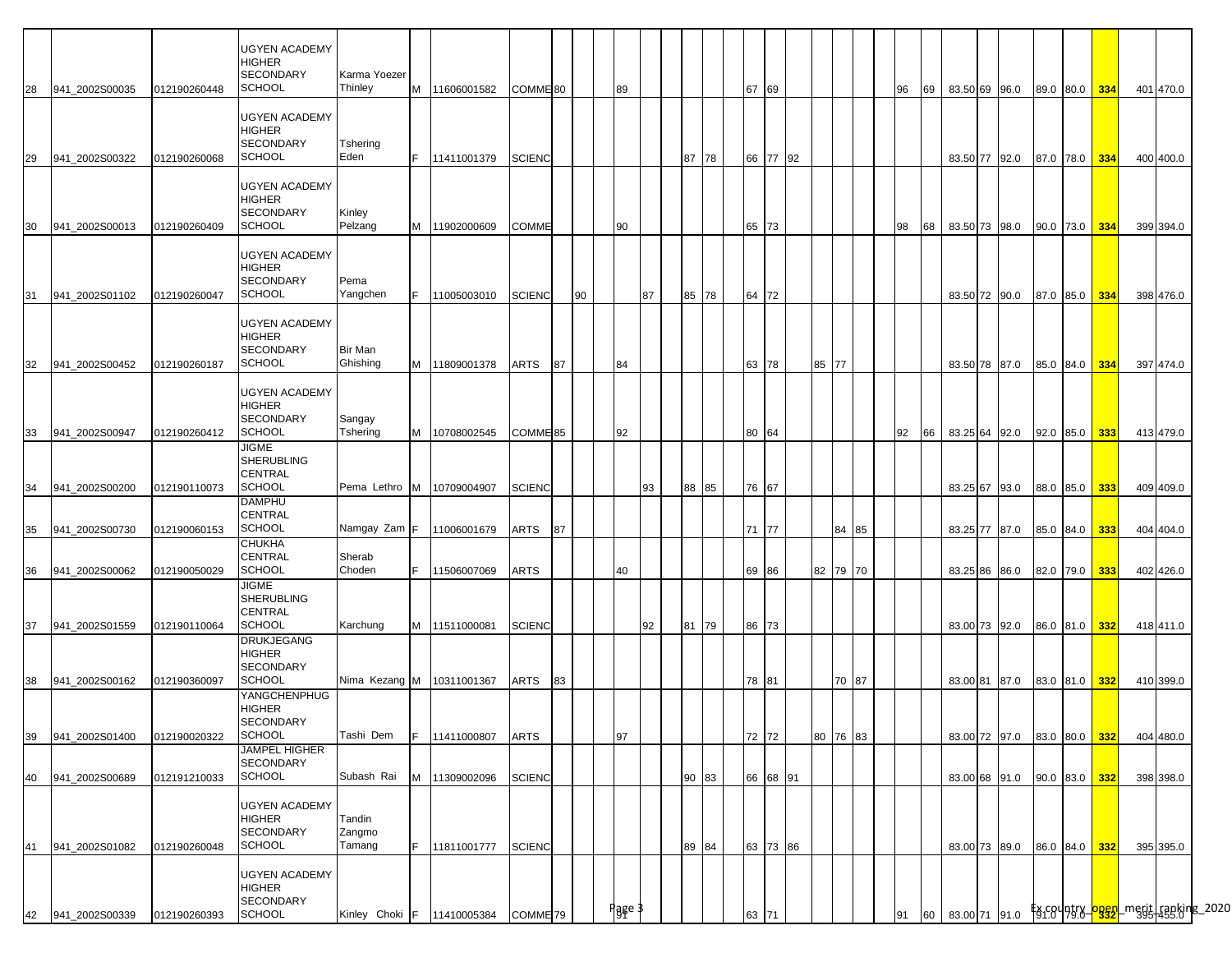|    |                |              | PHUENTSHOLING<br>HIGHER<br><b>SECONDARY</b>                                | Karma                        |    |               |                     |    |    |    |    |       |       |          |    |  |    |    |  |                                       |               |               |     |           |           |
|----|----------------|--------------|----------------------------------------------------------------------------|------------------------------|----|---------------|---------------------|----|----|----|----|-------|-------|----------|----|--|----|----|--|---------------------------------------|---------------|---------------|-----|-----------|-----------|
| 43 | 941 2002S00063 | 012190180031 | <b>SCHOOL</b>                                                              | Sangay                       |    | M 11410007466 | SCIENC              |    |    |    | 90 | 84 76 |       | 53 79 64 |    |  |    |    |  | 83.00 79 90.0                         | 84.0 79.0 332 |               |     | 385 446.0 |           |
| 44 | 941_2002S01048 | 012190150026 | MOTITHANG<br><b>HIGHER</b><br><b>SECONDARY</b><br><b>SCHOOL</b>            | Kinga<br>Wangchuk            | м  | 10709004919   | <b>SCIENC</b>       |    |    |    | 84 | 88 78 |       | 79 72 87 |    |  |    |    |  | 82.75 72 88.0                         |               | 87.0 84.0 331 |     | 410 488.0 |           |
|    |                |              | ZHEMGANG<br><b>CENTRAL</b>                                                 | Kuenzang                     |    |               |                     |    |    |    |    |       |       |          |    |  |    |    |  |                                       |               |               |     |           |           |
| 45 | 941 2002S00842 | 012190280003 | <b>SCHOOL</b><br><b>JIGME</b>                                              | Tobgay                       |    | M 11703003806 | <b>SCIENC</b>       |    |    |    |    | 83 84 |       | 73 69 95 |    |  |    |    |  | 82.75 69 95.0                         |               | 84.0 83.0 331 |     | 404 404.0 |           |
|    |                |              | SHERUBLING<br>CENTRAL                                                      |                              |    |               |                     |    |    |    |    |       |       |          |    |  |    |    |  |                                       |               |               |     |           |           |
| 46 | 941_2002S00306 | 012190110018 | SCHOOL<br><b>PUNAKHA</b>                                                   | Karma Kinley M   11514004760 |    |               | <b>SCIENC</b>       |    |    |    | 91 | 92 88 | 73 60 |          |    |  |    |    |  | 82.75 60 92.0                         |               | 91.0 88.0 331 |     | 404 404.0 |           |
| 47 | 941 2002S01044 | 012190200015 | CENTRAL<br><b>SCHOOL</b>                                                   | Raju Tamang M                |    | 10304000549   | SCIENC              |    |    |    |    | 86 84 |       | 72 73 88 |    |  |    |    |  | 82.75 73 88.0                         |               | 86.0 84.0     | 331 | 403 403.0 |           |
| 48 | 941 2002S00797 | 012190260001 | <b>UGYEN ACADEMY</b><br><b>HIGHER</b><br><b>SECONDARY</b><br><b>SCHOOL</b> | Chado<br>Wangmo              | F. | 11913002802   | SCIENC              | 86 |    |    | 88 | 82 78 | 68 75 |          |    |  |    |    |  | 82.75 75 88.0                         |               | 86.0 82.0 331 |     | 399 477.0 |           |
|    |                |              | PHUENTSHOLING                                                              |                              |    |               |                     |    |    |    |    |       |       |          |    |  |    |    |  |                                       |               |               |     |           |           |
| 49 | 941 2002S00005 | 012190180041 | HIGHER<br><b>SECONDARY</b><br><b>SCHOOL</b>                                | Yeshi Rigsel<br>Wangchuk     | M  | 11805001727   | <b>SCIENC</b>       |    |    |    |    | 90 81 |       | 57 75 85 |    |  |    |    |  | 82.75 75 90.0                         | 85.0 81.0 331 |               |     | 388 388.0 |           |
| 50 | 941 2002S01831 | 012190040011 | <b>BAYLING</b><br>CENTRAL<br><b>SCHOOL</b>                                 | Dechen Dorji                 | M  | 11606003834   | <b>SCIENC</b>       |    | 93 |    | 87 | 72 75 | 82 68 |          |    |  |    |    |  | 82.50 68 93.0                         |               | 87.0 82.0     | 330 | 412 477.0 |           |
| 51 | 941_2002S01456 | 012190020071 | YANGCHENPHUG<br><b>HIGHER</b><br>SECONDARY<br><b>SCHOOL</b>                | Tenzin<br>Lhaden             |    | 10801000369   | <b>SCIENC</b>       |    |    |    | 92 | 81 84 |       | 76 73 74 |    |  |    |    |  | 82.50 73 92.0                         |               | 84.0 81.0     | 330 | 406 480.0 |           |
| 52 | 941 2002S00033 | 012190260071 | <b>UGYEN ACADEMY</b><br>HIGHER<br><b>SECONDARY</b><br><b>SCHOOL</b>        | Yeshi Selden                 | IF | 11410007274   | <b>SCIENC</b>       |    |    |    | 89 | 83 82 | 63 76 |          |    |  |    |    |  | 82.50 76 89.0                         |               | 83.0 82.0     | 330 | 393 393.0 |           |
|    |                |              | <b>MOTITHANG</b><br>HIGHER<br>SECONDARY<br><b>SCHOOL</b>                   | Dechen Dorji                 |    |               |                     |    |    |    |    | 87 75 |       | 77 70 95 |    |  |    |    |  |                                       |               |               |     |           |           |
| 53 | 941 2002S01084 | 012190150024 |                                                                            |                              | M  | 11603000569   | SCIENC              |    |    |    |    |       |       |          |    |  |    |    |  | 82.25 70 95.0                         |               | 87.0 77.0     | 329 | 406 404.0 |           |
| 54 | 941 2002S00990 | 012190260012 | UGYEN ACADEMY<br>HIGHER<br><b>SECONDARY</b><br>SCHOOL                      | Sonam<br>Tshering<br>Pelmo   |    | 10502000757   | <b>SCIENC</b>       |    |    |    | 84 | 87 81 |       | 72 77 74 |    |  |    |    |  | 82.25 77 87.0                         |               | 84.0 81.0     | 329 | 401 475.0 |           |
|    |                |              | PUNAKHA                                                                    |                              |    |               |                     |    |    |    |    |       |       |          |    |  |    |    |  |                                       |               |               |     |           |           |
| 55 | 941_2002S00205 | 012190200045 | <b>CENTRAL</b><br><b>SCHOOL</b>                                            | Phub<br>Gyeltshen            | M  | 11509001999   | <b>SCIENC</b>       |    |    |    | 88 | 81 84 | 70 76 |          |    |  |    |    |  | 82.25 76 88.0 84.0 81.0 329 399 399.0 |               |               |     |           |           |
| 56 | 941_2002S00366 | 012190060026 | DAMPHU<br><b>CENTRAL</b><br><b>SCHOOL</b>                                  | Dechen<br>Tshomo             |    | 11805002780   | <b>SCIENC</b>       |    |    |    |    | 85 87 |       | 67 75 82 |    |  |    |    |  | 82.25 75 87.0                         |               | 85.0 82.0 329 |     | 396 396.0 |           |
| 57 | 941 2002S00363 | 012191400281 |                                                                            | Tenzin<br>Yangchen           | F  | 11107000477   | COMME               |    |    | 95 |    |       | 63 73 |          | 64 |  | 88 | 67 |  | 82.25 73 95.0                         |               | 88.0 73.0     | 329 | 392 450.0 |           |
|    |                |              | <b>UGYEN ACADEMY</b><br><b>HIGHER</b>                                      |                              |    |               |                     |    |    |    |    |       |       |          |    |  |    |    |  |                                       |               |               |     |           |           |
| 58 | 941_2002S00336 | 012190260438 | SECONDARY<br><b>SCHOOL</b>                                                 | Sangay Cheki<br>Zangmo       | F. | 11514004682   | COMME <sup>86</sup> |    |    | 87 |    |       | 75 69 |          |    |  | 86 | 65 |  | 82.00 69 87.0 86.0 86.0 328           |               |               |     |           | 403 468.0 |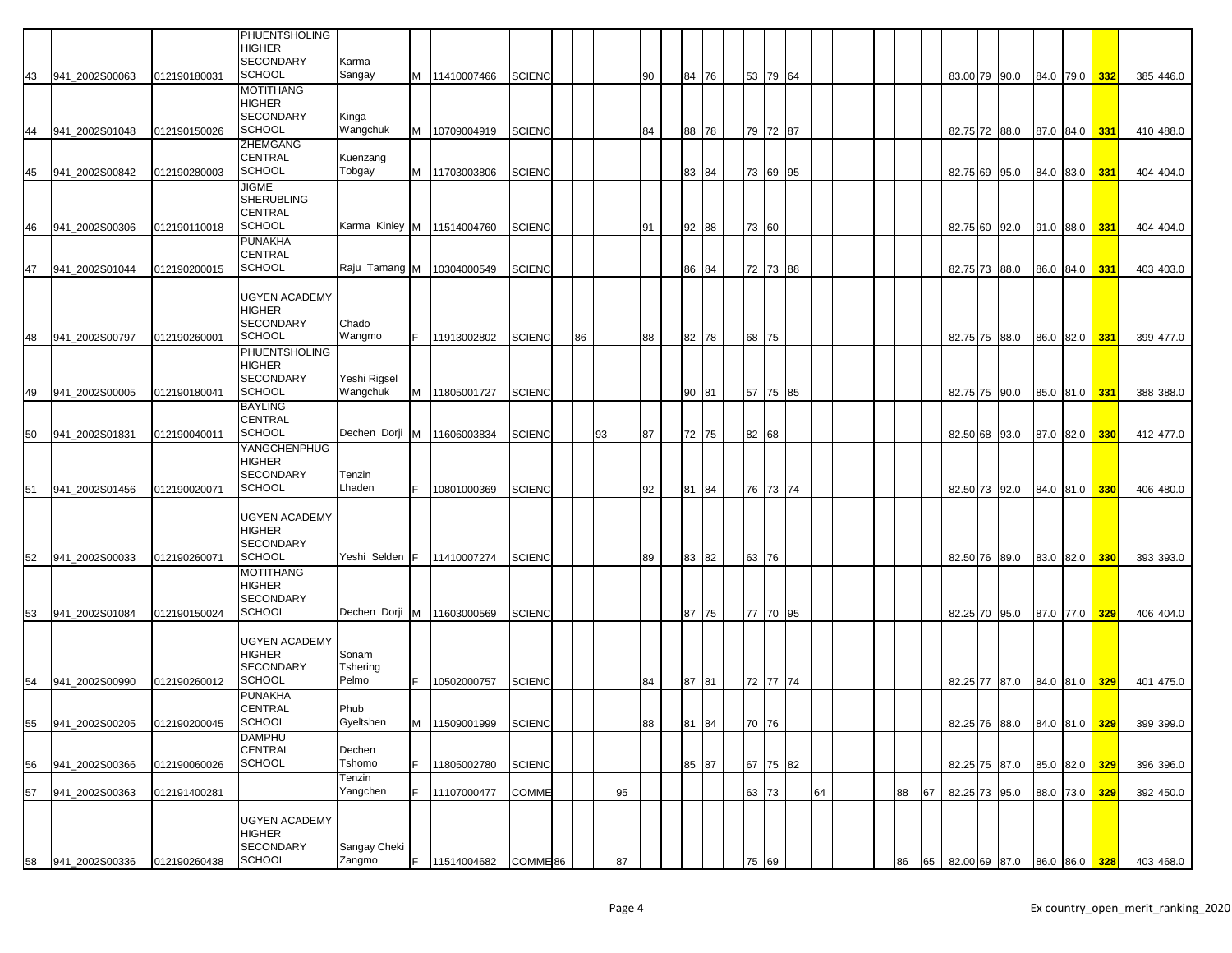|    |                |              | <b>UGYEN ACADEMY</b>       |                               |     |               |               |    |       |    |    |       |  |       |          |    |       |    |    |  |               |           |               |     |           |
|----|----------------|--------------|----------------------------|-------------------------------|-----|---------------|---------------|----|-------|----|----|-------|--|-------|----------|----|-------|----|----|--|---------------|-----------|---------------|-----|-----------|
|    |                |              | <b>HIGHER</b>              |                               |     |               |               |    |       |    |    |       |  |       |          |    |       |    |    |  |               |           |               |     |           |
|    |                |              | <b>SECONDARY</b>           | Tenzin                        |     |               |               |    |       |    |    |       |  |       |          |    |       |    |    |  |               |           |               |     |           |
| 59 | 941 2002S00131 | 012190260017 | <b>SCHOOL</b>              | Wangmo                        | IF. | 10101005336   | <b>SCIENC</b> |    |       |    | 86 | 88 80 |  | 68 74 |          |    |       |    |    |  | 82.00 74 88.0 |           | 86.0 80.0     | 328 | 396 396.0 |
|    |                |              | SARPANG                    |                               |     |               |               |    |       |    |    |       |  |       |          |    |       |    |    |  |               |           |               |     |           |
|    |                |              | CENTRAL                    | Sonam                         |     |               |               |    |       |    |    |       |  |       |          |    |       |    |    |  |               |           |               |     |           |
| 60 | 941 2002S00248 | 012190490074 | <b>SCHOOL</b>              | Pelrab                        | M   | 11301000804   | ARTS          |    | 88 85 |    |    |       |  | 61 70 |          |    | 76 85 |    |    |  | 82.00 70 88.0 |           | 85.0 85.0     | 328 | 389 465.0 |
|    |                |              | YANGCHENPHUG               |                               |     |               |               |    |       |    |    |       |  |       |          |    |       |    |    |  |               |           |               |     |           |
|    |                |              | HIGHER                     |                               |     |               |               |    |       |    |    |       |  |       |          |    |       |    |    |  |               |           |               |     |           |
|    |                |              | <b>SECONDARY</b>           | Dechen                        |     |               |               |    |       |    |    |       |  |       |          |    |       |    |    |  |               |           |               |     |           |
| 61 | 941 2002S01374 | 012190020127 | <b>SCHOOL</b>              | Seldon                        | E   | 10904003177   | <b>SCIENC</b> |    |       |    | 87 | 73 82 |  | 78 79 |          |    |       |    |    |  | 81.75 79 87.0 |           | 82.0 79.0 327 |     | 405 399.0 |
|    |                |              |                            |                               |     |               |               |    |       |    |    |       |  |       |          |    |       |    |    |  |               |           |               |     |           |
|    |                |              | <b>UGYEN ACADEMY</b>       |                               |     |               |               |    |       |    |    |       |  |       |          |    |       |    |    |  |               |           |               |     |           |
|    |                |              | <b>HIGHER</b>              | Pelden                        |     |               |               |    |       |    |    |       |  |       |          |    |       |    |    |  |               |           |               |     |           |
|    |                |              | <b>SECONDARY</b>           | Drayang                       |     |               |               |    |       |    |    |       |  |       |          |    |       |    |    |  |               |           |               |     |           |
| 62 | 941_2002S00388 | 012190260009 | <b>SCHOOL</b>              | Lhamo                         | IF. | 11705002169   | <b>SCIENC</b> |    |       |    | 81 | 86 84 |  | 72 76 |          |    |       |    |    |  | 81.75 76 86.0 |           | 84.0 81.0     | 327 | 399 399.0 |
|    |                |              | <b>BAJOTHANG</b>           |                               |     |               |               |    |       |    |    |       |  |       |          |    |       |    |    |  |               |           |               |     |           |
|    |                |              | <b>HIGHER</b>              |                               |     |               |               |    |       |    |    |       |  |       |          |    |       |    |    |  |               |           |               |     |           |
|    |                |              | <b>SECONDARY</b>           |                               |     |               |               |    |       |    |    |       |  |       |          |    |       |    |    |  |               |           |               |     |           |
| 63 | 941_2002S00551 | 012190030054 | <b>SCHOOL</b>              | Sonam Choki F                 |     | 11911000717   | <b>COMME</b>  |    |       | 94 |    |       |  | 69 63 |          | 83 |       | 87 | 73 |  | 81.75 63 94.0 |           | 87.0 83.0     | 327 | 396 469.0 |
|    |                |              |                            |                               |     |               |               |    |       |    |    |       |  |       |          |    |       |    |    |  |               |           |               |     |           |
|    |                |              | <b>UGYEN ACADEMY</b>       |                               |     |               |               |    |       |    |    |       |  |       |          |    |       |    |    |  |               |           |               |     |           |
|    |                |              | <b>HIGHER</b>              |                               |     |               |               |    |       |    |    |       |  |       |          |    |       |    |    |  |               |           |               |     |           |
|    |                |              | <b>SECONDARY</b>           |                               |     |               |               |    |       |    |    |       |  |       |          |    |       |    |    |  |               |           |               |     |           |
| 64 | 941 2002S00371 | 012190260067 | <b>SCHOOL</b>              | Tenzin Choki F                |     | 11915000397   | <b>SCIENC</b> |    |       |    | 81 | 85 82 |  | 58 79 |          |    |       |    |    |  | 81.75 79 85.0 |           | 82.0 81.0     | 327 | 385 385.0 |
|    |                |              | <b>MOTITHANG</b>           |                               |     |               |               |    |       |    |    |       |  |       |          |    |       |    |    |  |               |           |               |     |           |
|    |                |              | <b>HIGHER</b>              |                               |     |               |               |    |       |    |    |       |  |       |          |    |       |    |    |  |               |           |               |     |           |
|    |                |              | <b>SECONDARY</b>           |                               |     |               |               |    |       |    |    |       |  |       |          |    |       |    |    |  |               |           |               |     |           |
| 65 | 941 2002S00686 | 012190150064 | <b>SCHOOL</b>              | Sonam Dorji                   |     | M 11107004869 | <b>SCIENC</b> |    |       |    |    | 85 78 |  |       | 78 72 91 |    |       |    |    |  | 81.50 72 91.0 |           | 85.0 78.0     | 326 | 404 404.0 |
|    |                |              |                            |                               |     |               |               |    |       |    |    |       |  |       |          |    |       |    |    |  |               |           |               |     |           |
|    |                |              | <b>UGYEN ACADEMY</b>       |                               |     |               |               |    |       |    |    |       |  |       |          |    |       |    |    |  |               |           |               |     |           |
|    |                |              | <b>HIGHER</b>              | Sonam                         |     |               |               |    |       |    |    |       |  |       |          |    |       |    |    |  |               |           |               |     |           |
|    |                |              | <b>SECONDARY</b>           | Lhendup                       |     |               |               |    |       |    |    |       |  |       |          |    |       |    |    |  |               |           |               |     |           |
| 66 | 941 2002S01071 | 012190260382 | <b>SCHOOL</b>              | Tshering                      | M   | 10202000963   | ARTS          | 92 |       |    |    |       |  | 78 78 |          |    | 76 77 |    |    |  | 81.50 78 92.0 |           | 78.0 78.0     | 326 | 404 401.0 |
|    |                |              | YANGCHENPHUG               |                               |     |               |               |    |       |    |    |       |  |       |          |    |       |    |    |  |               |           |               |     |           |
|    |                |              | HIGHER                     |                               |     |               |               |    |       |    |    |       |  |       |          |    |       |    |    |  |               |           |               |     |           |
|    |                |              | <b>SECONDARY</b>           |                               |     |               |               |    |       |    |    |       |  |       |          |    |       |    |    |  |               |           |               |     |           |
| 67 | 941_2002S00374 | 012190020030 | <b>SCHOOL</b>              | Tashi Yangso F                |     | 10807000394   | <b>SCIENC</b> |    |       |    | 81 | 75 79 |  |       | 75 83 57 |    |       |    |    |  | 81.50 83 83.0 |           | 81.0 79.0     | 326 | 401 450.0 |
|    |                |              |                            |                               |     |               |               |    |       |    |    |       |  |       |          |    |       |    |    |  |               |           |               |     |           |
|    |                |              | <b>MONGAR HIGHER</b>       |                               |     |               |               |    |       |    |    |       |  |       |          |    |       |    |    |  |               |           |               |     |           |
|    |                |              | <b>SECONDARY</b>           | Sonam                         |     |               |               |    |       |    |    |       |  |       |          |    |       |    |    |  |               |           |               |     |           |
| 68 | 941 2002S00350 | 012190140135 | <b>SCHOOL</b>              | Wangdi                        | M   | 10705000668   | <b>COMME</b>  |    |       | 93 |    |       |  | 73 60 |          | 84 |       | 88 | 72 |  | 81.25 60 93.0 | 88.0 84.0 |               | 325 | 398 470.0 |
|    |                |              |                            |                               |     |               |               |    |       |    |    |       |  |       |          |    |       |    |    |  |               |           |               |     |           |
|    |                |              | <b>UGYEN ACADEMY</b>       |                               |     |               |               |    |       |    |    |       |  |       |          |    |       |    |    |  |               |           |               |     |           |
|    |                |              | HIGHER                     |                               |     |               |               |    |       |    |    |       |  |       |          |    |       |    |    |  |               |           |               |     |           |
|    |                |              | SECONDARY                  |                               |     |               |               |    |       |    |    |       |  |       |          |    |       |    |    |  |               |           |               |     |           |
| 69 | 941_2002S00217 | 012190260077 | <b>SCHOOL</b>              | Sha Bir Subba M   11811003511 |     |               | <b>SCIENC</b> |    |       |    |    | 91 88 |  |       | 70 67 79 |    |       |    |    |  | 81.25 67 91.0 |           | 88.0 79.0 325 |     | 395 395.0 |
|    |                |              |                            |                               |     |               |               |    |       |    |    |       |  |       |          |    |       |    |    |  |               |           |               |     |           |
|    |                |              | <b>UGYEN ACADEMY</b>       |                               |     |               |               |    |       |    |    |       |  |       |          |    |       |    |    |  |               |           |               |     |           |
|    |                |              | <b>HIGHER</b>              |                               |     |               |               |    |       |    |    |       |  |       |          |    |       |    |    |  |               |           |               |     |           |
|    |                |              | SECONDARY<br><b>SCHOOL</b> | Tshering Pem <sub>F</sub>     |     | 10501001748   |               |    |       |    |    |       |  |       | 70 72 91 |    |       |    |    |  |               |           |               |     |           |
| 70 | 941 2002S00041 | 012190260069 |                            |                               |     |               | <b>SCIENC</b> |    |       |    |    | 84 78 |  |       |          |    |       |    |    |  | 81.25 72 91.0 |           | 84.0 78.0     | 325 | 395 395.0 |
|    |                |              | <b>DRUKGYEL</b><br>CENTRAL |                               |     |               |               |    |       |    |    |       |  |       |          |    |       |    |    |  |               |           |               |     |           |
|    | 941_2002S00541 | 012190070054 | <b>SCHOOL</b>              | Sonam Choki F                 |     | 10801002408   | <b>SCIENC</b> |    |       |    | 94 | 79 85 |  | 70 67 |          |    |       |    |    |  | 81.25 67 94.0 |           | 85.0 79.0     | 325 | 395 395.0 |
| 71 |                |              |                            |                               |     |               |               |    |       |    |    |       |  |       |          |    |       |    |    |  |               |           |               |     |           |
|    |                |              | <b>UGYEN ACADEMY</b>       |                               |     |               |               |    |       |    |    |       |  |       |          |    |       |    |    |  |               |           |               |     |           |
|    |                |              | <b>HIGHER</b>              |                               |     |               |               |    |       |    |    |       |  |       |          |    |       |    |    |  |               |           |               |     |           |
|    |                |              | <b>SECONDARY</b>           | Tashi                         |     |               |               |    |       |    |    |       |  |       |          |    |       |    |    |  |               |           |               |     |           |
| 72 | 941 2002S00061 | 012190260014 | <b>SCHOOL</b>              | Yangchen                      | IF. | 11703001149   | <b>SCIENC</b> |    |       |    | 87 | 83 81 |  | 69 74 |          |    |       |    |    |  | 81.25 74 87.0 |           | 83.0 81.0     | 325 | 394 394.0 |
|    |                |              |                            |                               |     |               |               |    |       |    |    |       |  |       |          |    |       |    |    |  |               |           |               |     |           |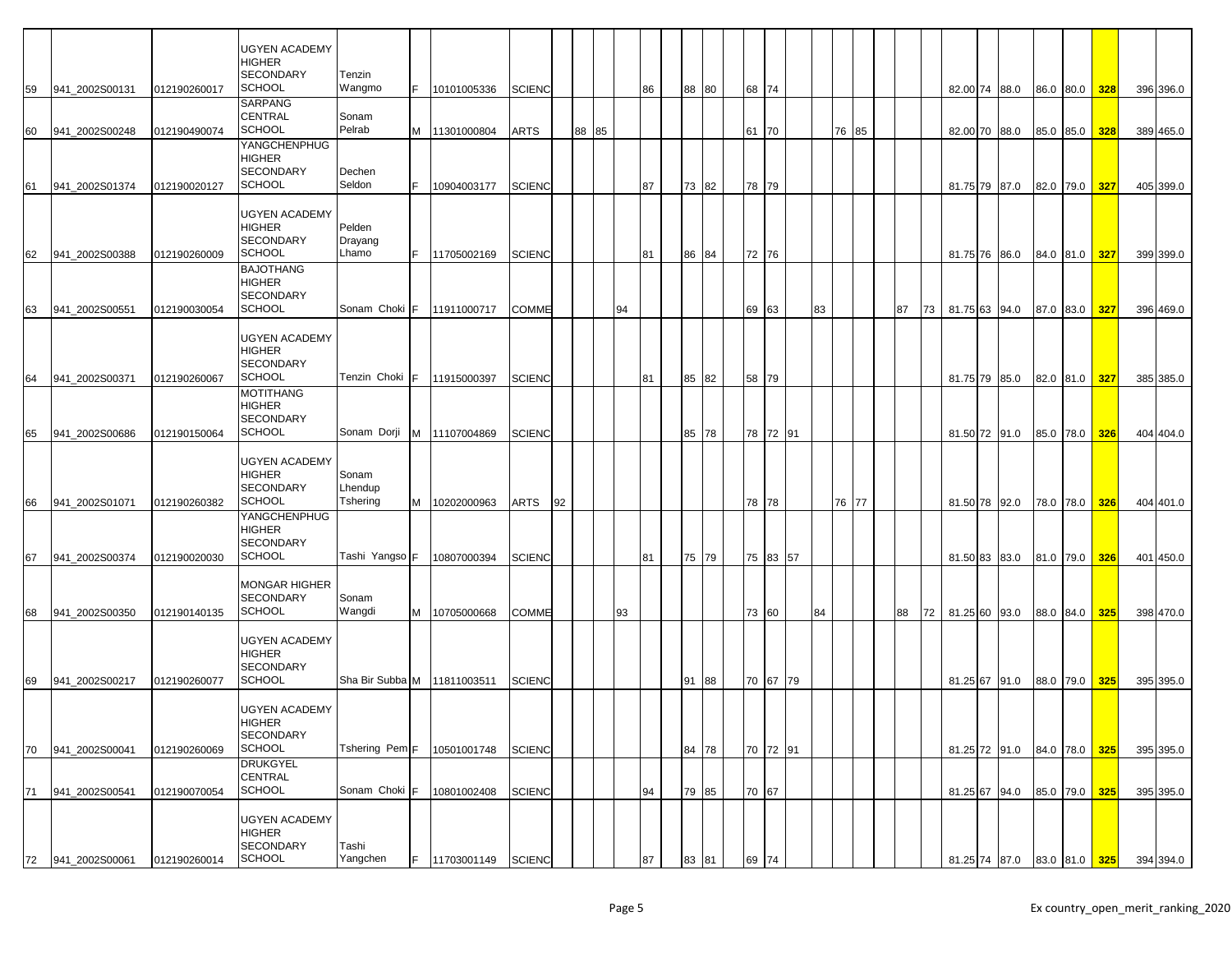| 73 | 941 2002S00165 | 012190260398 | <b>UGYEN ACADEMY</b><br><b>HIGHER</b><br><b>SECONDARY</b><br><b>SCHOOL</b> | Sangay<br>Gyelmo    | F.  | 10607002782     | COMME <sup>80</sup> |       | 87                  |    |       |    | 67 70 |          |          |       | 88 | 71 |  | 81.25 70 88.0               | 87.0 80.0     | 325        | 392 463.0                                                                                                        |  |
|----|----------------|--------------|----------------------------------------------------------------------------|---------------------|-----|-----------------|---------------------|-------|---------------------|----|-------|----|-------|----------|----------|-------|----|----|--|-----------------------------|---------------|------------|------------------------------------------------------------------------------------------------------------------|--|
|    |                |              | <b>UGYEN ACADEMY</b><br><b>HIGHER</b><br><b>SECONDARY</b>                  | Sangay              |     |                 |                     |       |                     |    |       |    |       |          |          |       |    |    |  |                             |               |            |                                                                                                                  |  |
| 74 | 941 2002S00086 | 012190260076 | <b>SCHOOL</b><br><b>DRUKGYEL</b><br><b>CENTRAL</b>                         | Khando<br>Yeshi     |     | M 10803000758   | <b>SCIENC</b>       |       |                     | 86 | 85    | 83 | 65 71 |          |          |       |    |    |  | 81.25 71 86.0               | 85.0 83.0     | 325        | 390 390.0                                                                                                        |  |
| 75 | 941_2002S01218 | 012190070073 | <b>SCHOOL</b>                                                              | Jamtsho             |     | M   10705003547 | <b>SCIENC</b>       |       |                     | 92 | 74    | 88 | 62 71 |          |          |       |    |    |  | 81.25 71 92.0               | 88.0 74.0     | 325        | 387 387.0                                                                                                        |  |
| 76 | 941 2002S01768 | 012190260301 | <b>UGYEN ACADEMY</b><br><b>HIGHER</b><br><b>SECONDARY</b><br><b>SCHOOL</b> | Tandin<br>Wangchuk  |     | M 11008002600   | ARTS                | 80    | 93                  |    |       |    | 62 76 |          |          | 73 74 |    |    |  | 81.25 76 93.0               | 80.0 76.0     | <b>325</b> | 387 458.0                                                                                                        |  |
| 77 | 941_2002S01411 | 012190190155 | <b>LHUNTSE HIGHER</b><br><b>SECONDARY</b><br><b>SCHOOL</b>                 | Thinley<br>Jamtsho  | M   | 10607002014     | ARTS                |       | 92                  |    |       |    | 75 65 |          | 78 77 89 |       |    |    |  | 81.00 65 92.0               | 89.0 78.0     | 324        | 399 476.0                                                                                                        |  |
| 78 | 941 2002S01393 | 012190020116 | YANGCHENPHUG<br><b>HIGHER</b><br><b>SECONDARY</b><br><b>SCHOOL</b>         | Gyem<br>Tshering    |     | M 10203001513   | <b>SCIENC</b>       |       |                     | 94 | 79    | 84 |       | 68 67 34 |          |       |    |    |  | 81.00 67 94.0               | 84.0 79.0     | 324        | 392 426.0                                                                                                        |  |
| 79 | 941 2002S00014 | 012190050181 | <b>CHUKHA</b><br><b>CENTRAL</b><br><b>SCHOOL</b><br><b>DAMPHU</b>          | Tshering<br>Samdrup | M   | 10208000694     | <b>SCIENC</b>       |       |                     |    | 88    | 86 |       | 66 69 81 |          |       |    |    |  | 81.00 69 88.0               | 86.0 81.0     | 324        | 390 390.0                                                                                                        |  |
| 80 | 941 2002S00588 | 012190060201 | <b>CENTRAL</b><br><b>SCHOOL</b>                                            | Sangay Zam          | IF. | 10301001253     | <b>ARTS</b>         |       | 43                  |    |       |    | 65 74 |          | 85 74 91 |       |    |    |  | 81.00 74 91.0               | 85.0 74.0     | 324        | 389 432.0                                                                                                        |  |
| 81 | 941_2002S00397 | 012190190057 | <b>LHUNTSE HIGHER</b><br><b>SECONDARY</b><br><b>SCHOOL</b>                 | Karma Dorji         |     | M 10606002445   | COMME               |       | 96                  |    |       |    | 62 63 |          | 74       |       | 91 |    |  | 67 81.00 63 96.0            | 91.0 74.0 324 |            | 386 453.0                                                                                                        |  |
| 82 | 941 2002S00677 | 012190260040 | <b>UGYEN ACADEMY</b><br><b>HIGHER</b><br><b>SECONDARY</b><br>SCHOOL        | Nima<br>Tshering    |     | M 10305001255   | <b>SCIENC</b>       |       |                     |    | 86    | 85 |       | 59 66 87 |          |       |    |    |  | 81.00 66 87.0               | 86.0 85.0     | 324        | 383 383.0                                                                                                        |  |
| 83 | 941_2002S00729 | 012190150070 | <b>MOTITHANG</b><br><b>HIGHER</b><br><b>SECONDARY</b><br><b>SCHOOL</b>     | Choining<br>Tshomo  | F.  | 10904001739     | <b>SCIENC</b>       |       |                     | 86 | 83    | 78 |       | 77 68 86 |          |       |    |    |  | 80.75 68 86.0               | 86.0 83.0     | 323        | 400 478.0                                                                                                        |  |
| 84 | 941 2002S00755 | 012190370044 | <b>GASELO CENTRAL Ramesh</b><br><b>SCHOOL</b>                              | Subba               |     | M 11307000372   | ARTS                | 83 89 |                     |    |       |    | 76 69 |          |          | 75 82 |    |    |  | 80.75 69 89.0               | 83.0 82.0     | 323        | 399 474.0                                                                                                        |  |
| 85 | 941 2002S00978 | 012190020022 | YANGCHENPHUG<br><b>HIGHER</b><br>SECONDARY<br>SCHOOL                       | Pema<br>Tshomo      |     | 11410003078     | <b>SCIENC</b>       |       |                     | 86 | 77 82 |    |       | 68 74 81 |          |       |    |    |  | 80.75 74 86.0               | 82.0 81.0 323 |            | 391 468.0                                                                                                        |  |
| 86 | 941_2002S00202 | 012190230032 | <b>SHERUBLING</b><br><b>CENTRAL</b><br><b>SCHOOL</b>                       | Dechen<br>Namgay    |     | M 11701000765   | COMME               |       | 89                  |    |       |    | 65 64 |          | 84       |       | 86 | 68 |  | 80.75 64 89.0               | 86.0 84.0 323 |            | 388 456.0                                                                                                        |  |
| 87 | 941_2002S00042 | 012190260060 | <b>UGYEN ACADEMY</b><br><b>HIGHER</b><br><b>SECONDARY</b><br><b>SCHOOL</b> | Lekzin<br>Wangmo    |     | F 11411000779   | <b>SCIENC</b>       |       |                     | 82 | 85    | 79 | 62 77 |          |          |       |    |    |  | 80.75 77 85.0 82.0 79.0 323 |               |            | 385 385.0                                                                                                        |  |
| 88 | 941 2002S00025 | 012190020210 | YANGCHENPHUG<br><b>HIGHER</b><br><b>SECONDARY</b><br>SCHOOL                | Sangay<br>Dolma     | F.  | 10802002008     | <b>ARTS</b>         |       | $\frac{182}{125}$ e |    |       |    | 62 74 |          | 85 82 64 |       |    |    |  | 80.75 74 85.0               |               |            | $\frac{182}{82}$ $\frac{1820}{9880}$ $\frac{333}{981}$ $\frac{385}{981}$ $\frac{1490}{981}$ $\frac{1}{982}$ 2020 |  |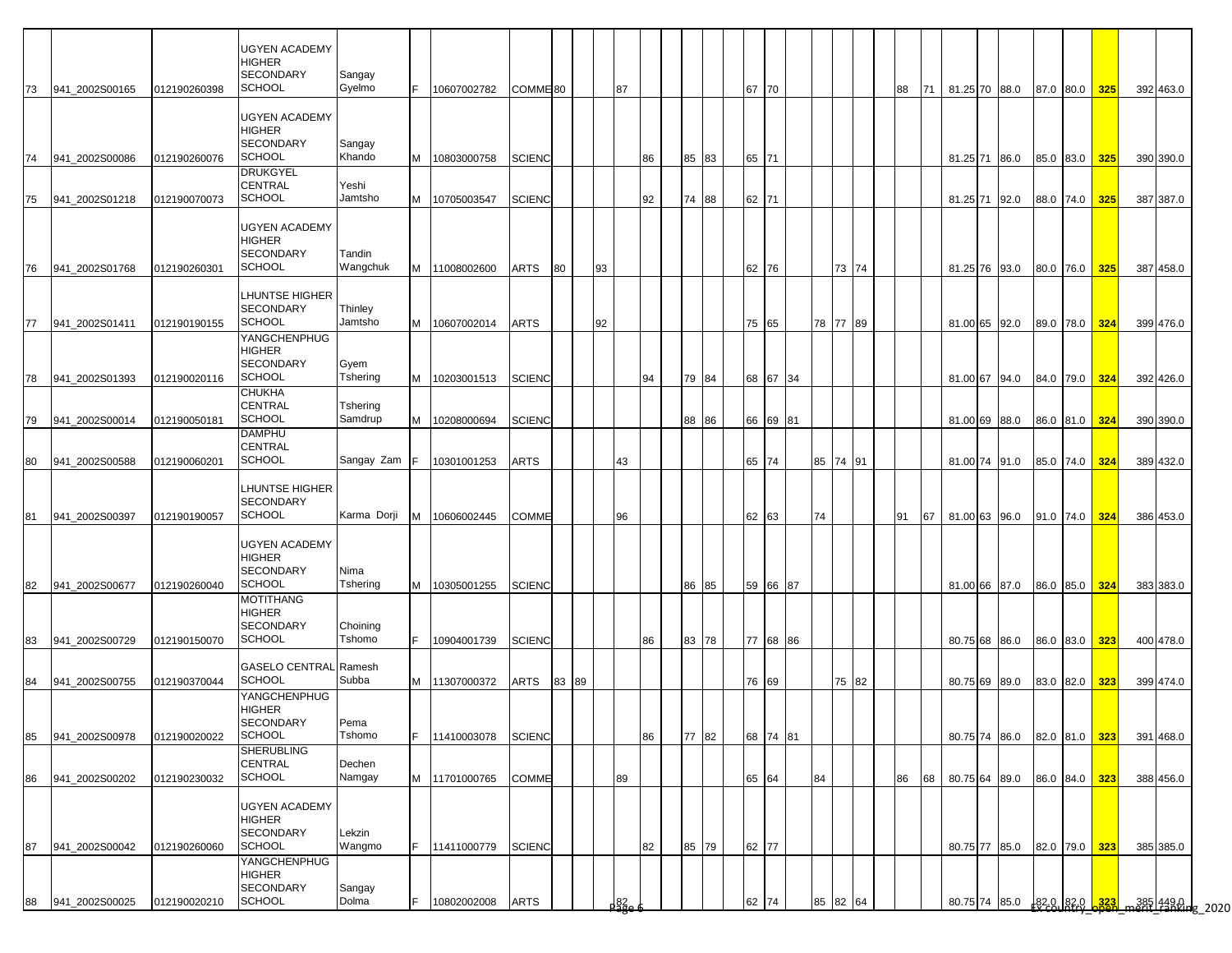| 89  | 941 2002S00438     | 012190260049 | <b>UGYEN ACADEMY</b><br>HIGHER<br><b>SECONDARY</b><br><b>SCHOOL</b> | Chimi Selden<br>Dulal    | IF.       | 11811001195   | <b>SCIENC</b> |    |    |             | 81 | 87       | 83 | 57 72 |          |       |          |    |      | 80.75 72 87.0    |  | 83.0 81.0 323 |     | 380 380.0                                                |
|-----|--------------------|--------------|---------------------------------------------------------------------|--------------------------|-----------|---------------|---------------|----|----|-------------|----|----------|----|-------|----------|-------|----------|----|------|------------------|--|---------------|-----|----------------------------------------------------------|
|     |                    |              | <b>GELEPHU HIGHER</b><br><b>SECONDARY</b>                           | Krishna                  |           |               |               |    |    |             |    |          |    |       |          |       |          |    |      |                  |  |               |     |                                                          |
| 90  | 941 2002S00034     | 012190080048 | <b>SCHOOL</b><br><b>NANGKOR</b>                                     | Khandal                  | M         | 11306000495   | <b>SCIENC</b> |    |    |             |    | 88       | 85 |       | 57 63 87 |       |          |    |      | 80.75 63 88.0    |  | 87.0 85.0     | 323 | 380 380.0                                                |
| 91  | 941 2002S01660     | 012190160010 | CENTRAL<br><b>SCHOOL</b>                                            | Jigme<br>Choden          | IF.       | 10905000480   | <b>ARTS</b>   |    |    | 74          |    |          |    | 80 72 |          |       | 92 78 78 |    |      | 80.50 72 92.0    |  | 80.0 78.0 322 |     | 402 474.0                                                |
| 92  | 941 2002S00805     | 012190110036 | <b>JIGME</b><br>SHERUBLING<br><b>CENTRAL</b><br><b>SCHOOL</b>       | Singye<br>Wangchuk       |           | M 11510000096 | <b>SCIENC</b> |    |    |             |    | 89       | 88 |       | 80 65 77 |       |          |    |      | 80.50 65 89.0    |  | 88.0 80.0 322 |     | 402 399.0                                                |
| 93  | 941 2002S00836     | 012190040080 | <b>BAYLING</b><br><b>CENTRAL</b><br><b>SCHOOL</b>                   | Deki<br>Phuntsho         | M         | 11601001738   | <b>ARTS</b>   |    | 92 | 79          |    |          |    | 76 72 |          | 76 79 |          |    |      | 80.50 72 92.0    |  | 79.0 79.0 322 |     | 398 474.0                                                |
|     |                    |              | <b>JIGME</b><br><b>SHERUBLING</b><br>CENTRAL<br><b>SCHOOL</b>       | Dorji Norbu              |           |               |               |    |    |             | 89 |          |    |       |          |       |          |    |      | 80.50 63 89.0    |  |               |     |                                                          |
| 94  | 941_2002S01803     | 012190110063 | YANGCHENPHUG<br><b>HIGHER</b><br><b>SECONDARY</b>                   | Ugyen                    |           | M 11511000738 | <b>SCIENC</b> |    |    |             |    | 86       | 84 | 73 63 |          |       |          |    |      |                  |  | 86.0 84.0 322 |     | 395 395.0                                                |
| 95  | 941_2002S01236     | 012190020035 | <b>SCHOOL</b><br><b>CHUKHA</b>                                      | Zangmo                   | IF.       | 11411002479   | <b>SCIENC</b> |    |    |             |    | 84 74    |    |       | 63 75 88 |       |          |    |      | 80.50 75 88.0    |  | 84.0 75.0 322 |     | 385 384.0                                                |
| 96  | 941 2002S00319     | 012190050072 | <b>CENTRAL</b><br><b>SCHOOL</b>                                     | <b>Tshering</b><br>Dekar | IF.       | 11515005172   | <b>ARTS</b>   | 84 |    |             |    |          |    | 61    | 77       |       | 72 84    |    |      | 80.50 77 84.0    |  | 84.0 77.0     | 322 | 383 378.0                                                |
| 97  | 941 2002S00476     | 012190260389 | <b>UGYEN ACADEMY</b><br>HIGHER<br><b>SECONDARY</b><br><b>SCHOOL</b> | Dorji<br>Yangchen        | IF.       | 11009001618   | <b>COMME</b>  |    |    | 89          |    |          |    | 59 70 |          |       |          | 93 | 61   | 80.50 70 93.0    |  | 89.0 70.0 322 |     | 381 372.0                                                |
| 98  | 941 2002S00895     | 012190260026 | <b>UGYEN ACADEMY</b><br><b>HIGHER</b><br><b>SECONDARY</b><br>SCHOOL | Kailash<br>Chhetri       | M         | 10211005143   | <b>SCIENC</b> |    |    |             |    | 78 87 82 |    |       | 58 75 70 |       |          |    |      | 80.50 75 87.0    |  | 82.0 78.0 322 |     | 380 450.0                                                |
| 99  | 941 2002S01418     | 012190140165 | <b>MONGAR HIGHER</b><br><b>SECONDARY</b><br><b>SCHOOL</b>           | Tshetrim<br>Tharchen     | <b>IM</b> | 11601002983   | <b>SCIENC</b> |    |    |             | 87 | 82 71    |    |       | 76 76 59 |       |          |    |      | 80.25 76 87.0    |  | 82.0 76.0 321 |     | 397 451.0                                                |
|     | 100 941 2002S00108 | 012190260016 | <b>UGYEN ACADEMY</b><br><b>HIGHER</b><br><b>SECONDARY</b><br>SCHOOL | Tshering<br>Dolma        | IF.       | 11001001177   | <b>SCIENC</b> |    |    |             | 83 | 80       | 81 |       | 74 77 69 |       |          |    |      | 80.25 77 83.0    |  | 81.0 80.0 321 |     | 395 464.0                                                |
| 101 | 941 2002S00616     | 012190380012 | <b>SHARI HIGHER</b><br>SECONDARY<br><b>SCHOOL</b>                   | Dorji P<br>Wangmo        | IF.       | 10801002008   | <b>SCIENC</b> |    |    |             | 83 | 79       | 81 |       | 71 78 47 |       |          |    |      | 80.25 78 83.0    |  | 81.0 79.0 321 |     | 392 439.0                                                |
|     | 102 941_2002S01367 | 012190140118 | <b>MONGAR HIGHER</b><br>SECONDARY<br><b>SCHOOL</b>                  | Ugyen<br>Lhaden          | IF.       | 10702001282   | <b>COMME</b>  |    |    | 92          |    |          |    | 71 67 |          | 81    |          | 81 |      | 65 80.25 67 92.0 |  | 81.0 81.0 321 |     | 392 457.0                                                |
|     | 103 941_2002S02179 | 012190020335 | YANGCHENPHUG<br><b>HIGHER</b><br><b>SECONDARY</b><br><b>SCHOOL</b>  | Karma<br>Gyeltshen       | M         | 10713003143   | <b>COMME</b>  |    |    | 99          |    |          |    | 70 58 |          | 75    |          | 89 | 74 I | 80.25 58 99.0    |  | 89.0 75.0 321 |     | 391 465.0                                                |
|     | 104 941_2002S02265 | 012190020359 | YANGCHENPHUG<br><b>HIGHER</b><br>SECONDARY<br><b>SCHOOL</b>         | Kuentu<br>Zangmo         | F         | 10808002126   | <b>COMME</b>  |    |    | ) 89<br>၁၉၉ |    |          |    | 65    | 74       | 69    |          | 82 | 76   | 80.25 74 89.0    |  |               |     | $\frac{182.0}{176.0}$ $\frac{321}{221}$ ment 1550 g 2020 |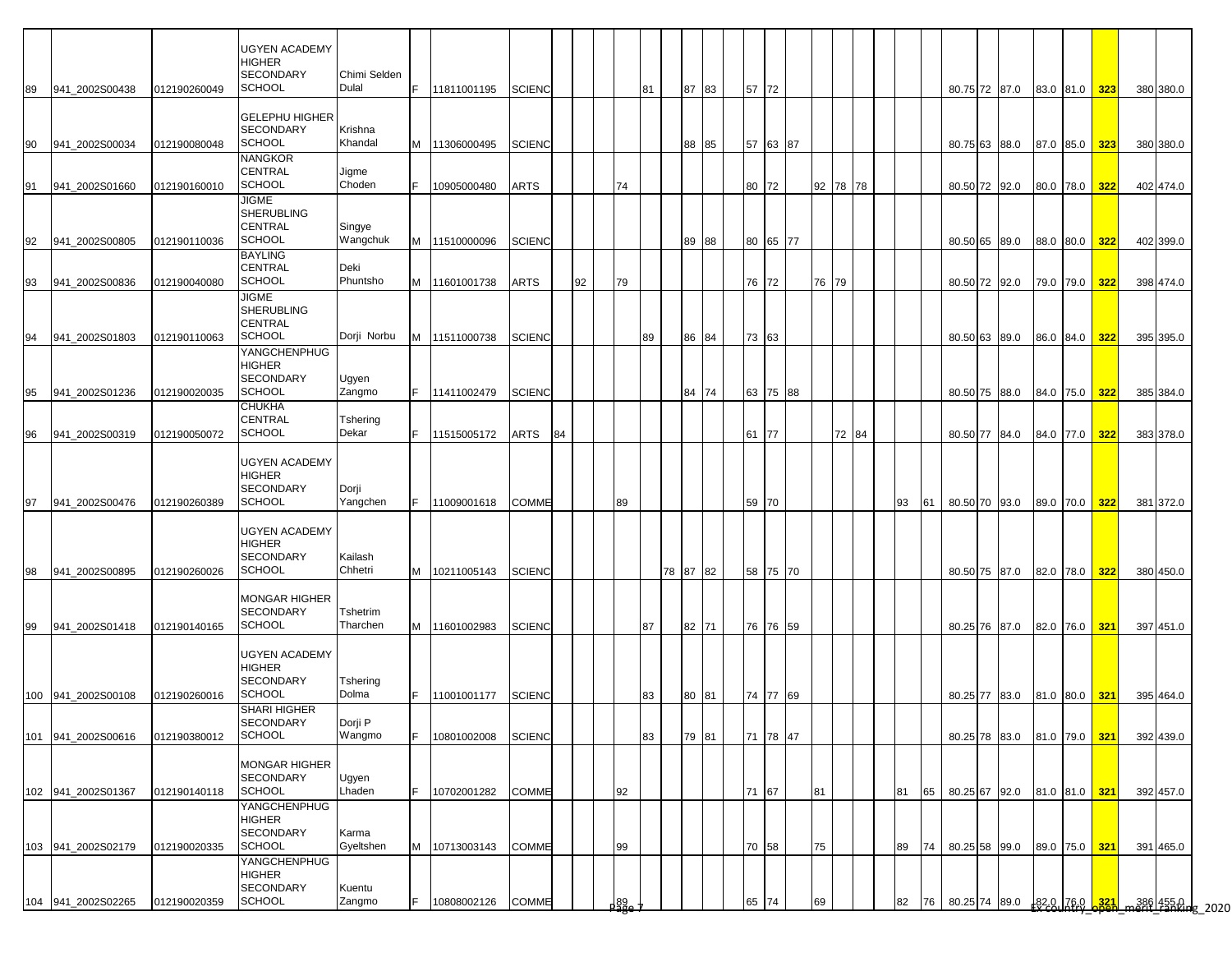|     |                    |              | <b>DAMPHU</b>                          |                    |     |               |               |    |       |      |    |          |          |          |          |       |    |      |          |               |      |           |                                |     |                                               |  |
|-----|--------------------|--------------|----------------------------------------|--------------------|-----|---------------|---------------|----|-------|------|----|----------|----------|----------|----------|-------|----|------|----------|---------------|------|-----------|--------------------------------|-----|-----------------------------------------------|--|
|     |                    |              | CENTRAL                                | Jigmi Dorji        |     |               |               |    |       |      |    |          |          |          |          |       |    |      |          |               |      |           |                                |     |                                               |  |
|     | 105 941_2002S00757 | 012190060041 | <b>SCHOOL</b>                          | Tamang             | M   | 11802001521   | <b>SCIENC</b> |    |       |      |    | 81<br>82 |          | 62 68 90 |          |       |    |      |          | 80.25 68 90.0 |      |           | 82.0 81.0 321                  |     | 383 383.0                                     |  |
|     |                    |              | <b>NANGKOR</b>                         |                    |     |               |               |    |       |      |    |          |          |          |          |       |    |      |          |               |      |           |                                |     |                                               |  |
|     |                    |              | <b>CENTRAL</b><br><b>SCHOOL</b>        | Ugyen              |     |               |               |    |       |      |    |          |          |          |          |       |    |      |          |               |      |           |                                |     |                                               |  |
|     | 106 941_2002S01175 | 012190160162 | <b>DRUKGYEL</b>                        | Chophel            | M   | 10905000346   | <b>SCIENC</b> |    |       |      | 89 | 82<br>78 |          | 83 66    |          |       |    |      |          | 80.00 66 89.0 |      |           | 83.0 82.0                      | 320 | 403 398.0                                     |  |
|     |                    |              | <b>CENTRAL</b>                         |                    |     |               |               |    |       |      |    |          |          |          |          |       |    |      |          |               |      |           |                                |     |                                               |  |
| 107 | 941_2002S01300     | 012190070020 | <b>SCHOOL</b>                          | Lham Dorji         | м   | 12007002513   | <b>SCIENC</b> |    |       |      |    | 79<br>86 |          | 75 70 85 |          |       |    |      |          | 80.00 70 86.0 |      |           | 85.0 79.0                      | 320 | 395 395.0                                     |  |
|     |                    |              | MOTITHANG                              |                    |     |               |               |    |       |      |    |          |          |          |          |       |    |      |          |               |      |           |                                |     |                                               |  |
|     |                    |              | <b>HIGHER</b>                          |                    |     |               |               |    |       |      |    |          |          |          |          |       |    |      |          |               |      |           |                                |     |                                               |  |
|     |                    |              | <b>SECONDARY</b>                       | Sangay             |     |               |               |    |       |      |    |          |          |          |          |       |    |      |          |               |      |           |                                |     |                                               |  |
|     | 108 941_2002S00485 | 012190150148 | SCHOOL                                 | Choden             |     | 11311000530   | <b>COMME</b>  |    |       | 85   |    |          |          | 75 67    | 81       |       | 81 | 87   |          | 80.00 67 87.0 |      |           | 85.0 81.0                      | 320 | 395 476.0                                     |  |
|     |                    |              | YANGCHENPHUG                           |                    |     |               |               |    |       |      |    |          |          |          |          |       |    |      |          |               |      |           |                                |     |                                               |  |
|     |                    |              | <b>HIGHER</b><br><b>SECONDARY</b>      | Yangchen<br>Tshomo |     |               |               |    |       |      |    |          |          |          |          |       |    |      |          |               |      |           |                                |     |                                               |  |
|     | 109 941_2002S01119 | 012190020290 | <b>SCHOOL</b>                          | Gyeltshen          |     | 11904001595   | ARTS          | 83 |       |      |    |          |          | 75 80    | 70 77 71 |       |    |      |          | 80.00 80 83.0 |      | 80.0 77.0 |                                | 320 | 395 456.0                                     |  |
|     |                    |              | YADI HIGHER                            |                    |     |               |               |    |       |      |    |          |          |          |          |       |    |      |          |               |      |           |                                |     |                                               |  |
|     |                    |              | <b>SECONDARY</b>                       | Pema               |     |               |               |    |       |      |    |          |          |          |          |       |    |      |          |               |      |           |                                |     |                                               |  |
|     | 110 941_2002S00840 | 012190650096 | <b>SCHOOL</b>                          | Choden             |     | 10716001670   | ARTS          |    |       |      |    |          |          | 74 74    | 86       | 76 84 |    |      | 80.00 74 |               | 86.0 | 84.0 76.0 |                                | 320 | 394 394.0                                     |  |
|     |                    |              |                                        |                    |     |               |               |    |       |      |    |          |          |          |          |       |    |      |          |               |      |           |                                |     |                                               |  |
|     |                    |              | <b>UGYEN ACADEMY</b>                   |                    |     |               |               |    |       |      |    |          |          |          |          |       |    |      |          |               |      |           |                                |     |                                               |  |
|     |                    |              | <b>HIGHER</b><br><b>SECONDARY</b>      | Kunzang            |     |               |               |    |       |      |    |          |          |          |          |       |    |      |          |               |      |           |                                |     |                                               |  |
|     | 111 941 2002S00373 | 012190260029 | <b>SCHOOL</b>                          | Thinley            | M   | 11107001530   | <b>SCIENC</b> |    |       |      |    | 90<br>83 |          | 64 68 79 |          |       |    |      |          | 80.00 68 90.0 |      |           | 83.0 79.0                      | 320 | 384 384.0                                     |  |
|     |                    |              | YANGCHENPHUG                           |                    |     |               |               |    |       |      |    |          |          |          |          |       |    |      |          |               |      |           |                                |     |                                               |  |
|     |                    |              | <b>HIGHER</b>                          |                    |     |               |               |    |       |      |    |          |          |          |          |       |    |      |          |               |      |           |                                |     |                                               |  |
|     |                    |              | <b>SECONDARY</b>                       | Pema               |     |               |               |    |       |      |    |          |          |          |          |       |    |      |          |               |      |           |                                |     |                                               |  |
|     | 112 941 2002S00641 | 012190020136 | <b>SCHOOL</b>                          | Choden             | F.  | 11410008124   | <b>SCIENC</b> |    |       |      |    | 77<br>67 |          | 78 74 90 |          |       |    |      |          | 79.75 74 90.0 |      |           | 78.0 77.0                      | 319 | 397 386.0                                     |  |
|     |                    |              | <b>UGYEN ACADEMY</b>                   |                    |     |               |               |    |       |      |    |          |          |          |          |       |    |      |          |               |      |           |                                |     |                                               |  |
|     |                    |              | <b>HIGHER</b>                          |                    |     |               |               |    |       |      |    |          |          |          |          |       |    |      |          |               |      |           |                                |     |                                               |  |
|     |                    |              | <b>SECONDARY</b>                       | Rigden             |     |               |               |    |       |      |    |          |          |          |          |       |    |      |          |               |      |           |                                |     |                                               |  |
|     | 113 941 2002S00839 | 012190260010 | SCHOOL                                 | Yangzom            | F.  | 11905002403   | <b>SCIENC</b> |    |       |      | 89 | 83 79    |          | 71 68    |          |       |    |      |          | 79.75 68 89.0 |      |           | 83.0 79.0 319                  |     | 390 390.0                                     |  |
|     |                    |              |                                        |                    |     |               |               |    |       |      |    |          |          |          |          |       |    |      |          |               |      |           |                                |     |                                               |  |
|     |                    |              | <b>MONGAR HIGHER</b>                   |                    |     |               |               |    |       |      |    |          |          |          |          |       |    |      |          |               |      |           |                                |     |                                               |  |
|     |                    |              | <b>SECONDARY</b><br><b>SCHOOL</b>      | Leki<br>Wangchuk   |     |               |               |    |       |      |    |          |          |          |          |       |    |      |          |               |      |           |                                |     |                                               |  |
|     | 114 941 2002S02201 | 012190140126 |                                        |                    | M   | 10706001115   | <b>COMME</b>  |    |       | 94   |    |          |          | 69 58    | 76       |       | 91 | 69 I |          | 79.75 58 94.0 |      |           | 91.0 76.0                      | 319 | 388 457.0                                     |  |
|     |                    |              | <b>UGYEN ACADEMY</b>                   |                    |     |               |               |    |       |      |    |          |          |          |          |       |    |      |          |               |      |           |                                |     |                                               |  |
|     |                    |              | <b>HIGHER</b>                          |                    |     |               |               |    |       |      |    |          |          |          |          |       |    |      |          |               |      |           |                                |     |                                               |  |
|     |                    |              | <b>SECONDARY</b>                       | Ugyen              |     |               |               |    |       |      |    |          |          |          |          |       |    |      |          |               |      |           |                                |     |                                               |  |
|     | 115 941_2002S01626 | 012190260185 | <b>SCHOOL</b>                          | Wangmo             | IF. | 10313001049   | ARTS          | 83 |       | 71   |    |          |          | 61 74    | 86       | 76    |    |      |          | 79.75 74 86.0 |      |           | 83.0 76.0 319                  |     | 380 451.0                                     |  |
|     |                    |              | <b>PUNAKHA</b><br>CENTRAL              |                    |     |               |               |    |       |      |    |          |          |          |          |       |    |      |          |               |      |           |                                |     |                                               |  |
|     | 116 941 2002S00037 | 012190200046 | <b>SCHOOL</b>                          | Salim<br>Pradhan   |     | M 11803002498 | <b>SCIENC</b> |    |       |      | 89 | 81<br>84 |          | 63 65 71 |          |       |    |      |          |               |      |           | 79.75 65 89.0 84.0 81.0 319    |     | 382 453.0                                     |  |
|     |                    |              | <b>BAJOTHANG</b>                       |                    |     |               |               |    |       |      |    |          |          |          |          |       |    |      |          |               |      |           |                                |     |                                               |  |
|     |                    |              | <b>HIGHER</b>                          |                    |     |               |               |    |       |      |    |          |          |          |          |       |    |      |          |               |      |           |                                |     |                                               |  |
|     |                    |              | <b>SECONDARY</b>                       | Namda              |     |               |               |    |       |      |    |          |          |          |          |       |    |      |          |               |      |           |                                |     |                                               |  |
|     | 117 941 2002S00008 | 012190030007 | <b>SCHOOL</b>                          | Choying            | M   | 10904002723   | <b>SCIENC</b> |    |       |      | 86 | 85<br>69 |          | 62 74 34 |          |       |    |      |          |               |      |           | 79.75 74 86.0 85.0 74.0 319    |     | 381 410.0                                     |  |
|     |                    |              | <b>JIGME</b>                           |                    |     |               |               |    |       |      |    |          |          |          |          |       |    |      |          |               |      |           |                                |     |                                               |  |
|     |                    |              | <b>SHERUBLING</b><br><b>CENTRAL</b>    | Yeshi              |     |               |               |    |       |      |    |          |          |          |          |       |    |      |          |               |      |           |                                |     |                                               |  |
|     | 118 941_2002S00221 | 012190110088 | <b>SCHOOL</b>                          | Jamtsho            | M   | 11515000478   | <b>SCIENC</b> |    |       |      | 91 | 83 79    |          | 82 62    |          |       |    |      |          |               |      |           | 79.50 62 91.0 83.0 82.0 318    |     | 400 397.0                                     |  |
|     |                    |              | PHUENTSHOLING                          |                    |     |               |               |    |       |      |    |          |          |          |          |       |    |      |          |               |      |           |                                |     |                                               |  |
|     |                    |              | <b>HIGHER</b>                          |                    |     |               |               |    |       |      |    |          |          |          |          |       |    |      |          |               |      |           |                                |     |                                               |  |
|     |                    |              | <b>SECONDARY</b>                       | Choki Pelden       |     |               |               |    |       |      |    |          |          |          |          |       |    |      |          |               |      |           |                                |     |                                               |  |
|     | 119 941_2002S00173 | 012190180074 | <b>SCHOOL</b>                          | Lhamo              | F   | 11508004558   | <b>COMME</b>  |    |       | 84   |    |          |          | 76 79    | 76       |       | 67 |      |          |               |      |           | 64 79.50 79 84.0 79.0 76.0 318 |     | 394 446.0                                     |  |
|     |                    |              | <b>NIMA HIGHER</b><br><b>SECONDARY</b> | Sonam              |     |               |               |    |       |      |    |          |          |          |          |       |    |      |          |               |      |           |                                |     |                                               |  |
|     | 120 941 2002S00053 | 012190170075 | <b>SCHOOL</b>                          | Tobgay             | M   | 10806000607   | <b>ARTS</b>   |    |       |      |    |          | 83 73 77 |          |          | 78 80 |    |      |          | 79.50 77 83.0 |      |           | 80.0 78.0 318                  |     | 391 391.0                                     |  |
|     |                    |              |                                        |                    |     |               |               |    |       |      |    |          |          |          |          |       |    |      |          |               |      |           |                                |     |                                               |  |
|     |                    |              | <b>GASELO CENTRAL Anit Kumar</b>       |                    |     |               |               |    |       |      |    |          |          |          |          |       |    |      |          |               |      |           |                                |     |                                               |  |
|     | 121 941_2002S01970 | 012190370033 | <b>SCHOOL</b>                          | Subba              | M   | 10312000710   | ARTS          |    | 86 85 | lage |    |          |          | 73 68    |          | 79 74 |    |      |          |               |      |           |                                |     | 79.50 68 86.0 85.0 79.0 338 m391 485.0 g 2020 |  |
|     |                    |              |                                        |                    |     |               |               |    |       |      |    |          |          |          |          |       |    |      |          |               |      |           |                                |     |                                               |  |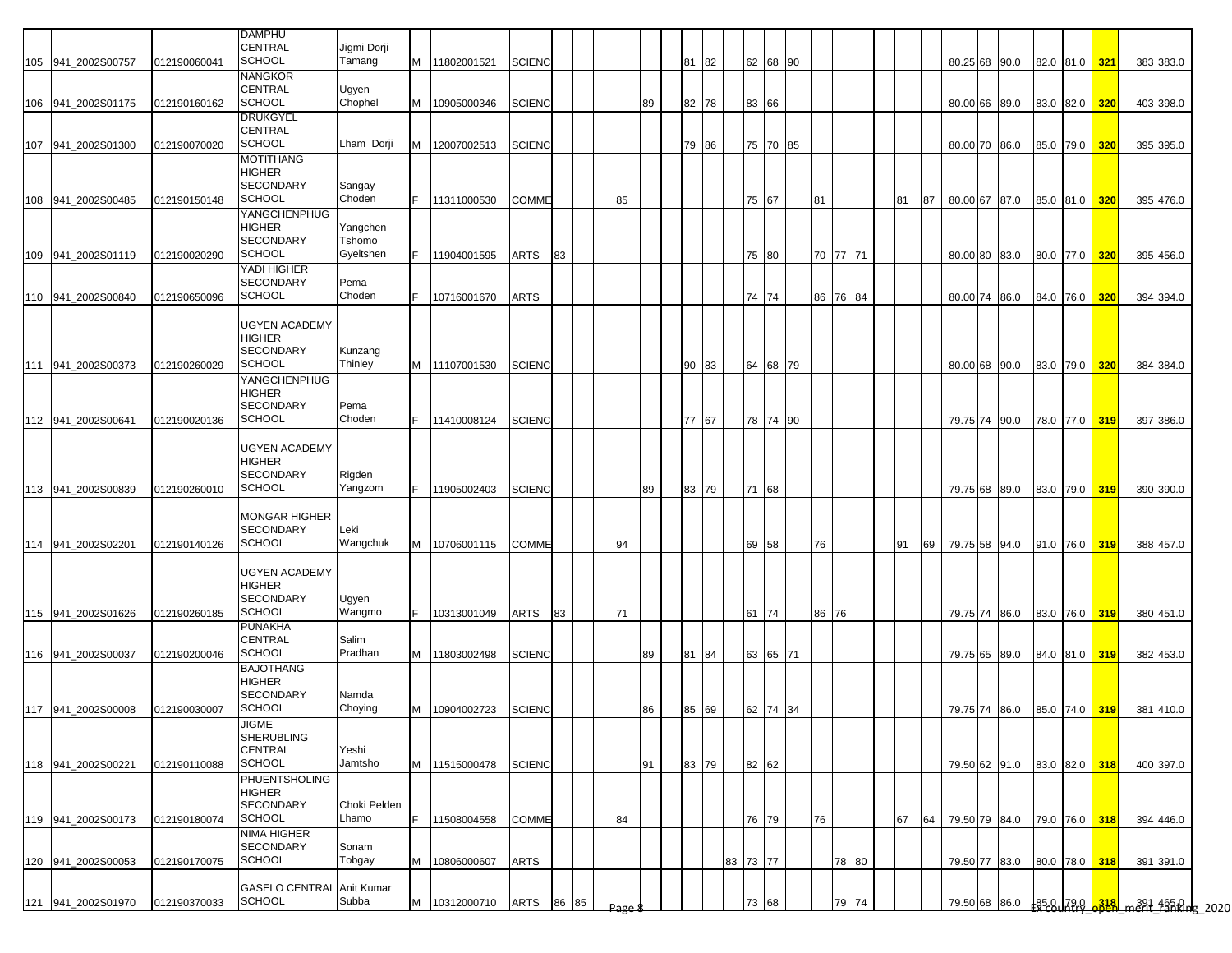|     |                    |              | JAMPEL HIGHER                               |                           |     |                            |               |    |    |     |          |          |          |          |    |          |    |    |                                                         |  |               |               |                                               |  |
|-----|--------------------|--------------|---------------------------------------------|---------------------------|-----|----------------------------|---------------|----|----|-----|----------|----------|----------|----------|----|----------|----|----|---------------------------------------------------------|--|---------------|---------------|-----------------------------------------------|--|
|     | 122 941_2002S01383 | 012191210069 | <b>SECONDARY</b><br><b>SCHOOL</b>           | Prabin<br>Acharya         | M   | 11305002549                | <b>COMME</b>  |    |    | 91  |          |          |          | 52 63    | 77 |          | 87 | 64 | 79.50 63 91.0                                           |  |               | 87.0 77.0 318 | 370 434.0                                     |  |
|     |                    |              | <b>GELEPHU HIGHER</b>                       |                           |     |                            |               |    |    |     |          |          |          |          |    |          |    |    |                                                         |  |               |               |                                               |  |
|     |                    |              | <b>SECONDARY</b>                            | Kinley                    |     |                            |               |    |    |     |          |          |          |          |    |          |    |    |                                                         |  |               |               |                                               |  |
|     | 123 941_2002S00171 | 012190080032 | <b>SCHOOL</b><br><b>SHARI HIGHER</b>        | Wangmo                    | IF. | 11312001407                | <b>SCIENC</b> |    |    |     | 89       | 72 77    |          | 76 75    |    |          |    |    | 79.25 75 89.0 77.0 76.0 317                             |  |               |               | 393 389.0                                     |  |
|     | 124 941 2002S0067  | 012190380039 | <b>SECONDARY</b><br><b>SCHOOL</b>           | Tshulthrim<br>Palmo       | F.  | 11102000631                | <b>SCIENC</b> |    |    |     | 82       | 78<br>79 |          | 75 78    |    |          |    |    | 79.25 78 82.0                                           |  |               | 79.0 78.0 317 |                                               |  |
|     |                    |              | YANGCHENPHUG                                |                           |     |                            |               |    |    |     |          |          |          |          |    |          |    |    |                                                         |  |               |               | 392 392.0                                     |  |
|     |                    |              | HIGHER<br><b>SECONDARY</b>                  | Sonam                     |     |                            |               |    |    |     |          |          |          |          |    |          |    |    |                                                         |  |               |               |                                               |  |
|     | 125 941_2002S00399 | 012190020106 | SCHOOL                                      | Choden                    | F.  | 11914001434                | <b>SCIENC</b> |    |    |     | 90       | 77 73    |          | 74 75    |    |          |    |    | 79.25 75 90.0                                           |  |               | 77.0 75.0 317 | 391 389.0                                     |  |
|     |                    |              | PHUENTSHOLING<br>HIGHER                     |                           |     |                            |               |    |    |     |          |          |          |          |    |          |    |    |                                                         |  |               |               |                                               |  |
|     | 126 941 2002S01279 | 012190180020 | <b>SECONDARY</b><br><b>SCHOOL</b>           | Phuntsho<br>Choden        | F.  | 11511002275                | <b>SCIENC</b> |    |    |     |          | 81 81    |          | 72 75 80 |    |          |    |    | 79.25 75 81.0                                           |  |               | 81.0 80.0 317 | 389 389.0                                     |  |
|     |                    |              |                                             |                           |     |                            |               |    |    |     |          |          |          |          |    |          |    |    |                                                         |  |               |               |                                               |  |
|     |                    |              | <b>GONGZIM UGYEN</b><br><b>DORJI HIGHER</b> |                           |     |                            |               |    |    |     |          |          |          |          |    |          |    |    |                                                         |  |               |               |                                               |  |
|     | 127 941 2002S00060 | 012190270042 | <b>SECONDARY</b><br><b>SCHOOL</b>           | Pema Dema F   11509005993 |     |                            | <b>COMME</b>  |    |    | 93  |          |          |          | 72 63    | 72 |          | 89 |    | 43   79.25   63   93.0   89.0   72.0 <mark>  317</mark> |  |               |               | 389 432.0                                     |  |
|     |                    |              | JAKAR HIGHER                                |                           |     |                            |               |    |    |     |          |          |          |          |    |          |    |    |                                                         |  |               |               |                                               |  |
|     | 128 941_2002S00410 | 012190100024 | <b>SECONDARY</b><br><b>SCHOOL</b>           | Pema Choki<br>Lhamo       | lF. | 10103001856                | <b>ARTS</b>   |    |    | 49  |          |          |          | 69 63    |    | 89 81 84 |    |    | 79.25 63 89.0                                           |  |               | 84.0 81.0 317 | 386 435.0                                     |  |
|     |                    |              |                                             |                           |     |                            |               |    |    |     |          |          |          |          |    |          |    |    |                                                         |  |               |               |                                               |  |
|     |                    |              | <b>GELEPHU HIGHER</b><br><b>SECONDARY</b>   | Roseleen                  |     |                            |               |    |    |     |          |          |          |          |    |          |    |    |                                                         |  |               |               |                                               |  |
|     | 129 941 2002S00795 | 012190080084 | <b>SCHOOL</b><br>WANGBAMA                   | Kafley                    | IF. | 11805000142                | <b>SCIENC</b> |    |    |     | 85       | 82<br>81 |          | 68 69 76 |    |          |    |    | 79.25 69 85.0 82.0 81.0 317                             |  |               |               | 385 461.0                                     |  |
|     |                    |              | <b>CENTRAL</b>                              | Rigzin                    |     |                            |               |    |    |     |          |          |          |          |    |          |    |    |                                                         |  |               |               |                                               |  |
|     | 130 941_2002S01376 | 012191290047 | SCHOOL<br>YANGCHENPHUG                      | Rangdol                   | M   | 10604002382                | <b>COMME</b>  |    |    | 96  |          |          |          | 67 70    | 73 |          | 62 |    | 78 79.25 70 96.0                                        |  |               | 78.0 73.0 317 | 384 446.0                                     |  |
|     |                    |              | <b>HIGHER</b><br><b>SECONDARY</b>           |                           |     |                            |               |    |    |     |          |          |          |          |    |          |    |    |                                                         |  |               |               |                                               |  |
| 131 | 941 2002S01333     | 012190020316 | <b>SCHOOL</b>                               | Pema Choki                | IF. | 11107008118                | <b>ARTS</b>   |    |    | 60  |          |          |          | 66 81    |    | 63 74 81 |    |    | 79.25 81 81.0                                           |  |               | 81.0 74.0 317 | 383 425.0                                     |  |
|     |                    |              | <b>UGYEN ACADEMY</b>                        |                           |     |                            |               |    |    |     |          |          |          |          |    |          |    |    |                                                         |  |               |               |                                               |  |
|     |                    |              | <b>HIGHER</b><br><b>SECONDARY</b>           |                           |     |                            |               |    |    |     |          |          |          |          |    |          |    |    |                                                         |  |               |               |                                               |  |
|     | 132 941 2002S01742 | 012190260293 | SCHOOL                                      |                           |     | Karma Tenzin M 11009000699 | ARTS          | 82 | 90 |     |          |          |          | 58 69    |    | 70 76    |    |    | 79.25 69 90.0 82.0 76.0 317                             |  |               |               | 375 445.0                                     |  |
|     |                    |              | <b>DAMPHU</b><br><b>CENTRAL</b>             | Saraswati                 |     |                            |               |    |    |     |          |          |          |          |    |          |    |    |                                                         |  |               |               |                                               |  |
|     | 133 941_2002S00966 | 012190060031 | <b>SCHOOL</b>                               | Subba                     | lF. | 11808001688                | <b>SCIENC</b> |    |    |     | 88       | 65<br>77 |          | 77 74    |    |          |    |    | 79.00 74 88.0                                           |  |               | 77.0 77.0 316 | 393 381.0                                     |  |
|     |                    |              | LHUNTSE HIGHER Karma                        |                           |     |                            |               |    |    |     |          |          |          |          |    |          |    |    |                                                         |  |               |               |                                               |  |
|     | 134 941 2002S00332 | 012190190035 | <b>SECONDARY</b><br><b>SCHOOL</b>           | Tshultrim<br>Pelbar       | M   | 10603002897                | COMME         |    |    | 95  |          |          |          | 76 61    | 74 |          | 84 | 64 | 79.00 61 95.0                                           |  |               | 84.0 76.0 316 | 392 454.0                                     |  |
|     |                    |              |                                             |                           |     |                            |               |    |    |     |          |          |          |          |    |          |    |    |                                                         |  |               |               |                                               |  |
|     |                    |              | LHUNTSE HIGHER<br><b>SECONDARY</b>          | <b>Tshering</b>           |     |                            |               |    |    |     |          |          |          |          |    |          |    |    |                                                         |  |               |               |                                               |  |
|     | 135 941 2002S00657 | 012190190172 | <b>SCHOOL</b><br><b>MOTITHANG</b>           | Yuden                     | F   | 10601004517                | <b>ARTS</b>   |    | 91 |     |          |          | 88 74 63 |          |    | 73       |    |    | 79.00 63 91.0                                           |  | 88.0 74.0 316 |               | 390 389.0                                     |  |
|     |                    |              | <b>HIGHER</b>                               |                           |     |                            |               |    |    |     |          |          |          |          |    |          |    |    |                                                         |  |               |               |                                               |  |
| 136 | 941 2002S00112     | 012190150080 | <b>SECONDARY</b><br><b>SCHOOL</b>           | Pema<br>Zangmo            | F.  | 10710002548                | <b>SCIENC</b> |    |    |     | 79       | 84 79    |          | 70 74 31 |    |          |    |    | 79.00 74 84.0                                           |  |               | 79.0 79.0 316 | 386 417.0                                     |  |
|     |                    |              | <b>GEDU HIGHER</b>                          |                           |     |                            |               |    |    |     |          |          |          |          |    |          |    |    |                                                         |  |               |               |                                               |  |
| 137 | 941 2002S00214     | 012190390025 | <b>SECONDARY</b><br><b>SCHOOL</b>           | Chitra Bdr.<br>Mongar     | M   | 10205004829                | <b>SCIENC</b> |    |    |     | 88       | 78<br>81 |          | 68 69    |    |          |    |    | 79.00 69 88.0                                           |  |               | 81.0 78.0 316 | 384 384.0                                     |  |
|     |                    |              | YANGCHENPHUG<br>HIGHER                      |                           |     |                            |               |    |    |     |          |          |          |          |    |          |    |    |                                                         |  |               |               |                                               |  |
|     |                    |              | <b>SECONDARY</b>                            |                           |     |                            |               |    |    |     |          |          |          |          |    |          |    |    |                                                         |  |               |               |                                               |  |
|     | 138 941_2002S00614 | 012190020059 | <b>SCHOOL</b>                               | Kinley Dema               | IF. | 11410005442                | <b>SCIENC</b> |    |    | age | $a^{84}$ | 63<br>72 |          | 66 80 64 |    |          |    |    |                                                         |  |               |               | 79.00 80 84.0 2020 77.0 325 m382 429 Rue 2020 |  |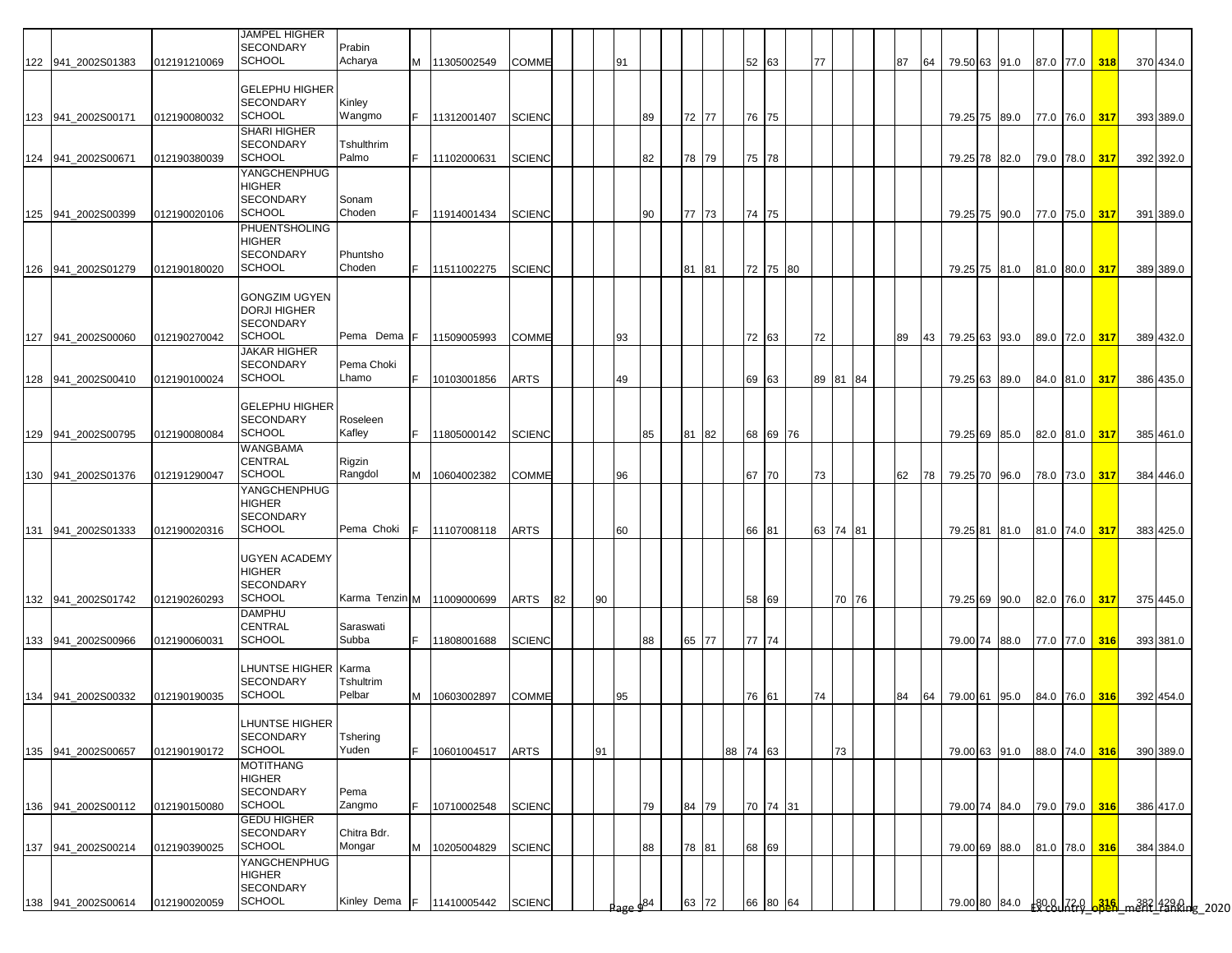|                    |              | <b>DAGA HIGHER</b>    |                              |    |                     |                     |    |    |    |    |       |    |    |          |       |  |    |    |               |      |           |     |                                          |
|--------------------|--------------|-----------------------|------------------------------|----|---------------------|---------------------|----|----|----|----|-------|----|----|----------|-------|--|----|----|---------------|------|-----------|-----|------------------------------------------|
|                    |              | <b>SECONDARY</b>      | Mon Kumar                    |    |                     |                     |    |    |    |    |       |    |    |          |       |  |    |    |               |      |           |     |                                          |
|                    |              | <b>SCHOOL</b>         |                              |    |                     |                     |    |    |    |    |       |    |    |          |       |  |    |    |               |      |           |     |                                          |
| 139 941_2002S02100 | 012190330034 |                       | Chuwan                       | M  | 10304001137         | <b>COMME</b>        |    |    | 93 |    |       |    |    | 66 60    | 87    |  | 76 | 69 | 79.00 60 93.0 |      | 87.0 76.0 | 316 | 382 451.0                                |
|                    |              |                       |                              |    |                     |                     |    |    |    |    |       |    |    |          |       |  |    |    |               |      |           |     |                                          |
|                    |              | <b>UGYEN ACADEMY</b>  |                              |    |                     |                     |    |    |    |    |       |    |    |          |       |  |    |    |               |      |           |     |                                          |
|                    |              | <b>HIGHER</b>         |                              |    |                     |                     |    |    |    |    |       |    |    |          |       |  |    |    |               |      |           |     |                                          |
|                    |              | <b>SECONDARY</b>      | Kuenzang                     |    |                     |                     |    |    |    |    |       |    |    |          |       |  |    |    |               |      |           |     |                                          |
| 140 941_2002S01649 | 012190260395 | <b>SCHOOL</b>         | Yangchen                     |    | 11411000608         | COMME <sub>86</sub> |    |    | 78 |    |       |    |    | 66 69    |       |  | 83 | 72 | 79.00 69 86.0 |      | 83.0 78.0 | 316 | 382 454.0                                |
|                    |              | <b>SHARI HIGHER</b>   |                              |    |                     |                     |    |    |    |    |       |    |    |          |       |  |    |    |               |      |           |     |                                          |
|                    |              | <b>SECONDARY</b>      | Karma Pema                   |    |                     |                     |    |    |    |    |       |    |    |          |       |  |    |    |               |      |           |     |                                          |
| 141 941_2002S01085 | 012190380014 | <b>SCHOOL</b>         | Lhatsho                      |    | 11106003111         | <b>SCIENC</b>       |    |    |    | 75 | 62 75 |    |    | 65 83    |       |  |    |    | 79.00 83 83.0 |      | 75.0 75.0 | 316 | 381 360.0                                |
|                    |              | <b>RANJUNG</b>        |                              |    |                     |                     |    |    |    |    |       |    |    |          |       |  |    |    |               |      |           |     |                                          |
|                    |              | <b>CENTRAL</b>        | Zhenphen                     |    |                     |                     |    |    |    |    |       |    |    |          |       |  |    |    |               |      |           |     |                                          |
|                    |              | <b>SCHOOL</b>         | Kuenchap                     |    |                     |                     |    |    |    |    |       |    |    |          |       |  |    |    |               |      |           |     |                                          |
| 142 941_2002S00028 | 012190210022 |                       |                              |    | M 11513002443       | <b>SCIENC</b>       |    |    |    | 89 | 81    | 82 |    | 65 64    |       |  |    |    | 79.00 64      | 89.0 | 82.0 81.0 | 316 | 381 381.0                                |
|                    |              | <b>BAJOTHANG</b>      |                              |    |                     |                     |    |    |    |    |       |    |    |          |       |  |    |    |               |      |           |     |                                          |
|                    |              | HIGHER                |                              |    |                     |                     |    |    |    |    |       |    |    |          |       |  |    |    |               |      |           |     |                                          |
|                    |              | <b>SECONDARY</b>      | Kinley                       |    |                     |                     |    |    |    |    |       |    |    |          |       |  |    |    |               |      |           |     |                                          |
| 143 941 2002S00830 | 012190030019 | <b>SCHOOL</b>         | Zangmo                       |    | 11504005776         | <b>SCIENC</b>       |    |    |    |    | 89 79 |    |    | 61 71 77 |       |  |    |    | 79.00 71 89.0 |      | 79.0 77.0 | 316 | 377 377.0                                |
|                    |              | YANGCHENPHUG          |                              |    |                     |                     |    |    |    |    |       |    |    |          |       |  |    |    |               |      |           |     |                                          |
|                    |              | HIGHER                |                              |    |                     |                     |    |    |    |    |       |    |    |          |       |  |    |    |               |      |           |     |                                          |
|                    |              | <b>SECONDARY</b>      | Rajesh                       |    |                     |                     |    |    |    |    |       |    |    |          |       |  |    |    |               |      |           |     |                                          |
| 144 941 2002S00083 | 012190020343 | <b>SCHOOL</b>         | Monger                       |    | M 11810002973       | <b>COMME</b>        |    |    | 90 |    |       |    |    | 61 70    | 76    |  | 74 | 80 | 79.00 70 90.0 |      | 80.0 76.0 | 316 | 377 451.0                                |
|                    |              |                       |                              |    |                     |                     |    |    |    |    |       |    |    |          |       |  |    |    |               |      |           |     |                                          |
|                    |              |                       |                              |    |                     |                     |    |    |    |    |       |    |    |          |       |  |    |    |               |      |           |     |                                          |
|                    |              | <b>GELEPHU HIGHER</b> |                              |    |                     |                     |    |    |    |    |       |    |    |          |       |  |    |    |               |      |           |     |                                          |
|                    |              | <b>SECONDARY</b>      | Tashi Tobqay                 |    |                     |                     |    |    |    |    |       |    |    |          |       |  |    |    |               |      |           |     |                                          |
| 145 941 2002S00066 | 012190080063 | <b>SCHOOL</b>         | Sherpa                       |    | M 11802000018       | <b>SCIENC</b>       |    |    |    |    | 79 81 |    |    | 59 68 88 |       |  |    |    | 79.00 68 88.0 |      | 81.0 79.0 | 316 | 375 375.0                                |
|                    |              |                       |                              |    |                     |                     |    |    |    |    |       |    |    |          |       |  |    |    |               |      |           |     |                                          |
|                    |              | <b>GELEPHU HIGHER</b> |                              |    |                     |                     |    |    |    |    |       |    |    |          |       |  |    |    |               |      |           |     |                                          |
|                    |              | <b>SECONDARY</b>      | Sonam                        |    |                     |                     |    |    |    |    |       |    |    |          |       |  |    |    |               |      |           |     |                                          |
| 146 941 2002S01689 | 012190080123 | <b>SCHOOL</b>         | Kesang Dema                  | ΙF | 10101000938         | <b>COMME</b>        |    |    | 64 |    |       |    |    | 59 68    | 87    |  | 89 | 72 | 79.00 68 89.0 |      | 87.0 72.0 | 316 | 375 439.0                                |
|                    |              |                       |                              |    |                     |                     |    |    |    |    |       |    |    |          |       |  |    |    |               |      |           |     |                                          |
|                    |              |                       |                              |    |                     |                     |    |    |    |    |       |    |    |          |       |  |    |    |               |      |           |     |                                          |
|                    |              | UGYEN ACADEMY         |                              |    |                     |                     |    |    |    |    |       |    |    |          |       |  |    |    |               |      |           |     |                                          |
|                    |              | <b>HIGHER</b>         |                              |    |                     |                     |    |    |    |    |       |    |    |          |       |  |    |    |               |      |           |     |                                          |
|                    |              | <b>SECONDARY</b>      | Yona                         |    |                     |                     |    |    |    |    |       |    |    |          |       |  |    |    |               |      |           |     |                                          |
| 147 941 2002S00443 | 012190260460 | <b>SCHOOL</b>         | Tamang                       |    | M   11801000398     | <b>COMME</b>        |    |    | 96 |    |       |    | 57 | 65       |       |  | 90 | 62 | 79.00 65      | 96.0 | 90.0 65.0 | 316 | 373 370.0                                |
|                    |              | <b>DRUKGYEL</b>       |                              |    |                     |                     |    |    |    |    |       |    |    |          |       |  |    |    |               |      |           |     |                                          |
|                    |              | CENTRAL               |                              |    |                     |                     |    |    |    |    |       |    |    |          |       |  |    |    |               |      |           |     |                                          |
| 148 941 2002S00552 | 012190070066 | <b>SCHOOL</b>         | Jambay Dorji M   11407002279 |    |                     | <b>SCIENC</b>       |    |    |    | 81 | 70 82 |    |    | 74 76    |       |  |    |    | 78.75 76 82.0 |      | 81.0 76.0 | 315 | 389 383.0                                |
|                    |              | <b>PELJORLING</b>     |                              |    |                     |                     |    |    |    |    |       |    |    |          |       |  |    |    |               |      |           |     |                                          |
|                    |              | HIGHER                |                              |    |                     |                     |    |    |    |    |       |    |    |          |       |  |    |    |               |      |           |     |                                          |
|                    |              | <b>SECONDARY</b>      |                              |    |                     |                     |    |    |    |    |       |    |    |          |       |  |    |    |               |      |           |     |                                          |
|                    |              |                       | Sonam                        |    |                     |                     |    |    |    |    |       |    |    |          |       |  |    |    |               |      |           |     |                                          |
| 149 941 2002S00297 | 012190460037 | <b>SCHOOL</b>         | Jamtsho                      |    | M 10710002842       | <b>SCIENC</b>       |    | 90 |    | 79 | 70 54 |    |    | 72 73    |       |  |    |    | 78.75 73 90.0 |      | 79.0 73.0 | 315 | 387 438.0                                |
|                    |              | PHUENTSHOLING         |                              |    |                     |                     |    |    |    |    |       |    |    |          |       |  |    |    |               |      |           |     |                                          |
|                    |              | <b>HIGHER</b>         | Sharon                       |    |                     |                     |    |    |    |    |       |    |    |          |       |  |    |    |               |      |           |     |                                          |
|                    |              | <b>SECONDARY</b>      | Tshomo                       |    |                     |                     |    |    |    |    |       |    |    |          |       |  |    |    |               |      |           |     |                                          |
| 150 941_2002S00027 | 012190180055 | <b>SCHOOL</b>         | Bhattarai                    |    | 11203004885         | <b>SCIENC</b>       |    |    |    | 81 | 79 83 |    |    | 71 71 80 |       |  |    |    | 78.75 71 83.0 |      | 81.0 80.0 | 315 | 386 465.0                                |
|                    |              | CHUKHA                |                              |    |                     |                     |    |    |    |    |       |    |    |          |       |  |    |    |               |      |           |     |                                          |
|                    |              | <b>CENTRAL</b>        | Dechen                       |    |                     |                     |    |    |    |    |       |    |    |          |       |  |    |    |               |      |           |     |                                          |
| 151 941_2002S02057 | 012190050119 | <b>SCHOOL</b>         | Norzom                       |    | 10713003259         | <b>COMME</b>        |    |    | 99 |    |       |    |    | 67 68    | 70    |  | 78 | 66 | 78.75 68 99.0 |      | 78.0 70.0 | 315 | 382 448.0                                |
|                    |              |                       |                              |    |                     |                     |    |    |    |    |       |    |    |          |       |  |    |    |               |      |           |     |                                          |
|                    |              | YANGCHENPHUG          |                              |    |                     |                     |    |    |    |    |       |    |    |          |       |  |    |    |               |      |           |     |                                          |
|                    |              | <b>HIGHER</b>         |                              |    |                     |                     |    |    |    |    |       |    |    |          |       |  |    |    |               |      |           |     |                                          |
|                    |              | <b>SECONDARY</b>      | Kuenga                       |    |                     |                     |    |    |    |    |       |    |    |          |       |  |    |    |               |      |           |     |                                          |
| 152 941_2002S01730 | 012190020515 | <b>SCHOOL</b>         | Dema                         |    | 11513003756         | <b>COMME</b>        |    |    | 90 |    |       |    |    | 64 70    | 61    |  | 85 | 60 | 78.75 70 90.0 |      | 85.0 70.0 | 315 | 379 430.0                                |
|                    |              |                       |                              |    |                     |                     |    |    |    |    |       |    |    |          |       |  |    |    |               |      |           |     |                                          |
|                    |              | <b>UGYEN ACADEMY</b>  |                              |    |                     |                     |    |    |    |    |       |    |    |          |       |  |    |    |               |      |           |     |                                          |
|                    |              | <b>HIGHER</b>         |                              |    |                     |                     |    |    |    |    |       |    |    |          |       |  |    |    |               |      |           |     |                                          |
|                    |              | SECONDARY             |                              |    |                     |                     |    |    |    |    |       |    |    |          |       |  |    |    |               |      |           |     |                                          |
| 153 941 2002S00392 | 012190260199 | <b>SCHOOL</b>         | Sejal Sharma F 11311000826   |    |                     | <b>ARTS</b>         | 86 |    | 74 |    |       |    |    | 61 74    | 81 72 |  |    |    | 78.75 74 86.0 |      | 81.0 74.0 | 315 | 376 448.0                                |
|                    |              | YANGCHENPHUG          |                              |    |                     |                     |    |    |    |    |       |    |    |          |       |  |    |    |               |      |           |     |                                          |
|                    |              |                       |                              |    |                     |                     |    |    |    |    |       |    |    |          |       |  |    |    |               |      |           |     |                                          |
|                    |              | HIGHER                |                              |    |                     |                     |    |    |    |    |       |    |    |          |       |  |    |    |               |      |           |     |                                          |
|                    |              | <b>SECONDARY</b>      | Tandin                       |    |                     |                     |    |    |    |    |       |    |    |          |       |  |    |    |               |      |           |     |                                          |
| 154 941_2002S01130 | 012190020383 | <b>SCHOOL</b>         | Wangchuk                     |    | M 10713001746 COMME |                     |    |    |    |    |       |    | 61 | 65       | 76    |  | 84 |    |               |      |           |     | 75 78.75 65 90.0 84.0 76.0 315 376 451.0 |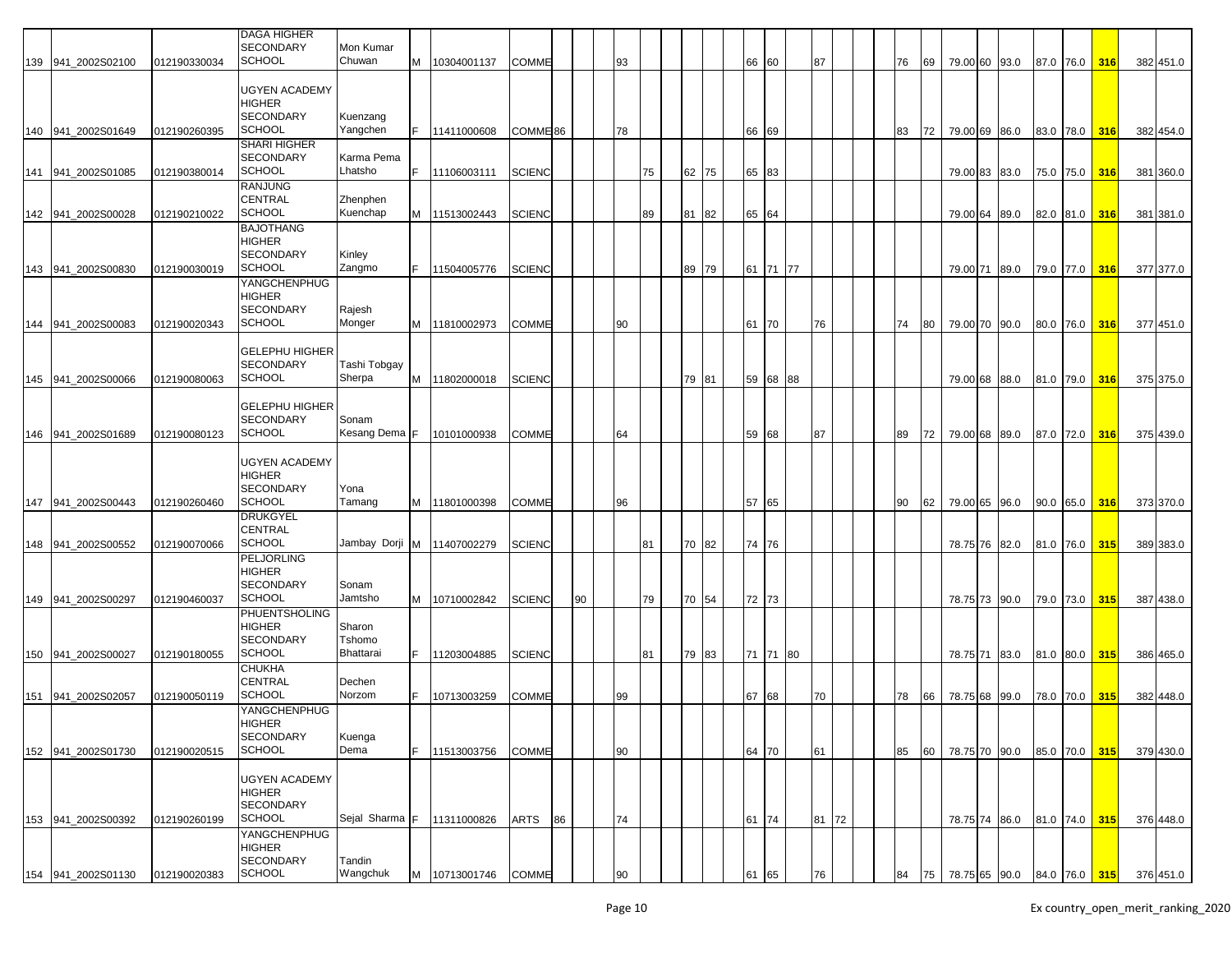|     |                                          |                              | <b>DRUKGYEL</b><br><b>CENTRAL</b>                                            | Sonam               |   |                            |                |    |    |          |    |       |  |                |          |          |          |          |          |                                |                             |                        |            |                        |
|-----|------------------------------------------|------------------------------|------------------------------------------------------------------------------|---------------------|---|----------------------------|----------------|----|----|----------|----|-------|--|----------------|----------|----------|----------|----------|----------|--------------------------------|-----------------------------|------------------------|------------|------------------------|
|     | 155 941_2002S00817                       | 012190070122                 | <b>SCHOOL</b>                                                                | Tshering            |   | 10810000351                | COMME          |    |    | 96       |    |       |  | 55 71          |          | 67       |          | 77       | 58       | 78.75 71 96.0                  |                             | 77.0 71.0              | 315        | 370 424.0              |
|     | 156 941_2002S00203                       | 012190260031                 | <b>UGYEN ACADEMY</b><br><b>HIGHER</b><br><b>SECONDARY</b><br><b>SCHOOL</b>   | Puran<br>Adhikari   |   | M 11206005505              | <b>SCIENC</b>  |    |    |          |    | 86 75 |  |                | 49 72 82 |          |          |          |          | 78.75 72                       | 86.0                        | 82.0 75.0              | 315        | 364 364.0              |
|     | 941 2002S00550                           |                              | <b>UGYEN ACADEMY</b><br><b>HIGHER</b><br><b>SECONDARY</b><br><b>SCHOOL</b>   | Rinchen<br>Pemo     |   | 10903002944                | <b>SCIENC</b>  |    |    |          |    | 77 80 |  |                |          |          |          |          |          |                                |                             |                        |            |                        |
| 157 | 158 941_2002S00649                       | 012190260062<br>012190070053 | <b>DRUKGYEL</b><br><b>CENTRAL</b><br>SCHOOL                                  | Sangay<br>Choden    |   | 10206000129                | SCIENC         |    |    |          | 83 | 69 76 |  | 79 76          | 79 76 79 |          |          |          |          | 78.50 76<br>78.50 76           | 80.0<br>83.0                | 79.0 79.0<br>79.0 76.0 | 314<br>314 | 393 391.0<br>393 383.0 |
|     | 159 941_2002S01049                       | 012190140166                 | <b>MONGAR HIGHER</b><br><b>SECONDARY</b><br><b>SCHOOL</b>                    | Tshewang<br>Lhendup |   | M 11703001164              | <b>SCIENC</b>  |    |    |          | 85 | 67 78 |  |                | 77 74 63 |          |          |          |          | 78.50 74                       | 85.0                        | 78.0 77.0              | 314        | 391 444.0              |
|     | 160 941_2002S01426                       | 012190150253                 | <b>MOTITHANG</b><br><b>HIGHER</b><br><b>SECONDARY</b><br><b>SCHOOL</b>       | Tshering<br>Wangmo  |   | 10502000072                | ARTS           | 83 |    |          |    |       |  | 75 77          |          |          | 63 66 77 |          |          | 78.50 77                       | 83.0                        | 77.0 77.0              | 314        | 389 441.0              |
|     | 161 941 2002S01491                       | 012190040106                 | <b>BAYLING</b><br><b>CENTRAL</b><br><b>SCHOOL</b>                            | Karma<br>Yangchen   |   | 11509000787                | ARTS           |    | 85 | 29       |    |       |  | 75 77          |          | 67 65    |          |          |          | 78.50 77 85.0                  |                             | 77.0 75.0              | 314        | 389 398.0              |
|     | 162 941_2002S00330                       | 012190070019                 | <b>DRUKGYEL</b><br><b>CENTRAL</b><br><b>SCHOOL</b>                           | Kinley<br>Wangchuk  |   | M 11504004826              | <b>SCIENC</b>  |    |    |          |    | 76 84 |  |                | 74 72 82 |          |          |          |          | 78.50 72 84.0                  |                             | 82.0 76.0              | 314        | 388 388.0              |
| 163 | 941_2002S01467                           | 012190240043                 | <b>SAMTSE HIGHER</b><br><b>SECONDARY</b><br><b>SCHOOL</b>                    | Parbata<br>Chhetri  |   | 11208003968                | <b>SCIENC</b>  |    |    |          | 89 | 78 74 |  | 71 73          |          |          |          |          |          | 78.50 73                       | 89.0                        | 78.0 74.0              | 314        | 385 385.0              |
| 164 | 941 2002S00278                           | 012190110008                 | <b>JIGME</b><br><b>SHERUBLING</b><br><b>CENTRAL</b><br><b>SCHOOL</b>         | Sonam Cheki         | F | 11514000668                | SCIENC         |    |    |          |    | 78 75 |  |                | 70 67 94 |          |          |          |          | 78.50 67 94.0                  |                             | 78.0 75.0              | 314        | 384 384.0              |
|     |                                          |                              | <b>UGYEN ACADEMY</b><br><b>HIGHER</b><br><b>SECONDARY</b>                    | Ngawang             |   |                            |                |    |    |          |    |       |  |                |          |          |          |          |          |                                |                             |                        |            |                        |
|     | 165 941 2002S00370                       | 012190260045                 | <b>SCHOOL</b>                                                                | Yeshi               |   | M 11503001289              | <b>SCIENC</b>  |    |    |          | 88 | 81 84 |  | 70 61          |          |          |          |          |          | 78.50 61 88.0                  |                             | 84.0 81.0              | 314        | 384 384.0              |
|     | 166 941_2002S00857                       | 012190140146                 | <b>MONGAR HIGHER</b><br><b>SECONDARY</b><br><b>SCHOOL</b><br><b>ZHEMGANG</b> | Rinchen<br>Gyelmo   |   | 10707002454                | COMME          |    |    | 83       |    |       |  | 69 72          |          | 83       |          | 76       | 65       | 78.50 72 83.0                  |                             | 83.0 76.0              | 314        | 383 448.0              |
|     |                                          | 012190280062                 | <b>CENTRAL</b><br><b>SCHOOL</b>                                              | Sangay Pemo F       |   |                            |                |    |    |          |    |       |  |                |          |          |          |          |          |                                |                             |                        |            |                        |
|     | 167 941_2002S00317<br>168 941_2002S01074 | 012190070137                 | <b>DRUKGYEL</b><br>CENTRAL<br><b>SCHOOL</b>                                  | Sonam<br>Tshering   | М | 12004002893<br>10810001395 | COMME<br>COMME |    |    | 86<br>88 |    |       |  | 69 75<br>67 64 |          | 78<br>77 |          | 47<br>85 | 65<br>77 | 78.50 75 86.0<br>78.50 64 88.0 |                             | 78.0 75.0<br>85.0 77.0 | 314<br>314 | 383 420.0<br>381 458.0 |
|     | 169 941_2002S00234                       | 012190100057                 | <b>JAKAR HIGHER</b><br><b>SECONDARY</b><br>SCHOOL                            | Dema<br>Yangchen    |   | 10101003353                | ARTS           |    |    | 84       |    |       |  | 66 62          |          |          | 89 78 79 |          |          | 78.50 62 89.0                  |                             | 84.0 79.0 314          |            | 380 458.0              |
|     | 170 941_2002S01247                       | 012190070055                 | <b>DRUKGYEL</b><br><b>CENTRAL</b><br><b>SCHOOL</b>                           | Sonam Chuki         | F | 10810001799                | <b>SCIENC</b>  |    |    |          | 84 | 66 82 |  | 61 74          |          |          |          |          |          | 78.50 74 84.0                  |                             | 82.0 74.0              | 314        | 375 367.0              |
|     | 171 941_2002S00121                       | 012190260036                 | <b>UGYEN ACADEMY</b><br><b>HIGHER</b><br><b>SECONDARY</b><br><b>SCHOOL</b>   | Ugyen<br>Wangchuk   |   | M 11704001613              | <b>SCIENC</b>  |    |    |          |    | 87 78 |  |                | 59 66 83 |          |          |          |          |                                | 78.50 66 87.0 83.0 78.0 314 |                        |            | 373 373.0              |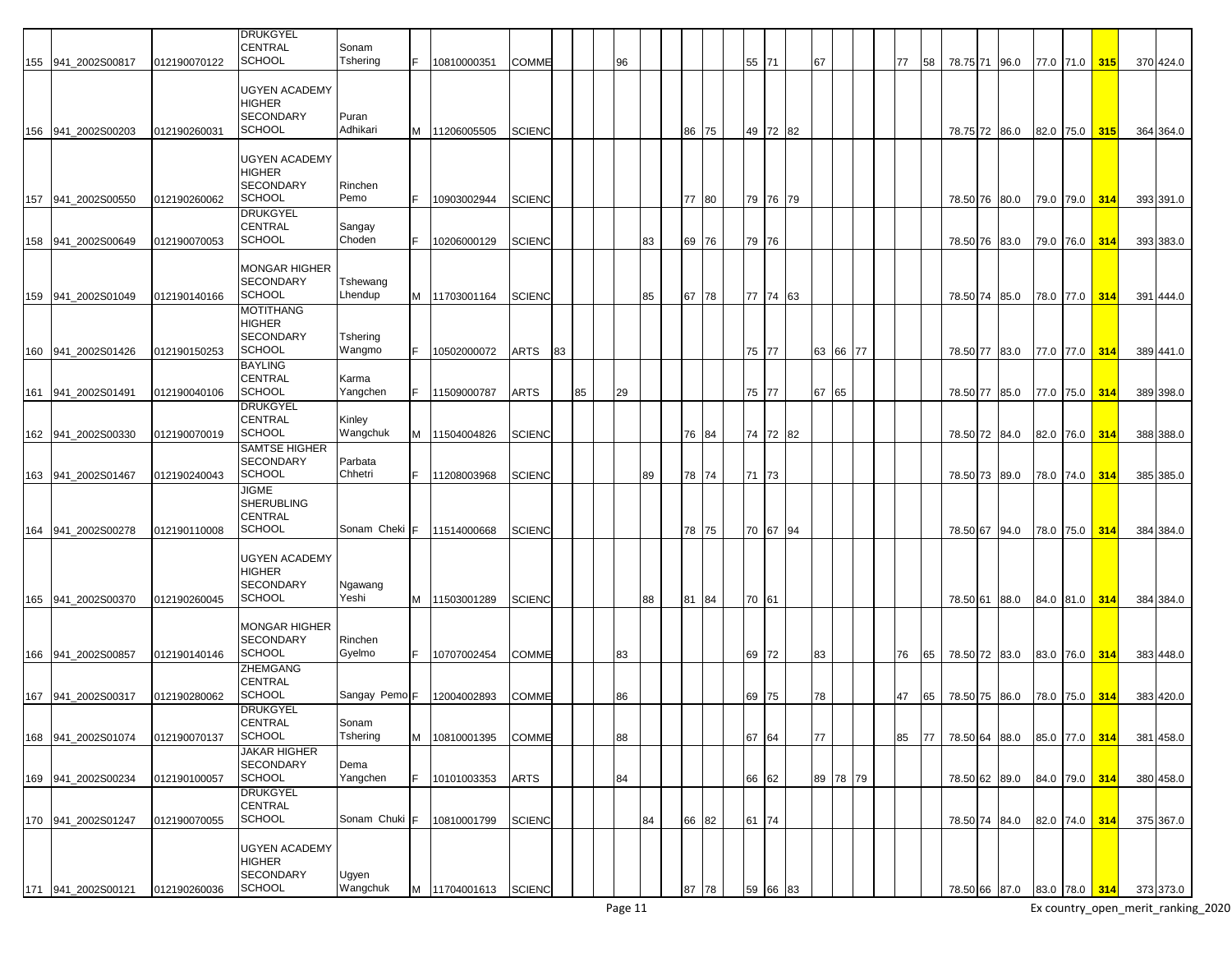| CENTRAL<br>Yugyal<br><b>SCHOOL</b><br>Tamang<br>56 72<br>M   11311000191<br>COMME<br>85<br>78.50 72 85.0<br>85.0 72.0 314<br>370 369.0<br>172 941_2002S00543<br>012190060083<br>85<br>71<br>ZHEMGANG<br>CENTRAL<br>Sonam<br><b>SCHOOL</b><br>Tenzin<br><b>SCIENC</b><br>87 69<br>173 941 2002S01927<br>87<br>65 70<br>78.25 69 87.0 87.0 70.0<br>313<br>400 378.0<br>012190280031<br>M<br>12007002000<br>PUNAKHA<br>CENTRAL<br>Sonam<br><b>SCHOOL</b><br>Yangchen<br><b>SCIENC</b><br>65 57<br>78 74<br>174 941_2002S00152<br>012190200094<br>E<br>10902002062<br>87<br>78.25 74 87.0<br>78.0 74.0<br>313<br>391 361.0<br><b>SHERUBLING</b><br><b>CENTRAL</b><br>Tsheltrim<br><b>SCHOOL</b><br>Dorji<br>72 82<br>76 75 59<br>175 941 2002S01581<br>012190230023<br>M<br>11302001238<br>SCIENC<br>80<br>78.25 75 82.0<br>80.0 76.0<br>313<br>389 444.0<br>YADI HIGHER<br><b>SECONDARY</b><br><b>SCHOOL</b><br>Chimi Seldon F<br>76 73<br>176 941_2002S01558<br>012190650028<br>10716003521<br><b>SCIENC</b><br>50 68<br>78.25 73 91.0<br>76.0 73.0 313<br>389 358.0<br>91<br>DAMPHU<br>CENTRAL<br>SCHOOL<br>Pema Choki<br>177 941_2002S02149<br>10309002836<br>ARTS<br>82<br>75 73<br>82 68 76<br>78.25 73 82.0 82.0 76.0 313<br>388 456.0<br>012190060244<br>PUNAKHA<br>CENTRAL<br><b>SCHOOL</b><br>Pemba Lham F<br>11912001223<br>SCIENC<br>82 76<br>75 68<br>388 388.0<br>178 941_2002S00254<br>012190200091<br>87<br>78.25 68 87.0<br>82.0 76.0<br>313<br>YADI HIGHER<br><b>SECONDARY</b><br>Sonam<br><b>SCHOOL</b><br>Yuden<br>74 67<br>F.<br>ARTS<br>87<br>83 64 76<br>179 941 2002S00745<br>012190650072<br>10710001186<br>78.25 67 87.0<br>83.0 76.0<br>313<br>387 451.0<br>PHUENTSHOLING<br>HIGHER<br><b>SECONDARY</b><br><b>SCHOOL</b><br>Kinley Penjor M   11502004415<br>73 77 55<br><b>SCIENC</b><br>78 81<br>78.25 77 81.0 78.0 77.0 313<br>386 364.0<br>941_2002S00605<br>012190180010<br><b>GASELO CENTRAL Dorji</b><br><b>SCHOOL</b><br>Gyeltshen<br>97<br>71 63<br>M 11914001911<br>COMME<br>59<br>78.25 63 97.0 81.0 72.0 313<br>181 941 2002S01095<br>012190370068<br>81<br>72<br>384 443.0<br>TENDRUK<br>CENTRAL<br>Khara Nanda<br><b>SCHOOL</b><br>Dulal<br>M<br>71 67<br>69 71<br>182 941_2002S01524<br>012190620104<br>11206003843<br>ARTS<br>84 91<br>78.25 67 91.0 84.0 71.0<br>313<br>384 453.0<br>MONGAR HIGHER<br><b>SECONDARY</b><br>Kinley<br><b>SCHOOL</b><br>Rabgay<br>70 58<br>183 941 2002S01125<br>012190140124<br>M<br>10706003336<br>COMME<br>96<br>78<br>81<br>66<br>78.25 58 96.0 81.0 78.0 313<br>383 449.0<br>BAYLING<br><b>CENTRAL</b><br><b>SCHOOL</b><br>Pema Rinzin M<br>941_2002S02008<br>11607000753<br><b>SCIENC</b><br>87 82<br>66 66 78<br>78.25 66 87.0<br>82.0 78.0<br>313<br>379 450.0<br>184<br>012190040040<br>71<br>YANGCHENPHUG<br>HIGHER<br><b>SECONDARY</b><br>Kelzang<br>SCHOOL<br>Tshoden<br>F.<br>64 75<br>66 78 55<br>185<br>941 2002S00661<br>11605002409<br>SCIENC<br>82<br>78.25 78 82.0<br>78.0 75.0<br>313<br>379 420.0<br>012190020096<br>UGYEN ACADEMY<br>HIGHER<br>SECONDARY<br>Phelden<br>SCHOOL<br>Yoezer<br>65 75<br>186 941_2002S01468<br>012190260260<br>M<br>10808002097<br>69 78<br>78.25 75 85.0 78.0 75.0 313<br>378 372.0<br>ARTS<br>85<br>YANGCHENPHUG<br>HIGHER<br>SECONDARY<br><b>SCHOOL</b><br>Tashi Pem<br>81 73<br>187<br>941 2002S00653<br>lF.<br>11410000302<br><b>SCIENC</b><br>82<br>64 75<br>78.25 75 82.0 81.0 75.0<br>313<br>377 375.0<br>012190020142<br>CHUKHA<br>CENTRAL<br>Lobzang<br><b>SCHOOL</b><br>941 2002S00772<br>Tshewang<br>M<br>10905001407<br>COMME<br>90<br>62 69<br>83<br>78.25 69 90.0<br>83.0 71.0 313<br>375 438.0<br>188<br>012190050131<br>71<br>63<br>JIGME<br><b>SHERUBLING</b><br>CENTRAL<br>Thinley<br><b>SCHOOL</b><br>Jamtsho<br>941 2002S00088<br><b>SCIENC</b><br>84 79<br>79 69<br>189<br>012190110038<br>M<br>10907000767<br>80<br>78.00 69 84.0 80.0 79.0 312<br>391 391.0<br>DAMPHU<br>CENTRAL<br>Choki<br><b>SCHOOL</b><br>Wangmo<br><b>SCIENC</b><br>76 70<br>190 941_2002S01086<br>012190060053<br>F.<br>11808000972<br>61 79<br>Page $1\frac{87}{5}$ |     |  | DAMPHU |  |  |  |  |  |  |  |  |  |  |  |  |  |  |
|------------------------------------------------------------------------------------------------------------------------------------------------------------------------------------------------------------------------------------------------------------------------------------------------------------------------------------------------------------------------------------------------------------------------------------------------------------------------------------------------------------------------------------------------------------------------------------------------------------------------------------------------------------------------------------------------------------------------------------------------------------------------------------------------------------------------------------------------------------------------------------------------------------------------------------------------------------------------------------------------------------------------------------------------------------------------------------------------------------------------------------------------------------------------------------------------------------------------------------------------------------------------------------------------------------------------------------------------------------------------------------------------------------------------------------------------------------------------------------------------------------------------------------------------------------------------------------------------------------------------------------------------------------------------------------------------------------------------------------------------------------------------------------------------------------------------------------------------------------------------------------------------------------------------------------------------------------------------------------------------------------------------------------------------------------------------------------------------------------------------------------------------------------------------------------------------------------------------------------------------------------------------------------------------------------------------------------------------------------------------------------------------------------------------------------------------------------------------------------------------------------------------------------------------------------------------------------------------------------------------------------------------------------------------------------------------------------------------------------------------------------------------------------------------------------------------------------------------------------------------------------------------------------------------------------------------------------------------------------------------------------------------------------------------------------------------------------------------------------------------------------------------------------------------------------------------------------------------------------------------------------------------------------------------------------------------------------------------------------------------------------------------------------------------------------------------------------------------------------------------------------------------------------------------------------------------------------------------------------------------------------------------------------------------------------------------------------------------------------------------------------------------------------------------------------------------------------------------------------------------------------------------------------------------------------------------------------------------------------------------------------------------------------------------------------------------------------------|-----|--|--------|--|--|--|--|--|--|--|--|--|--|--|--|--|--|
|                                                                                                                                                                                                                                                                                                                                                                                                                                                                                                                                                                                                                                                                                                                                                                                                                                                                                                                                                                                                                                                                                                                                                                                                                                                                                                                                                                                                                                                                                                                                                                                                                                                                                                                                                                                                                                                                                                                                                                                                                                                                                                                                                                                                                                                                                                                                                                                                                                                                                                                                                                                                                                                                                                                                                                                                                                                                                                                                                                                                                                                                                                                                                                                                                                                                                                                                                                                                                                                                                                                                                                                                                                                                                                                                                                                                                                                                                                                                                                                                                                                                                          |     |  |        |  |  |  |  |  |  |  |  |  |  |  |  |  |  |
|                                                                                                                                                                                                                                                                                                                                                                                                                                                                                                                                                                                                                                                                                                                                                                                                                                                                                                                                                                                                                                                                                                                                                                                                                                                                                                                                                                                                                                                                                                                                                                                                                                                                                                                                                                                                                                                                                                                                                                                                                                                                                                                                                                                                                                                                                                                                                                                                                                                                                                                                                                                                                                                                                                                                                                                                                                                                                                                                                                                                                                                                                                                                                                                                                                                                                                                                                                                                                                                                                                                                                                                                                                                                                                                                                                                                                                                                                                                                                                                                                                                                                          |     |  |        |  |  |  |  |  |  |  |  |  |  |  |  |  |  |
|                                                                                                                                                                                                                                                                                                                                                                                                                                                                                                                                                                                                                                                                                                                                                                                                                                                                                                                                                                                                                                                                                                                                                                                                                                                                                                                                                                                                                                                                                                                                                                                                                                                                                                                                                                                                                                                                                                                                                                                                                                                                                                                                                                                                                                                                                                                                                                                                                                                                                                                                                                                                                                                                                                                                                                                                                                                                                                                                                                                                                                                                                                                                                                                                                                                                                                                                                                                                                                                                                                                                                                                                                                                                                                                                                                                                                                                                                                                                                                                                                                                                                          |     |  |        |  |  |  |  |  |  |  |  |  |  |  |  |  |  |
|                                                                                                                                                                                                                                                                                                                                                                                                                                                                                                                                                                                                                                                                                                                                                                                                                                                                                                                                                                                                                                                                                                                                                                                                                                                                                                                                                                                                                                                                                                                                                                                                                                                                                                                                                                                                                                                                                                                                                                                                                                                                                                                                                                                                                                                                                                                                                                                                                                                                                                                                                                                                                                                                                                                                                                                                                                                                                                                                                                                                                                                                                                                                                                                                                                                                                                                                                                                                                                                                                                                                                                                                                                                                                                                                                                                                                                                                                                                                                                                                                                                                                          |     |  |        |  |  |  |  |  |  |  |  |  |  |  |  |  |  |
|                                                                                                                                                                                                                                                                                                                                                                                                                                                                                                                                                                                                                                                                                                                                                                                                                                                                                                                                                                                                                                                                                                                                                                                                                                                                                                                                                                                                                                                                                                                                                                                                                                                                                                                                                                                                                                                                                                                                                                                                                                                                                                                                                                                                                                                                                                                                                                                                                                                                                                                                                                                                                                                                                                                                                                                                                                                                                                                                                                                                                                                                                                                                                                                                                                                                                                                                                                                                                                                                                                                                                                                                                                                                                                                                                                                                                                                                                                                                                                                                                                                                                          |     |  |        |  |  |  |  |  |  |  |  |  |  |  |  |  |  |
|                                                                                                                                                                                                                                                                                                                                                                                                                                                                                                                                                                                                                                                                                                                                                                                                                                                                                                                                                                                                                                                                                                                                                                                                                                                                                                                                                                                                                                                                                                                                                                                                                                                                                                                                                                                                                                                                                                                                                                                                                                                                                                                                                                                                                                                                                                                                                                                                                                                                                                                                                                                                                                                                                                                                                                                                                                                                                                                                                                                                                                                                                                                                                                                                                                                                                                                                                                                                                                                                                                                                                                                                                                                                                                                                                                                                                                                                                                                                                                                                                                                                                          |     |  |        |  |  |  |  |  |  |  |  |  |  |  |  |  |  |
|                                                                                                                                                                                                                                                                                                                                                                                                                                                                                                                                                                                                                                                                                                                                                                                                                                                                                                                                                                                                                                                                                                                                                                                                                                                                                                                                                                                                                                                                                                                                                                                                                                                                                                                                                                                                                                                                                                                                                                                                                                                                                                                                                                                                                                                                                                                                                                                                                                                                                                                                                                                                                                                                                                                                                                                                                                                                                                                                                                                                                                                                                                                                                                                                                                                                                                                                                                                                                                                                                                                                                                                                                                                                                                                                                                                                                                                                                                                                                                                                                                                                                          |     |  |        |  |  |  |  |  |  |  |  |  |  |  |  |  |  |
|                                                                                                                                                                                                                                                                                                                                                                                                                                                                                                                                                                                                                                                                                                                                                                                                                                                                                                                                                                                                                                                                                                                                                                                                                                                                                                                                                                                                                                                                                                                                                                                                                                                                                                                                                                                                                                                                                                                                                                                                                                                                                                                                                                                                                                                                                                                                                                                                                                                                                                                                                                                                                                                                                                                                                                                                                                                                                                                                                                                                                                                                                                                                                                                                                                                                                                                                                                                                                                                                                                                                                                                                                                                                                                                                                                                                                                                                                                                                                                                                                                                                                          |     |  |        |  |  |  |  |  |  |  |  |  |  |  |  |  |  |
|                                                                                                                                                                                                                                                                                                                                                                                                                                                                                                                                                                                                                                                                                                                                                                                                                                                                                                                                                                                                                                                                                                                                                                                                                                                                                                                                                                                                                                                                                                                                                                                                                                                                                                                                                                                                                                                                                                                                                                                                                                                                                                                                                                                                                                                                                                                                                                                                                                                                                                                                                                                                                                                                                                                                                                                                                                                                                                                                                                                                                                                                                                                                                                                                                                                                                                                                                                                                                                                                                                                                                                                                                                                                                                                                                                                                                                                                                                                                                                                                                                                                                          |     |  |        |  |  |  |  |  |  |  |  |  |  |  |  |  |  |
|                                                                                                                                                                                                                                                                                                                                                                                                                                                                                                                                                                                                                                                                                                                                                                                                                                                                                                                                                                                                                                                                                                                                                                                                                                                                                                                                                                                                                                                                                                                                                                                                                                                                                                                                                                                                                                                                                                                                                                                                                                                                                                                                                                                                                                                                                                                                                                                                                                                                                                                                                                                                                                                                                                                                                                                                                                                                                                                                                                                                                                                                                                                                                                                                                                                                                                                                                                                                                                                                                                                                                                                                                                                                                                                                                                                                                                                                                                                                                                                                                                                                                          |     |  |        |  |  |  |  |  |  |  |  |  |  |  |  |  |  |
|                                                                                                                                                                                                                                                                                                                                                                                                                                                                                                                                                                                                                                                                                                                                                                                                                                                                                                                                                                                                                                                                                                                                                                                                                                                                                                                                                                                                                                                                                                                                                                                                                                                                                                                                                                                                                                                                                                                                                                                                                                                                                                                                                                                                                                                                                                                                                                                                                                                                                                                                                                                                                                                                                                                                                                                                                                                                                                                                                                                                                                                                                                                                                                                                                                                                                                                                                                                                                                                                                                                                                                                                                                                                                                                                                                                                                                                                                                                                                                                                                                                                                          |     |  |        |  |  |  |  |  |  |  |  |  |  |  |  |  |  |
|                                                                                                                                                                                                                                                                                                                                                                                                                                                                                                                                                                                                                                                                                                                                                                                                                                                                                                                                                                                                                                                                                                                                                                                                                                                                                                                                                                                                                                                                                                                                                                                                                                                                                                                                                                                                                                                                                                                                                                                                                                                                                                                                                                                                                                                                                                                                                                                                                                                                                                                                                                                                                                                                                                                                                                                                                                                                                                                                                                                                                                                                                                                                                                                                                                                                                                                                                                                                                                                                                                                                                                                                                                                                                                                                                                                                                                                                                                                                                                                                                                                                                          |     |  |        |  |  |  |  |  |  |  |  |  |  |  |  |  |  |
|                                                                                                                                                                                                                                                                                                                                                                                                                                                                                                                                                                                                                                                                                                                                                                                                                                                                                                                                                                                                                                                                                                                                                                                                                                                                                                                                                                                                                                                                                                                                                                                                                                                                                                                                                                                                                                                                                                                                                                                                                                                                                                                                                                                                                                                                                                                                                                                                                                                                                                                                                                                                                                                                                                                                                                                                                                                                                                                                                                                                                                                                                                                                                                                                                                                                                                                                                                                                                                                                                                                                                                                                                                                                                                                                                                                                                                                                                                                                                                                                                                                                                          |     |  |        |  |  |  |  |  |  |  |  |  |  |  |  |  |  |
|                                                                                                                                                                                                                                                                                                                                                                                                                                                                                                                                                                                                                                                                                                                                                                                                                                                                                                                                                                                                                                                                                                                                                                                                                                                                                                                                                                                                                                                                                                                                                                                                                                                                                                                                                                                                                                                                                                                                                                                                                                                                                                                                                                                                                                                                                                                                                                                                                                                                                                                                                                                                                                                                                                                                                                                                                                                                                                                                                                                                                                                                                                                                                                                                                                                                                                                                                                                                                                                                                                                                                                                                                                                                                                                                                                                                                                                                                                                                                                                                                                                                                          |     |  |        |  |  |  |  |  |  |  |  |  |  |  |  |  |  |
|                                                                                                                                                                                                                                                                                                                                                                                                                                                                                                                                                                                                                                                                                                                                                                                                                                                                                                                                                                                                                                                                                                                                                                                                                                                                                                                                                                                                                                                                                                                                                                                                                                                                                                                                                                                                                                                                                                                                                                                                                                                                                                                                                                                                                                                                                                                                                                                                                                                                                                                                                                                                                                                                                                                                                                                                                                                                                                                                                                                                                                                                                                                                                                                                                                                                                                                                                                                                                                                                                                                                                                                                                                                                                                                                                                                                                                                                                                                                                                                                                                                                                          |     |  |        |  |  |  |  |  |  |  |  |  |  |  |  |  |  |
|                                                                                                                                                                                                                                                                                                                                                                                                                                                                                                                                                                                                                                                                                                                                                                                                                                                                                                                                                                                                                                                                                                                                                                                                                                                                                                                                                                                                                                                                                                                                                                                                                                                                                                                                                                                                                                                                                                                                                                                                                                                                                                                                                                                                                                                                                                                                                                                                                                                                                                                                                                                                                                                                                                                                                                                                                                                                                                                                                                                                                                                                                                                                                                                                                                                                                                                                                                                                                                                                                                                                                                                                                                                                                                                                                                                                                                                                                                                                                                                                                                                                                          |     |  |        |  |  |  |  |  |  |  |  |  |  |  |  |  |  |
|                                                                                                                                                                                                                                                                                                                                                                                                                                                                                                                                                                                                                                                                                                                                                                                                                                                                                                                                                                                                                                                                                                                                                                                                                                                                                                                                                                                                                                                                                                                                                                                                                                                                                                                                                                                                                                                                                                                                                                                                                                                                                                                                                                                                                                                                                                                                                                                                                                                                                                                                                                                                                                                                                                                                                                                                                                                                                                                                                                                                                                                                                                                                                                                                                                                                                                                                                                                                                                                                                                                                                                                                                                                                                                                                                                                                                                                                                                                                                                                                                                                                                          |     |  |        |  |  |  |  |  |  |  |  |  |  |  |  |  |  |
|                                                                                                                                                                                                                                                                                                                                                                                                                                                                                                                                                                                                                                                                                                                                                                                                                                                                                                                                                                                                                                                                                                                                                                                                                                                                                                                                                                                                                                                                                                                                                                                                                                                                                                                                                                                                                                                                                                                                                                                                                                                                                                                                                                                                                                                                                                                                                                                                                                                                                                                                                                                                                                                                                                                                                                                                                                                                                                                                                                                                                                                                                                                                                                                                                                                                                                                                                                                                                                                                                                                                                                                                                                                                                                                                                                                                                                                                                                                                                                                                                                                                                          |     |  |        |  |  |  |  |  |  |  |  |  |  |  |  |  |  |
|                                                                                                                                                                                                                                                                                                                                                                                                                                                                                                                                                                                                                                                                                                                                                                                                                                                                                                                                                                                                                                                                                                                                                                                                                                                                                                                                                                                                                                                                                                                                                                                                                                                                                                                                                                                                                                                                                                                                                                                                                                                                                                                                                                                                                                                                                                                                                                                                                                                                                                                                                                                                                                                                                                                                                                                                                                                                                                                                                                                                                                                                                                                                                                                                                                                                                                                                                                                                                                                                                                                                                                                                                                                                                                                                                                                                                                                                                                                                                                                                                                                                                          |     |  |        |  |  |  |  |  |  |  |  |  |  |  |  |  |  |
|                                                                                                                                                                                                                                                                                                                                                                                                                                                                                                                                                                                                                                                                                                                                                                                                                                                                                                                                                                                                                                                                                                                                                                                                                                                                                                                                                                                                                                                                                                                                                                                                                                                                                                                                                                                                                                                                                                                                                                                                                                                                                                                                                                                                                                                                                                                                                                                                                                                                                                                                                                                                                                                                                                                                                                                                                                                                                                                                                                                                                                                                                                                                                                                                                                                                                                                                                                                                                                                                                                                                                                                                                                                                                                                                                                                                                                                                                                                                                                                                                                                                                          |     |  |        |  |  |  |  |  |  |  |  |  |  |  |  |  |  |
|                                                                                                                                                                                                                                                                                                                                                                                                                                                                                                                                                                                                                                                                                                                                                                                                                                                                                                                                                                                                                                                                                                                                                                                                                                                                                                                                                                                                                                                                                                                                                                                                                                                                                                                                                                                                                                                                                                                                                                                                                                                                                                                                                                                                                                                                                                                                                                                                                                                                                                                                                                                                                                                                                                                                                                                                                                                                                                                                                                                                                                                                                                                                                                                                                                                                                                                                                                                                                                                                                                                                                                                                                                                                                                                                                                                                                                                                                                                                                                                                                                                                                          |     |  |        |  |  |  |  |  |  |  |  |  |  |  |  |  |  |
|                                                                                                                                                                                                                                                                                                                                                                                                                                                                                                                                                                                                                                                                                                                                                                                                                                                                                                                                                                                                                                                                                                                                                                                                                                                                                                                                                                                                                                                                                                                                                                                                                                                                                                                                                                                                                                                                                                                                                                                                                                                                                                                                                                                                                                                                                                                                                                                                                                                                                                                                                                                                                                                                                                                                                                                                                                                                                                                                                                                                                                                                                                                                                                                                                                                                                                                                                                                                                                                                                                                                                                                                                                                                                                                                                                                                                                                                                                                                                                                                                                                                                          |     |  |        |  |  |  |  |  |  |  |  |  |  |  |  |  |  |
|                                                                                                                                                                                                                                                                                                                                                                                                                                                                                                                                                                                                                                                                                                                                                                                                                                                                                                                                                                                                                                                                                                                                                                                                                                                                                                                                                                                                                                                                                                                                                                                                                                                                                                                                                                                                                                                                                                                                                                                                                                                                                                                                                                                                                                                                                                                                                                                                                                                                                                                                                                                                                                                                                                                                                                                                                                                                                                                                                                                                                                                                                                                                                                                                                                                                                                                                                                                                                                                                                                                                                                                                                                                                                                                                                                                                                                                                                                                                                                                                                                                                                          |     |  |        |  |  |  |  |  |  |  |  |  |  |  |  |  |  |
|                                                                                                                                                                                                                                                                                                                                                                                                                                                                                                                                                                                                                                                                                                                                                                                                                                                                                                                                                                                                                                                                                                                                                                                                                                                                                                                                                                                                                                                                                                                                                                                                                                                                                                                                                                                                                                                                                                                                                                                                                                                                                                                                                                                                                                                                                                                                                                                                                                                                                                                                                                                                                                                                                                                                                                                                                                                                                                                                                                                                                                                                                                                                                                                                                                                                                                                                                                                                                                                                                                                                                                                                                                                                                                                                                                                                                                                                                                                                                                                                                                                                                          |     |  |        |  |  |  |  |  |  |  |  |  |  |  |  |  |  |
|                                                                                                                                                                                                                                                                                                                                                                                                                                                                                                                                                                                                                                                                                                                                                                                                                                                                                                                                                                                                                                                                                                                                                                                                                                                                                                                                                                                                                                                                                                                                                                                                                                                                                                                                                                                                                                                                                                                                                                                                                                                                                                                                                                                                                                                                                                                                                                                                                                                                                                                                                                                                                                                                                                                                                                                                                                                                                                                                                                                                                                                                                                                                                                                                                                                                                                                                                                                                                                                                                                                                                                                                                                                                                                                                                                                                                                                                                                                                                                                                                                                                                          |     |  |        |  |  |  |  |  |  |  |  |  |  |  |  |  |  |
|                                                                                                                                                                                                                                                                                                                                                                                                                                                                                                                                                                                                                                                                                                                                                                                                                                                                                                                                                                                                                                                                                                                                                                                                                                                                                                                                                                                                                                                                                                                                                                                                                                                                                                                                                                                                                                                                                                                                                                                                                                                                                                                                                                                                                                                                                                                                                                                                                                                                                                                                                                                                                                                                                                                                                                                                                                                                                                                                                                                                                                                                                                                                                                                                                                                                                                                                                                                                                                                                                                                                                                                                                                                                                                                                                                                                                                                                                                                                                                                                                                                                                          | 180 |  |        |  |  |  |  |  |  |  |  |  |  |  |  |  |  |
|                                                                                                                                                                                                                                                                                                                                                                                                                                                                                                                                                                                                                                                                                                                                                                                                                                                                                                                                                                                                                                                                                                                                                                                                                                                                                                                                                                                                                                                                                                                                                                                                                                                                                                                                                                                                                                                                                                                                                                                                                                                                                                                                                                                                                                                                                                                                                                                                                                                                                                                                                                                                                                                                                                                                                                                                                                                                                                                                                                                                                                                                                                                                                                                                                                                                                                                                                                                                                                                                                                                                                                                                                                                                                                                                                                                                                                                                                                                                                                                                                                                                                          |     |  |        |  |  |  |  |  |  |  |  |  |  |  |  |  |  |
|                                                                                                                                                                                                                                                                                                                                                                                                                                                                                                                                                                                                                                                                                                                                                                                                                                                                                                                                                                                                                                                                                                                                                                                                                                                                                                                                                                                                                                                                                                                                                                                                                                                                                                                                                                                                                                                                                                                                                                                                                                                                                                                                                                                                                                                                                                                                                                                                                                                                                                                                                                                                                                                                                                                                                                                                                                                                                                                                                                                                                                                                                                                                                                                                                                                                                                                                                                                                                                                                                                                                                                                                                                                                                                                                                                                                                                                                                                                                                                                                                                                                                          |     |  |        |  |  |  |  |  |  |  |  |  |  |  |  |  |  |
|                                                                                                                                                                                                                                                                                                                                                                                                                                                                                                                                                                                                                                                                                                                                                                                                                                                                                                                                                                                                                                                                                                                                                                                                                                                                                                                                                                                                                                                                                                                                                                                                                                                                                                                                                                                                                                                                                                                                                                                                                                                                                                                                                                                                                                                                                                                                                                                                                                                                                                                                                                                                                                                                                                                                                                                                                                                                                                                                                                                                                                                                                                                                                                                                                                                                                                                                                                                                                                                                                                                                                                                                                                                                                                                                                                                                                                                                                                                                                                                                                                                                                          |     |  |        |  |  |  |  |  |  |  |  |  |  |  |  |  |  |
|                                                                                                                                                                                                                                                                                                                                                                                                                                                                                                                                                                                                                                                                                                                                                                                                                                                                                                                                                                                                                                                                                                                                                                                                                                                                                                                                                                                                                                                                                                                                                                                                                                                                                                                                                                                                                                                                                                                                                                                                                                                                                                                                                                                                                                                                                                                                                                                                                                                                                                                                                                                                                                                                                                                                                                                                                                                                                                                                                                                                                                                                                                                                                                                                                                                                                                                                                                                                                                                                                                                                                                                                                                                                                                                                                                                                                                                                                                                                                                                                                                                                                          |     |  |        |  |  |  |  |  |  |  |  |  |  |  |  |  |  |
|                                                                                                                                                                                                                                                                                                                                                                                                                                                                                                                                                                                                                                                                                                                                                                                                                                                                                                                                                                                                                                                                                                                                                                                                                                                                                                                                                                                                                                                                                                                                                                                                                                                                                                                                                                                                                                                                                                                                                                                                                                                                                                                                                                                                                                                                                                                                                                                                                                                                                                                                                                                                                                                                                                                                                                                                                                                                                                                                                                                                                                                                                                                                                                                                                                                                                                                                                                                                                                                                                                                                                                                                                                                                                                                                                                                                                                                                                                                                                                                                                                                                                          |     |  |        |  |  |  |  |  |  |  |  |  |  |  |  |  |  |
|                                                                                                                                                                                                                                                                                                                                                                                                                                                                                                                                                                                                                                                                                                                                                                                                                                                                                                                                                                                                                                                                                                                                                                                                                                                                                                                                                                                                                                                                                                                                                                                                                                                                                                                                                                                                                                                                                                                                                                                                                                                                                                                                                                                                                                                                                                                                                                                                                                                                                                                                                                                                                                                                                                                                                                                                                                                                                                                                                                                                                                                                                                                                                                                                                                                                                                                                                                                                                                                                                                                                                                                                                                                                                                                                                                                                                                                                                                                                                                                                                                                                                          |     |  |        |  |  |  |  |  |  |  |  |  |  |  |  |  |  |
|                                                                                                                                                                                                                                                                                                                                                                                                                                                                                                                                                                                                                                                                                                                                                                                                                                                                                                                                                                                                                                                                                                                                                                                                                                                                                                                                                                                                                                                                                                                                                                                                                                                                                                                                                                                                                                                                                                                                                                                                                                                                                                                                                                                                                                                                                                                                                                                                                                                                                                                                                                                                                                                                                                                                                                                                                                                                                                                                                                                                                                                                                                                                                                                                                                                                                                                                                                                                                                                                                                                                                                                                                                                                                                                                                                                                                                                                                                                                                                                                                                                                                          |     |  |        |  |  |  |  |  |  |  |  |  |  |  |  |  |  |
|                                                                                                                                                                                                                                                                                                                                                                                                                                                                                                                                                                                                                                                                                                                                                                                                                                                                                                                                                                                                                                                                                                                                                                                                                                                                                                                                                                                                                                                                                                                                                                                                                                                                                                                                                                                                                                                                                                                                                                                                                                                                                                                                                                                                                                                                                                                                                                                                                                                                                                                                                                                                                                                                                                                                                                                                                                                                                                                                                                                                                                                                                                                                                                                                                                                                                                                                                                                                                                                                                                                                                                                                                                                                                                                                                                                                                                                                                                                                                                                                                                                                                          |     |  |        |  |  |  |  |  |  |  |  |  |  |  |  |  |  |
|                                                                                                                                                                                                                                                                                                                                                                                                                                                                                                                                                                                                                                                                                                                                                                                                                                                                                                                                                                                                                                                                                                                                                                                                                                                                                                                                                                                                                                                                                                                                                                                                                                                                                                                                                                                                                                                                                                                                                                                                                                                                                                                                                                                                                                                                                                                                                                                                                                                                                                                                                                                                                                                                                                                                                                                                                                                                                                                                                                                                                                                                                                                                                                                                                                                                                                                                                                                                                                                                                                                                                                                                                                                                                                                                                                                                                                                                                                                                                                                                                                                                                          |     |  |        |  |  |  |  |  |  |  |  |  |  |  |  |  |  |
|                                                                                                                                                                                                                                                                                                                                                                                                                                                                                                                                                                                                                                                                                                                                                                                                                                                                                                                                                                                                                                                                                                                                                                                                                                                                                                                                                                                                                                                                                                                                                                                                                                                                                                                                                                                                                                                                                                                                                                                                                                                                                                                                                                                                                                                                                                                                                                                                                                                                                                                                                                                                                                                                                                                                                                                                                                                                                                                                                                                                                                                                                                                                                                                                                                                                                                                                                                                                                                                                                                                                                                                                                                                                                                                                                                                                                                                                                                                                                                                                                                                                                          |     |  |        |  |  |  |  |  |  |  |  |  |  |  |  |  |  |
|                                                                                                                                                                                                                                                                                                                                                                                                                                                                                                                                                                                                                                                                                                                                                                                                                                                                                                                                                                                                                                                                                                                                                                                                                                                                                                                                                                                                                                                                                                                                                                                                                                                                                                                                                                                                                                                                                                                                                                                                                                                                                                                                                                                                                                                                                                                                                                                                                                                                                                                                                                                                                                                                                                                                                                                                                                                                                                                                                                                                                                                                                                                                                                                                                                                                                                                                                                                                                                                                                                                                                                                                                                                                                                                                                                                                                                                                                                                                                                                                                                                                                          |     |  |        |  |  |  |  |  |  |  |  |  |  |  |  |  |  |
|                                                                                                                                                                                                                                                                                                                                                                                                                                                                                                                                                                                                                                                                                                                                                                                                                                                                                                                                                                                                                                                                                                                                                                                                                                                                                                                                                                                                                                                                                                                                                                                                                                                                                                                                                                                                                                                                                                                                                                                                                                                                                                                                                                                                                                                                                                                                                                                                                                                                                                                                                                                                                                                                                                                                                                                                                                                                                                                                                                                                                                                                                                                                                                                                                                                                                                                                                                                                                                                                                                                                                                                                                                                                                                                                                                                                                                                                                                                                                                                                                                                                                          |     |  |        |  |  |  |  |  |  |  |  |  |  |  |  |  |  |
|                                                                                                                                                                                                                                                                                                                                                                                                                                                                                                                                                                                                                                                                                                                                                                                                                                                                                                                                                                                                                                                                                                                                                                                                                                                                                                                                                                                                                                                                                                                                                                                                                                                                                                                                                                                                                                                                                                                                                                                                                                                                                                                                                                                                                                                                                                                                                                                                                                                                                                                                                                                                                                                                                                                                                                                                                                                                                                                                                                                                                                                                                                                                                                                                                                                                                                                                                                                                                                                                                                                                                                                                                                                                                                                                                                                                                                                                                                                                                                                                                                                                                          |     |  |        |  |  |  |  |  |  |  |  |  |  |  |  |  |  |
|                                                                                                                                                                                                                                                                                                                                                                                                                                                                                                                                                                                                                                                                                                                                                                                                                                                                                                                                                                                                                                                                                                                                                                                                                                                                                                                                                                                                                                                                                                                                                                                                                                                                                                                                                                                                                                                                                                                                                                                                                                                                                                                                                                                                                                                                                                                                                                                                                                                                                                                                                                                                                                                                                                                                                                                                                                                                                                                                                                                                                                                                                                                                                                                                                                                                                                                                                                                                                                                                                                                                                                                                                                                                                                                                                                                                                                                                                                                                                                                                                                                                                          |     |  |        |  |  |  |  |  |  |  |  |  |  |  |  |  |  |
|                                                                                                                                                                                                                                                                                                                                                                                                                                                                                                                                                                                                                                                                                                                                                                                                                                                                                                                                                                                                                                                                                                                                                                                                                                                                                                                                                                                                                                                                                                                                                                                                                                                                                                                                                                                                                                                                                                                                                                                                                                                                                                                                                                                                                                                                                                                                                                                                                                                                                                                                                                                                                                                                                                                                                                                                                                                                                                                                                                                                                                                                                                                                                                                                                                                                                                                                                                                                                                                                                                                                                                                                                                                                                                                                                                                                                                                                                                                                                                                                                                                                                          |     |  |        |  |  |  |  |  |  |  |  |  |  |  |  |  |  |
|                                                                                                                                                                                                                                                                                                                                                                                                                                                                                                                                                                                                                                                                                                                                                                                                                                                                                                                                                                                                                                                                                                                                                                                                                                                                                                                                                                                                                                                                                                                                                                                                                                                                                                                                                                                                                                                                                                                                                                                                                                                                                                                                                                                                                                                                                                                                                                                                                                                                                                                                                                                                                                                                                                                                                                                                                                                                                                                                                                                                                                                                                                                                                                                                                                                                                                                                                                                                                                                                                                                                                                                                                                                                                                                                                                                                                                                                                                                                                                                                                                                                                          |     |  |        |  |  |  |  |  |  |  |  |  |  |  |  |  |  |
|                                                                                                                                                                                                                                                                                                                                                                                                                                                                                                                                                                                                                                                                                                                                                                                                                                                                                                                                                                                                                                                                                                                                                                                                                                                                                                                                                                                                                                                                                                                                                                                                                                                                                                                                                                                                                                                                                                                                                                                                                                                                                                                                                                                                                                                                                                                                                                                                                                                                                                                                                                                                                                                                                                                                                                                                                                                                                                                                                                                                                                                                                                                                                                                                                                                                                                                                                                                                                                                                                                                                                                                                                                                                                                                                                                                                                                                                                                                                                                                                                                                                                          |     |  |        |  |  |  |  |  |  |  |  |  |  |  |  |  |  |
|                                                                                                                                                                                                                                                                                                                                                                                                                                                                                                                                                                                                                                                                                                                                                                                                                                                                                                                                                                                                                                                                                                                                                                                                                                                                                                                                                                                                                                                                                                                                                                                                                                                                                                                                                                                                                                                                                                                                                                                                                                                                                                                                                                                                                                                                                                                                                                                                                                                                                                                                                                                                                                                                                                                                                                                                                                                                                                                                                                                                                                                                                                                                                                                                                                                                                                                                                                                                                                                                                                                                                                                                                                                                                                                                                                                                                                                                                                                                                                                                                                                                                          |     |  |        |  |  |  |  |  |  |  |  |  |  |  |  |  |  |
|                                                                                                                                                                                                                                                                                                                                                                                                                                                                                                                                                                                                                                                                                                                                                                                                                                                                                                                                                                                                                                                                                                                                                                                                                                                                                                                                                                                                                                                                                                                                                                                                                                                                                                                                                                                                                                                                                                                                                                                                                                                                                                                                                                                                                                                                                                                                                                                                                                                                                                                                                                                                                                                                                                                                                                                                                                                                                                                                                                                                                                                                                                                                                                                                                                                                                                                                                                                                                                                                                                                                                                                                                                                                                                                                                                                                                                                                                                                                                                                                                                                                                          |     |  |        |  |  |  |  |  |  |  |  |  |  |  |  |  |  |
|                                                                                                                                                                                                                                                                                                                                                                                                                                                                                                                                                                                                                                                                                                                                                                                                                                                                                                                                                                                                                                                                                                                                                                                                                                                                                                                                                                                                                                                                                                                                                                                                                                                                                                                                                                                                                                                                                                                                                                                                                                                                                                                                                                                                                                                                                                                                                                                                                                                                                                                                                                                                                                                                                                                                                                                                                                                                                                                                                                                                                                                                                                                                                                                                                                                                                                                                                                                                                                                                                                                                                                                                                                                                                                                                                                                                                                                                                                                                                                                                                                                                                          |     |  |        |  |  |  |  |  |  |  |  |  |  |  |  |  |  |
|                                                                                                                                                                                                                                                                                                                                                                                                                                                                                                                                                                                                                                                                                                                                                                                                                                                                                                                                                                                                                                                                                                                                                                                                                                                                                                                                                                                                                                                                                                                                                                                                                                                                                                                                                                                                                                                                                                                                                                                                                                                                                                                                                                                                                                                                                                                                                                                                                                                                                                                                                                                                                                                                                                                                                                                                                                                                                                                                                                                                                                                                                                                                                                                                                                                                                                                                                                                                                                                                                                                                                                                                                                                                                                                                                                                                                                                                                                                                                                                                                                                                                          |     |  |        |  |  |  |  |  |  |  |  |  |  |  |  |  |  |
|                                                                                                                                                                                                                                                                                                                                                                                                                                                                                                                                                                                                                                                                                                                                                                                                                                                                                                                                                                                                                                                                                                                                                                                                                                                                                                                                                                                                                                                                                                                                                                                                                                                                                                                                                                                                                                                                                                                                                                                                                                                                                                                                                                                                                                                                                                                                                                                                                                                                                                                                                                                                                                                                                                                                                                                                                                                                                                                                                                                                                                                                                                                                                                                                                                                                                                                                                                                                                                                                                                                                                                                                                                                                                                                                                                                                                                                                                                                                                                                                                                                                                          |     |  |        |  |  |  |  |  |  |  |  |  |  |  |  |  |  |
|                                                                                                                                                                                                                                                                                                                                                                                                                                                                                                                                                                                                                                                                                                                                                                                                                                                                                                                                                                                                                                                                                                                                                                                                                                                                                                                                                                                                                                                                                                                                                                                                                                                                                                                                                                                                                                                                                                                                                                                                                                                                                                                                                                                                                                                                                                                                                                                                                                                                                                                                                                                                                                                                                                                                                                                                                                                                                                                                                                                                                                                                                                                                                                                                                                                                                                                                                                                                                                                                                                                                                                                                                                                                                                                                                                                                                                                                                                                                                                                                                                                                                          |     |  |        |  |  |  |  |  |  |  |  |  |  |  |  |  |  |
|                                                                                                                                                                                                                                                                                                                                                                                                                                                                                                                                                                                                                                                                                                                                                                                                                                                                                                                                                                                                                                                                                                                                                                                                                                                                                                                                                                                                                                                                                                                                                                                                                                                                                                                                                                                                                                                                                                                                                                                                                                                                                                                                                                                                                                                                                                                                                                                                                                                                                                                                                                                                                                                                                                                                                                                                                                                                                                                                                                                                                                                                                                                                                                                                                                                                                                                                                                                                                                                                                                                                                                                                                                                                                                                                                                                                                                                                                                                                                                                                                                                                                          |     |  |        |  |  |  |  |  |  |  |  |  |  |  |  |  |  |
|                                                                                                                                                                                                                                                                                                                                                                                                                                                                                                                                                                                                                                                                                                                                                                                                                                                                                                                                                                                                                                                                                                                                                                                                                                                                                                                                                                                                                                                                                                                                                                                                                                                                                                                                                                                                                                                                                                                                                                                                                                                                                                                                                                                                                                                                                                                                                                                                                                                                                                                                                                                                                                                                                                                                                                                                                                                                                                                                                                                                                                                                                                                                                                                                                                                                                                                                                                                                                                                                                                                                                                                                                                                                                                                                                                                                                                                                                                                                                                                                                                                                                          |     |  |        |  |  |  |  |  |  |  |  |  |  |  |  |  |  |
|                                                                                                                                                                                                                                                                                                                                                                                                                                                                                                                                                                                                                                                                                                                                                                                                                                                                                                                                                                                                                                                                                                                                                                                                                                                                                                                                                                                                                                                                                                                                                                                                                                                                                                                                                                                                                                                                                                                                                                                                                                                                                                                                                                                                                                                                                                                                                                                                                                                                                                                                                                                                                                                                                                                                                                                                                                                                                                                                                                                                                                                                                                                                                                                                                                                                                                                                                                                                                                                                                                                                                                                                                                                                                                                                                                                                                                                                                                                                                                                                                                                                                          |     |  |        |  |  |  |  |  |  |  |  |  |  |  |  |  |  |
|                                                                                                                                                                                                                                                                                                                                                                                                                                                                                                                                                                                                                                                                                                                                                                                                                                                                                                                                                                                                                                                                                                                                                                                                                                                                                                                                                                                                                                                                                                                                                                                                                                                                                                                                                                                                                                                                                                                                                                                                                                                                                                                                                                                                                                                                                                                                                                                                                                                                                                                                                                                                                                                                                                                                                                                                                                                                                                                                                                                                                                                                                                                                                                                                                                                                                                                                                                                                                                                                                                                                                                                                                                                                                                                                                                                                                                                                                                                                                                                                                                                                                          |     |  |        |  |  |  |  |  |  |  |  |  |  |  |  |  |  |
|                                                                                                                                                                                                                                                                                                                                                                                                                                                                                                                                                                                                                                                                                                                                                                                                                                                                                                                                                                                                                                                                                                                                                                                                                                                                                                                                                                                                                                                                                                                                                                                                                                                                                                                                                                                                                                                                                                                                                                                                                                                                                                                                                                                                                                                                                                                                                                                                                                                                                                                                                                                                                                                                                                                                                                                                                                                                                                                                                                                                                                                                                                                                                                                                                                                                                                                                                                                                                                                                                                                                                                                                                                                                                                                                                                                                                                                                                                                                                                                                                                                                                          |     |  |        |  |  |  |  |  |  |  |  |  |  |  |  |  |  |
|                                                                                                                                                                                                                                                                                                                                                                                                                                                                                                                                                                                                                                                                                                                                                                                                                                                                                                                                                                                                                                                                                                                                                                                                                                                                                                                                                                                                                                                                                                                                                                                                                                                                                                                                                                                                                                                                                                                                                                                                                                                                                                                                                                                                                                                                                                                                                                                                                                                                                                                                                                                                                                                                                                                                                                                                                                                                                                                                                                                                                                                                                                                                                                                                                                                                                                                                                                                                                                                                                                                                                                                                                                                                                                                                                                                                                                                                                                                                                                                                                                                                                          |     |  |        |  |  |  |  |  |  |  |  |  |  |  |  |  |  |
|                                                                                                                                                                                                                                                                                                                                                                                                                                                                                                                                                                                                                                                                                                                                                                                                                                                                                                                                                                                                                                                                                                                                                                                                                                                                                                                                                                                                                                                                                                                                                                                                                                                                                                                                                                                                                                                                                                                                                                                                                                                                                                                                                                                                                                                                                                                                                                                                                                                                                                                                                                                                                                                                                                                                                                                                                                                                                                                                                                                                                                                                                                                                                                                                                                                                                                                                                                                                                                                                                                                                                                                                                                                                                                                                                                                                                                                                                                                                                                                                                                                                                          |     |  |        |  |  |  |  |  |  |  |  |  |  |  |  |  |  |
|                                                                                                                                                                                                                                                                                                                                                                                                                                                                                                                                                                                                                                                                                                                                                                                                                                                                                                                                                                                                                                                                                                                                                                                                                                                                                                                                                                                                                                                                                                                                                                                                                                                                                                                                                                                                                                                                                                                                                                                                                                                                                                                                                                                                                                                                                                                                                                                                                                                                                                                                                                                                                                                                                                                                                                                                                                                                                                                                                                                                                                                                                                                                                                                                                                                                                                                                                                                                                                                                                                                                                                                                                                                                                                                                                                                                                                                                                                                                                                                                                                                                                          |     |  |        |  |  |  |  |  |  |  |  |  |  |  |  |  |  |
|                                                                                                                                                                                                                                                                                                                                                                                                                                                                                                                                                                                                                                                                                                                                                                                                                                                                                                                                                                                                                                                                                                                                                                                                                                                                                                                                                                                                                                                                                                                                                                                                                                                                                                                                                                                                                                                                                                                                                                                                                                                                                                                                                                                                                                                                                                                                                                                                                                                                                                                                                                                                                                                                                                                                                                                                                                                                                                                                                                                                                                                                                                                                                                                                                                                                                                                                                                                                                                                                                                                                                                                                                                                                                                                                                                                                                                                                                                                                                                                                                                                                                          |     |  |        |  |  |  |  |  |  |  |  |  |  |  |  |  |  |
|                                                                                                                                                                                                                                                                                                                                                                                                                                                                                                                                                                                                                                                                                                                                                                                                                                                                                                                                                                                                                                                                                                                                                                                                                                                                                                                                                                                                                                                                                                                                                                                                                                                                                                                                                                                                                                                                                                                                                                                                                                                                                                                                                                                                                                                                                                                                                                                                                                                                                                                                                                                                                                                                                                                                                                                                                                                                                                                                                                                                                                                                                                                                                                                                                                                                                                                                                                                                                                                                                                                                                                                                                                                                                                                                                                                                                                                                                                                                                                                                                                                                                          |     |  |        |  |  |  |  |  |  |  |  |  |  |  |  |  |  |
|                                                                                                                                                                                                                                                                                                                                                                                                                                                                                                                                                                                                                                                                                                                                                                                                                                                                                                                                                                                                                                                                                                                                                                                                                                                                                                                                                                                                                                                                                                                                                                                                                                                                                                                                                                                                                                                                                                                                                                                                                                                                                                                                                                                                                                                                                                                                                                                                                                                                                                                                                                                                                                                                                                                                                                                                                                                                                                                                                                                                                                                                                                                                                                                                                                                                                                                                                                                                                                                                                                                                                                                                                                                                                                                                                                                                                                                                                                                                                                                                                                                                                          |     |  |        |  |  |  |  |  |  |  |  |  |  |  |  |  |  |
|                                                                                                                                                                                                                                                                                                                                                                                                                                                                                                                                                                                                                                                                                                                                                                                                                                                                                                                                                                                                                                                                                                                                                                                                                                                                                                                                                                                                                                                                                                                                                                                                                                                                                                                                                                                                                                                                                                                                                                                                                                                                                                                                                                                                                                                                                                                                                                                                                                                                                                                                                                                                                                                                                                                                                                                                                                                                                                                                                                                                                                                                                                                                                                                                                                                                                                                                                                                                                                                                                                                                                                                                                                                                                                                                                                                                                                                                                                                                                                                                                                                                                          |     |  |        |  |  |  |  |  |  |  |  |  |  |  |  |  |  |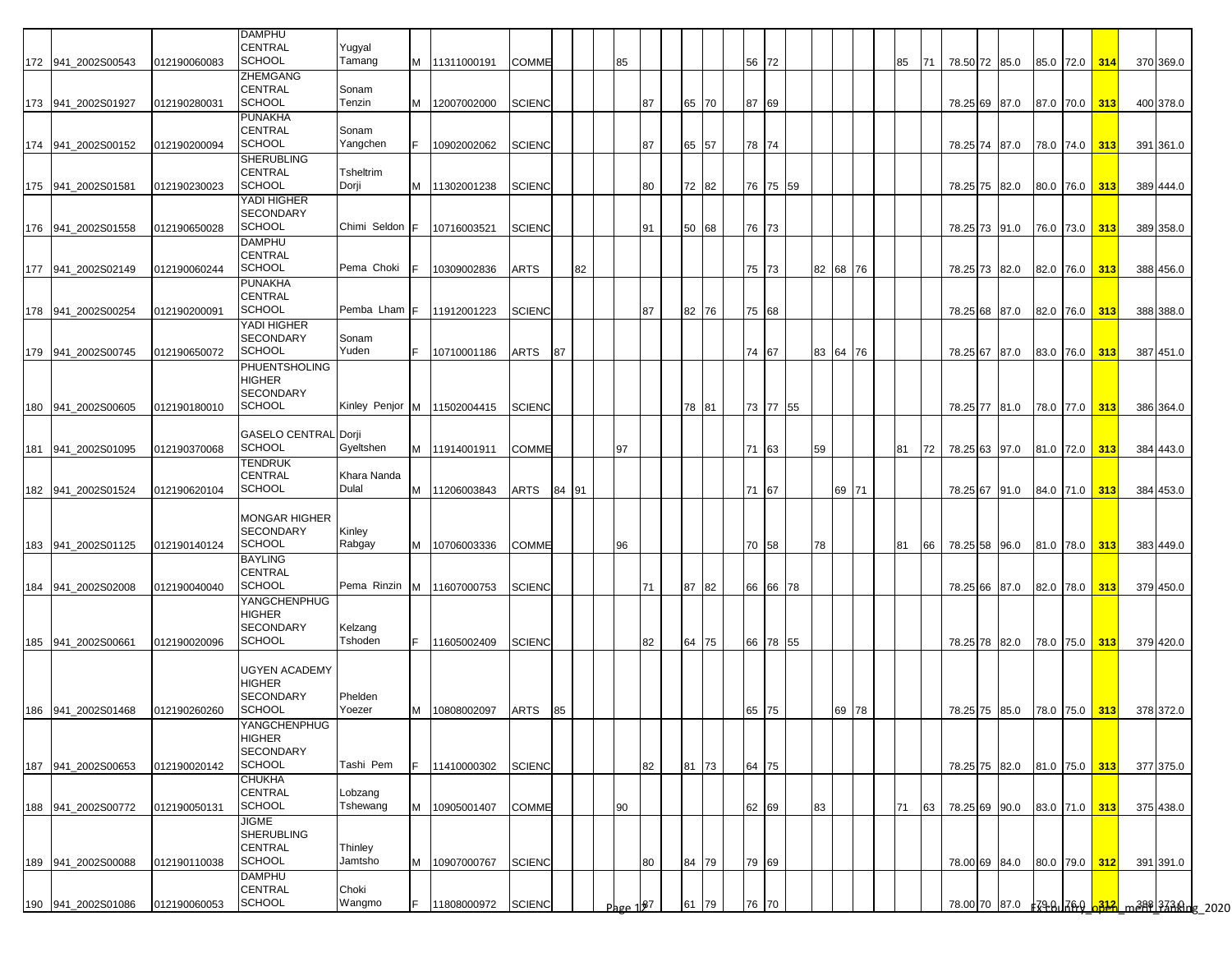|                     |              | LHUNTSE HIGHER<br>SECONDARY<br><b>SCHOOL</b>                 | Wangchen<br>Dorji            |    |                    |               |  |       |    |    |       |       |          |    |    |       |    |    |               |      |           |               |     |                                       |
|---------------------|--------------|--------------------------------------------------------------|------------------------------|----|--------------------|---------------|--|-------|----|----|-------|-------|----------|----|----|-------|----|----|---------------|------|-----------|---------------|-----|---------------------------------------|
| 191 941 2002S00287  | 012190190022 | <b>PUNAKHA</b><br>CENTRAL                                    | Passang                      |    | M 10601003456      | <b>SCIENC</b> |  |       |    |    | 77 80 | 75 73 |          | 82 |    |       |    |    | 78.00 73 82.0 |      |           | 80.0 77.0 312 |     | 387 387.0                             |
| 192 941_2002S00180  | 012190200028 | <b>SCHOOL</b>                                                | Zangmo                       | F. | 11914000730        | <b>SCIENC</b> |  |       |    | 87 | 81 64 | 74 70 |          |    |    |       |    |    | 78.00 70 87.0 |      |           | 81.0 74.0     | 312 | 386 376.0                             |
| 193 941 2002S01554  | 012190020073 | YANGCHENPHUG<br><b>HIGHER</b><br>SECONDARY<br><b>SCHOOL</b>  | Tshering<br>Choden           |    | 10905005719        | <b>SCIENC</b> |  |       |    | 81 | 61 68 |       | 73 79 53 |    |    |       |    |    | 78.00 79 81.0 |      |           | 79.0 73.0     | 312 | 385 415.0                             |
| 194 941 2002S01361  |              | <b>GELEPHU HIGHER</b><br><b>SECONDARY</b><br><b>SCHOOL</b>   | Tshering<br>Lhamo            | F. | 11704002752        | <b>COMME</b>  |  |       | 90 |    |       | 72 61 |          |    | 67 |       | 89 | 63 | 78.00 61 90.0 |      |           |               | 312 | 384 442.0                             |
|                     | 012190080129 | UGYEN ACADEMY<br>HIGHER<br>SECONDARY                         | Sonam                        |    |                    |               |  |       |    |    |       |       |          |    |    |       |    |    |               |      |           | 89.0 72.0     |     |                                       |
| 195 941 2002S01070  | 012190260020 | <b>SCHOOL</b><br>UGYEN ACADEMY<br>HIGHER<br><b>SECONDARY</b> | Lhazin                       |    | 10811000522        | <b>SCIENC</b> |  |       |    | 83 | 73 73 | 62 78 |          |    |    |       |    |    | 78.00 78 83.0 |      | 78.0 73.0 |               | 312 | 374 369.0                             |
| 196 941 2002S02123  | 012190260216 | <b>SCHOOL</b>                                                | Pema Yangki                  | F  | 10212000101        | <b>ARTS</b>   |  | 89 90 |    |    |       | 62 63 |          |    |    | 69 70 |    |    | 78.00 63 90.0 |      |           | 89.0 70.0     | 312 | 374 443.0                             |
| 197 941 2002 S00331 | 012190260041 | UGYEN ACADEMY<br>HIGHER<br>SECONDARY<br><b>SCHOOL</b>        | Choedrup<br>Lama             |    | M 11311000778      | <b>SCIENC</b> |  |       |    |    | 83 87 |       | 60 68 74 |    |    |       |    |    | 78.00 68 87.0 |      |           | 83.0 74.0     | 312 | 372 372.0                             |
| 198 941_2002S01863  | 012190060067 | <b>DAMPHU</b><br>CENTRAL<br><b>SCHOOL</b>                    | Akash<br>Chhetri             |    | M 11303005630      | <b>COMME</b>  |  |       | 79 |    |       | 55    | 67       |    | 76 |       | 90 | 61 | 78.00 67 90.0 |      | 79.0 76.0 |               | 312 | 367 428.0                             |
| 199 941 2002S00117  | 012190260019 | UGYEN ACADEMY<br>HIGHER<br><b>SECONDARY</b><br><b>SCHOOL</b> | Sonam<br>Choeing<br>Seldon   |    | 11007001402        | <b>SCIENC</b> |  |       |    |    | 80 77 | 54 68 |          | 87 |    |       |    |    | 78.00 68 87.0 |      | 80.0 77.0 |               | 312 | 366 366.0                             |
| 200 941 2002 S00321 | 012190150084 | MOTITHANG<br>HIGHER<br><b>SECONDARY</b><br><b>SCHOOL</b>     | Sangay<br>Dechen             | F. | 11605001089        | <b>SCIENC</b> |  |       |    | 88 | 76 76 | 80 67 |          |    |    |       |    |    | 77.75 67 88.0 |      |           | 80.0 76.0 311 |     | 391 387.0                             |
| 201 941_2002S00843  | 012190110032 | JIGME<br>SHERUBLING<br>CENTRAL<br><b>SCHOOL</b>              | Sangay Yeshi M   11516000738 |    |                    | <b>SCIENC</b> |  |       |    |    | 90 80 |       | 78 63 75 |    |    |       |    |    | 77.75 63 90.0 |      |           | 80.0 78.0 311 |     | 389 386.0                             |
| 202 941_2002S01684  | 012190060200 | <b>DAMPHU</b><br>CENTRAL<br>SCHOOL                           | Phub Lham                    |    | 11908001233        | <b>ARTS</b>   |  |       | 56 |    |       | 75 71 |          |    | 90 | 75 75 |    |    | 77.75 71      | 90.0 | 75.0 75.0 |               | 311 | 386 442.0                             |
| 203 941 2002S00601  | 012190150040 | MOTITHANG<br><b>HIGHER</b><br>SECONDARY<br>SCHOOL            | Mani Dem                     | F. | 11904000087        | <b>SCIENC</b> |  |       |    | 86 | 82 68 |       | 75 68 68 |    |    |       |    |    | 77.75 68 86.0 |      |           | 82.0 75.0 311 |     | 386 447.0                             |
| 204 941_2002S00149  | 012190080025 | <b>GELEPHU HIGHER</b><br><b>SECONDARY</b><br><b>SCHOOL</b>   | Apsara<br>Subba              |    | 10304003534        | <b>SCIENC</b> |  |       |    | 90 | 75 80 | 74 66 |          |    |    |       |    |    | 77.75 66 90.0 |      |           | 80.0 75.0     | 311 | 385 385.0                             |
|                     |              | UGYEN ACADEMY<br>HIGHER<br>SECONDARY                         | Minjur Paldon                |    |                    |               |  |       |    |    |       |       |          |    |    |       |    |    |               |      |           |               |     |                                       |
| 205 941_2002S02027  | 012190260007 | <b>SCHOOL</b>                                                | Dorji                        | F. | 11410009340 SCIENC |               |  |       |    | 79 | 85 74 | 74 73 |          | 63 |    |       |    |    |               |      |           |               |     | 77.75 73 85.0 79.0 74.0 311 385 448.0 |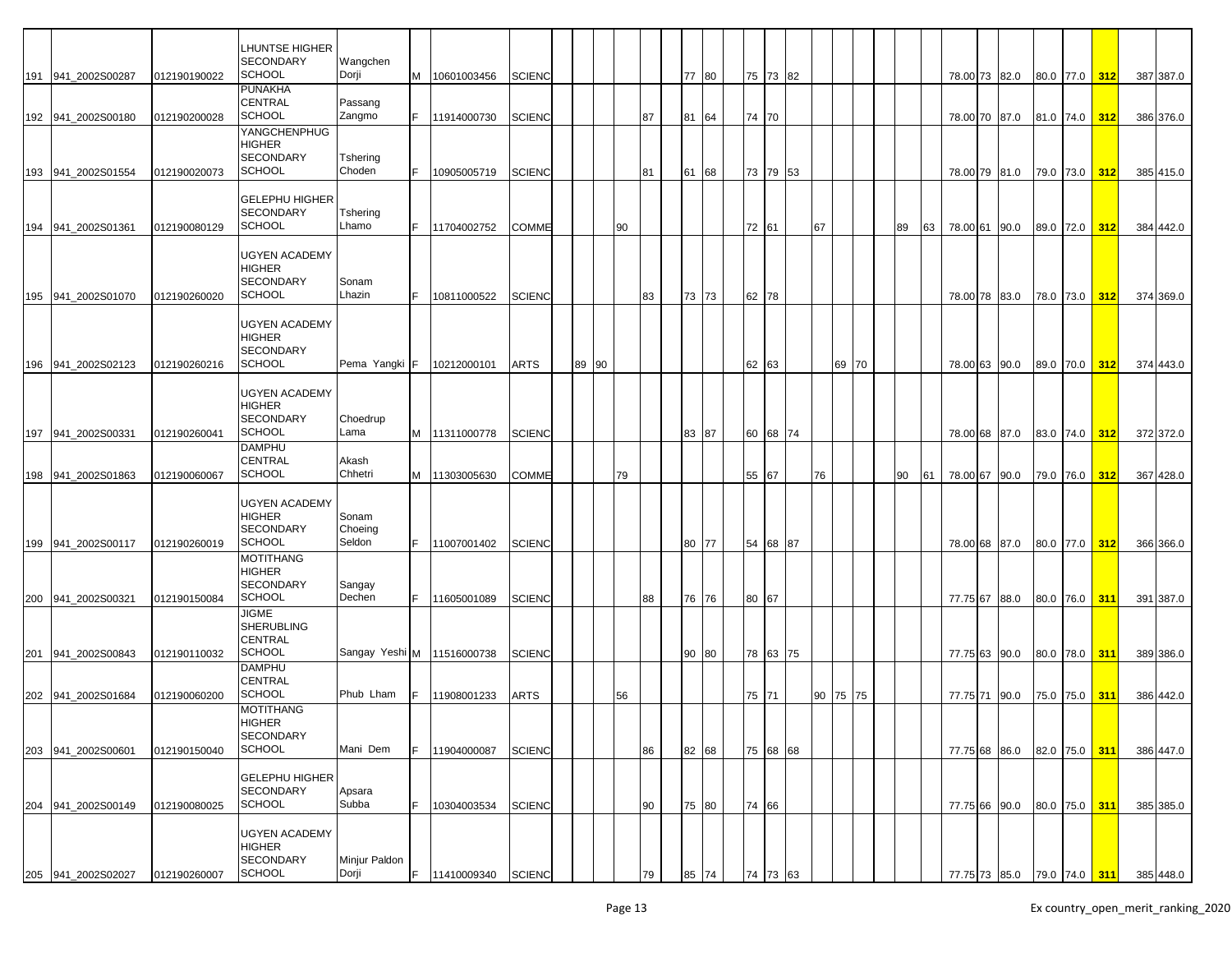|                    |              | <b>JAKAR HIGHER</b> |            |   |               |               |    |    |    |    |          |       |       |          |    |          |    |    |               |      |           |               |     |           |
|--------------------|--------------|---------------------|------------|---|---------------|---------------|----|----|----|----|----------|-------|-------|----------|----|----------|----|----|---------------|------|-----------|---------------|-----|-----------|
|                    |              |                     |            |   |               |               |    |    |    |    |          |       |       |          |    |          |    |    |               |      |           |               |     |           |
|                    |              | <b>SECONDARY</b>    |            |   |               |               |    |    |    |    |          |       |       |          |    |          |    |    |               |      |           |               |     |           |
| 206 941_2002S00687 | 012190100149 | <b>SCHOOL</b>       | Pema Lhaki |   | 10104000619   | <b>SCIENC</b> |    |    |    | 80 |          | 84 79 |       | 69 68 77 |    |          |    |    | 77.75 68      | 84.0 |           | 80.0 79.0 311 |     | 380 457.0 |
|                    |              | <b>PUNAKHA</b>      |            |   |               |               |    |    |    |    |          |       |       |          |    |          |    |    |               |      |           |               |     |           |
|                    |              | <b>CENTRAL</b>      | Ngawang    |   |               |               |    |    |    |    |          |       |       |          |    |          |    |    |               |      |           |               |     |           |
|                    |              | <b>SCHOOL</b>       | Dema       |   |               |               |    |    |    |    |          |       |       |          |    |          |    |    |               |      |           |               |     |           |
| 207 941 2002S01646 | 012190200086 |                     |            |   | 11008000411   | <b>SCIENC</b> |    |    |    | 85 |          | 81 64 |       | 67 71 74 |    |          |    |    | 77.75 71 85.0 |      | 81.0 74.0 |               | 311 | 378 442.0 |
|                    |              |                     | Mani Kumar |   |               |               |    |    |    |    |          |       |       |          |    |          |    |    |               |      |           |               |     |           |
| 208 941 2002S01263 | 012191390009 |                     | Sharma     | M | 10205007889   | <b>SCIENC</b> |    |    |    | 92 |          | 67 85 | 64 67 |          |    |          |    |    | 77.75 67      | 92.0 | 85.0 67.0 |               | 311 | 375 375.0 |
|                    |              | <b>DAMPHU</b>       | Deepa      |   |               |               |    |    |    |    |          |       |       |          |    |          |    |    |               |      |           |               |     |           |
|                    |              | <b>CENTRAL</b>      |            |   |               |               |    |    |    |    |          |       |       |          |    |          |    |    |               |      |           |               |     |           |
|                    |              |                     | Sharma     |   |               |               |    |    |    |    |          |       |       |          |    |          |    |    |               |      |           |               |     |           |
| 209 941_2002S00213 | 012190060232 | <b>SCHOOL</b>       | Koirala    |   | 11811001095   | <b>ARTS</b>   |    | 90 |    |    |          |       | 57 74 |          |    | 68 73    |    |    | 77.75 74 90.0 |      | 74.0 73.0 |               | 311 | 368 362.0 |
|                    |              | <b>PUNAKHA</b>      |            |   |               |               |    |    |    |    |          |       |       |          |    |          |    |    |               |      |           |               |     |           |
|                    |              | CENTRAL             | Mohan      |   |               |               |    |    |    |    |          |       |       |          |    |          |    |    |               |      |           |               |     |           |
|                    |              |                     |            |   |               |               |    |    |    |    |          |       |       |          |    |          |    |    |               |      |           |               |     |           |
| 210 941 2002S01273 | 012190200007 | <b>SCHOOL</b>       | Ghalley    |   | M 11215002450 | <b>SCIENC</b> |    |    |    | 85 |          | 82 67 | 55 72 |          |    |          |    |    | 77.75 72      | 85.0 | 82.0 72.0 |               | 311 | 366 361.0 |
|                    |              |                     |            |   |               |               |    |    |    |    |          |       |       |          |    |          |    |    |               |      |           |               |     |           |
|                    |              | UGYEN ACADEMY       |            |   |               |               |    |    |    |    |          |       |       |          |    |          |    |    |               |      |           |               |     |           |
|                    |              | <b>HIGHER</b>       |            |   |               |               |    |    |    |    |          |       |       |          |    |          |    |    |               |      |           |               |     |           |
|                    |              |                     |            |   |               |               |    |    |    |    |          |       |       |          |    |          |    |    |               |      |           |               |     |           |
|                    |              | <b>SECONDARY</b>    |            |   |               |               |    |    |    |    |          |       |       |          |    |          |    |    |               |      |           |               |     |           |
| 211 941 2002S00907 | 012190260038 | <b>SCHOOL</b>       | Kiran Rai  |   | M 11206002841 | <b>SCIENC</b> |    |    |    |    | 69 82 81 |       |       | 53 66 82 |    |          |    |    | 77.75 66 82.0 |      | 82.0 81.0 |               | 311 | 364 433.0 |
|                    |              | <b>JIGME</b>        |            |   |               |               |    |    |    |    |          |       |       |          |    |          |    |    |               |      |           |               |     |           |
|                    |              | <b>SHERUBLING</b>   |            |   |               |               |    |    |    |    |          |       |       |          |    |          |    |    |               |      |           |               |     |           |
|                    |              |                     |            |   |               |               |    |    |    |    |          |       |       |          |    |          |    |    |               |      |           |               |     |           |
|                    |              | <b>CENTRAL</b>      | Yangchen   |   |               |               |    |    |    |    |          |       |       |          |    |          |    |    |               |      |           |               |     |           |
| 212 941 2002S00340 | 012190110014 | <b>SCHOOL</b>       | Lhamo      |   | F 11504004502 | <b>SCIENC</b> |    |    |    | 86 |          | 79 82 | 80 62 |          |    |          |    |    | 77.50 62 86.0 |      | 82.0 80.0 |               | 310 | 390 389.0 |
|                    |              | <b>MOTITHANG</b>    |            |   |               |               |    |    |    |    |          |       |       |          |    |          |    |    |               |      |           |               |     |           |
|                    |              | <b>HIGHER</b>       |            |   |               |               |    |    |    |    |          |       |       |          |    |          |    |    |               |      |           |               |     |           |
|                    |              |                     |            |   |               |               |    |    |    |    |          |       |       |          |    |          |    |    |               |      |           |               |     |           |
|                    |              | <b>SECONDARY</b>    | Ngawang    |   |               |               |    |    |    |    |          |       |       |          |    |          |    |    |               |      |           |               |     |           |
| 213 941 2002S01531 | 012190150041 | <b>SCHOOL</b>       | Choden     |   | 11103000883   | <b>SCIENC</b> |    |    |    | 83 |          | 81 72 | 79 67 |          |    |          |    |    | 77.50 67      | 83.0 | 81.0 79.0 |               | 310 | 389 382.0 |
|                    |              | PHUENTSHOLING       |            |   |               |               |    |    |    |    |          |       |       |          |    |          |    |    |               |      |           |               |     |           |
|                    |              |                     |            |   |               |               |    |    |    |    |          |       |       |          |    |          |    |    |               |      |           |               |     |           |
|                    |              | <b>HIGHER</b>       |            |   |               |               |    |    |    |    |          |       |       |          |    |          |    |    |               |      |           |               |     |           |
|                    |              | <b>SECONDARY</b>    | Sonam      |   |               |               |    |    |    |    |          |       |       |          |    |          |    |    |               |      |           |               |     |           |
| 214 941 2002S00046 | 012190180057 | <b>SCHOOL</b>       | Choden     |   | 11504001590   | <b>SCIENC</b> |    |    |    | 82 |          | 70 78 | 77 73 |          |    |          |    |    | 77.50 73 82.0 |      | 78.0 77.0 |               | 310 | 387 380.0 |
|                    |              | ORONG HIGHER        |            |   |               |               |    |    |    |    |          |       |       |          |    |          |    |    |               |      |           |               |     |           |
|                    |              |                     |            |   |               |               |    |    |    |    |          |       |       |          |    |          |    |    |               |      |           |               |     |           |
|                    |              | <b>SECONDARY</b>    | Tshewang   |   |               |               |    |    |    |    |          |       |       |          |    |          |    |    |               |      |           |               |     |           |
| 215 941_2002S00707 | 012190760113 | <b>SCHOOL</b>       | Samdup     |   | M 11104004428 | <b>ARTS</b>   |    |    | 86 |    |          |       | 76 66 |          | 82 | 70       |    |    | 77.50 66      | 86.0 | 82.0 76.0 |               | 310 | 386 380.0 |
|                    |              | <b>BAYLING</b>      |            |   |               |               |    |    |    |    |          |       |       |          |    |          |    |    |               |      |           |               |     |           |
|                    |              | <b>CENTRAL</b>      |            |   |               |               |    |    |    |    |          |       |       |          |    |          |    |    |               |      |           |               |     |           |
|                    |              |                     | Guru       |   |               |               |    |    |    |    |          |       |       |          |    |          |    |    |               |      |           |               |     |           |
| 216 941_2002S01731 | 012190040002 | <b>SCHOOL</b>       | Wangmo     |   | 11603004275   | <b>SCIENC</b> |    | 91 |    | 74 |          | 65 68 | 75 70 |          |    |          |    |    | 77.50 70      | 91.0 | 75.0 74.0 |               | 310 | 385 443.0 |
|                    |              | YADI HIGHER         |            |   |               |               |    |    |    |    |          |       |       |          |    |          |    |    |               |      |           |               |     |           |
|                    |              | <b>SECONDARY</b>    | Kinley     |   |               |               |    |    |    |    |          |       |       |          |    |          |    |    |               |      |           |               |     |           |
|                    |              | <b>SCHOOL</b>       |            |   |               |               |    |    |    |    |          |       |       |          |    |          |    |    |               |      |           |               |     |           |
| 217 941 2002S00225 | 012190650032 |                     | Wangmo     |   | 10705005127   | <b>SCIENC</b> |    |    |    | 85 |          | 64 70 | 75 75 |          |    |          |    |    | 77.50 75      | 85.0 | 75.0 75.0 |               | 310 | 385 369.0 |
|                    |              | DAMPHU              |            |   |               |               |    |    |    |    |          |       |       |          |    |          |    |    |               |      |           |               |     |           |
|                    |              | <b>CENTRAL</b>      | Sonam      |   |               |               |    |    |    |    |          |       |       |          |    |          |    |    |               |      |           |               |     |           |
| 218 941_2002S00139 | 012190060164 | <b>SCHOOL</b>       | Zangmo     |   | 11506005292   | ARTS          | 83 |    |    |    |          |       | 73 72 |          |    | 69 82    |    |    | 77.50 72 83.0 |      | 82.0 73.0 |               | 310 | 383 379.0 |
|                    |              |                     |            |   |               |               |    |    |    |    |          |       |       |          |    |          |    |    |               |      |           |               |     |           |
|                    |              | JIGME               |            |   |               |               |    |    |    |    |          |       |       |          |    |          |    |    |               |      |           |               |     |           |
|                    |              | <b>SHERUBLING</b>   |            |   |               |               |    |    |    |    |          |       |       |          |    |          |    |    |               |      |           |               |     |           |
|                    |              | <b>CENTRAL</b>      | Tshering   |   |               |               |    |    |    |    |          |       |       |          |    |          |    |    |               |      |           |               |     |           |
| 219 941_2002S00228 | 012190110010 | <b>SCHOOL</b>       | Choki      |   | F 11503004795 | <b>SCIENC</b> |    |    |    | 89 |          | 79 68 | 72 70 |          |    |          |    |    | 77.50 70      |      | 79.0 72.0 |               | 310 | 382 378.0 |
|                    |              |                     |            |   |               |               |    |    |    |    |          |       |       |          |    |          |    |    |               | 89.0 |           |               |     |           |
|                    |              | <b>ZHEMGANG</b>     |            |   |               |               |    |    |    |    |          |       |       |          |    |          |    |    |               |      |           |               |     |           |
|                    |              | <b>CENTRAL</b>      | Karma      |   |               |               |    |    |    |    |          |       |       |          |    |          |    |    |               |      |           |               |     |           |
| 220 941_2002S01625 | 012190280035 | <b>SCHOOL</b>       | Yangden    |   | 12008003278   | <b>SCIENC</b> |    |    |    | 88 |          | 62 72 | 69 75 |          |    |          |    |    | 77.50 75      | 88.0 | 75.0 72.0 |               | 310 | 379 366.0 |
|                    |              |                     |            |   |               |               |    |    |    |    |          |       |       |          |    |          |    |    |               |      |           |               |     |           |
|                    |              | <b>SARPANG</b>      |            |   |               |               |    |    |    |    |          |       |       |          |    |          |    |    |               |      |           |               |     |           |
|                    |              | CENTRAL             | Laxmi Devi |   |               |               |    |    |    |    |          |       |       |          |    |          |    |    |               |      |           |               |     |           |
| 221 941_2002S00909 | 012190490121 | <b>SCHOOL</b>       | Ghalley    |   | 11303000058   | <b>COMME</b>  |    |    | 77 |    |          |       | 63 60 |          | 85 |          | 87 | 78 | 77.50 60 87.0 |      |           | 85.0 78.0 310 |     | 373 450.0 |
|                    |              | <b>DAMPHU</b>       |            |   |               |               |    |    |    |    |          |       |       |          |    |          |    |    |               |      |           |               |     |           |
|                    |              |                     |            |   |               |               |    |    |    |    |          |       |       |          |    |          |    |    |               |      |           |               |     |           |
|                    |              | CENTRAL             | Dechen     |   |               |               |    |    |    |    |          |       |       |          |    |          |    |    |               |      |           |               |     |           |
| 222 941_2002S00070 | 012190060185 | <b>SCHOOL</b>       | Tamang     |   | 11804000180   | <b>ARTS</b>   |    |    | 29 |    |          |       | 62 64 |          |    | 86 75 85 |    |    | 77.50 64 86.0 |      |           | 85.0 75.0 310 |     | 372 401.0 |
|                    |              | <b>DAMPHU</b>       |            |   |               |               |    |    |    |    |          |       |       |          |    |          |    |    |               |      |           |               |     |           |
|                    |              | <b>CENTRAL</b>      | Sonam      |   |               |               |    |    |    |    |          |       |       |          |    |          |    |    |               |      |           |               |     |           |
|                    |              |                     |            |   |               |               |    |    |    |    |          |       |       |          |    |          |    |    |               |      |           |               |     |           |
| 223 941_2002S01281 | 012190060204 | <b>SCHOOL</b>       | Zangmo     |   | 11312002449   | <b>ARTS</b>   |    |    |    |    |          |       | 61    | 64       |    | 91 74 81 |    |    | 77.50 64 91.0 |      |           | 81.0 74.0 310 |     | 371 371.0 |
|                    |              | <b>NANGKOR</b>      |            |   |               |               |    |    |    |    |          |       |       |          |    |          |    |    |               |      |           |               |     |           |
|                    |              | CENTRAL             |            |   |               |               |    |    |    |    |          |       |       |          |    |          |    |    |               |      |           |               |     |           |
|                    |              | <b>SCHOOL</b>       | Ashish Rai |   | M 11108001219 | <b>SCIENC</b> |    |    |    |    |          | 64    | 58 78 |          |    |          |    |    |               |      |           |               |     |           |
| 224 941_2002S00030 | 012190160131 |                     |            |   |               |               |    |    |    | 83 | 71       |       |       |          |    |          |    |    | 77.50 78 83.0 |      |           | 78.0 71.0 310 |     | 368 354.0 |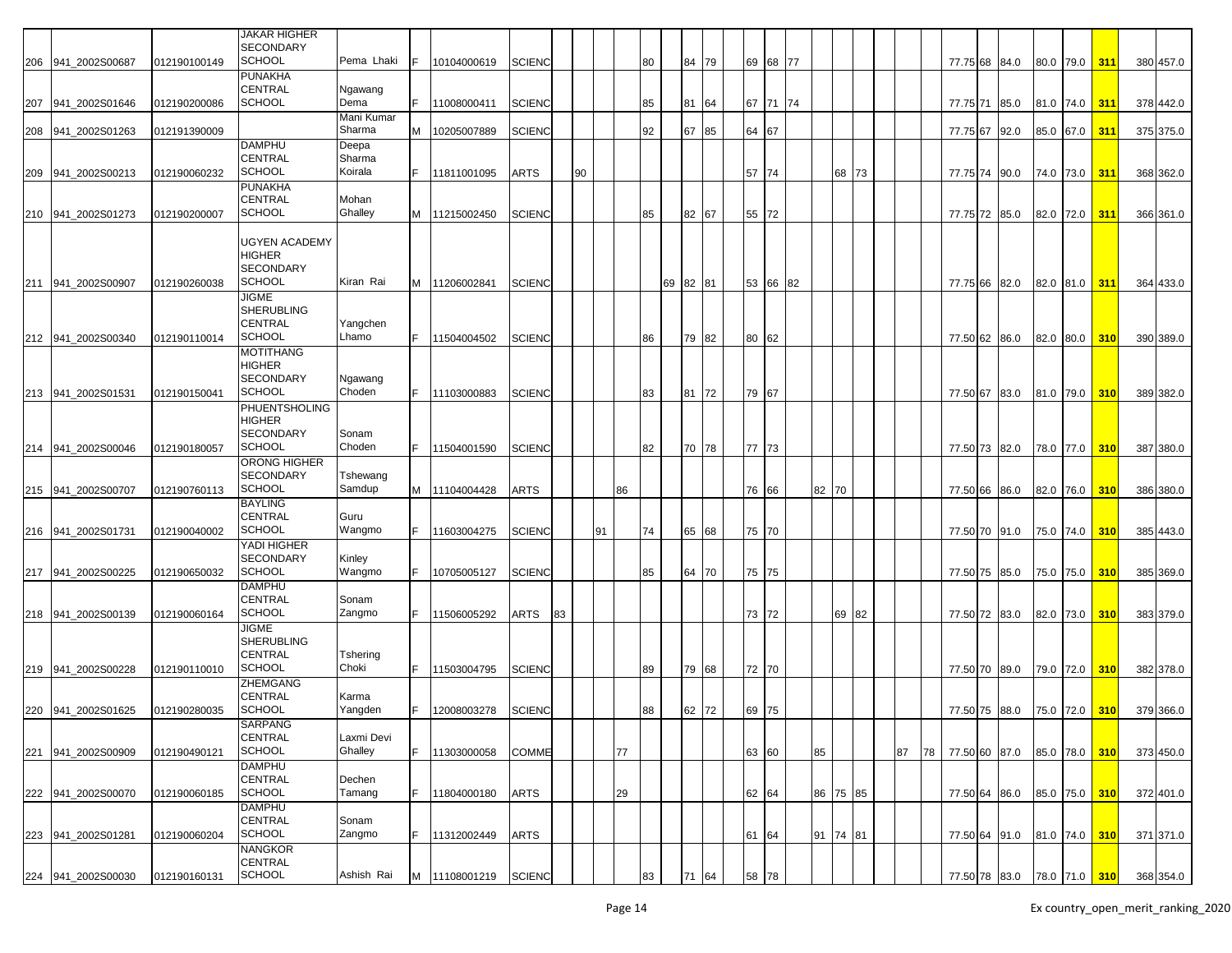|     |                    |              | <b>UGYEN ACADEMY</b><br><b>HIGHER</b>                                      |                       |    |               |                     |    |       |    |    |    |    |       |          |          |    |    |          |    |    |               |                             |           |     |           |
|-----|--------------------|--------------|----------------------------------------------------------------------------|-----------------------|----|---------------|---------------------|----|-------|----|----|----|----|-------|----------|----------|----|----|----------|----|----|---------------|-----------------------------|-----------|-----|-----------|
|     | 225 941_2002S00790 | 012190260211 | <b>SECONDARY</b><br><b>SCHOOL</b>                                          | Karma Dichen<br>Ongmo | F. | 11407002903   | <b>ARTS</b>         |    | 83 87 |    |    |    |    |       | 51 70    |          |    |    | 67 67    |    |    | 77.50 70 87.0 |                             | 83.0 70.0 | 310 | 361 425.0 |
|     |                    |              | <b>DRUKJEGANG</b><br><b>HIGHER</b><br>SECONDARY                            | Aruna                 |    |               |                     |    |       |    |    |    |    |       |          |          |    |    |          |    |    |               |                             |           |     |           |
|     | 226 941_2002S00607 | 012190360046 | <b>SCHOOL</b>                                                              | Bhandari              | F. | 11108001054   | ARTS                | 79 | 177   |    |    |    |    |       | 49 77    |          |    |    | 62 68    |    |    | 77.50 77 79.0 |                             | 77.0 77.0 | 310 | 359 412.0 |
|     | 227 941_2002S00114 | 012190650025 | YADI HIGHER<br><b>SECONDARY</b><br><b>SCHOOL</b>                           | Tenzin<br>Jamtsho     | м  | 11608002169   | SCIENC              |    |       |    |    |    | 68 | 83    |          | 78 67 81 |    |    |          |    |    | 77.25 67 83.0 |                             | 81.0 78.0 | 309 | 387 377.0 |
|     |                    |              | YANGCHENPHUG<br><b>HIGHER</b><br><b>SECONDARY</b>                          |                       |    |               |                     |    |       |    |    |    |    |       |          |          |    |    |          |    |    |               |                             |           |     |           |
|     | 228 941_2002S00457 | 012190020083 | <b>SCHOOL</b>                                                              | Sonam Dorji           | M  | 11503004978   | SCIENC              |    |       |    |    | 85 |    | 75 66 | 77 72    |          | 52 |    |          |    |    | 77.25 72 85.0 |                             | 77.0 75.0 | 309 | 386 427.0 |
|     | 229 941_2002S02129 | 012190040024 | <b>BAYLING</b><br>CENTRAL<br>SCHOOL                                        | Sonam<br>Lhamo        |    | 11608003753   | <b>SCIENC</b>       |    |       |    |    | 88 | 63 | 63    | 77 72    |          |    |    |          |    |    | 77.25 72 88.0 |                             | 77.0 72.0 | 309 | 386 363.0 |
|     |                    |              | <b>NANGKOR</b><br><b>CENTRAL</b>                                           | Thinley               |    |               |                     |    |       |    |    |    |    |       |          |          |    |    |          |    |    |               |                             |           |     |           |
| 230 | 941 2002S01651     | 012190160159 | <b>SCHOOL</b>                                                              | Wangmo                |    | 10910000303   | <b>SCIENC</b>       |    |       |    |    | 80 | 56 | 70    | 75       | 177      |    |    |          |    |    | 77.25 77 80.0 |                             | 77.0 75.0 | 309 | 384 358.0 |
|     |                    |              | <b>MOTITHANG</b><br><b>HIGHER</b><br><b>SECONDARY</b>                      | Tandin                |    |               |                     |    |       |    |    |    |    |       |          |          |    |    |          |    |    |               |                             |           |     |           |
|     | 231 941_2002S00504 | 012190150028 | <b>SCHOOL</b>                                                              | Wangchuk              |    | M 11904001863 | <b>SCIENC</b>       |    |       |    |    | 86 |    | 85 71 | 74 64    |          |    |    |          |    |    | 77.25 64 86.0 |                             | 85.0 74.0 | 309 | 383 380.0 |
|     |                    |              | YANGCHENPHUG<br><b>HIGHER</b><br><b>SECONDARY</b>                          | Choki                 |    |               |                     |    |       |    |    |    |    |       |          |          |    |    |          |    |    |               |                             |           |     |           |
|     | 232 941_2002S01297 | 012190020351 | <b>SCHOOL</b>                                                              | Wangmo                | F. | 10805001500   | COMME               |    |       |    | 81 |    |    |       | 73 68    |          |    | 69 |          | 83 | 77 | 77.25 68 83.0 |                             | 81.0 77.0 | 309 | 382 451.0 |
|     | 233 941 2002S01814 | 012190100074 | <b>JAKAR HIGHER</b><br><b>SECONDARY</b><br><b>SCHOOL</b>                   | Changa<br>Lhamo       |    | 11704003704   | <b>COMME</b>        |    |       |    | 87 |    |    |       | 72 63    |          |    | 85 |          | 74 | 73 | 77.25 63 87.0 |                             | 85.0 74.0 | 309 | 381 454.0 |
|     |                    |              | <b>DAMPHU</b>                                                              |                       |    |               |                     |    |       |    |    |    |    |       |          |          |    |    |          |    |    |               |                             |           |     |           |
|     | 234 941_2002S00884 | 012190060084 | <b>CENTRAL</b><br><b>SCHOOL</b>                                            | Jambay<br>Wangmo      |    | 11501000885   | COMME               |    |       |    | 77 |    |    |       | 71       | 62       |    | 79 |          | 91 | 70 | 77.25 62 91.0 |                             | 79.0 77.0 | 309 | 380 450.0 |
|     |                    |              | <b>JIGME</b><br><b>SHERUBLING</b><br>CENTRAL<br><b>SCHOOL</b>              | Tshering<br>Chophel   | м  |               |                     |    |       |    |    |    |    |       |          |          |    |    |          |    |    |               |                             |           |     |           |
| 235 | 941 2002S00463     | 012190110039 |                                                                            |                       |    | 10906002284   | <b>SCIENC</b>       |    |       |    |    |    | 86 | 78    |          | 68 68 77 |    |    |          |    |    | 77.25 68 86.0 |                             | 78.0 77.0 | 309 | 377 377.0 |
| 236 | 941_2002S00804     | 012190260310 | <b>UGYEN ACADEMY</b><br><b>HIGHER</b><br><b>SECONDARY</b><br><b>SCHOOL</b> | Sonam<br>Tshering     | м  | 10305002998   | ARTS                | 83 |       | 89 |    |    |    |       | 64 67    |          |    |    | 70 69    |    |    | 77.25 67 89.0 |                             | 83.0 70.0 | 309 | 373 442.0 |
|     |                    |              | <b>DAGA HIGHER</b>                                                         |                       |    |               |                     |    |       |    |    |    |    |       |          |          |    |    |          |    |    |               |                             |           |     |           |
|     | 237 941_2002S02095 | 012190330081 | <b>SECONDARY</b><br><b>SCHOOL</b>                                          | Dil Bahadur<br>Mongar | м  | 10301000492   | ARTS                | 83 |       |    |    |    |    |       | 63 67    |          |    |    | 65 77 82 |    |    | 77.25 67 83.0 |                             | 82.0 77.0 | 309 | 372 437.0 |
|     | 238 941_2002S00723 | 012190260015 | <b>UGYEN ACADEMY</b><br><b>HIGHER</b><br>SECONDARY<br><b>SCHOOL</b>        | Tshering<br>Dema      |    | 10203002417   | <b>SCIENC</b>       |    |       |    |    |    |    | 81 76 | 63 71 81 |          |    |    |          |    |    | 77.25 71 81.0 |                             | 81.0 76.0 | 309 | 372 372.0 |
|     |                    |              |                                                                            | Kinley                |    |               |                     |    |       |    |    |    |    |       |          |          |    |    |          |    |    |               |                             |           |     |           |
|     | 239 941_2002S01861 | 012191390327 | <b>CHUKHA</b>                                                              | Namgay                | м  | 10203002207   | COMME               |    |       |    | 95 |    |    |       | 62 62    |          |    | 83 |          | 69 | 67 | 77.25 62 95.0 |                             | 83.0 69.0 | 309 | 371 438.0 |
|     | 240 941_2002S01136 | 012190050108 | CENTRAL<br><b>SCHOOL</b>                                                   | Tenzin<br>Pelden      | М  | 10702002247   | COMME               |    |       |    | 80 |    |    |       | 59 70    |          |    | 76 |          | 83 | 61 | 77.25 70 83.0 |                             | 80.0 76.0 | 309 | 368 429.0 |
|     |                    |              | <b>UGYEN ACADEMY</b><br><b>HIGHER</b><br><b>SECONDARY</b>                  | Pema Lekzin           |    |               |                     |    |       |    |    |    |    |       |          |          |    |    |          |    |    |               |                             |           |     |           |
|     | 241 941_2002S00918 | 012190260451 | SCHOOL                                                                     | Dorji                 | M  | 10810001785   | COMME <sub>79</sub> |    |       |    | 45 |    |    |       | 56 71    |          |    |    |          | 88 | 71 |               | 77.25 71 88.0 79.0 71.0 309 |           |     | 365 410.0 |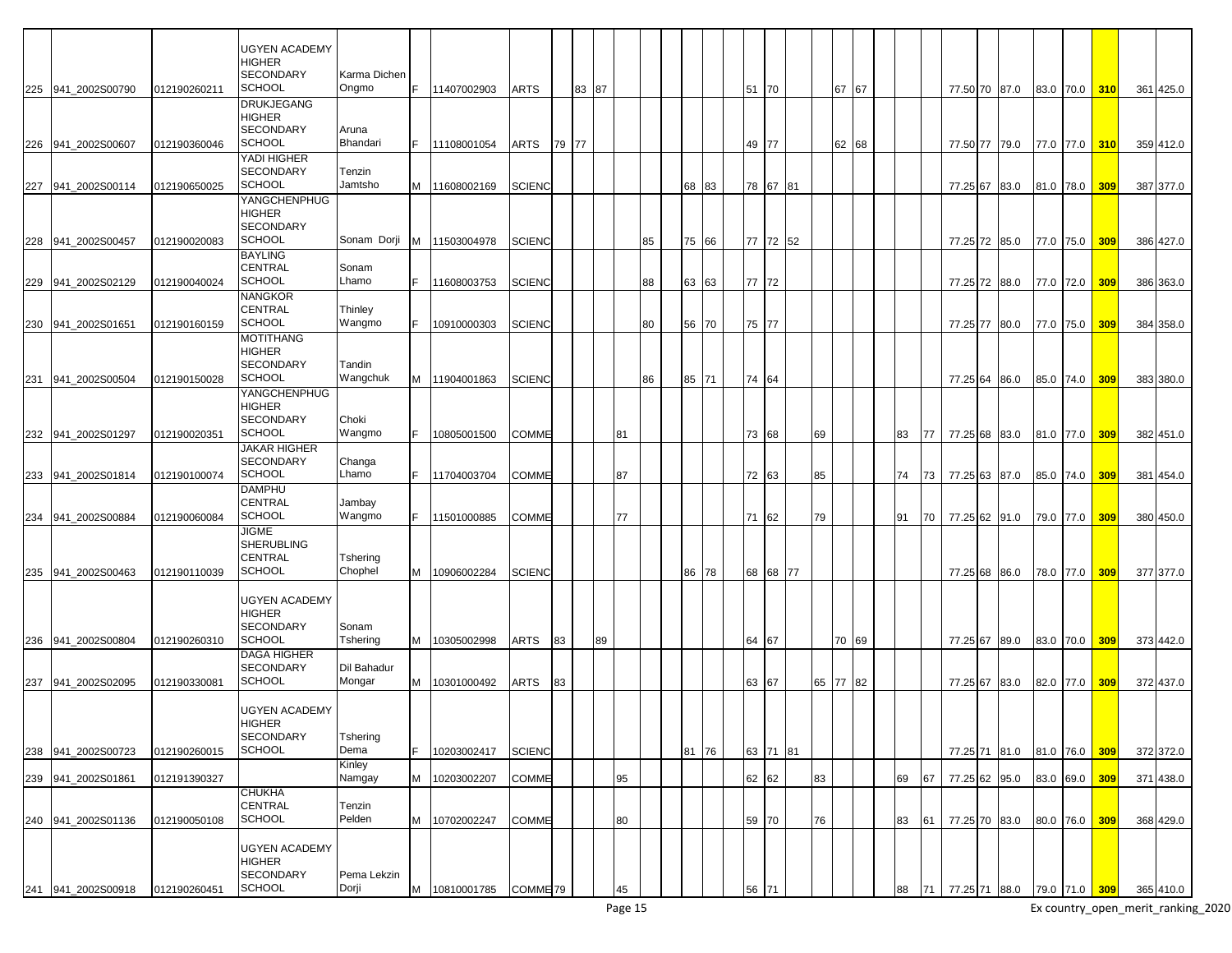|                    |              | YANGCHENPHUG<br><b>HIGHER</b>         |                              |    |               |               |    |    |    |    |       |    |       |          |    |       |          |    |    |               |  |           |     |           |
|--------------------|--------------|---------------------------------------|------------------------------|----|---------------|---------------|----|----|----|----|-------|----|-------|----------|----|-------|----------|----|----|---------------|--|-----------|-----|-----------|
| 242 941 2002S00599 | 012190020424 | <b>SECONDARY</b><br><b>SCHOOL</b>     | Sonam<br>Tobden              |    | M 11607002827 | <b>COMME</b>  |    | 82 |    |    |       |    | 52 67 |          | 65 |       |          | 91 | 69 | 77.25 67 91.0 |  | 82.0 69.0 | 309 | 361 426.0 |
|                    |              | <b>KARMALING</b><br><b>HIGHER</b>     |                              |    |               |               |    |    |    |    |       |    |       |          |    |       |          |    |    |               |  |           |     |           |
|                    |              | <b>SECONDARY</b>                      | Jigme                        |    |               |               |    |    |    |    |       |    |       |          |    |       |          |    |    |               |  |           |     |           |
| 243 941_2002S01001 | 012191170076 | <b>SCHOOL</b><br><b>JIGME</b>         | Wangchuk                     |    | M 11104001472 | ARTS          |    |    |    |    |       |    | 79 64 |          |    |       | 85 79 80 |    |    | 77.00 64 85.0 |  | 80.0 79.0 | 308 | 387 387.0 |
|                    |              | <b>SHERUBLING</b><br><b>CENTRAL</b>   |                              |    |               |               |    |    |    |    |       |    |       |          |    |       |          |    |    |               |  |           |     |           |
| 244 941_2002S00826 | 012190110025 | <b>SCHOOL</b>                         | Kinzang<br>Rinchen           | M  | 11504004063   | <b>SCIENC</b> |    |    |    | 86 | 79    |    |       | 78 65 68 |    |       |          |    |    | 77.00 65 86.0 |  | 79.0 78.0 | 308 | 386 376.0 |
|                    |              | <b>BAJOTHANG</b><br><b>HIGHER</b>     |                              |    |               |               |    |    |    |    |       |    |       |          |    |       |          |    |    |               |  |           |     |           |
|                    |              | <b>SECONDARY</b>                      |                              |    |               |               |    |    |    |    |       |    |       |          |    |       |          |    |    |               |  |           |     |           |
| 245 941_2002S01921 | 012190030010 | <b>SCHOOL</b><br>YADI HIGHER          | Phurpa Dorji                 | м  | 10709004092   | <b>SCIENC</b> |    |    |    | 81 | 74    |    | 75 76 | 175      |    |       |          |    |    | 77.00 76 81.0 |  | 76.0 75.0 | 308 | 383 381.0 |
|                    |              | <b>SECONDARY</b><br><b>SCHOOL</b>     | Jinpa Lhamo                  | IF |               |               |    |    |    |    |       |    |       |          |    |       |          |    |    |               |  |           |     |           |
| 246 941 2002S02117 | 012190650142 | <b>JIGME</b>                          |                              |    | 10706003609   | <b>COMME</b>  |    | 96 |    |    |       |    | 75 65 |          |    | 72    |          | 63 | 48 | 77.00 65 96.0 |  | 75.0 72.0 | 308 | 383 419.0 |
|                    |              | <b>SHERUBLING</b><br>CENTRAL          | Dechen                       |    |               |               |    |    |    |    |       |    |       |          |    |       |          |    |    |               |  |           |     |           |
| 247 941_2002S00417 | 012190110125 | <b>SCHOOL</b>                         | Choden                       |    | 10706003313   | <b>ARTS</b>   |    | 92 |    |    |       |    | 74 61 |          |    | 80 75 |          |    |    | 77.00 61 92.0 |  | 80.0 75.0 | 308 | 382 382.0 |
|                    |              | <b>PUNAKHA</b><br><b>CENTRAL</b>      |                              |    |               |               |    |    |    |    |       |    |       |          |    |       |          |    |    |               |  |           |     |           |
| 248 941_2002S00549 | 012190200072 | <b>SCHOOL</b>                         | Karma Tenzin M   11104001860 |    |               | <b>SCIENC</b> |    |    | 88 |    | 75 69 |    | 74 71 |          |    |       |          |    |    | 77.00 71 88.0 |  | 75.0 74.0 | 308 | 382 377.0 |
|                    |              | <b>JIGME</b><br><b>SHERUBLING</b>     |                              |    |               |               |    |    |    |    |       |    |       |          |    |       |          |    |    |               |  |           |     |           |
| 249 941_2002S00644 | 012190110026 | <b>CENTRAL</b><br><b>SCHOOL</b>       | Kuenzang<br>Gyelley          |    | M 11703001677 | <b>SCIENC</b> |    |    | 82 |    | 80 74 |    | 72 72 |          |    |       |          |    |    | 77.00 72 82.0 |  | 80.0 74.0 |     | 380 380.0 |
|                    |              | YANGCHENPHUG                          |                              |    |               |               |    |    |    |    |       |    |       |          |    |       |          |    |    |               |  |           | 308 |           |
|                    |              | <b>HIGHER</b><br><b>SECONDARY</b>     |                              |    |               |               |    |    |    |    |       |    |       |          |    |       |          |    |    |               |  |           |     |           |
| 250 941_2002S00900 | 012190020091 | <b>SCHOOL</b>                         | Dechen Pem F                 |    | 11512006591   | <b>SCIENC</b> |    |    | 78 |    | 74 65 |    | 69 78 | 43       |    |       |          |    |    | 77.00 78 78.0 |  | 78.0 74.0 | 308 | 377 407.0 |
|                    |              | <b>JIGME</b><br><b>SHERUBLING</b>     |                              |    |               |               |    |    |    |    |       |    |       |          |    |       |          |    |    |               |  |           |     |           |
|                    |              | <b>CENTRAL</b><br><b>SCHOOL</b>       | Rinchen<br>Namgay            |    |               |               |    |    |    |    |       |    |       |          |    |       |          |    |    |               |  |           |     |           |
| 251 941_2002S00515 | 012190110029 |                                       |                              |    | M 11812000430 | <b>SCIENC</b> |    |    | 86 |    | 82 64 |    | 66 70 |          |    |       |          |    |    | 77.00 70 86.0 |  | 82.0 70.0 | 308 | 374 368.0 |
|                    |              | <b>UGYEN ACADEMY</b><br><b>HIGHER</b> |                              |    |               |               |    |    |    |    |       |    |       |          |    |       |          |    |    |               |  |           |     |           |
|                    |              | <b>SECONDARY</b>                      |                              |    |               |               |    |    |    |    |       |    |       |          |    |       |          |    |    |               |  |           |     |           |
| 252 941_2002S01362 | 012190260512 | <b>SCHOOL</b><br><b>CHUKHA</b>        | Phub Dem                     | F. | 11914000777   | <b>COMME</b>  |    | 94 |    |    |       |    | 65 61 |          |    |       |          | 86 | 67 | 77.00 61 94.0 |  | 86.0 67.0 | 308 | 373 373.0 |
|                    |              | CENTRAL<br><b>SCHOOL</b>              | Som Bdr Rai                  | м  |               |               |    |    |    |    |       |    |       |          |    |       |          |    |    |               |  |           |     |           |
| 253 941_2002S00498 | 012190050213 | <b>DASHIDING</b>                      |                              |    | 10209002655   | <b>SCIENC</b> |    |    | 89 |    | 72 80 |    | 65 67 |          |    |       |          |    |    | 77.00 67 89.0 |  | 80.0 72.0 | 308 | 373 373.0 |
|                    |              | <b>HIGHER</b><br><b>SECONDARY</b>     | Lok Nath                     |    |               |               |    |    |    |    |       |    |       |          |    |       |          |    |    |               |  |           |     |           |
| 254 941_2002S00160 | 012190930075 | <b>SCHOOL</b>                         | <b>Basnet</b>                | м  | 10205007734   | COMME         |    | 81 |    |    |       |    | 56 63 |          | 61 |       |          | 91 | 73 | 77.00 63 91.0 |  | 81.0 73.0 | 308 | 364 425.0 |
|                    |              | <b>UGYEN ACADEMY</b>                  |                              |    |               |               |    |    |    |    |       |    |       |          |    |       |          |    |    |               |  |           |     |           |
|                    |              | <b>HIGHER</b><br>SECONDARY            | Kuenlek                      |    |               |               |    |    |    |    |       |    |       |          |    |       |          |    |    |               |  |           |     |           |
| 255 941 2002S01257 | 012190260198 | <b>SCHOOL</b>                         | Pelden Tenzin F              |    | 11007001195   | ARTS          | 83 | 73 |    |    |       |    | 55 76 |          |    | 71 69 |          |    |    | 77.00 76 83.0 |  | 76.0 73.0 | 308 | 363 427.0 |
|                    |              | <b>JIGME</b><br><b>SHERUBLING</b>     |                              |    |               |               |    |    |    |    |       |    |       |          |    |       |          |    |    |               |  |           |     |           |
|                    |              | CENTRAL                               | Tshering                     |    |               |               |    |    |    |    |       |    |       |          |    |       |          |    |    |               |  |           |     |           |
| 256 941_2002S00784 | 012190110056 | <b>SCHOOL</b>                         | Cheki                        | F. | 11514002205   | <b>SCIENC</b> |    |    | 87 |    | 82 79 |    | 79 59 |          |    |       |          |    |    | 76.75 59 87.0 |  | 82.0 79.0 | 307 | 386 386.0 |
|                    |              | <b>LHUNTSE HIGHER</b><br>SECONDARY    | Sonam                        |    |               |               |    |    |    |    |       |    |       |          |    |       |          |    |    |               |  |           |     |           |
| 257 941 2002S02248 | 012190190112 | <b>SCHOOL</b>                         | Wangchuk                     | M  | 10607000175   | <b>ARTS</b>   |    | 82 |    |    |       | 86 | 78 61 |          |    | 77 71 |          |    |    | 76.75 61 86.0 |  | 82.0 78.0 | 307 | 385 455.0 |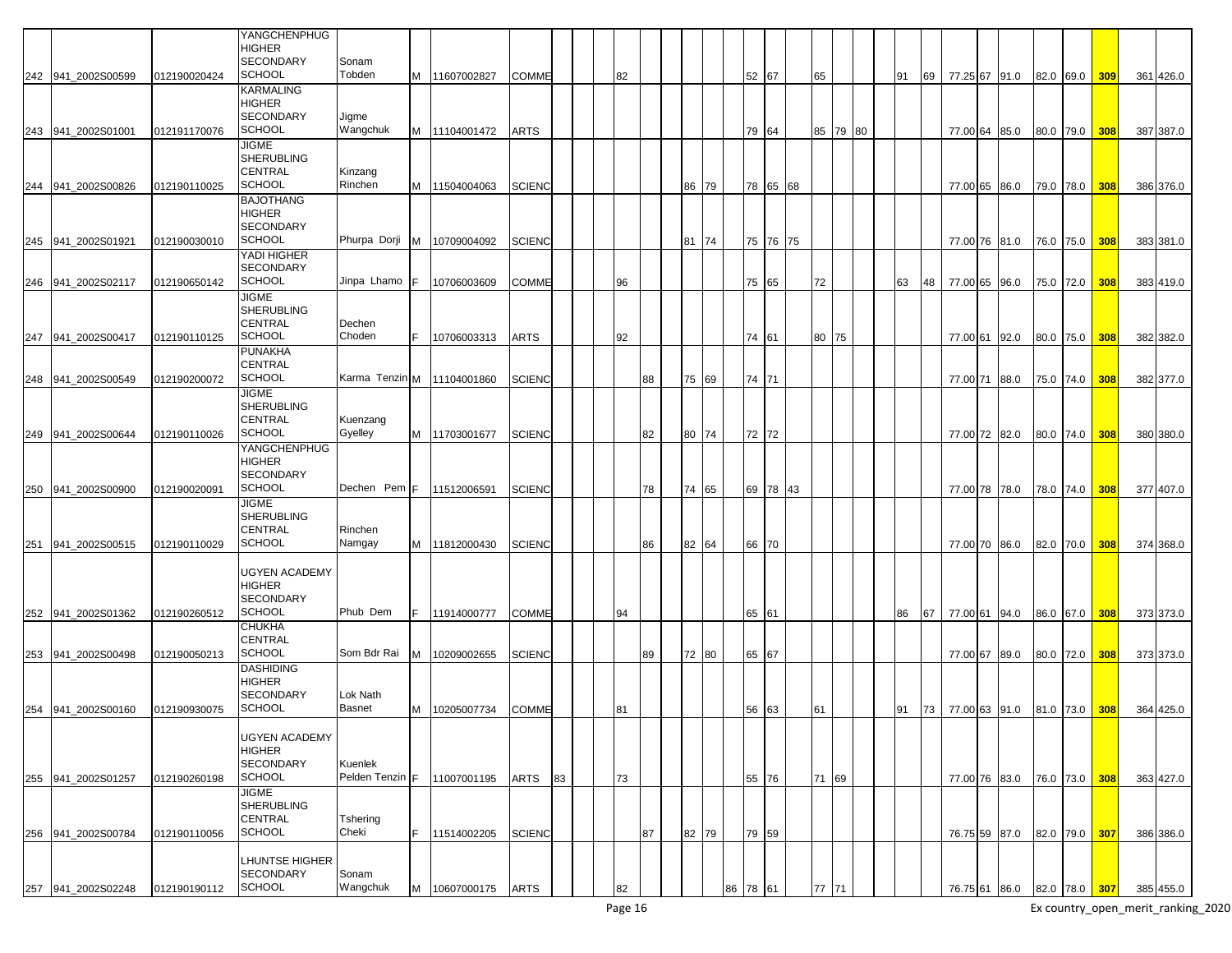|     |                    |              | <b>PHUENTSHOLING</b><br>HIGHER                                      |                              |   |               |               |    |    |    |    |          |       |       |          |    |       |    |    |                         |      |  |               |     |           |
|-----|--------------------|--------------|---------------------------------------------------------------------|------------------------------|---|---------------|---------------|----|----|----|----|----------|-------|-------|----------|----|-------|----|----|-------------------------|------|--|---------------|-----|-----------|
|     | 258 941 2002S01198 | 012190180035 | <b>SECONDARY</b><br><b>SCHOOL</b>                                   | Pem<br>Tshewang              |   | M 10202001106 | <b>SCIENC</b> |    |    |    |    |          | 78 78 |       | 77 74 72 |    |       |    |    | 76.75 74 78.0           |      |  | 78.0 77.0     | 307 | 384 379.0 |
|     |                    |              | LHUNTSE HIGHER<br><b>SECONDARY</b>                                  |                              |   |               |               |    |    |    |    |          |       |       |          |    |       |    |    |                         |      |  |               |     |           |
|     | 259 941_2002S01415 | 012190190020 | <b>SCHOOL</b>                                                       | Thuji Yonten M   10602000591 |   |               | <b>SCIENC</b> |    |    |    | 91 |          | 69 71 | 77 68 |          |    |       |    |    | 76.75 68 91.0           |      |  | 77.0 71.0     | 307 | 384 376.0 |
|     | 260 941 2002S00954 | 012190650026 | YADI HIGHER<br><b>SECONDARY</b><br><b>SCHOOL</b>                    | Thinley<br>Namgyel           |   | M 10712001763 | <b>SCIENC</b> |    |    |    |    |          | 80 79 |       | 76 67 81 |    |       |    |    | 76.75 67 81.0           |      |  | 80.0 79.0     | 307 | 383 383.0 |
|     |                    |              |                                                                     |                              |   |               |               |    |    |    |    |          |       |       |          |    |       |    |    |                         |      |  |               |     |           |
| 261 | 941 2002S01680     | 012190190075 | LHUNTSE HIGHER<br><b>SECONDARY</b><br><b>SCHOOL</b>                 | Yeshey<br>Tshomo             |   | 10607000227   | <b>COMME</b>  |    |    | 84 |    |          |       | 73 63 |          | 75 |       | 82 | 78 | 76.75 63 84.0           |      |  | 82.0 78.0     | 307 | 380 455.0 |
|     |                    |              | <b>DAMPHU</b>                                                       |                              |   |               |               |    |    |    |    |          |       |       |          |    |       |    |    |                         |      |  |               |     |           |
|     |                    |              | <b>CENTRAL</b>                                                      | Sangay                       |   |               |               |    |    |    |    |          |       |       |          |    |       |    |    |                         |      |  |               |     |           |
|     | 262 941_2002S00301 | 012190060061 | <b>SCHOOL</b>                                                       | Choden                       |   | 11515001480   | <b>SCIENC</b> |    |    |    | 85 |          | 67 74 | 73 74 |          |    |       |    |    | 76.75 74 85.0           |      |  | 74.0 74.0     | 307 | 380 373.0 |
| 263 | 941 2002S00419     | 012190040009 | <b>BAYLING</b><br>CENTRAL<br><b>SCHOOL</b>                          | Tashi<br>Wangmo              |   | 11513005261   | <b>SCIENC</b> |    | 90 |    | 74 | 57       | 58    | 72 71 |          |    |       |    |    | 76.75 71                | 90.0 |  | 74.0 72.0     | 307 | 379 422.0 |
|     |                    |              | PHUENTSHOLING                                                       |                              |   |               |               |    |    |    |    |          |       |       |          |    |       |    |    |                         |      |  |               |     |           |
| 264 | 941 2002S00019     | 012190180054 | <b>HIGHER</b><br><b>SECONDARY</b><br><b>SCHOOL</b>                  | Sonam<br>Pelzom              |   | 10803001256   | <b>SCIENC</b> |    |    |    | 74 |          | 70 81 |       | 71 70 82 |    |       |    |    | 76.75 70 82.0           |      |  | 81.0 74.0     | 307 | 378 448.0 |
|     |                    |              | PUNAKHA                                                             |                              |   |               |               |    |    |    |    |          |       |       |          |    |       |    |    |                         |      |  |               |     |           |
|     | 265 941_2002S00009 | 012190200067 | <b>CENTRAL</b><br><b>SCHOOL</b>                                     | Damcho<br>Gyeltshen          |   | M 10401000659 | <b>SCIENC</b> |    |    |    | 85 |          | 77 75 | 70 70 |          |    |       |    |    | 76.75 70 85.0           |      |  | 77.0 75.0     | 307 | 377 377.0 |
| 266 | 941 2002S00930     | 012190260033 | UGYEN ACADEMY<br><b>HIGHER</b><br><b>SECONDARY</b><br><b>SCHOOL</b> | Sonam<br>Chophel             |   | M 11702000104 | <b>SCIENC</b> |    |    |    |    | 70 84 82 |       |       | 68 66 75 |    |       |    |    | 76.75 66 84.0           |      |  | 82.0 75.0     | 307 | 375 445.0 |
|     |                    |              |                                                                     |                              |   |               |               |    |    |    |    |          |       |       |          |    |       |    |    |                         |      |  |               |     |           |
| 267 | 941 2002S01806     | 012190190170 | LHUNTSE HIGHER<br><b>SECONDARY</b><br><b>SCHOOL</b>                 | Tshering<br>Dolkar           |   | 10602000598   | <b>ARTS</b>   |    | 88 |    |    |          |       | 67 64 |          |    | 77 78 |    |    | 76.75 64 88.0           |      |  | 78.0 77.0     | 307 | 374 374.0 |
|     |                    |              |                                                                     | Abishek                      |   |               |               |    |    |    |    |          |       |       |          |    |       |    |    |                         |      |  |               |     |           |
|     | 268 941_2002S00517 | 012191390487 | <b>NANGKOR</b>                                                      | Ghalley                      |   | M 11202004895 | <b>SCIENC</b> |    |    |    |    | 73 81    | 82    |       | 67 70 74 |    |       |    |    | 76.75 70 82.0           |      |  | 81.0 74.0     | 307 | 374 447.0 |
|     |                    |              | CENTRAL                                                             |                              |   |               |               |    |    |    |    |          |       |       |          |    |       |    |    |                         |      |  |               |     |           |
| 269 | 941 2002S00743     | 012190160090 | <b>SCHOOL</b>                                                       | Jaden                        |   | 10906001207   | <b>COMME</b>  |    |    | 82 |    |          |       | 67 61 |          | 81 |       | 83 | 78 | 76.75 61 83.0           |      |  | 82.0 81.0     | 307 | 374 452.0 |
|     |                    |              |                                                                     | Kinley Rinzin                |   |               |               |    |    |    |    |          |       |       |          |    |       |    |    |                         |      |  |               |     |           |
|     | 270 941_2002S01500 | 012191390018 |                                                                     | Penjore                      |   | 10806000065   | <b>SCIENC</b> |    |    |    | 84 |          | 72 73 | 67    | 75 45    |    |       |    |    | 76.75 75                | 84.0 |  | 75.0 73.0     | 307 | 374 416.0 |
|     |                    |              | <b>DAMPHU</b>                                                       |                              |   |               |               |    |    |    |    |          |       |       |          |    |       |    |    |                         |      |  |               |     |           |
|     |                    |              | <b>CENTRAL</b>                                                      | Pema Dorji                   |   |               |               |    |    |    |    |          |       |       |          |    |       |    |    |                         |      |  |               |     |           |
| 271 | 941 2002S01081     | 012190060047 | <b>SCHOOL</b>                                                       | Tamang                       | M | 11802002825   | <b>SCIENC</b> |    |    |    | 87 |          | 75 78 | 66 67 |          |    |       |    |    | 76.75 67 87.0           |      |  | 78.0 75.0     | 307 | 373 373.0 |
|     | 272 941_2002S02116 | 012191390046 |                                                                     | Tashi Dorji                  | M | 11513003892   | <b>SCIENC</b> |    |    |    |    | 81       | 82    |       | 66 63 81 |    |       |    |    | 76.75 63                | 82.0 |  | 81.0 81.0     | 307 | 373 373.0 |
|     |                    |              | <b>MONGAR HIGHER</b><br><b>SECONDARY</b>                            | Kuenga                       |   |               |               |    |    |    |    |          |       |       |          |    |       |    |    |                         |      |  |               |     |           |
|     | 273 941 2002S00597 | 012190140070 | <b>SCHOOL</b>                                                       | Thinley                      | M | 10608003442   | ARTS          | 78 |    |    |    |          |       | 65 72 |          |    | 81 76 |    |    | 76.75 72 81.0           |      |  | 78.0 76.0 307 |     | 372 372.0 |
|     |                    |              | <b>NANGKOR</b><br>CENTRAL                                           |                              |   |               |               |    |    |    |    |          |       |       |          |    |       |    |    |                         |      |  |               |     |           |
|     | 274 941_2002S00484 | 012190160156 | <b>SCHOOL</b>                                                       | Tenzin Norbu M   10504001097 |   |               | <b>SCIENC</b> |    |    |    |    |          | 81 75 |       | 63 74 77 |    |       |    |    | 76.75 74 81.0           |      |  | 77.0 75.0     | 307 | 370 370.0 |
|     |                    |              | <b>YANGCHENPHUG</b><br><b>HIGHER</b><br><b>SECONDARY</b>            | Tensin                       |   |               |               |    |    |    |    |          |       |       |          |    |       |    |    |                         |      |  |               |     |           |
|     | 275 941_2002S00123 | 012190020109 | <b>SCHOOL</b>                                                       | Chenzo Norbu F 11107000730   |   |               | <b>SCIENC</b> |    |    |    | 83 |          | 70 64 | 55 77 |          |    |       |    |    | 76.75 77 83.0           |      |  | 77.0 70.0     | 307 | 362 349.0 |
|     |                    |              | <b>TRASHITSE</b><br>HIGHER<br><b>SECONDARY</b>                      |                              |   |               |               |    |    |    |    |          |       |       |          |    |       |    |    |                         |      |  |               |     |           |
|     | 276 941_2002S01504 | 012190560032 | <b>SCHOOL</b>                                                       | Nidup Dorji                  |   | M 11505001043 | <b>SCIENC</b> |    |    |    | 83 |          | 63 65 | 79    | 72       |    |       |    |    | 76.50 72 83.0 79.0 72.0 |      |  |               | 306 | 385 362.0 |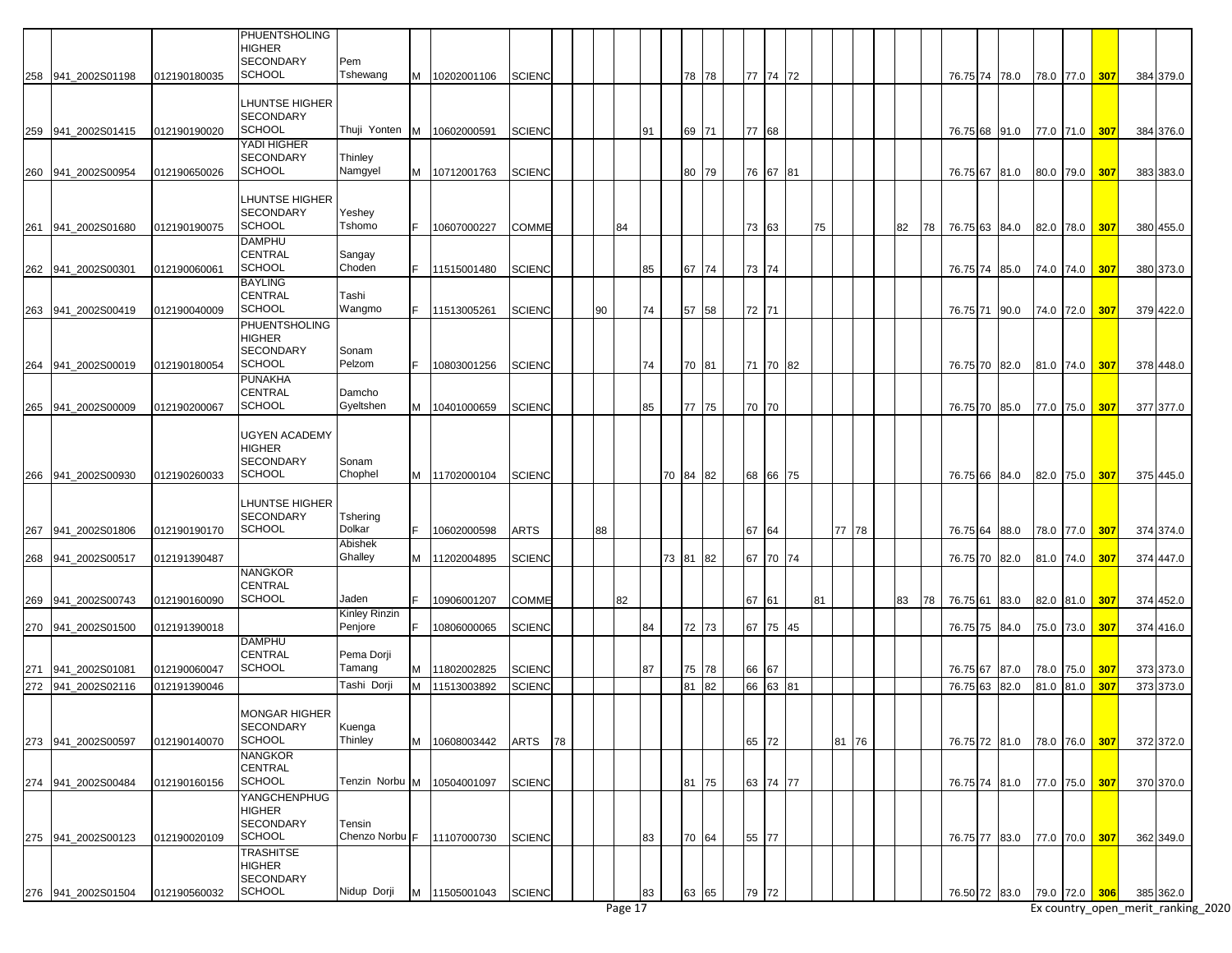|     |                    |              | <b>BAYLING</b>        |                             |    |               |               |    |    |    |    |       |       |          |    |          |          |    |    |                         |      |           |           |     |           |
|-----|--------------------|--------------|-----------------------|-----------------------------|----|---------------|---------------|----|----|----|----|-------|-------|----------|----|----------|----------|----|----|-------------------------|------|-----------|-----------|-----|-----------|
|     |                    |              | <b>CENTRAL</b>        | Singye                      |    |               |               |    |    |    |    |       |       |          |    |          |          |    |    |                         |      |           |           |     |           |
|     |                    |              | <b>SCHOOL</b>         |                             |    |               |               |    |    |    |    |       |       |          |    |          |          |    |    |                         |      |           |           |     |           |
|     | 277 941_2002S01182 | 012190040097 |                       | Wangchuk                    | M  | 11606002249   | ARTS          |    | 87 | 77 |    |       | 77 62 |          |    | 80 75    |          |    |    | 76.50 62 87.0           |      |           | 80.0 77.0 | 306 | 383 458.0 |
|     |                    |              | <b>PUNAKHA</b>        |                             |    |               |               |    |    |    |    |       |       |          |    |          |          |    |    |                         |      |           |           |     |           |
|     |                    |              | <b>CENTRAL</b>        |                             |    |               |               |    |    |    |    |       |       |          |    |          |          |    |    |                         |      |           |           |     |           |
|     | 278 941 2002S00386 | 012190200041 | <b>SCHOOL</b>         | Kinley Tenzin               |    | M 11910000081 | SCIENC        |    |    |    | 83 | 78 71 | 76 69 |          |    |          |          |    |    | 76.50 69 83.0           |      | 78.0 76.0 |           | 306 | 382 377.0 |
|     |                    |              | YANGCHENPHUG          |                             |    |               |               |    |    |    |    |       |       |          |    |          |          |    |    |                         |      |           |           |     |           |
|     |                    |              | <b>HIGHER</b>         |                             |    |               |               |    |    |    |    |       |       |          |    |          |          |    |    |                         |      |           |           |     |           |
|     |                    |              | <b>SECONDARY</b>      | Gelay                       |    |               |               |    |    |    |    |       |       |          |    |          |          |    |    |                         |      |           |           |     |           |
|     | 279 941_2002S02075 | 012190020310 | <b>SCHOOL</b>         | Wangmo                      |    | 10604001207   | ARTS          |    |    | 83 |    |       | 75 63 |          |    |          | 85 71 65 |    |    | 76.50 63                |      | 83.0 75.0 |           | 306 | 381 442.0 |
|     |                    |              |                       |                             |    |               |               |    |    |    |    |       |       |          |    |          |          |    |    |                         | 85.0 |           |           |     |           |
|     |                    |              | YANGCHENPHUG          |                             |    |               |               |    |    |    |    |       |       |          |    |          |          |    |    |                         |      |           |           |     |           |
|     |                    |              | <b>HIGHER</b>         |                             |    |               |               |    |    |    |    |       |       |          |    |          |          |    |    |                         |      |           |           |     |           |
|     |                    |              | <b>SECONDARY</b>      |                             |    |               |               |    |    |    |    |       |       |          |    |          |          |    |    |                         |      |           |           |     |           |
| 280 | 941 2002S01586     | 012190020296 | <b>SCHOOL</b>         | Jigme Yezer                 | M  | 10905005606   | ARTS          |    |    | 66 |    |       | 73 71 |          |    | 84       | 73 78    |    |    | 76.50 71                | 84.0 | 78.0 73.0 |           | 306 | 379 445.0 |
|     |                    |              | <b>JAMPELING</b>      |                             |    |               |               |    |    |    |    |       |       |          |    |          |          |    |    |                         |      |           |           |     |           |
|     |                    |              | <b>HIGHER</b>         |                             |    |               |               |    |    |    |    |       |       |          |    |          |          |    |    |                         |      |           |           |     |           |
|     |                    |              | <b>SECONDARY</b>      |                             |    |               |               |    |    |    |    |       |       |          |    |          |          |    |    |                         |      |           |           |     |           |
| 281 | 941 2002S01972     | 012190410051 | <b>SCHOOL</b>         | Leki Tshering M 11503001756 |    |               | <b>SCIENC</b> |    |    |    |    | 80 77 |       | 70 55 94 |    |          |          |    |    | 76.50 55 94.0           |      | 80.0 77.0 |           | 306 | 376 376.0 |
|     |                    |              | <b>ZHEMGANG</b>       |                             |    |               |               |    |    |    |    |       |       |          |    |          |          |    |    |                         |      |           |           |     |           |
|     |                    |              |                       |                             |    |               |               |    |    |    |    |       |       |          |    |          |          |    |    |                         |      |           |           |     |           |
|     |                    |              | <b>CENTRAL</b>        | Pema                        |    |               |               |    |    |    |    |       |       |          |    |          |          |    |    |                         |      |           |           |     |           |
|     | 282 941_2002S01261 | 012190280122 | <b>SCHOOL</b>         | Choden                      |    | 12004000068   | ARTS          | 79 |    |    |    |       | 65 70 |          |    | 76 73 81 |          |    |    | 76.50 70 81.0           |      | 79.0 76.0 |           | 306 | 371 444.0 |
|     |                    |              | YANGCHENPHUG          |                             |    |               |               |    |    |    |    |       |       |          |    |          |          |    |    |                         |      |           |           |     |           |
|     |                    |              | <b>HIGHER</b>         |                             |    |               |               |    |    |    |    |       |       |          |    |          |          |    |    |                         |      |           |           |     |           |
|     |                    |              | <b>SECONDARY</b>      | Sangay                      |    |               |               |    |    |    |    |       |       |          |    |          |          |    |    |                         |      |           |           |     |           |
| 283 | 941 2002S00156     | 012190020458 | <b>SCHOOL</b>         | Wangchuk                    | M  | 11502001706   | <b>COMME</b>  |    |    | 73 |    |       | 64    | 65       |    | 85       |          | 74 | 82 | 76.50 65                | 85.0 | 82.0 74.0 |           | 306 | 370 443.0 |
|     |                    |              | <b>DAMPHU</b>         |                             |    |               |               |    |    |    |    |       |       |          |    |          |          |    |    |                         |      |           |           |     |           |
|     |                    |              | <b>CENTRAL</b>        | Dawa Lhamo                  |    |               |               |    |    |    |    |       |       |          |    |          |          |    |    |                         |      |           |           |     |           |
|     |                    |              |                       |                             |    |               |               |    |    |    |    |       |       |          |    |          |          |    |    |                         |      |           |           |     |           |
|     | 284 941 2002S01446 | 012190060142 | <b>SCHOOL</b>         | Sherpa                      |    | 11809002885   | ARTS          | 86 |    |    |    |       | 59 72 |          |    |          | 74 74    |    |    | 76.50 72 86.0           |      | 74.0 74.0 |           | 306 | 365 365.0 |
|     |                    |              |                       |                             |    |               |               |    |    |    |    |       |       |          |    |          |          |    |    |                         |      |           |           |     |           |
|     |                    |              | <b>MONGAR HIGHER</b>  |                             |    |               |               |    |    |    |    |       |       |          |    |          |          |    |    |                         |      |           |           |     |           |
|     |                    |              | <b>SECONDARY</b>      | Tshering                    |    |               |               |    |    |    |    |       |       |          |    |          |          |    |    |                         |      |           |           |     |           |
|     | 285 941_2002S01339 | 012190140091 | <b>SCHOOL</b>         | Wangmo Dorji F              |    | 11501004073   | ARTS          | 79 |    |    |    |       | 59 76 |          |    |          | 66 75    |    |    | 76.50 76                | 79.0 | 76.0 75.0 |           | 306 | 365 355.0 |
|     |                    |              | <b>DRUKGYEL</b>       |                             |    |               |               |    |    |    |    |       |       |          |    |          |          |    |    |                         |      |           |           |     |           |
|     |                    |              | <b>CENTRAL</b>        | Tashi Delek                 |    |               |               |    |    |    |    |       |       |          |    |          |          |    |    |                         |      |           |           |     |           |
|     |                    |              | <b>SCHOOL</b>         | Phuentsho                   |    |               |               |    |    |    |    |       |       | 60 87    |    |          |          |    |    |                         |      |           |           | 306 |           |
|     | 286 941_2002S00976 | 012190070033 |                       |                             |    | M 10101002776 | <b>SCIENC</b> |    |    |    |    | 78 81 | 57    |          |    |          |          |    |    | 76.50 60                | 87.0 | 81.0 78.0 |           |     | 363 363.0 |
|     |                    |              | <b>WANGBAMA</b>       |                             |    |               |               |    |    |    |    |       |       |          |    |          |          |    |    |                         |      |           |           |     |           |
|     |                    |              | <b>CENTRAL</b>        | Sonam                       |    |               |               |    |    |    |    |       |       |          |    |          |          |    |    |                         |      |           |           |     |           |
|     | 287 941_2002S01040 | 012191290088 | <b>SCHOOL</b>         | Choden                      |    | 10311001268   | <b>SCIENC</b> |    |    |    | 75 | 60 61 | 84 73 |          |    |          |          |    |    | 76.25 73                | 84.0 | 75.0 73.0 |           | 305 | 389 353.0 |
|     |                    |              | YADI HIGHER           |                             |    |               |               |    |    |    |    |       |       |          |    |          |          |    |    |                         |      |           |           |     |           |
|     |                    |              | <b>SECONDARY</b>      |                             |    |               |               |    |    |    |    |       |       |          |    |          |          |    |    |                         |      |           |           |     |           |
| 288 | 941 2002S00847     | 012190650086 | <b>SCHOOL</b>         | Sangay Dorji                | M  | 10703002616   | ARTS          |    |    |    |    |       | 81    | 64       |    |          | 82 63 78 |    |    | 76.25 64 82.0           |      | 81.0 78.0 |           | 305 | 386 368.0 |
|     |                    |              | <b>JIGME</b>          |                             |    |               |               |    |    |    |    |       |       |          |    |          |          |    |    |                         |      |           |           |     |           |
|     |                    |              | <b>SHERUBLING</b>     |                             |    |               |               |    |    |    |    |       |       |          |    |          |          |    |    |                         |      |           |           |     |           |
|     |                    |              |                       |                             |    |               |               |    |    |    |    |       |       |          |    |          |          |    |    |                         |      |           |           |     |           |
|     |                    |              | <b>CENTRAL</b>        | Pema                        |    |               |               |    |    |    |    |       |       |          |    |          |          |    |    |                         |      |           |           |     |           |
| 289 | 941 2002S00899     | 012190110111 | <b>SCHOOL</b>         | Wangdi                      |    | M 11509000137 | ARTS          | 86 |    |    |    |       | 80 65 |          |    |          | 71 74    |    |    | 76.25 65 86.0           |      | 80.0 74.0 |           | 305 | 385 376.0 |
|     |                    |              | <b>MOTITHANG</b>      |                             |    |               |               |    |    |    |    |       |       |          |    |          |          |    |    |                         |      |           |           |     |           |
|     |                    |              | <b>HIGHER</b>         |                             |    |               |               |    |    |    |    |       |       |          |    |          |          |    |    |                         |      |           |           |     |           |
|     |                    |              | <b>SECONDARY</b>      | Kuenzang                    |    |               |               |    |    |    |    |       |       |          |    |          |          |    |    |                         |      |           |           |     |           |
|     | 290 941_2002S00007 | 012190150037 | <b>SCHOOL</b>         | Euden                       | F. | 11501002580   | <b>SCIENC</b> |    |    |    | 70 | 77 65 | 76 76 |          |    |          |          |    |    | 76.25 76 77.0           |      | 76.0 76.0 |           | 305 | 381 364.0 |
|     |                    |              | YADI HIGHER           |                             |    |               |               |    |    |    |    |       |       |          |    |          |          |    |    |                         |      |           |           |     |           |
|     |                    |              | <b>SECONDARY</b>      | Kinga                       |    |               |               |    |    |    |    |       |       |          |    |          |          |    |    |                         |      |           |           |     |           |
| 291 | 941_2002S00091     | 012190650122 | <b>SCHOOL</b>         | Wangchuk                    |    | 10710000330   | COMME         |    |    | 93 |    |       | 75 59 |          |    | 65       |          | 78 | 33 | 76.25 59                | 93.0 | 78.0 75.0 |           | 305 | 380 403.0 |
|     |                    |              |                       |                             |    |               |               |    |    |    |    |       |       |          |    |          |          |    |    |                         |      |           |           |     |           |
|     |                    |              |                       |                             |    |               |               |    |    |    |    |       |       |          |    |          |          |    |    |                         |      |           |           |     |           |
|     |                    |              | <b>GELEPHU HIGHER</b> |                             |    |               |               |    |    |    |    |       |       |          |    |          |          |    |    |                         |      |           |           |     |           |
|     |                    |              | <b>SECONDARY</b>      | Kinga                       |    |               |               |    |    |    |    |       |       |          |    |          |          |    |    |                         |      |           |           |     |           |
|     | 292 941_2002S00903 | 012190080031 | <b>SCHOOL</b>         | Zangmo                      |    | 11503001225   | <b>SCIENC</b> |    |    |    | 86 | 59 79 | 74 66 |          |    |          |          |    |    | 76.25 66                | 86.0 |           | 79.0 74.0 | 305 | 379 364.0 |
|     |                    |              | <b>MOTITHANG</b>      |                             |    |               |               |    |    |    |    |       |       |          |    |          |          |    |    |                         |      |           |           |     |           |
|     |                    |              | <b>HIGHER</b>         |                             |    |               |               |    |    |    |    |       |       |          |    |          |          |    |    |                         |      |           |           |     |           |
|     |                    |              | <b>SECONDARY</b>      |                             |    |               |               |    |    |    |    |       |       |          |    |          |          |    |    |                         |      |           |           |     |           |
| 293 | 941_2002S00522     | 012190150113 | <b>SCHOOL</b>         | Rinzin Dolkar               | F. | 11508000782   | COMME         |    |    | 80 |    |       | 73 65 |          | 64 |          |          | 87 | 66 | 76.25 65 87.0           |      |           | 80.0 73.0 | 305 | 378 435.0 |
|     |                    |              |                       |                             |    |               |               |    |    |    |    |       |       |          |    |          |          |    |    |                         |      |           |           |     |           |
|     |                    |              | <b>CHUKHA</b>         |                             |    |               |               |    |    |    |    |       |       |          |    |          |          |    |    |                         |      |           |           |     |           |
|     |                    |              | <b>CENTRAL</b>        |                             |    |               |               |    |    |    |    |       |       |          |    |          |          |    |    |                         |      |           |           |     |           |
|     | 294 941_2002S00039 | 012190050184 | <b>SCHOOL</b>         | Sonam Deki                  |    | 10904001897   | <b>SCIENC</b> |    |    |    |    | 82 75 | 67    | 69 79    |    |          |          |    |    | 76.25 69 82.0 79.0 75.0 |      |           |           | 305 | 372 372.0 |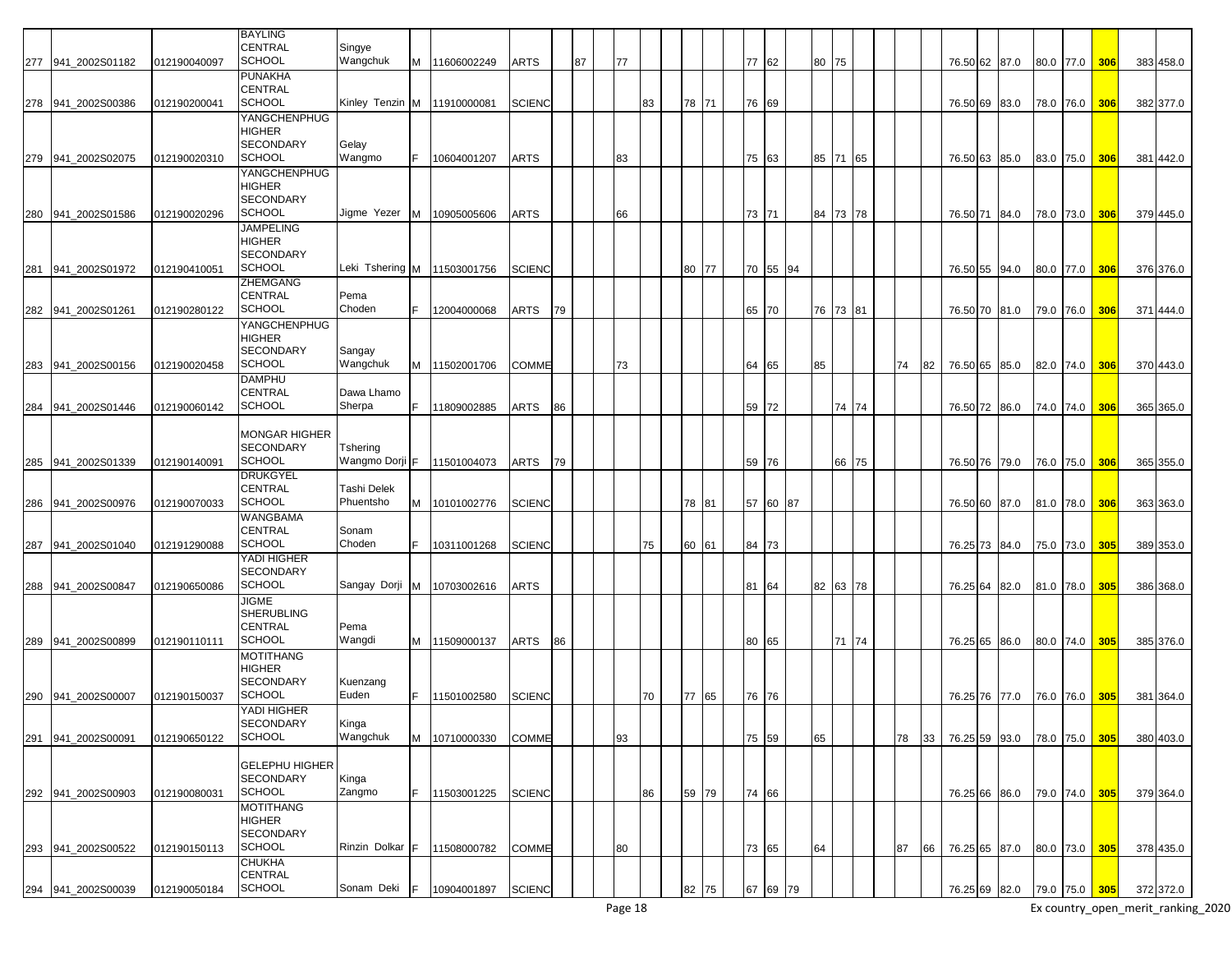|     |                    |              | <b>SHARI HIGHER</b>                       |                            |    |               |               |    |    |    |    |    |    |       |       |          |    |          |    |    |          |                             |           |               |     |           |
|-----|--------------------|--------------|-------------------------------------------|----------------------------|----|---------------|---------------|----|----|----|----|----|----|-------|-------|----------|----|----------|----|----|----------|-----------------------------|-----------|---------------|-----|-----------|
|     |                    |              | <b>SECONDARY</b>                          | Karma                      |    |               |               |    |    |    |    |    |    |       |       |          |    |          |    |    |          |                             |           |               |     |           |
| 295 | 941_2002S00189     | 012190380015 | <b>SCHOOL</b>                             | Wangmo                     | F. | 10905002814   | <b>SCIENC</b> |    |    |    |    | 85 | 61 | 62    | 66 77 |          |    |          |    |    |          | 76.25 77 85.0               |           | 77.0 66.0     | 305 | 371 351.0 |
|     |                    |              | ZHEMGANG                                  |                            |    |               |               |    |    |    |    |    |    |       |       |          |    |          |    |    |          |                             |           |               |     |           |
|     |                    |              | <b>CENTRAL</b>                            | Yeshi                      |    |               |               |    |    |    |    |    |    |       |       |          |    |          |    |    |          |                             |           |               |     |           |
| 296 | 941 2002S01305     | 012190280141 | <b>SCHOOL</b>                             | Wangmo                     |    | 12008003388   | ARTS          | 79 |    |    |    |    |    |       | 66    | 67       |    | 77 75 82 |    |    |          | 76.25 67 82.0               |           | 79.0 77.0 305 |     | 371 446.0 |
|     |                    |              |                                           |                            |    |               |               |    |    |    |    |    |    |       |       |          |    |          |    |    |          |                             |           |               |     |           |
|     |                    |              | UGYEN ACADEMY<br><b>HIGHER</b>            |                            |    |               |               |    |    |    |    |    |    |       |       |          |    |          |    |    |          |                             |           |               |     |           |
|     |                    |              | <b>SECONDARY</b>                          | Dechen                     |    |               |               |    |    |    |    |    |    |       |       |          |    |          |    |    |          |                             |           |               |     |           |
|     | 297 941 2002S01150 | 012190260430 | <b>SCHOOL</b>                             | Choden                     |    | 11915000927   | <b>COMME</b>  |    |    |    | 88 |    |    |       | 63 65 |          |    |          | 87 | 64 |          | 76.25 65 88.0               |           | 87.0 65.0 305 |     | 368 367.0 |
|     |                    |              | YANGCHENPHUG                              |                            |    |               |               |    |    |    |    |    |    |       |       |          |    |          |    |    |          |                             |           |               |     |           |
|     |                    |              | <b>HIGHER</b>                             |                            |    |               |               |    |    |    |    |    |    |       |       |          |    |          |    |    |          |                             |           |               |     |           |
|     |                    |              | <b>SECONDARY</b>                          | Tandin                     |    |               |               |    |    |    |    |    |    |       |       |          |    |          |    |    |          |                             |           |               |     |           |
| 298 | 941 2002S00389     | 012190020043 | <b>SCHOOL</b>                             | Phuntsho                   |    | M 10305002226 | <b>SCIENC</b> |    |    |    |    | 80 |    | 79 74 |       | 62 65 81 |    |          |    |    |          | 76.25 65 81.0               |           | 80.0 79.0 305 |     | 367 441.0 |
|     |                    |              |                                           |                            |    |               |               |    |    |    |    |    |    |       |       |          |    |          |    |    |          |                             |           |               |     |           |
|     |                    |              | <b>GELEPHU HIGHER</b><br><b>SECONDARY</b> | Kinga                      |    |               |               |    |    |    |    |    |    |       |       |          |    |          |    |    |          |                             |           |               |     |           |
| 299 | 941 2002S00240     | 012190080047 | <b>SCHOOL</b>                             | Wangchuk                   |    | M 11101000971 | <b>SCIENC</b> |    |    |    |    |    |    | 79 77 |       | 62 68 81 |    |          |    |    |          | 76.25 68 81.0               |           | 79.0 77.0     | 305 | 367 367.0 |
|     |                    |              | SAMTSE HIGHER                             |                            |    |               |               |    |    |    |    |    |    |       |       |          |    |          |    |    |          |                             |           |               |     |           |
|     |                    |              | <b>SECONDARY</b>                          |                            |    |               |               |    |    |    |    |    |    |       |       |          |    |          |    |    |          |                             |           |               |     |           |
| 300 | 941 2002S00441     | 012190240021 | <b>SCHOOL</b>                             | Prena Subba                |    | 11204003465   | <b>SCIENC</b> |    |    |    |    | 85 |    | 76 79 | 60 65 |          |    |          |    |    |          | 76.25 65 85.0               | 79.0 76.0 |               | 305 | 365 365.0 |
|     |                    |              |                                           |                            |    |               |               |    |    |    |    |    |    |       |       |          |    |          |    |    |          |                             |           |               |     |           |
|     |                    |              | UGYEN ACADEMY                             |                            |    |               |               |    |    |    |    |    |    |       |       |          |    |          |    |    |          |                             |           |               |     |           |
|     |                    |              | HIGHER                                    |                            |    |               |               |    |    |    |    |    |    |       |       |          |    |          |    |    |          |                             |           |               |     |           |
|     | 941 2002S02139     | 012190260292 | <b>SECONDARY</b><br><b>SCHOOL</b>         | Chogyel<br>Rabten          |    |               |               |    |    |    |    |    |    |       |       |          |    | 71 71    |    |    |          |                             |           |               |     |           |
| 301 |                    |              | <b>PELJORLING</b>                         |                            |    | M 11509005486 | ARTS          | 82 |    | 88 |    |    |    |       | 58 64 |          |    |          |    |    |          | 76.25 64 88.0               |           | 82.0 71.0 305 |     | 363 434.0 |
|     |                    |              | <b>HIGHER</b>                             |                            |    |               |               |    |    |    |    |    |    |       |       |          |    |          |    |    |          |                             |           |               |     |           |
|     |                    |              | <b>SECONDARY</b>                          |                            |    |               |               |    |    |    |    |    |    |       |       |          |    |          |    |    |          |                             |           |               |     |           |
|     | 302 941 2002S00468 | 012190460085 | <b>SCHOOL</b>                             | Yeshi Zangpo M 11109001227 |    |               | ARTS          | 84 |    |    |    |    |    |       | 57    | 62       |    | 78 74 81 |    |    |          | 76.25 62 84.0               | 81.0 78.0 |               | 305 | 362 436.0 |
|     |                    |              | YANGCHENPHUG                              |                            |    |               |               |    |    |    |    |    |    |       |       |          |    |          |    |    |          |                             |           |               |     |           |
|     |                    |              | <b>HIGHER</b>                             |                            |    |               |               |    |    |    |    |    |    |       |       |          |    |          |    |    |          |                             |           |               |     |           |
|     |                    |              | <b>SECONDARY</b>                          | Sangay                     |    |               |               |    |    |    |    |    |    |       |       |          |    |          |    |    |          |                             |           |               |     |           |
|     | 303 941_2002S01622 | 012190020440 | <b>SCHOOL</b><br>YANGCHENPHUG             | Choden                     | F. | 10904002528   | <b>COMME</b>  |    |    |    | 84 |    | 73 |       | 55 67 |          |    |          | 81 | 61 |          | 76.25 67 84.0               | 81.0 73.0 |               | 305 | 360 421.0 |
|     |                    |              | HIGHER                                    | Tenzin                     |    |               |               |    |    |    |    |    |    |       |       |          |    |          |    |    |          |                             |           |               |     |           |
|     |                    |              | <b>SECONDARY</b>                          | Yewong                     |    |               |               |    |    |    |    |    |    |       |       |          |    |          |    |    |          |                             |           |               |     |           |
| 304 | 941 2002S00282     | 012190020288 | <b>SCHOOL</b>                             | Lhamo                      |    | 11910000532   | ARTS          | 80 |    |    |    |    |    |       | 52 76 |          | 67 | 66 73    |    |    | 76.25 76 | 80.0                        | 76.0 73.0 |               | 305 | 357 414.0 |
|     |                    |              | YANGCHENPHUG                              |                            |    |               |               |    |    |    |    |    |    |       |       |          |    |          |    |    |          |                             |           |               |     |           |
|     |                    |              | HIGHER                                    | Syelzom                    |    |               |               |    |    |    |    |    |    |       |       |          |    |          |    |    |          |                             |           |               |     |           |
|     |                    |              | <b>SECONDARY</b>                          | Sonam                      |    |               |               |    |    |    |    |    |    |       |       |          |    |          |    |    |          |                             |           |               |     |           |
|     | 305 941_2002S01910 | 012190020285 | <b>SCHOOL</b>                             | Dolma Tobgay F             |    | 11410003366   | ARTS          | 82 |    |    |    |    |    |       | 49 73 |          |    | 71 71 77 |    |    |          | 76.25 73 82.0               | 77.0 73.0 |               | 305 | 354 423.0 |
|     |                    |              |                                           |                            |    |               |               |    |    |    |    |    |    |       |       |          |    |          |    |    |          |                             |           |               |     |           |
|     |                    |              | UGYEN ACADEMY<br>HIGHER                   |                            |    |               |               |    |    |    |    |    |    |       |       |          |    |          |    |    |          |                             |           |               |     |           |
|     |                    |              | <b>SECONDARY</b>                          | Tsheyang                   |    |               |               |    |    |    |    |    |    |       |       |          |    |          |    |    |          |                             |           |               |     |           |
| 306 | 941 2002S00803     | 012190260286 | SCHOOL                                    | Tshogyal                   | F. | 11910001658   | ARTS          | 80 | 81 |    |    |    |    |       | 49 72 |          |    | 62 63    |    |    |          | 76.25 72 81.0               | 80.0 72.0 |               | 305 | 354 407.0 |
|     |                    |              |                                           |                            |    |               |               |    |    |    |    |    |    |       |       |          |    |          |    |    |          |                             |           |               |     |           |
|     |                    |              | <b>LHUNTSE HIGHER</b>                     |                            |    |               |               |    |    |    |    |    |    |       |       |          |    |          |    |    |          |                             |           |               |     |           |
|     |                    |              | SECONDARY                                 | Rinchen                    |    |               |               |    |    |    |    |    |    |       |       |          |    |          |    |    |          |                             |           |               |     |           |
| 307 | 941_2002S00223     | 012190190031 | <b>SCHOOL</b>                             | Zangmo                     | F. | 10601001625   | <b>SCIENC</b> |    |    |    |    | 83 |    | 59 72 | 78 71 |          |    |          |    |    | 76.00 71 | 83.0                        | 78.0 72.0 |               | 304 | 382 363.0 |
|     |                    |              | <b>PUNAKHA</b><br>CENTRAL                 | Tenzin                     |    |               |               |    |    |    |    |    |    |       |       |          |    |          |    |    |          |                             |           |               |     |           |
|     | 308 941_2002S01421 | 012190200019 | <b>SCHOOL</b>                             | Kelzang                    |    | M 11401002315 | <b>SCIENC</b> |    |    |    |    |    |    | 81 76 |       | 73 66 81 |    |          |    |    |          | 76.00 66 81.0               |           | 81.0 76.0 304 |     | 377 377.0 |
|     |                    |              | <b>MOTITHANG</b>                          |                            |    |               |               |    |    |    |    |    |    |       |       |          |    |          |    |    |          |                             |           |               |     |           |
|     |                    |              | HIGHER                                    |                            |    |               |               |    |    |    |    |    |    |       |       |          |    |          |    |    |          |                             |           |               |     |           |
|     |                    |              | SECONDARY                                 | Kinley Rinzin              |    |               |               |    |    |    |    |    |    |       |       |          |    |          |    |    |          |                             |           |               |     |           |
|     | 309 941_2002S00262 | 012190150027 | <b>SCHOOL</b>                             | Thinley                    |    | M 11410008962 | <b>SCIENC</b> |    |    |    |    |    |    | 82 74 |       | 72 71 77 |    |          |    |    |          | 76.00 71 82.0               |           | 77.0 74.0 304 |     | 376 376.0 |
|     |                    |              | <b>DRUKGYEL</b>                           |                            |    |               |               |    |    |    |    |    |    |       |       |          |    |          |    |    |          |                             |           |               |     |           |
|     |                    |              | CENTRAL<br><b>SCHOOL</b>                  |                            |    |               |               |    |    |    |    |    |    |       |       |          |    |          |    |    |          |                             |           |               |     |           |
|     | 310 941 2002S00395 | 012190070135 |                                           | Sangay Dorji M 11005003642 |    |               | <b>COMME</b>  |    |    |    | 79 |    |    |       | 72 69 |          |    |          | 84 | 66 |          | 76.00 69 84.0 79.0 72.0 304 |           |               |     | 376 370.0 |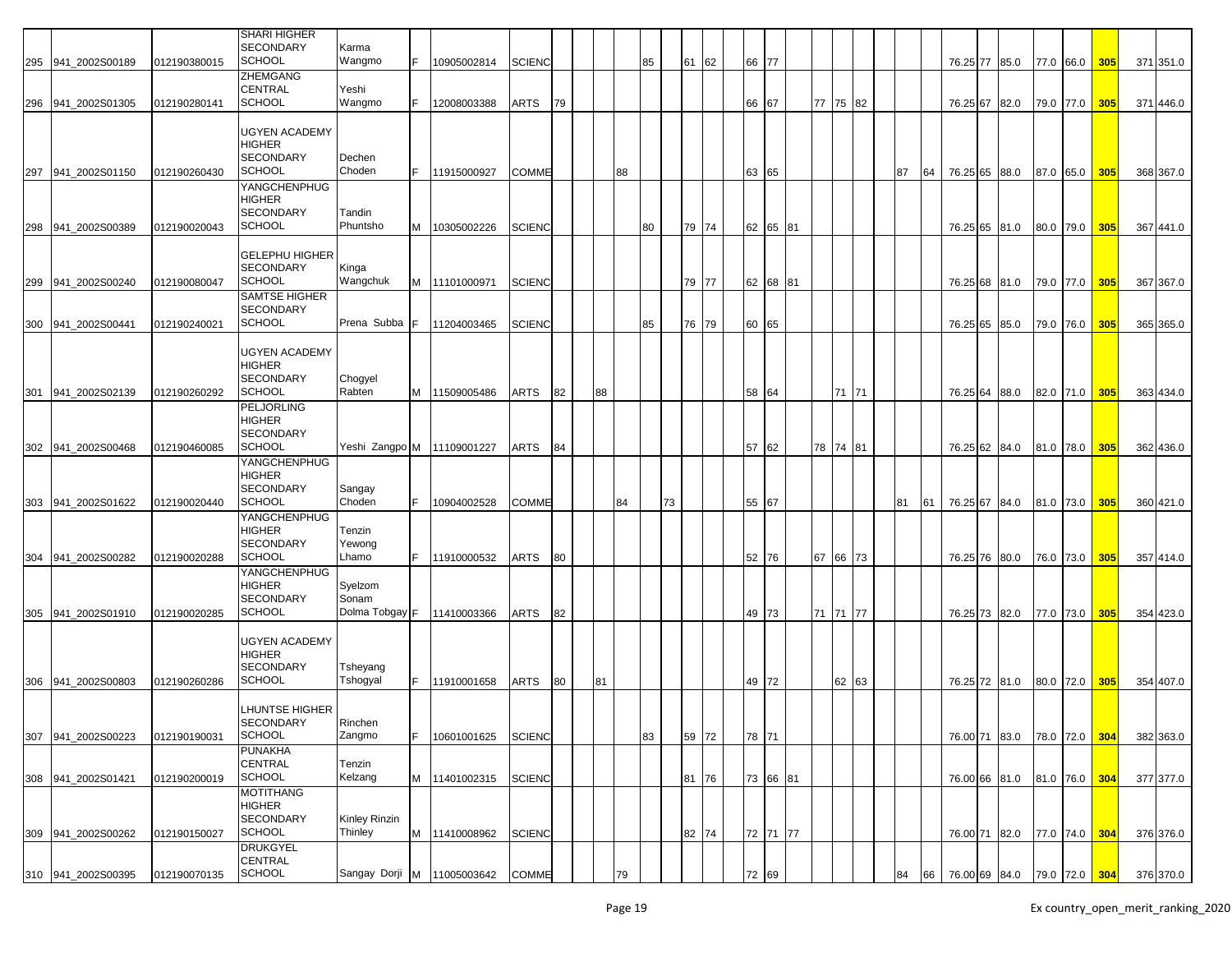|                                          |                              | <b>JIGME</b><br><b>SHERUBLING</b><br><b>CENTRAL</b>                        | Kunzang                    |   |                            |               |          |    |    |    |    |       |       |                |          |    |                   |    |    |                                |      |                        |            |                        |
|------------------------------------------|------------------------------|----------------------------------------------------------------------------|----------------------------|---|----------------------------|---------------|----------|----|----|----|----|-------|-------|----------------|----------|----|-------------------|----|----|--------------------------------|------|------------------------|------------|------------------------|
| 311 941 2002S00651                       | 012190110128                 | <b>SCHOOL</b>                                                              | Wangmo                     |   | 11704000164                | ARTS          | 85       |    |    |    |    |       |       | 70 69          |          |    | 73 77             |    |    | 76.00 69 85.0                  |      | 77.0 73.0              | 304        | 374 374.0              |
| 312 941_2002S00810                       | 012190140140                 | MONGAR HIGHER<br><b>SECONDARY</b><br><b>SCHOOL</b>                         | Ugyen<br>Dendup            |   | 10702001915                | COMME         |          |    |    | 93 |    |       |       | 69             | 60       | 57 |                   | 82 | 57 | 76.00 60 93.0                  |      | 82.0 69.0              | 304        | 373 418.0              |
| 313 941 2002S00579                       | 012190060176                 | <b>DAMPHU</b><br>CENTRAL<br><b>SCHOOL</b>                                  | Pema Dorji                 | M | 10706003398                | ARTS          |          |    |    | 56 |    |       |       | 67             | 68       |    | 74 75 87          |    |    | 76.00 68 87.0                  |      | 75.0 74.0              | 304        | 371 427.0              |
| 314 941 2002S01354                       | 012190020245                 | YANGCHENPHUG<br><b>HIGHER</b><br><b>SECONDARY</b><br><b>SCHOOL</b>         | Tenzin<br>Selden           |   | 11410001784                | ARTS          |          | 85 |    |    |    |       |       | 65 70          |          |    | 67 74 75          |    |    | 76.00 70 85.0                  |      | 75.0 74.0              | 304        | 369 436.0              |
| 315 941 2002S00722                       | 012190260051                 | <b>UGYEN ACADEMY</b><br><b>HIGHER</b><br><b>SECONDARY</b><br><b>SCHOOL</b> | Dawa Seldon                |   | 11505002593                | <b>SCIENC</b> |          |    |    |    | 83 | 78 74 |       | 65 69          |          |    |                   |    |    | 76.00 69 83.0                  |      | 78.0 74.0              | 304        | 369 369.0              |
|                                          |                              | <b>DAMPHU</b><br><b>CENTRAL</b>                                            | Karma Pema                 |   |                            |               |          |    |    |    |    |       |       |                |          |    |                   |    |    |                                |      |                        |            |                        |
| 316 941_2002S00348                       | 012190060192                 | <b>SCHOOL</b><br><b>DAMPHU</b><br><b>CENTRAL</b>                           | Lhamo<br>Passang<br>Lhamo  |   | 10203005763                | ARTS          |          |    |    | 43 |    |       |       | 62 77          |          |    | 70 71 79          |    |    | 76.00 77 79.0                  |      | 77.0 71.0              | 304        | 366 402.0              |
| 317 941_2002S01334                       | 012190060154                 | <b>SCHOOL</b>                                                              | Tamang                     |   | 11801001212                | ARTS          | 84       |    |    |    |    |       |       | 56 73          |          |    | 71 74             |    |    | 76.00 73 84.0                  |      | 74.0 73.0              | 304        | 360 358.0              |
|                                          |                              | <b>YANGCHENPHUG</b><br><b>HIGHER</b><br><b>SECONDARY</b>                   | Tshewang                   |   |                            |               |          |    |    |    |    |       |       |                |          |    |                   |    |    |                                |      |                        |            |                        |
| 318 941 2002S00255                       | 012190020046                 | <b>SCHOOL</b><br>YADI HIGHER                                               | Namgay                     | м | 10702002047                | <b>SCIENC</b> |          |    |    |    |    | 81 75 |       |                | 48 63 85 |    |                   |    |    | 76.00 63 85.0                  |      | 81.0 75.0              | 304        | 352 352.0              |
|                                          |                              | <b>SECONDARY</b>                                                           | Sonam                      |   |                            |               |          |    |    |    |    |       |       |                |          |    |                   |    |    |                                |      |                        |            |                        |
| 319 941_2002S00598                       | 012190650088                 | <b>SCHOOL</b><br><b>JIGME</b>                                              | Dargay                     |   | 10715001936                | ARTS          |          |    |    |    |    |       | 78 81 |                | 65       |    | 79 75 78          |    |    | 75.75 65 81.0                  |      | 79.0 78.0              | 303        | 384 456.0              |
|                                          |                              | <b>SHERUBLING</b><br><b>CENTRAL</b><br><b>SCHOOL</b>                       | Kezang<br>Wangmo           |   |                            |               |          |    |    |    | 83 | 80 72 |       |                |          |    |                   |    |    |                                |      |                        |            |                        |
| 320 941 2002S02231                       | 012190110003                 | <b>NIMA HIGHER</b>                                                         |                            |   | 11505005263                | <b>SCIENC</b> |          |    |    |    |    |       |       | 78 62          |          |    |                   |    |    | 75.75 62                       | 83.0 | 80.0 78.0              | 303        | 381 375.0              |
| 321 941_2002S00048                       | 012190170308                 | <b>SECONDARY</b><br><b>SCHOOL</b><br><b>BAYLING</b>                        | Sonam<br>Yenten            |   | 10902002151                | <b>SCIENC</b> |          |    |    |    |    | 82 74 |       |                | 76 71 72 |    |                   |    |    | 75.75 71                       | 82.0 | 76.0 74.0              | 303        | 379 375.0              |
| 322 941_2002S00587                       | 012190040123                 | <b>CENTRAL</b><br><b>SCHOOL</b>                                            | Nidup Dorji                | M | 11506001838                | <b>SCIENC</b> |          |    | 84 |    | 73 | 62 66 |       | 75 71          |          |    |                   |    |    | 75.75 71 84.0                  |      | 75.0 73.0              | 303        | 378 431.0              |
| 323 941_2002S01665                       | 012191290049                 | WANGBAMA<br>CENTRAL<br><b>SCHOOL</b>                                       | Sangay<br>Chophel          |   | M 11406000213              | COMME         |          |    |    | 86 |    |       |       | 75 55          |          | 72 |                   | 87 | 59 | 75.75 55 87.0                  |      | 86.0 75.0              | 303        | 378 434.0              |
|                                          |                              | <b>DAMPHU</b><br><b>CENTRAL</b><br><b>SCHOOL</b>                           | Rinchen                    |   |                            |               |          |    |    |    |    |       |       |                |          |    |                   |    |    |                                |      |                        |            |                        |
| 324 941_2002S01471<br>325 941_2002S00741 | 012190060158<br>012190230084 | <b>SHERUBLING</b><br>CENTRAL<br><b>SCHOOL</b>                              | Choden<br>Namgang<br>Lhamo |   | 11806000051<br>11704003896 | ARTS<br>ARTS  | 82<br>81 |    |    |    |    |       |       | 73 74<br>73 68 |          |    | 68 72<br>78 76 75 |    |    | 75.75 74 82.0<br>75.75 68 81.0 |      | 74.0 73.0<br>78.0 76.0 | 303<br>303 | 376 369.0<br>376 451.0 |
|                                          |                              | YANGCHENPHUG<br><b>HIGHER</b><br>SECONDARY                                 | Chimi                      |   |                            |               |          |    |    |    |    |       |       |                |          |    |                   |    |    |                                |      |                        |            |                        |
| 326 941 2002S01058                       | 012190020013                 | <b>SCHOOL</b>                                                              | Wangmo                     |   | 11105001522                | <b>SCIENC</b> |          |    |    |    | 81 | 71 68 |       |                | 72 75 68 |    |                   |    |    | 75.75 75 81.0                  |      | 75.0 72.0              | 303        | 375 435.0              |
| 327 941_2002S00280                       | 012190140130                 | <b>MONGAR HIGHER</b><br><b>SECONDARY</b><br><b>SCHOOL</b>                  | Sangay<br>Lhendup          | M | 10708001593                | COMME         |          |    |    | 86 |    |       |       | 70 62          |          | 54 |                   | 85 | 66 | 75.75 62 86.0                  |      | 85.0 70.0              | 303        | 373 423.0              |
|                                          |                              | <b>DRUKGYEL</b><br>CENTRAL                                                 | Tshering                   |   |                            |               |          |    |    |    |    |       |       |                |          |    |                   |    |    |                                |      |                        |            |                        |
| 328 941_2002S00862                       | 012190070062                 | SCHOOL                                                                     | Choden                     |   | 10805003539                | <b>SCIENC</b> |          |    |    |    | 74 | 59 71 |       | 67             | 79       |    |                   |    |    | 75.75 79 79.0                  |      | 74.0 71.0 303          |            | 370 350.0              |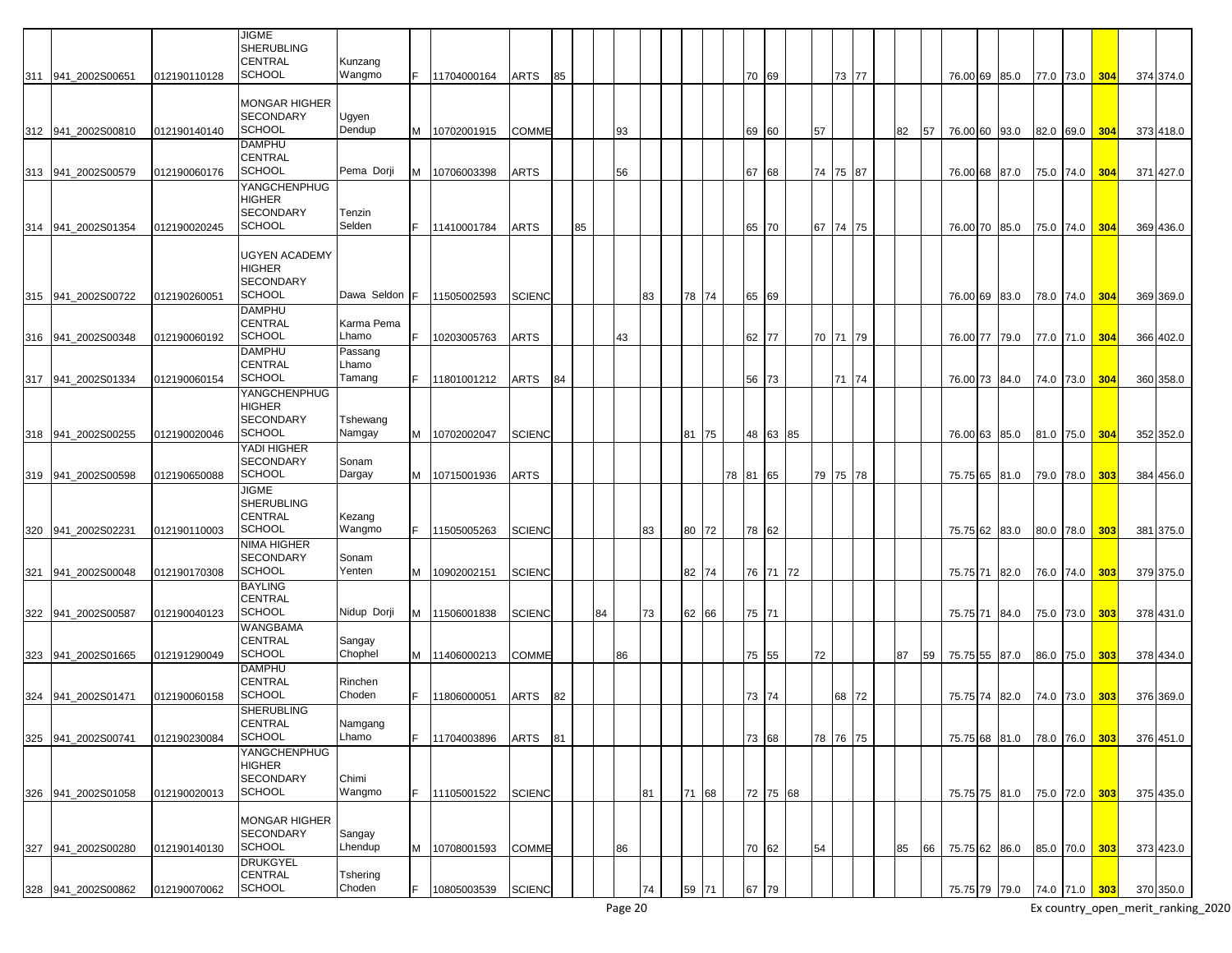|     |                    |              | <b>MOTITHANG</b><br><b>HIGHER</b><br><b>SECONDARY</b><br><b>SCHOOL</b> | Changa<br>Lhamo    |   |               |                     |    |    |    |          |  |       |          |    |       |    |    |               |               |           |               |     |           |
|-----|--------------------|--------------|------------------------------------------------------------------------|--------------------|---|---------------|---------------------|----|----|----|----------|--|-------|----------|----|-------|----|----|---------------|---------------|-----------|---------------|-----|-----------|
|     | 329 941 2002S01513 | 012190150031 | <b>PUNAKHA</b>                                                         |                    |   | 11411001299   | <b>SCIENC</b>       |    |    | 86 | 80 71    |  | 67 66 |          |    |       |    |    | 75.75 66 86.0 |               |           | 80.0 71.0 303 |     | 370 370.0 |
|     | 330 941_2002S00102 | 012190200102 | <b>CENTRAL</b><br><b>SCHOOL</b>                                        | Yetho Lhamo F      |   | 11106000676   | <b>SCIENC</b>       |    |    | 84 | 76 73    |  | 66 70 |          |    |       |    |    | 75.75 70      | 84.0          | 76.0 73.0 |               | 303 | 369 369.0 |
|     |                    |              | <b>PHUENTSHOLING</b>                                                   |                    |   |               |                     |    |    |    |          |  |       |          |    |       |    |    |               |               |           |               |     |           |
|     |                    |              | <b>HIGHER</b><br><b>SECONDARY</b>                                      | Yangchen           |   |               |                     |    |    |    |          |  |       |          |    |       |    |    |               |               |           |               |     |           |
| 331 | 941 2002S01698     | 012190180028 | <b>SCHOOL</b>                                                          | Dolkar             |   | 11506008360   | <b>SCIENC</b>       |    |    |    | 79 82    |  | 66 71 | 70       |    |       |    |    | 75.75 71 82.0 |               | 79.0 71.0 |               | 303 | 369 368.0 |
|     |                    |              | <b>NANGKOR</b>                                                         |                    |   |               |                     |    |    |    |          |  |       |          |    |       |    |    |               |               |           |               |     |           |
|     |                    |              | <b>CENTRAL</b>                                                         | Jigme              |   |               |                     |    |    |    |          |  |       |          |    |       |    |    |               |               |           |               |     |           |
|     | 332 941_2002S02332 | 012190160092 | <b>SCHOOL</b>                                                          | Wangmo             |   | 10905005008   | COMME               |    | 74 |    |          |  | 64 65 |          | 77 |       | 87 | 72 | 75.75 65 87.0 |               | 77.0 74.0 |               | 303 | 367 439.0 |
|     |                    |              | <b>NGANGLAM</b><br><b>HIGHER</b>                                       |                    |   |               |                     |    |    |    |          |  |       |          |    |       |    |    |               |               |           |               |     |           |
|     |                    |              | <b>SECONDARY</b>                                                       | Kindel             |   |               |                     |    |    |    |          |  |       |          |    |       |    |    |               |               |           |               |     |           |
| 333 | 941 2002S00933     | 012190450041 | <b>SCHOOL</b>                                                          | Zangmo             |   | 11102004681   | <b>COMME</b>        |    | 98 |    |          |  | 64 57 |          | 76 |       | 72 | 67 | 75.75 57      | 98.0          | 76.0 72.0 |               | 303 | 367 434.0 |
|     |                    |              |                                                                        |                    |   |               |                     |    |    |    |          |  |       |          |    |       |    |    |               |               |           |               |     |           |
|     | 941 2002S00353     | 012190370120 | <b>GASELO CENTRAL Pema</b><br><b>SCHOOL</b>                            | Tamang             |   | 10305000515   | <b>SCIENC</b>       |    |    | 87 | 73 78    |  | 62 65 |          |    |       |    |    |               |               |           |               | 303 |           |
| 334 |                    |              |                                                                        |                    |   |               |                     |    |    |    |          |  |       |          |    |       |    |    | 75.75 65      | 87.0          | 78.0 73.0 |               |     | 365 365.0 |
|     |                    |              | <b>UGYEN ACADEMY</b>                                                   |                    |   |               |                     |    |    |    |          |  |       |          |    |       |    |    |               |               |           |               |     |           |
|     |                    |              | <b>HIGHER</b>                                                          |                    |   |               |                     |    |    |    |          |  |       |          |    |       |    |    |               |               |           |               |     |           |
|     |                    |              | <b>SECONDARY</b><br><b>SCHOOL</b>                                      | Sonam              |   |               |                     |    |    |    |          |  |       |          |    |       |    |    |               |               |           |               |     |           |
| 335 | 941_2002S00292     | 012190260262 |                                                                        | Wangchen<br>Sonam  |   | M 11410001710 | ARTS                | 86 |    |    |          |  | 62 63 |          |    | 74 80 |    |    | 75.75 63      | 86.0          | 80.0 74.0 |               | 303 | 365 365.0 |
| 336 | 941_2002S01387     | 012191390334 |                                                                        | Wangchuk           | M | 10810000145   | <b>COMME</b>        |    | 93 |    |          |  | 58 63 |          | 65 |       | 82 | 47 | 75.75 63      | 93.0          | 82.0 65.0 |               | 303 | 361 408.0 |
|     |                    |              |                                                                        |                    |   |               |                     |    |    |    |          |  |       |          |    |       |    |    |               |               |           |               |     |           |
|     |                    |              | <b>UGYEN ACADEMY</b>                                                   |                    |   |               |                     |    |    |    |          |  |       |          |    |       |    |    |               |               |           |               |     |           |
|     |                    |              | <b>HIGHER</b><br><b>SECONDARY</b>                                      | Tshering<br>Penjor |   |               |                     |    |    |    |          |  |       |          |    |       |    |    |               |               |           |               |     |           |
| 337 | 941 2002S01656     | 012190260459 | <b>SCHOOL</b>                                                          | Wangchuk           |   | 10805002828   | COMME <sub>71</sub> |    | 82 |    |          |  | 56 64 |          |    |       | 86 | 58 | 75.75 64 86.0 |               | 82.0 71.0 |               | 303 | 359 417.0 |
|     |                    |              | <b>KUENDRUP</b>                                                        |                    |   |               |                     |    |    |    |          |  |       |          |    |       |    |    |               |               |           |               |     |           |
|     |                    |              | <b>HIGHER</b>                                                          |                    |   |               |                     |    |    |    |          |  |       |          |    |       |    |    |               |               |           |               |     |           |
|     |                    |              | <b>SECONDARY</b><br><b>SCHOOL</b>                                      | Nidup              |   |               |                     |    |    |    |          |  |       |          |    |       |    |    |               |               |           |               |     |           |
| 338 | 941 2002S01309     | 012190700005 | YANGCHENPHUG                                                           | Tamang             |   | 11809001510   | <b>COMME</b>        |    | 90 |    |          |  | 50 55 |          | 66 |       | 85 | 73 | 75.75 55 90.0 |               | 85.0 73.0 |               | 303 | 353 419.0 |
|     |                    |              | <b>HIGHER</b>                                                          |                    |   |               |                     |    |    |    |          |  |       |          |    |       |    |    |               |               |           |               |     |           |
|     |                    |              | <b>SECONDARY</b>                                                       | Tenzin             |   |               |                     |    |    |    |          |  |       |          |    |       |    |    |               |               |           |               |     |           |
| 339 | 941 2002S01886     | 012190020345 | <b>SCHOOL</b>                                                          | Dendup             |   | 10103001765   | <b>COMME</b>        |    | 83 |    |          |  | 47    | 68       | 71 |       | 81 | 66 | 75.75 68      | 83.0          | 81.0 71.0 |               | 303 | 350 416.0 |
|     |                    |              |                                                                        |                    |   |               |                     |    |    |    |          |  |       |          |    |       |    |    |               |               |           |               |     |           |
|     |                    |              | <b>UGYEN ACADEMY</b><br><b>HIGHER</b>                                  |                    |   |               |                     |    |    |    |          |  |       |          |    |       |    |    |               |               |           |               |     |           |
|     |                    |              | <b>SECONDARY</b>                                                       | Rinchen            |   |               |                     |    |    |    |          |  |       |          |    |       |    |    |               |               |           |               |     |           |
|     | 340 941 2002S01152 | 012190260039 | <b>SCHOOL</b>                                                          | Pelzang            |   | M 11410008906 | <b>SCIENC</b>       |    |    |    | 72 80 79 |  |       | 45 68 76 |    |       |    |    |               | 75.75 68 80.0 |           | 79.0 76.0     | 303 | 348 420.0 |
|     |                    |              | <b>JIGME</b>                                                           |                    |   |               |                     |    |    |    |          |  |       |          |    |       |    |    |               |               |           |               |     |           |
|     |                    |              | <b>SHERUBLING</b><br><b>CENTRAL</b>                                    | Jamyang            |   |               |                     |    |    |    |          |  |       |          |    |       |    |    |               |               |           |               |     |           |
| 341 | 941 2002S00610     | 012190110103 | <b>SCHOOL</b>                                                          | Loday              |   | 11607001869   | <b>ARTS</b>         | 86 |    |    |          |  | 84 61 |          |    | 71 60 |    |    |               | 75.50 61 86.0 |           | 84.0 71.0     | 302 | 386 362.0 |
|     |                    |              |                                                                        |                    |   |               |                     |    |    |    |          |  |       |          |    |       |    |    |               |               |           |               |     |           |
|     |                    |              | <b>LHUNTSE HIGHER</b>                                                  |                    |   |               |                     |    |    |    |          |  |       |          |    |       |    |    |               |               |           |               |     |           |
|     |                    |              | <b>SECONDARY</b>                                                       | Ugyen              |   |               |                     |    |    |    |          |  |       |          |    |       |    |    |               |               |           |               |     |           |
|     | 342 941_2002S00560 | 012190190032 | <b>SCHOOL</b><br><b>PUNAKHA</b>                                        | Choezom            |   | 10606002540   | <b>SCIENC</b>       |    |    |    | 76 77    |  |       | 79 70 69 |    |       |    |    |               | 75.50 70 79.0 |           | 77.0 76.0     | 302 | 381 371.0 |
|     |                    |              | <b>CENTRAL</b>                                                         | Dawa               |   |               |                     |    |    |    |          |  |       |          |    |       |    |    |               |               |           |               |     |           |
|     | 343 941_2002S01073 | 012190200069 | <b>SCHOOL</b>                                                          | Tshering           | м | 11914000556   | <b>SCIENC</b>       |    |    | 77 | 81 70    |  | 78 66 |          |    |       |    |    | 75.50 66 81.0 |               | 78.0 77.0 |               | 302 | 380 372.0 |
|     |                    |              | <b>PUNAKHA</b>                                                         |                    |   |               |                     |    |    |    |          |  |       |          |    |       |    |    |               |               |           |               |     |           |
|     | 941_2002S00750     | 012190200047 | <b>CENTRAL</b><br><b>SCHOOL</b>                                        | Tandin<br>Wangchuk |   | 11512007155   | <b>SCIENC</b>       |    |    |    | 81 72    |  |       | 77 66 78 |    |       |    |    |               | 75.50 66 81.0 | 78.0 77.0 |               |     | 379 374.0 |
| 344 |                    |              |                                                                        | Yeshey             |   |               |                     |    |    |    |          |  |       |          |    |       |    |    |               |               |           |               | 302 |           |
|     | 345 941_2002S00995 | 012191390029 |                                                                        | Tshogyel           |   | 10811002292   | <b>SCIENC</b>       |    |    | 81 | 73 75    |  | 76 70 | 65       |    |       |    |    |               | 75.50 70 81.0 | 76.0 75.0 |               | 302 | 378 440.0 |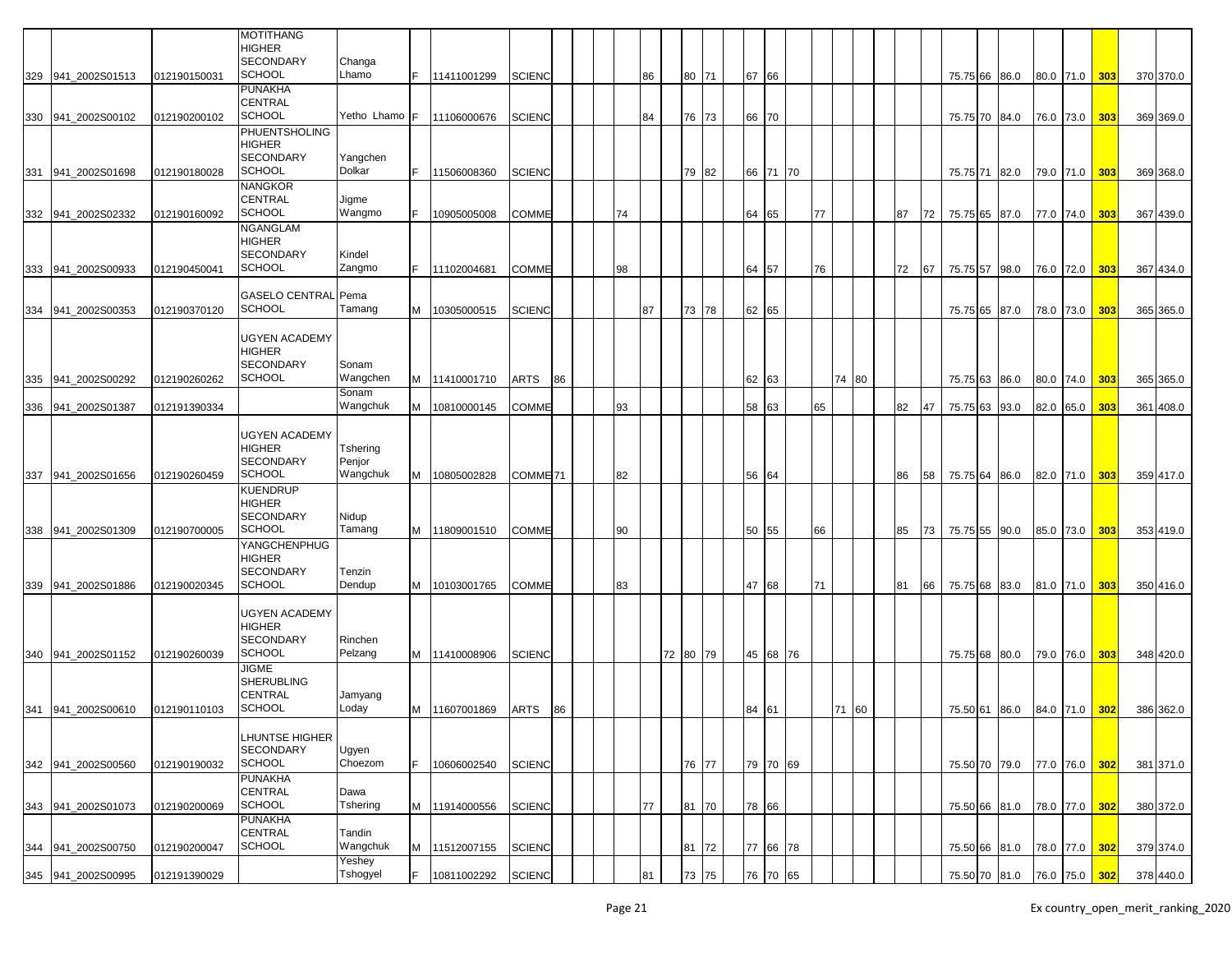|     |                    |              | YANGCHENPHUG                             |                       |     |               |               |    |               |    |       |  |          |    |          |     |    |               |                                |               |     |                                        |  |
|-----|--------------------|--------------|------------------------------------------|-----------------------|-----|---------------|---------------|----|---------------|----|-------|--|----------|----|----------|-----|----|---------------|--------------------------------|---------------|-----|----------------------------------------|--|
|     |                    |              | HIGHER                                   |                       |     |               |               |    |               |    |       |  |          |    |          |     |    |               |                                |               |     |                                        |  |
|     |                    |              | <b>SECONDARY</b>                         | Suk Maya              |     |               |               |    |               |    |       |  |          |    |          |     |    |               |                                |               |     |                                        |  |
|     | 346 941 2002S00390 | 012190020140 | <b>SCHOOL</b>                            | Monger                | IF. | 11811002286   | <b>SCIENC</b> |    |               | 78 | 76 78 |  | 74 70    |    |          |     |    |               | 75.50 70 78.0 78.0 76.0        |               | 302 | 376 376.0                              |  |
|     |                    |              | PUNAKHA<br>CENTRAL                       | Kinzang               |     |               |               |    |               |    |       |  |          |    |          |     |    |               |                                |               |     |                                        |  |
|     | 347 941 2002S00936 | 012190200056 | <b>SCHOOL</b>                            | Yangden               | IF. | 11001000869   | <b>SCIENC</b> |    |               | 86 | 79 65 |  | 73 64    |    |          |     |    |               | 75.50 64 86.0                  | 79.0 73.0 302 |     | 375 367.0                              |  |
|     |                    |              | <b>YANGCHENPHUG</b>                      |                       |     |               |               |    |               |    |       |  |          |    |          |     |    |               |                                |               |     |                                        |  |
|     |                    |              | HIGHER                                   |                       |     |               |               |    |               |    |       |  |          |    |          |     |    |               |                                |               |     |                                        |  |
|     |                    |              | <b>SECONDARY</b>                         | Shacha                |     |               |               |    |               |    |       |  |          |    |          |     |    |               |                                |               |     |                                        |  |
|     | 348 941 2002S01767 | 012190020520 | <b>SCHOOL</b>                            | Wangmo                |     | F 10711002710 | <b>COMME</b>  |    | 77            |    |       |  | 71 68    | 78 |          | 179 |    |               | 69 75.50 68 79.0 78.0 77.0 302 |               |     | 373 442.0                              |  |
|     |                    |              | <b>GELEPHU HIGHER</b>                    |                       |     |               |               |    |               |    |       |  |          |    |          |     |    |               |                                |               |     |                                        |  |
|     |                    |              | <b>SECONDARY</b>                         | Tashi                 |     |               |               |    |               |    |       |  |          |    |          |     |    |               |                                |               |     |                                        |  |
|     | 349 941 2002S01667 | 012190080062 | <b>SCHOOL</b>                            | Gyeltshen             |     | M 11608000268 | <b>SCIENC</b> |    |               |    | 82 68 |  | 70 75 60 |    |          |     |    |               | 75.50 75 82.0 75.0 70.0        |               | 302 | 372 355.0                              |  |
|     |                    |              | DAMPHU                                   |                       |     |               |               |    |               |    |       |  |          |    |          |     |    |               |                                |               |     |                                        |  |
|     |                    |              | CENTRAL                                  | Thinley               |     |               |               |    |               |    |       |  |          |    |          |     |    |               |                                |               |     |                                        |  |
| 350 | 941_2002S01652     | 012190060166 | SCHOOL                                   | Choden                | F.  | 11803000601   | ARTS          | 83 |               |    |       |  | 67 72    |    | 73 74    |     |    |               | 75.50 72 83.0 74.0 73.0        |               | 302 | 369 369.0                              |  |
| 351 | 941 2002S01451     | 012191390092 |                                          | Sonam Pelzin<br>Dorji | M   | 11410000997   | <b>SCIENC</b> |    |               | 83 | 53 75 |  | 66 72    |    |          |     |    | 75.50 72 83.0 |                                | 75.0 72.0     | 302 | 368 349.0                              |  |
|     |                    |              | YANGCHENPHUG                             |                       |     |               |               |    |               |    |       |  |          |    |          |     |    |               |                                |               |     |                                        |  |
|     |                    |              | HIGHER                                   |                       |     |               |               |    |               |    |       |  |          |    |          |     |    |               |                                |               |     |                                        |  |
|     |                    |              | <b>SECONDARY</b>                         |                       |     |               |               |    |               |    |       |  |          |    |          |     |    |               |                                |               |     |                                        |  |
|     | 352 941_2002S00744 | 012190020431 | SCHOOL                                   | Dechen Pem F          |     | 10103001732   | COMME         |    | 90            |    |       |  | 65 64    | 62 |          | 77  | 71 |               | 75.50 64 90.0 77.0 71.0        |               | 302 | 367 429.0                              |  |
|     |                    |              | <b>SAMTSE HIGHER</b><br><b>SECONDARY</b> |                       |     |               |               |    |               |    |       |  |          |    |          |     |    |               |                                |               |     |                                        |  |
|     | 353 941 2002S00090 | 012190240018 | <b>SCHOOL</b>                            | Pranisha<br>Sharma    | F.  | 11204003259   | <b>SCIENC</b> |    |               | 85 | 73 77 |  | 62 67    |    |          |     |    |               | 75.50 67 85.0 77.0 73.0        |               | 302 | 364 364.0                              |  |
|     |                    |              | <b>ORONG HIGHER</b>                      |                       |     |               |               |    |               |    |       |  |          |    |          |     |    |               |                                |               |     |                                        |  |
|     |                    |              | SECONDARY                                | Karma                 |     |               |               |    |               |    |       |  |          |    |          |     |    |               |                                |               |     |                                        |  |
|     | 354 941_2002S00084 | 012190760007 | <b>SCHOOL</b>                            | Tshering              |     | M 11107002119 | <b>SCIENC</b> |    |               |    | 81 79 |  | 62 63 79 |    |          |     |    |               | 75.50 63 81.0 79.0 79.0 302    |               |     | 364 364.0                              |  |
|     |                    |              | <b>RANJUNG</b>                           |                       |     |               |               |    |               |    |       |  |          |    |          |     |    |               |                                |               |     |                                        |  |
|     |                    |              | CENTRAL<br><b>SCHOOL</b>                 |                       |     |               |               |    |               |    |       |  |          |    |          |     |    |               |                                |               |     |                                        |  |
|     | 355 941_2002S01401 | 012190210049 | DRUKGYEL                                 | Rigpa Norden M        |     | 10907001538   | COMME         |    | 83            |    |       |  | 61 72    | 75 |          | 66  | 58 |               | 75.50 72 83.0 75.0 72.0 302    |               |     | 363 415.0                              |  |
|     |                    |              | CENTRAL                                  |                       |     |               |               |    |               |    |       |  |          |    |          |     |    |               |                                |               |     |                                        |  |
|     | 356 941_2002S00431 | 012190070014 | <b>SCHOOL</b>                            | Dorji Nima            | M   | 12001003881   | <b>SCIENC</b> |    |               |    | 77 84 |  | 60 61 80 |    |          |     |    |               | 75.50 61 84.0 80.0 77.0 302    |               |     | 362 362.0                              |  |
|     |                    |              | <b>DRUKGYEL</b>                          |                       |     |               |               |    |               |    |       |  |          |    |          |     |    |               |                                |               |     |                                        |  |
|     |                    |              | CENTRAL                                  |                       |     |               |               |    |               |    |       |  |          |    |          |     |    |               |                                |               |     |                                        |  |
|     | 357 941 2002S00425 | 012190070014 | <b>SCHOOL</b><br>SHABA MIDDLE            | Dorji Nima            | M   | 12001003881   | <b>SCIENC</b> |    |               |    | 77 84 |  | 60 61 80 |    |          |     |    |               | 75.50 61 84.0 80.0 77.0 302    |               |     | 362 362.0                              |  |
|     |                    |              | <b>SECONDARY</b>                         |                       |     |               |               |    |               |    |       |  |          |    |          |     |    |               |                                |               |     |                                        |  |
|     | 358 941 2002S00815 | 012190500004 | <b>SCHOOL</b>                            | Dawa Dema             | IF. | 10808000692   | ARTS          |    | 84            |    |       |  | 76 66    |    | 73 75 63 |     |    |               | 75.25 66 84.0 76.0 75.0 301    |               |     | 377 437.0                              |  |
|     |                    |              | PHUENTSHOLING                            |                       |     |               |               |    |               |    |       |  |          |    |          |     |    |               |                                |               |     |                                        |  |
|     |                    |              | HIGHER                                   |                       |     |               |               |    |               |    |       |  |          |    |          |     |    |               |                                |               |     |                                        |  |
|     |                    |              | <b>SECONDARY</b>                         | Phuntsho              |     |               |               |    |               |    |       |  |          |    |          |     |    |               |                                |               |     |                                        |  |
|     | 359 941 2002S00450 | 012190180053 | <b>SCHOOL</b><br>PUNAKHA                 | Wangmo                | lF. | 11504004831   | <b>SCIENC</b> |    |               |    | 78 80 |  | 72 65 78 |    |          |     |    |               | 75.25 65 80.0 78.0 78.0 301    |               |     | 373 373.0                              |  |
|     |                    |              | <b>CENTRAL</b>                           |                       |     |               |               |    |               |    |       |  |          |    |          |     |    |               |                                |               |     |                                        |  |
|     | 360 941_2002S00491 | 012190200159 | SCHOOL                                   | Kencho Om             |     | 11008000129   | ARTS          |    |               |    |       |  | 71 70    |    | 89 66 71 |     |    |               | 75.25 70 89.0 71.0 71.0        |               | 301 | 372 367.0                              |  |
|     |                    |              | <b>CHUKHA</b>                            |                       |     |               |               |    |               |    |       |  |          |    |          |     |    |               |                                |               |     |                                        |  |
|     |                    |              | CENTRAL                                  | Tshering              |     |               |               |    |               |    |       |  |          |    |          |     |    |               |                                |               |     |                                        |  |
| 361 | 941 2002S00135     | 012190050036 | <b>SCHOOL</b>                            | Pelmo                 | F.  | 10204000409   | ARTS          |    |               |    |       |  | 71 66    |    | 80 76 79 |     |    | 75.25 66 80.0 |                                | 79.0 76.0     | 301 | 372 372.0                              |  |
|     |                    |              | MOTITHANG<br>HIGHER                      |                       |     |               |               |    |               |    |       |  |          |    |          |     |    |               |                                |               |     |                                        |  |
|     |                    |              | SECONDARY                                | Yewong                |     |               |               |    |               |    |       |  |          |    |          |     |    |               |                                |               |     |                                        |  |
| 362 | 941_2002S00455     | 012190150089 | <b>SCHOOL</b>                            | Selden                | F.  | 11007000163   | <b>SCIENC</b> |    |               | 79 | 66 76 |  | 70 73 71 |    |          |     |    |               | 75.25 73 79.0 76.0 73.0 301    |               |     | 371 435.0                              |  |
|     |                    |              | SHABA MIDDLE                             |                       |     |               |               |    |               |    |       |  |          |    |          |     |    |               |                                |               |     |                                        |  |
|     |                    |              | SECONDARY                                | Tandin                |     |               |               |    |               |    |       |  |          |    |          |     |    |               |                                |               |     |                                        |  |
|     | 363 941_2002S00513 | 012190500038 | <b>SCHOOL</b>                            | Wangmo                | lF. | 10808000129   | COMME         |    | 72            |    |       |  | 69 69    | 69 |          | 82  | 78 |               | 75.25 69 82.0 78.0 72.0 301    |               |     | 370 439.0                              |  |
|     |                    |              | <b>UGYEN ACADEMY</b>                     |                       |     |               |               |    |               |    |       |  |          |    |          |     |    |               |                                |               |     |                                        |  |
|     |                    |              | HIGHER                                   |                       |     |               |               |    |               |    |       |  |          |    |          |     |    |               |                                |               |     |                                        |  |
|     |                    |              | <b>SECONDARY</b>                         | Namgay                |     |               |               |    |               |    |       |  |          |    |          |     |    |               |                                |               |     |                                        |  |
| 364 | 941_2002S00444     | 012190260061 | SCHOOL                                   | Choden                | F.  | 10808001175   | <b>SCIENC</b> |    | Page $2^{83}$ |    | 70 65 |  | 68 74    |    |          |     |    |               |                                |               |     | 75.25 74 83.0 FZ48 70 0381 m369 798 mg |  |
|     |                    |              |                                          |                       |     |               |               |    |               |    |       |  |          |    |          |     |    |               |                                |               |     |                                        |  |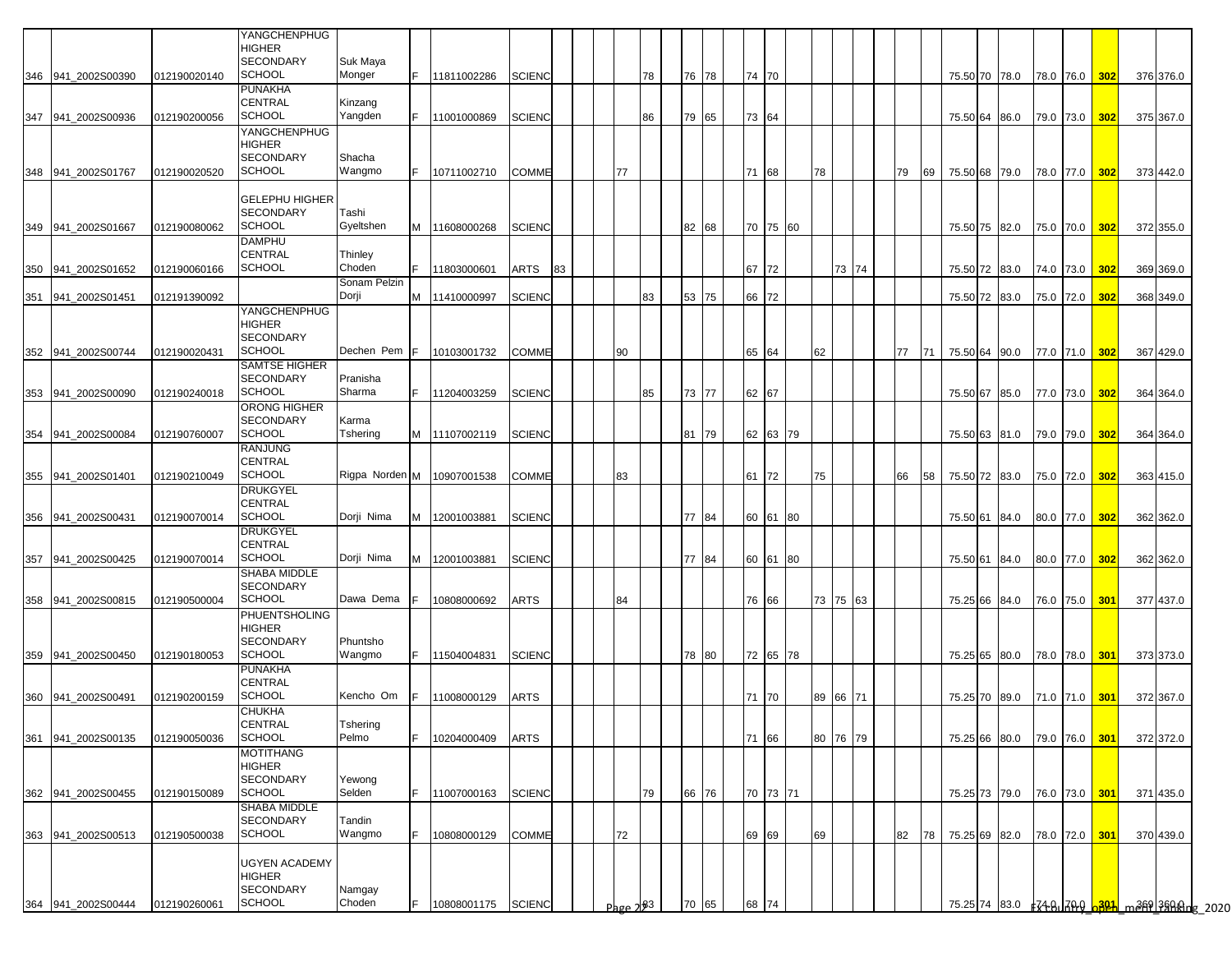|     |                    |              | <b>BAYLING</b>                    |                     |   |                 |                     |       |    |    |    |    |       |       |          |    |    |       |    |    |               |      |           |               |     |           |
|-----|--------------------|--------------|-----------------------------------|---------------------|---|-----------------|---------------------|-------|----|----|----|----|-------|-------|----------|----|----|-------|----|----|---------------|------|-----------|---------------|-----|-----------|
|     |                    |              | <b>CENTRAL</b>                    | Tshenga             |   |                 |                     |       |    |    |    |    |       |       |          |    |    |       |    |    |               |      |           |               |     |           |
|     | 365 941_2002S01371 | 012190040125 | <b>SCHOOL</b>                     | Phurpa              | M | 11604001190     | <b>SCIENC</b>       |       | 79 |    | 84 |    | 73 75 | 67    | 63       |    |    |       |    |    | 75.25 63 84.0 |      |           | 79.0 75.0     | 301 | 368 441.0 |
|     |                    |              | YANGCHENPHUG                      |                     |   |                 |                     |       |    |    |    |    |       |       |          |    |    |       |    |    |               |      |           |               |     |           |
|     |                    |              | <b>HIGHER</b>                     |                     |   |                 |                     |       |    |    |    |    |       |       |          |    |    |       |    |    |               |      |           |               |     |           |
|     |                    |              | <b>SECONDARY</b>                  |                     |   |                 |                     |       |    |    |    |    |       |       |          |    |    |       |    |    |               |      |           |               |     |           |
|     |                    |              |                                   | Tshering            |   |                 |                     |       |    |    |    |    |       |       |          |    |    |       |    |    |               |      |           |               |     |           |
|     | 366 941 2002S01080 | 012190020408 | <b>SCHOOL</b>                     | Lhamo               |   | 11603004815     | COMME               |       |    | 85 |    |    |       | 66 68 |          | 59 |    |       | 80 | 65 | 75.25 68 85.0 |      |           | 80.0 68.0     | 301 | 367 423.0 |
|     |                    |              | <b>PUNAKHA</b>                    |                     |   |                 |                     |       |    |    |    |    |       |       |          |    |    |       |    |    |               |      |           |               |     |           |
|     |                    |              | <b>CENTRAL</b>                    | Namrata             |   |                 |                     |       |    |    |    |    |       |       |          |    |    |       |    |    |               |      |           |               |     |           |
| 367 | 941_2002S01390     | 012190200027 | <b>SCHOOL</b>                     | Bhattarai           |   | 11205002712     | <b>SCIENC</b>       |       |    |    | 81 |    | 74 72 | 63 73 |          |    |    |       |    |    | 75.25 73 81.0 |      | 74.0 73.0 |               | 301 | 364 363.0 |
|     |                    |              | <b>BAYLING</b>                    |                     |   |                 |                     |       |    |    |    |    |       |       |          |    |    |       |    |    |               |      |           |               |     |           |
|     |                    |              | <b>CENTRAL</b>                    | Tandin              |   |                 |                     |       |    |    |    |    |       |       |          |    |    |       |    |    |               |      |           |               |     |           |
| 368 | 941 2002S01272     | 012190040076 | <b>SCHOOL</b>                     | Genpo               | м | 11606001061     | COMME               |       |    | 84 |    |    |       | 62 71 |          | 68 |    |       | 75 | 58 | 75.25 71      | 84.0 |           | 75.0 71.0     | 301 | 363 418.0 |
|     |                    |              |                                   |                     |   |                 |                     |       |    |    |    |    |       |       |          |    |    |       |    |    |               |      |           |               |     |           |
|     |                    |              | <b>UGYEN ACADEMY</b>              |                     |   |                 |                     |       |    |    |    |    |       |       |          |    |    |       |    |    |               |      |           |               |     |           |
|     |                    |              | <b>HIGHER</b>                     |                     |   |                 |                     |       |    |    |    |    |       |       |          |    |    |       |    |    |               |      |           |               |     |           |
|     |                    |              | <b>SECONDARY</b>                  |                     |   |                 |                     |       |    |    |    |    |       |       |          |    |    |       |    |    |               |      |           |               |     |           |
|     |                    |              | <b>SCHOOL</b>                     |                     |   |                 |                     |       |    |    |    |    |       |       |          |    |    |       |    |    |               |      |           |               |     |           |
| 369 | 941 2002S01336     | 012190260418 |                                   | Peltheymo           |   | 11606001808     | COMME <sup>85</sup> |       |    | 74 |    |    |       | 53    | 66       |    |    |       | 76 | 56 | 75.25 66      | 85.0 |           | 76.0 74.0     | 301 | 354 410.0 |
|     |                    |              | <b>JIGME</b>                      |                     |   |                 |                     |       |    |    |    |    |       |       |          |    |    |       |    |    |               |      |           |               |     |           |
|     |                    |              | <b>SHERUBLING</b>                 |                     |   |                 |                     |       |    |    |    |    |       |       |          |    |    |       |    |    |               |      |           |               |     |           |
|     |                    |              | <b>CENTRAL</b>                    | Tandin              |   |                 |                     |       |    |    |    |    |       |       |          |    |    |       |    |    |               |      |           |               |     |           |
|     | 370 941 2002S02093 | 012190110118 | SCHOOL                            | Wangchuk            |   | M 10202001219   | ARTS                | 76    |    |    |    |    |       | 88 66 |          |    |    | 63 70 |    |    | 75.00 66 88.0 |      |           | 76.0 70.0     | 300 | 388 363.0 |
|     |                    |              | <b>PUNAKHA</b>                    |                     |   |                 |                     |       |    |    |    |    |       |       |          |    |    |       |    |    |               |      |           |               |     |           |
|     |                    |              | <b>CENTRAL</b>                    | Kencho              |   |                 |                     |       |    |    |    |    |       |       |          |    |    |       |    |    |               |      |           |               |     |           |
| 371 | 941 2002S00480     | 012190200074 | <b>SCHOOL</b>                     | Wangdi              | м | 12006002014     | <b>SCIENC</b>       |       |    |    | 73 |    | 80 76 |       | 77 67 64 |    |    |       |    |    | 75.00 67 80.0 |      | 77.0 76.0 |               | 300 | 377 437.0 |
|     |                    |              | <b>MOTITHANG</b>                  |                     |   |                 |                     |       |    |    |    |    |       |       |          |    |    |       |    |    |               |      |           |               |     |           |
|     |                    |              | <b>HIGHER</b>                     |                     |   |                 |                     |       |    |    |    |    |       |       |          |    |    |       |    |    |               |      |           |               |     |           |
|     |                    |              | <b>SECONDARY</b>                  |                     |   |                 |                     |       |    |    |    |    |       |       |          |    |    |       |    |    |               |      |           |               |     |           |
| 372 | 941 2002S01787     | 012190150055 | <b>SCHOOL</b>                     | Tenzin Yuden F      |   | 11407000216     | <b>SCIENC</b>       |       |    |    | 83 | 66 | 62    | 73 72 |          |    |    |       |    |    | 75.00 72      | 83.0 | 73.0 72.0 |               | 300 | 373 356.0 |
|     |                    |              |                                   |                     |   |                 |                     |       |    |    |    |    |       |       |          |    |    |       |    |    |               |      |           |               |     |           |
|     |                    |              | <b>DRUKJEGANG</b>                 |                     |   |                 |                     |       |    |    |    |    |       |       |          |    |    |       |    |    |               |      |           |               |     |           |
|     |                    |              | <b>HIGHER</b><br><b>SECONDARY</b> |                     |   |                 |                     |       |    |    |    |    |       |       |          |    |    |       |    |    |               |      |           |               |     |           |
|     |                    |              | SCHOOL                            | Santa Maya          |   |                 |                     |       |    |    |    |    |       |       |          |    |    |       |    |    |               |      |           |               |     |           |
| 373 | 941 2002S02288     | 012190360087 |                                   | Tamang              |   | 10304000184     | ARTS                | 83 77 |    |    |    |    |       | 72 68 |          |    | 55 | 63    |    |    | 75.00 68      | 83.0 | 77.0      | 72.0          | 300 | 372 418.0 |
|     |                    |              | <b>DRUKGYEL</b>                   |                     |   |                 |                     |       |    |    |    |    |       |       |          |    |    |       |    |    |               |      |           |               |     |           |
|     |                    |              | <b>CENTRAL</b>                    | Tandin              |   |                 |                     |       |    |    |    |    |       |       |          |    |    |       |    |    |               |      |           |               |     |           |
| 374 | 941 2002S00157     | 012190070059 | <b>SCHOOL</b>                     | Wangmo              |   | 12004004945     | <b>SCIENC</b>       |       |    |    | 80 |    | 62 74 | 67    | 73       |    |    |       |    |    | 75.00 73      | 80.0 | 74.0 73.0 |               | 300 | 367 356.0 |
|     |                    |              |                                   |                     |   |                 |                     |       |    |    |    |    |       |       |          |    |    |       |    |    |               |      |           |               |     |           |
|     |                    |              | <b>MONGAR HIGHER</b>              |                     |   |                 |                     |       |    |    |    |    |       |       |          |    |    |       |    |    |               |      |           |               |     |           |
|     |                    |              | <b>SECONDARY</b>                  | Tashi               |   |                 |                     |       |    |    |    |    |       |       |          |    |    |       |    |    |               |      |           |               |     |           |
| 375 | 941 2002S02330     | 012190140136 | <b>SCHOOL</b>                     | Namgay              |   | M 11104000711   | <b>COMME</b>        |       |    | 92 |    |    |       | 66    | 59       | 64 |    |       | 83 | 61 | 75.00 59 92.0 |      |           | 83.0 66.0     | 300 | 366 425.0 |
|     |                    |              | YANGCHENPHUG                      |                     |   |                 |                     |       |    |    |    |    |       |       |          |    |    |       |    |    |               |      |           |               |     |           |
|     |                    |              | <b>HIGHER</b>                     |                     |   |                 |                     |       |    |    |    |    |       |       |          |    |    |       |    |    |               |      |           |               |     |           |
|     |                    |              | <b>SECONDARY</b>                  | Sonam               |   |                 |                     |       |    |    |    |    |       |       |          |    |    |       |    |    |               |      |           |               |     |           |
|     | 376 941 2002S01496 | 012190020553 | <b>SCHOOL</b>                     | Thinlem             |   | 11911000048     | <b>COMME</b>        |       |    | 78 |    |    |       | 64    | 68       | 74 |    |       | 80 | 71 | 75.00 68 80.0 |      |           | 78.0 74.0     | 300 | 364 435.0 |
|     |                    |              | <b>KARMALING</b>                  |                     |   |                 |                     |       |    |    |    |    |       |       |          |    |    |       |    |    |               |      |           |               |     |           |
|     |                    |              | <b>HIGHER</b>                     |                     |   |                 |                     |       |    |    |    |    |       |       |          |    |    |       |    |    |               |      |           |               |     |           |
|     |                    |              | <b>SECONDARY</b>                  | <b>Bishnu Kumar</b> |   |                 |                     |       |    |    |    |    |       |       |          |    |    |       |    |    |               |      |           |               |     |           |
|     | 377 941 2002S00072 | 012191170001 | <b>SCHOOL</b>                     | Adhikari            | M | 11109000044     | <b>SCIENC</b>       |       |    |    | 84 |    | 77 73 | 63 66 |          |    |    |       |    |    | 75.00 66 84.0 |      |           | 77.0 73.0     | 300 | 363 363.0 |
|     |                    |              | <b>MOTITHANG</b>                  |                     |   |                 |                     |       |    |    |    |    |       |       |          |    |    |       |    |    |               |      |           |               |     |           |
|     |                    |              | <b>HIGHER</b>                     |                     |   |                 |                     |       |    |    |    |    |       |       |          |    |    |       |    |    |               |      |           |               |     |           |
|     |                    |              | SECONDARY                         | Rinchen             |   |                 |                     |       |    |    |    |    |       |       |          |    |    |       |    |    |               |      |           |               |     |           |
|     | 378 941_2002S00879 | 012190150147 | <b>SCHOOL</b>                     | Dolkar              |   | 11514000539     | COMME               |       |    | 80 |    |    |       | 61    | 64       | 76 |    |       | 80 | 73 | 75.00 64 80.0 |      |           | 80.0 76.0     | 300 | 361 434.0 |
|     |                    |              | <b>JAMPEL HIGHER</b>              |                     |   |                 |                     |       |    |    |    |    |       |       |          |    |    |       |    |    |               |      |           |               |     |           |
|     |                    |              | <b>SECONDARY</b>                  |                     |   |                 |                     |       |    |    |    |    |       |       |          |    |    |       |    |    |               |      |           |               |     |           |
|     |                    |              | <b>SCHOOL</b>                     | Dorji Dolkar        |   |                 |                     |       |    |    |    |    |       |       |          |    |    |       |    |    |               |      |           |               |     |           |
|     | 379 941_2002S01284 | 012191210002 |                                   |                     |   | 10706003581     | <b>SCIENC</b>       |       |    |    | 75 |    | 77 72 | 60 74 |          |    |    |       |    |    | 75.00 74 77.0 |      |           | 75.0 74.0 300 |     | 360 358.0 |
|     |                    |              |                                   |                     |   |                 |                     |       |    |    |    |    |       |       |          |    |    |       |    |    |               |      |           |               |     |           |
|     |                    |              | <b>GELEPHU HIGHER</b>             |                     |   |                 |                     |       |    |    |    |    |       |       |          |    |    |       |    |    |               |      |           |               |     |           |
|     |                    |              | <b>SECONDARY</b>                  | Tshering            |   |                 |                     |       |    |    |    |    |       |       |          |    |    |       |    |    |               |      |           |               |     |           |
|     | 380 941 2002S00434 | 012190080043 | SCHOOL                            | Yuden               |   | 11505003100     | <b>SCIENC</b>       |       |    |    |    |    | 72 76 |       | 57 67 85 |    |    |       |    |    | 75.00 67 85.0 |      |           | 76.0 72.0 300 |     | 357 357.0 |
|     |                    |              | <b>NGANGLAM</b>                   |                     |   |                 |                     |       |    |    |    |    |       |       |          |    |    |       |    |    |               |      |           |               |     |           |
|     |                    |              | <b>HIGHER</b>                     |                     |   |                 |                     |       |    |    |    |    |       |       |          |    |    |       |    |    |               |      |           |               |     |           |
|     |                    |              | <b>SECONDARY</b>                  | Karma               |   |                 |                     |       |    |    |    |    |       |       |          |    |    |       |    |    |               |      |           |               |     |           |
|     | 381 941_2002S01663 | 012190450074 | <b>SCHOOL</b>                     | Sonam               |   | M   10907001447 | <b>SCIENC</b>       |       |    |    |    |    | 76 74 | 57    | 64 86    |    |    |       |    |    | 75.00 64 86.0 |      |           | 76.0 74.0 300 |     | 357 357.0 |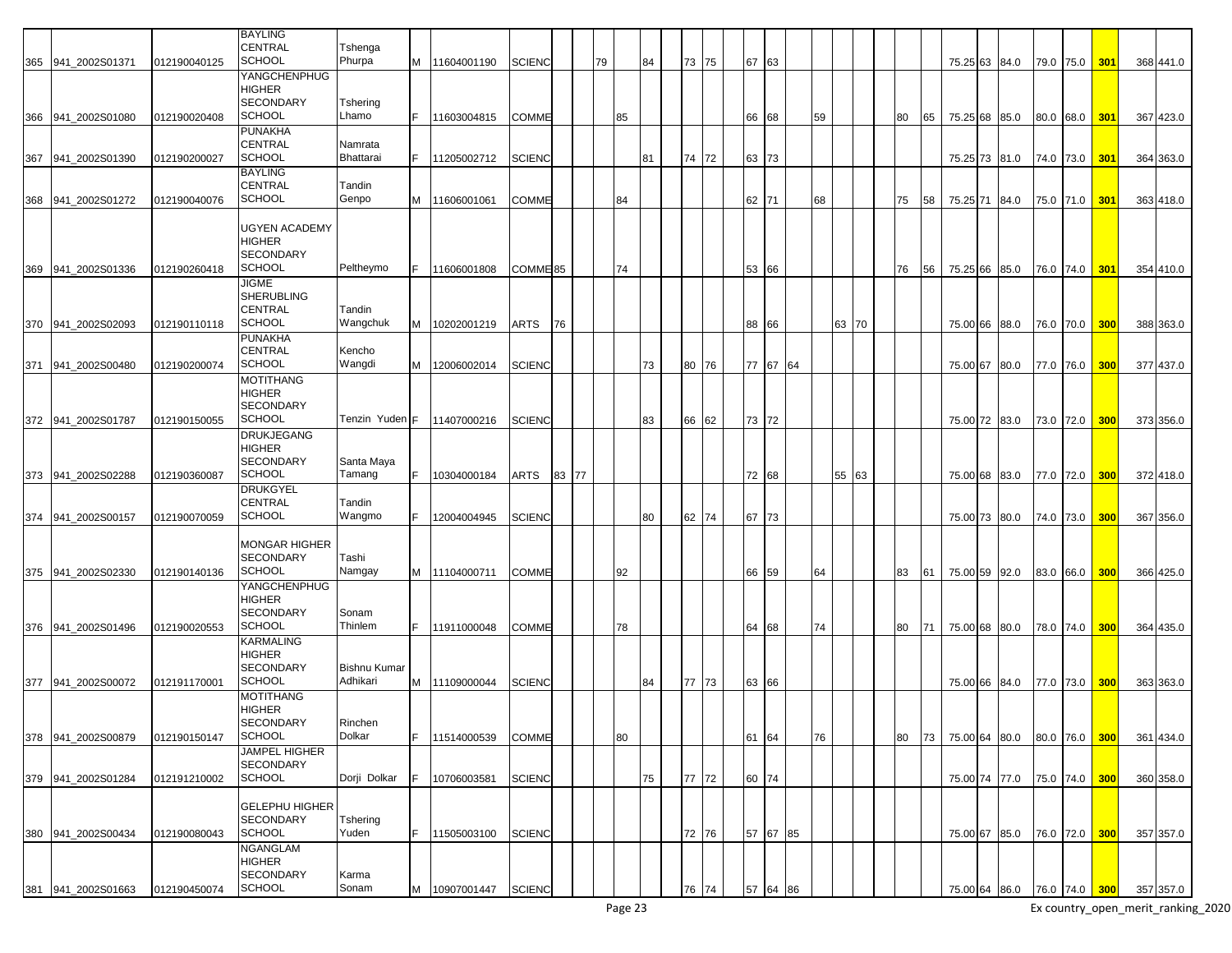|     |                    |              |                                   | <b>Tenzin Deki</b>  |   |               |               |    |    |    |       |    |          |          |          |    |          |    |    |                             |      |           |               |              |           |
|-----|--------------------|--------------|-----------------------------------|---------------------|---|---------------|---------------|----|----|----|-------|----|----------|----------|----------|----|----------|----|----|-----------------------------|------|-----------|---------------|--------------|-----------|
| 382 | 941 2002S00540     | 012191390447 |                                   | Tshomo              |   | 10712003001   | ARTS          | 76 |    |    |       |    |          | 56 75    |          |    | 66 74    |    |    | 75.00 75                    | 76.0 |           | 75.0 74.0 300 |              | 356 347.0 |
|     |                    |              | <b>RELDRI HIGHER</b>              |                     |   |               |               |    |    |    |       |    |          |          |          |    |          |    |    |                             |      |           |               |              |           |
| 383 | 941 2002S01450     | 012190220059 | <b>SECONDARY</b><br><b>SCHOOL</b> | Sonam Dorji         | м | 11603000083   | <b>SCIENC</b> |    |    | 79 | 64 79 |    |          | 54 71    |          |    |          |    |    | 75.00 71                    | 79.0 | 79.0 71.0 |               | 300          | 354 347.0 |
|     |                    |              | <b>YANGCHENPHUG</b>               |                     |   |               |               |    |    |    |       |    |          |          |          |    |          |    |    |                             |      |           |               |              |           |
|     |                    |              | <b>HIGHER</b><br><b>SECONDARY</b> |                     |   |               |               |    |    |    |       |    |          |          |          |    |          |    |    |                             |      |           |               |              |           |
| 384 | 941_2002S00137     | 012190020027 | <b>SCHOOL</b>                     | Supriya<br>Ghimiray |   | 11202003376   | <b>SCIENC</b> |    |    | 84 | 76 74 |    |          | 53 66    | 59       |    |          |    |    | 75.00 66 84.0               |      | 76.0 74.0 |               | 300          | 353 412.0 |
|     |                    |              | <b>MOTITHANG</b>                  |                     |   |               |               |    |    |    |       |    |          |          |          |    |          |    |    |                             |      |           |               |              |           |
|     |                    |              | <b>HIGHER</b><br><b>SECONDARY</b> |                     |   |               |               |    |    |    |       |    |          |          |          |    |          |    |    |                             |      |           |               |              |           |
| 385 | 941 2002S01437     | 012190150059 | SCHOOL                            | Kuenga<br>Tshering  | M | 11315002546   | <b>SCIENC</b> |    |    |    | 84 72 |    |          | 53 61    | 83       |    |          |    |    | 75.00 61 84.0               |      | 83.0 72.0 |               | 300          | 353 353.0 |
|     |                    |              | <b>SAMTSE HIGHER</b>              |                     |   |               |               |    |    |    |       |    |          |          |          |    |          |    |    |                             |      |           |               |              |           |
|     | 941 2002S01825     | 012190240059 | <b>SECONDARY</b><br><b>SCHOOL</b> | Bebak Rahut         | M | 11204004158   | <b>COMME</b>  |    | 94 |    |       |    |          |          | 60       |    |          | 74 | 72 | 75.00 60                    | 94.0 |           |               | 300          |           |
| 386 |                    |              |                                   |                     |   |               |               |    |    |    |       |    |          | 53       |          |    |          |    |    |                             |      | 74.0 72.0 |               |              | 353 353.0 |
|     |                    |              | <b>UGYEN ACADEMY</b>              |                     |   |               |               |    |    |    |       |    |          |          |          |    |          |    |    |                             |      |           |               |              |           |
|     |                    |              | <b>HIGHER</b><br><b>SECONDARY</b> | Ritika              |   |               |               |    |    |    |       |    |          |          |          |    |          |    |    |                             |      |           |               |              |           |
| 387 | 941 2002S00018     | 012190260063 | SCHOOL                            | Bhandari            |   | 11810003004   | <b>SCIENC</b> |    |    | 81 | 77 70 |    |          | 52 71    |          |    |          |    |    | 75.00 71 81.0               |      |           | 77.0 71.0 300 |              | 352 351.0 |
|     |                    |              | <b>JAKAR HIGHER</b>               |                     |   |               |               |    |    |    |       |    |          |          |          |    |          |    |    |                             |      |           |               |              |           |
| 388 | 941_2002S01384     | 012190100005 | <b>SECONDARY</b><br><b>SCHOOL</b> | Karma<br>Tshetrim   |   | M 10101001428 | <b>ARTS</b>   |    |    |    |       |    | 86 80 59 |          |          |    | 74 60 66 |    |    | 74.75 59 86.0               |      |           | 80.0 74.0     | <b>299</b>   | 379 425.0 |
|     |                    |              | Nangkor Central                   | Tshewang            |   |               |               |    |    |    |       |    |          |          |          |    |          |    |    |                             |      |           |               |              |           |
| 389 | 941 2002S02230     |              | School                            | Namgyel             | M | 10905002333   | <b>SCIENC</b> |    |    |    | 81 67 |    |          | 76 71    | 65       |    |          |    |    | 74.75 71                    | 81.0 | 76.0 71.0 |               | 299          | 375 360.0 |
|     |                    |              | <b>RANJUNG</b><br><b>CENTRAL</b>  | Phurpa              |   |               |               |    |    |    |       |    |          |          |          |    |          |    |    |                             |      |           |               |              |           |
| 390 | 941 2002S00096     | 012190210029 | <b>SCHOOL</b>                     | Zangmo              |   | 11502000531   | <b>SCIENC</b> |    |    |    | 62 80 |    |          | 75 72    | 63       |    |          |    |    | 74.75 72 80.0               |      | 75.0 72.0 |               | 299          | 374 352.0 |
| 391 | 941_2002S01031     | 012191390010 |                                   | Puskal Rai          | м | 11212004300   | <b>SCIENC</b> |    |    | 88 | 69    | 65 |          | 74<br>68 |          |    |          |    |    | 74.75 68                    | 88.0 | 74.0      | 69.0          | 299          | 373 364.0 |
|     |                    |              | <b>LHUNTSE HIGHER</b>             |                     |   |               |               |    |    |    |       |    |          |          |          |    |          |    |    |                             |      |           |               |              |           |
|     |                    |              | <b>SECONDARY</b>                  | Sangay              |   |               |               |    |    |    |       |    |          |          |          |    |          |    |    |                             |      |           |               |              |           |
| 392 | 941 2002S00654     | 012190190015 | <b>SCHOOL</b>                     | Tenzin              | м | 10604001072   | <b>SCIENC</b> |    |    | 87 | 64    | 72 |          | 72 68    |          |    |          |    |    | 74.75 68 87.0               |      | 72.0 72.0 |               | 299          | 371 363.0 |
|     |                    |              | <b>BAJOTHANG</b><br><b>HIGHER</b> |                     |   |               |               |    |    |    |       |    |          |          |          |    |          |    |    |                             |      |           |               |              |           |
|     |                    |              | <b>SECONDARY</b>                  | Sonam               |   |               |               |    |    |    |       |    |          |          |          |    |          |    |    |                             |      |           |               |              |           |
| 393 | 941 2002S00059     | 012190030027 | <b>SCHOOL</b>                     | Choden              |   | 11007001591   | <b>SCIENC</b> |    |    | 89 | 71 75 |    |          | 70 64    |          |    |          |    |    | 74.75 64 89.0               |      |           | 75.0 71.0 299 |              | 369 369.0 |
|     |                    |              | YADI HIGHER<br><b>SECONDARY</b>   | Kinzang             |   |               |               |    |    |    |       |    |          |          |          |    |          |    |    |                             |      |           |               |              |           |
| 394 | 941 2002S00109     | 012190650004 | <b>SCHOOL</b>                     | Wangchuk            | M | 10710002592   | <b>SCIENC</b> |    |    |    | 80 77 |    |          |          | 69 70 72 |    |          |    |    | 74.75 70 80.0               |      | 77.0 72.0 |               | 299          | 368 368.0 |
|     |                    |              | <b>YANGCHENPHUG</b>               |                     |   |               |               |    |    |    |       |    |          |          |          |    |          |    |    |                             |      |           |               |              |           |
|     |                    |              | <b>HIGHER</b><br><b>SECONDARY</b> | Kinley              |   |               |               |    |    |    |       |    |          |          |          |    |          |    |    |                             |      |           |               |              |           |
| 395 | 941 2002S00073     | 012190020493 | SCHOOL                            | Wangdi              | M | 11401000810   | <b>COMME</b>  |    | 87 |    |       |    |          | 68 70    |          | 63 |          | 72 | 69 | 74.75 70 87.0               |      | 72.0 70.0 |               | 299          | 367 429.0 |
|     |                    |              | <b>BAYLING</b><br><b>CENTRAL</b>  | Sangay              |   |               |               |    |    |    |       |    |          |          |          |    |          |    |    |                             |      |           |               |              |           |
| 396 | 941_2002S02145     | 012190040044 | <b>SCHOOL</b>                     | Wangchuk            | M | 11607000728   | <b>SCIENC</b> |    |    |    | 86 77 |    |          | 67 68    | 65       |    |          |    |    | 74.75 68                    | 86.0 | 77.0 68.0 |               | <u>299  </u> | 366 363.0 |
|     |                    |              | <b>DRUKGYEL</b>                   |                     |   |               |               |    |    |    |       |    |          |          |          |    |          |    |    |                             |      |           |               |              |           |
|     | 397 941_2002S00411 | 012190070010 | <b>CENTRAL</b><br><b>SCHOOL</b>   | Tshering<br>Dema    |   | 10603002715   | <b>SCIENC</b> |    |    |    | 68 78 |    |          |          | 64 72 77 |    |          |    |    | 74.75 72 78.0 77.0 72.0 299 |      |           |               |              | 363 359.0 |
|     |                    |              | YANGCHENPHUG                      |                     |   |               |               |    |    |    |       |    |          |          |          |    |          |    |    |                             |      |           |               |              |           |
|     |                    |              | <b>HIGHER</b>                     |                     |   |               |               |    |    |    |       |    |          |          |          |    |          |    |    |                             |      |           |               |              |           |
|     | 398 941_2002S01332 | 012190020518 | SECONDARY<br><b>SCHOOL</b>        | Pranita<br>Ghaley   |   | 11204001554   | <b>COMME</b>  |    | 70 |    |       |    |          | 63 71    |          | 87 |          | 64 | 69 | 74.75 71 87.0 71.0 70.0 299 |      |           |               |              | 362 424.0 |
|     |                    |              | <b>GEDU HIGHER</b>                |                     |   |               |               |    |    |    |       |    |          |          |          |    |          |    |    |                             |      |           |               |              |           |
|     |                    |              | <b>SECONDARY</b><br><b>SCHOOL</b> | Laxmi Chettri       |   |               |               |    |    |    |       |    |          |          |          |    |          |    |    |                             |      |           |               |              |           |
|     | 399 941_2002S00294 | 012190390017 | <b>DAMPHU</b>                     |                     |   | 10205007839   | <b>ARTS</b>   |    | 65 |    |       |    |          | 63 73    |          |    | 76 66 77 |    |    | 74.75 73 77.0 76.0 73.0 299 |      |           |               |              | 362 420.0 |
|     |                    |              | CENTRAL                           | Neesha              |   |               |               |    |    |    |       |    |          |          |          |    |          |    |    |                             |      |           |               |              |           |
| 400 | 941 2002S00581     | 012190060196 | <b>SCHOOL</b>                     | Gurung              |   | 10309003671   | <b>ARTS</b>   |    | 22 |    |       |    |          | 62 73    |          |    | 77 71 76 |    |    | 74.75 73 77.0 76.0 73.0 299 |      |           |               |              | 361 381.0 |
|     | 401 941_2002S00717 | 012191390329 |                                   | Rigyel Dorji        | M | 10804000962   | <b>COMME</b>  |    | 90 |    |       |    |          | 61 67    |          |    |          | 75 | 58 | 74.75 67 90.0 75.0 67.0 299 |      |           |               |              | 360 351.0 |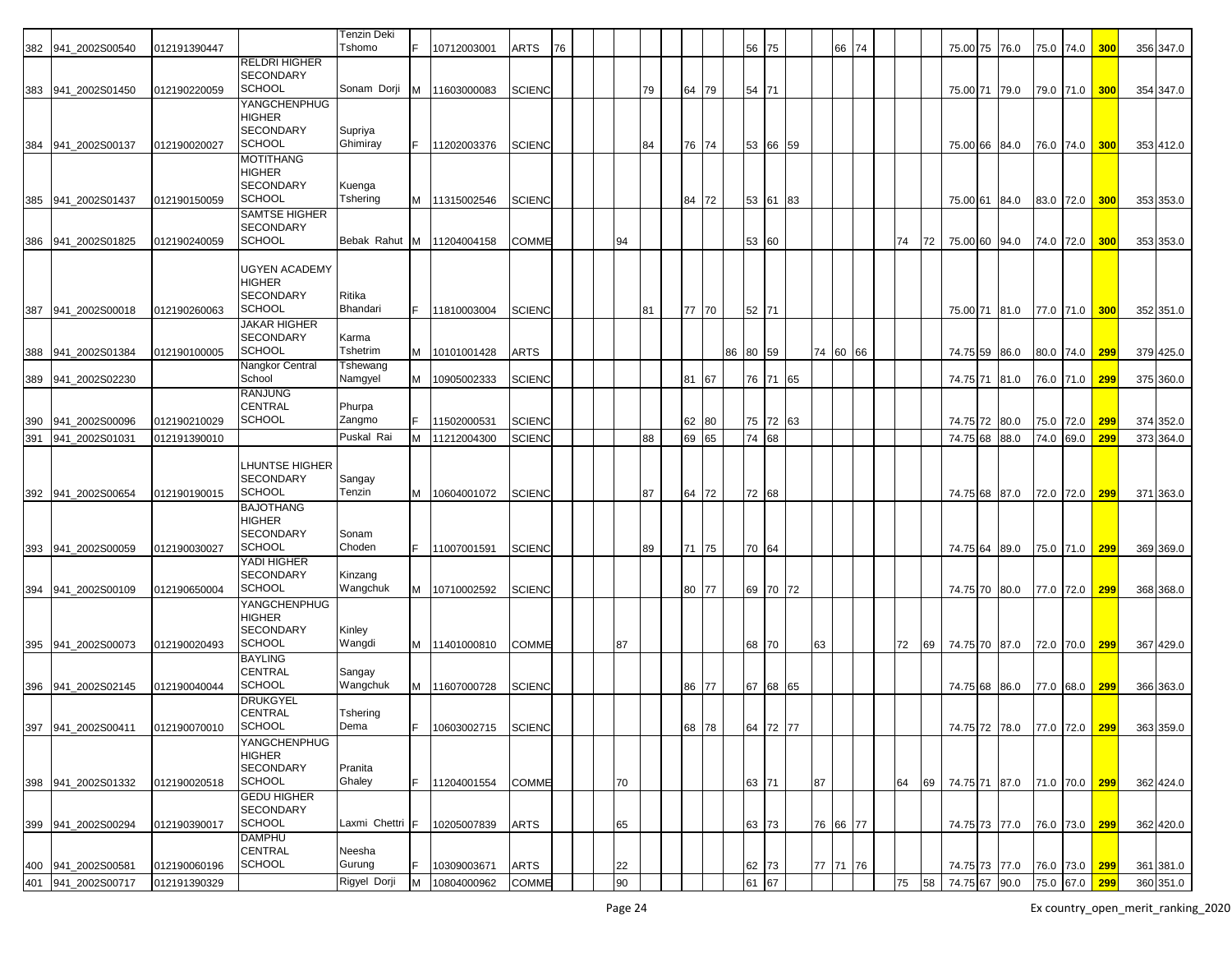|     | 402 941_2002S01212 | 012190050167 | <b>CHUKHA</b><br><b>CENTRAL</b><br><b>SCHOOL</b> | Jigme Thinley M   11508000060 |    |                      | <b>SCIENC</b> |    |    |    |    |    |    | 82 75 | 60 71 |          | 65  |       |       |    |    |    | 74.75 71 82.0               |           | 75.0 71.0 299 |     | 359 353.0 |
|-----|--------------------|--------------|--------------------------------------------------|-------------------------------|----|----------------------|---------------|----|----|----|----|----|----|-------|-------|----------|-----|-------|-------|----|----|----|-----------------------------|-----------|---------------|-----|-----------|
|     |                    |              |                                                  |                               |    |                      |               |    |    |    |    |    |    |       |       |          |     |       |       |    |    |    |                             |           |               |     |           |
|     |                    |              | <b>MONGAR HIGHER</b><br><b>SECONDARY</b>         |                               |    |                      |               |    |    |    |    |    |    |       |       |          |     |       |       |    |    |    |                             |           |               |     |           |
|     | 403 941_2002S00164 | 012190140023 | <b>SCHOOL</b>                                    | Sangay<br>Wangmo              | F. | 10607000043          | <b>ARTS</b>   | 79 |    |    |    |    |    |       | 56 76 |          |     |       | 64 68 |    |    |    | 74.75 76 79.0               |           | 76.0 68.0     | 299 | 355 343.0 |
|     |                    |              | YANGCHENPHUG                                     |                               |    |                      |               |    |    |    |    |    |    |       |       |          |     |       |       |    |    |    |                             |           |               |     |           |
|     |                    |              | <b>HIGHER</b><br><b>SECONDARY</b>                |                               |    |                      |               |    |    |    |    |    |    |       |       |          |     |       |       |    |    |    |                             |           |               |     |           |
|     | 404 941 2002S00956 | 012190020446 | <b>SCHOOL</b>                                    | Tenzin Gyem F   11509006001   |    |                      | <b>COMME</b>  |    |    | 64 |    |    |    |       | 50 74 |          |     | 65    |       |    | 76 | 75 | 74.75 74 76.0               |           | 75.0 74.0     | 299 | 349 404.0 |
|     |                    |              | YANGCHENPHUG<br><b>HIGHER</b>                    |                               |    |                      |               |    |    |    |    |    |    |       |       |          |     |       |       |    |    |    |                             |           |               |     |           |
|     |                    |              | <b>SECONDARY</b>                                 | Sonam                         |    |                      |               |    |    |    |    |    |    |       |       |          |     |       |       |    |    |    |                             |           |               |     |           |
|     | 405 941 2002S00690 | 012190020105 | <b>SCHOOL</b><br><b>MOTITHANG</b>                | Choden                        |    | 11606003009          | <b>SCIENC</b> |    |    |    |    | 84 |    | 72 71 |       | 70 67 75 |     |       |       |    |    |    | 74.50 67 84.0               |           | 75.0 72.0     | 298 | 368 439.0 |
|     |                    |              | <b>HIGHER</b>                                    |                               |    |                      |               |    |    |    |    |    |    |       |       |          |     |       |       |    |    |    |                             |           |               |     |           |
|     | 406 941 2002S00798 | 012190150062 | <b>SECONDARY</b><br><b>SCHOOL</b>                | Sangay<br>Thinlay             |    | M 11403000293        | <b>SCIENC</b> |    |    |    |    |    |    | 78 74 |       | 70 60 86 |     |       |       |    |    |    | 74.50 60 86.0               |           | 78.0 74.0     | 298 | 368 368.0 |
|     |                    |              | ZHEMGANG                                         |                               |    |                      |               |    |    |    |    |    |    |       |       |          |     |       |       |    |    |    |                             |           |               |     |           |
|     | 407 941_2002S01414 | 012190280008 | <b>CENTRAL</b><br><b>SCHOOL</b>                  | Pema Dorji                    |    | M 11505004234        | <b>SCIENC</b> |    |    |    |    |    | 81 | 77    | 69 68 |          | 172 |       |       |    |    |    | 74.50 68 81.0               |           | 77.0 72.0     | 298 | 367 367.0 |
|     |                    |              | YANGCHENPHUG                                     |                               |    |                      |               |    |    |    |    |    |    |       |       |          |     |       |       |    |    |    |                             |           |               |     |           |
|     |                    |              | <b>HIGHER</b><br><b>SECONDARY</b>                | Jangchub                      |    |                      |               |    |    |    |    |    |    |       |       |          |     |       |       |    |    |    |                             |           |               |     |           |
| 408 | 941_2002S00525     | 012190020391 | <b>SCHOOL</b>                                    | Lhamo Dorji                   | F. | 10710003087          | <b>COMME</b>  |    |    |    | 88 |    |    |       | 69 64 |          |     | 64    |       |    | 77 | 64 | 74.50 64 88.0               |           | 77.0 69.0     | 298 | 367 426.0 |
|     |                    |              | <b>DAMPHU</b><br><b>CENTRAL</b>                  | Geeta                         |    |                      |               |    |    |    |    |    |    |       |       |          |     |       |       |    |    |    |                             |           |               |     |           |
|     | 409 941_2002S00776 | 012190060144 | <b>SCHOOL</b>                                    | Timsina                       |    | 11306001175          | <b>ARTS</b>   | 87 |    |    |    |    |    |       | 66 67 |          |     |       | 73 71 |    |    |    | 74.50 67 87.0               |           | 73.0 71.0     | 298 | 364 364.0 |
|     |                    |              | <b>UGYEN ACADEMY</b>                             |                               |    |                      |               |    |    |    |    |    |    |       |       |          |     |       |       |    |    |    |                             |           |               |     |           |
|     |                    |              | <b>HIGHER</b>                                    |                               |    |                      |               |    |    |    |    |    |    |       |       |          |     |       |       |    |    |    |                             |           |               |     |           |
|     | 410 941 2002S00640 | 012190260008 | <b>SECONDARY</b><br><b>SCHOOL</b>                | Nima Dema<br>Moktan           | F. | 11806000294          | <b>SCIENC</b> |    |    |    |    | 78 |    | 75 76 | 63 69 |          |     |       |       |    |    |    | 74.50 69 78.0               |           | 76.0 75.0     | 298 | 361 361.0 |
|     |                    |              | <b>DRUKGYEL</b>                                  |                               |    |                      |               |    |    |    |    |    |    |       |       |          |     |       |       |    |    |    |                             |           |               |     |           |
| 411 | 941_2002S00890     | 012190070117 | <b>CENTRAL</b><br><b>SCHOOL</b>                  | Rosmita<br>Chhetri            |    | 11202005370          | <b>COMME</b>  |    |    |    | 65 |    |    |       | 61    | 69       |     | 76    |       |    | 77 | 76 | 74.50 69 77.0               |           | 76.0 76.0     | 298 | 359 424.0 |
|     |                    |              | YANGCHENPHUG                                     |                               |    |                      |               |    |    |    |    |    |    |       |       |          |     |       |       |    |    |    |                             |           |               |     |           |
|     |                    |              | <b>HIGHER</b><br><b>SECONDARY</b>                | Kinley                        |    |                      |               |    |    |    |    |    |    |       |       |          |     |       |       |    |    |    |                             |           |               |     |           |
|     | 412 941_2002S01105 | 012190020236 | <b>SCHOOL</b>                                    | Yangzom                       |    | 11910002296          | <b>ARTS</b>   |    | 83 |    |    |    |    |       | 58    | 67       |     | 71    | 75    | 73 |    |    | 74.50 67 83.0               |           | 75.0 73.0     | 298 | 356 427.0 |
|     |                    |              | <b>MONGAR HIGHER</b>                             |                               |    |                      |               |    |    |    |    |    |    |       |       |          |     |       |       |    |    |    |                             |           |               |     |           |
|     |                    |              | <b>SECONDARY</b>                                 |                               |    |                      |               |    |    |    |    |    |    |       |       |          |     |       |       |    |    |    |                             |           |               |     |           |
|     | 413 941_2002S00910 | 012190140104 | <b>SCHOOL</b>                                    | Sherab Loday M   10709004650  |    |                      | <b>COMME</b>  |    |    |    | 75 |    |    |       | 57 65 |          |     | 75    |       |    | 83 | 61 | 74.50 65 83.0               |           | 75.0 75.0     | 298 | 355 416.0 |
|     |                    |              | <b>YANGCHENPHUG</b><br>HIGHER                    |                               |    |                      |               |    |    |    |    |    |    |       |       |          |     |       |       |    |    |    |                             |           |               |     |           |
|     |                    |              | <b>SECONDARY</b><br><b>SCHOOL</b>                | Dechen<br>Lhazom              |    |                      |               |    |    |    |    |    |    |       |       |          |     |       |       |    |    |    |                             |           |               |     |           |
|     | 414 941_2002S00314 | 012190020352 |                                                  |                               | F. | 11502000357          | <b>COMME</b>  |    |    |    | 72 |    |    |       | 55 71 |          |     | 60    |       |    | 84 | 67 | 74.50 71 84.0               |           | 72.0 71.0     | 298 | 353 409.0 |
|     |                    |              | <b>UGYEN ACADEMY</b>                             |                               |    |                      |               |    |    |    |    |    |    |       |       |          |     |       |       |    |    |    |                             |           |               |     |           |
|     |                    |              | <b>HIGHER</b><br><b>SECONDARY</b>                |                               |    |                      |               |    |    |    |    |    |    |       |       |          |     |       |       |    |    |    |                             |           |               |     |           |
|     | 415 941_2002S00058 | 012190260176 | <b>SCHOOL</b>                                    | Sangay Choki F 11811001082    |    |                      | ARTS          | 77 |    |    | 86 |    |    |       | 52 66 |          |     | 69 66 |       |    |    |    | 74.50 66 86.0               | 77.0 69.0 |               | 298 | 350 416.0 |
|     |                    |              | YANGCHENPHUG<br><b>HIGHER</b>                    |                               |    |                      |               |    |    |    |    |    |    |       |       |          |     |       |       |    |    |    |                             |           |               |     |           |
|     |                    |              | <b>SECONDARY</b>                                 | Sonam                         |    |                      |               |    |    |    |    |    |    |       |       |          |     |       |       |    |    |    |                             |           |               |     |           |
|     | 416 941 2002S01447 | 012190020538 | <b>SCHOOL</b><br><b>PUNAKHA</b>                  | Wangchuk                      |    | M 11410008905        | <b>COMME</b>  |    |    |    | 76 |    |    |       | 48 68 |          |     | 61    |       |    | 86 | 67 | 74.50 68 86.0               |           | 76.0 68.0     | 298 | 346 406.0 |
|     |                    |              | <b>CENTRAL</b><br><b>SCHOOL</b>                  | Kinley                        |    |                      |               |    |    |    |    |    |    |       |       |          |     |       |       |    |    |    |                             |           |               |     |           |
|     | 417 941_2002S00915 | 012190200042 |                                                  | Tshering                      |    | M 11411001520 SCIENC |               |    |    |    |    | 81 |    | 75 72 | 84    | 57       |     |       |       |    |    |    | 74.25 57 84.0 81.0 75.0 297 |           |               |     | 381 369.0 |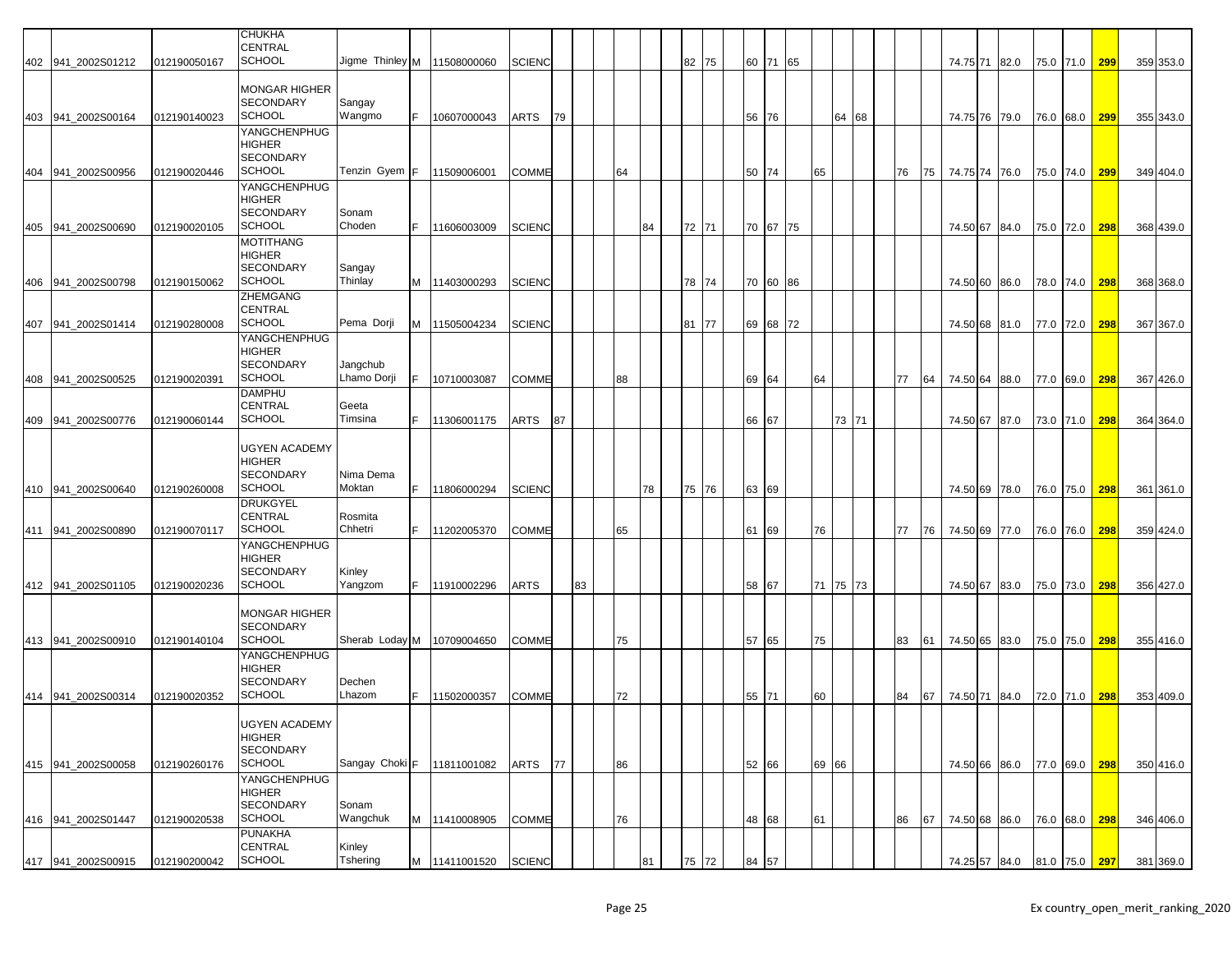|     |                    |              | <b>DASHIDING</b>     |               |     |                            |               |    |    |       |     |          |          |          |       |          |    |    |               |                             |               |            |                                                |  |
|-----|--------------------|--------------|----------------------|---------------|-----|----------------------------|---------------|----|----|-------|-----|----------|----------|----------|-------|----------|----|----|---------------|-----------------------------|---------------|------------|------------------------------------------------|--|
|     |                    |              | <b>HIGHER</b>        |               |     |                            |               |    |    |       |     |          |          |          |       |          |    |    |               |                             |               |            |                                                |  |
|     |                    |              | <b>SECONDARY</b>     | Damcho        |     |                            |               |    |    |       |     |          |          |          |       |          |    |    |               |                             |               |            |                                                |  |
|     | 418 941 2002S00385 | 012190930001 | <b>SCHOOL</b>        | Wangchuk      |     | M 11001001912              | <b>ARTS</b>   |    |    |       |     |          | 74 78 63 |          |       | 72 82    |    |    |               | 74.25 63 82.0               | 78.0 74.0     | 297        | 375 369.0                                      |  |
|     |                    |              | <b>JIGME</b>         |               |     |                            |               |    |    |       |     |          |          |          |       |          |    |    |               |                             |               |            |                                                |  |
|     |                    |              | <b>SHERUBLING</b>    |               |     |                            |               |    |    |       |     |          |          |          |       |          |    |    |               |                             |               |            |                                                |  |
|     |                    |              | CENTRAL              | Kelzang       |     |                            |               |    |    |       |     |          |          |          |       |          |    |    |               |                             |               |            |                                                |  |
|     | 419 941_2002S00324 | 012190110022 | <b>SCHOOL</b>        | Penjor        |     | M 11504004417              | <b>SCIENC</b> |    |    |       |     | 79<br>83 |          | 78 57 75 |       |          |    |    |               | 74.25 57 83.0 79.0 78.0 297 |               |            | 375 372.0                                      |  |
|     |                    |              | ZHEMGANG             |               |     |                            |               |    |    |       |     |          |          |          |       |          |    |    |               |                             |               |            |                                                |  |
|     |                    |              | <b>CENTRAL</b>       |               |     |                            |               |    |    |       |     |          |          |          |       |          |    |    |               |                             |               |            |                                                |  |
|     | 420 941_2002S01505 | 012190280131 | <b>SCHOOL</b>        | Sonam Choki F |     | 12008001821                | ARTS          | 78 |    |       |     |          |          | 76 69    |       | 62 69 74 |    |    |               | 74.25 69 78.0               | 76.0 74.0 297 |            | 373 428.0                                      |  |
|     |                    |              | <b>RANJUNG</b>       |               |     |                            |               |    |    |       |     |          |          |          |       |          |    |    |               |                             |               |            |                                                |  |
|     |                    |              | <b>CENTRAL</b>       |               |     |                            |               |    |    |       |     |          |          |          |       |          |    |    |               |                             |               |            |                                                |  |
| 421 | 941 2002S00354     | 012190210115 | <b>SCHOOL</b>        |               |     | Dorji Drakpa M 11515004356 | <b>ARTS</b>   |    |    |       |     |          |          | 76 67    |       | 64 78 76 |    |    | 74.25 67 78.0 |                             | 76.0 76.0     | 297        | 373 361.0                                      |  |
|     |                    |              | ZHEMGANG             |               |     |                            |               |    |    |       |     |          |          |          |       |          |    |    |               |                             |               |            |                                                |  |
|     |                    |              | <b>CENTRAL</b>       | Nima Zangmo   |     |                            |               |    |    |       |     |          |          |          |       |          |    |    |               |                             |               |            |                                                |  |
|     | 422 941_2002S00345 | 012190280038 | <b>SCHOOL</b>        | Tamang        | IF. | 11308003346                | <b>SCIENC</b> |    |    |       | 79  | 74 75    |          | 74 69    |       |          |    |    | 74.25 69 79.0 |                             | 75.0 74.0     | 297        | 371 371.0                                      |  |
|     |                    |              | <b>BAYLING</b>       |               |     |                            |               |    |    |       |     |          |          |          |       |          |    |    |               |                             |               |            |                                                |  |
|     |                    |              | <b>CENTRAL</b>       | Sonam         |     |                            |               |    |    |       |     |          |          |          |       |          |    |    |               |                             |               |            |                                                |  |
|     | 423 941_2002S00620 | 012190040023 | <b>SCHOOL</b>        | Choden        | F.  | 11603002142                | <b>SCIENC</b> |    |    |       | 77  | 60<br>68 |          | 74 73    |       |          |    |    |               | 74.25 73 77.0               | 74.0 73.0     | 297        | 371 352.0                                      |  |
|     |                    |              | <b>RANJUNG</b>       |               |     |                            |               |    |    |       |     |          |          |          |       |          |    |    |               |                             |               |            |                                                |  |
|     |                    |              | <b>CENTRAL</b>       | Jigme         |     |                            |               |    |    |       |     |          |          |          |       |          |    |    |               |                             |               |            |                                                |  |
|     | 424 941_2002S00078 | 012190210063 | <b>SCHOOL</b>        | Choden        | F.  | 11512003646                | <b>COMME</b>  |    |    | 70    |     |          |          | 73 70    | 52    |          | 83 | 71 | 74.25 70 83.0 |                             | 73.0 71.0     | 297        | 370 419.0                                      |  |
|     |                    |              | ZHEMGANG             |               |     |                            |               |    |    |       |     |          |          |          |       |          |    |    |               |                             |               |            |                                                |  |
|     |                    |              | <b>CENTRAL</b>       | <b>Bhimal</b> |     |                            |               |    |    |       |     |          |          |          |       |          |    |    |               |                             |               |            |                                                |  |
|     | 425 941 2002S00342 | 012190280025 | <b>SCHOOL</b>        | Gurung        |     | M 11308003904              | <b>SCIENC</b> |    |    |       | 91  | 72<br>75 |          | 71 59    |       |          |    |    | 74.25 59 91.0 |                             | 75.0 72.0     | <u>297</u> | 368 368.0                                      |  |
|     |                    |              | <b>SHARI HIGHER</b>  |               |     |                            |               |    |    |       |     |          |          |          |       |          |    |    |               |                             |               |            |                                                |  |
|     |                    |              | <b>SECONDARY</b>     |               |     |                            |               |    |    |       |     |          |          |          |       |          |    |    |               |                             |               |            |                                                |  |
|     | 426 941 2002S00733 | 012190380070 | <b>SCHOOL</b>        | Gyem Lhamo F  |     | 10809000047                | <b>ARTS</b>   |    |    | 71    |     |          |          | 69 68    |       | 80 75 74 |    |    | 74.25 68 80.0 |                             | 75.0 74.0     | 297        | 366 437.0                                      |  |
|     |                    |              |                      |               |     |                            |               |    |    |       |     |          |          |          |       |          |    |    |               |                             |               |            |                                                |  |
|     |                    |              | <b>UGYEN ACADEMY</b> |               |     |                            |               |    |    |       |     |          |          |          |       |          |    |    |               |                             |               |            |                                                |  |
|     |                    |              | <b>HIGHER</b>        |               |     |                            |               |    |    |       |     |          |          |          |       |          |    |    |               |                             |               |            |                                                |  |
|     |                    |              | <b>SECONDARY</b>     | Deki Sonam    |     |                            |               |    |    |       |     |          |          |          |       |          |    |    |               |                             |               |            |                                                |  |
|     | 427 941_2002S00422 | 012190260244 | <b>SCHOOL</b>        | Yuden         | IF. | 10204000993                | ARTS          | 82 |    |       |     |          |          | 69 70    |       | 63 75    |    |    |               | 74.25 70 82.0               | 75.0 70.0     | 297        | 366 359.0                                      |  |
|     |                    |              | <b>DAGA HIGHER</b>   |               |     |                            |               |    |    |       |     |          |          |          |       |          |    |    |               |                             |               |            |                                                |  |
|     |                    |              | <b>SECONDARY</b>     |               |     |                            |               |    |    |       |     |          |          |          |       |          |    |    |               |                             |               |            |                                                |  |
|     | 428 941_2002S00448 | 012190330111 | <b>SCHOOL</b>        | Ugyen Dema F  |     | 10305001468                | ARTS          | 82 |    |       |     |          |          | 68 71    |       | 71 67 73 |    |    |               | 74.25 71 82.0               | 73.0 71.0     | 297        | 365 432.0                                      |  |
|     |                    |              |                      |               |     |                            |               |    |    |       |     |          |          |          |       |          |    |    |               |                             |               |            |                                                |  |
|     |                    |              | <b>MONGAR HIGHER</b> |               |     |                            |               |    |    |       |     |          |          |          |       |          |    |    |               |                             |               |            |                                                |  |
|     |                    |              | <b>SECONDARY</b>     | Dechen        |     |                            |               |    |    |       |     |          |          |          |       |          |    |    |               |                             |               |            |                                                |  |
| 429 | 941 2002S00344     | 012190140062 | <b>SCHOOL</b>        | Wangdi        |     | M 11505004633              | ARTS          | 79 |    |       |     |          |          | 68 65    |       | 76 77    |    |    |               | 74.25 65 79.0               | 77.0 76.0     | 297        | 365 365.0                                      |  |
|     |                    |              | YANGCHENPHUG         |               |     |                            |               |    |    |       |     |          |          |          |       |          |    |    |               |                             |               |            |                                                |  |
|     |                    |              | <b>HIGHER</b>        |               |     |                            |               |    |    |       |     |          |          |          |       |          |    |    |               |                             |               |            |                                                |  |
|     |                    |              | <b>SECONDARY</b>     | Sonam         |     |                            |               |    |    |       |     |          |          |          |       |          |    |    |               |                             |               |            |                                                |  |
| 430 | 941 2002S00246     | 012190020026 | <b>SCHOOL</b>        | Yangchen      | F.  | 11608001685                | <b>SCIENC</b> |    |    |       | 83  | 72<br>64 |          | 67 71 58 |       |          |    |    | 74.25 71 83.0 |                             | 72.0 71.0     | 297        | 364 415.0                                      |  |
|     |                    |              |                      |               |     |                            |               |    |    |       |     |          |          |          |       |          |    |    |               |                             |               |            |                                                |  |
|     |                    |              | <b>UGYEN ACADEMY</b> |               |     |                            |               |    |    |       |     |          |          |          |       |          |    |    |               |                             |               |            |                                                |  |
|     |                    |              | <b>HIGHER</b>        |               |     |                            |               |    |    |       |     |          |          |          |       |          |    |    |               |                             |               |            |                                                |  |
|     |                    |              | <b>SECONDARY</b>     |               |     |                            |               |    |    |       |     |          |          |          |       |          |    |    |               |                             |               |            |                                                |  |
|     | 431 941_2002S02167 | 012190260299 | SCHOOL               | Pelden Dorji  |     | M 11006001685              | ARTS          | 81 | 85 |       |     |          |          | 66 64    |       | 62 67    |    |    |               | 74.25 64 85.0 81.0 67.0 297 |               |            | 363 425.0                                      |  |
|     |                    |              | YANGCHENPHUG         |               |     |                            |               |    |    |       |     |          |          |          |       |          |    |    |               |                             |               |            |                                                |  |
|     |                    |              | <b>HIGHER</b>        | Dechen        |     |                            |               |    |    |       |     |          |          |          |       |          |    |    |               |                             |               |            |                                                |  |
|     |                    |              | <b>SECONDARY</b>     | Wangmo        |     |                            |               |    |    |       |     |          |          |          |       |          |    |    |               |                             |               |            |                                                |  |
|     | 432 941_2002S01779 | 012190020128 | <b>SCHOOL</b>        | Wangchuk      | F.  | 11410003655                | <b>SCIENC</b> |    |    |       | 79  | 56<br>66 |          | 66 76    |       |          |    |    |               | 74.25 76 79.0 76.0 66.0 297 |               |            | 363 343.0                                      |  |
|     |                    |              |                      |               |     |                            |               |    |    |       |     |          |          |          |       |          |    |    |               |                             |               |            |                                                |  |
|     |                    |              | <b>UGYEN ACADEMY</b> |               |     |                            |               |    |    |       |     |          |          |          |       |          |    |    |               |                             |               |            |                                                |  |
|     |                    |              | <b>HIGHER</b>        |               |     |                            |               |    |    |       |     |          |          |          |       |          |    |    |               |                             |               |            |                                                |  |
|     |                    |              | <b>SECONDARY</b>     |               |     |                            |               |    |    |       |     |          |          |          |       |          |    |    |               |                             |               |            |                                                |  |
|     | 433 941 2002S01007 | 012190260177 | <b>SCHOOL</b>        | Sonam Deki    | F.  | 11214000182                | <b>ARTS</b>   |    |    | 81    |     |          |          | 64 70    | 76 67 |          |    |    |               | 74.25 70 81.0               | 76.0 70.0 297 |            | 361 358.0                                      |  |
|     |                    |              |                      |               |     |                            |               |    |    |       |     |          |          |          |       |          |    |    |               |                             |               |            |                                                |  |
|     |                    |              | <b>UGYEN ACADEMY</b> |               |     |                            |               |    |    |       |     |          |          |          |       |          |    |    |               |                             |               |            |                                                |  |
|     |                    |              | <b>HIGHER</b>        |               |     |                            |               |    |    |       |     |          |          |          |       |          |    |    |               |                             |               |            |                                                |  |
|     |                    |              | <b>SECONDARY</b>     | Yangzom       |     |                            |               |    |    |       |     |          |          |          |       |          |    |    |               |                             |               |            |                                                |  |
|     | 434 941_2002S00619 | 012190260070 | <b>SCHOOL</b>        | Sherpa        | F.  | 11304001708                | <b>SCIENC</b> |    |    | Page. | ንፈ7 | 77<br>76 |          | 63 67    |       |          |    |    |               |                             |               |            | 74.25 67 77.0 77.8 76.9 6336 man 1280 380 80 9 |  |
|     |                    |              |                      |               |     |                            |               |    |    |       |     |          |          |          |       |          |    |    |               |                             |               |            |                                                |  |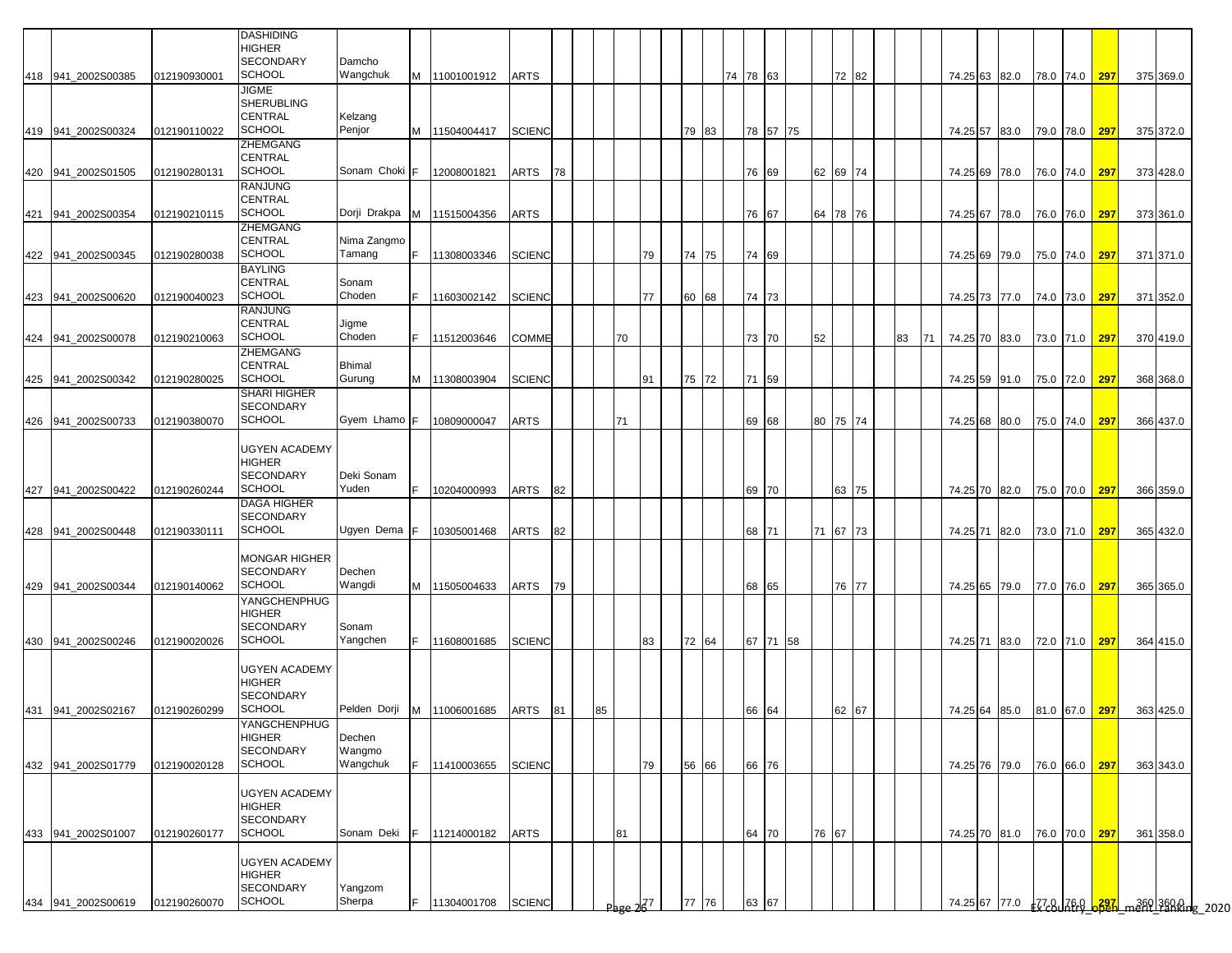|                    |              | MOTITHANG<br>HIGHER<br><b>SECONDARY</b>                     | Sonam                      |   |               |               |    |    |    |    |    |    |       |          |          |    |    |          |    |    |               |                             |               |     |                                       |
|--------------------|--------------|-------------------------------------------------------------|----------------------------|---|---------------|---------------|----|----|----|----|----|----|-------|----------|----------|----|----|----------|----|----|---------------|-----------------------------|---------------|-----|---------------------------------------|
| 435 941 2002S00006 | 012190150050 | <b>SCHOOL</b>                                               | Tshogyel                   |   | 11008000063   | <b>SCIENC</b> |    |    |    |    | 76 |    | 69 67 | 63 76    |          |    |    |          |    |    | 74.25 76 76.0 |                             | 76.0 69.0     | 297 | 360 351.0                             |
| 436 941_2002S02218 | 012190280067 | ZHEMGANG<br>CENTRAL<br><b>SCHOOL</b>                        | Dawa<br>Gyeltshen          |   | M 12008002392 | <b>ARTS</b>   |    |    |    | 66 |    |    |       | 62 67    |          |    | 78 | 76 76    |    |    | 74.25 67 78.0 |                             | 76.0 76.0     | 297 | 359 425.0                             |
| 437 941 2002S01942 | 012190260213 | UGYEN ACADEMY<br>HIGHER<br>SECONDARY<br><b>SCHOOL</b>       | Kinley Chimi               |   | 11009001064   | ARTS          |    | 84 |    |    |    |    |       | 61       | 69       |    |    | 69 75    |    |    | 74.25 69 84.0 |                             | 75.0 69.0     | 297 | 358 358.0                             |
| 438 941_2002S01535 | 012190030011 | <b>BAJOTHANG</b><br>HIGHER<br>SECONDARY<br><b>SCHOOL</b>    | Rabi Lal<br>Bhattarai      |   | M 11308000922 | <b>SCIENC</b> |    |    |    |    |    |    | 78 77 |          | 60 71    | 40 |    |          |    |    | 74.25 71 78.0 |                             | 77.0 71.0     | 297 | 357 326.0                             |
| 439 941_2002S00753 | 012190500035 | SHABA MIDDLE<br><b>SECONDARY</b><br><b>SCHOOL</b>           | Pema<br>Zangmo             |   | 11504000976   | <b>COMME</b>  |    |    |    | 78 |    |    |       |          | 59 68    |    | 70 |          | 81 | 64 | 74.25 68 81.0 |                             | 78.0 70.0     | 297 | 356 420.0                             |
| 440 941 2002S01382 | 012190180029 | PHUENTSHOLING<br>HIGHER<br>SECONDARY<br><b>SCHOOL</b>       | Yeshi<br>Tshomo            |   | 10806001403   | <b>SCIENC</b> |    |    |    |    |    |    | 72 79 |          | 57 73 69 |    |    |          |    |    | 74.25 73 79.0 |                             | 73.0 72.0     | 297 | 354 350.0                             |
| 441 941 2002S02013 | 012190020567 | YANGCHENPHUG<br>HIGHER<br><b>SECONDARY</b><br><b>SCHOOL</b> | Ongtsel<br>Wangchuk        |   | M 11410000132 | <b>ARTS</b>   |    | 80 |    |    |    |    |       |          | 55 62    |    |    | 46 78 77 |    |    | 74.25 62 80.0 |                             | 78.0 77.0     | 297 | 352 398.0                             |
| 442 941 2002S00573 | 012190150007 | <b>MOTITHANG</b><br>HIGHER<br>SECONDARY<br><b>SCHOOL</b>    | Karma<br>Tobgay            |   | M 11105004771 | <b>SCIENC</b> |    |    |    |    |    | 81 | 75    |          | 50 58    | 83 |    |          |    |    | 74.25 58 83.0 |                             | 81.0 75.0     | 297 | 347 347.0                             |
| 443 941 2002S00861 | 012190190001 | LHUNTSE HIGHER<br><b>SECONDARY</b><br><b>SCHOOL</b>         | Choki<br>Gyeltshen         | M | 10607002616   | <b>SCIENC</b> |    |    |    |    |    |    | 75 70 |          | 79 65    | 77 |    |          |    |    | 74.00 65 79.0 |                             | 77.0 75.0     | 296 | 375 366.0                             |
| 444 941 2002S01068 | 012190060055 | <b>DAMPHU</b><br><b>CENTRAL</b><br>SCHOOL                   | Devi Maya<br>Pradhan       |   | 11803001222   | <b>SCIENC</b> |    |    |    |    | 76 |    | 50 65 | 78 71    |          |    |    |          |    |    | 74.00 71 78.0 |                             | 76.0 71.0     | 296 | 374 340.0                             |
| 445 941 2002S00036 | 012190140115 | MONGAR HIGHER<br>SECONDARY<br><b>SCHOOL</b><br>DRUKGYEL     | Thinley<br>Choden          |   | 10716003316   | <b>COMME</b>  |    |    |    | 86 |    |    |       |          | 74 59    |    | 70 |          | 77 | 51 | 74.00 59 86.0 |                             | 77.0 74.0     | 296 | 370 417.0                             |
| 446 941_2002S01146 | 012190070008 | CENTRAL<br><b>SCHOOL</b><br><b>JAKAR HIGHER</b>             | Pema<br>Zangmo             |   | 10905005739   | <b>SCIENC</b> |    |    |    |    |    |    | 75 79 |          | 72 70    | 65 |    |          |    |    | 74.00 70 79.0 |                             | 75.0 72.0     | 296 | 368 361.0                             |
| 447 941 2002S00050 | 012190100064 | <b>SECONDARY</b><br><b>SCHOOL</b>                           | Ugyen<br>Chezom            |   | 10607002410   | <b>ARTS</b>   |    |    |    |    |    |    |       | 80 72 61 |          |    |    | 57 75 80 |    |    | 74.00 61 80.0 |                             | 80.0 75.0     | 296 | 368 425.0                             |
| 448 941_2002S00174 | 012190200004 | PUNAKHA<br><b>CENTRAL</b><br><b>SCHOOL</b>                  | Kinga<br>Wangchuk          |   | M 11607002855 | <b>SCIENC</b> |    |    |    |    |    |    | 78 81 |          | 71 66    | 68 |    |          |    |    |               |                             |               |     | 74.00 66 81.0 78.0 71.0 296 367 364.0 |
| 449 941 2002S01552 | 012190040149 | BAYLING<br>CENTRAL<br><b>SCHOOL</b>                         | Pema Semki                 | E | 11601002009   | <b>ARTS</b>   | 79 |    |    |    |    |    |       | 71 73    |          |    |    | 62 66    |    |    | 74.00 73 79.0 |                             | 73.0 71.0 296 |     | 367 351.0                             |
| 450 941 2002S01511 | 012190200188 | <b>PUNAKHA</b><br>CENTRAL<br><b>SCHOOL</b>                  | Phub<br>Tshering           |   | M 11914001415 | ARTS          | 83 |    |    |    |    |    |       | 72 70 67 |          |    |    | 70 74    |    |    | 74.00 67 83.0 |                             | 74.0 72.0 296 |     | 366 436.0                             |
| 451 941_2002S01923 | 012190040010 | BAYLING<br>CENTRAL<br><b>SCHOOL</b>                         | Cheki<br>Wangchuk          |   | M 11605001340 | <b>SCIENC</b> |    |    | 91 |    | 73 |    | 59 64 | 70 62    |          |    |    |          |    |    | 74.00 62 91.0 |                             | 73.0 70.0 296 |     | 366 419.0                             |
| 452 941_2002S01890 | 012190280046 | ZHEMGANG<br>CENTRAL<br><b>SCHOOL</b>                        | Dorji Wangdi M 12001000216 |   |               | <b>COMME</b>  |    |    |    | 92 |    |    |       | 66 60    |          |    |    |          | 78 | 57 |               | 74.00 60 92.0 78.0 66.0 296 |               |     | 362 353.0                             |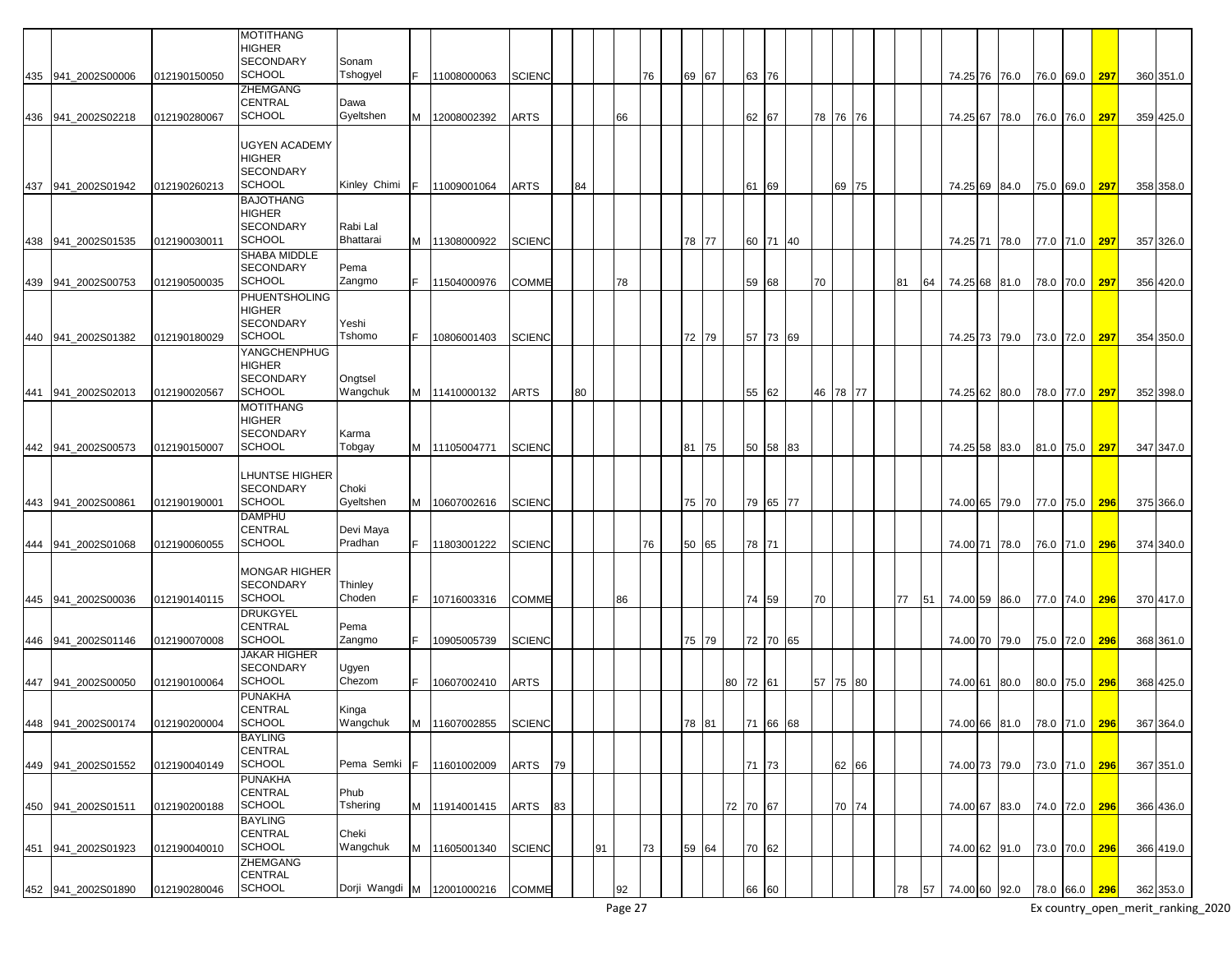|                    |              | MOTITHANG<br>HIGHER<br><b>SECONDARY</b>                             |                             |    |               |               |    |    |    |       |       |          |       |       |    |    |          |               |               |               |     |           |
|--------------------|--------------|---------------------------------------------------------------------|-----------------------------|----|---------------|---------------|----|----|----|-------|-------|----------|-------|-------|----|----|----------|---------------|---------------|---------------|-----|-----------|
| 453 941 2002S00154 | 012190150078 | <b>SCHOOL</b>                                                       | Pema Lhamo F                |    | 11315001999   | <b>SCIENC</b> |    |    | 81 | 72 74 |       | 63 69 46 |       |       |    |    |          | 74.00 69 81.0 | 74.0 72.0 296 |               |     | 359 405.0 |
| 454 941 2002S01988 | 012190260433 | UGYEN ACADEMY<br>HIGHER<br><b>SECONDARY</b><br><b>SCHOOL</b>        | Kuenzang<br>Om              | F  | 11903000644   | COMME         |    | 86 |    |       | 63 58 |          |       |       | 89 | 55 |          | 74.00 58 89.0 |               | 86.0 63.0     | 296 | 359 351.0 |
|                    |              | <b>UGYEN ACADEMY</b><br>HIGHER<br><b>SECONDARY</b>                  |                             |    |               |               |    |    |    |       |       |          |       |       |    |    |          |               |               |               |     |           |
| 455 941 2002S01501 | 012190260004 | <b>SCHOOL</b><br><b>RANJUNG</b>                                     | Kinley Pelden F             |    | 11410002305   | SCIENC        |    |    | 76 | 76 69 | 63 72 |          |       |       |    |    |          | 74.00 72 76.0 |               | 76.0 72.0     | 296 | 359 356.0 |
| 456 941_2002S00726 | 012190210131 | CENTRAL<br><b>SCHOOL</b>                                            | Tobden<br>Chophel           | м  | 10606002478   | ARTS          |    | 82 |    |       | 62 64 |          | 79 71 |       |    |    | 74.00 64 | 82.0          |               | 79.0 71.0     | 296 | 358 358.0 |
| 457 941_2002S02084 | 012190260407 | <b>UGYEN ACADEMY</b><br><b>HIGHER</b><br>SECONDARY<br><b>SCHOOL</b> | Drishay<br>Kaflay           |    | M 11311001084 | COMME         |    | 73 |    |       | 59 72 |          |       |       | 79 | 70 |          | 74.00 72 79.0 |               | 73.0 72.0     | 296 | 355 353.0 |
| 458 941_2002S01488 | 012190020149 | YANGCHENPHUG<br>HIGHER<br><b>SECONDARY</b><br><b>SCHOOL</b>         | Yeshey<br>Selden<br>Dhendup | F. | 11909001049   | <b>SCIENC</b> |    |    | 76 | 76 72 |       | 58 72 64 |       |       |    |    |          | 74.00 72 76.0 |               | 76.0 72.0     | 296 | 354 418.0 |
| 459 941_2002S00258 | 012191350077 | NORBU ACADEMY                                                       | Pema<br>Tamang              | м  | 11212004346   | ARTS          | 85 |    |    |       | 54 69 |          |       | 70 72 |    |    |          | 74.00 69 85.0 |               |               | 296 | 350 350.0 |
|                    |              | YANGCHENPHUG<br><b>HIGHER</b><br><b>SECONDARY</b>                   |                             |    |               |               |    |    |    |       |       |          |       |       |    |    |          |               |               | 72.0 70.0     |     |           |
| 460 941 2002S01521 | 012190020412 | <b>SCHOOL</b><br><b>JAMPELING</b>                                   | Bimal Rai                   | М  | 11202004960   | <b>COMME</b>  |    | 79 |    |       | 52 65 |          | 48    |       | 80 | 72 |          | 74.00 65 80.0 |               | 79.0 72.0     | 296 | 348 396.0 |
| 461 941_2002S01603 | 012190410026 | <b>HIGHER</b><br><b>SECONDARY</b><br><b>SCHOOL</b>                  | Tshering<br>Tashi           | M  | 11509002829   | <b>SCIENC</b> |    |    | 75 | 60 67 | 84 68 |          |       |       |    |    |          | 73.75 68 84.0 |               | 75.0 68.0     | 295 | 379 354.0 |
|                    |              | KARMALING<br><b>HIGHER</b><br><b>SECONDARY</b>                      | Tshering                    |    |               |               |    |    |    |       |       |          |       |       |    |    |          |               |               |               |     |           |
| 462 941_2002S01290 | 012191170023 | <b>SCHOOL</b>                                                       | Wangdi                      |    | M 11104001277 | <b>SCIENC</b> |    |    |    | 71 72 |       | 83 69 65 |       |       |    |    |          | 73.75 69 83.0 |               | 72.0 71.0     | 295 | 378 360.0 |
|                    |              | YANGCHENPHUG<br>HIGHER<br><b>SECONDARY</b>                          | Kuenga                      |    |               |               |    |    |    |       |       |          |       |       |    |    |          |               |               |               |     |           |
| 463 941_2002S00012 | 012190020157 | <b>SCHOOL</b><br>PUNAKHA                                            | Tandin                      | м  | 10505001236   | <b>SCIENC</b> |    |    |    | 67 69 |       | 80 70 75 |       |       |    |    |          | 73.75 70 80.0 |               | 75.0 70.0     | 295 | 375 361.0 |
| 464 941 2002S01834 | 012190200020 | CENTRAL<br><b>SCHOOL</b>                                            | Tshewang<br>Dorji           | м  | 10706003372   | <b>SCIENC</b> |    |    |    | 68 66 |       | 80 70 75 |       |       |    |    |          | 73.75 70 80.0 |               | 75.0 70.0     | 295 | 375 359.0 |
| 465 941_2002S01866 | 012190160152 | NANGKOR<br>CENTRAL<br><b>SCHOOL</b>                                 | Sonam Dema F                |    | 10905003055   | <b>SCIENC</b> |    |    |    | 79 68 |       | 79 58 79 |       |       |    |    |          | 73.75 58 79.0 |               | 79.0 79.0 295 |     | 374 363.0 |
|                    |              | <b>NANGKOR</b><br>CENTRAL                                           | Thukten                     |    |               |               |    |    |    |       |       |          |       |       |    |    |          |               |               |               |     |           |
| 466 941 2002S00038 | 012190160190 | <b>SCHOOL</b><br><b>ORONG HIGHER</b>                                | Nyingpo                     | М  | 10904002512   | <b>SCIENC</b> |    |    |    | 81 73 |       | 77 64 73 |       |       |    |    |          | 73.75 64 81.0 | 77.0 73.0     |               | 295 | 372 368.0 |
| 467 941_2002S01312 | 012190760019 | <b>SECONDARY</b><br><b>SCHOOL</b>                                   | Kuenga<br>Lhamo             | F. | 11102006007   | <b>SCIENC</b> |    |    |    | 65 62 |       | 77 73 72 |       |       |    |    |          | 73.75 73 77.0 | 73.0 72.0 295 |               |     | 372 349.0 |
| 468 941_2002S02254 | 012190650113 | YADI HIGHER<br><b>SECONDARY</b><br><b>SCHOOL</b>                    | Chimi<br>Tshering           | M  | 10705005322   | <b>COMME</b>  |    | 87 |    |       | 74 56 |          | 55    |       | 78 | 52 |          | 73.75 56 87.0 | 78.0 74.0 295 |               |     | 369 402.0 |
| 469 941_2002S00377 | 012190280039 | ZHEMGANG<br>CENTRAL<br><b>SCHOOL</b>                                | Pema<br>Yangzom             |    | 12005000099   | <b>SCIENC</b> |    |    | 84 | 56 70 | 73    | 68       |       |       |    |    |          | 73.75 68 84.0 | 73.0 70.0 295 |               |     | 368 351.0 |
|                    |              |                                                                     |                             |    |               |               |    |    |    |       |       |          |       |       |    |    |          |               |               |               |     |           |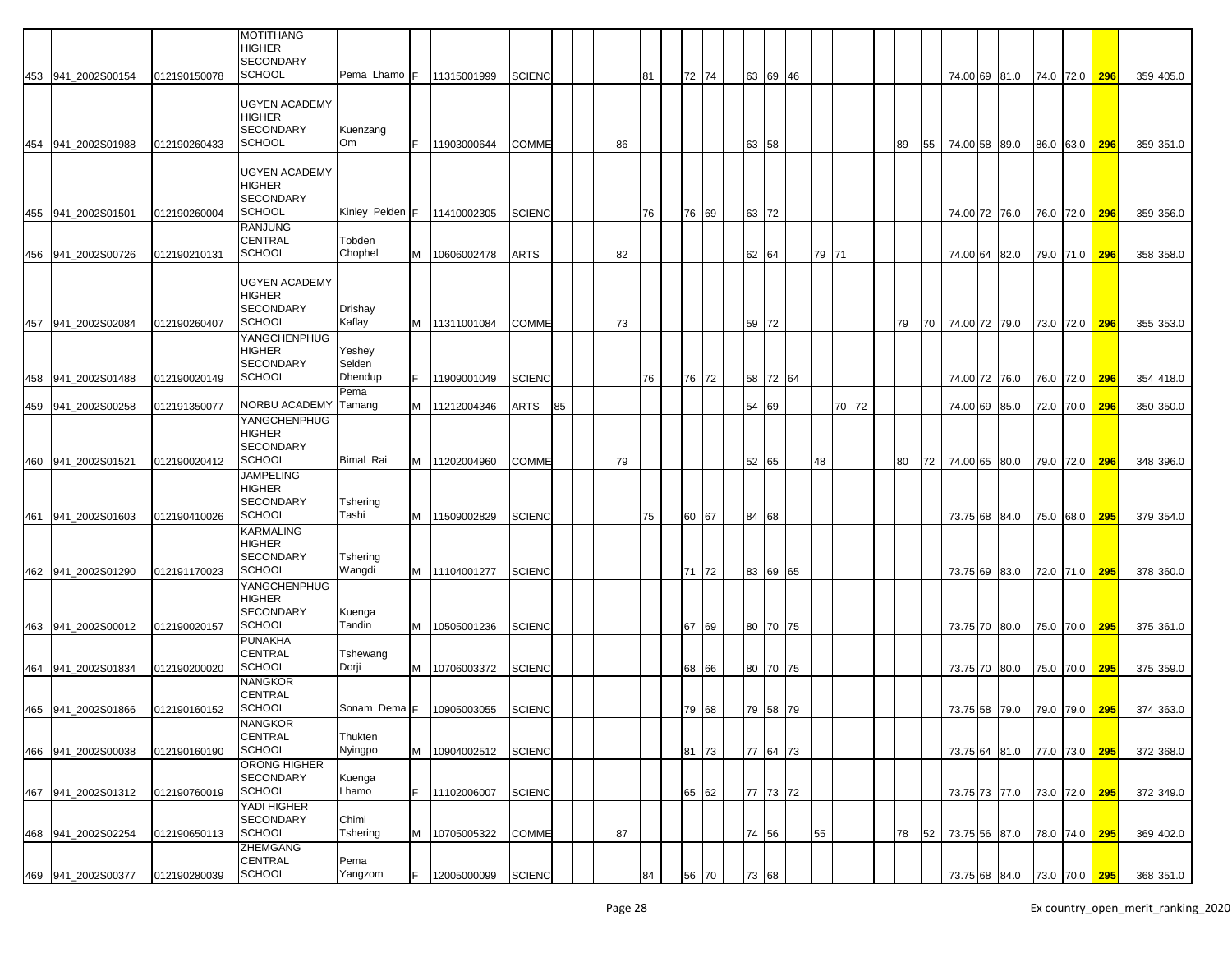|     |                    |              | <b>RANJUNG</b>       |                 |   |               |               |    |    |    |    |       |       |          |    |       |    |    |               |                         |           |     |           |
|-----|--------------------|--------------|----------------------|-----------------|---|---------------|---------------|----|----|----|----|-------|-------|----------|----|-------|----|----|---------------|-------------------------|-----------|-----|-----------|
|     |                    |              | <b>CENTRAL</b>       | Kinley          |   |               |               |    |    |    |    |       |       |          |    |       |    |    |               |                         |           |     |           |
|     |                    |              |                      |                 |   |               |               |    |    |    |    |       |       |          |    |       |    |    |               |                         |           |     |           |
|     | 470 941 2002S00409 | 012190210024 | <b>SCHOOL</b>        | Wangmo          |   | 11506006732   | <b>SCIENC</b> |    |    | 79 | 69 | 76    | 73 67 |          |    |       |    |    | 73.75 67 79.0 |                         | 76.0 73.0 | 295 | 368 364.0 |
|     |                    |              |                      |                 |   |               |               |    |    |    |    |       |       |          |    |       |    |    |               |                         |           |     |           |
|     |                    |              | <b>UGYEN ACADEMY</b> |                 |   |               |               |    |    |    |    |       |       |          |    |       |    |    |               |                         |           |     |           |
|     |                    |              | <b>HIGHER</b>        |                 |   |               |               |    |    |    |    |       |       |          |    |       |    |    |               |                         |           |     |           |
|     |                    |              | <b>SECONDARY</b>     | Jigme           |   |               |               |    |    |    |    |       |       |          |    |       |    |    |               |                         |           |     |           |
| 471 | 941 2002S02130     | 012190260255 | <b>SCHOOL</b>        | Namgyal         |   | M 11905000297 | ARTS          | 85 |    |    |    |       | 72 64 |          |    | 68 74 |    |    | 73.75 64 85.0 |                         | 74.0 72.0 | 295 | 367 363.0 |
|     |                    |              | SARPANG              |                 |   |               |               |    |    |    |    |       |       |          |    |       |    |    |               |                         |           |     |           |
|     |                    |              |                      |                 |   |               |               |    |    |    |    |       |       |          |    |       |    |    |               |                         |           |     |           |
|     |                    |              | <b>CENTRAL</b>       | Choki           |   |               |               |    |    |    |    |       |       |          |    |       |    |    |               |                         |           |     |           |
|     | 472 941_2002S00516 | 012190490046 | <b>SCHOOL</b>        | Zangmo          |   | 11303002788   | <b>ARTS</b>   | 82 |    |    |    |       | 71    | 68       |    | 67 74 |    |    | 73.75 68 82.0 |                         | 74.0 71.0 | 295 | 366 362.0 |
|     |                    |              | <b>PUNAKHA</b>       |                 |   |               |               |    |    |    |    |       |       |          |    |       |    |    |               |                         |           |     |           |
|     |                    |              | <b>CENTRAL</b>       |                 |   |               |               |    |    |    |    |       |       |          |    |       |    |    |               |                         |           |     |           |
| 473 | 941 2002S02141     | 012190200063 | <b>SCHOOL</b>        | Tashi Dema      |   | 11513004412   | <b>SCIENC</b> |    |    | 80 | 67 | 62    | 71    | 72       |    |       |    |    | 73.75 72 80.0 |                         | 72.0 71.0 | 295 | 366 352.0 |
|     |                    |              | <b>PHUENTSHOLING</b> |                 |   |               |               |    |    |    |    |       |       |          |    |       |    |    |               |                         |           |     |           |
|     |                    |              | <b>HIGHER</b>        | Chogyal         |   |               |               |    |    |    |    |       |       |          |    |       |    |    |               |                         |           |     |           |
|     |                    |              | <b>SECONDARY</b>     | Tshering        |   |               |               |    |    |    |    |       |       |          |    |       |    |    |               |                         |           |     |           |
|     |                    |              | <b>SCHOOL</b>        |                 |   |               |               |    |    |    |    |       |       |          |    |       |    |    |               |                         |           |     |           |
| 474 | 941 2002S00251     | 012190180043 |                      | Dolkar          |   | 10902000131   | <b>SCIENC</b> |    |    | 72 |    | 65 65 | 71    | 176      |    |       |    |    | 73.75 76 76.0 |                         | 72.0 71.0 | 295 | 366 349.0 |
|     |                    |              | <b>BAYLING</b>       |                 |   |               |               |    |    |    |    |       |       |          |    |       |    |    |               |                         |           |     |           |
|     |                    |              | <b>CENTRAL</b>       | Karma           |   |               |               |    |    |    |    |       |       |          |    |       |    |    |               |                         |           |     |           |
|     | 475 941_2002S01666 | 012190040021 | <b>SCHOOL</b>        | Yangdon         |   | 11603003045   | <b>SCIENC</b> |    |    | 79 |    | 75 76 | 70 65 |          |    |       |    |    | 73.75 65 79.0 |                         | 76.0 75.0 | 295 | 365 365.0 |
|     |                    |              | <b>PUNAKHA</b>       |                 |   |               |               |    |    |    |    |       |       |          |    |       |    |    |               |                         |           |     |           |
|     |                    |              | <b>CENTRAL</b>       |                 |   |               |               |    |    |    |    |       |       |          |    |       |    |    |               |                         |           |     |           |
|     |                    | 012190200016 | <b>SCHOOL</b>        | Rinzin Dorjee M |   | 11503001545   | <b>SCIENC</b> |    |    | 74 | 67 | 69    |       | 69 76 53 |    |       |    |    |               |                         |           |     | 364 408.0 |
|     | 476 941_2002S01518 |              |                      |                 |   |               |               |    |    |    |    |       |       |          |    |       |    |    | 73.75 76 76.0 |                         | 74.0 69.0 | 295 |           |
|     |                    |              | <b>CHUKHA</b>        |                 |   |               |               |    |    |    |    |       |       |          |    |       |    |    |               |                         |           |     |           |
|     |                    |              | <b>CENTRAL</b>       | Thinley         |   |               |               |    |    |    |    |       |       |          |    |       |    |    |               |                         |           |     |           |
|     | 477 941_2002S01090 | 012190050109 | <b>SCHOOL</b>        | Gyeltshen       | Μ | 10706003632   | <b>COMME</b>  |    | 85 |    |    |       | 68    | 66       | 68 |       | 76 | 51 | 73.75 66 85.0 |                         | 76.0 68.0 | 295 | 363 414.0 |
|     |                    |              | <b>SAMTSE HIGHER</b> |                 |   |               |               |    |    |    |    |       |       |          |    |       |    |    |               |                         |           |     |           |
|     |                    |              | <b>SECONDARY</b>     | Tshering        |   |               |               |    |    |    |    |       |       |          |    |       |    |    |               |                         |           |     |           |
|     | 478 941 2002S01542 | 012190240039 | <b>SCHOOL</b>        | Dendup          |   | M 11501001217 | <b>SCIENC</b> |    |    | 73 | 64 | 55    |       | 68 77 25 |    |       |    |    | 73.75 77 77.0 |                         | 73.0 68.0 | 295 | 363 362.0 |
|     |                    |              |                      |                 |   |               |               |    |    |    |    |       |       |          |    |       |    |    |               |                         |           |     |           |
|     |                    |              | <b>YANGCHENPHUG</b>  |                 |   |               |               |    |    |    |    |       |       |          |    |       |    |    |               |                         |           |     |           |
|     |                    |              | <b>HIGHER</b>        |                 |   |               |               |    |    |    |    |       |       |          |    |       |    |    |               |                         |           |     |           |
|     |                    |              | <b>SECONDARY</b>     |                 |   |               |               |    |    |    |    |       |       |          |    |       |    |    |               |                         |           |     |           |
|     | 479 941 2002S00718 | 012190020095 | <b>SCHOOL</b>        | Karma Deki      |   | 10305003145   | <b>SCIENC</b> |    |    | 78 |    | 62 62 |       | 67 75 64 |    |       |    |    | 73.75 75 78.0 |                         | 75.0 67.0 | 295 | 362 408.0 |
|     |                    |              | <b>SHARI HIGHER</b>  |                 |   |               |               |    |    |    |    |       |       |          |    |       |    |    |               |                         |           |     |           |
|     |                    |              | <b>SECONDARY</b>     | Tshering        |   |               |               |    |    |    |    |       |       |          |    |       |    |    |               |                         |           |     |           |
| 480 | 941_2002S00445     | 012190380009 | <b>SCHOOL</b>        | Wangdi          | Μ | 10802000788   | <b>SCIENC</b> |    |    | 77 | 53 | 74    | 66    | 72       |    |       |    |    | 73.75 72 77.0 |                         |           | 295 | 361 342.0 |
|     |                    |              |                      |                 |   |               |               |    |    |    |    |       |       |          |    |       |    |    |               |                         | 74.0 72.0 |     |           |
|     |                    |              |                      | Rinchen         |   |               |               |    |    |    |    |       |       |          |    |       |    |    |               |                         |           |     |           |
| 481 | 941 2002S01032     | 012191390090 |                      | Choden          |   | 11512006622   | <b>SCIENC</b> |    |    | 73 | 58 | 65    | 66    | 78       |    |       |    |    | 73.75 78 78.0 |                         | 73.0 66.0 | 295 | 361 340.0 |
|     |                    |              | <b>DRUKGYEL</b>      |                 |   |               |               |    |    |    |    |       |       |          |    |       |    |    |               |                         |           |     |           |
|     |                    |              | <b>CENTRAL</b>       |                 |   |               |               |    |    |    |    |       |       |          |    |       |    |    |               |                         |           |     |           |
|     | 482 941_2002S01288 | 012190070067 | <b>SCHOOL</b>        | Jigme           |   | M 10803000059 | <b>SCIENC</b> |    |    | 84 |    | 68 81 | 64 62 |          |    |       |    |    | 73.75 62 84.0 |                         | 81.0 68.0 | 295 | 359 359.0 |
|     |                    |              | <b>DRUKGYEL</b>      | Sonam           |   |               |               |    |    |    |    |       |       |          |    |       |    |    |               |                         |           |     |           |
|     |                    |              | <b>CENTRAL</b>       | Tshering        |   |               |               |    |    |    |    |       |       |          |    |       |    |    |               |                         |           |     |           |
|     |                    |              | <b>SCHOOL</b>        | Pelden          |   |               |               |    |    |    |    |       |       |          |    |       |    |    |               |                         |           |     |           |
| 483 | 941 2002S00738     | 012190070149 |                      |                 |   | 10805002114   | <b>COMME</b>  |    | 78 |    |    |       | 64    | 69       | 58 |       | 79 | 43 | 73.75 69 79.0 |                         | 78.0 69.0 | 295 | 359 391.0 |
|     |                    |              | <b>YANGCHENPHUG</b>  |                 |   |               |               |    |    |    |    |       |       |          |    |       |    |    |               |                         |           |     |           |
|     |                    |              | <b>HIGHER</b>        | Ugyen           |   |               |               |    |    |    |    |       |       |          |    |       |    |    |               |                         |           |     |           |
|     |                    |              | <b>SECONDARY</b>     | Wangchuk        |   |               |               |    |    |    |    |       |       |          |    |       |    |    |               |                         |           |     |           |
| 484 | 941 2002S00655     | 012190020087 | <b>SCHOOL</b>        | Namgyel         |   | M 11006000998 | <b>SCIENC</b> |    |    | 74 |    | 60 75 |       | 64 73 47 |    |       |    |    | 73.75 73 75.0 |                         | 74.0 73.0 | 295 | 359 393.0 |
|     |                    |              | <b>CHUKHA</b>        |                 |   |               |               |    |    |    |    |       |       |          |    |       |    |    |               |                         |           |     |           |
|     |                    |              | <b>CENTRAL</b>       |                 |   |               |               |    |    |    |    |       |       |          |    |       |    |    |               |                         |           |     |           |
|     | 941 2002S01220     |              | <b>SCHOOL</b>        | Phub Lham       |   | 10204001492   |               |    |    |    |    |       | 62    |          |    |       |    | 74 | 73.75 70 76.0 |                         |           | 295 | 357 430.0 |
| 485 |                    | 012190050098 |                      |                 |   |               | COMME         |    | 76 |    |    |       |       | 70       | 73 |       | 75 |    |               |                         | 75.0 74.0 |     |           |
|     |                    |              | <b>DRUKGYEL</b>      |                 |   |               |               |    |    |    |    |       |       |          |    |       |    |    |               |                         |           |     |           |
|     |                    |              | CENTRAL              | Tenzin Deki     |   |               |               |    |    |    |    |       |       |          |    |       |    |    |               |                         |           |     |           |
| 486 | 941_2002S00170     | 012190070152 | <b>SCHOOL</b>        | Yangchen        |   | 10810002039   | <b>COMME</b>  |    | 85 |    |    |       | 60 67 |          | 74 |       | 69 | 60 | 73.75 67 85.0 |                         | 74.0 69.0 | 295 | 355 415.0 |
|     |                    |              | <b>KARMALING</b>     |                 |   |               |               |    |    |    |    |       |       |          |    |       |    |    |               |                         |           |     |           |
|     |                    |              | <b>HIGHER</b>        |                 |   |               |               |    |    |    |    |       |       |          |    |       |    |    |               |                         |           |     |           |
|     |                    |              | <b>SECONDARY</b>     | Basu Dev        |   |               |               |    |    |    |    |       |       |          |    |       |    |    |               |                         |           |     |           |
|     |                    |              | SCHOOL               | Acharja         |   |               |               |    |    |    |    |       |       |          |    |       |    |    |               |                         |           |     |           |
| 487 | 941_2002S00020     | 012191170073 |                      |                 |   | M 11108001037 | <b>ARTS</b>   | 79 |    |    |    |       | 60 72 |          |    | 67 72 |    |    | 73.75 72 79.0 |                         | 72.0 72.0 | 295 | 355 350.0 |
|     |                    |              | YANGCHENPHUG         |                 |   |               |               |    |    |    |    |       |       |          |    |       |    |    |               |                         |           |     |           |
|     |                    |              | <b>HIGHER</b>        |                 |   |               |               |    |    |    |    |       |       |          |    |       |    |    |               |                         |           |     |           |
|     |                    |              | <b>SECONDARY</b>     | Tshering        |   |               |               |    |    |    |    |       |       |          |    |       |    |    |               |                         |           |     |           |
|     | 488 941_2002S00564 | 012190020033 | <b>SCHOOL</b>        | Yangki          |   | 11410003822   | <b>SCIENC</b> |    |    | 83 | 68 | 74    |       | 56 69 52 |    |       |    |    |               | 73.75 69 83.0 74.0 69.0 |           | 295 | 351 402.0 |
|     |                    |              |                      |                 |   |               |               |    |    |    |    |       |       |          |    |       |    |    |               |                         |           |     |           |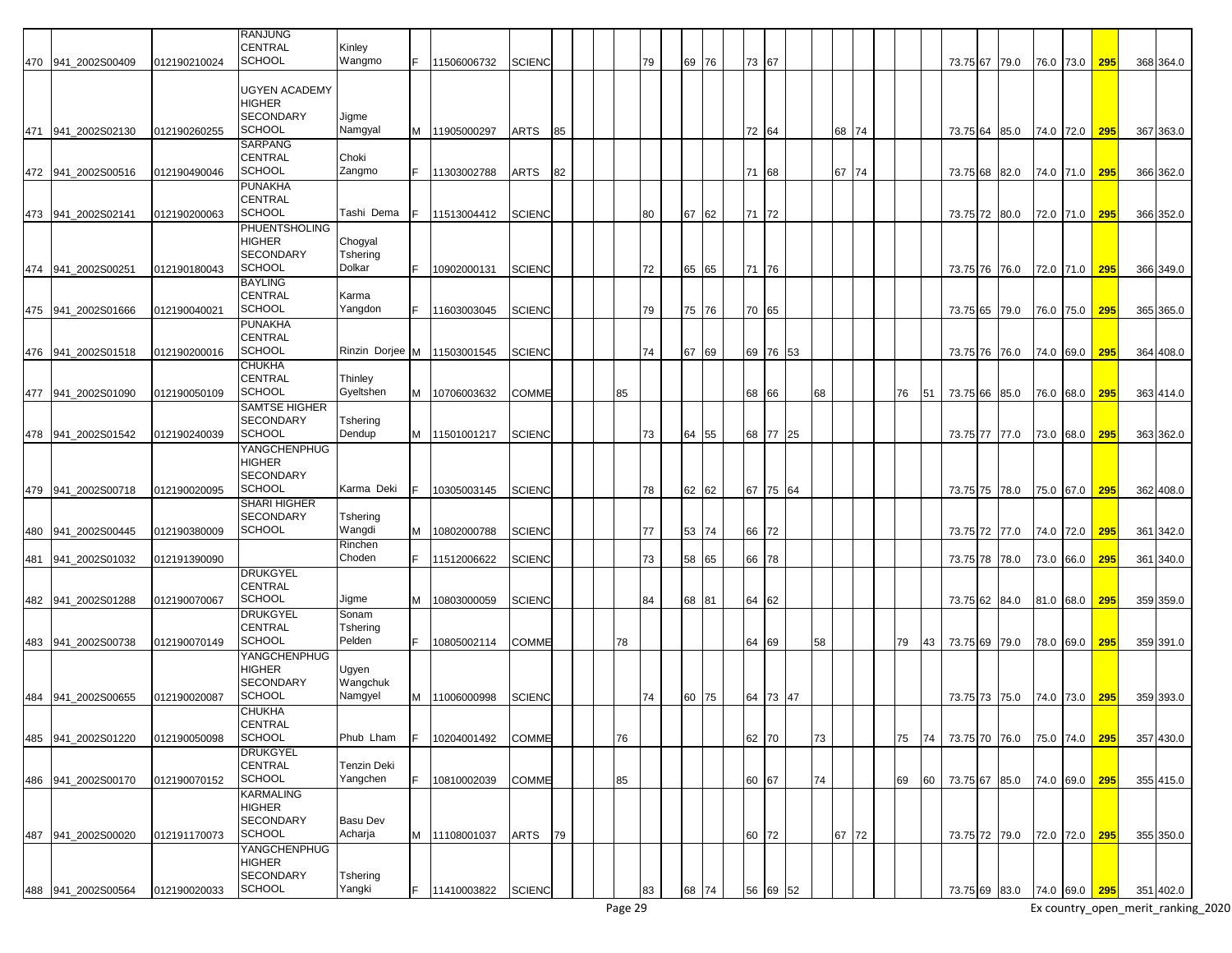|     |                    |              | PELJORLING<br><b>HIGHER</b>           |                               |    |                                   |               |       |    |    |       |    |       |          |    |       |    |    |          |                             |               |           |     |           |
|-----|--------------------|--------------|---------------------------------------|-------------------------------|----|-----------------------------------|---------------|-------|----|----|-------|----|-------|----------|----|-------|----|----|----------|-----------------------------|---------------|-----------|-----|-----------|
|     | 489 941 2002S01087 | 012190460058 | <b>SECONDARY</b><br><b>SCHOOL</b>     | Kinga Thinley M   11209002914 |    |                                   | ARTS          | 81    |    |    |       |    | 55 63 |          |    | 72 79 |    |    |          | 73.75 63 81.0               | 79.0 72.0     |           | 295 | 350 350.0 |
|     |                    |              | YADI HIGHER                           |                               |    |                                   |               |       |    |    |       |    |       |          |    |       |    |    |          |                             |               |           |     |           |
|     | 490 941_2002S02273 | 012190650029 | <b>SECONDARY</b><br><b>SCHOOL</b>     | Chimi<br>Wangmo               | F. | 10711003190                       | <b>SCIENC</b> |       |    |    | 70 77 |    |       | 77 70 69 |    |       |    |    |          |                             |               |           |     |           |
|     |                    |              | <b>JIGME</b>                          |                               |    |                                   |               |       |    |    |       |    |       |          |    |       |    |    |          | 73.50 70 77.0               |               | 77.0 70.0 | 294 | 371 363.0 |
|     |                    |              | <b>SHERUBLING</b>                     |                               |    |                                   |               |       |    |    |       |    |       |          |    |       |    |    |          |                             |               |           |     |           |
|     |                    |              | <b>CENTRAL</b>                        | Sangay                        |    |                                   |               |       |    |    |       |    |       |          |    |       |    |    |          |                             |               |           |     |           |
| 491 | 941 2002S00021     | 012190110077 | <b>SCHOOL</b><br><b>ZHEMGANG</b>      | Tenzin                        |    | M 11507000269                     | <b>SCIENC</b> |       |    |    | 80 76 |    |       | 77 61 69 |    |       |    |    |          | 73.50 61 80.0               |               | 77.0 76.0 | 294 | 371 363.0 |
|     |                    |              | <b>CENTRAL</b>                        | Cheten                        |    |                                   |               |       |    |    |       |    |       |          |    |       |    |    |          |                             |               |           |     |           |
|     | 492 941_2002S00302 | 012190280026 | <b>SCHOOL</b>                         | Tshering                      | M  | 12004000653                       | SCIENC        |       |    | 86 | 69 70 |    | 75 63 |          |    |       |    |    | 73.50 63 | 86.0                        |               | 75.0 70.0 | 294 | 369 363.0 |
|     |                    |              | <b>ZHEMGANG</b><br><b>CENTRAL</b>     |                               |    |                                   |               |       |    |    |       |    |       |          |    |       |    |    |          |                             |               |           |     |           |
| 493 | 941_2002S00742     | 012190280012 | <b>SCHOOL</b>                         | Sangay<br>Tshering            | M  | 10101001575                       | <b>SCIENC</b> |       |    |    | 80 78 |    |       | 73 63 69 |    |       |    |    | 73.50 63 | 80.0                        |               | 78.0 73.0 | 294 | 367 363.0 |
|     |                    |              | <b>DRUKJEGANG</b>                     |                               |    |                                   |               |       |    |    |       |    |       |          |    |       |    |    |          |                             |               |           |     |           |
|     |                    |              | <b>HIGHER</b>                         |                               |    |                                   |               |       |    |    |       |    |       |          |    |       |    |    |          |                             |               |           |     |           |
| 494 | 941 2002S02183     | 012190360037 | <b>SECONDARY</b><br><b>SCHOOL</b>     | Sonam Dorji<br>Nesor          | M  | 10308000937                       | <b>SCIENC</b> |       | 87 | 73 | 59 60 |    | 73 61 |          |    |       |    |    | 73.50 61 | 87.0                        |               | 73.0 73.0 | 294 | 367 413.0 |
|     |                    |              | YADI HIGHER                           |                               |    |                                   |               |       |    |    |       |    |       |          |    |       |    |    |          |                             |               |           |     |           |
|     |                    |              | <b>SECONDARY</b>                      | Sangay                        |    |                                   |               |       |    |    |       |    |       |          |    |       |    |    |          |                             |               |           |     |           |
| 495 | 941 2002S00134     | 012190650038 | <b>SCHOOL</b>                         | Choden                        |    | 10605003958                       | <b>SCIENC</b> |       |    |    | 73 69 |    |       | 68 72 77 |    |       |    |    | 73.50 72 | 77.0                        |               | 73.0 72.0 | 294 | 362 359.0 |
|     |                    |              | <b>MOTITHANG</b><br><b>HIGHER</b>     |                               |    |                                   |               |       |    |    |       |    |       |          |    |       |    |    |          |                             |               |           |     |           |
|     |                    |              | <b>SECONDARY</b>                      | Dechen                        |    |                                   |               |       |    |    |       |    |       |          |    |       |    |    |          |                             |               |           |     |           |
|     | 496 941 2002S00474 | 012190150020 | <b>SCHOOL</b>                         | Wangmo                        | F. | 11701002538                       | <b>SCIENC</b> |       |    |    | 83 64 |    |       | 68 71 69 |    |       |    |    | 73.50 71 | 83.0                        |               | 71.0 69.0 | 294 | 362 355.0 |
|     |                    |              | <b>MOTITHANG</b><br><b>HIGHER</b>     |                               |    |                                   |               |       |    |    |       |    |       |          |    |       |    |    |          |                             |               |           |     |           |
|     |                    |              | <b>SECONDARY</b>                      |                               |    |                                   |               |       |    |    |       |    |       |          |    |       |    |    |          |                             |               |           |     |           |
| 497 | 941 2002S01986     | 012190150039 | <b>SCHOOL</b>                         | Lekey Dema                    |    | 10605003282                       | <b>SCIENC</b> |       |    | 75 | 70 71 |    |       | 68 74 68 |    |       |    |    | 73.50 74 | 75.0                        |               | 74.0 71.0 | 294 | 362 426.0 |
|     |                    |              | <b>PELJORLING</b><br><b>HIGHER</b>    |                               |    |                                   |               |       |    |    |       |    |       |          |    |       |    |    |          |                             |               |           |     |           |
|     |                    |              | <b>SECONDARY</b>                      |                               |    |                                   |               |       |    |    |       |    |       |          |    |       |    |    |          |                             |               |           |     |           |
|     | 498 941_2002S00691 | 012190460001 | <b>SCHOOL</b>                         | Amit Sunwar                   |    | M 11203000178                     | <b>SCIENC</b> |       |    | 85 | 77 65 |    | 66 66 |          |    |       |    |    | 73.50 66 | 85.0                        |               | 77.0 66.0 | 294 | 360 359.0 |
|     |                    |              |                                       |                               |    |                                   |               |       |    |    |       |    |       |          |    |       |    |    |          |                             |               |           |     |           |
|     |                    |              | <b>UGYEN ACADEMY</b><br><b>HIGHER</b> |                               |    |                                   |               |       |    |    |       |    |       |          |    |       |    |    |          |                             |               |           |     |           |
|     |                    |              | <b>SECONDARY</b>                      |                               |    |                                   |               |       |    |    |       |    |       |          |    |       |    |    |          |                             |               |           |     |           |
| 499 | 941 2002S01413     | 012190260415 | <b>SCHOOL</b>                         | Tenzin Pekar                  | M  | 11405000360                       | COMME         |       | 85 |    |       | 66 | 58    |          |    |       | 85 | 66 | 73.50 58 | 85.0                        | 85.0          | 66.0      | 294 | 360 360.0 |
|     |                    |              | YANGCHENPHUG<br><b>HIGHER</b>         |                               |    |                                   |               |       |    |    |       |    |       |          |    |       |    |    |          |                             |               |           |     |           |
|     |                    |              | <b>SECONDARY</b>                      |                               |    |                                   |               |       |    |    |       |    |       |          |    |       |    |    |          |                             |               |           |     |           |
| 500 | 941 2002S01195     | 012190020051 | <b>SCHOOL</b>                         | Deki Choden                   | F  | 12004000450                       | <b>SCIENC</b> |       |    |    | 67 68 |    | 66 70 | 86       |    |       |    |    | 73.50 70 | 86.0                        |               | 70.0 68.0 | 294 | 360 357.0 |
|     |                    |              | <b>DRUKGYEL</b><br><b>CENTRAL</b>     | Tshering                      |    |                                   |               |       |    |    |       |    |       |          |    |       |    |    |          |                             |               |           |     |           |
| 501 | 941_2002S01266     | 012190070061 | <b>SCHOOL</b>                         | Cheki                         |    | 10901000417                       | <b>SCIENC</b> |       |    | 66 | 45 72 |    | 64 78 |          |    |       |    |    |          | 73.50 78 78.0               |               | 72.0 66.0 | 294 | 358 325.0 |
|     |                    |              | <b>SAMTSE HIGHER</b>                  |                               |    |                                   |               |       |    |    |       |    |       |          |    |       |    |    |          |                             |               |           |     |           |
|     | 502 941_2002S01578 | 012190240014 | <b>SECONDARY</b><br>SCHOOL            |                               |    | Amrita Subba F 11216005097 SCIENC |               |       |    | 82 | 65 70 |    | 63 71 |          |    |       |    |    |          | 73.50 71 82.0 71.0 70.0 294 |               |           |     | 357 351.0 |
|     |                    |              | YANGCHENPHUG                          |                               |    |                                   |               |       |    |    |       |    |       |          |    |       |    |    |          |                             |               |           |     |           |
|     |                    |              | <b>HIGHER</b>                         |                               |    |                                   |               |       |    |    |       |    |       |          |    |       |    |    |          |                             |               |           |     |           |
|     |                    |              | <b>SECONDARY</b>                      | Tandin                        |    |                                   |               |       |    |    |       |    |       |          |    |       |    |    |          |                             |               |           |     |           |
|     | 503 941_2002S00867 | 012190020366 | <b>SCHOOL</b><br><b>DRUKJEGANG</b>    | Choden                        |    | 11201002462                       | COMME         |       | 77 |    |       |    | 61 69 |          | 59 |       | 79 | 68 |          | 73.50 69 79.0 77.0 69.0 294 |               |           |     | 355 413.0 |
|     |                    |              | <b>HIGHER</b>                         |                               |    |                                   |               |       |    |    |       |    |       |          |    |       |    |    |          |                             |               |           |     |           |
|     |                    |              | <b>SECONDARY</b>                      |                               |    |                                   |               |       |    |    |       |    |       |          |    |       |    |    |          |                             |               |           |     |           |
|     | 504 941_2002S01940 | 012190360066 | <b>SCHOOL</b><br><b>JIGME</b>         | Tashi Dawa                    | M  | 10302000292                       | ARTS          | 75 84 |    |    |       |    | 60 62 |          |    | 66 73 |    |    |          | 73.50 62 84.0               | 75.0 73.0 294 |           |     | 354 420.0 |
|     |                    |              | <b>SHERUBLING</b>                     |                               |    |                                   |               |       |    |    |       |    |       |          |    |       |    |    |          |                             |               |           |     |           |
|     |                    |              | <b>CENTRAL</b>                        | Lobzang                       |    |                                   |               |       |    |    |       |    |       |          |    |       |    |    |          |                             |               |           |     |           |
|     | 505 941 2002S01302 | 012190110027 | <b>SCHOOL</b>                         | Yonten                        | M  | 11506004966                       | <b>SCIENC</b> |       |    |    | 83 77 |    |       | 60 55 79 |    |       |    |    |          | 73.50 55 83.0 79.0 77.0 294 |               |           |     | 354 354.0 |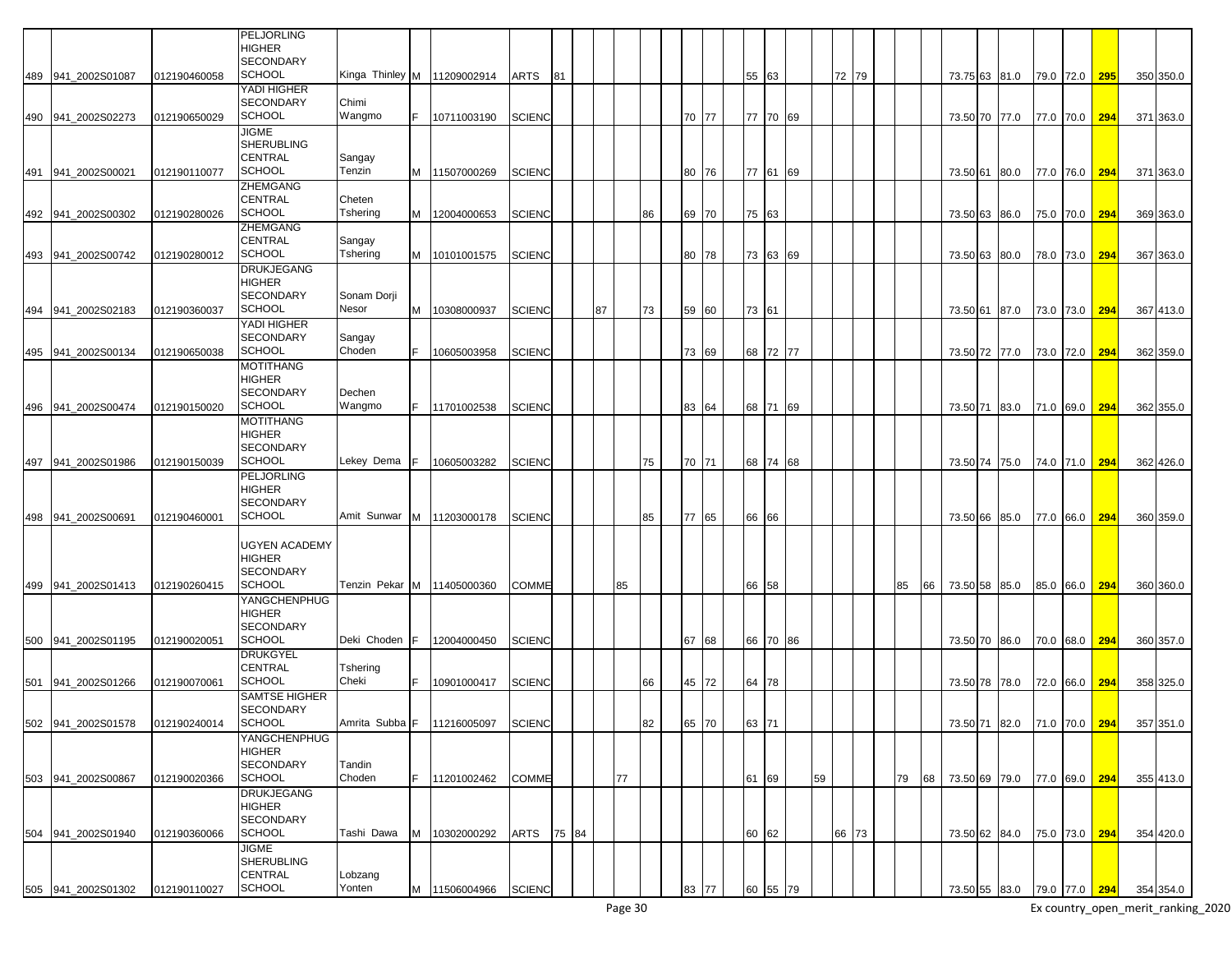|                    |              | <b>UGYEN ACADEMY</b>                        |                         |     |                            |               |    |    |      |    |       |          |          |          |          |    |          |    |    |  |                             |               |               |           |                                                |
|--------------------|--------------|---------------------------------------------|-------------------------|-----|----------------------------|---------------|----|----|------|----|-------|----------|----------|----------|----------|----|----------|----|----|--|-----------------------------|---------------|---------------|-----------|------------------------------------------------|
|                    |              | HIGHER                                      |                         |     |                            |               |    |    |      |    |       |          |          |          |          |    |          |    |    |  |                             |               |               |           |                                                |
|                    |              | <b>SECONDARY</b><br><b>SCHOOL</b>           | Sonam<br>Tshomo Dorji F |     |                            |               |    |    |      |    |       |          |          |          |          |    |          |    |    |  |                             |               |               |           |                                                |
| 506 941 2002S02087 | 012190260180 |                                             |                         |     | 10102000631                | ARTS          | 81 |    | 79   |    |       |          | 60 67    |          |          |    | 62       |    |    |  | 73.50 67 81.0               | 79.0 67.0 294 |               | 354 349.0 |                                                |
|                    |              | <b>UGYEN ACADEMY</b>                        |                         |     |                            |               |    |    |      |    |       |          |          |          |          |    |          |    |    |  |                             |               |               |           |                                                |
|                    |              | HIGHER                                      |                         |     |                            |               |    |    |      |    |       |          |          |          |          |    |          |    |    |  |                             |               |               |           |                                                |
|                    |              | <b>SECONDARY</b><br><b>SCHOOL</b>           | Saya Gawa               |     |                            |               |    |    |      |    |       |          |          |          |          |    |          |    |    |  |                             |               |               |           |                                                |
| 507 941_2002S01091 | 012190260253 | SHARI HIGHER                                | Kelzang                 |     | 11503000578                | ARTS          | 80 | 82 |      |    |       |          |          | 53 66    |          |    | 61       |    |    |  | 73.50 66 82.0               | 80.0 66.0 294 |               | 347 342.0 |                                                |
|                    |              | SECONDARY                                   | Namgyel                 |     |                            |               |    |    |      |    |       |          |          |          |          |    |          |    |    |  |                             |               |               |           |                                                |
| 508 941_2002S01268 | 012190380041 | <b>SCHOOL</b>                               | Gyeltshen               |     | M 11407001548              | <b>COMME</b>  |    |    | 66   |    |       |          |          | 52 77    |          | 65 |          | 59 | 74 |  | 73.50 77 77.0               | 74.0 66.0 294 |               | 346 393.0 |                                                |
|                    |              |                                             |                         |     |                            |               |    |    |      |    |       |          |          |          |          |    |          |    |    |  |                             |               |               |           |                                                |
|                    |              | <b>GELEPHU HIGHER</b><br><b>SECONDARY</b>   |                         |     |                            |               |    |    |      |    |       |          |          |          |          |    |          |    |    |  |                             |               |               |           |                                                |
| 509 941 2002S00544 | 012190080156 | <b>SCHOOL</b>                               | Deki Yuden              | F.  | 11101001793                | <b>COMME</b>  |    |    | 71   |    |       |          | 73 70    |          |          | 63 |          | 79 | 66 |  | 73.25 70 79.0               | 73.0 71.0 293 |               | 366 422.0 |                                                |
|                    |              | <b>DAGA HIGHER</b>                          |                         |     |                            |               |    |    |      |    |       |          |          |          |          |    |          |    |    |  |                             |               |               |           |                                                |
|                    |              | <b>SECONDARY</b>                            |                         |     |                            |               |    |    |      |    |       |          |          |          |          |    |          |    |    |  |                             |               |               |           |                                                |
| 510 941_2002S01037 | 012190330071 | <b>SCHOOL</b><br>YANGCHENPHUG               | Pem Choden              |     | 10305001709                | ARTS          |    |    |      |    |       |          | 74 72 64 |          |          |    | 77 69 78 |    |    |  | 73.25 64 78.0               | 77.0 74.0 293 |               | 365 434.0 |                                                |
|                    |              | HIGHER                                      |                         |     |                            |               |    |    |      |    |       |          |          |          |          |    |          |    |    |  |                             |               |               |           |                                                |
|                    |              | <b>SECONDARY</b>                            |                         |     |                            |               |    |    |      |    |       |          |          |          |          |    |          |    |    |  |                             |               |               |           |                                                |
| 511 941 2002S01370 | 012190020474 | <b>SCHOOL</b>                               | Kinzang Om              | IF. | 11410000379                | <b>COMME</b>  |    |    | 65   |    |       |          | 70 71    |          |          | 76 |          | 63 | 75 |  | 73.25 71 76.0               | 75.0 71.0 293 |               | 363 420.0 |                                                |
|                    |              | <b>DAMPHU</b><br>CENTRAL                    | Rinchen                 |     |                            |               |    |    |      |    |       |          |          |          |          |    |          |    |    |  |                             |               |               |           |                                                |
| 512 941_2002S01596 | 012190060091 | <b>SCHOOL</b>                               | Lhaden                  | F.  | 11806001115                | COMME         |    |    | 91   |    |       |          | 69 55    |          |          | 59 |          | 78 | 58 |  | 73.25 55 91.0               | 78.0 69.0 293 |               | 362 410.0 |                                                |
|                    |              | <b>PUNAKHA</b>                              |                         |     |                            |               |    |    |      |    |       |          |          |          |          |    |          |    |    |  |                             |               |               |           |                                                |
|                    |              | CENTRAL                                     |                         |     |                            |               |    |    |      |    |       |          |          |          |          |    |          |    |    |  |                             |               |               |           |                                                |
| 513 941 2002S01506 | 012190200050 | <b>SCHOOL</b><br>PHUENTSHOLING              |                         |     | Ugyen Rinzin M 11602003113 | <b>SCIENC</b> |    |    |      | 77 |       | 72<br>76 |          | 68 68 66 |          |    |          |    |    |  | 73.25 68 77.0               | 76.0 72.0 293 |               | 361 427.0 |                                                |
|                    |              | <b>HIGHER</b>                               |                         |     |                            |               |    |    |      |    |       |          |          |          |          |    |          |    |    |  |                             |               |               |           |                                                |
|                    |              | <b>SECONDARY</b>                            | Jamyang                 |     |                            |               |    |    |      |    |       |          |          |          |          |    |          |    |    |  |                             |               |               |           |                                                |
| 514 941 2002S00244 | 012190180049 | <b>SCHOOL</b>                               | Choden                  | IF. | 11307000823                | <b>SCIENC</b> |    |    |      | 83 |       | 72<br>65 | 68 69    |          |          |    |          |    |    |  | 73.25 69 83.0               |               | 72.0 69.0 293 | 361 357.0 |                                                |
|                    |              |                                             |                         |     |                            |               |    |    |      |    |       |          |          |          |          |    |          |    |    |  |                             |               |               |           |                                                |
|                    |              | <b>GONGZIM UGYEN</b><br><b>DORJI HIGHER</b> |                         |     |                            |               |    |    |      |    |       |          |          |          |          |    |          |    |    |  |                             |               |               |           |                                                |
|                    |              | <b>SECONDARY</b>                            | Ugyen                   |     |                            |               |    |    |      |    |       |          |          |          |          |    |          |    |    |  |                             |               |               |           |                                                |
| 515 941 2002S00554 | 012190270023 | <b>SCHOOL</b>                               | Lhaden                  |     | 10601000824                | <b>SCIENC</b> |    |    |      |    |       | 68<br>75 |          | 67 68 82 |          |    |          |    |    |  | 73.25 68 82.0               | 75.0 68.0 293 |               | 360 360.0 |                                                |
|                    |              | <b>JAKAR HIGHER</b>                         |                         |     |                            |               |    |    |      |    |       |          |          |          |          |    |          |    |    |  |                             |               |               |           |                                                |
| 516 941_2002S00642 | 012190100144 | <b>SECONDARY</b><br><b>SCHOOL</b>           | Karma<br>Yangden        |     | 10902002351                | <b>SCIENC</b> |    |    |      | 80 |       | 67<br>63 | 67 73    |          |          |    |          |    |    |  | 73.25 73 80.0               | 73.0 67.0 293 |               | 360 350.0 |                                                |
|                    |              | <b>BAYLING</b>                              |                         |     |                            |               |    |    |      |    |       |          |          |          |          |    |          |    |    |  |                             |               |               |           |                                                |
|                    |              | <b>CENTRAL</b>                              | Pempa                   |     |                            |               |    |    |      |    |       |          |          |          |          |    |          |    |    |  |                             |               |               |           |                                                |
| 517 941_2002S00693 | 012190040017 | <b>SCHOOL</b>                               | Tshering                | M   | 11608005198                | <b>SCIENC</b> |    | 86 |      | 75 |       | 62<br>71 | 66 61    |          |          |    |          |    |    |  | 73.25 61 86.0               | 75.0 71.0 293 |               | 359 421.0 |                                                |
|                    |              | <b>DAMPHU</b><br>CENTRAL                    | Pem Choden              |     |                            |               |    |    |      |    |       |          |          |          |          |    |          |    |    |  |                             |               |               |           |                                                |
| 518 941_2002S01444 | 012190060059 | <b>SCHOOL</b>                               | Tamang                  | F.  | 11809002882                | <b>SCIENC</b> |    |    |      | 77 |       | 64<br>80 | 65 68    |          |          |    |          |    |    |  | 73.25 68 80.0               | 77.0 68.0 293 |               | 358 354.0 |                                                |
|                    |              | ORONG HIGHER                                |                         |     |                            |               |    |    |      |    |       |          |          |          |          |    |          |    |    |  |                             |               |               |           |                                                |
|                    |              | <b>SECONDARY</b><br><b>SCHOOL</b>           | Dechen<br>Wangchuk      |     |                            |               |    |    |      |    |       |          |          |          |          |    |          |    |    |  |                             |               |               |           |                                                |
| 519 941_2002S00668 | 012190760003 |                                             |                         |     | M 11111000992              | SCIENC        |    |    |      |    |       | 80 75    |          |          | 64 58 80 |    |          |    |    |  | 73.25 58 60.0 60.0 75.0 293 |               |               | 357 357.0 |                                                |
|                    |              | <b>UGYEN ACADEMY</b>                        |                         |     |                            |               |    |    |      |    |       |          |          |          |          |    |          |    |    |  |                             |               |               |           |                                                |
|                    |              | HIGHER                                      |                         |     |                            |               |    |    |      |    |       |          |          |          |          |    |          |    |    |  |                             |               |               |           |                                                |
|                    |              | <b>SECONDARY</b>                            |                         |     |                            |               |    |    |      |    |       |          |          |          |          |    |          |    |    |  |                             |               |               |           |                                                |
| 520 941_2002S00555 | 012190260443 | <b>SCHOOL</b><br>YADI HIGHER                | Tenzin Pelki            |     | 10505001118                | COMME         |    |    | 82   |    |       |          | 62 63    |          |          |    |          | 82 | 66 |  | 73.25 63 82.0 82.0 66.0 293 |               |               | 355 355.0 |                                                |
|                    |              | <b>SECONDARY</b>                            | Tashi                   |     |                            |               |    |    |      |    |       |          |          |          |          |    |          |    |    |  |                             |               |               |           |                                                |
| 521 941 2002S01573 | 012190650021 | <b>SCHOOL</b>                               | Chogyal                 |     | M 10606000448              | <b>SCIENC</b> |    |    |      |    |       | 77 75    |          | 61 68 73 |          |    |          |    |    |  | 73.25 68 77.0               | 75.0 73.0 293 |               | 354 354.0 |                                                |
|                    |              |                                             |                         |     |                            |               |    |    |      |    |       |          |          |          |          |    |          |    |    |  |                             |               |               |           |                                                |
|                    |              | <b>UGYEN ACADEMY</b><br>HIGHER              |                         |     |                            |               |    |    |      |    |       |          |          |          |          |    |          |    |    |  |                             |               |               |           |                                                |
|                    |              | SECONDARY                                   | Pelden Yudruk           |     |                            |               |    |    |      |    |       |          |          |          |          |    |          |    |    |  |                             |               |               |           |                                                |
| 522 941_2002S00315 | 012190260030 | <b>SCHOOL</b>                               | Penjor                  | M   | 11602002487                | <b>SCIENC</b> |    |    | Page |    | 62 76 | 77       |          | 52 70 51 |          |    |          |    |    |  |                             |               |               |           | 73.25 70 77.0 <u>FCBUALDO 6323</u> m345 3888 p |
|                    |              |                                             |                         |     |                            |               |    |    |      |    |       |          |          |          |          |    |          |    |    |  |                             |               |               |           |                                                |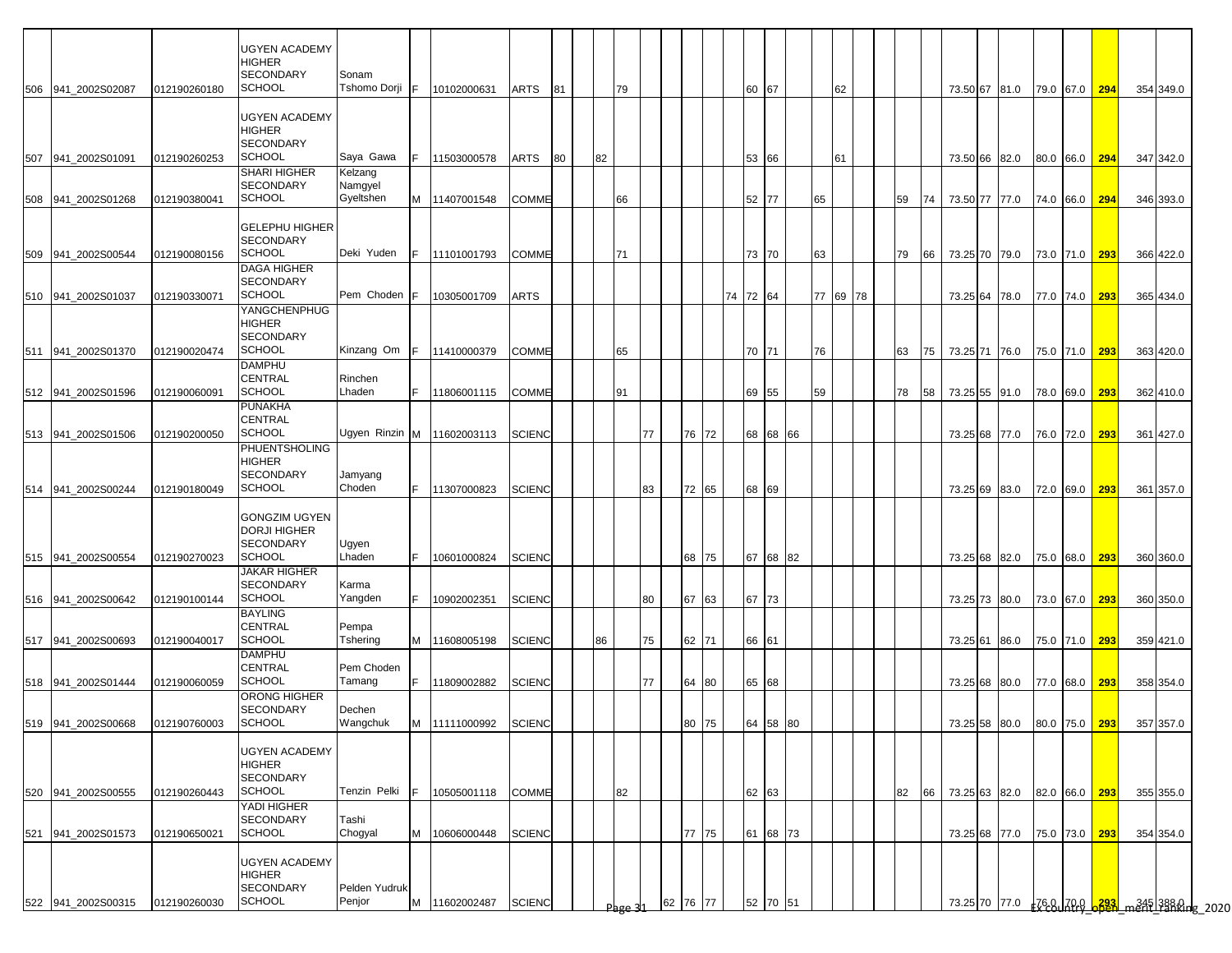| <b>YANGCHENPHUG</b><br><b>HIGHER</b><br><b>SECONDARY</b><br><b>SCHOOL</b><br>Deki Choden<br>523 941 2002S00506<br>012190020547<br>F.<br>11514006547<br><b>COMME</b><br>51 73<br>74<br>73<br>72<br>73.25 73 74.0<br>73.0 73.0<br>69<br><b>UGYEN ACADEMY</b><br><b>HIGHER</b><br>Choeing | 293 |           |
|----------------------------------------------------------------------------------------------------------------------------------------------------------------------------------------------------------------------------------------------------------------------------------------|-----|-----------|
|                                                                                                                                                                                                                                                                                        |     |           |
|                                                                                                                                                                                                                                                                                        |     |           |
|                                                                                                                                                                                                                                                                                        |     | 344 412.0 |
|                                                                                                                                                                                                                                                                                        |     |           |
|                                                                                                                                                                                                                                                                                        |     |           |
| <b>SECONDARY</b><br>Karma                                                                                                                                                                                                                                                              |     |           |
| <b>SCHOOL</b><br>Namgyel<br>524 941_2002S00639<br>012190260207<br>10605004081<br>ARTS<br>81<br>42 68<br>70 74<br>73.25 68 81.0<br>74.0 70.0                                                                                                                                            | 293 | 335 335.0 |
| <b>NANGKOR</b>                                                                                                                                                                                                                                                                         |     |           |
| <b>CENTRAL</b>                                                                                                                                                                                                                                                                         |     |           |
| <b>SCHOOL</b><br>Jitshen Dema F<br>11106000712<br><b>SCIENC</b><br>78<br>68 59<br>78 68<br>525 941_2002S00440<br>012190160136<br>73.00 68 78.0<br>78.0 68.0                                                                                                                            | 292 | 370 351.0 |
| Sangay<br>Choden<br>526 941 2002S01158<br>012191390022<br><b>SCIENC</b><br>69 76<br>78 65<br>73<br>73.00 65 78.0<br>76.0 73.0<br>10802000985                                                                                                                                           | 292 | 370 361.0 |
| <b>JIGME</b>                                                                                                                                                                                                                                                                           |     |           |
| <b>SHERUBLING</b>                                                                                                                                                                                                                                                                      |     |           |
| <b>CENTRAL</b><br>Kuenzang                                                                                                                                                                                                                                                             |     |           |
| <b>SCHOOL</b><br>Dolkar<br><b>SCIENC</b><br>85<br>64 60<br>75 66<br>527<br>941 2002S01938<br>012190110049<br>11510004353<br>73.00 66 85.0<br>75.0 66.0                                                                                                                                 | 292 | 367 350.0 |
| <b>JIGME</b>                                                                                                                                                                                                                                                                           |     |           |
| <b>SHERUBLING</b><br><b>CENTRAL</b><br>Khandu                                                                                                                                                                                                                                          |     |           |
| <b>SCHOOL</b><br>Wangdi<br>528 941 2002S01946<br>M 11314000626<br><b>SCIENC</b><br>84 65<br>74 61<br>73<br>74.0 73.0<br>012190110067<br>73.00 61 84.0                                                                                                                                  | 292 | 366 357.0 |
| <b>JAMPELING</b>                                                                                                                                                                                                                                                                       |     |           |
| <b>HIGHER</b>                                                                                                                                                                                                                                                                          |     |           |
| <b>SECONDARY</b><br>Ugyen                                                                                                                                                                                                                                                              |     |           |
| <b>SCHOOL</b><br>Tshomo<br>72 63 87<br><b>SCIENC</b><br>70 65<br>529 941_2002S01026<br>012190410032<br>F.<br>11511000317<br>73.00 63 87.0<br>72.0 70.0<br><b>ORONG HIGHER</b>                                                                                                          | 292 | 364 357.0 |
| <b>SECONDARY</b>                                                                                                                                                                                                                                                                       |     |           |
| <b>SCHOOL</b><br>Kinley Gyem<br>COMME<br>79<br>62<br>75<br>530 941 2002S01875<br>012190760054<br>10705005003<br>71<br>76<br>61<br>73.00 62 79.0<br>76.0 75.0                                                                                                                           | 292 | 363 424.0 |
| <b>MOTITHANG</b>                                                                                                                                                                                                                                                                       |     |           |
| <b>HIGHER</b>                                                                                                                                                                                                                                                                          |     |           |
| <b>SECONDARY</b>                                                                                                                                                                                                                                                                       |     |           |
| <b>SCHOOL</b><br>Pema Meto<br><b>SCIENC</b><br>67 70<br>531<br>941 2002S00527<br>012190150047<br>10104002099<br>78<br>73 71<br>73.00 70 78.0<br>73.0 71.0                                                                                                                              | 292 | 359 359.0 |
| <b>MOTITHANG</b><br><b>HIGHER</b>                                                                                                                                                                                                                                                      |     |           |
| <b>SECONDARY</b><br>Pelden                                                                                                                                                                                                                                                             |     |           |
| <b>SCHOOL</b><br>532 941_2002S00074<br>Lhamo<br>10709004819<br><b>SCIENC</b><br>80<br>66 66<br>62 73<br>73.00 73 80.0<br>73.0 66.0<br>012190150043<br>58                                                                                                                               | 292 | 354 405.0 |
| YANGCHENPHUG                                                                                                                                                                                                                                                                           |     |           |
| <b>HIGHER</b>                                                                                                                                                                                                                                                                          |     |           |
| <b>SECONDARY</b><br>Tenzin<br><b>SCHOOL</b><br>Yangden<br>ARTS<br>941_2002S00558<br>79<br>61<br>72<br>69<br>65 67<br>73.00 72 79.0<br>72.0 69.0<br>533<br>012190020287<br>10911000032                                                                                                  | 292 |           |
| <b>MOTITHANG</b>                                                                                                                                                                                                                                                                       |     | 353 413.0 |
| <b>HIGHER</b>                                                                                                                                                                                                                                                                          |     |           |
| <b>SECONDARY</b><br>Kencho                                                                                                                                                                                                                                                             |     |           |
| <b>SCHOOL</b><br>Tshering<br>62 75<br>941_2002S00712<br>012190150223<br>M 11904000138<br>ARTS<br>73<br>67<br>56 72<br>73.00 72 75.0<br>73.0 72.0<br>534                                                                                                                                | 292 | 348 405.0 |
|                                                                                                                                                                                                                                                                                        |     |           |
| <b>UGYEN ACADEMY</b><br><b>HIGHER</b>                                                                                                                                                                                                                                                  |     |           |
| <b>SECONDARY</b>                                                                                                                                                                                                                                                                       |     |           |
| <b>SCHOOL</b><br>Kinga Tandin M   10802002549<br>535 941_2002S01632<br>012190260295<br>ARTS<br>82<br>50 63<br>61 60<br>82.0 63.0 292<br>84<br>73.00 63 84.0                                                                                                                            |     | 342 400.0 |
| <b>PUNAKHA</b>                                                                                                                                                                                                                                                                         |     |           |
| <b>CENTRAL</b><br>Pema Singye                                                                                                                                                                                                                                                          |     |           |
| <b>SCHOOL</b><br>Penden<br><b>SCIENC</b><br>78<br>68 64<br>78 67 68<br>536 941_2002S01123<br>012190200012<br>M 11704002406<br>72.75 67 78.0<br>78.0 68.0                                                                                                                               | 291 | 369 423.0 |
| <b>NIMA HIGHER</b><br><b>SECONDARY</b>                                                                                                                                                                                                                                                 |     |           |
| <b>SCHOOL</b><br>Dechen Om<br>537 941_2002S02196<br>012190170281<br>11810001840<br><b>SCIENC</b><br>79 63<br>76 68 56<br>72.75 68 79.0<br>76.0 68.0 291                                                                                                                                |     | 367 342.0 |
| <b>DASHIDING</b>                                                                                                                                                                                                                                                                       |     |           |
| <b>HIGHER</b>                                                                                                                                                                                                                                                                          |     |           |
| <b>SECONDARY</b><br>Sonam                                                                                                                                                                                                                                                              |     |           |
| <b>SCHOOL</b><br>Pelden<br>ARTS<br>70 72 66<br>58 83<br>941_2002S01469<br>012190930017<br>11910002321<br>58<br>72.75 66 83.0<br>72.0 70.0<br>538<br><b>CHUKHA</b>                                                                                                                      | 291 | 363 407.0 |
| <b>CENTRAL</b>                                                                                                                                                                                                                                                                         |     |           |
| SCHOOL<br>Sonam Dorji<br>10716003460<br>72 55<br>539 941 2002S01343<br>012190050142<br>M<br><b>COMME</b><br>86<br>77<br>73<br>65<br>72.75 55 86.0<br>77.0 73.0 291                                                                                                                     |     | 363 428.0 |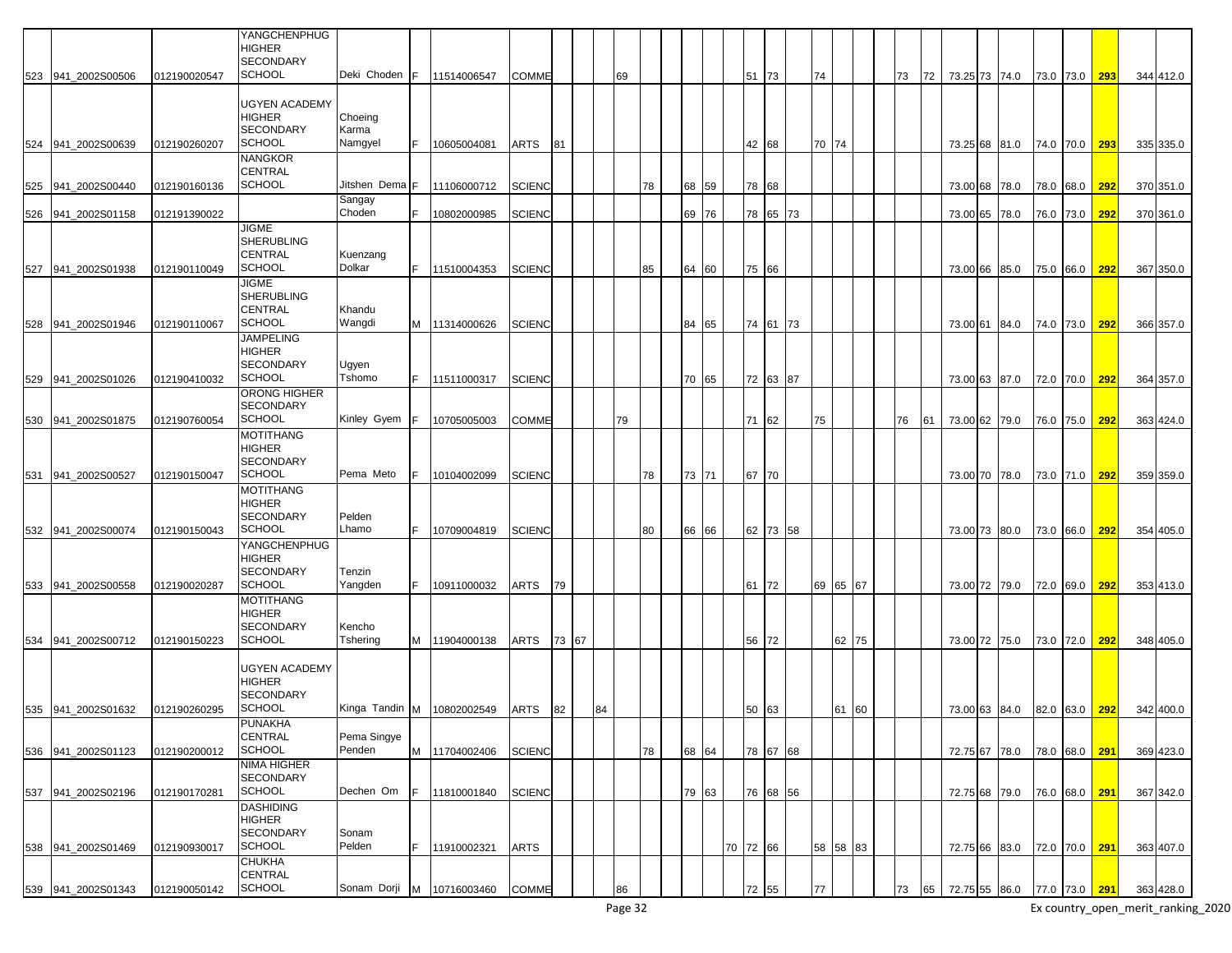|                    |              | <b>RANJUNG</b>       |                              |   |               |               |    |    |    |          |       |       |          |    |       |    |    |               |      |               |     |           |
|--------------------|--------------|----------------------|------------------------------|---|---------------|---------------|----|----|----|----------|-------|-------|----------|----|-------|----|----|---------------|------|---------------|-----|-----------|
|                    |              | <b>CENTRAL</b>       |                              |   |               |               |    |    |    |          |       |       |          |    |       |    |    |               |      |               |     |           |
|                    |              | <b>SCHOOL</b>        | Rigzen Dema F                |   |               |               |    |    |    |          |       |       |          |    |       |    |    |               |      |               |     |           |
| 540 941_2002S01851 | 012190210030 |                      |                              |   | 11513005444   | <b>SCIENC</b> |    |    |    |          | 78 69 |       | 71 71 53 |    |       |    |    | 72.75 71 78.0 |      | 71.0 71.0 291 |     | 362 342.0 |
|                    |              | <b>DRUKGYEL</b>      |                              |   |               |               |    |    |    |          |       |       |          |    |       |    |    |               |      |               |     |           |
|                    |              | <b>CENTRAL</b>       | Tshering                     |   |               |               |    |    |    |          |       |       |          |    |       |    |    |               |      |               |     |           |
| 541 941 2002S00548 | 012190070123 | <b>SCHOOL</b>        | Bidha                        |   | 11603003365   | <b>COMME</b>  |    | 70 |    |          |       | 69    | 171      | 74 |       | 75 | 68 | 72.75 71 75.0 |      | 74.0 71.0     | 291 | 360 427.0 |
|                    |              | <b>TRASHITSE</b>     |                              |   |               |               |    |    |    |          |       |       |          |    |       |    |    |               |      |               |     |           |
|                    |              | <b>HIGHER</b>        |                              |   |               |               |    |    |    |          |       |       |          |    |       |    |    |               |      |               |     |           |
|                    |              | <b>SECONDARY</b>     | Kinzang                      |   |               |               |    |    |    |          |       |       |          |    |       |    |    |               |      |               |     |           |
| 542 941 2002S00762 | 012190560117 | <b>SCHOOL</b>        | Choden                       |   | 11506005949   | COMME         |    | 81 |    |          |       | 68    | 66       | 76 |       | 60 | 49 | 72.75 66 81.0 |      | 76.0 68.0     | 291 | 359 400.0 |
|                    |              | <b>PUNAKHA</b>       |                              |   |               |               |    |    |    |          |       |       |          |    |       |    |    |               |      |               |     |           |
|                    |              | CENTRAL              | Namgay                       |   |               |               |    |    |    |          |       |       |          |    |       |    |    |               |      |               |     |           |
| 543 941 2002S02128 | 012190200200 | <b>SCHOOL</b>        | Choden                       |   | 11002001234   | ARTS          | 75 |    |    |          |       | 68 71 |          |    | 69 74 |    |    | 72.75 71      | 75.0 | 74.0 71.0     | 291 | 359 357.0 |
|                    |              | YANGCHENPHUG         |                              |   |               |               |    |    |    |          |       |       |          |    |       |    |    |               |      |               |     |           |
|                    |              | <b>HIGHER</b>        |                              |   |               |               |    |    |    |          |       |       |          |    |       |    |    |               |      |               |     |           |
|                    |              | <b>SECONDARY</b>     | Tshewang                     |   |               |               |    |    |    |          |       |       |          |    |       |    |    |               |      |               |     |           |
| 544 941 2002S01107 | 012190020449 | <b>SCHOOL</b>        | Lhamo                        |   | 11515004462   | COMME         |    | 71 |    |          |       | 67    | 67       | 58 |       | 78 | 75 | 72.75 67      | 78.0 | 75.0 71.0     | 291 | 358 416.0 |
|                    |              | <b>DAMPHU</b>        |                              |   |               |               |    |    |    |          |       |       |          |    |       |    |    |               |      |               |     |           |
|                    |              | <b>CENTRAL</b>       | Tshewang                     |   |               |               |    |    |    |          |       |       |          |    |       |    |    |               |      |               |     |           |
|                    |              | <b>SCHOOL</b>        | Dorji                        |   |               |               |    |    |    |          | 67 76 |       | 59 89    |    |       |    |    |               |      |               |     |           |
| 545 941 2002S01720 | 012190060052 |                      |                              | M | 11805000518   | <b>SCIENC</b> |    |    |    |          |       | 67    |          |    |       |    |    | 72.75 59      | 89.0 | 76.0 67.0     | 291 | 358 358.0 |
|                    |              |                      |                              |   |               |               |    |    |    |          |       |       |          |    |       |    |    |               |      |               |     |           |
|                    |              | UGYEN ACADEMY        |                              |   |               |               |    |    |    |          |       |       |          |    |       |    |    |               |      |               |     |           |
|                    |              | <b>HIGHER</b>        |                              |   |               |               |    |    |    |          |       |       |          |    |       |    |    |               |      |               |     |           |
|                    |              | <b>SECONDARY</b>     | Pema Lhaden                  |   |               |               |    |    |    |          |       |       |          |    |       |    |    |               |      |               |     |           |
| 546 941 2002S02085 | 012190260021 | <b>SCHOOL</b>        | Wangchuk                     |   | 11911001557   | <b>SCIENC</b> |    |    |    | 67 75 70 |       |       | 67 73 57 |    |       |    |    | 72.75 73 75.0 |      | 73.0 70.0     | 291 | 358 409.0 |
|                    |              | <b>WANGBAMA</b>      |                              |   |               |               |    |    |    |          |       |       |          |    |       |    |    |               |      |               |     |           |
|                    |              | CENTRAL              |                              |   |               |               |    |    |    |          |       |       |          |    |       |    |    |               |      |               |     |           |
| 547 941_2002S01574 | 012191290043 | <b>SCHOOL</b>        | Lhaba Dorji                  |   | 10801002899   | COMME         |    | 78 |    |          |       | 66    | 62       | 62 |       | 85 | 66 | 72.75 62      | 85.0 | 78.0 66.0     | 291 | 357 419.0 |
|                    |              |                      | Tashi                        |   |               |               |    |    |    |          |       |       |          |    |       |    |    |               |      |               |     |           |
| 548 941 2002S00082 | 012191390173 |                      | Wangmo                       |   | 11503003177   | ARTS          | 75 | 76 |    |          |       | 64    | 170      |    | 61 66 |    |    | 72.75 70      | 76.0 | 75.0 70.0     | 291 | 355 412.0 |
|                    |              |                      |                              |   |               |               |    |    |    |          |       |       |          |    |       |    |    |               |      |               |     |           |
|                    |              | LHUNTSE HIGHER       |                              |   |               |               |    |    |    |          |       |       |          |    |       |    |    |               |      |               |     |           |
|                    |              | <b>SECONDARY</b>     | Kuenley Jigme                |   |               |               |    |    |    |          |       |       |          |    |       |    |    |               |      |               |     |           |
| 549 941 2002S01340 | 012190190060 | <b>SCHOOL</b>        | Tenzin                       |   | M 11703003627 | <b>COMME</b>  |    | 87 |    |          |       |       | 63 59    | 65 |       | 80 | 56 | 72.75 59 87.0 |      | 80.0 65.0     | 291 | 354 410.0 |
|                    |              |                      |                              |   |               |               |    |    |    |          |       |       |          |    |       |    |    |               |      |               |     |           |
|                    |              | <b>MOTITHANG</b>     |                              |   |               |               |    |    |    |          |       |       |          |    |       |    |    |               |      |               |     |           |
|                    |              | <b>HIGHER</b>        | Kelden                       |   |               |               |    |    |    |          |       |       |          |    |       |    |    |               |      |               |     |           |
|                    |              | <b>SECONDARY</b>     | Sherab                       |   |               |               |    |    |    |          |       |       |          |    |       |    |    |               |      |               |     |           |
| 550 941 2002S01453 | 012190150036 | <b>SCHOOL</b>        | Lhamo                        |   | 11410008288   | <b>SCIENC</b> |    |    | 81 |          | 76 65 | 61    | 67 58    |    |       |    |    | 72.75 67 81.0 |      | 76.0 67.0     | 291 | 352 408.0 |
|                    |              | <b>MOTITHANG</b>     |                              |   |               |               |    |    |    |          |       |       |          |    |       |    |    |               |      |               |     |           |
|                    |              | <b>HIGHER</b>        |                              |   |               |               |    |    |    |          |       |       |          |    |       |    |    |               |      |               |     |           |
|                    |              | <b>SECONDARY</b>     |                              |   |               |               |    |    |    |          |       |       |          |    |       |    |    |               |      |               |     |           |
| 551 941 2002S01819 | 012190150228 | <b>SCHOOL</b>        | Suraj Gurung M   10313000927 |   |               | ARTS          | 80 |    |    |          |       |       | 58 65    |    | 64 81 |    |    | 72.75 65 81.0 |      | 80.0 65.0     | 291 | 349 348.0 |
|                    |              | <b>MOTITHANG</b>     |                              |   |               |               |    |    |    |          |       |       |          |    |       |    |    |               |      |               |     |           |
|                    |              | <b>HIGHER</b>        |                              |   |               |               |    |    |    |          |       |       |          |    |       |    |    |               |      |               |     |           |
|                    |              | <b>SECONDARY</b>     | Dechen                       |   |               |               |    |    |    |          |       |       |          |    |       |    |    |               |      |               |     |           |
| 552 941_2002S00308 | 012190150071 | <b>SCHOOL</b>        | Chenzom                      |   | 12005000578   | <b>SCIENC</b> |    |    | 84 |          | 67 61 |       | 58 70    |    |       |    |    | 72.75 70 84.0 |      | 70.0 67.0 291 |     | 349 340.0 |
|                    |              | <b>DRUKGYEL</b>      |                              |   |               |               |    |    |    |          |       |       |          |    |       |    |    |               |      |               |     |           |
|                    |              | <b>CENTRAL</b>       | Sonam                        |   |               |               |    |    |    |          |       |       |          |    |       |    |    |               |      |               |     |           |
| 553 941 2002S01274 | 012190070102 | <b>SCHOOL</b>        | Zangpo                       | м | 11605000844   | COMME         |    | 79 |    |          |       | 58    | 69       | 60 |       | 74 | 60 | 72.75 69 79.0 |      | 74.0 69.0     | 291 | 349 400.0 |
|                    |              |                      |                              |   |               |               |    |    |    |          |       |       |          |    |       |    |    |               |      |               |     |           |
|                    |              | <b>UGYEN ACADEMY</b> |                              |   |               |               |    |    |    |          |       |       |          |    |       |    |    |               |      |               |     |           |
|                    |              | <b>HIGHER</b>        | Kuenga                       |   |               |               |    |    |    |          |       |       |          |    |       |    |    |               |      |               |     |           |
|                    |              | <b>SECONDARY</b>     | Penjor                       |   |               |               |    |    |    |          |       |       |          |    |       |    |    |               |      |               |     |           |
|                    |              | <b>SCHOOL</b>        | Gyeltshen                    |   |               |               |    |    | 82 |          |       |       |          |    |       |    |    |               |      |               |     |           |
| 554 941_2002S00235 | 012190260028 |                      |                              |   | M 11410004251 | <b>SCIENC</b> |    |    |    |          | 71 67 | 57    | 69       |    |       |    |    | 72.75 69 82.0 |      | 71.0 69.0     | 291 | 348 346.0 |
|                    |              |                      |                              |   |               |               |    |    |    |          |       |       |          |    |       |    |    |               |      |               |     |           |
|                    |              | UGYEN ACADEMY        |                              |   |               |               |    |    |    |          |       |       |          |    |       |    |    |               |      |               |     |           |
|                    |              | <b>HIGHER</b>        |                              |   |               |               |    |    |    |          |       |       |          |    |       |    |    |               |      |               |     |           |
|                    |              | <b>SECONDARY</b>     | Apsara                       |   |               |               |    |    |    |          |       |       |          |    |       |    |    |               |      |               |     |           |
| 555 941_2002S02001 | 012190260018 | <b>SCHOOL</b>        | Sharma                       |   | 11812002025   | <b>SCIENC</b> |    |    | 76 |          | 65 73 | 57 71 |          |    |       |    |    | 72.75 71 76.0 |      | 73.0 71.0     | 291 | 348 342.0 |
|                    |              | <b>PHUENTSHOLING</b> |                              |   |               |               |    |    |    |          |       |       |          |    |       |    |    |               |      |               |     |           |
|                    |              | <b>HIGHER</b>        |                              |   |               |               |    |    |    |          |       |       |          |    |       |    |    |               |      |               |     |           |
|                    |              | SECONDARY            | Ngawang                      |   |               |               |    |    |    |          |       |       |          |    |       |    |    |               |      |               |     |           |
| 556 941_2002S00667 | 012190180138 | <b>SCHOOL</b>        | Choden                       |   | 10802001045   | ARTS          | 81 | 49 |    |          |       | 47    | 71       |    | 68 64 |    |    | 72.75 71 81.0 |      | 71.0 68.0 291 |     | 338 380.0 |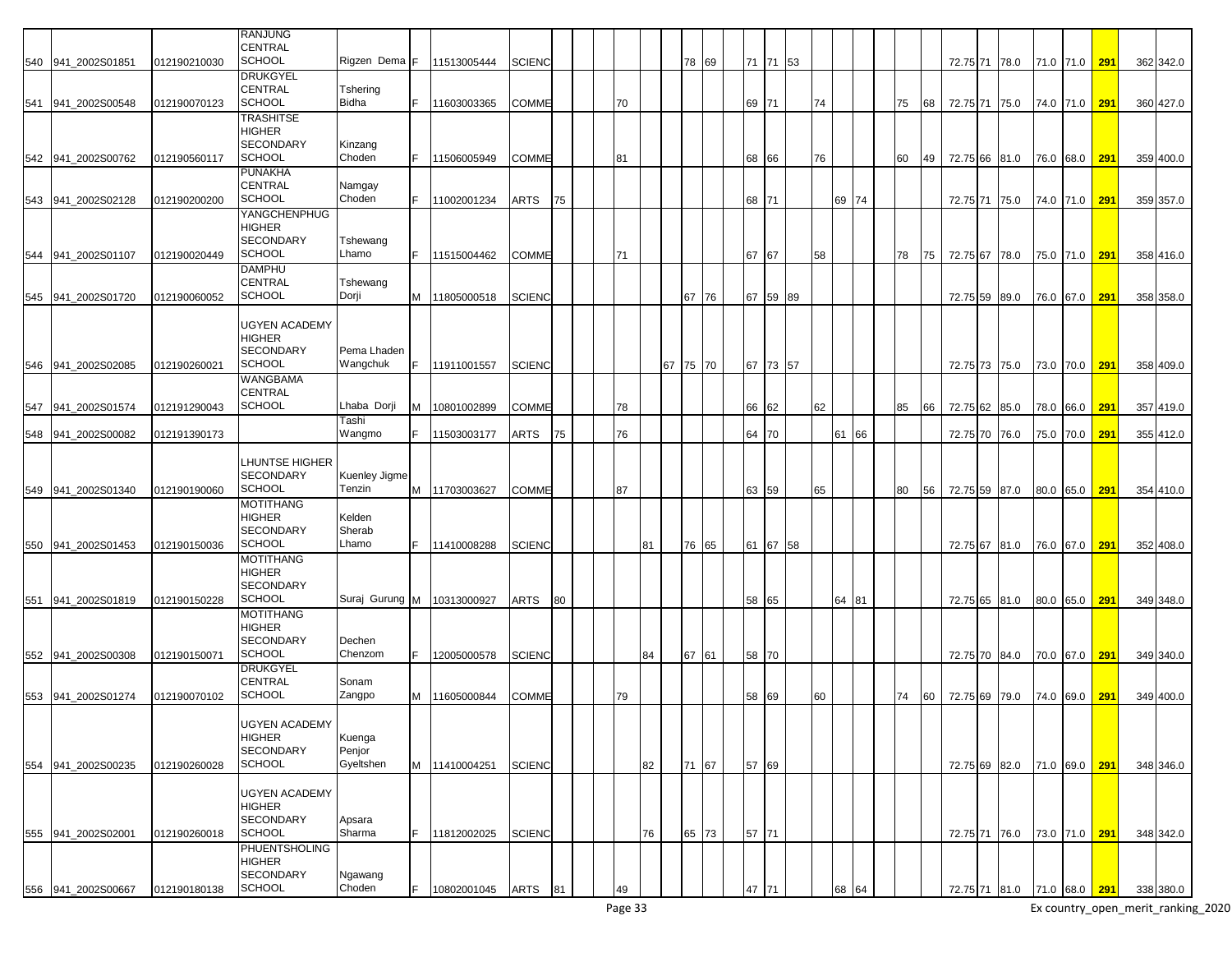|     |                    |              | NANGKOR               |                              |    |                      |               |    |  |    |       |          |          |    |       |  |                             |      |           |               |     |                                       |
|-----|--------------------|--------------|-----------------------|------------------------------|----|----------------------|---------------|----|--|----|-------|----------|----------|----|-------|--|-----------------------------|------|-----------|---------------|-----|---------------------------------------|
|     |                    |              | CENTRAL               |                              |    |                      |               |    |  |    |       |          |          |    |       |  |                             |      |           |               |     |                                       |
|     | 557 941_2002S02213 | 012190160163 | <b>SCHOOL</b>         | Ugyen Dorji                  |    | M 11105004902        | <b>SCIENC</b> |    |  |    | 71 72 | 83 64    |          | 66 |       |  | 72.50 64                    | 83.0 | 72.0 71.0 |               | 290 | 373 356.0                             |
|     |                    |              | YADI HIGHER           |                              |    |                      |               |    |  |    |       |          |          |    |       |  |                             |      |           |               |     |                                       |
|     |                    |              |                       |                              |    |                      |               |    |  |    |       |          |          |    |       |  |                             |      |           |               |     |                                       |
|     |                    |              | <b>SECONDARY</b>      | Namgay                       |    |                      |               |    |  |    |       |          |          |    |       |  |                             |      |           |               |     |                                       |
|     | 558 941 2002S01356 | 012190650033 | <b>SCHOOL</b>         | Wangmo                       |    | 10716003332          | <b>SCIENC</b> |    |  | 75 | 52 63 | 81 67    |          |    |       |  | 72.50 67 81.0               |      | 75.0 67.0 |               | 290 | 371 338.0                             |
|     |                    |              | <b>TENDRUK</b>        |                              |    |                      |               |    |  |    |       |          |          |    |       |  |                             |      |           |               |     |                                       |
|     |                    |              |                       |                              |    |                      |               |    |  |    |       |          |          |    |       |  |                             |      |           |               |     |                                       |
|     |                    |              | <b>CENTRAL</b>        | Dechen                       |    |                      |               |    |  |    |       |          |          |    |       |  |                             |      |           |               |     |                                       |
|     | 559 941_2002S00806 | 012190620125 | <b>SCHOOL</b>         | Tshomo                       |    | 11208000030          | ARTS          | 81 |  |    |       | 80 64    |          |    | 65 65 |  | 72.50 64 81.0               |      | 80.0 65.0 |               | 290 | 370 355.0                             |
|     |                    |              | JIGME                 |                              |    |                      |               |    |  |    |       |          |          |    |       |  |                             |      |           |               |     |                                       |
|     |                    |              | <b>SHERUBLING</b>     |                              |    |                      |               |    |  |    |       |          |          |    |       |  |                             |      |           |               |     |                                       |
|     |                    |              |                       |                              |    |                      |               |    |  |    |       |          |          |    |       |  |                             |      |           |               |     |                                       |
|     |                    |              | CENTRAL               |                              |    |                      |               |    |  |    |       |          |          |    |       |  |                             |      |           |               |     |                                       |
|     | 560 941 2002S00965 | 012190110037 | <b>SCHOOL</b>         | Tenzin Dorji                 |    | M 11507000851        | <b>SCIENC</b> |    |  | 80 | 70 62 | 80 60    |          |    |       |  | 72.50 60                    | 80.0 | 80.0 70.0 |               | 290 | 370 352.0                             |
|     |                    |              | JIGME                 |                              |    |                      |               |    |  |    |       |          |          |    |       |  |                             |      |           |               |     |                                       |
|     |                    |              |                       |                              |    |                      |               |    |  |    |       |          |          |    |       |  |                             |      |           |               |     |                                       |
|     |                    |              | <b>SHERUBLING</b>     |                              |    |                      |               |    |  |    |       |          |          |    |       |  |                             |      |           |               |     |                                       |
|     |                    |              | <b>CENTRAL</b>        | Phuntsho                     |    |                      |               |    |  |    |       |          |          |    |       |  |                             |      |           |               |     |                                       |
|     | 561 941 2002S01306 | 012190110006 | <b>SCHOOL</b>         | Wangmo                       |    | 11514004998          | <b>SCIENC</b> |    |  |    | 78 72 |          | 76 64 64 |    |       |  | 72.50 64 78.0               |      | 76.0 72.0 |               | 290 | 366 354.0                             |
|     |                    |              | NANGKOR               |                              |    |                      |               |    |  |    |       |          |          |    |       |  |                             |      |           |               |     |                                       |
|     |                    |              |                       |                              |    |                      |               |    |  |    |       |          |          |    |       |  |                             |      |           |               |     |                                       |
|     |                    |              | CENTRAL               | Tshengyen                    |    |                      |               |    |  |    |       |          |          |    |       |  |                             |      |           |               |     |                                       |
|     | 562 941_2002S01143 | 012190160191 | <b>SCHOOL</b>         | Lethro                       | M  | 10903002546          | <b>SCIENC</b> |    |  | 82 | 67 70 | 74 64    |          |    |       |  | 72.50 64                    | 82.0 | 74.0 70.0 |               | 290 | 364 357.0                             |
|     |                    |              | PUNAKHA               |                              |    |                      |               |    |  |    |       |          |          |    |       |  |                             |      |           |               |     |                                       |
|     |                    |              | <b>CENTRAL</b>        | Lhendup                      |    |                      |               |    |  |    |       |          |          |    |       |  |                             |      |           |               |     |                                       |
|     |                    |              |                       |                              |    |                      |               |    |  |    |       |          |          |    |       |  |                             |      |           |               |     |                                       |
|     | 563 941 2002S01129 | 012190200075 | <b>SCHOOL</b>         | Tshering                     |    | M 10501001942        | <b>SCIENC</b> |    |  |    | 76 65 |          | 74 64 76 |    |       |  | 72.50 64 76.0               |      | 76.0 74.0 |               | 290 | 364 355.0                             |
|     |                    |              | <b>BAYLING</b>        |                              |    |                      |               |    |  |    |       |          |          |    |       |  |                             |      |           |               |     |                                       |
|     |                    |              | <b>CENTRAL</b>        | Choki                        |    |                      |               |    |  |    |       |          |          |    |       |  |                             |      |           |               |     |                                       |
|     |                    |              | <b>SCHOOL</b>         | Jamtsho                      |    |                      |               |    |  |    |       |          |          |    |       |  |                             |      |           |               |     |                                       |
|     | 564 941_2002S02151 | 012190040120 |                       |                              |    | M 11604001392        | <b>SCIENC</b> |    |  | 74 | 55 69 | 74 71    |          |    |       |  | 72.50 71 74.0               |      | 74.0 71.0 |               | 290 | 364 343.0                             |
|     |                    |              | DAMPHU                |                              |    |                      |               |    |  |    |       |          |          |    |       |  |                             |      |           |               |     |                                       |
|     |                    |              | <b>CENTRAL</b>        | Basudev                      |    |                      |               |    |  |    |       |          |          |    |       |  |                             |      |           |               |     |                                       |
|     | 565 941 2002S01516 | 012190060036 | <b>SCHOOL</b>         | Gurung                       |    | M 11305004641        | <b>SCIENC</b> |    |  | 80 | 69 69 | 72 69    |          |    |       |  | 72.50 69                    | 80.0 | 72.0 69.0 |               | 290 | 362 359.0                             |
|     |                    |              |                       |                              |    |                      |               |    |  |    |       |          |          |    |       |  |                             |      |           |               |     |                                       |
|     |                    |              | <b>JAMPELING</b>      |                              |    |                      |               |    |  |    |       |          |          |    |       |  |                             |      |           |               |     |                                       |
|     |                    |              | <b>HIGHER</b>         |                              |    |                      |               |    |  |    |       |          |          |    |       |  |                             |      |           |               |     |                                       |
|     |                    |              | <b>SECONDARY</b>      |                              |    |                      |               |    |  |    |       |          |          |    |       |  |                             |      |           |               |     |                                       |
|     |                    |              | <b>SCHOOL</b>         | Ugyen Penjor M   11503006180 |    |                      |               |    |  |    |       |          |          |    |       |  |                             |      |           |               |     |                                       |
|     | 566 941 2002S01313 | 012190410075 |                       |                              |    |                      | <b>SCIENC</b> |    |  |    | 78 71 | 72 69    |          | 62 |       |  | 72.50 69 78.0               |      | 72.0 71.0 |               | 290 | 362 352.0                             |
|     |                    |              | <b>MOTITHANG</b>      |                              |    |                      |               |    |  |    |       |          |          |    |       |  |                             |      |           |               |     |                                       |
|     |                    |              | HIGHER                |                              |    |                      |               |    |  |    |       |          |          |    |       |  |                             |      |           |               |     |                                       |
|     |                    |              | <b>SECONDARY</b>      | Jigme                        |    |                      |               |    |  |    |       |          |          |    |       |  |                             |      |           |               |     |                                       |
|     |                    |              |                       |                              |    |                      |               |    |  |    |       |          |          |    |       |  |                             |      |           |               |     |                                       |
| 567 | 941 2002S01852     | 012190150033 | <b>SCHOOL</b>         | Choden                       |    | 11401000731          | <b>SCIENC</b> |    |  | 74 | 65 68 | 72 72    |          |    |       |  | 72.50 72 74.0               |      | 72.0 72.0 |               | 290 | 362 351.0                             |
|     |                    |              | ORONG HIGHER          |                              |    |                      |               |    |  |    |       |          |          |    |       |  |                             |      |           |               |     |                                       |
|     |                    |              | <b>SECONDARY</b>      | Dendup                       |    |                      |               |    |  |    |       |          |          |    |       |  |                             |      |           |               |     |                                       |
|     | 568 941 2002S01794 | 012190760004 | <b>SCHOOL</b>         | Tshering                     |    | M 11107003569        | <b>SCIENC</b> |    |  |    | 84 74 |          | 71 61 63 |    |       |  |                             |      |           |               | 290 | 361 353.0                             |
|     |                    |              |                       |                              |    |                      |               |    |  |    |       |          |          |    |       |  | 72.50 61 84.0               |      | 74.0 71.0 |               |     |                                       |
|     |                    |              | YANGCHENPHUG          |                              |    |                      |               |    |  |    |       |          |          |    |       |  |                             |      |           |               |     |                                       |
|     |                    |              | <b>HIGHER</b>         |                              |    |                      |               |    |  |    |       |          |          |    |       |  |                             |      |           |               |     |                                       |
|     |                    |              | <b>SECONDARY</b>      |                              |    |                      |               |    |  |    |       |          |          |    |       |  |                             |      |           |               |     |                                       |
|     |                    |              |                       |                              |    |                      |               |    |  |    |       |          |          |    |       |  |                             |      |           |               |     |                                       |
|     | 569 941 2002S00711 | 012190020080 | <b>SCHOOL</b>         | Pema Tenzin M   11108001791  |    |                      | <b>SCIENC</b> |    |  | 81 | 65 69 |          | 69 70 69 |    |       |  | 72.50 70 81.0               |      | 70.0 69.0 |               | 290 | 359 423.0                             |
|     |                    |              | YANGCHENPHUG          |                              |    |                      |               |    |  |    |       |          |          |    |       |  |                             |      |           |               |     |                                       |
|     |                    |              | HIGHER                |                              |    |                      |               |    |  |    |       |          |          |    |       |  |                             |      |           |               |     |                                       |
|     |                    |              | <b>SECONDARY</b>      | Phuntsho                     |    |                      |               |    |  |    |       |          |          |    |       |  |                             |      |           |               |     |                                       |
|     |                    |              |                       |                              |    |                      |               |    |  |    |       |          |          |    |       |  |                             |      |           |               |     |                                       |
|     | 570 941 2002S00987 | 012190020039 | <b>SCHOOL</b>         | Tenzin                       |    | M 10104000093        | <b>SCIENC</b> |    |  | 79 | 68 71 | 69 70    |          | 48 |       |  | 72.50 70 79.0               |      | 71.0 70.0 |               | 290 | 359 405.0                             |
|     |                    |              | PUNAKHA               |                              |    |                      |               |    |  |    |       |          |          |    |       |  |                             |      |           |               |     |                                       |
|     |                    |              | <b>CENTRAL</b>        | Pema                         |    |                      |               |    |  |    |       |          |          |    |       |  |                             |      |           |               |     |                                       |
|     | 571 941_2002S00951 | 012190200014 | <b>SCHOOL</b>         | Wangchuk                     |    | M 10501001840 SCIENC |               |    |  |    | 71 63 | 69 71    |          | 77 |       |  |                             |      |           |               |     | 72.50 71 77.0 71.0 71.0 290 359 351.0 |
|     |                    |              |                       |                              |    |                      |               |    |  |    |       |          |          |    |       |  |                             |      |           |               |     |                                       |
|     |                    |              |                       |                              |    |                      |               |    |  |    |       |          |          |    |       |  |                             |      |           |               |     |                                       |
|     |                    |              | <b>GELEPHU HIGHER</b> |                              |    |                      |               |    |  |    |       |          |          |    |       |  |                             |      |           |               |     |                                       |
|     |                    |              | <b>SECONDARY</b>      |                              |    |                      |               |    |  |    |       |          |          |    |       |  |                             |      |           |               |     |                                       |
|     |                    |              | <b>SCHOOL</b>         | Pema Choki                   | E. |                      |               |    |  |    |       |          |          |    |       |  |                             |      |           |               |     |                                       |
|     | 572 941_2002S00281 | 012190080077 |                       |                              |    | 11506004504          | <b>SCIENC</b> |    |  | 86 | 70 69 | 67 65    |          |    |       |  | 72.50 65 86.0               |      |           | 70.0 69.0 290 |     | 357 357.0                             |
|     |                    |              | WANGBAMA              |                              |    |                      |               |    |  |    |       |          |          |    |       |  |                             |      |           |               |     |                                       |
|     |                    |              | CENTRAL               |                              |    |                      |               |    |  |    |       |          |          |    |       |  |                             |      |           |               |     |                                       |
|     | 573 941_2002S00208 | 012191290076 | <b>SCHOOL</b>         | Mindu Dorji                  |    | M 11407001849        | <b>SCIENC</b> |    |  |    | 84 73 | 66 64 69 |          |    |       |  | 72.50 64 84.0               |      |           | 73.0 69.0     | 290 | 356 356.0                             |
|     |                    |              |                       |                              |    |                      |               |    |  |    |       |          |          |    |       |  |                             |      |           |               |     |                                       |
|     |                    |              |                       |                              |    |                      |               |    |  |    |       |          |          |    |       |  |                             |      |           |               |     |                                       |
|     |                    |              | UGYEN ACADEMY         |                              |    |                      |               |    |  |    |       |          |          |    |       |  |                             |      |           |               |     |                                       |
|     |                    |              | <b>HIGHER</b>         |                              |    |                      |               |    |  |    |       |          |          |    |       |  |                             |      |           |               |     |                                       |
|     |                    |              | <b>SECONDARY</b>      | Jamyang                      |    |                      |               |    |  |    |       |          |          |    |       |  |                             |      |           |               |     |                                       |
|     |                    |              |                       |                              |    |                      |               |    |  |    |       |          |          |    |       |  |                             |      |           |               |     |                                       |
|     | 574 941_2002S00447 | 012190260073 | <b>SCHOOL</b>         | Tenzin                       |    | M 10102001924 SCIENC |               |    |  | 78 | 75 74 | 65 63    |          |    |       |  | 72.50 63 78.0 75.0 74.0 290 |      |           |               |     | 355 355.0                             |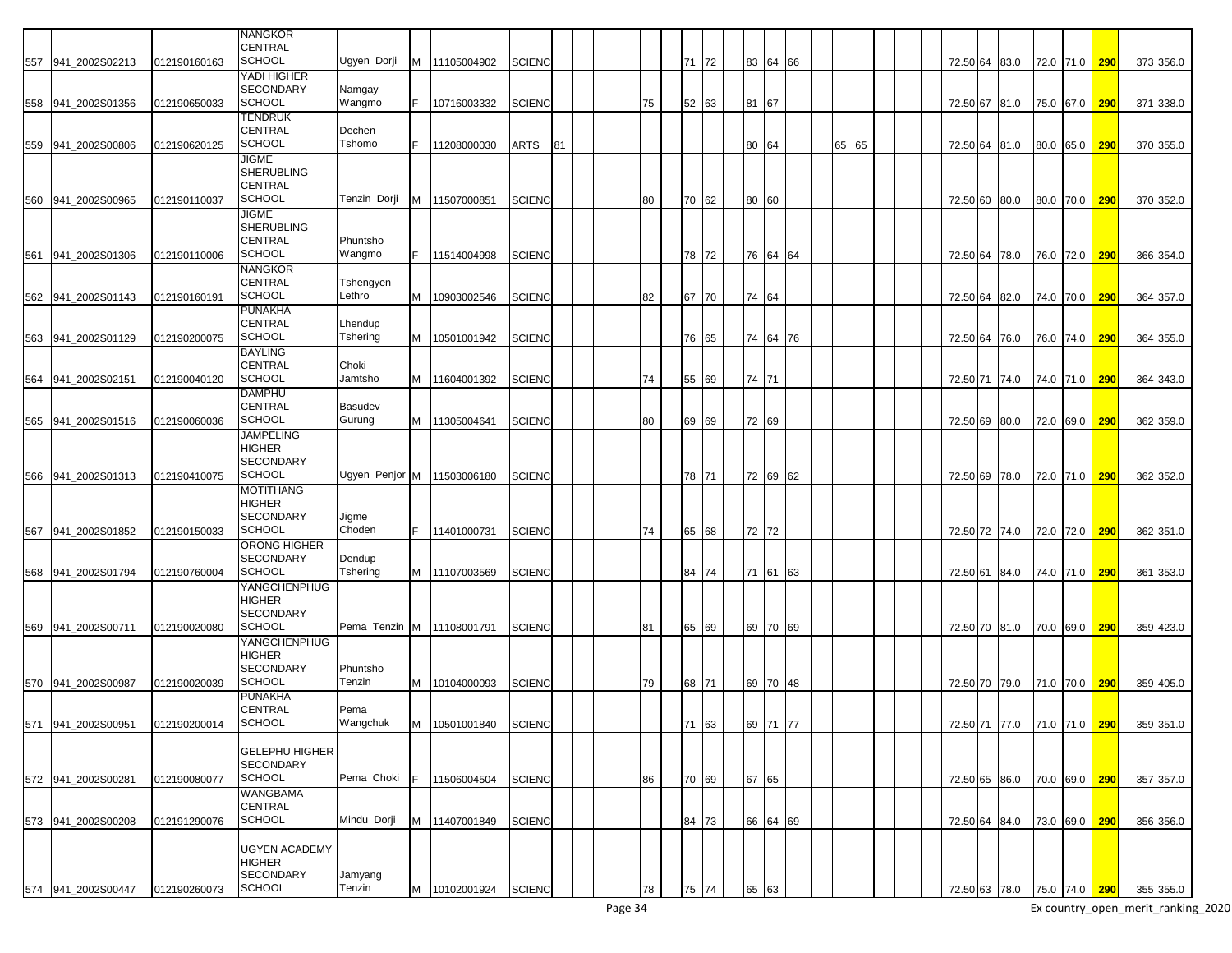|                    |              | <b>DRUKJEGANG</b><br><b>HIGHER</b><br><b>SECONDARY</b>                     | Passam Blon            |     |                               |               |    |       |    |    |    |          |       |          |    |          |    |    |                  |                             |           |               |           |                                          |
|--------------------|--------------|----------------------------------------------------------------------------|------------------------|-----|-------------------------------|---------------|----|-------|----|----|----|----------|-------|----------|----|----------|----|----|------------------|-----------------------------|-----------|---------------|-----------|------------------------------------------|
| 575 941 2002S01885 | 012190360031 | <b>SCHOOL</b>                                                              | Tamang                 | IF. | 10306000181                   | <b>SCIENC</b> |    |       | 87 |    | 74 | 61 67    | 65 62 |          |    |          |    |    |                  | 72.50 62 87.0 74.0 67.0 290 |           |               | 355 416.0 |                                          |
| 576 941 2002S01188 | 012190030043 | <b>BAJOTHANG</b><br>HIGHER<br><b>SECONDARY</b><br><b>SCHOOL</b>            | Sonam<br>Rinchen       |     | M 12008000120                 | <b>COMME</b>  |    |       |    | 74 |    |          |       | 64 65    | 71 |          | 80 | 67 |                  | 72.50 65 80.0 74.0 71.0 290 |           |               | 354 421.0 |                                          |
| 577 941 2002S00901 | 012190490072 | SARPANG<br>CENTRAL<br><b>SCHOOL</b>                                        | Rukman<br>Chhetri      | M   | 11303002407                   | <b>ARTS</b>   |    | 73 86 |    |    |    |          |       | 64 64    |    | 67 64    |    |    |                  | 72.50 64 86.0               |           | 73.0 67.0 290 | 354 418.0 |                                          |
| 578 941_2002S01042 | 012190260444 | <b>UGYEN ACADEMY</b><br><b>HIGHER</b><br><b>SECONDARY</b><br><b>SCHOOL</b> | Ugyen Sonam<br>Choden  | F.  | 11404000241                   | <b>COMME</b>  |    |       |    | 73 |    |          | 64 67 |          |    |          | 83 |    | 49 72.50 67 83.0 |                             |           | 73.0 67.0 290 | 354 336.0 |                                          |
|                    |              | <b>UGYEN ACADEMY</b><br><b>HIGHER</b><br><b>SECONDARY</b>                  | Choeying               |     |                               |               |    |       |    |    |    |          |       |          |    |          |    |    |                  |                             |           |               |           |                                          |
| 579 941_2002S01976 | 012190260050 | <b>SCHOOL</b><br>ZHEMGANG                                                  | Dema                   | E   | 10102000176                   | <b>SCIENC</b> |    |       |    |    |    | 77<br>78 |       | 63 65 70 |    |          |    |    |                  | 72.50 65 78.0               |           | 77.0 70.0 290 | 353 353.0 |                                          |
| 580 941_2002S02153 | 012190280107 | CENTRAL<br><b>SCHOOL</b><br><b>DAMPHU</b>                                  |                        |     | Kinley Tenzin M   12008002874 | ARTS          | 79 |       |    |    |    |          |       | 63 65    |    | 47 70 76 |    |    |                  | 72.50 65 79.0               |           | 76.0 70.0 290 | 353 400.0 |                                          |
| 581 941_2002S01594 | 012190060129 | CENTRAL<br><b>SCHOOL</b>                                                   | Bipon Rai              |     | M 11802002921                 | ARTS          | 80 |       |    |    |    |          |       | 63 67    |    | 66 76    |    |    |                  | 72.50 67 80.0               |           | 76.0 67.0 290 | 353 352.0 |                                          |
| 582 941_2002S01795 | 012190060233 | <b>DAMPHU</b><br>CENTRAL<br><b>SCHOOL</b>                                  | Deki Dema              | F   | 11807000866                   | <b>ARTS</b>   |    | 77    |    |    |    |          |       | 63 73    |    | 58 53 67 |    |    |                  | 72.50 73 77.0               |           | 73.0 67.0 290 | 353 391.0 |                                          |
| 583 941 2002S00695 | 012190260044 | <b>UGYEN ACADEMY</b><br>HIGHER<br><b>SECONDARY</b><br>SCHOOL               | Jigme Dorji            | IM. | 12005000932                   | <b>SCIENC</b> |    |       |    |    | 80 | 78 73    | 62 59 |          |    |          |    |    |                  | 72.50 59 80.0               |           | 78.0 73.0 290 | 352 352.0 |                                          |
| 584 941 2002S02229 | 012190020090 | YANGCHENPHUG<br>HIGHER<br><b>SECONDARY</b><br><b>SCHOOL</b>                | Chimi Pelden<br>Dorji  | F.  | 10302002403                   | <b>SCIENC</b> |    |       |    |    | 71 | 71 57    |       | 62 74 70 |    |          |    |    |                  | 72.50 74 74.0               |           | 71.0 71.0 290 | 352 405.0 |                                          |
|                    |              | <b>UGYEN ACADEMY</b><br>HIGHER<br><b>SECONDARY</b>                         | Rupa                   |     |                               |               |    |       |    |    |    |          |       |          |    |          |    |    |                  |                             |           |               |           |                                          |
| 585 941 2002S00866 | 012190260022 | <b>SCHOOL</b><br><b>UGYEN ACADEMY</b><br>HIGHER                            | Chamlagai              | IF. | 11804000679                   | <b>SCIENC</b> |    |       |    |    | 75 | 71 76    | 61 68 |          |    |          |    |    |                  | 72.50 68 76.0               |           | 75.0 71.0 290 | 351 351.0 |                                          |
| 586 941_2002S01474 | 012190260042 | <b>SECONDARY</b><br>SCHOOL<br><b>SAMTSE HIGHER</b>                         | Tshering               |     | Tobgay Dorji M 11004001320    | <b>SCIENC</b> |    |       |    |    | 81 | 73<br>66 |       | 58 68    |    |          |    |    |                  | 72.50 68 81.0               |           | 73.0 68.0 290 | 348 346.0 |                                          |
| 587 941_2002S00253 | 012190240024 | SECONDARY<br><b>SCHOOL</b>                                                 | Sonam Yulgen<br>Paldon | E   | 11704003679                   | <b>SCIENC</b> |    |       |    |    | 78 | 62<br>60 |       | 58 75 53 |    |          |    |    |                  | 72.50 75 78.0               | 75.0 62.0 | 290           | 348 386.0 |                                          |
| 588 941_2002S00872 | 012190020180 | YANGCHENPHUG<br>HIGHER<br>SECONDARY<br>SCHOOL                              | Tshering Kiba F        |     | 11510004699                   | <b>SCIENC</b> |    |       |    |    | 81 | 70 74    |       | 57 65 63 |    |          |    |    |                  | 72.50 65 81.0               |           | 74.0 70.0 290 | 347 410.0 |                                          |
| 589 941_2002S01882 | 012190330065 | <b>DAGA HIGHER</b><br><b>SECONDARY</b><br><b>SCHOOL</b>                    | Kamala<br>Powdyel      |     | 10304000666                   | <b>ARTS</b>   |    |       |    | 48 |    |          |       | 55 70    |    | 69 77 73 |    |    |                  | 72.50 70 77.0               |           | 73.0 70.0 290 | 345 392.0 |                                          |
|                    |              | <b>UGYEN ACADEMY</b><br><b>HIGHER</b><br>SECONDARY                         | Hakee                  |     |                               |               |    |       |    |    |    |          |       |          |    |          |    |    |                  |                             |           |               |           |                                          |
| 590 941 2002S00946 | 012190260053 | <b>SCHOOL</b>                                                              | Namgyal                |     | 11906000693                   | <b>SCIENC</b> |    |       |    |    |    | 77<br>78 |       | 49 64 71 |    |          |    |    |                  |                             |           |               |           | 72.50 64 78.0 77.0 71.0 290 m339 339.0 p |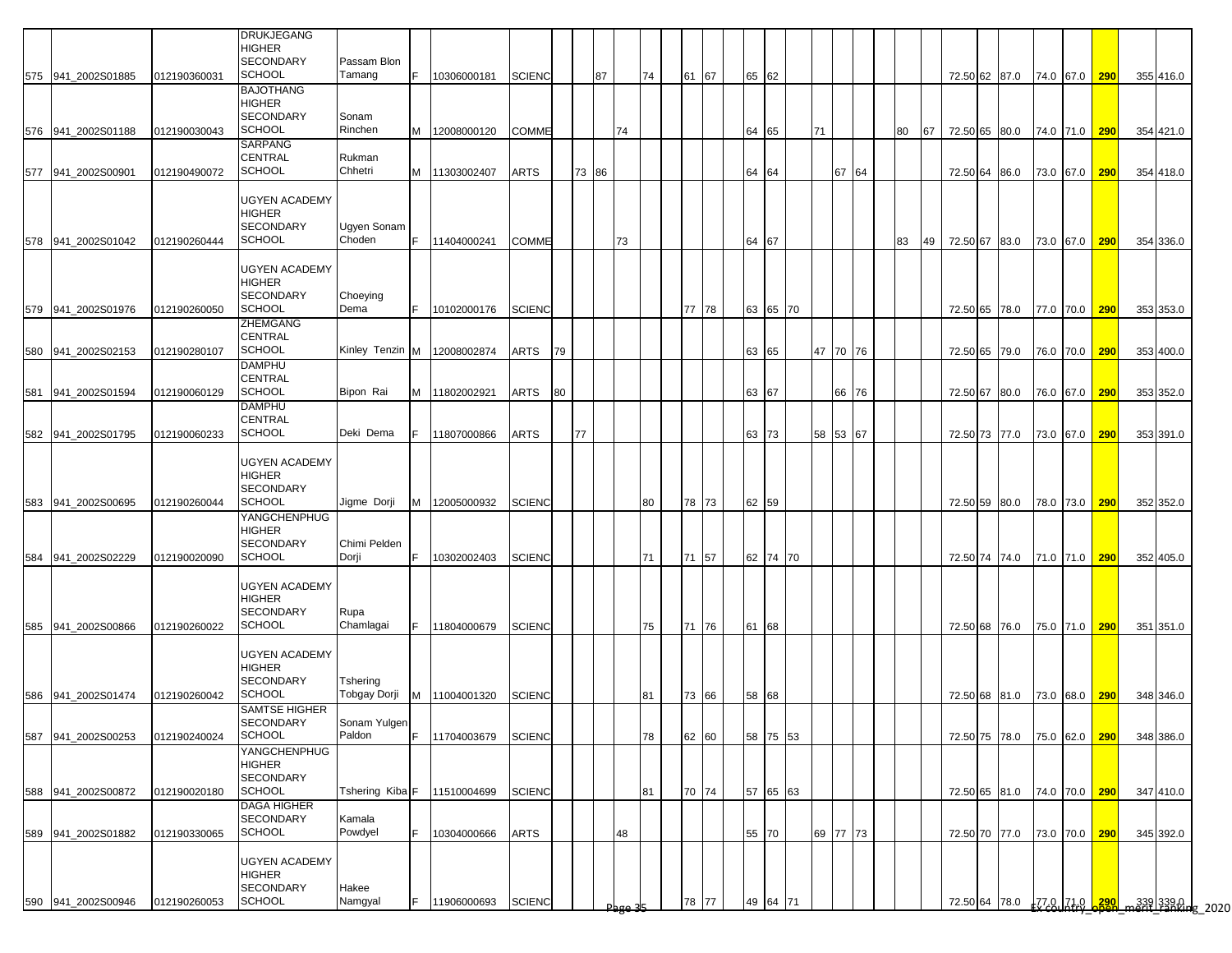|                    |              | <b>GONGZIM UGYEN</b>                      |                    |    |               |               |    |    |    |    |    |       |       |    |    |    |       |    |    |                             |      |           |               |            |           |
|--------------------|--------------|-------------------------------------------|--------------------|----|---------------|---------------|----|----|----|----|----|-------|-------|----|----|----|-------|----|----|-----------------------------|------|-----------|---------------|------------|-----------|
|                    |              | DORJI HIGHER                              |                    |    |               |               |    |    |    |    |    |       |       |    |    |    |       |    |    |                             |      |           |               |            |           |
|                    |              | SECONDARY                                 | Tshering           |    |               |               |    |    |    |    |    |       |       |    |    |    |       |    |    |                             |      |           |               |            |           |
| 591 941_2002S00526 | 012190270063 | <b>SCHOOL</b>                             | Dhendup            | M  | 10503000705   | <b>COMME</b>  |    |    | 85 |    |    |       | 49 60 |    |    | 75 |       | 70 | 44 | 72.50 60 85.0               |      | 75.0 70.0 |               | 290        | 339 383.0 |
|                    |              | NIMA HIGHER                               |                    |    |               |               |    |    |    |    |    |       |       |    |    |    |       |    |    |                             |      |           |               |            |           |
|                    |              | <b>SECONDARY</b>                          |                    |    |               |               |    |    |    |    |    |       |       |    |    |    |       |    |    |                             |      |           |               |            |           |
| 592 941_2002S00500 | 012190170316 | <b>SCHOOL</b>                             | Dechen Pem         | F  | 11410000972   | <b>SCIENC</b> |    |    |    | 69 |    | 67 61 | 78 71 |    |    |    |       |    |    | 72.25 71 78.0               |      | 71.0 69.0 |               | 289        | 367 346.0 |
|                    |              | TRASHITSE                                 |                    |    |               |               |    |    |    |    |    |       |       |    |    |    |       |    |    |                             |      |           |               |            |           |
|                    |              | HIGHER                                    |                    |    |               |               |    |    |    |    |    |       |       |    |    |    |       |    |    |                             |      |           |               |            |           |
|                    |              | <b>SECONDARY</b>                          | Tshering           |    |               |               |    |    |    |    |    |       |       |    |    |    |       |    |    |                             |      |           |               |            |           |
| 593 941 2002S00029 | 012190560027 | <b>SCHOOL</b>                             | Zangmo             | F. | 11514001097   | <b>SCIENC</b> |    |    |    | 80 | 60 | 67    | 77 65 |    |    |    |       |    |    | 72.25 65 80.0               |      | 77.0 67.0 |               | 289        | 366 349.0 |
|                    |              | YANGCHENPHUG                              |                    |    |               |               |    |    |    |    |    |       |       |    |    |    |       |    |    |                             |      |           |               |            |           |
|                    |              | HIGHER                                    |                    |    |               |               |    |    |    |    |    |       |       |    |    |    |       |    |    |                             |      |           |               |            |           |
|                    |              | SECONDARY                                 | Tshering           |    |               |               |    |    |    |    |    |       |       |    |    |    |       |    |    |                             |      |           |               |            |           |
| 594 941 2002S01495 | 012190020112 | <b>SCHOOL</b>                             | Lhamo              | F. | 11510004624   | <b>SCIENC</b> |    |    |    | 72 | 61 | 62    | 77 70 |    | 37 |    |       |    |    | 72.25 70 77.0               |      | 72.0 70.0 |               | 289        | 366 379.0 |
|                    |              | NANGKOR                                   |                    |    |               |               |    |    |    |    |    |       |       |    |    |    |       |    |    |                             |      |           |               |            |           |
|                    |              | CENTRAL                                   | Sangay             |    |               |               |    |    |    |    |    |       |       |    |    |    |       |    |    |                             |      |           |               |            |           |
| 595 941_2002S01947 | 012190160147 | <b>SCHOOL</b>                             | Norbu              |    | M 10905005327 | <b>SCIENC</b> |    |    |    | 79 |    | 71 51 | 76 63 |    |    |    |       |    |    | 72.25 63 79.0               |      | 76.0 71.0 |               | 289        | 365 340.0 |
|                    |              | YANGCHENPHUG                              |                    |    |               |               |    |    |    |    |    |       |       |    |    |    |       |    |    |                             |      |           |               |            |           |
|                    |              | HIGHER                                    | Sonam              |    |               |               |    |    |    |    |    |       |       |    |    |    |       |    |    |                             |      |           |               |            |           |
|                    |              | SECONDARY                                 | Dechen             |    |               |               |    |    |    |    |    |       |       |    |    |    |       |    |    |                             |      |           |               |            |           |
| 596 941 2002S01373 | 012190020402 | <b>SCHOOL</b>                             | Chenzom            |    | 11701003337   | <b>COMME</b>  |    |    | 70 |    |    |       | 73 73 |    |    | 70 |       | 60 | 52 | 72.25 73 73.0               |      | 73.0 70.0 |               | 289        | 362 398.0 |
|                    |              | YADI HIGHER                               |                    |    |               |               |    |    |    |    |    |       |       |    |    |    |       |    |    |                             |      |           |               |            |           |
|                    |              | <b>SECONDARY</b>                          |                    |    |               |               |    |    |    |    |    |       |       |    |    |    |       |    |    |                             |      |           |               |            |           |
| 597 941 2002S02092 | 012190650005 | <b>SCHOOL</b>                             | Kinga Thinley M    |    | 10709005181   | <b>SCIENC</b> |    |    |    |    |    | 78 76 | 71 63 |    | 72 |    |       |    |    | 72.25 63                    | 78.0 | 76.0 72.0 |               | 289        | 360 360.0 |
|                    |              | PELJORLING                                |                    |    |               |               |    |    |    |    |    |       |       |    |    |    |       |    |    |                             |      |           |               |            |           |
|                    |              | HIGHER                                    |                    |    |               |               |    |    |    |    |    |       |       |    |    |    |       |    |    |                             |      |           |               |            |           |
|                    |              | <b>SECONDARY</b><br><b>SCHOOL</b>         | Kuenzang<br>Choden |    |               |               |    |    |    |    |    |       |       |    |    |    |       |    |    |                             |      |           |               |            |           |
| 598 941_2002S02114 | 012190460019 |                                           |                    |    | 11214002271   | <b>SCIENC</b> |    | 80 |    | 71 |    | 61 44 | 69 69 |    |    |    |       |    |    | 72.25 69                    | 80.0 | 71.0 69.0 |               | 289        | 358 394.0 |
|                    |              |                                           | Karma Yezer        |    |               |               |    |    | 83 |    |    |       |       |    |    |    | 67 75 |    |    |                             |      |           |               |            |           |
| 599 941_2002S01508 | 012191390151 | YANGCHENPHUG                              |                    | M  | 11512006569   | ARTS          | 71 |    |    |    |    |       | 64 60 |    |    |    |       |    |    | 72.25 60                    | 83.0 | 75.0 71.0 |               | 289        | 353 420.0 |
|                    |              | <b>HIGHER</b>                             |                    |    |               |               |    |    |    |    |    |       |       |    |    |    |       |    |    |                             |      |           |               |            |           |
|                    |              | SECONDARY                                 |                    |    |               |               |    |    |    |    |    |       |       |    |    |    |       |    |    |                             |      |           |               |            |           |
| 600 941 2002S00854 | 012190020404 | <b>SCHOOL</b>                             | Tandin Zam         |    | 11411000841   | <b>COMME</b>  |    |    | 61 |    |    |       | 64 66 |    |    | 72 |       | 85 | 56 | 72.25 66 85.0               |      | 72.0 66.0 |               | 289        | 353 404.0 |
|                    |              | DRUKGYEL                                  |                    |    |               |               |    |    |    |    |    |       |       |    |    |    |       |    |    |                             |      |           |               |            |           |
|                    |              | CENTRAL                                   | Tshewang           |    |               |               |    |    |    |    |    |       |       |    |    |    |       |    |    |                             |      |           |               |            |           |
| 601 941 2002S00435 | 012190070072 | <b>SCHOOL</b>                             | Palden             |    | M 11201003462 | <b>SCIENC</b> |    |    |    | 80 |    | 68 78 | 63 63 |    |    |    |       |    |    | 72.25 63 80.0               |      | 78.0 68.0 |               | 289        | 352 352.0 |
|                    |              | PHUENTSHOLING                             |                    |    |               |               |    |    |    |    |    |       |       |    |    |    |       |    |    |                             |      |           |               |            |           |
|                    |              | HIGHER                                    |                    |    |               |               |    |    |    |    |    |       |       |    |    |    |       |    |    |                             |      |           |               |            |           |
|                    |              | SECONDARY                                 |                    |    |               |               |    |    |    |    |    |       |       |    |    |    |       |    |    |                             |      |           |               |            |           |
| 602 941 2002S00011 | 012190180011 | <b>SCHOOL</b>                             | Neeraj Nepal M     |    | 10312000186   | <b>SCIENC</b> |    |    |    |    |    | 78 71 | 58 70 |    | 69 |    |       |    |    | 72.25 70 78.0               |      | 71.0 70.0 |               | 289        | 347 346.0 |
|                    |              | YANGCHENPHUG                              |                    |    |               |               |    |    |    |    |    |       |       |    |    |    |       |    |    |                             |      |           |               |            |           |
|                    |              | HIGHER                                    |                    |    |               |               |    |    |    |    |    |       |       |    |    |    |       |    |    |                             |      |           |               |            |           |
|                    |              | SECONDARY                                 | Kuenzang           |    |               |               |    |    |    |    |    |       |       |    |    |    |       |    |    |                             |      |           |               |            |           |
| 603 941 2002S00530 | 012190020438 | <b>SCHOOL</b>                             | Wangmo             |    | 11604002196   | <b>COMME</b>  |    |    | 75 |    |    |       | 56 64 |    |    | 71 |       | 73 | 77 | 72.25 64 77.0               |      | 75.0 73.0 |               | 289        | 345 416.0 |
|                    |              | NANGKOR                                   |                    |    |               |               |    |    |    |    |    |       |       |    |    |    |       |    |    |                             |      |           |               |            |           |
|                    |              | CENTRAL                                   | Kinley             |    |               |               |    |    |    |    |    |       |       |    |    |    |       |    |    |                             |      |           |               |            |           |
| 604 941_2002S01197 | 012190160101 | <b>SCHOOL</b>                             | Wangchuk           | M  | 10905004434   | <b>COMME</b>  |    |    | 68 |    |    |       | 56 61 |    |    | 70 |       | 90 | 65 | 72.25 61 90.0               |      | 70.0 68.0 |               | <b>289</b> | 345 410.0 |
|                    |              | TENDRUK                                   |                    |    |               |               |    |    |    |    |    |       |       |    |    |    |       |    |    |                             |      |           |               |            |           |
|                    |              | CENTRAL                                   | Tirtha Raj         |    |               |               |    |    |    |    |    |       |       |    |    |    |       |    |    |                             |      |           |               |            |           |
| 605 941_2002S02243 | 012190620084 | <b>SCHOOL</b>                             | Chetri             |    | M 11201004517 | <b>COMME</b>  |    |    | 93 |    |    |       | 55 57 |    |    | 60 |       | 79 | 59 | 72.25 57 93.0               |      |           | 79.0 60.0     | 289        | 344 403.0 |
|                    |              | <b>DAMPHU</b>                             |                    |    |               |               |    |    |    |    |    |       |       |    |    |    |       |    |    |                             |      |           |               |            |           |
|                    |              | CENTRAL                                   | Tandin             |    |               |               |    |    |    |    |    |       |       |    |    |    |       |    |    |                             |      |           |               |            |           |
| 606 941_2002S01770 | 012190060110 | <b>SCHOOL</b>                             | Wangchuk           | M  | 10906002560   | <b>COMME</b>  |    |    | 91 |    |    |       | 53 58 |    |    | 63 |       | 77 | 59 | 72.25 58 91.0 77.0 63.0     |      |           |               | 289        | 342 401.0 |
|                    |              | CHUKHA                                    |                    |    |               |               |    |    |    |    |    |       |       |    |    |    |       |    |    |                             |      |           |               |            |           |
|                    |              | CENTRAL<br><b>SCHOOL</b>                  |                    |    |               |               |    |    |    |    |    |       |       |    |    |    |       |    |    |                             |      |           |               |            |           |
| 607 941_2002S00931 | 012190050077 |                                           | Arpan Rai          |    | M 11213002756 | <b>COMME</b>  |    |    | 84 |    |    |       | 51 59 |    |    | 71 |       | 75 | 57 | 72.25 59 84.0               |      |           | 75.0 71.0 289 |            | 340 397.0 |
|                    |              |                                           |                    |    |               |               |    |    |    |    |    |       |       |    |    |    |       |    |    |                             |      |           |               |            |           |
|                    |              | <b>GELEPHU HIGHER</b><br><b>SECONDARY</b> | Tenzin             |    |               |               |    |    |    |    |    |       |       |    |    |    |       |    |    |                             |      |           |               |            |           |
|                    | 012190080150 | <b>SCHOOL</b>                             | Wangchuk           |    |               | <b>COMME</b>  |    |    |    |    |    |       |       |    |    |    |       |    |    |                             |      |           |               |            |           |
| 608 941_2002S00230 |              |                                           |                    |    | M 11902001895 |               |    |    | 73 |    |    |       | 51    | 69 |    | 60 |       | 78 | 50 | 72.25 69 78.0 73.0 69.0 289 |      |           |               |            | 340 381.0 |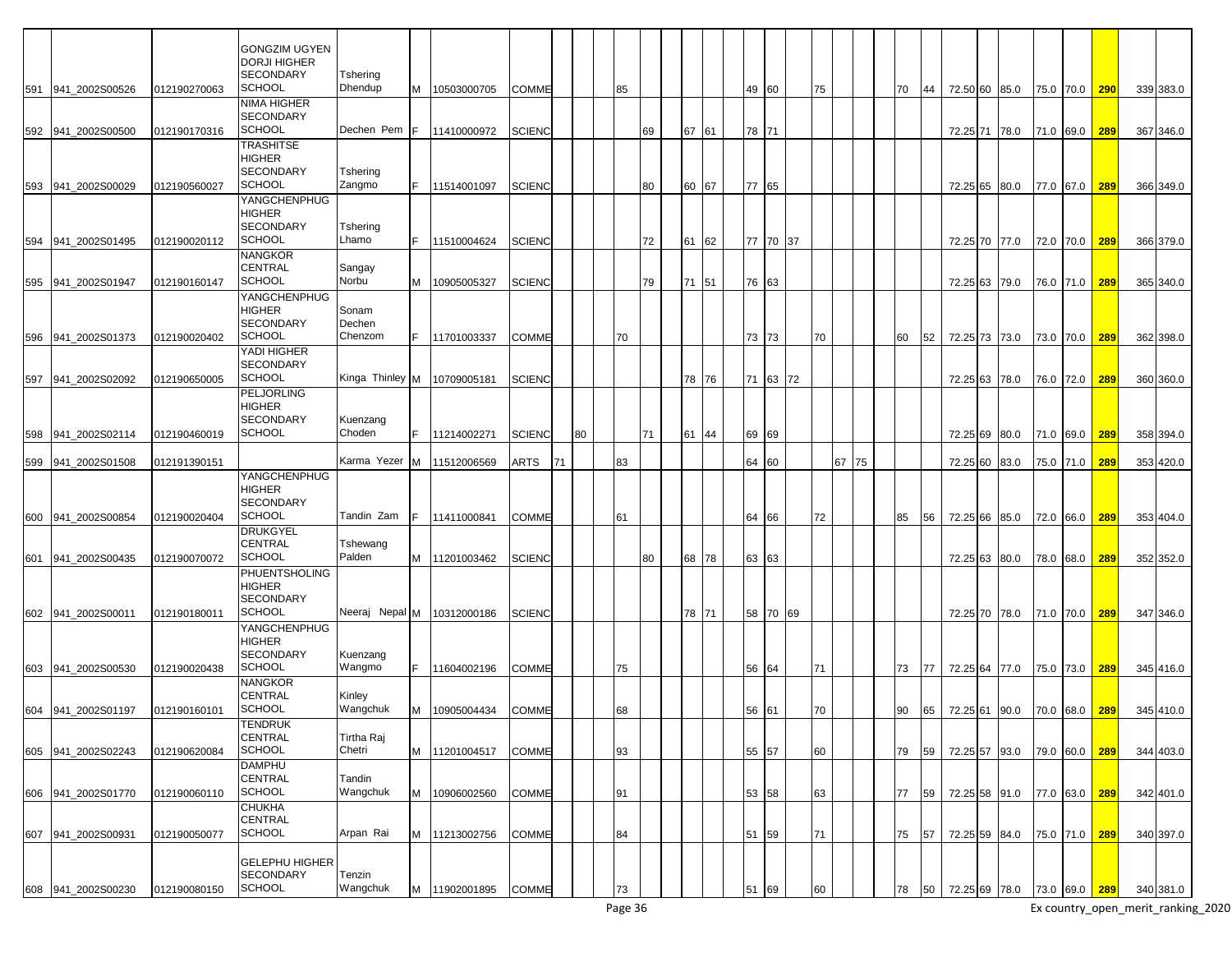|     |                    |              | <b>TRASHITSE</b>                                                       |                           |     |                      |               |    |    |    |    |    |       |               |          |    |    |       |    |    |                                |  |           |     |           |
|-----|--------------------|--------------|------------------------------------------------------------------------|---------------------------|-----|----------------------|---------------|----|----|----|----|----|-------|---------------|----------|----|----|-------|----|----|--------------------------------|--|-----------|-----|-----------|
|     |                    |              | <b>HIGHER</b><br><b>SECONDARY</b>                                      |                           |     |                      |               |    |    |    |    |    |       |               |          |    |    |       |    |    |                                |  |           |     |           |
|     | 609 941 2002S00142 | 012190560038 | <b>SCHOOL</b>                                                          | Singye Dorji              |     | M 11514002737        | <b>SCIENC</b> |    |    |    | 83 | 66 | 62    | 75 64         |          |    |    |       |    |    | 72.00 64 83.0 75.0 66.0 288    |  |           |     | 363 350.0 |
|     | 610 941 2002S01104 | 012190930054 | <b>DASHIDING</b><br>HIGHER<br><b>SECONDARY</b><br><b>SCHOOL</b>        | Chimi<br>Wangmo           | F.  | 10707002208          | <b>COMME</b>  |    |    | 80 |    |    |       | 75 58         |          |    | 75 |       | 45 | 71 | 72.00 58 80.0                  |  | 75.0 75.0 | 288 | 363 404.0 |
|     | 611 941_2002S01351 | 012190760046 | ORONG HIGHER<br><b>SECONDARY</b><br><b>SCHOOL</b>                      | Sonam Loday M 11104004650 |     |                      | <b>COMME</b>  |    |    | 84 |    |    |       | 74 57         |          |    | 73 |       | 72 | 64 | 72.00 57 84.0                  |  | 74.0 73.0 | 288 | 362 424.0 |
|     |                    |              | ORONG HIGHER                                                           |                           |     |                      |               |    |    |    |    |    |       |               |          |    |    |       |    |    |                                |  |           |     |           |
|     | 612 941_2002S00945 | 012190760013 | <b>SECONDARY</b><br><b>SCHOOL</b>                                      | Sonam<br>Tobgay           |     | M 11102007727        | <b>SCIENC</b> |    |    |    | 84 | 57 | 70    | 71            | 63       |    |    |       |    |    | 72.00 63 84.0                  |  | 71.0 70.0 | 288 | 359 345.0 |
|     |                    |              | <b>GONGZIM UGYEN</b><br><b>DORJI HIGHER</b><br><b>SECONDARY</b>        | Yangchen                  |     |                      |               |    |    |    |    |    |       |               |          |    |    |       |    |    |                                |  |           |     |           |
|     | 613 941 2002S01003 | 012190270024 | <b>SCHOOL</b><br><b>DAMPHU</b>                                         | Dema                      |     | 11606002637          | <b>SCIENC</b> |    |    |    | 76 |    | 63 72 | 70 70         |          |    |    |       |    |    | 72.00 70 76.0                  |  | 72.0 70.0 | 288 | 358 351.0 |
|     | 614 941_2002S00891 | 012190060037 | <b>CENTRAL</b><br><b>SCHOOL</b>                                        | Dawa Karma<br>Sherpa      |     | M 11802000095        | <b>SCIENC</b> |    |    |    | 77 |    | 58 74 | 70 67         |          |    |    |       |    |    | 72.00 67 77.0                  |  | 74.0 70.0 | 288 | 358 346.0 |
|     | 615 941 2002S01360 | 012190070060 | <b>DRUKGYEL</b><br><b>CENTRAL</b><br><b>SCHOOL</b>                     | Tila Rupa<br>Chhetri      |     | 11210002304          | <b>SCIENC</b> |    |    |    | 84 |    | 62 72 | 69 63         |          |    |    |       |    |    | 72.00 63 84.0                  |  | 72.0 69.0 | 288 | 357 350.0 |
|     |                    |              | YADI HIGHER<br><b>SECONDARY</b>                                        |                           |     |                      |               |    |    |    |    |    |       |               |          |    |    |       |    |    |                                |  |           |     |           |
|     | 616 941_2002S01601 | 012190650037 | <b>SCHOOL</b>                                                          | Phub Dem                  | F.  | 10710002859          | <b>SCIENC</b> |    |    |    | 82 |    | 66 71 | 68 67         |          |    |    |       |    |    | 72.00 67 82.0                  |  | 71.0 68.0 | 288 | 356 354.0 |
|     | 617 941 2002S01826 | 012190650023 | YADI HIGHER<br><b>SECONDARY</b><br><b>SCHOOL</b>                       | Tashi Tenzin              |     | M 10705000895        | <b>SCIENC</b> |    |    |    | 82 | 64 | 80    | 68 58         |          |    |    |       |    |    | 72.00 58 82.0                  |  | 80.0 68.0 | 288 | 356 352.0 |
|     | 618 941 2002S01489 | 012190040140 | <b>BAYLING</b><br><b>CENTRAL</b><br><b>SCHOOL</b>                      | Deki Choden               | IF. | 11608000526          | <b>ARTS</b>   | 82 |    |    |    |    |       | 68 69         |          |    |    | 66 68 |    |    | 72.00 69 82.0                  |  | 69.0 68.0 | 288 | 356 353.0 |
|     | 619 941_2002S01076 | 012190230019 | <b>SHERUBLING</b><br><b>CENTRAL</b><br>SCHOOL                          | Sonam Choki               | IF. | 11704003911          | <b>SCIENC</b> |    |    |    | 71 | 64 | 71    | 68 73         |          | 40 |    |       |    |    | 72.00 73 73.0                  |  | 71.0 71.0 | 288 | 356 387.0 |
|     |                    |              | <b>MOTITHANG</b><br><b>HIGHER</b><br><b>SECONDARY</b>                  | Sangay                    |     |                      |               |    |    |    |    |    |       |               |          |    |    |       |    |    |                                |  |           |     |           |
| 620 | 941 2002S00637     | 012190150061 | <b>SCHOOL</b><br><b>NGANGLAM</b>                                       | Draden                    |     | M 10712000510        | <b>SCIENC</b> |    |    |    | 83 | 67 | 72    | 66 66         |          |    |    |       |    |    | 72.00 66 83.0                  |  | 72.0 67.0 | 288 | 354 354.0 |
| 621 | 941 2002S01232     | 012190450088 | <b>HIGHER</b><br><b>SECONDARY</b><br><b>SCHOOL</b>                     | Yenten<br>Jamtsho         |     | M 10903003186        | <b>SCIENC</b> |    |    |    | 85 |    | 72 72 | 66 59         |          |    |    |       |    |    | 72.00 59 85.0                  |  | 72.0 72.0 | 288 | 354 354.0 |
|     |                    |              | <b>GELEPHU HIGHER</b>                                                  |                           |     |                      |               |    |    |    |    |    |       |               |          |    |    |       |    |    |                                |  |           |     |           |
|     | 622 941_2002S00272 | 012190080051 | <b>SECONDARY</b><br><b>SCHOOL</b>                                      | Namgyal<br>Tshering       | M   | 10502001584          | <b>SCIENC</b> |    |    |    | 85 |    | 67 64 | 66 68         |          |    |    |       |    |    | 72.00 68 85.0                  |  | 68.0 67.0 | 288 | 354 350.0 |
|     | 623 941_2002S01902 | 012191390287 |                                                                        | Sonam<br>Tshomo           |     | 10101004249          | <b>COMME</b>  |    |    | 85 |    |    |       | <b>b5 b</b> 1 |          |    | ხა |       | 77 |    | 50 72.00 61 85.0 77.0 65.0 288 |  |           |     | 353 401.0 |
|     | 624 941_2002S01256 | 012190460040 | PELJORLING<br><b>HIGHER</b><br><b>SECONDARY</b><br><b>SCHOOL</b>       | Tshering<br>Yangzom       | F.  | 11214000655          | <b>SCIENC</b> |    | 88 |    | 70 |    | 55 47 | 63 65         |          |    |    |       |    |    | 72.00 65 88.0 70.0 65.0 288    |  |           |     | 351 388.0 |
|     | 625 941_2002S02324 | 012190150045 | <b>MOTITHANG</b><br><b>HIGHER</b><br><b>SECONDARY</b><br><b>SCHOOL</b> | Pema Choki<br>Dorji       |     | F  11411002933       | <b>SCIENC</b> |    |    |    |    |    | 76 63 |               | 62 66 80 |    |    |       |    |    | 72.00 66 80.0 76.0 66.0 288    |  |           |     | 350 347.0 |
|     | 626 941_2002S01503 | 012190160197 | <b>NANGKOR</b><br><b>CENTRAL</b><br><b>SCHOOL</b>                      | Ugyen<br>Dendup           |     | M 10905001782 SCIENC |               |    |    |    | 74 |    | 66 70 | 62 72         |          |    |    |       |    |    | 72.00 72 74.0 72.0 70.0 288    |  |           |     | 350 344.0 |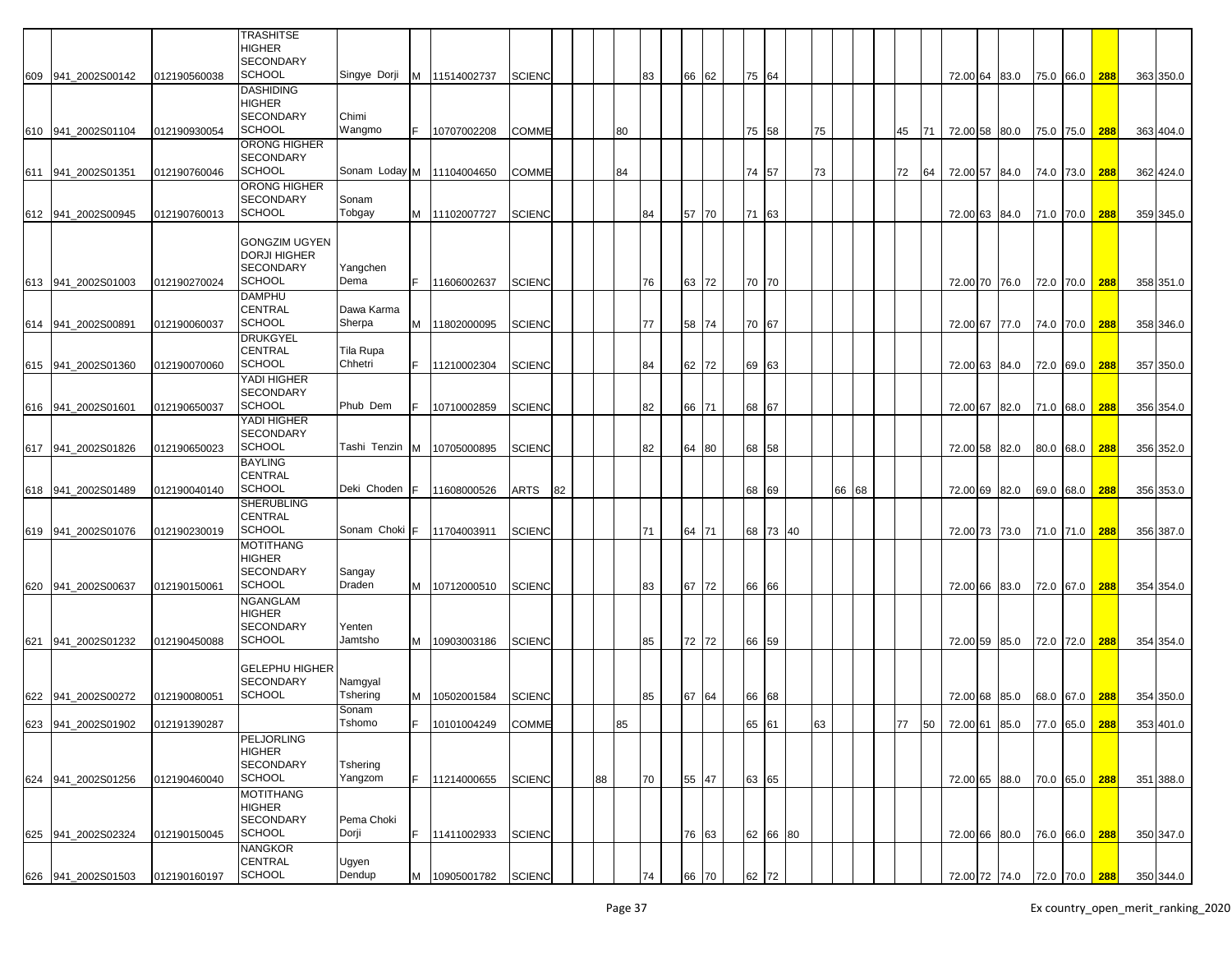|     |                    |              | YANGCHENPHUG<br><b>HIGHER</b><br><b>SECONDARY</b>                          | Tashi                        |    |                               |                     |    |    |    |              |    |          |       |          |    |          |    |    |  |                             |               |     |           |  |
|-----|--------------------|--------------|----------------------------------------------------------------------------|------------------------------|----|-------------------------------|---------------------|----|----|----|--------------|----|----------|-------|----------|----|----------|----|----|--|-----------------------------|---------------|-----|-----------|--|
|     | 627 941_2002S01766 | 012190020406 | <b>SCHOOL</b>                                                              | Yangzom<br>Palden            | F. | 11513006196                   | <b>COMME</b>        |    |    |    | 72           |    |          | 61 68 |          | 61 |          | 76 |    |  | 72 72.00 68 76.0            | 72.0 72.0     | 288 | 349 410.0 |  |
|     | 628 941 2002S02003 | 012191390301 |                                                                            | Tshering<br>Wangchuk         |    | M 11401001180                 | COMME <sup>68</sup> |    |    |    | 90           |    |          | 57 56 |          |    |          | 74 | 49 |  | 72.00 56 90.0               | 74.0 68.0     | 288 | 345 394.0 |  |
|     | 629 941_2002S00333 | 012190260259 | <b>UGYEN ACADEMY</b><br><b>HIGHER</b><br><b>SECONDARY</b><br><b>SCHOOL</b> |                              |    | Nidrup Lama M 11311000782     | ARTS                | 82 |    |    |              |    |          |       | 56 68    |    | 70 67    |    |    |  | 72.00 68 82.0 70.0 68.0 288 |               |     | 344 343.0 |  |
|     | 630 941_2002S00938 | 012190140009 | <b>MONGAR HIGHER</b><br><b>SECONDARY</b><br><b>SCHOOL</b>                  | Sonam<br>Tshering            |    | M 10702002316                 | ARTS                | 77 |    |    | 72           |    |          |       | 55 68    |    | 64 71    |    |    |  | 72.00 68 77.0 72.0 71.0     |               | 288 | 343 407.0 |  |
| 631 | 941 2002S00999     | 012190150044 | <b>MOTITHANG</b><br><b>HIGHER</b><br><b>SECONDARY</b><br><b>SCHOOL</b>     | Pematsho<br>Lekzin           | F. | 11107008087                   | <b>SCIENC</b>       |    |    |    |              | 77 | 74<br>65 |       | 51 65 72 |    |          |    |    |  | 72.00 65 77.0               | 74.0 72.0     | 288 | 339 404.0 |  |
|     | 632 941_2002S00665 | 012190260302 | <b>UGYEN ACADEMY</b><br><b>HIGHER</b><br><b>SECONDARY</b><br><b>SCHOOL</b> | Tenzin<br>Namgay<br>Wangchuk |    | M 11411002358                 | ARTS                | 75 |    | 84 |              |    |          |       | 47 64    |    | 65 61    |    |    |  | 72.00 64 84.0               | 75.0 65.0     | 288 | 335 396.0 |  |
|     |                    |              | <b>NANGKOR</b>                                                             |                              |    |                               |                     |    |    |    |              |    |          |       |          |    |          |    |    |  |                             |               |     |           |  |
|     | 633 941_2002S00105 | 012190160188 | <b>CENTRAL</b><br><b>SCHOOL</b>                                            | Tashi<br>Yangdon             |    | 11504004751                   | <b>SCIENC</b>       |    |    |    |              | 77 | 62<br>55 | 80 65 |          |    |          |    |    |  | 71.75 65 80.0               | 77.0 65.0     | 287 | 367 339.0 |  |
|     |                    |              | ORONG HIGHER                                                               |                              |    |                               |                     |    |    |    |              |    |          |       |          |    |          |    |    |  |                             |               |     |           |  |
|     | 634 941 2002S01303 | 012190760027 | <b>SECONDARY</b><br><b>SCHOOL</b>                                          | Sonam Choki F                |    | 11102001505                   | <b>SCIENC</b>       |    |    |    |              |    | 75<br>77 |       | 76 59 70 |    |          |    |    |  | 71.75 59 77.0 76.0 75.0 287 |               |     | 363 357.0 |  |
|     |                    |              | <b>MONGAR HIGHER</b><br><b>SECONDARY</b>                                   | Sonam                        |    |                               |                     |    |    |    |              |    |          |       |          |    |          |    |    |  |                             |               |     |           |  |
|     | 635 941_2002S01372 | 012190140024 | <b>SCHOOL</b><br><b>JIGME</b><br><b>SHERUBLING</b><br><b>CENTRAL</b>       | Choden<br>Peljor             | F. | 10702000847                   | <b>ARTS</b>         |    |    |    |              |    |          |       | 76 69    |    | 68 73 63 |    |    |  | 71.75 69 76.0 73.0 69.0 287 |               |     | 363 349.0 |  |
|     | 636 941 2002S01725 | 012190110074 | <b>SCHOOL</b>                                                              | Wangdi                       |    | M 11503004849                 | <b>SCIENC</b>       |    |    |    |              | 73 | 60<br>55 | 76 69 |          |    |          |    |    |  | 71.75 69 76.0               | 73.0 69.0 287 |     | 363 333.0 |  |
|     |                    |              | YANGCHENPHUG<br><b>HIGHER</b><br><b>SECONDARY</b><br><b>SCHOOL</b>         | Jangchuk<br>Lhamo            | F. |                               |                     |    |    |    |              |    |          |       |          |    |          |    |    |  |                             |               |     |           |  |
|     | 637 941_2002S02088 | 012190020233 | <b>YANGCHENPHUG</b><br><b>HIGHER</b><br><b>SECONDARY</b>                   |                              |    | 12004006026                   | ARTS                |    | 67 |    |              |    |          |       | 74 72    |    | 55 69 61 |    |    |  | 71.75 72 74.0               | 72.0 69.0     | 287 | 361 398.0 |  |
|     | 638 941 2002S01183 | 012190020077 | <b>SCHOOL</b>                                                              |                              |    | Kinley Tenzin M   11410007824 | <b>SCIENC</b>       |    |    |    |              | 73 | 70<br>73 |       | 72 69 63 |    |          |    |    |  | 71.75 69 73.0               | 73.0 72.0     | 287 | 359 420.0 |  |
|     | 639 941 2002S02076 | 012190260055 | <b>UGYEN ACADEMY</b><br><b>HIGHER</b><br>SECONDARY<br><b>SCHOOL</b>        | Karma<br>Yangzom             | F  | 11913001974                   | <b>SCIENC</b>       |    |    |    |              |    | 78<br>67 |       | 72 65 72 |    |          |    |    |  | 71.75 65 78.0               | 72.0 72.0 287 |     | 359 354.0 |  |
|     | 640 941_2002S01179 | 012190020261 | YANGCHENPHUG<br><b>HIGHER</b><br><b>SECONDARY</b><br><b>SCHOOL</b>         | Phuntsho<br>Wangchuk         |    | M 10905001316                 | ARTS                | 77 |    |    |              |    |          | 68 68 |          |    | 60 71 71 |    |    |  | 71.75 68 77.0 71.0 71.0 287 |               |     | 355 415.0 |  |
|     | 641 941_2002S01617 | 012191290065 | WANGBAMA<br><b>CENTRAL</b><br><b>SCHOOL</b>                                | Sonam<br>Choden              | F. | 11403000127                   | <b>COMME</b>        |    |    |    | 80           |    |          | 68 57 |          | 76 |          | 74 |    |  | 51 71.75 57 80.0            | 76.0 74.0 287 |     | 355 406.0 |  |
|     | 642 941_2002S02297 |              | Nangkor Central<br>School                                                  | Sonam<br>Tobgay              | M  | 10905005465                   | COMME               |    |    |    | 72           |    |          | 68 55 |          |    |          | 92 |    |  | 63 71.75 55 92.0            | 72.0 68.0     | 287 | 355 350.0 |  |
|     |                    |              | <b>SHERUBLING</b><br><b>CENTRAL</b>                                        | Karma Sherub                 |    |                               |                     |    |    |    |              |    |          |       |          |    |          |    |    |  |                             |               |     |           |  |
|     | 643 941_2002S01039 | 012190230006 | SCHOOL                                                                     | Wangmo                       | F  | 11704003686                   | <b>SCIENC</b>       |    |    |    | $Pbge 3^{7}$ |    | 62<br>64 |       | 68 71 29 |    |          |    |    |  |                             |               |     |           |  |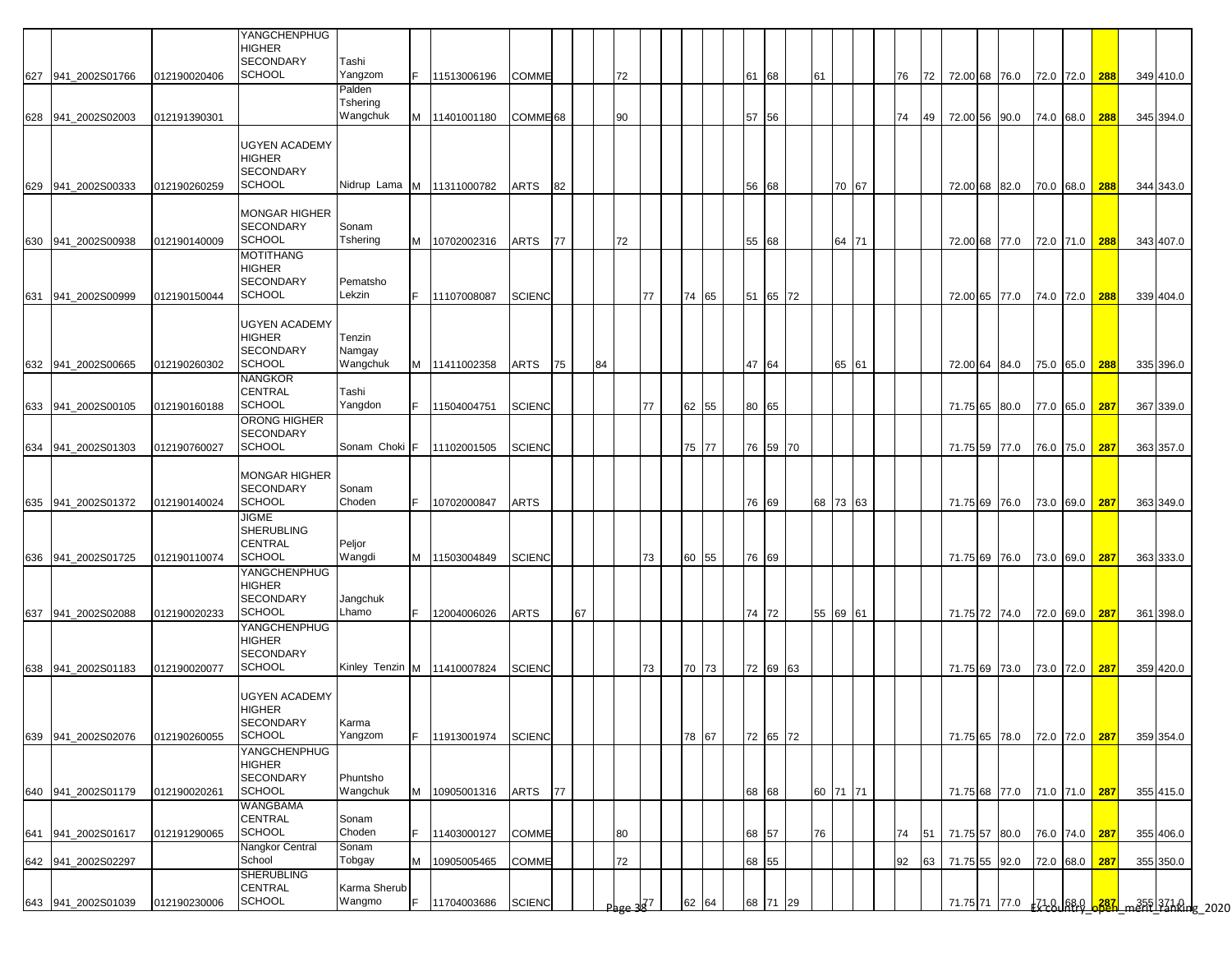|                    |              | <b>YANGCHENPHUG</b><br><b>HIGHER</b>     |                              |    |               |               |    |    |    |    |    |       |          |          |    |    |          |    |    |          |                         |      |           |     |           |
|--------------------|--------------|------------------------------------------|------------------------------|----|---------------|---------------|----|----|----|----|----|-------|----------|----------|----|----|----------|----|----|----------|-------------------------|------|-----------|-----|-----------|
| 644 941 2002S02169 | 012190020070 | <b>SECONDARY</b><br><b>SCHOOL</b>        | Tashi Om                     |    | 11410000842   | <b>SCIENC</b> |    |    |    |    | 69 | 60 62 |          |          |    |    |          |    |    |          |                         |      | 69.0 68.0 | 287 |           |
|                    |              |                                          | Tshewang                     |    |               |               |    |    |    |    |    |       |          | 68 75 45 |    |    |          |    |    |          | 71.75 75 75.0           |      |           |     | 355 379.0 |
| 645 941_2002S02268 | 012191390335 |                                          | Lhendup                      |    | 11702000231   | <b>COMME</b>  |    |    |    | 86 |    |       | 67 65    |          |    | 63 |          | 69 | 53 | 71.75 65 | 86.0                    |      | 69.0 67.0 | 287 | 354 403.0 |
|                    |              | <b>SAMTSE HIGHER</b><br><b>SECONDARY</b> | Karma                        |    |               |               |    |    |    |    |    |       |          |          |    |    |          |    |    |          |                         |      |           |     |           |
| 646 941_2002S00237 | 012190240030 | <b>SCHOOL</b>                            | Jamtsho                      |    | M 11107005278 | <b>SCIENC</b> |    |    |    |    |    | 76 75 |          | 64 66 70 |    |    |          |    |    | 71.75 66 | 76.0                    |      | 75.0 70.0 | 287 | 351 351.0 |
|                    |              | <b>DRUKJEGANG</b>                        |                              |    |               |               |    |    |    |    |    |       |          |          |    |    |          |    |    |          |                         |      |           |     |           |
|                    |              | <b>HIGHER</b><br>SECONDARY               | Phumpa Maya                  |    |               |               |    |    |    |    |    |       |          |          |    |    |          |    |    |          |                         |      |           |     |           |
| 647 941 2002S02086 | 012190360043 | <b>SCHOOL</b>                            | Mongar                       | E. | 10311002248   | <b>SCIENC</b> |    |    | 87 |    | 78 | 57 59 |          | 64 58    |    |    |          |    |    | 71.75 58 | 87.0                    |      | 78.0 64.0 | 287 | 351 403.0 |
|                    |              | MOTITHANG                                |                              |    |               |               |    |    |    |    |    |       |          |          |    |    |          |    |    |          |                         |      |           |     |           |
|                    |              | <b>HIGHER</b><br><b>SECONDARY</b>        |                              |    |               |               |    |    |    |    |    |       |          |          |    |    |          |    |    |          |                         |      |           |     |           |
| 648 941 2002S01275 | 012190150110 | <b>SCHOOL</b>                            | Leki Dema                    | F. | 11701002861   | <b>COMME</b>  |    |    |    | 83 |    |       |          | 62 65    |    | 62 |          | 74 | 62 | 71.75 65 | 83.0                    |      | 74.0 65.0 | 287 | 349 408.0 |
|                    |              | YADI HIGHER                              |                              |    |               |               |    |    |    |    |    |       |          |          |    |    |          |    |    |          |                         |      |           |     |           |
| 649 941_2002S01088 | 012190650125 | <b>SECONDARY</b><br><b>SCHOOL</b>        | Leki Tshering M              |    | 12005003213   | <b>COMME</b>  |    |    |    | 96 |    |       | 61       | 63       |    | 65 |          | 40 | 48 | 71.75 63 | 96.0                    | 65.0 | 63.0      | 287 | 348 373.0 |
|                    |              | <b>PUNAKHA</b>                           |                              |    |               |               |    |    |    |    |    |       |          |          |    |    |          |    |    |          |                         |      |           |     |           |
|                    |              | <b>CENTRAL</b>                           | Thukten                      |    |               |               |    |    |    |    |    |       |          |          |    |    |          |    |    |          |                         |      |           |     |           |
| 650 941 2002S00256 | 012190200033 | SCHOOL                                   | Dema                         |    | 11906000110   | <b>SCIENC</b> |    |    |    |    | 78 | 71 71 |          | 59 67    |    |    |          |    |    |          | 71.75 67 78.0           |      | 71.0 71.0 | 287 | 346 346.0 |
|                    |              | UGYEN ACADEMY                            |                              |    |               |               |    |    |    |    |    |       |          |          |    |    |          |    |    |          |                         |      |           |     |           |
|                    |              | HIGHER                                   |                              |    |               |               |    |    |    |    |    |       |          |          |    |    |          |    |    |          |                         |      |           |     |           |
| 651 941_2002S02159 | 012190260287 | SECONDARY<br><b>SCHOOL</b>               | <b>Uusum Yeezin</b><br>Dorji | F. | 11805002850   | <b>ARTS</b>   | 77 |    | 83 |    |    |       |          | 57 63    |    |    | 64       |    |    | 71.75 63 | 83.0                    |      | 77.0 64.0 | 287 | 344 344.0 |
|                    |              | <b>DAMPHU</b>                            | Tshering                     |    |               |               |    |    |    |    |    |       |          |          |    |    |          |    |    |          |                         |      |           |     |           |
|                    |              | <b>CENTRAL</b>                           | Choden                       |    |               |               |    |    |    |    |    |       |          |          |    |    |          |    |    |          |                         |      |           |     |           |
| 652 941 2002S00949 | 012190060124 | <b>SCHOOL</b>                            | Tamang                       | F. | 11804000756   | COMME         |    |    |    | 77 |    |       | 51       | 61       |    | 62 |          | 87 | 59 | 71.75 61 | 87.0                    |      | 77.0 62.0 | 287 | 338 397.0 |
|                    |              | MONGAR HIGHER                            |                              |    |               |               |    |    |    |    |    |       |          |          |    |    |          |    |    |          |                         |      |           |     |           |
|                    |              | <b>SECONDARY</b><br><b>SCHOOL</b>        | Tshering<br>Dolkar           |    |               |               |    |    |    |    |    |       |          |          |    |    |          |    |    |          |                         |      |           |     |           |
| 653 941 2002S00888 | 012190140090 | <b>DRAMETSE</b>                          |                              |    | 10709004625   | ARTS          | 81 |    |    |    |    |       |          | 47 71    |    |    | 64 62    |    |    |          | 71.75 71 81.0           |      | 71.0 64.0 | 287 | 334 325.0 |
|                    |              | CENTRAL                                  |                              |    |               |               |    |    |    |    |    |       |          |          |    |    |          |    |    |          |                         |      |           |     |           |
| 654 941_2002S00618 | 012190660022 | <b>SCHOOL</b>                            | Pempa Dorji                  |    | M 10705002272 | <b>ARTS</b>   |    |    |    |    |    |       | 77 80 59 |          |    |    | 48 65 70 |    |    |          | 71.50 59 80.0           |      | 77.0 70.0 | 286 | 366 399.0 |
|                    |              | NANGKOR<br>CENTRAL                       |                              |    |               |               |    |    |    |    |    |       |          |          |    |    |          |    |    |          |                         |      |           |     |           |
| 655 941 2002S00193 | 012190160171 | <b>SCHOOL</b>                            | Jigme Nidup                  | M  | 10904000822   | <b>SCIENC</b> |    |    |    |    |    | 72 61 |          | 77 66    | 71 |    |          |    |    |          | 71.50 66 77.0           |      | 72.0 71.0 | 286 | 363 347.0 |
|                    |              | <b>JIGME</b><br><b>SHERUBLING</b>        |                              |    |               |               |    |    |    |    |    |       |          |          |    |    |          |    |    |          |                         |      |           |     |           |
|                    |              | <b>CENTRAL</b>                           |                              |    |               |               |    |    |    |    |    |       |          |          |    |    |          |    |    |          |                         |      |           |     |           |
| 656 941 2002S01416 | 012190110105 | <b>SCHOOL</b>                            | Karma Tenzin M 11509001464   |    |               | <b>ARTS</b>   |    |    |    | 79 |    |       |          | 77 55    |    | 75 | 57       |    |    |          | 71.50 55 79.0           |      | 77.0 75.0 | 286 | 363 343.0 |
|                    |              | <b>CHUKHA</b><br><b>CENTRAL</b>          | Uttam                        |    |               |               |    |    |    |    |    |       |          |          |    |    |          |    |    |          |                         |      |           |     |           |
| 657 941 2002S01604 | 012190050075 | <b>SCHOOL</b>                            | Khapangi                     | M  | 10205004120   | ARTS          | 75 |    |    |    |    |       |          | 76 63    |    |    | 69 72    |    |    |          | 71.50 63 76.0           |      | 75.0 72.0 | 286 | 362 355.0 |
|                    |              |                                          |                              |    |               |               |    |    |    |    |    |       |          |          |    |    |          |    |    |          |                         |      |           |     |           |
|                    |              | LHUNTSE HIGHER<br>SECONDARY              | Tsheten                      |    |               |               |    |    |    |    |    |       |          |          |    |    |          |    |    |          |                         |      |           |     |           |
| 658 941_2002S02009 | 012190190018 | <b>SCHOOL</b>                            | Dendup                       | M  | 10608003461   | <b>SCIENC</b> |    |    |    |    |    | 71 76 |          | 74 65 66 |    |    |          |    |    |          | 71.50 65 76.0           |      | 74.0 71.0 | 286 | 360 352.0 |
|                    |              | <b>DAMPHU</b>                            |                              |    |               |               |    |    |    |    |    |       |          |          |    |    |          |    |    |          |                         |      |           |     |           |
| 659 941_2002S01056 | 012190060239 | CENTRAL<br><b>SCHOOL</b>                 | Jangchub<br>Peldon           | F. | 10715000802   | <b>ARTS</b>   |    | 84 |    |    |    |       |          | 74 62    |    |    | 66 66    |    |    |          | 71.50 62 84.0           |      | 74.0 66.0 | 286 | 360 352.0 |
|                    |              | MOTITHANG                                |                              |    |               |               |    |    |    |    |    |       |          |          |    |    |          |    |    |          |                         |      |           |     |           |
|                    |              | <b>HIGHER</b>                            |                              |    |               |               |    |    |    |    |    |       |          |          |    |    |          |    |    |          |                         |      |           |     |           |
| 660 941_2002S00346 | 012190150085 | <b>SECONDARY</b><br><b>SCHOOL</b>        | Tashi Lhamo F                |    | 11705002165   | <b>SCIENC</b> |    |    |    |    | 70 | 59 59 |          | 74 71 60 |    |    |          |    |    |          | 71.50 71 74.0 71.0 70.0 |      |           | 286 | 360 393.0 |
|                    |              |                                          |                              |    |               |               |    |    |    |    |    |       |          |          |    |    |          |    |    |          |                         |      |           |     |           |
|                    |              | LHUNTSE HIGHER<br><b>SECONDARY</b>       | Yeshi                        |    |               |               |    |    |    |    |    |       |          |          |    |    |          |    |    |          |                         |      |           |     |           |
| 661 941 2002S00347 | 012190190023 | <b>SCHOOL</b>                            | Longdey                      | M  | 10603002413   | <b>SCIENC</b> |    |    |    |    |    | 73 76 |          | 72 63 74 |    |    |          |    |    |          | 71.50 63 76.0 74.0 73.0 |      |           | 286 | 358 358.0 |
|                    |              |                                          |                              |    |               |               |    |    |    |    |    |       |          |          |    |    |          |    |    |          |                         |      |           |     |           |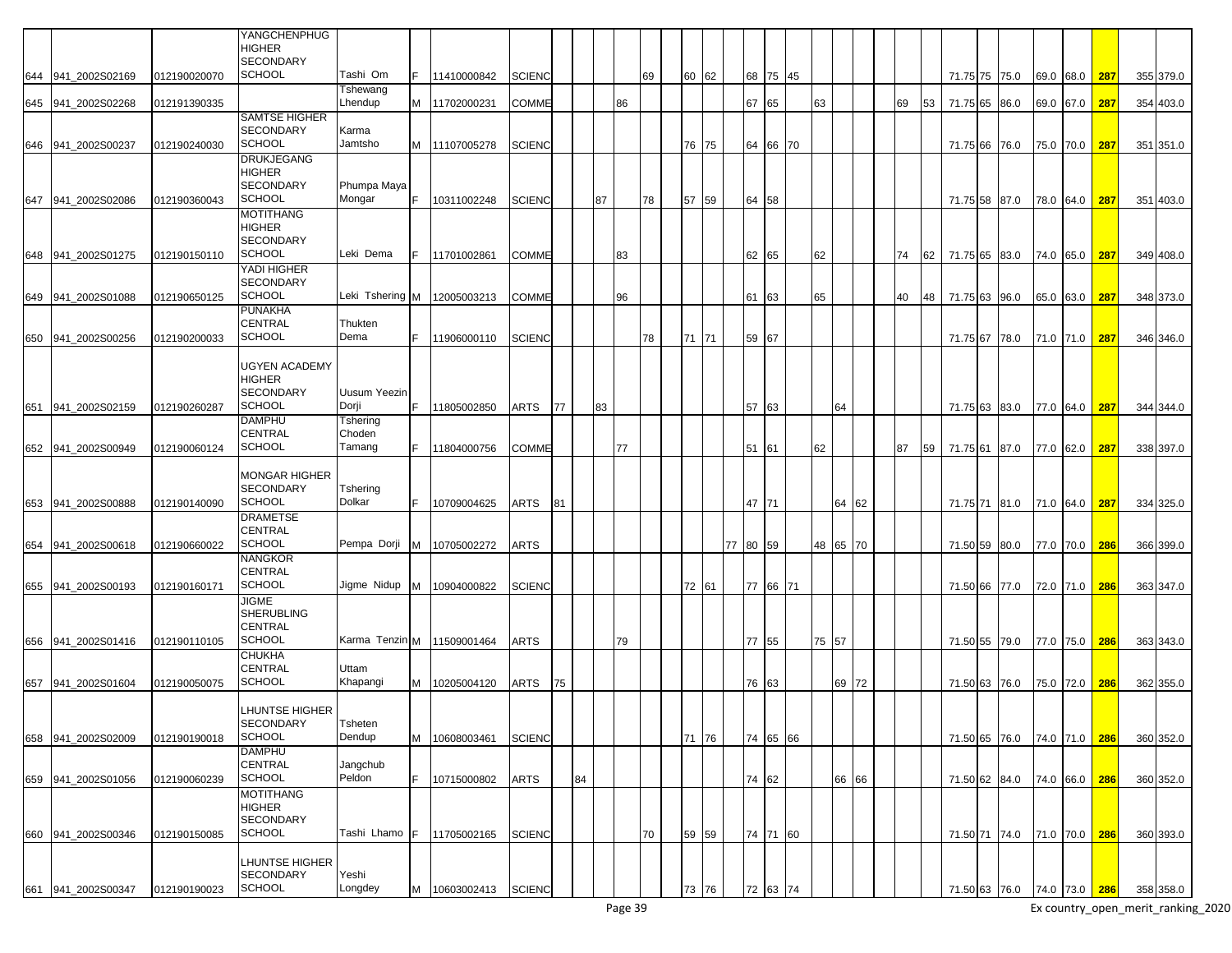|                    |              | YANGCHENPHUG          |          |    |                 |               |    |    |    |       |    |       |          |    |          |    |    |               |  |           |               |     |           |
|--------------------|--------------|-----------------------|----------|----|-----------------|---------------|----|----|----|-------|----|-------|----------|----|----------|----|----|---------------|--|-----------|---------------|-----|-----------|
|                    |              | HIGHER                |          |    |                 |               |    |    |    |       |    |       |          |    |          |    |    |               |  |           |               |     |           |
|                    |              | <b>SECONDARY</b>      | Tandin   |    |                 |               |    |    |    |       |    |       |          |    |          |    |    |               |  |           |               |     |           |
| 662 941_2002S00493 | 012190020069 | <b>SCHOOL</b>         | Wangmo   |    | 11605000580     | <b>SCIENC</b> |    |    | 78 | 66 70 |    | 71 67 |          |    |          |    |    | 71.50 67 78.0 |  | 71.0 70.0 |               | 286 | 357 352.0 |
|                    |              | <b>PUNAKHA</b>        |          |    |                 |               |    |    |    |       |    |       |          |    |          |    |    |               |  |           |               |     |           |
|                    |              | CENTRAL               | Wangchen |    |                 |               |    |    |    |       |    |       |          |    |          |    |    |               |  |           |               |     |           |
| 663 941_2002S01525 | 012190200190 | <b>SCHOOL</b>         | Dorji    |    | M   10607001690 | <b>ARTS</b>   |    | 48 |    |       | 71 | 64    |          |    | 74 77 66 |    |    | 71.50 64 77.0 |  | 74.0 71.0 |               | 286 | 357 400.0 |
|                    |              | <b>MOTITHANG</b>      |          |    |                 |               |    |    |    |       |    |       |          |    |          |    |    |               |  |           |               |     |           |
|                    |              | HIGHER                |          |    |                 |               |    |    |    |       |    |       |          |    |          |    |    |               |  |           |               |     |           |
|                    |              | SECONDARY             | Sangay   |    |                 |               |    |    |    |       |    |       |          |    |          |    |    |               |  |           |               |     |           |
| 664 941 2002S00325 | 012190150083 | <b>SCHOOL</b>         | Choezom  | F. | 11914001841     | <b>SCIENC</b> |    |    | 80 | 59 62 |    | 70 68 |          |    |          |    |    | 71.50 68 80.0 |  | 70.0 68.0 |               | 286 | 356 339.0 |
|                    |              |                       |          |    |                 |               |    |    |    |       |    |       |          |    |          |    |    |               |  |           |               |     |           |
|                    |              | LHUNTSE HIGHER        |          |    |                 |               |    |    |    |       |    |       |          |    |          |    |    |               |  |           |               |     |           |
|                    |              |                       |          |    |                 |               |    |    |    |       |    |       |          |    |          |    |    |               |  |           |               |     |           |
|                    |              | <b>SECONDARY</b>      | Pema     |    |                 |               |    |    |    |       |    |       |          |    |          |    |    |               |  |           |               |     |           |
| 665 941_2002S00024 | 012190190009 | <b>SCHOOL</b>         | Namgay   |    | M 10602002062   | <b>SCIENC</b> |    |    | 81 | 69 74 |    | 69 62 |          |    |          |    |    | 71.50 62 81.0 |  |           | 74.0 69.0     | 286 | 355 355.0 |
|                    |              |                       |          |    |                 |               |    |    |    |       |    |       |          |    |          |    |    |               |  |           |               |     |           |
|                    |              | <b>GELEPHU HIGHER</b> |          |    |                 |               |    |    |    |       |    |       |          |    |          |    |    |               |  |           |               |     |           |
|                    |              | SECONDARY             | Dechen   |    |                 |               |    |    |    |       |    |       |          |    |          |    |    |               |  |           |               |     |           |
| 666 941_2002S00787 | 012190080155 | <b>SCHOOL</b>         | Wangmo   | F. | 11302000444     | <b>COMME</b>  |    | 64 |    |       |    | 66 62 |          | 71 |          | 87 | 64 | 71.50 62 87.0 |  | 71.0 66.0 |               | 286 | 352 414.0 |
|                    |              | SARPANG               |          |    |                 |               |    |    |    |       |    |       |          |    |          |    |    |               |  |           |               |     |           |
|                    |              | CENTRAL               | Poonam   |    |                 |               |    |    |    |       |    |       |          |    |          |    |    |               |  |           |               |     |           |
| 667 941_2002S01075 | 012190490022 | <b>SCHOOL</b>         | Ghalley  |    | 11305002877     | ARTS          |    | 40 |    |       |    | 66 71 |          | 59 | 76 68    |    |    | 71.50 71 76.0 |  | 71.0 68.0 |               | 286 | 352 380.0 |
|                    |              | <b>JIGME</b>          |          |    |                 |               |    |    |    |       |    |       |          |    |          |    |    |               |  |           |               |     |           |
|                    |              | SHERUBLING            |          |    |                 |               |    |    |    |       |    |       |          |    |          |    |    |               |  |           |               |     |           |
|                    |              | CENTRAL               | Karma    |    |                 |               |    |    |    |       |    |       |          |    |          |    |    |               |  |           |               |     |           |
|                    |              | <b>SCHOOL</b>         | Wangda   |    |                 |               |    |    |    |       |    |       |          |    |          |    |    |               |  |           |               |     |           |
| 668 941_2002S01943 | 012190110066 |                       |          |    | M 11503004875   | <b>SCIENC</b> |    |    |    | 79 67 |    | 65 62 | 78       |    |          |    |    | 71.50 62 79.0 |  | 78.0 67.0 |               | 286 | 351 351.0 |
|                    |              | <b>DRUKGYEL</b>       |          |    |                 |               |    |    |    |       |    |       |          |    |          |    |    |               |  |           |               |     |           |
|                    |              | CENTRAL               | Tshering |    |                 |               |    |    |    |       |    |       |          |    |          |    |    |               |  |           |               |     |           |
| 669 941 2002S00553 | 012190070064 | <b>SCHOOL</b>         | Yangchen |    | 10603002739     | <b>SCIENC</b> |    |    | 77 | 48 69 |    | 64 70 |          |    |          |    |    | 71.50 70 77.0 |  | 70.0 69.0 |               | 286 | 350 328.0 |
|                    |              |                       |          |    |                 |               |    |    |    |       |    |       |          |    |          |    |    |               |  |           |               |     |           |
|                    |              | UGYEN ACADEMY         |          |    |                 |               |    |    |    |       |    |       |          |    |          |    |    |               |  |           |               |     |           |
|                    |              | HIGHER                |          |    |                 |               |    |    |    |       |    |       |          |    |          |    |    |               |  |           |               |     |           |
|                    |              | <b>SECONDARY</b>      | Ngawang  |    |                 |               |    |    |    |       |    |       |          |    |          |    |    |               |  |           |               |     |           |
| 670 941 2002S01337 | 012190260474 | <b>SCHOOL</b>         | Choki    |    | F 11410007290   | <b>COMME</b>  |    | 78 |    |       |    | 62 62 |          |    |          | 84 | 48 | 71.50 62 84.0 |  | 78.0 62.0 |               | 286 | 348 334.0 |
|                    |              | YANGCHENPHUG          |          |    |                 |               |    |    |    |       |    |       |          |    |          |    |    |               |  |           |               |     |           |
|                    |              | HIGHER                |          |    |                 |               |    |    |    |       |    |       |          |    |          |    |    |               |  |           |               |     |           |
|                    |              | SECONDARY             |          |    |                 |               |    |    |    |       |    |       |          |    |          |    |    |               |  |           |               |     |           |
|                    |              | <b>SCHOOL</b>         | Gyeser   |    |                 |               |    |    |    |       |    |       |          |    |          |    |    |               |  |           |               |     |           |
| 671 941 2002S00625 | 012190020253 |                       | Nyingpo  |    | M 11513006223   | <b>ARTS</b>   | 78 |    |    |       |    | 60 65 |          |    | 63 70 73 |    |    | 71.50 65 78.0 |  | 73.0 70.0 |               | 286 | 346 409.0 |
|                    |              | MOTITHANG             |          |    |                 |               |    |    |    |       |    |       |          |    |          |    |    |               |  |           |               |     |           |
|                    |              | HIGHER                | Tenzin   |    |                 |               |    |    |    |       |    |       |          |    |          |    |    |               |  |           |               |     |           |
|                    |              | <b>SECONDARY</b>      | Namgyel  |    |                 |               |    |    |    |       |    |       |          |    |          |    |    |               |  |           |               |     |           |
| 672 941_2002S00271 | 012190150231 | <b>SCHOOL</b>         | Phurba   |    | M 11005001953   | ARTS          | 78 |    |    |       |    | 56 64 |          | 62 | 70 74    |    |    | 71.50 64 78.0 |  | 74.0 70.0 |               | 286 | 342 404.0 |
|                    |              | <b>JAMPELING</b>      |          |    |                 |               |    |    |    |       |    |       |          |    |          |    |    |               |  |           |               |     |           |
|                    |              | HIGHER                |          |    |                 |               |    |    |    |       |    |       |          |    |          |    |    |               |  |           |               |     |           |
|                    |              | <b>SECONDARY</b>      | Dendup   |    |                 |               |    |    |    |       |    |       |          |    |          |    |    |               |  |           |               |     |           |
| 673 941_2002S01630 | 012190410080 | <b>SCHOOL</b>         | Chophel  |    | M 11503004977   | <b>ARTS</b>   |    |    |    |       |    | 54 63 |          |    | 75 73 75 |    |    | 71.50 63 75.0 |  | 75.0 73.0 |               | 286 | 340 340.0 |
|                    |              |                       |          |    |                 |               |    |    |    |       |    |       |          |    |          |    |    |               |  |           |               |     |           |
|                    |              | MONGAR HIGHER         |          |    |                 |               |    |    |    |       |    |       |          |    |          |    |    |               |  |           |               |     |           |
|                    |              | SECONDARY             | Sonam    |    |                 |               |    |    |    |       |    |       |          |    |          |    |    |               |  |           |               |     |           |
| 674 941 2002S02295 |              | <b>SCHOOL</b>         | Tenzin   |    |                 | <b>ARTS</b>   |    |    |    |       |    |       |          |    |          |    |    |               |  |           |               |     |           |
|                    | 012190140076 |                       |          |    | M 10709004742   |               |    |    |    |       |    | 53 73 |          |    | 65 71 69 |    |    | 71.50 73 73.0 |  |           | 71.0 69.0 286 |     | 339 331.0 |
|                    |              | JIGME                 |          |    |                 |               |    |    |    |       |    |       |          |    |          |    |    |               |  |           |               |     |           |
|                    |              | SHERUBLING            |          |    |                 |               |    |    |    |       |    |       |          |    |          |    |    |               |  |           |               |     |           |
|                    |              | <b>CENTRAL</b>        | Cheki    |    |                 |               |    |    |    |       |    |       |          |    |          |    |    |               |  |           |               |     |           |
| 675 941 2002S02260 | 012190110061 | <b>SCHOOL</b>         | Wangchuk |    | M 11503003113   | <b>SCIENC</b> |    |    |    | 72 73 |    |       | 77 63 54 |    |          |    |    | 71.25 63 77.0 |  |           | 73.0 72.0     | 285 | 362 339.0 |
|                    |              | DECHHENCHOELI         |          |    |                 |               |    |    |    |       |    |       |          |    |          |    |    |               |  |           |               |     |           |
|                    |              | NG HIGHER             |          |    |                 |               |    |    |    |       |    |       |          |    |          |    |    |               |  |           |               |     |           |
|                    |              | <b>SECONDARY</b>      | Karma    |    |                 |               |    |    |    |       |    |       |          |    |          |    |    |               |  |           |               |     |           |
| 676 941_2002S00423 | 012190590017 | <b>SCHOOL</b>         | Yangchen | F. | 12007002178     | <b>ARTS</b>   |    | 53 |    |       |    | 76 68 |          | 66 | 64 73    |    |    | 71.25 68 76.0 |  |           | 73.0 68.0     | 285 | 361 400.0 |
|                    |              | SARPANG               |          |    |                 |               |    |    |    |       |    |       |          |    |          |    |    |               |  |           |               |     |           |
|                    |              | CENTRAL               | Sangay   |    |                 |               |    |    |    |       |    |       |          |    |          |    |    |               |  |           |               |     |           |
| 677 941 2002S01892 | 012190490026 | <b>SCHOOL</b>         | Dema     | F. | 11808001905     | <b>ARTS</b>   |    | 40 |    |       |    | 76 73 |          |    | 53 63 60 |    |    | 71.25 73 76.0 |  |           | 73.0 63.0 285 |     | 361 365.0 |
|                    |              |                       |          |    |                 |               |    |    |    |       |    |       |          |    |          |    |    |               |  |           |               |     |           |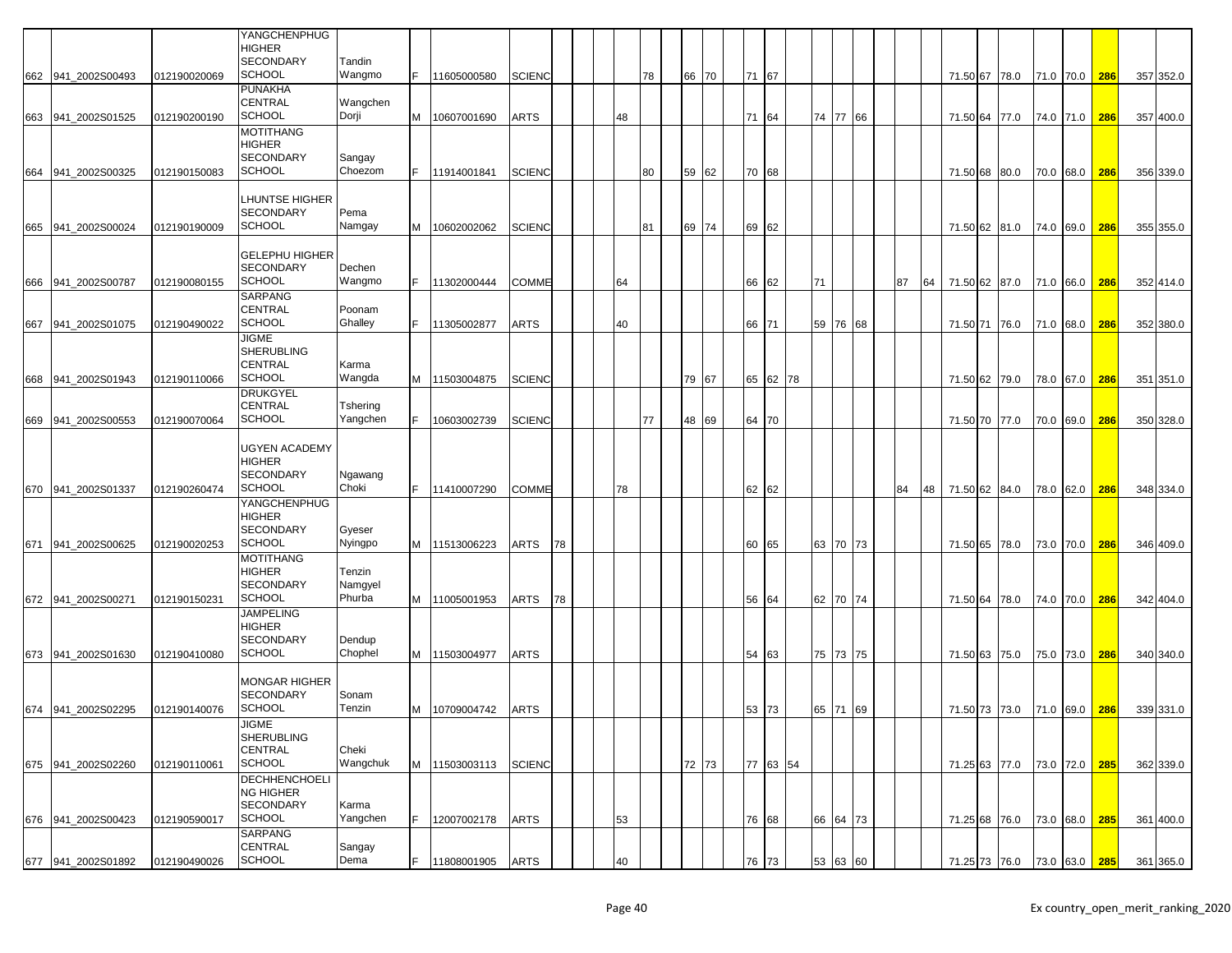|     |                                          |                              | PHUENTSHOLING<br>HIGHER<br><b>SECONDARY</b><br><b>SCHOOL</b>               | Kuenzang<br>Dema     | IF. | 10715002301   | <b>SCIENC</b> |    |    |    |    |    | 69 72    |          | 75 65 73 |       |          |    |  |                                |                                |  |                        |  |
|-----|------------------------------------------|------------------------------|----------------------------------------------------------------------------|----------------------|-----|---------------|---------------|----|----|----|----|----|----------|----------|----------|-------|----------|----|--|--------------------------------|--------------------------------|--|------------------------|--|
|     | 678 941_2002S00285<br>679 941_2002S01987 | 012190180051<br>012190230109 | <b>SHERUBLING</b><br><b>CENTRAL</b><br><b>SCHOOL</b>                       | Jamba<br>Tshering    |     | M 11705001701 | <b>ARTS</b>   |    |    | 74 |    |    |          |          | 75 65    | 56    | 64 71    |    |  | 71.25 65 75.0<br>71.25 65 75.0 | 73.0 72.0 285<br>74.0 71.0 285 |  | 360 354.0<br>360 405.0 |  |
|     | 680 941_2002S02103                       | 012190110024                 | <b>JIGME</b><br><b>SHERUBLING</b><br>CENTRAL<br><b>SCHOOL</b>              | Kezang<br>Tshering   |     | M 10905000697 | <b>SCIENC</b> |    |    |    |    |    | 82 70    |          | 74 59 61 |       |          |    |  | 71.25 59 82.0                  | 74.0 70.0 285                  |  | 359 346.0              |  |
|     | 681 941_2002S01342                       | 012190190137                 | <b>LHUNTSE HIGHER</b><br><b>SECONDARY</b><br><b>SCHOOL</b>                 | Yeshi<br>Wangmo      | IF. | 10601000053   | <b>ARTS</b>   |    |    |    |    |    |          | 77 72 64 |          | 70 72 |          |    |  | 71.25 64 77.0                  | 72.0 72.0 285                  |  | 357 355.0              |  |
|     | 682 941_2002S01697                       | 012190670012                 | <b>BJISHONG</b><br>CENTAL SCHOOL<br><b>WANGBAMA</b>                        | Kinley Dorji         | M   | 10402000489   | <b>ARTS</b>   |    |    | 51 |    |    |          |          | 71 63    |       | 70 65 81 |    |  | 71.25 63 81.0 71.0 70.0 285    |                                |  | 356 401.0              |  |
|     | 683 941_2002S02036                       | 012191290031                 | CENTRAL<br><b>SCHOOL</b><br>YANGCHENPHUG                                   | Thinley Dema F       |     | 10801001573   | <b>ARTS</b>   |    | 76 | 40 |    |    |          |          | 70 60    |       | 64 79    |    |  | 71.25 60 79.0                  | 76.0 70.0 285                  |  | 355 389.0              |  |
|     | 684 941_2002S01522                       | 012190020194                 | <b>HIGHER</b><br><b>SECONDARY</b><br><b>SCHOOL</b>                         | Sonam Pema<br>Wangda |     | M 10606002434 | <b>ARTS</b>   |    |    | 59 |    |    |          |          | 69 70    |       | 71 68 74 |    |  | 71.25 70 74.0                  | 71.0 70.0 285                  |  | 354 411.0              |  |
|     | 685 941_2002S01434                       | 012190200079                 | <b>PUNAKHA</b><br>CENTRAL<br><b>SCHOOL</b>                                 | Suresh Biswa M       |     | 11210000690   | <b>SCIENC</b> |    |    |    | 88 |    | 67<br>71 |          | 68 58    |       |          |    |  | 71.25 58 88.0                  | 71.0 68.0 285                  |  | 353 352.0              |  |
|     | 686 941 2002S00449                       | 012190110001                 | <b>JIGME</b><br><b>SHERUBLING</b><br>CENTRAL<br><b>SCHOOL</b>              | Deki Lhazom F        |     | 10904001475   | <b>SCIENC</b> |    |    |    | 79 |    | 70 68    |          | 66 68    |       |          |    |  | 71.25 68 79.0                  | 70.0 68.0 285                  |  | 351 351.0              |  |
|     | 687 941 2002S01658                       | 012190260400                 | <b>UGYEN ACADEMY</b><br><b>HIGHER</b><br><b>SECONDARY</b><br><b>SCHOOL</b> | Sonam Euden<br>Dorji | F   | 10607002312   | COMME         |    |    | 74 |    |    |          |          | 65 63    |       |          | 83 |  | 53 71.25 63 83.0 74.0 65.0 285 |                                |  | 350 338.0              |  |
|     | 688 941 2002S01423                       | 012190080044                 | <b>GELEPHU HIGHER</b><br><b>SECONDARY</b><br><b>SCHOOL</b>                 | Yasoda Karki         | IF. | 11306001325   | <b>SCIENC</b> |    |    |    | 76 | 63 | 75       | 64 67    |          |       |          |    |  | 71.25 67 76.0                  | 75.0 67.0 285                  |  | 349 345.0              |  |
|     | 689 941_2002S00316                       | 012190080038                 | <b>GELEPHU HIGHER</b><br><b>SECONDARY</b><br><b>SCHOOL</b>                 | Rigzin<br>Choden     | F.  | 11315002068   | <b>SCIENC</b> |    |    |    | 80 | 56 | 67       | 64 69    |          |       |          |    |  | 71.25 69 80.0                  | 69.0 67.0 285                  |  | 349 336.0              |  |
|     | 690 941_2002S00511                       | 012190490166                 | SARPANG<br>CENTRAL<br><b>SCHOOL</b>                                        | Tenzin<br>Wangmo     |     | 11312000763   | <b>SCIENC</b> |    |    |    | 69 |    | 67 78    |          | 63 69 54 |       |          |    |  | 71.25 69 78.0                  | 69.0 69.0 285                  |  | 348 400.0              |  |
|     | 691 941_2002S00106                       | 012190110072                 | JIGME<br><b>SHERUBLING</b><br>CENTRAL<br><b>SCHOOL</b>                     | Pema<br>Dupchu       |     | M 11501004126 | <b>SCIENC</b> |    |    |    |    |    | 71 75    |          | 59 63 76 |       |          |    |  | 71.25 63 76.0                  | 75.0 71.0 285                  |  | 344 344.0              |  |
|     | 692 941_2002S01449                       | 012190670007                 | <b>BJISHONG</b><br>CENTAL SCHOOL Jigme Tenzin M 11608002420                |                      |     |               | <b>ARTS</b>   |    | 84 |    |    |    |          |          | 57 60    |       | 63 78    |    |  | 71.25 60 84.0                  | 78.0 63.0 285                  |  | 342 342.0              |  |
|     | 693 941_2002S00937                       | 012190260267                 | <b>UGYEN ACADEMY</b><br>HIGHER<br>SECONDARY<br><b>SCHOOL</b>               | Kinga Lhamo F        |     | 11004001668   | ARTS          | 81 |    |    |    |    |          |          | 57 69    |       | 66 62    |    |  | 71.25 69 81.0                  | 69.0 66.0 285                  |  | 342 335.0              |  |
| 694 | 941_2002S02065                           | 012190140065                 | <b>MONGAR HIGHER</b><br>SECONDARY<br><b>SCHOOL</b>                         | Galey<br>Wangchuk    | M   | 10605003137   | ARTS          | 75 |    |    |    |    |          | 54 67    |          |       | 71 72    |    |  |                                |                                |  |                        |  |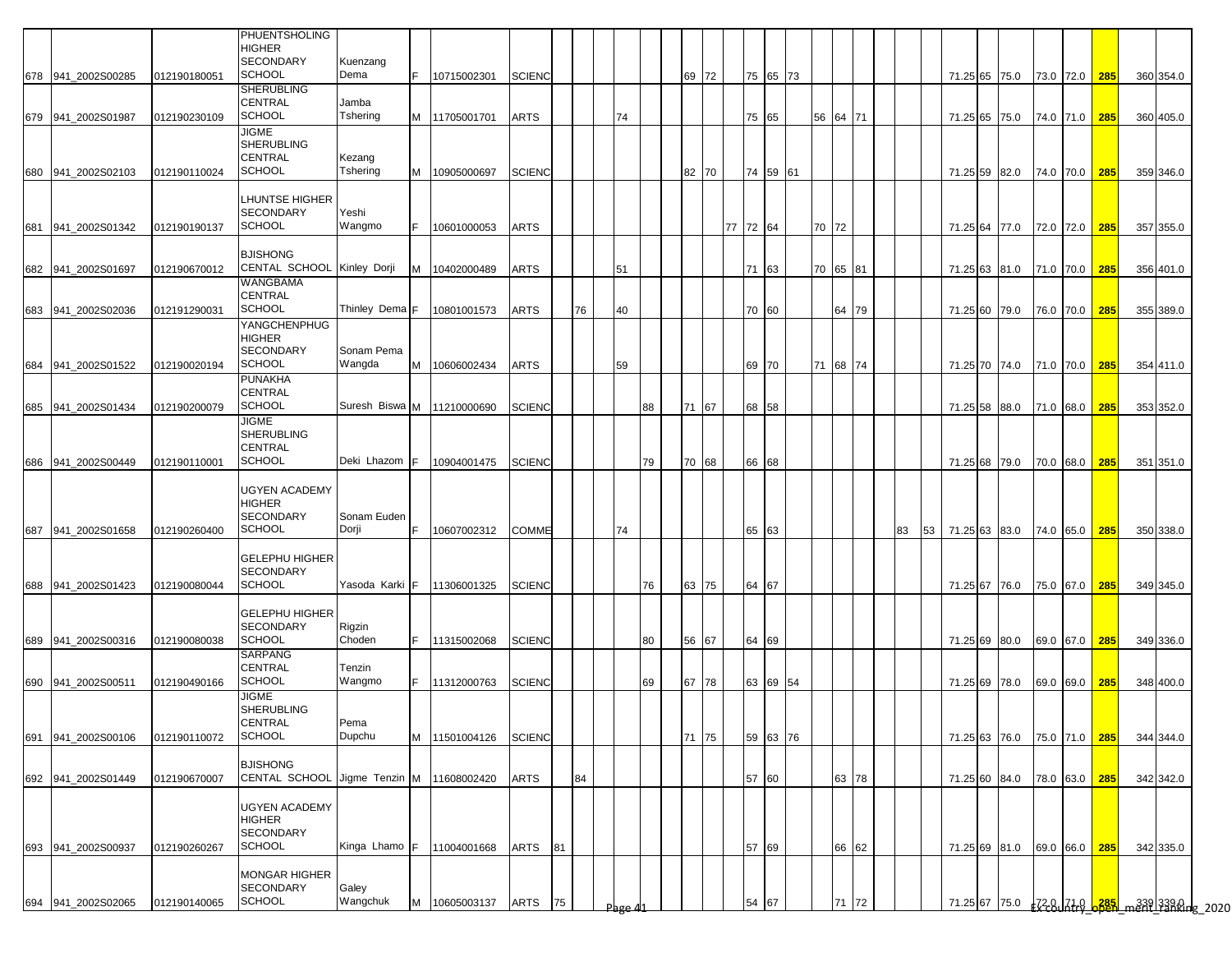|     |                                                       |              | YANGCHENPHUG<br>HIGHER<br><b>SECONDARY</b>                          | Jigme Thinley              |     |                            |                                |    |    |                       |    |                |  |       |          |    |       |             |    |    |      |               |                                                            |               |     |                                                 |  |
|-----|-------------------------------------------------------|--------------|---------------------------------------------------------------------|----------------------------|-----|----------------------------|--------------------------------|----|----|-----------------------|----|----------------|--|-------|----------|----|-------|-------------|----|----|------|---------------|------------------------------------------------------------|---------------|-----|-------------------------------------------------|--|
| 695 | 941 2002S00416                                        | 012190020530 | <b>SCHOOL</b>                                                       | Dorji                      | M   | 11512006614                | COMME                          |    |    | 59                    |    |                |  | 51 69 |          | 60 |       |             |    | 82 | 65   | 71.25 69 82.0 |                                                            | 69.0 65.0     | 285 | 336 386.0                                       |  |
| 696 | 941_2002S01162                                        | 012190260169 | <b>UGYEN ACADEMY</b><br>HIGHER<br><b>SECONDARY</b><br><b>SCHOOL</b> | Apsana Rai                 | IF. | 11206005977                | ARTS                           | 83 |    | 68                    |    |                |  | 49 67 |          |    | 57 60 |             |    |    |      | 71.25 67 83.0 |                                                            | 68.0 67.0     | 285 | 334 384.0                                       |  |
|     |                                                       |              | MOTITHANG<br>HIGHER<br><b>SECONDARY</b>                             | Tenzin Dolma               |     |                            |                                |    |    |                       |    |                |  |       |          |    |       |             |    |    |      |               |                                                            |               |     |                                                 |  |
| 697 | 941 2002S00097                                        | 012190150277 | SCHOOL<br>PHUENTSHOLING<br>HIGHER                                   | Gyeltshen                  | IF. | 11410003889                | ARTS                           |    |    |                       |    |                |  | 40 71 |          |    |       | 50 61 76 67 |    |    |      |               | 71.25 71 76.0 71.0 67.0                                    |               | 285 | 325 365.0                                       |  |
| 698 | 941_2002S01066                                        | 012190180078 | <b>SECONDARY</b><br>SCHOOL                                          | Norbu<br>Yangzom           | F.  | 10212000288                | COMME                          |    |    | 67                    |    |                |  | 72 70 |          | 67 |       |             | 69 |    | 72 l | 71.00 70 72.0 |                                                            | 72.0 70.0     | 284 | 356 417.0                                       |  |
| 699 | 941 2002S01228                                        | 012190190043 | LHUNTSE HIGHER<br>SECONDARY<br><b>SCHOOL</b>                        | Tenzin<br>Phuntsho         | M   | 10608001864                | COMME                          |    |    | 79                    |    |                |  | 71 61 |          | 71 |       |             | 61 |    | 73   | 71.00 61 79.0 |                                                            | 73.0 71.0     | 284 | 355 416.0                                       |  |
| 700 | 941 2002S00985                                        | 012190370128 | <b>GASELO CENTRAL</b><br><b>SCHOOL</b>                              | Chado Pem                  | F.  | 11907000991                | <b>SCIENC</b>                  |    |    |                       | 76 | 60 69          |  | 70 69 |          |    |       |             |    |    |      | 71.00 69 76.0 |                                                            | 70.0 69.0     | 284 | 354 344.0                                       |  |
|     |                                                       |              | GELEPHU HIGHER<br><b>SECONDARY</b>                                  | Kinley Seldon              |     |                            |                                |    |    |                       |    |                |  |       |          |    |       |             |    |    |      |               |                                                            |               |     |                                                 |  |
| 701 | 941 2002S00402                                        | 012190080075 | <b>SCHOOL</b><br><b>JAMPELING</b><br>HIGHER<br><b>SECONDARY</b>     | <b>Dhapel</b>              | F.  | 11902000159                | SCIENC                         |    |    |                       | 76 | 62 60          |  | 70 69 |          |    |       |             |    |    |      | 71.00 69 76.0 |                                                            | 70.0 69.0     | 284 | 354 337.0                                       |  |
|     | 702 941_2002S02071                                    | 012190410074 | <b>SCHOOL</b><br>NANGKOR                                            | Ugyen Dema F               |     | 11503004774                | <b>SCIENC</b>                  |    |    |                       | 79 | 68 59          |  | 69 68 |          |    |       |             |    |    |      | 71.00 68 79.0 |                                                            | 69.0 68.0     | 284 | 353 343.0                                       |  |
|     | 703 941_2002S00793                                    | 012190160192 | CENTRAL<br><b>SCHOOL</b>                                            | Tshering<br>Cheki          | F.  | 10904001412                | <b>SCIENC</b>                  |    |    |                       |    | 79 69          |  |       | 69 67 67 |    |       |             |    |    |      | 71.00 67 79.0 |                                                            | 69.0 69.0     | 284 | 353 351.0                                       |  |
|     | 704 941_2002S00865                                    | 012190150076 | MOTITHANG<br>HIGHER<br>SECONDARY<br>SCHOOL                          | Lotay Gyem                 | IF. | 10801001080                | <b>SCIENC</b>                  |    |    |                       | 80 | 64 71          |  | 69 64 |          |    |       |             |    |    |      |               | 71.00 64 80.0 71.0 69.0                                    |               | 284 | 353 348.0                                       |  |
|     |                                                       |              | <b>BAYLING</b><br><b>CENTRAL</b><br>SCHOOL                          | Yangchen<br>Lhamo          | F.  |                            | <b>SCIENC</b>                  |    |    |                       |    |                |  | 69 70 |          |    |       |             |    |    |      |               |                                                            |               |     |                                                 |  |
|     | 705 941_2002S01792                                    | 012190040027 | UGYEN ACADEMY<br>HIGHER<br>SECONDARY                                | Sonam<br>Choden            |     | 11608003578                |                                |    |    |                       | 75 | 62 66          |  |       |          |    |       |             |    |    |      | 71.00 70 75.0 |                                                            | 70.0 69.0     | 284 | 353 342.0                                       |  |
|     | 706 941 2002S01514                                    | 012190260237 | <b>SCHOOL</b><br>MOTITHANG<br>HIGHER<br>SECONDARY<br><b>SCHOOL</b>  | Wangmo<br>Dechen<br>Zangmo | F.  | 10902000201                | ARTS                           |    | 84 |                       |    |                |  | 67 66 |          |    | 67 66 |             |    |    |      |               | 71.00 66 84.0                                              | 67.0 67.0 284 |     | 351 350.0                                       |  |
|     | 707 941_2002S01815 012190150073<br>708 941_2002S00694 | 012190080074 | <b>GELEPHU HIGHER</b><br>SECONDARY<br><b>SCHOOL</b>                 | Kinden Dorji<br>Zam        | IF. | 11510005586<br>10910001049 | <b>SCIENC</b><br><b>SCIENC</b> |    |    |                       | 89 | 75 69<br>66 67 |  | 66 62 | 66 65 75 |    |       |             |    |    |      |               | 71.00 65 75.0 75.0 69.0 284<br>71.00 62 89.0 67.0 66.0 284 |               |     | 350 350.0<br>350 350.0                          |  |
|     | 709 941 2002S00509                                    | 012190040078 | BAYLING<br>CENTRAL<br><b>SCHOOL</b>                                 | Tshering<br>Dorji          | M   | 11604001880                | COMME                          |    |    | 75                    |    |                |  | 66 58 |          | 75 |       |             |    | 76 | 52   |               | 71.00 58 76.0 75.0 75.0 284                                |               |     | 350 402.0                                       |  |
|     | 710 941_2002S00622                                    | 012190100011 | JAKAR HIGHER<br><b>SECONDARY</b><br><b>SCHOOL</b>                   | Sonam<br>Phuntsho          | M   | 10101000669                | ARTS                           | 77 |    |                       |    |                |  | 65 65 |          |    | 72 70 |             |    |    |      |               | 71.00 65 77.0 72.0 70.0 284                                |               |     | 349 349.0                                       |  |
|     | 711 941_2002S02182                                    | 012190050177 | CHUKHA<br>CENTRAL<br><b>SCHOOL</b>                                  | Shila Wati<br>Limbu        | F.  | 10205003780                | <b>SCIENC</b>                  |    |    | Page $4\overline{37}$ |    | 57 62          |  | 65 71 |          |    |       |             |    |    |      |               |                                                            |               |     | 71.00 71 77.0 - 71.0 65.0 384 m349 3320 pg 2020 |  |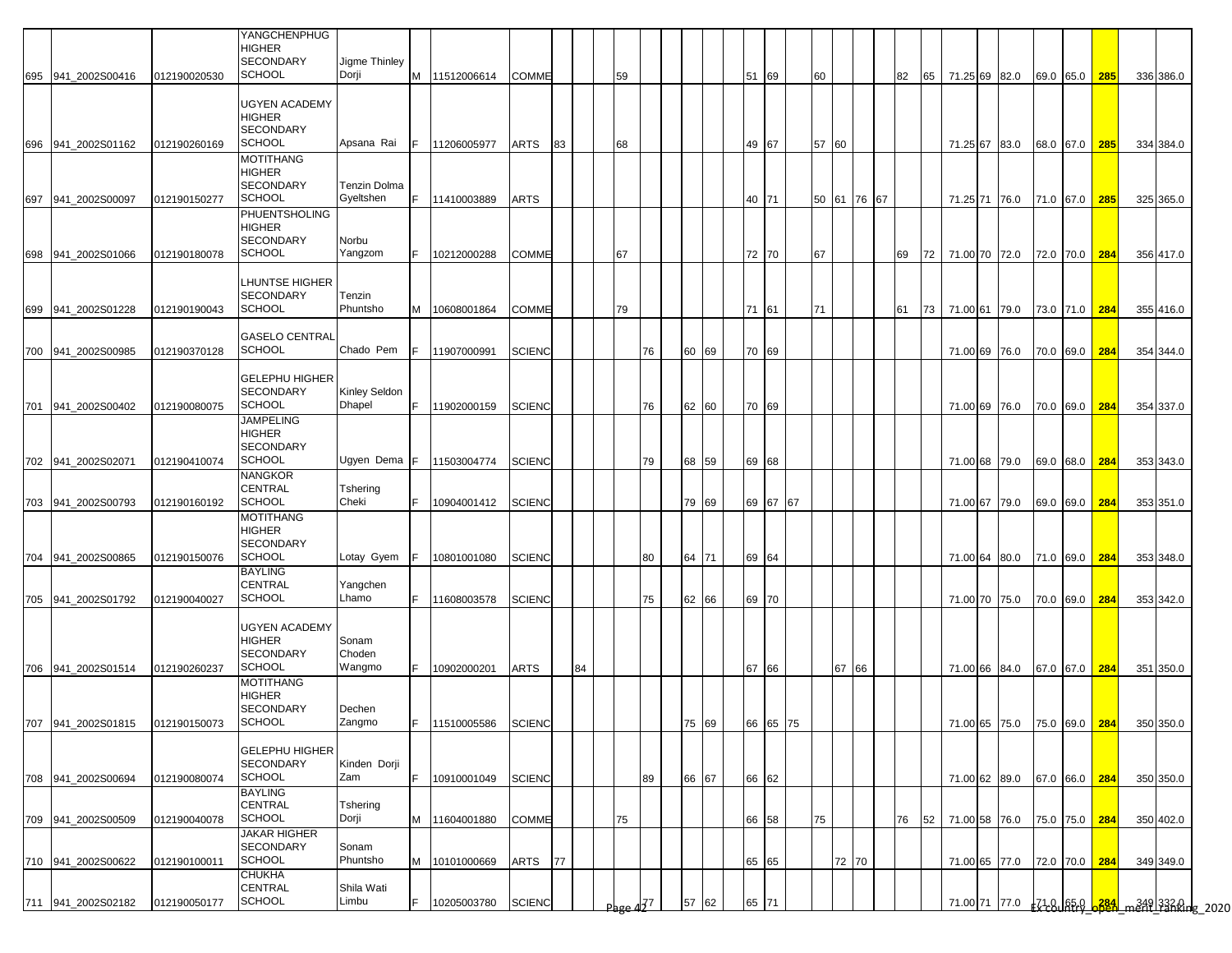|     |                    |              | <b>BAJOTHANG</b><br><b>HIGHER</b><br><b>SECONDARY</b>              | Tshewang              |     |                            |               |    |       |    |                                   |    |       |    |       |          |    |       |    |    |                             |  |               |               |               |           |                                             |
|-----|--------------------|--------------|--------------------------------------------------------------------|-----------------------|-----|----------------------------|---------------|----|-------|----|-----------------------------------|----|-------|----|-------|----------|----|-------|----|----|-----------------------------|--|---------------|---------------|---------------|-----------|---------------------------------------------|
|     | 712 941_2002S01563 | 012190030046 | <b>SCHOOL</b>                                                      | Dorji                 | M   | 10801002007                | COMME         |    |       |    | 75                                |    |       |    | 64 65 |          | 76 |       | 60 |    | 68 71.00 65 76.0            |  |               |               | 75.0 68.0 284 | 348 408.0 |                                             |
|     | 713 941_2002S00478 | 012190020121 | YANGCHENPHUG<br><b>HIGHER</b><br><b>SECONDARY</b><br><b>SCHOOL</b> | Sangay<br>Tenzin      |     | M 11410000332              | <b>SCIENC</b> |    |       |    |                                   |    | 66 56 |    |       | 63 71 76 |    |       |    |    | 71.00 71 76.0 71.0 66.0 284 |  |               |               |               | 347 332.0 |                                             |
|     | 714 941_2002S01008 | 012190100035 | JAKAR HIGHER<br><b>SECONDARY</b><br><b>SCHOOL</b>                  | Dorji<br>Wangchuk     |     | M 10101000166              | ARTS          |    |       |    | 65                                |    |       |    | 62 63 |          | 64 | 80 76 |    |    | 71.00 63 80.0               |  |               |               | 76.0 65.0 284 | 346 410.0 |                                             |
|     | 715 941_2002S01802 | 012190160088 | <b>NANGKOR</b><br>CENTRAL<br><b>SCHOOL</b>                         | Deki<br>Yangzom       | IF. | 11512005543                | <b>COMME</b>  |    |       |    | 70                                |    |       |    | 62 60 |          | 73 |       | 81 |    | 70 71.00 60 81.0            |  | 73.0 70.0 284 |               |               | 346 416.0 |                                             |
|     |                    |              | LHUNTSE HIGHER<br><b>SECONDARY</b>                                 |                       |     |                            |               |    |       |    |                                   |    |       |    |       |          |    |       |    |    |                             |  |               |               |               |           |                                             |
|     | 716 941_2002S00739 | 012190190012 | <b>SCHOOL</b><br>PUNAKHA                                           | Jigyel<br>Namgyel     | M   | 11508000290                | <b>SCIENC</b> |    |       |    |                                   |    | 81 73 |    |       | 61 64 66 |    |       |    |    | 71.00 64 81.0               |  | 73.0 66.0 284 |               |               | 345 345.0 |                                             |
|     | 717 941_2002S01607 | 012190200060 | CENTRAL<br><b>SCHOOL</b>                                           | Nisha Gurung F        |     | 10306000927                | <b>SCIENC</b> |    |       |    |                                   | 74 | 66 65 |    | 60 72 |          |    |       |    |    | 71.00 72 74.0               |  | 72.0 66.0 284 |               |               | 344 337.0 |                                             |
|     | 718 941 2002S00407 | 012190060168 | DAMPHU<br><b>CENTRAL</b><br><b>SCHOOL</b>                          | Tulasi<br>Dungana     | F.  |                            | ARTS          | 80 |       |    |                                   |    |       |    | 59 65 |          |    | 67 72 |    |    |                             |  |               |               |               | 343 343.0 |                                             |
|     |                    |              |                                                                    |                       |     | 11803001333                |               |    |       |    |                                   |    |       |    |       |          |    |       |    |    | 71.00 65 80.0               |  |               | 72.0 67.0 284 |               |           |                                             |
|     |                    |              | UGYEN ACADEMY<br>HIGHER<br>SECONDARY                               | Namgay                |     |                            |               |    |       |    |                                   |    |       |    |       |          |    |       |    |    |                             |  |               |               |               |           |                                             |
|     | 719 941 2002S00298 | 012190260553 | SCHOOL<br>MOTITHANG                                                | Zangmo                | F.  | 11911000815                | ARTS          | 75 |       | 88 |                                   |    |       |    | 58 55 |          |    | 66    |    |    | 71.00 55 88.0               |  |               |               | 75.0 66.0 284 | 342 342.0 |                                             |
|     |                    |              | <b>HIGHER</b><br><b>SECONDARY</b><br><b>SCHOOL</b>                 | Tshenden<br>Gyeltshen |     |                            |               |    | 75 68 |    |                                   |    |       |    | 57 67 |          |    |       |    |    |                             |  |               |               |               |           |                                             |
|     | 720 941_2002S01328 | 012190150232 | DAMPHU                                                             |                       |     | M 11411003196              | ARTS          |    |       |    |                                   |    |       |    |       |          |    | 60 74 |    |    | 71.00 67 75.0 74.0 68.0 284 |  |               |               |               | 341 401.0 |                                             |
|     |                    | 012190060122 | <b>CENTRAL</b><br><b>SCHOOL</b>                                    | Reena<br>Ghalley      | F.  | 11203002385                | <b>COMME</b>  |    |       |    | 77                                |    |       |    |       |          | 59 |       | 78 |    |                             |  |               |               |               |           |                                             |
|     | 721 941_2002S01341 |              | YANGCHENPHUG<br><b>HIGHER</b><br><b>SECONDARY</b>                  |                       |     |                            |               |    |       |    |                                   |    |       |    | 56 64 |          |    |       |    | 65 | 71.00 64 78.0               |  | 77.0 65.0 284 |               |               | 340 399.0 |                                             |
|     | 722 941_2002S00922 | 012190020341 | <b>SCHOOL</b>                                                      |                       |     | Pema Rabga M   11410001158 | COMME         |    |       |    | 77                                |    |       |    | 50 64 |          | 54 |       | 71 |    | 72 71.00 64 77.0            |  | 72.0 71.0 284 |               |               | 334 388.0 |                                             |
|     |                    |              | YANGCHENPHUG<br><b>HIGHER</b><br><b>SECONDARY</b>                  | Badal                 |     |                            |               |    |       |    |                                   |    |       |    |       |          |    |       |    |    |                             |  |               |               |               |           |                                             |
|     | 723 941_2002S00233 | 012190020037 | <b>SCHOOL</b>                                                      | Khatiwara             | M   | 11806000841                | <b>SCIENC</b> |    |       |    |                                   |    | 68 74 |    |       | 49 69 72 |    |       |    |    | 71.00 69 74.0               |  | 72.0 69.0 284 |               |               | 333 332.0 |                                             |
| 724 | 941_2002S00927     | 012190060087 | <b>DAMPHU</b><br><b>CENTRAL</b><br><b>SCHOOL</b>                   | Leki Dema             | F.  | 10311001576                | COMME         |    |       |    | 69                                |    |       |    | 47 66 |          | 71 |       | 78 | 67 | 71.00 66 78.0               |  |               |               | 71.0 69.0 284 | 331 398.0 |                                             |
|     |                    |              | <b>DAMPHU</b>                                                      |                       |     |                            |               |    |       |    |                                   |    |       |    |       |          |    |       |    |    |                             |  |               |               |               |           |                                             |
|     | 725 941_2002S01482 | 012190060112 | CENTRAL<br><b>SCHOOL</b>                                           | Devika<br>Kararia     | F.  | 11810002957                | COMME         |    |       |    | 61                                |    |       |    | 76 64 |          | 70 |       | 73 |    | 70 70.75 64 76.0            |  |               |               | 73.0 70.0 283 | 359 414.0 |                                             |
|     | 726 941_2002S01052 | 012190200212 | PUNAKHA<br>CENTRAL<br><b>SCHOOL</b>                                | Tshering<br>Yangden   | F.  | 11007000271                | ARTS          | 78 |       |    |                                   |    |       |    | 72 64 |          |    | 68 69 |    |    | 70.75 64 78.0               |  | 72.0 69.0 283 |               |               | 355 351.0 |                                             |
|     | 727 941 2002S01879 | 012190760067 | ORONG HIGHER<br>SECONDARY<br><b>SCHOOL</b>                         | Yangchen<br>Tshomo    | IF. | 11107006888                | COMME         |    |       |    | 76                                |    |       |    | 70 56 |          | 67 |       | 81 | 64 | 70.75 56 81.0               |  | 76.0 70.0 283 |               |               | 353 414.0 |                                             |
|     |                    |              | <b>GELEPHU HIGHER</b><br>SECONDARY                                 | Phuntsho              |     |                            |               |    |       |    |                                   |    |       |    |       |          |    |       |    |    |                             |  |               |               |               |           |                                             |
|     | 728 941 2002S00400 | 012190080208 | <b>SCHOOL</b><br>MOTITHANG<br><b>HIGHER</b><br><b>SECONDARY</b>    | Choden<br>Lhawang     | F.  | 12008001508                | ARTS          | 81 |       |    | 59                                |    |       |    | 69 63 |          |    | 68 70 |    |    | 70.75 63 81.0               |  | 70.0 69.0 283 |               |               | 352 410.0 |                                             |
|     | 729 941_2002S00080 | 012190150038 | <b>SCHOOL</b>                                                      | Choden                | F.  | 10603000007                | <b>SCIENC</b> |    |       |    | Page $4\overline{3}$ <sup>6</sup> |    | 76    | 70 | 68 61 |          |    |       |    |    |                             |  |               |               |               |           | 70.7561 76.0 FCR, 70.9 683 m351 3510ng 2020 |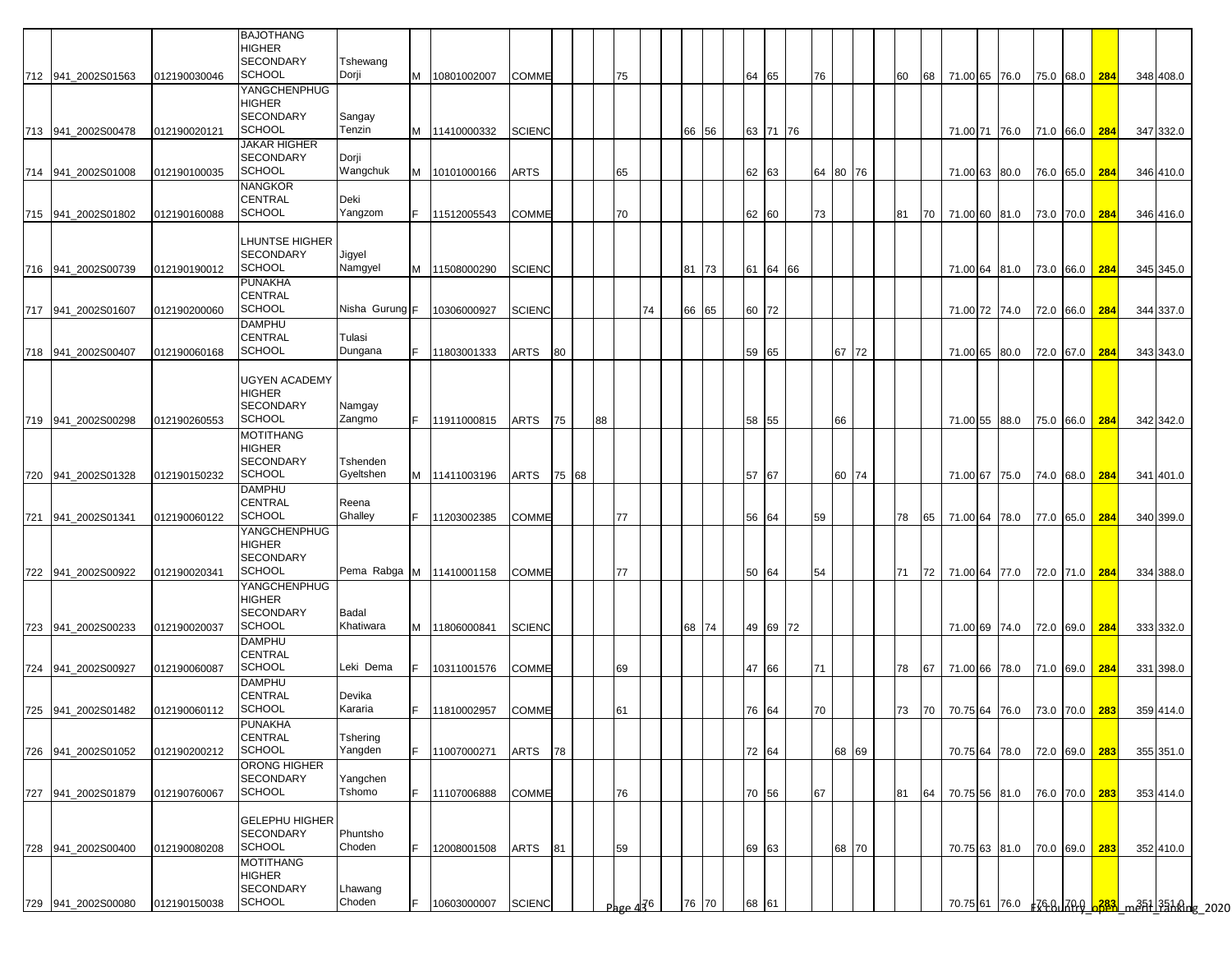|     |                    |              | DAMPHU               |                    |   |               |               |    |    |    |    |    |       |       |          |          |       |    |    |                             |                             |               |     |           |
|-----|--------------------|--------------|----------------------|--------------------|---|---------------|---------------|----|----|----|----|----|-------|-------|----------|----------|-------|----|----|-----------------------------|-----------------------------|---------------|-----|-----------|
|     |                    |              | CENTRAL              | Rada               |   |               |               |    |    |    |    |    |       |       |          |          |       |    |    |                             |                             |               |     |           |
|     | 730 941_2002S01112 | 012190060048 | <b>SCHOOL</b>        | Wangchuk           |   | M 11903000018 | <b>SCIENC</b> |    |    |    |    |    | 74 75 | 67 67 | 65       |          |       |    |    | 70.75 67 75.0               |                             | 74.0 67.0     | 283 | 350 348.0 |
|     |                    |              | <b>DRUKGYEL</b>      |                    |   |               |               |    |    |    |    |    |       |       |          |          |       |    |    |                             |                             |               |     |           |
|     |                    |              | CENTRAL              |                    |   |               |               |    |    |    |    |    |       |       |          |          |       |    |    |                             |                             |               |     |           |
|     | 731 941_2002S01983 | 012190070091 | <b>SCHOOL</b>        | Biran Gurung M     |   | 11213001756   | <b>COMME</b>  |    |    | 72 |    |    |       | 66    | 64       | 60       |       | 81 | 49 | 70.75 64 81.0               |                             | 72.0 66.0     | 283 | 349 392.0 |
|     |                    |              | YANGCHENPHUG         |                    |   |               |               |    |    |    |    |    |       |       |          |          |       |    |    |                             |                             |               |     |           |
|     |                    |              | HIGHER               |                    |   |               |               |    |    |    |    |    |       |       |          |          |       |    |    |                             |                             |               |     |           |
|     |                    |              | SECONDARY            |                    |   |               |               |    |    |    |    |    |       |       |          |          |       |    |    |                             |                             |               |     |           |
|     | 732 941 2002S00683 | 012190020135 | <b>SCHOOL</b>        | Pem Deki           |   | 11608001231   | <b>SCIENC</b> |    |    |    |    |    | 62 62 | 66 68 | 81       |          |       |    |    | 70.75 68 81.0               |                             | 68.0 66.0     | 283 | 349 339.0 |
|     |                    |              | ORONG HIGHER         |                    |   |               |               |    |    |    |    |    |       |       |          |          |       |    |    |                             |                             |               |     |           |
|     |                    |              | SECONDARY            |                    |   |               |               |    |    |    |    |    |       |       |          |          |       |    |    |                             |                             |               |     |           |
|     |                    |              | <b>SCHOOL</b>        | Tshering<br>Choden |   | 10604002260   |               |    |    |    |    |    |       |       |          |          |       |    |    |                             |                             |               |     |           |
|     | 733 941_2002S00273 | 012190760029 |                      |                    |   |               | <b>SCIENC</b> |    |    |    | 75 |    | 52 62 | 66 71 |          |          |       |    |    | 70.75 71                    | 75.0                        | 71.0 66.0     | 283 | 349 326.0 |
|     |                    |              | DRUKJEGANG           |                    |   |               |               |    |    |    |    |    |       |       |          |          |       |    |    |                             |                             |               |     |           |
|     |                    |              | HIGHER               |                    |   |               |               |    |    |    |    |    |       |       |          |          |       |    |    |                             |                             |               |     |           |
|     |                    |              | <b>SECONDARY</b>     | Nima Tshering      |   |               |               |    |    |    |    |    |       |       |          |          |       |    |    |                             |                             |               |     |           |
| 734 | 941 2002S02298     | 012190360030 | <b>SCHOOL</b>        | Pradhan            | M | 11304001986   | <b>SCIENC</b> |    | 83 |    | 73 | 61 | 65    | 65 62 |          |          |       |    |    | 70.75 62 83.0               |                             | 73.0 65.0     | 283 | 348 409.0 |
|     |                    |              | BAYLING              | Samten             |   |               |               |    |    |    |    |    |       |       |          |          |       |    |    |                             |                             |               |     |           |
|     |                    |              | CENTRAL              | Tshering           |   |               |               |    |    |    |    |    |       |       |          |          |       |    |    |                             |                             |               |     |           |
|     | 735 941_2002S01120 | 012190040167 | <b>SCHOOL</b>        | Yezer              | M | 10305003016   | SCIENC        |    |    |    |    |    | 79 69 | 65 55 | 80       |          |       |    |    | 70.75 55 80.0               |                             | 79.0 69.0     | 283 | 348 348.0 |
|     |                    |              | <b>DAGA HIGHER</b>   |                    |   |               |               |    |    |    |    |    |       |       |          |          |       |    |    |                             |                             |               |     |           |
|     |                    |              | SECONDARY            | Kabita             |   |               |               |    |    |    |    |    |       |       |          |          |       |    |    |                             |                             |               |     |           |
|     | 736 941_2002S01883 | 012190330064 | <b>SCHOOL</b>        | Powdel             |   | 10304000669   | ARTS          |    |    | 53 |    |    |       | 65 71 |          | 65 70 71 |       |    |    | 70.75 71 71.0               |                             | 71.0 70.0 283 |     | 348 395.0 |
|     |                    |              |                      |                    |   |               |               |    |    |    |    |    |       |       |          |          |       |    |    |                             |                             |               |     |           |
|     |                    |              | <b>BJISHONG</b>      | Tshering           |   |               |               |    |    |    |    |    |       |       |          |          |       |    |    |                             |                             |               |     |           |
|     | 737 941_2002S01858 | 012190670027 | <b>CENTAL SCHOOL</b> | Yangchen           |   | 10401000580   | <b>ARTS</b>   | 80 |    |    |    |    |       | 64 57 |          |          | 68 78 |    |    | 70.75 57 80.0               |                             | 78.0 68.0     | 283 | 347 347.0 |
|     |                    |              |                      |                    |   |               |               |    |    |    |    |    |       |       |          |          |       |    |    |                             |                             |               |     |           |
|     |                    |              | UGYEN ACADEMY        |                    |   |               |               |    |    |    |    |    |       |       |          |          |       |    |    |                             |                             |               |     |           |
|     |                    |              | HIGHER               |                    |   |               |               |    |    |    |    |    |       |       |          |          |       |    |    |                             |                             |               |     |           |
|     |                    |              | SECONDARY            | Kinzang            |   |               |               |    |    |    |    |    |       |       |          |          |       |    |    |                             |                             |               |     |           |
|     | 738 941 2002S00713 | 012190260057 | <b>SCHOOL</b>        | Dolma              |   | 12003001724   | <b>SCIENC</b> |    |    |    | 76 |    | 70 69 | 63 68 |          |          |       |    |    | 70.75 68 76.0               |                             | 70.0 69.0     | 283 | 346 346.0 |
|     |                    |              |                      |                    |   |               |               |    |    |    |    |    |       |       |          |          |       |    |    |                             |                             |               |     |           |
|     |                    |              | UGYEN ACADEMY        |                    |   |               |               |    |    |    |    |    |       |       |          |          |       |    |    |                             |                             |               |     |           |
|     |                    |              | HIGHER               |                    |   |               |               |    |    |    |    |    |       |       |          |          |       |    |    |                             |                             |               |     |           |
|     |                    |              | SECONDARY            |                    |   |               |               |    |    |    |    |    |       |       |          |          |       |    |    |                             |                             |               |     |           |
|     | 739 941_2002S01215 | 012190260064 | <b>SCHOOL</b>        | Roshna Rai         |   | 11808000832   | <b>SCIENC</b> |    |    |    |    |    | 74 70 | 63 58 | 81       |          |       |    |    | 70.75 58 81.0               |                             | 74.0 70.0     | 283 | 346 346.0 |
|     |                    |              | YANGCHENPHUG         |                    |   |               |               |    |    |    |    |    |       |       |          |          |       |    |    |                             |                             |               |     |           |
|     |                    |              | HIGHER               |                    |   |               |               |    |    |    |    |    |       |       |          |          |       |    |    |                             |                             |               |     |           |
|     |                    |              | SECONDARY            | Chimi Dechen       |   |               |               |    |    |    |    |    |       |       |          |          |       |    |    |                             |                             |               |     |           |
|     | 740 941 2002S01478 | 012190020201 | <b>SCHOOL</b>        | Wangmo             |   | 10709005301   | <b>ARTS</b>   |    |    | 90 |    |    |       | 63    | 65       |          | 62 63 |    |    | 70.75 65 90.0               |                             | 65.0 63.0     | 283 | 346 343.0 |
|     |                    |              | <b>JAMPELING</b>     |                    |   |               |               |    |    |    |    |    |       |       |          |          |       |    |    |                             |                             |               |     |           |
|     |                    |              | HIGHER               |                    |   |               |               |    |    |    |    |    |       |       |          |          |       |    |    |                             |                             |               |     |           |
|     |                    |              | <b>SECONDARY</b>     |                    |   |               |               |    |    |    |    |    |       |       |          |          |       |    |    |                             |                             |               |     |           |
|     | 741 941 2002S00765 | 012190410093 | <b>SCHOOL</b>        | Lhamo Euden F      |   | 11507001812   | ARTS          |    |    |    |    |    |       | 62 68 |          | 71 73 71 |       |    |    | 70.75 68 73.0               |                             | 71.0 71.0     | 283 | 345 345.0 |
|     |                    |              | DAMPHU               |                    |   |               |               |    |    |    |    |    |       |       |          |          |       |    |    |                             |                             |               |     |           |
|     |                    |              | CENTRAL              | Jigme              |   |               |               |    |    |    |    |    |       |       |          |          |       |    |    |                             |                             |               |     |           |
|     | 742 941_2002S01424 | 012190060009 | <b>SCHOOL</b>        | Wangchuk           | м | 10903003347   | <b>SCIENC</b> |    |    |    | 80 |    | 62 71 | 62 66 |          |          |       |    |    | 70.75 66 80.0               |                             | 71.0 66.0     | 283 | 345 341.0 |
|     |                    |              | <b>BAJOTHANG</b>     |                    |   |               |               |    |    |    |    |    |       |       |          |          |       |    |    |                             |                             |               |     |           |
|     |                    |              | HIGHER               |                    |   |               |               |    |    |    |    |    |       |       |          |          |       |    |    |                             |                             |               |     |           |
|     |                    |              | <b>SECONDARY</b>     | Pema               |   |               |               |    |    |    |    |    |       |       |          |          |       |    |    |                             |                             |               |     |           |
|     |                    |              | <b>SCHOOL</b>        | Wangchen           |   |               |               |    |    |    |    |    |       |       |          | 54       |       |    |    |                             |                             |               |     |           |
|     | 743 941_2002S00778 | 012190030039 |                      |                    |   | M 11606000331 | <b>COMME</b>  |    |    | 58 |    |    |       | 62 75 |          |          |       | 71 |    |                             |                             |               |     |           |
|     |                    |              | MOTITHANG            |                    |   |               |               |    |    |    |    |    |       |       |          |          |       |    |    |                             |                             |               |     |           |
|     |                    |              | HIGHER               |                    |   |               |               |    |    |    |    |    |       |       |          |          |       |    |    |                             |                             |               |     |           |
|     |                    |              | SECONDARY            | Tenzin             |   |               |               |    |    |    |    |    |       |       |          |          |       |    |    |                             |                             |               |     |           |
|     | 744 941_2002S00524 | 012190150104 | <b>SCHOOL</b>        | Tamang             |   | M 11805002477 | COMME         |    |    | 81 |    |    |       | 61 59 |          | 53       |       | 82 | 59 | 70.75 59 82.0 81.0 61.0 283 |                             |               |     | 344 395.0 |
|     |                    |              | DRUKJEGANG           |                    |   |               |               |    |    |    |    |    |       |       |          |          |       |    |    |                             |                             |               |     |           |
|     |                    |              | HIGHER               |                    |   |               |               |    |    |    |    |    |       |       |          |          |       |    |    |                             |                             |               |     |           |
|     |                    |              | SECONDARY            | Suran              |   |               |               |    |    |    |    |    |       |       |          |          |       |    |    |                             |                             |               |     |           |
|     | 745 941_2002S00592 | 012190360041 | <b>SCHOOL</b>        | Pradhan            |   | M 10311001449 | <b>SCIENC</b> |    | 84 |    | 75 |    | 56 59 | 61 62 |          |          |       |    |    | 70.75 62 84.0 75.0 62.0 283 |                             |               |     | 344 397.0 |
|     |                    |              | PUNAKHA              |                    |   |               |               |    |    |    |    |    |       |       |          |          |       |    |    |                             |                             |               |     |           |
|     |                    |              | CENTRAL              | Kedar Nath         |   |               |               |    |    |    |    |    |       |       |          |          |       |    |    |                             |                             |               |     |           |
|     | 746 941_2002S01403 | 012190200073 | <b>SCHOOL</b>        | Sanyasi            |   | M 11808001783 | <b>SCIENC</b> |    |    |    | 73 |    | 70 58 |       | 61 70 65 |          |       |    |    |                             | 70.75 70 73.0 70.0 70.0 283 |               |     | 344 397.0 |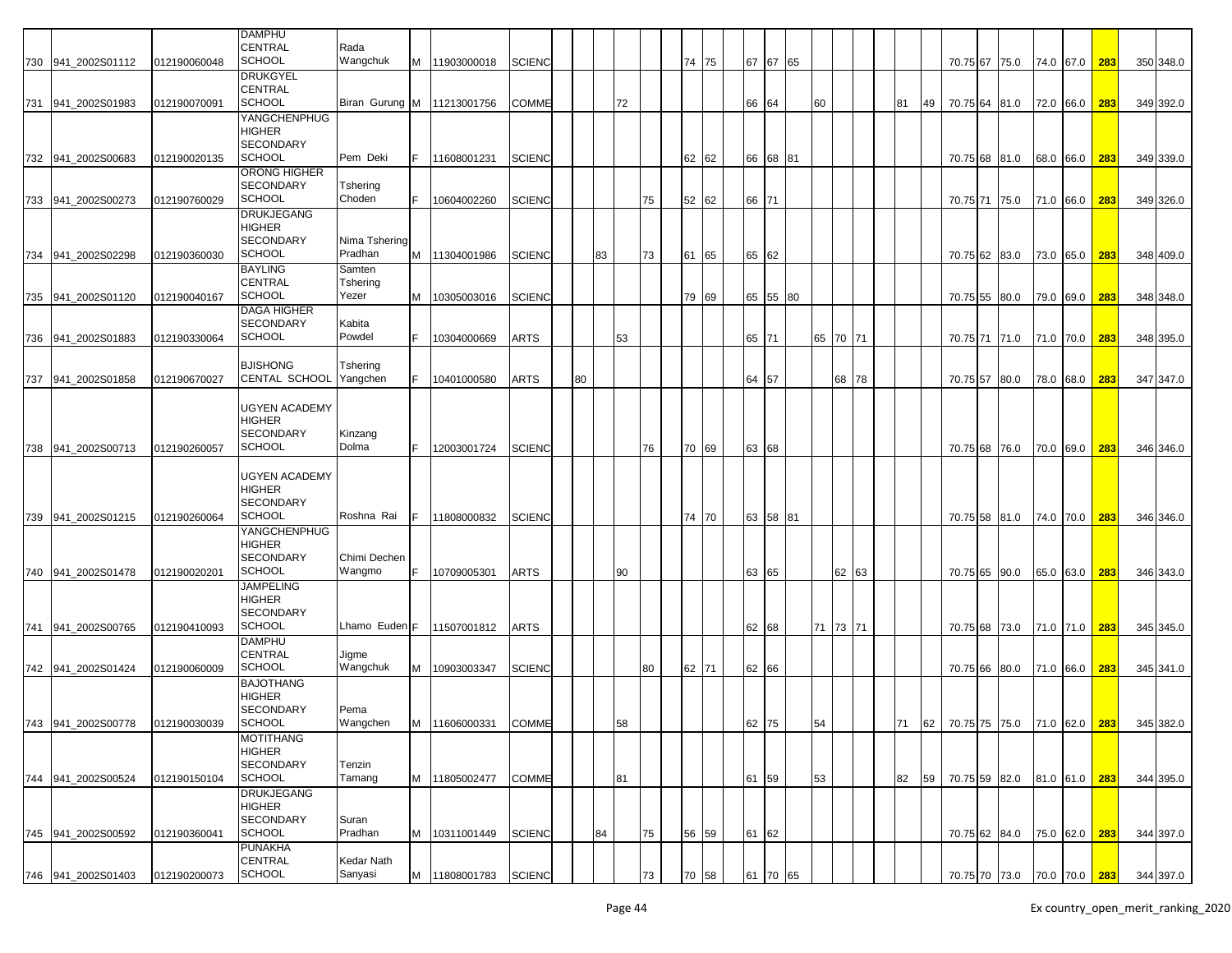|                    |              | MOTITHANG<br>HIGHER<br><b>SECONDARY</b>                            | Jamyang                    |    |               |               |    |    |    |    |    |       |       |          |    |          |    |    |          |                             |           |               |     |           |
|--------------------|--------------|--------------------------------------------------------------------|----------------------------|----|---------------|---------------|----|----|----|----|----|-------|-------|----------|----|----------|----|----|----------|-----------------------------|-----------|---------------|-----|-----------|
| 747 941 2002S00212 | 012190150263 | <b>SCHOOL</b>                                                      | Choden                     |    | 10709005241   | ARTS          |    |    | 56 |    |    |       | 60 69 |          |    | 66 73 72 |    |    |          | 70.75 69 73.0               |           | 72.0 69.0     | 283 | 343 396.0 |
|                    |              | UGYEN ACADEMY<br>HIGHER<br><b>SECONDARY</b>                        | Laxmi Oli                  |    |               |               |    |    |    |    |    |       |       |          |    |          |    |    |          |                             |           |               |     |           |
| 748 941 2002S00241 | 012190260005 | <b>SCHOOL</b><br>WANGBAMA                                          |                            |    | 11812000527   | <b>SCIENC</b> |    |    |    |    | 77 | 68 66 | 59 69 |          |    |          |    |    |          | 70.75 69 77.0               | 69.0 68.0 |               | 283 | 342 339.0 |
| 749 941_2002S00304 | 012191290026 | CENTRAL<br><b>SCHOOL</b>                                           | Sangay<br>Choden           |    | 10715002067   | ARTS          |    |    | 52 |    |    |       | 59    | 69       |    | 71 61 74 |    |    |          | 70.75 69 74.0               | 71.0 69.0 |               | 283 | 342 386.0 |
| 750 941_2002S02276 | 012190140098 | <b>MONGAR HIGHER</b><br><b>SECONDARY</b><br><b>SCHOOL</b>          | Phuntsho<br>Norbu Wangdi M |    | 10902001271   | COMME         |    |    | 70 |    |    |       | 58    | 65       | 75 |          | 73 | 61 |          | 70.75 65 75.0               | 73.0 70.0 |               | 283 | 341 402.0 |
| 751 941_2002S00365 | 012190060218 | <b>DAMPHU</b><br>CENTRAL<br><b>SCHOOL</b>                          | Ram Chandra<br>Monger      | M  | 11305001226   | <b>ARTS</b>   |    | 80 |    |    |    |       | 58 56 |          |    | 73 73 74 |    |    | 70.75 56 | 80.0                        | 74.0 73.0 |               | 283 | 341 414.0 |
|                    |              | MOTITHANG<br><b>HIGHER</b><br><b>SECONDARY</b>                     | Jigme Tenzin               |    |               |               |    |    |    |    |    |       |       |          |    |          |    |    |          |                             |           |               |     |           |
| 752 941 2002S01245 | 012190150025 | <b>SCHOOL</b>                                                      | Chogyel                    | M  | 10601004816   | <b>SCIENC</b> |    |    |    |    |    | 71 61 |       | 49 63 86 |    |          |    |    |          | 70.75 63 86.0               |           | 71.0 63.0     | 283 | 332 330.0 |
| 753 941_2002S01829 | 012190020169 | YANGCHENPHUG<br><b>HIGHER</b><br><b>SECONDARY</b><br><b>SCHOOL</b> | Ugyen<br>Thinley           |    | M 11405000487 | <b>SCIENC</b> |    |    |    |    |    | 73 73 |       | 43 68 69 |    |          |    |    |          | 70.75 68 73.0               |           | 73.0 69.0 283 |     | 326 326.0 |
| 754 941_2002S00828 | 012190160165 | <b>NANGKOR</b><br>CENTRAL<br><b>SCHOOL</b>                         | Chejung<br>Norbu           | м  | 10901000049   | <b>SCIENC</b> |    |    |    |    | 70 | 62 67 | 80 65 |          |    |          |    |    |          | 70.50 65 80.0               |           | 70.0 67.0     | 282 | 362 344.0 |
|                    |              |                                                                    | Sangay                     |    |               |               |    |    |    |    |    |       |       |          |    |          |    |    |          |                             |           |               |     |           |
| 755 941_2002S01674 | 012191390154 |                                                                    | Tshering                   | М  | 10103000312   | ARTS          | 73 |    |    | 60 |    |       | 79 60 |          |    | 70 70    |    |    | 70.50 60 | 79.0                        | 73.0 70.0 |               | 282 | 361 412.0 |
| 756 941 2002S01948 | 012190210026 | <b>RANJUNG</b><br>CENTRAL<br><b>SCHOOL</b>                         | Namgay<br>Wangmo           |    | 11504004721   | <b>SCIENC</b> |    |    |    |    | 81 | 68 67 | 78 55 |          |    |          |    |    |          | 70.50 55 81.0               | 78.0 68.0 |               | 282 | 360 349.0 |
| 757 941_2002S02232 | 012190760017 | <b>ORONG HIGHER</b><br><b>SECONDARY</b><br><b>SCHOOL</b>           | Tempa<br>Gyeltshen         |    | M 11102006336 | SCIENC        |    |    |    |    |    | 67 69 |       | 76 61 76 |    |          |    |    | 70.50 61 | 76.0                        | 76.0 69.0 |               | 282 | 358 349.0 |
| 758 941 2002S00568 | 012190080069 | <b>GELEPHU HIGHER</b><br><b>SECONDARY</b><br><b>SCHOOL</b>         | Dorji Lhaden               | F  | 10707002007   | <b>SCIENC</b> |    |    |    |    | 76 | 61 66 | 75 65 |          |    |          |    |    |          | 70.50 65 76.0               | 75.0 66.0 |               | 282 | 357 343.0 |
| 759 941 2002S01800 | 012190110013 | JIGME<br><b>SHERUBLING</b><br>CENTRAL<br><b>SCHOOL</b>             | Ugyen<br>Wangmo            | F. | 11608000208   | SCIENC        |    |    |    |    | 78 | 68 63 | 74 62 |          |    |          |    |    |          | 70.50 62 78.0               |           | 74.0 68.0 282 |     | 356 345.0 |
|                    |              | <b>SHERUBLING</b>                                                  |                            |    |               |               |    |    |    |    |    |       |       |          |    |          |    |    |          |                             |           |               |     |           |
| 760 941_2002S01358 | 012190230123 | CENTRAL<br><b>SCHOOL</b>                                           | Phub Dorji                 | м  | 10807001248   | ARTS          |    |    |    |    |    |       | 73 59 |          |    | 81 67 69 |    |    |          | 70.50 59 81.0               | 73.0 69.0 |               | 282 | 355 349.0 |
|                    |              | <b>DRAMETSE</b><br>CENTRAL                                         |                            |    |               |               |    |    |    |    |    |       |       |          |    |          |    |    |          |                             |           |               |     |           |
| 761 941_2002S00387 | 012190660043 | <b>SCHOOL</b><br><b>ZHEMGANG</b>                                   | Ugyen Singye M             |    | 10703003384   | ARTS          |    | 81 |    |    |    |       | 72 56 |          |    | 73 69 67 |    |    |          | 70.50 56 81.0               |           | 73.0 72.0 282 |     | 354 418.0 |
| 762 941_2002S01251 | 012190280023 | <b>CENTRAL</b><br><b>SCHOOL</b>                                    | Sherub<br>Zangmo           | F. | 12001004059   | <b>SCIENC</b> |    |    |    |    |    | 73 68 |       | 71 66 72 |    |          |    |    |          | 70.50 66 73.0 72.0 71.0 282 |           |               |     | 353 350.0 |
|                    |              | <b>DRUKGYEL</b><br><b>CENTRAL</b>                                  |                            |    |               |               |    |    |    |    |    |       |       |          |    |          |    |    |          |                             |           |               |     |           |
| 763 941_2002S02146 | 012190070046 | <b>SCHOOL</b><br><b>PHUENTSHOLING</b><br>HIGHER                    | Leki Wangmo F              |    | 11505006435   | <b>SCIENC</b> |    |    |    |    | 69 | 49 66 | 71 71 |          |    |          |    |    |          | 70.50 71 71.0 71.0 69.0 282 |           |               |     | 353 326.0 |
| 764 941_2002S00045 | 012190180045 | <b>SECONDARY</b><br><b>SCHOOL</b>                                  | Deki Pelden                | F. | 11106003860   | <b>SCIENC</b> |    |    |    |    | 64 | 69 70 | 70 71 |          |    |          |    |    |          | 70.50 71 71.0 70.0 70.0 282 |           |               |     | 352 344.0 |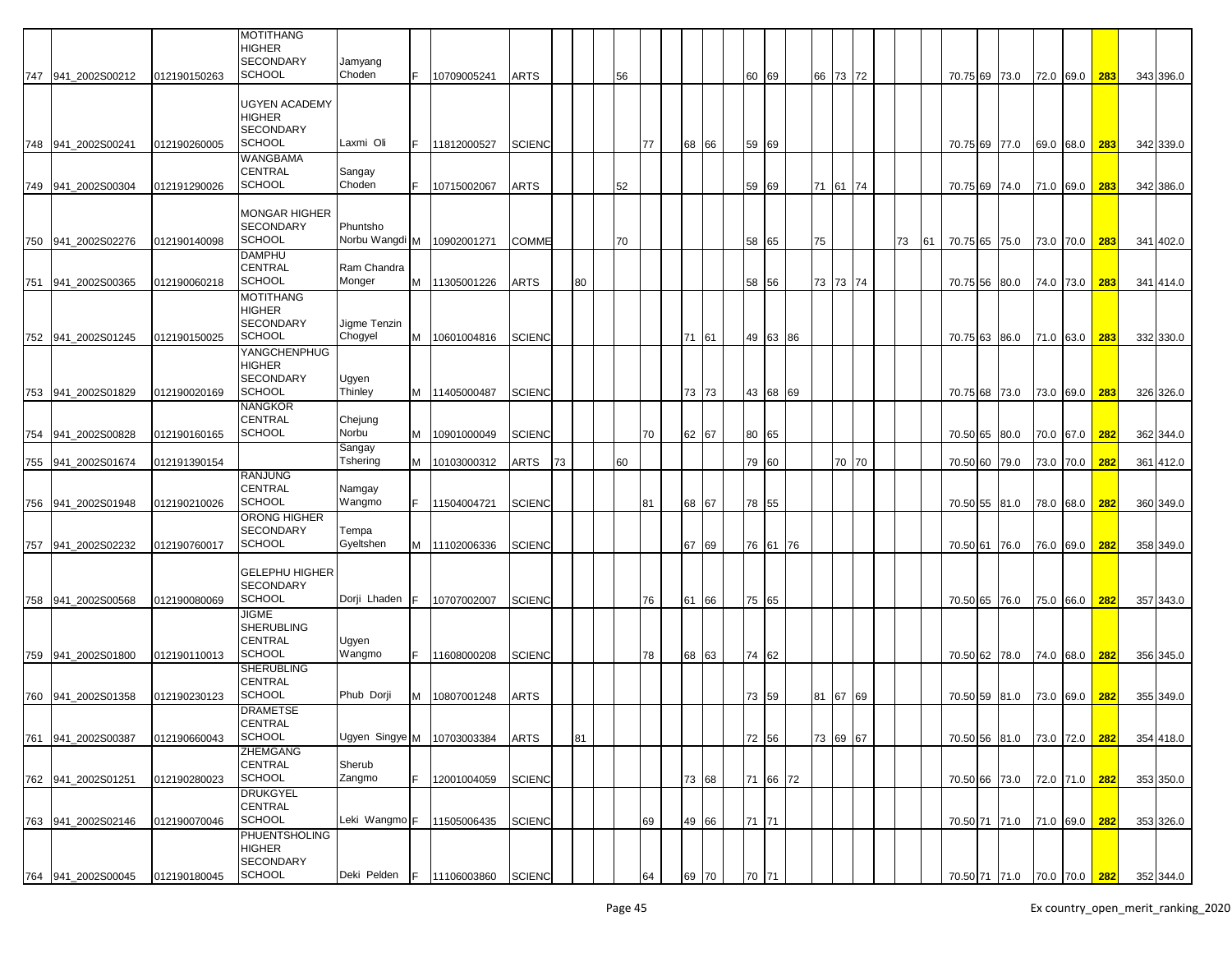| 765 941 2002S00602 | 012190670002 | <b>BJISHONG</b><br>CENTAL SCHOOL        | Chencho<br>Lhamo       |   | 11102001210   | <b>ARTS</b>   |    | 85 | 71 |    |    |       | 69 57 |          |    | 65 69    |    |    | 70.50 57 85.0               |  | 71.0 69.0 282 |     | 351 416.0 |
|--------------------|--------------|-----------------------------------------|------------------------|---|---------------|---------------|----|----|----|----|----|-------|-------|----------|----|----------|----|----|-----------------------------|--|---------------|-----|-----------|
|                    |              | <b>DRUKGYEL</b>                         |                        |   |               |               |    |    |    |    |    |       |       |          |    |          |    |    |                             |  |               |     |           |
|                    |              | <b>CENTRAL</b>                          | Karma                  |   |               |               |    |    |    |    |    |       |       |          |    |          |    |    |                             |  |               |     |           |
| 766 941_2002S01244 | 012190070043 | <b>SCHOOL</b>                           | Tshokey                |   | 11514000918   | <b>SCIENC</b> |    |    |    | 74 |    | 55 74 | 67    | 67       |    |          |    |    | 70.50 67 74.0               |  | 74.0 67.0     | 282 | 349 337.0 |
| 767 941_2002S00929 | 012191390006 |                                         | Jigdra<br>Phuntsho     | M | 10810000270   | <b>SCIENC</b> |    |    |    |    |    | 73 77 |       | 67 60 72 |    |          |    |    | 70.50 60 77.0               |  | 73.0 72.0     | 282 | 349 349.0 |
|                    |              | <b>SAMTSE HIGHER</b>                    |                        |   |               |               |    |    |    |    |    |       |       |          |    |          |    |    |                             |  |               |     |           |
|                    |              | <b>SECONDARY</b>                        |                        |   |               |               |    |    |    |    |    |       |       |          |    |          |    |    |                             |  |               |     |           |
| 768 941_2002S00243 | 012190240042 | <b>SCHOOL</b><br><b>SAMTSE HIGHER</b>   | Mahima Rai             |   | 11213003650   | <b>SCIENC</b> |    |    |    | 75 | 67 | 64    | 67    | 70       |    |          |    |    | 70.50 70 75.0               |  | 70.0 67.0     | 282 | 349 343.0 |
|                    |              | <b>SECONDARY</b>                        | Pema                   |   |               |               |    |    |    |    |    |       |       |          |    |          |    |    |                             |  |               |     |           |
| 769 941_2002S01543 | 012190240066 | <b>SCHOOL</b>                           | Zangmo                 |   | 11207002379   | <b>COMME</b>  |    |    | 85 |    |    |       | 67    | 65       | 62 |          | 57 | 55 | 70.50 65 85.0               |  | 67.0 65.0     | 282 | 349 391.0 |
|                    |              | <b>PHUENTSHOLING</b><br>HIGHER          |                        |   |               |               |    |    |    |    |    |       |       |          |    |          |    |    |                             |  |               |     |           |
|                    |              | <b>SECONDARY</b>                        | Tshering               |   |               |               |    |    |    |    |    |       |       |          |    |          |    |    |                             |  |               |     |           |
| 770 941 2002S01145 | 012190180027 | <b>SCHOOL</b>                           | Yangzom                |   | 11201003326   | <b>SCIENC</b> |    |    |    |    |    | 72 64 |       | 66 64 80 |    |          |    |    | 70.50 64 80.0               |  | 72.0 66.0     | 282 | 348 346.0 |
|                    |              | <b>DRUKGYEL</b>                         |                        |   |               |               |    |    |    |    |    |       |       |          |    |          |    |    |                             |  |               |     |           |
| 771 941_2002S00893 | 012190070023 | <b>CENTRAL</b><br><b>SCHOOL</b>         | Nima                   |   | M 10801002493 | <b>SCIENC</b> |    |    |    |    |    | 68 76 |       | 66 62 76 |    |          |    |    | 70.50 62 76.0               |  | 76.0 68.0     | 282 | 348 348.0 |
|                    |              | <b>MOTITHANG</b>                        |                        |   |               |               |    |    |    |    |    |       |       |          |    |          |    |    |                             |  |               |     |           |
|                    |              | <b>HIGHER</b>                           | Suman                  |   |               |               |    |    |    |    |    |       |       |          |    |          |    |    |                             |  |               |     |           |
| 772 941_2002S01887 | 012190150052 | <b>SECONDARY</b><br><b>SCHOOL</b>       | Basneth<br>Chhetri     |   | 11212000902   | <b>SCIENC</b> |    |    |    | 81 | 67 | 54    | 66    | 67       |    |          |    |    | 70.50 67 81.0               |  | 67.0 67.0     | 282 | 348 335.0 |
|                    |              |                                         |                        |   |               |               |    |    |    |    |    |       |       |          |    |          |    |    |                             |  |               |     |           |
|                    |              | <b>GELEPHU HIGHER</b>                   |                        |   |               |               |    |    |    |    |    |       |       |          |    |          |    |    |                             |  |               |     |           |
|                    |              | <b>SECONDARY</b><br><b>SCHOOL</b>       | Kezang<br>Choden       |   |               |               |    |    |    |    |    |       |       |          |    |          |    |    |                             |  |               |     |           |
| 773 941_2002S00147 | 012190080073 | YANGCHENPHUG                            |                        |   | 12004003754   | <b>SCIENC</b> |    |    |    | 82 |    | 61 72 | 64    | 64       |    |          |    |    | 70.50 64 82.0               |  | 72.0 64.0     | 282 | 346 343.0 |
|                    |              | HIGHER                                  |                        |   |               |               |    |    |    |    |    |       |       |          |    |          |    |    |                             |  |               |     |           |
|                    |              | <b>SECONDARY</b>                        | Sangay                 |   |               |               |    |    |    |    |    |       |       |          |    |          |    |    |                             |  |               |     |           |
| 774 941 2002S01774 | 012190020224 | <b>SCHOOL</b><br>YANGCHENPHUG           | Tenzin                 |   | M 11502001543 | <b>ARTS</b>   |    | 78 |    |    |    |       | 64    | 61       |    | 69 68 74 |    |    | 70.50 61 78.0               |  | 74.0 69.0     | 282 | 346 414.0 |
|                    |              | <b>HIGHER</b>                           |                        |   |               |               |    |    |    |    |    |       |       |          |    |          |    |    |                             |  |               |     |           |
|                    |              | <b>SECONDARY</b>                        | Tashi                  |   |               |               |    |    |    |    |    |       |       |          |    |          |    |    |                             |  |               |     |           |
| 775 941_2002S00759 | 012190020286 | <b>SCHOOL</b>                           | Yangden                |   | 10207002010   | ARTS          | 82 |    |    |    |    |       | 64    | 61       |    | 54 70 69 |    |    | 70.50 61 82.0               |  | 70.0 69.0     | 282 | 346 400.0 |
|                    |              | WANGBAMA<br><b>CENTRAL</b>              |                        |   |               |               |    |    |    |    |    |       |       |          |    |          |    |    |                             |  |               |     |           |
| 776 941_2002S01221 | 012191290029 | <b>SCHOOL</b>                           | Tandin Bidha           |   | 11403000078   | <b>ARTS</b>   |    |    |    |    |    |       | 63 62 |          |    | 68 71 81 |    |    | 70.50 62 81.0               |  | 71.0 68.0 282 |     | 345 345.0 |
|                    |              |                                         |                        |   |               |               |    |    |    |    |    |       |       |          |    |          |    |    |                             |  |               |     |           |
| 777 941_2002S00663 | 012190370131 | GASELO CENTRAL Radhika<br><b>SCHOOL</b> | Mongar                 |   | 11810003353   | <b>SCIENC</b> |    |    |    |    |    | 68 67 |       | 63 62 85 |    |          |    |    | 70.50 62 85.0               |  | 68.0 67.0 282 |     | 345 345.0 |
|                    |              |                                         |                        |   |               |               |    |    |    |    |    |       |       |          |    |          |    |    |                             |  |               |     |           |
|                    |              | <b>BJISHONG</b>                         | Nishan                 |   |               |               |    |    |    |    |    |       |       |          |    |          |    |    |                             |  |               |     |           |
| 778 941_2002S01641 | 012190670016 | CENTAL SCHOOL                           | Ghalley                |   | M 11204000882 | <b>ARTS</b>   |    | 81 |    |    |    |       | 63    | 60       |    | 69 72    |    |    | 70.50 60 81.0               |  | 72.0 69.0     | 282 | 345 345.0 |
|                    |              | PAKSHIKHA<br>CENTRAL                    |                        |   |               |               |    |    |    |    |    |       |       |          |    |          |    |    |                             |  |               |     |           |
| 779 941_2002S01462 | 012191060026 | <b>SCHOOL</b>                           | Robin Rai              |   | M 10209002718 | <b>ARTS</b>   |    |    |    |    |    |       | 63 60 |          |    | 85 68 69 |    |    | 70.50 60 85.0               |  | 69.0 68.0     | 282 | 345 345.0 |
|                    |              | <b>DAMPHU</b>                           |                        |   |               |               |    |    |    |    |    |       |       |          |    |          |    |    |                             |  |               |     |           |
| 780 941 2002S00219 | 012190060007 | <b>CENTRAL</b><br><b>SCHOOL</b>         | Hari Prasad<br>Acharja |   | M 11308001973 | <b>SCIENC</b> |    |    |    |    |    | 81 76 |       | 63 60 65 |    |          |    |    | 70.50 60 81.0               |  | 76.0 65.0     | 282 | 345 345.0 |
|                    |              | <b>DAMPHU</b>                           |                        |   |               |               |    |    |    |    |    |       |       |          |    |          |    |    |                             |  |               |     |           |
|                    |              | CENTRAL                                 | Deo Bahadur            |   |               |               |    |    |    |    |    |       |       |          |    |          |    |    |                             |  |               |     |           |
| 781 941_2002S02335 | 012190060006 | <b>SCHOOL</b>                           | Limbu                  |   | M 11809001803 | <b>SCIENC</b> |    |    |    |    |    | 71 77 |       | 61 66 68 |    |          |    |    | 70.50 66 77.0               |  | 71.0 68.0 282 |     | 343 343.0 |
|                    |              | <b>UGYEN ACADEMY</b>                    |                        |   |               |               |    |    |    |    |    |       |       |          |    |          |    |    |                             |  |               |     |           |
|                    |              | <b>HIGHER</b>                           |                        |   |               |               |    |    |    |    |    |       |       |          |    |          |    |    |                             |  |               |     |           |
| 782 941 2002S00727 | 012190260011 | <b>SECONDARY</b><br><b>SCHOOL</b>       | Sangay<br>Choden       |   |               |               |    |    |    |    |    |       |       |          |    |          |    |    | 70.50 63 76.0               |  |               |     | 343 343.0 |
|                    |              | <b>DAMPHU</b>                           |                        |   | 10203002416   | <b>SCIENC</b> |    |    |    |    |    | 76 74 |       | 61 63 69 |    |          |    |    |                             |  | 74.0 69.0 282 |     |           |
|                    |              | CENTRAL                                 | Phuntsho               |   |               |               |    |    |    |    |    |       |       |          |    |          |    |    |                             |  |               |     |           |
| 783 941_2002S00175 | 012190060119 | <b>SCHOOL</b>                           | Seldon                 |   | 11312001844   | <b>COMME</b>  |    |    | 64 |    |    |       | 60 69 |          | 72 |          | 72 | 69 | 70.50 69 72.0 72.0 69.0 282 |  |               |     | 342 406.0 |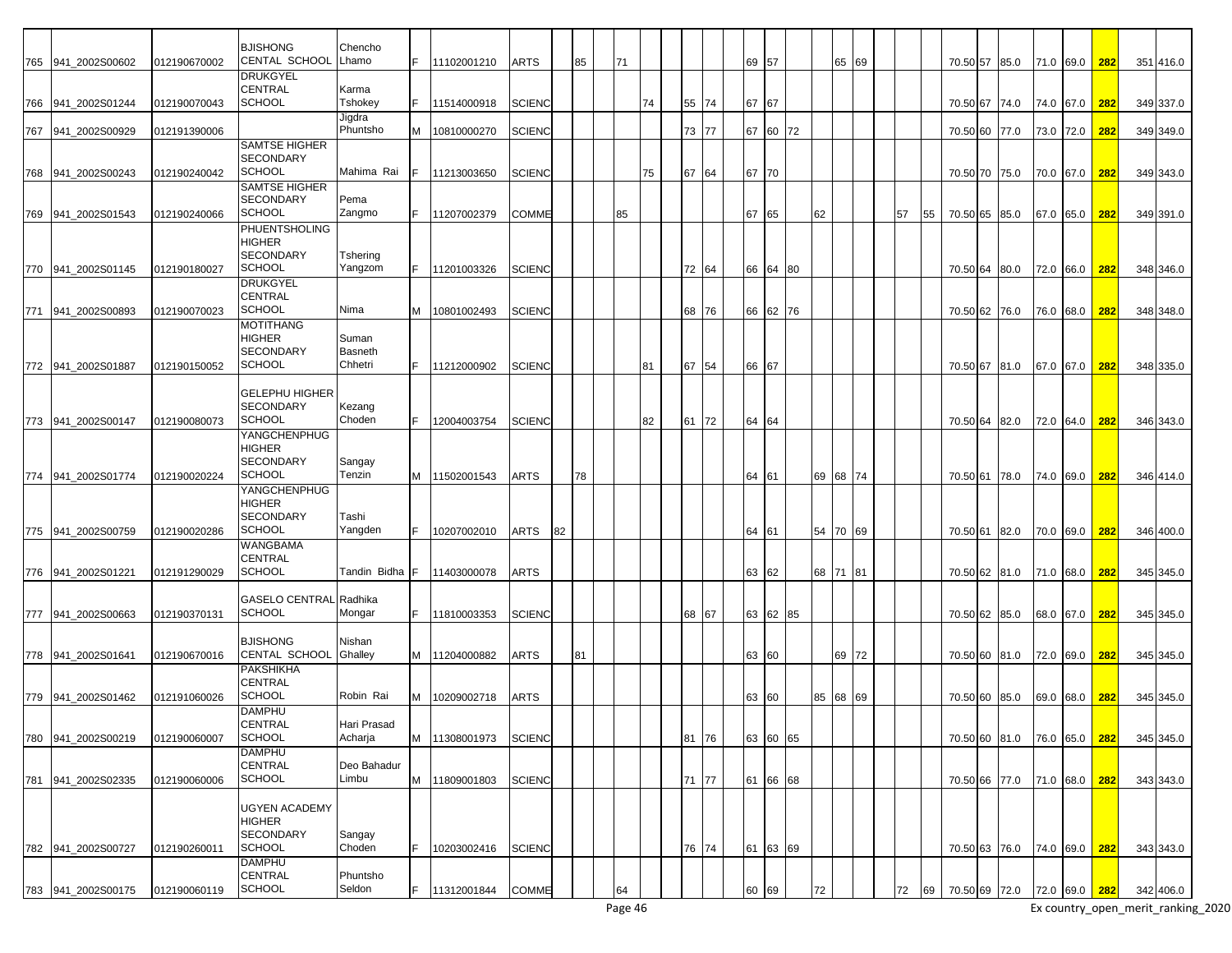|     |                     |              | <b>DRUKGYEL</b>                                                        |                             |     |               |               |    |                        |    |    |              |       |          |    |          |    |    |  |                             |               |     |           |  |
|-----|---------------------|--------------|------------------------------------------------------------------------|-----------------------------|-----|---------------|---------------|----|------------------------|----|----|--------------|-------|----------|----|----------|----|----|--|-----------------------------|---------------|-----|-----------|--|
|     | 784 941_2002S00998  | 012190070071 | <b>CENTRAL</b><br><b>SCHOOL</b>                                        | Sonam<br>Lhendup            | M   | 10811000738   | <b>SCIENC</b> |    |                        | 78 |    | 61 72        | 59 66 |          |    |          |    |    |  | 70.50 66 78.0               | 72.0 66.0     | 282 | 341 336.0 |  |
|     |                     |              | <b>JAKAR HIGHER</b><br><b>SECONDARY</b><br><b>SCHOOL</b>               | Sonam Choki                 | E   |               |               |    |                        |    |    |              |       |          |    |          |    |    |  |                             |               |     |           |  |
|     | 785 941 2002S01752  | 012190100028 | <b>UGYEN ACADEMY</b><br>HIGHER                                         |                             |     | 11904000460   | ARTS          | 76 |                        |    |    |              | 59 70 |          |    | 47 62 66 |    |    |  | 70.50 70 76.0 70.0 66.0     |               | 282 | 341 380.0 |  |
|     | 786 941 2002S01441  | 012190260192 | <b>SECONDARY</b><br><b>SCHOOL</b>                                      | Pema Thinley<br>Tobden      | M   | 11004001321   | <b>ARTS</b>   | 82 |                        |    | 64 |              | 56 68 |          |    | 64       |    |    |  | 70.50 68 82.0 68.0 64.0 282 |               |     | 338 334.0 |  |
|     | 787 941 2002S00863  | 012190020126 | YANGCHENPHUG<br><b>HIGHER</b><br><b>SECONDARY</b><br><b>SCHOOL</b>     | Chimi Seldon<br>Burathoki   | IF. | 11103001087   | <b>SCIENC</b> |    |                        | 76 |    | 71 71        | 53 64 |          |    |          |    |    |  | 70.50 64 76.0 71.0 71.0     |               | 282 | 335 335.0 |  |
|     | 788 941 2002 S00081 | 012190410050 | <b>JAMPELING</b><br><b>HIGHER</b><br><b>SECONDARY</b><br>SCHOOL        | Kuenga<br>Peljore           | M   | 10605003602   | <b>SCIENC</b> |    |                        |    |    | 71 72        |       | 52 68 71 |    |          |    |    |  | 70.50 68 72.0 71.0 71.0 282 |               |     | 334 334.0 |  |
|     | 789 941_2002S01577  | 012190070069 | <b>DRUKGYEL</b><br><b>CENTRAL</b><br><b>SCHOOL</b>                     | Karma Dorji                 | M   | 11104003074   | <b>SCIENC</b> |    |                        | 69 |    | 67 61        | 50 73 |          |    |          |    |    |  | 70.50 73 73.0               | 69.0 67.0     | 282 | 332 320.0 |  |
|     | 790 941 2002S00563  | 012190020280 | YANGCHENPHUG<br><b>HIGHER</b><br><b>SECONDARY</b><br><b>SCHOOL</b>     | Phuntsho<br>Dema            | F.  | 10605003941   | ARTS          | 75 |                        |    |    |              | 49 70 |          |    | 61 67 65 |    |    |  | 70.50 70 75.0               | 70.0 67.0     | 282 | 331 387.0 |  |
| 791 | 941 2002S01757      | 012190190019 | <b>LHUNTSE HIGHER</b><br><b>SECONDARY</b><br><b>SCHOOL</b>             | Tshewang<br>Gyeltshen       | M   | 10602000219   | <b>SCIENC</b> |    |                        |    |    | 71 75        |       | 79 56 61 |    |          |    |    |  | 70.25 56 79.0               | 75.0 71.0 281 |     | 360 342.0 |  |
|     | 792 941_2002S00001  |              | Rangjung Central<br>School                                             | Kezang<br>Sherab            |     | M 11107004465 | ARTS          |    |                        |    |    |              | 76 56 |          |    | 69 72 77 |    |    |  | 70.25 56 77.0               | 76.0 72.0     | 281 | 357 350.0 |  |
|     | 793 941_2002S02120  | 012190560123 | <b>TRASHITSE</b><br><b>HIGHER</b><br><b>SECONDARY</b><br><b>SCHOOL</b> | Sangay<br>Youden            | IF. | 11513005200   | COMME         |    | 83                     |    |    |              | 74 59 |          | 61 |          | 65 | 28 |  | 70.25 59 83.0 74.0 65.0     |               | 281 | 355 370.0 |  |
|     | 794 941_2002S00327  | 012190110020 | <b>JIGME</b><br><b>SHERUBLING</b><br><b>CENTRAL</b><br><b>SCHOOL</b>   | Karma<br>Wangda             | M   | 11510004395   | <b>SCIENC</b> |    |                        |    |    | 78 67        |       | 72 64 63 |    |          |    |    |  | 70.25 64 78.0 72.0 67.0     |               | 281 | 353 344.0 |  |
|     | 795 941_2002S01728  | 012190280085 | ZHEMGANG<br><b>CENTRAL</b><br><b>SCHOOL</b>                            | Deki Choden                 | IF. | 11702000709   | ARTS          |    | 68                     |    |    |              | 72 60 |          |    | 75 70 74 |    |    |  | 70.25 60 75.0               | 74.0 72.0     | 281 | 353 419.0 |  |
|     |                     |              | <b>DECHHENCHOELI</b><br><b>NG HIGHER</b><br><b>SECONDARY</b>           |                             |     |               |               |    |                        |    |    |              |       |          |    |          |    |    |  |                             |               |     |           |  |
|     | 796 941_2002S00479  | 012190590025 | <b>SCHOOL</b><br><b>JIGME</b><br><b>SHERUBLING</b><br>CENTRAL          | Sonam Zam<br>Tshering       |     | 10801001276   | <b>ARTS</b>   |    |                        |    |    |              | 72 59 |          |    | 70 71 79 |    |    |  | 70.25 59 79.0               | 72.0 71.0     | 281 | 353 351.0 |  |
|     | 797 941_2002S00260  | 012190110057 | <b>SCHOOL</b><br><b>ZHEMGANG</b>                                       | Pelzom                      |     | 11503006590   | <b>SCIENC</b> |    |                        |    |    | $18 \mid 13$ |       | 70 60 67 |    |          |    |    |  | 70.25 60 78.0 73.0 70.0 281 |               |     | 351 348.0 |  |
|     | 798 941_2002S00829  | 012190280078 | <b>CENTRAL</b><br><b>SCHOOL</b>                                        | Sangay<br>Phuntsho          | M   | 12004003121   | <b>ARTS</b>   |    | 53                     |    |    |              | 70 60 |          |    | 70 75 76 |    |    |  | 70.25 60 76.0 75.0 70.0 281 |               |     | 351 404.0 |  |
|     |                     |              | YANGCHENPHUG<br><b>HIGHER</b><br><b>SECONDARY</b>                      | Nima                        |     |               |               |    |                        |    |    |              |       |          |    |          |    |    |  |                             |               |     |           |  |
|     | 799 941_2002S00674  | 012190020439 | <b>SCHOOL</b><br><b>RANJUNG</b><br><b>CENTRAL</b>                      | Zangmo                      | IF. | 12001001772   | COMME         |    | 59                     |    |    |              | 69 67 |          | 68 |          | 76 |    |  | 69 70.25 67 76.0 69.0 69.0  |               | 281 | 350 408.0 |  |
|     | 800 941_2002S01063  | 012190210120 | <b>SCHOOL</b><br><b>PUNAKHA</b>                                        | Kinzang Dorji M 11513004695 |     |               | ARTS          | 77 |                        |    |    |              | 69 61 |          |    | 64 74    |    |    |  | 70.25 61 77.0 74.0 69.0 281 |               |     | 350 345.0 |  |
|     | 801 941_2002S01064  | 012190200030 | <b>CENTRAL</b><br><b>SCHOOL</b>                                        | Phub Dem                    | IF. | 11914001576   | <b>SCIENC</b> |    | Page $4\overline{J}^2$ |    |    | 62 59        | 69 70 |          |    |          |    |    |  |                             |               |     |           |  |
|     |                     |              |                                                                        |                             |     |               |               |    |                        |    |    |              |       |          |    |          |    |    |  |                             |               |     |           |  |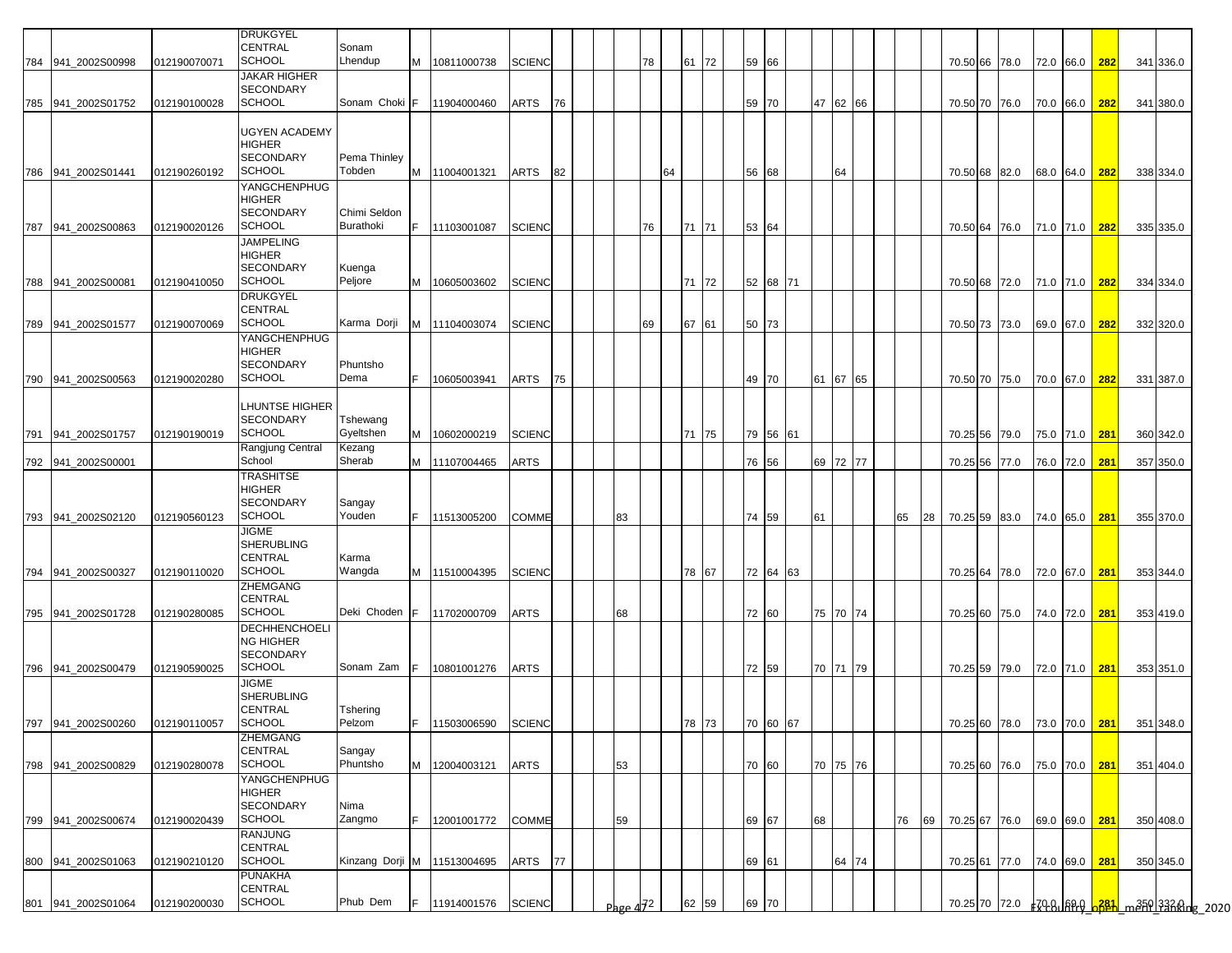|     |                    |              | YANGCHENPHUG<br><b>HIGHER</b>         |                            |    |               |               |    |       |    |    |          |       |       |          |    |          |    |    |          |               |               |     |           |
|-----|--------------------|--------------|---------------------------------------|----------------------------|----|---------------|---------------|----|-------|----|----|----------|-------|-------|----------|----|----------|----|----|----------|---------------|---------------|-----|-----------|
|     | 802 941 2002S00539 | 012190020144 | <b>SECONDARY</b><br><b>SCHOOL</b>     | Tenzin<br>Wangmo           |    | 11402000265   | <b>SCIENC</b> |    |       |    | 74 |          | 70 71 | 68 66 |          |    |          |    |    |          | 70.25 66 74.0 | 71.0 70.0 281 |     | 349 349.0 |
|     |                    |              | <b>PUNAKHA</b><br><b>CENTRAL</b>      | Tashi Lhamo                |    |               |               |    |       |    |    |          |       |       |          |    |          |    |    |          |               |               |     |           |
|     | 803 941_2002S00626 | 012190200065 | <b>SCHOOL</b>                         | Yoezer                     | F. | 11607002075   | <b>SCIENC</b> |    |       |    |    |          | 71 55 |       | 68 71 64 |    |          |    |    |          | 70.25 71 71.0 | 71.0 68.0     | 281 | 349 329.0 |
|     |                    |              | <b>DAMPHU</b><br><b>CENTRAL</b>       |                            |    |               |               |    |       |    |    |          |       |       |          |    |          |    |    |          |               |               |     |           |
| 804 | 941 2002S00453     | 012190060040 | <b>SCHOOL</b><br><b>JAMPELING</b>     | Jiame Chodra M             |    | 11806001855   | <b>SCIENC</b> |    |       |    | 83 |          | 62 75 | 66 57 |          |    |          |    |    |          | 70.25 57 83.0 | 75.0 66.0     | 281 | 347 343.0 |
|     |                    |              | <b>HIGHER</b>                         |                            |    |               |               |    |       |    |    |          |       |       |          |    |          |    |    |          |               |               |     |           |
|     | 805 941 2002S00186 | 012190410115 | <b>SECONDARY</b><br><b>SCHOOL</b>     | Ugyen Lhaden<br>Dorji      |    | 12005003815   | ARTS          |    |       |    |    |          |       | 64    | 66       |    | 74 68 73 |    |    |          | 70.25 66 74.0 | 73.0 68.0     | 281 | 345 345.0 |
|     |                    |              | <b>GELEPHU HIGHER</b>                 |                            |    |               |               |    |       |    |    |          |       |       |          |    |          |    |    |          |               |               |     |           |
|     |                    |              | <b>SECONDARY</b>                      | Namgay                     |    |               |               |    |       |    |    |          |       |       |          |    |          |    |    |          |               |               |     |           |
| 806 | 941 2002S01355     | 012190080117 | <b>SCHOOL</b><br><b>BAYLING</b>       | Dema                       |    | 12001000876   | COMME         |    |       | 82 |    |          |       | 63    | 67       | 62 |          | 58 | 65 |          | 70.25 67 82.0 | 67.0 65.0     | 281 | 344 397.0 |
|     |                    |              | <b>CENTRAL</b>                        |                            |    |               |               |    |       |    |    |          |       |       |          |    |          |    |    |          |               |               |     |           |
| 807 | 941 2002S01180     | 012190040127 | <b>SCHOOL</b><br><b>YANGCHENPHUG</b>  | Leki Wangmo F              |    | 11411000036   | <b>SCIENC</b> |    | 81    |    | 73 |          | 64 58 | 62 63 |          |    |          |    |    | 70.25 63 | 81.0          | 73.0 64.0     | 281 | 343 401.0 |
|     |                    |              | <b>HIGHER</b><br><b>SECONDARY</b>     | Sonam                      |    |               |               |    |       |    |    |          |       |       |          |    |          |    |    |          |               |               |     |           |
| 808 | 941 2002S01931     | 012190020400 | <b>SCHOOL</b>                         | Choden                     |    | 11606000890   | <b>COMME</b>  |    |       | 66 |    |          |       |       | 62 70    | 58 |          | 75 | 53 |          | 70.25 70 75.0 | 70.0 66.0     | 281 | 343 384.0 |
|     |                    |              | <b>DAMPHU</b><br><b>CENTRAL</b>       | Karma                      |    |               |               |    |       |    |    |          |       |       |          |    |          |    |    |          |               |               |     |           |
| 809 | 941_2002S00850     | 012190060058 | <b>SCHOOL</b>                         | Choden                     |    | 11516004421   | <b>SCIENC</b> |    |       |    | 72 |          | 56 71 | 61    | 69       |    |          |    |    |          | 70.25 69 72.0 | 71.0 69.0     | 281 | 342 329.0 |
|     |                    |              | <b>GELEPHU HIGHER</b>                 |                            |    |               |               |    |       |    |    |          |       |       |          |    |          |    |    |          |               |               |     |           |
|     | 810 941 2002S00179 | 012190080029 | <b>SECONDARY</b><br><b>SCHOOL</b>     | Jamyang<br>Pelmo           |    | 11306000144   | <b>SCIENC</b> |    |       |    | 78 |          | 60 65 |       | 60 69    |    |          |    |    |          | 70.25 69 78.0 | 69.0 65.0     | 281 | 341 332.0 |
|     |                    |              | <b>RANJUNG</b><br><b>CENTRAL</b>      | Tshering                   |    |               |               |    |       |    |    |          |       |       |          |    |          |    |    |          |               |               |     |           |
|     | 811 941 2002S01985 | 012190210034 | <b>SCHOOL</b>                         | Choden                     |    | 11502004417   | <b>SCIENC</b> |    |       |    | 76 |          | 53 67 |       | 60 69    |    |          |    |    |          | 70.25 69 76.0 | 69.0 67.0     | 281 | 341 325.0 |
|     |                    |              | <b>SARPANG</b><br><b>CENTRAL</b>      | Uma Devi                   |    |               |               |    |       |    |    |          |       |       |          |    |          |    |    |          |               |               |     |           |
|     | 812 941 2002S01127 | 012190490032 | <b>SCHOOL</b><br>PHUENTSHOLING        | Panda                      |    | 11307000017   | ARTS          |    |       | 29 |    |          |       |       | 60 76    |    | 49 66 63 |    |    |          | 70.25 76 76.0 | 66.0 63.0     | 281 | 341 343.0 |
|     |                    |              | <b>HIGHER</b>                         |                            |    |               |               |    |       |    |    |          |       |       |          |    |          |    |    |          |               |               |     |           |
|     | 813 941 2002S01647 | 012190180133 | <b>SECONDARY</b><br><b>SCHOOL</b>     | Chimi Seldon               |    | 11102004539   | ARTS          | 75 |       |    |    |          |       |       | 59 70    |    | 66 65    |    |    |          | 70.25 70 75.0 | 70.0 66.0     | 281 | 340 335.0 |
| 814 | 941 2002S00523     | 012191390464 |                                       | Srijana<br>Ghalley         |    | 11202004896   | <b>SCIENC</b> |    |       |    |    | 72 64 72 |       |       | 58 68 69 |    |          |    |    | 70.25 68 | 72.0          | 72.0 69.0     | 281 | 339 403.0 |
|     |                    |              |                                       |                            |    |               |               |    |       |    |    |          |       |       |          |    |          |    |    |          |               |               |     |           |
|     |                    |              | <b>UGYEN ACADEMY</b><br><b>HIGHER</b> |                            |    |               |               |    |       |    |    |          |       |       |          |    |          |    |    |          |               |               |     |           |
|     | 815 941_2002S00326 | 012190260006 | <b>SECONDARY</b><br><b>SCHOOL</b>     | Liza Laxmi<br>Nepal        |    | 11805002657   | <b>SCIENC</b> |    |       |    | 73 |          | 65 68 | 53 70 |          |    |          |    |    |          | 70.25 70 73.0 | 70.0 68.0     | 281 | 334 329.0 |
|     |                    |              |                                       |                            |    |               |               |    |       |    |    |          |       |       |          |    |          |    |    |          |               |               |     |           |
|     |                    |              | <b>UGYEN ACADEMY</b><br><b>HIGHER</b> |                            |    |               |               |    |       |    |    |          |       |       |          |    |          |    |    |          |               |               |     |           |
|     | 816 941 2002S01691 | 012190260231 | <b>SECONDARY</b><br><b>SCHOOL</b>     | Tandin Dorji               |    | M 10906002668 | ARTS          |    | 74 84 |    |    |          |       |       | 52 60    |    | 55 63    |    |    |          | 70.25 60 84.0 | 74.0 63.0 281 |     | 333 388.0 |
|     |                    |              |                                       |                            |    |               |               |    |       |    |    |          |       |       |          |    |          |    |    |          |               |               |     |           |
|     |                    |              | <b>UGYEN ACADEMY</b><br><b>HIGHER</b> |                            |    |               |               |    |       |    |    |          |       |       |          |    |          |    |    |          |               |               |     |           |
|     | 817 941_2002S00032 | 012190260032 | <b>SECONDARY</b><br><b>SCHOOL</b>     | Sagar Khanal M 11806002401 |    |               | <b>SCIENC</b> |    |       |    |    |          | 71 72 |       | 47 65 73 |    |          |    |    |          | 70.25 65 73.0 | 72.0 71.0 281 |     | 328 328.0 |
|     |                    |              | YANGCHENPHUG                          |                            |    |               |               |    |       |    |    |          |       |       |          |    |          |    |    |          |               |               |     |           |
|     |                    |              | <b>HIGHER</b><br><b>SECONDARY</b>     | Jigme Zam                  |    |               |               |    |       |    |    |          |       |       |          |    |          |    |    |          |               |               |     |           |
|     | 818 941_2002S00996 | 012190020472 | <b>SCHOOL</b>                         | Wangchuk                   |    | 10308002749   | <b>COMME</b>  |    |       | 72 |    |          |       | 45    | 65       | 59 |          | 79 | 64 |          | 70.25 65 79.0 | 72.0 65.0 281 |     | 326 384.0 |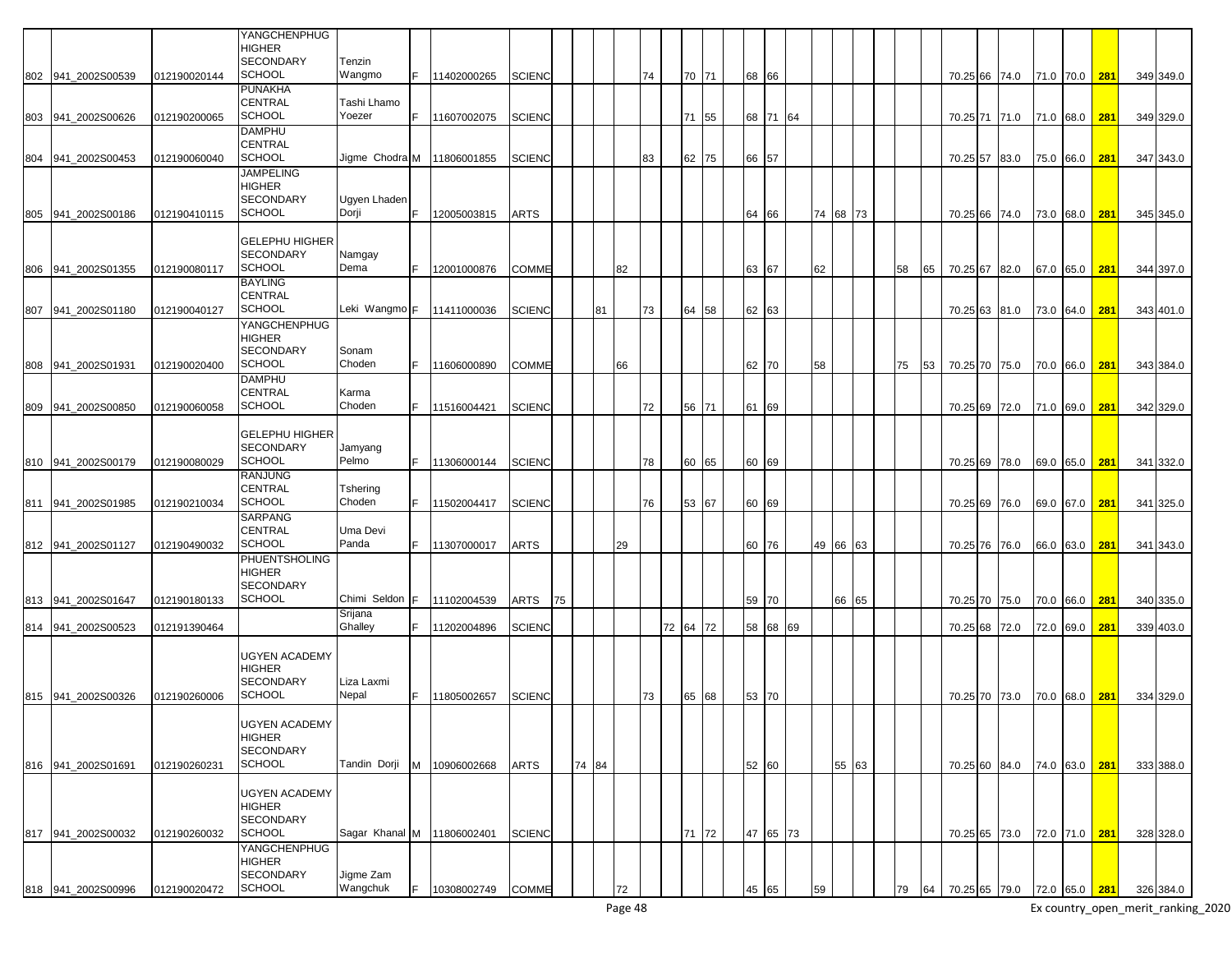|     |                    |              | <b>KELKI HIGHER</b><br><b>SECONDARY</b>                              | Sonam                                   |    |               |               |    |    |    |       |       |          |    |    |          |    |    |               |                             |               |            |           |
|-----|--------------------|--------------|----------------------------------------------------------------------|-----------------------------------------|----|---------------|---------------|----|----|----|-------|-------|----------|----|----|----------|----|----|---------------|-----------------------------|---------------|------------|-----------|
|     | 819 941_2002S00928 | 012190120334 | SCHOOL                                                               | Dhendup                                 |    | M 11308001672 | <b>COMME</b>  |    | 84 |    |       | 40 57 |          |    | 61 |          | 74 | 66 | 70.25 57 84.0 |                             | 74.0 66.0     | 281        | 321 382.0 |
|     | 820 941 2002S01771 | 012190110002 | JIGME<br><b>SHERUBLING</b><br><b>CENTRAL</b><br><b>SCHOOL</b>        | Dorji<br>Yangzom                        | F. | 11102001951   | <b>SCIENC</b> |    |    |    | 77 66 |       | 76 61 60 |    |    |          |    |    | 70.00 61 77.0 |                             | 76.0 66.0     | 280        | 356 340.0 |
|     | 821 941_2002S00338 | 012190110087 | <b>JIGME</b><br><b>SHERUBLING</b><br><b>CENTRAL</b><br><b>SCHOOL</b> | Ugyen<br>Chophel                        |    | M 11607002395 | <b>SCIENC</b> |    |    |    | 70 73 |       | 73 64 67 |    |    |          |    |    | 70.00 64 73.0 |                             | 73.0 70.0     | 280        | 353 347.0 |
| 822 | 941_2002S00119     | 012190160160 | <b>NANGKOR</b><br>CENTRAL<br><b>SCHOOL</b>                           | Tshering<br>Ngedup                      | м  | 10710002811   | <b>SCIENC</b> |    |    | 77 | 67 68 | 73 62 |          |    |    |          |    |    | 70.00 62 77.0 |                             | 73.0 68.0     | <b>280</b> | 353 347.0 |
| 823 | 941_2002S02287     | 012191390108 |                                                                      | Priskila Rai                            |    | 11803002000   | <b>SCIENC</b> |    |    | 78 | 58 70 | 73 59 |          |    |    |          |    |    | 70.00 59 78.0 |                             | 73.0 70.0     | 280        | 353 338.0 |
|     | 824 941_2002S01392 | 012190040154 | <b>BAYLING</b><br><b>CENTRAL</b><br><b>SCHOOL</b>                    | Tashi<br>Lhazom                         |    | 11607001989   | ARTS          | 80 |    |    |       | 72 64 |          |    |    | 62 59    |    |    | 70.00 64 80.0 |                             | 72.0 64.0     | 280        | 352 337.0 |
|     | 825 941_2002S02264 | 012191060028 | PAKSHIKHA<br><b>CENTRAL</b><br><b>SCHOOL</b>                         | Sonam<br>Wangchuk                       | M  | 10207000111   | <b>ARTS</b>   |    | 37 |    |       | 69 56 |          |    |    | 76 72 76 |    |    | 70.00 56 76.0 |                             | 76.0 72.0     | 280        | 349 386.0 |
|     | 826 941_2002S02205 | 012190080028 | <b>GELEPHU HIGHER</b><br><b>SECONDARY</b><br><b>SCHOOL</b>           | Cheki<br>Wangmo                         |    | 11514005906   | <b>SCIENC</b> |    |    | 81 | 59 61 | 69 65 |          |    |    |          |    |    | 70.00 65 81.0 |                             | 69.0 65.0     | 280        | 349 335.0 |
|     | 827 941 2002S01106 | 012190140133 | <b>MONGAR HIGHER</b><br><b>SECONDARY</b><br><b>SCHOOL</b>            | Sonam<br>Phuntsho                       | M  | 10713002919   | COMME         |    | 77 |    |       | 68 59 |          |    | 56 |          | 76 | 57 | 70.00 59 77.0 |                             | 76.0 68.0     | 280        | 348 393.0 |
|     | 828 941_2002S00127 | 012190180042 | PHUENTSHOLING<br><b>HIGHER</b><br><b>SECONDARY</b><br><b>SCHOOL</b>  | Chandana<br>Gurung                      |    | 11308003959   | <b>SCIENC</b> |    |    | 76 | 62 66 | 68 68 |          |    |    |          |    |    | 70.00 68 76.0 |                             | 68.0 68.0     | 280        | 348 340.0 |
|     | 829 941_2002S01587 | 012190280091 | ZHEMGANG<br><b>CENTRAL</b><br><b>SCHOOL</b>                          | Kezang<br>Yuden Dorji                   |    | 12007003475   | ARTS          |    | 61 |    |       | 67 60 |          |    | 60 | 72 81    |    |    | 70.00 60 81.0 |                             | 72.0 67.0     | 280        | 347 401.0 |
|     | 830 941 2002S00811 | 012190070007 | <b>DRUKGYEL</b><br><b>CENTRAL</b><br><b>SCHOOL</b>                   | Pema<br>Yangden                         |    | 10805001729   | <b>SCIENC</b> |    |    |    | 55 75 |       | 67 69 64 |    |    |          |    |    | 70.00 69 75.0 |                             | 69.0 67.0     | 280        | 347 330.0 |
|     | 831 941 2002S00191 | 012190190091 | LHUNTSE HIGHER<br><b>SECONDARY</b><br><b>SCHOOL</b>                  | Kuenzang<br>Dema                        |    | 10605004841   | <b>ARTS</b>   |    |    |    |       | 67 72 |          |    | 55 | 61 69    |    |    | 70.00 72 72.0 |                             | 69.0 67.0     | 280        | 347 324.0 |
|     | 832 941_2002S01686 | 012190070167 | <b>DRUKGYEL</b><br>CENTRAL<br><b>SCHOOL</b>                          | Thukten<br>Chophel                      | M  | 11605001118   | COMME         |    | 75 |    |       | 66 62 |          |    | 77 |          | 62 | 57 | 70.00 62 77.0 |                             | 75.0 66.0     | 280        | 346 399.0 |
|     | 833 941_2002S01644 | 012190160096 | NANGKOR<br>CENTRAL<br><b>SCHOOL</b>                                  | Kelzang Dorji M                         |    | 10710002857   | COMME         |    | 73 |    |       | 65 64 |          |    | 69 |          | 74 | 68 | 70.00 64 74.0 |                             | 73.0 69.0     | <b>280</b> | 345 413.0 |
|     | 834 941_2002S00682 | 012190070022 | <b>DRUKGYEL</b><br>CENTRAL<br><b>SCHOOL</b>                          | Ngawang<br>Tshering Dorji M 10503000396 |    |               | <b>SCIENC</b> |    |    |    | 66 70 |       | 65 69 72 |    |    |          |    |    | 70.00 69 72.0 |                             | 70.0 69.0 280 |            | 345 342.0 |
|     | 835 941_2002S01276 | 012190070068 | <b>DRUKGYEL</b><br>CENTRAL<br><b>SCHOOL</b><br>ZHEMGANG              | Jigme Yoesel M                          |    | 11607002732   | <b>SCIENC</b> |    |    | 71 | 61 71 | 64 69 |          |    |    |          |    |    | 70.00 69 71.0 |                             | 71.0 69.0     | 280        | 344 336.0 |
|     | 836 941 2002S02284 | 012190280134 | CENTRAL<br><b>SCHOOL</b><br>YANGCHENPHUG                             | Tashi Dema                              |    | 12007001618   | ARTS          | 78 |    |    |       | 63 66 |          |    |    | 62 62 70 |    |    | 70.00 66 78.0 |                             | 70.0 66.0 280 |            | 343 401.0 |
|     | 837 941_2002S01590 | 012190020122 | HIGHER<br><b>SECONDARY</b><br><b>SCHOOL</b>                          | Tandin<br>Wangchuk                      | M  | 11410006487   | <b>SCIENC</b> |    |    |    | 75 72 | 62 64 |          | 69 |    |          |    |    |               | 70.00 64 75.0 72.0 69.0 280 |               |            | 342 342.0 |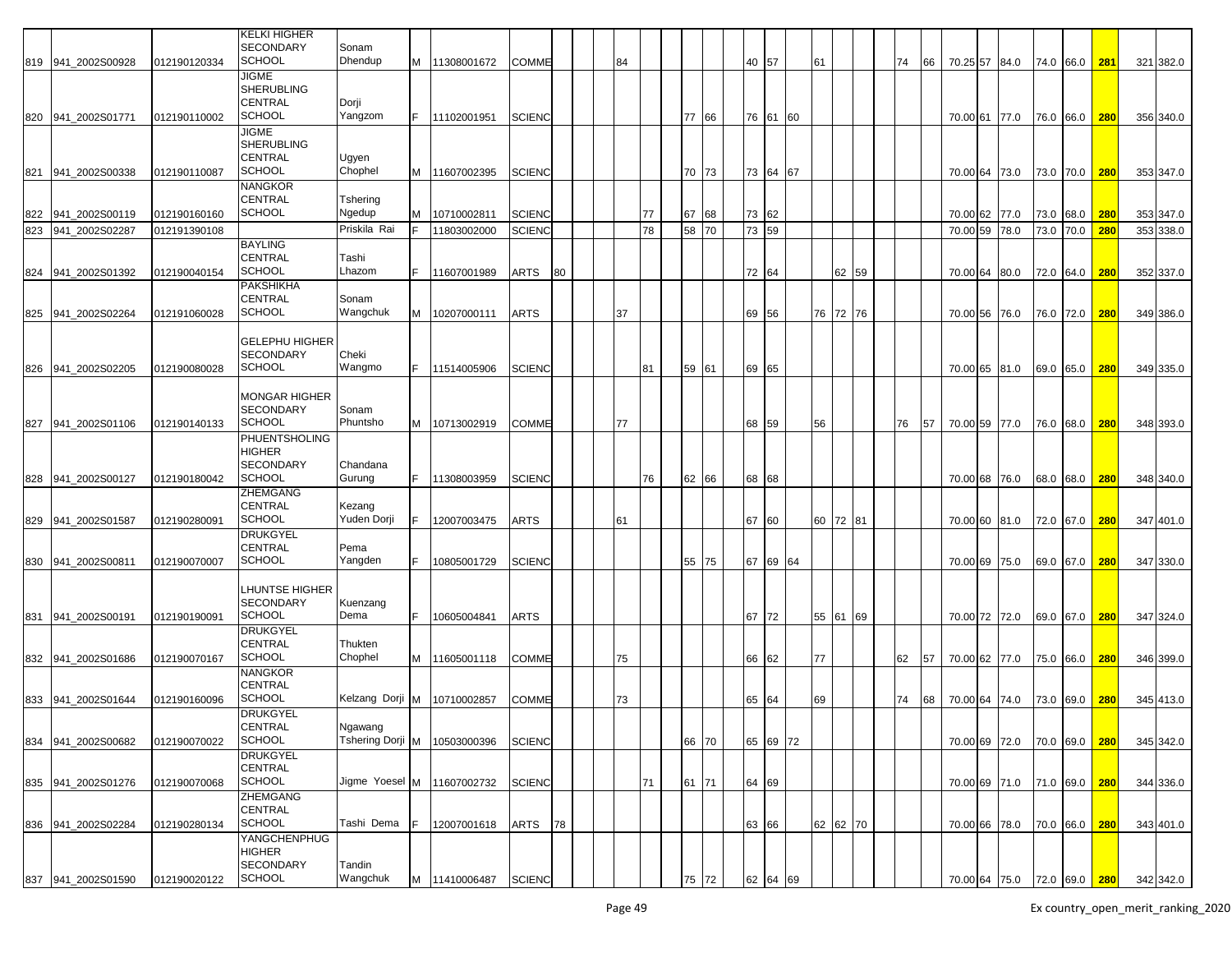|     |                    |              | LHUNTSE HIGHER<br>SECONDARY                                            | Kencho               |     |               |               |       |    |         |    |    |       |       |          |          |  |    |          |    |    |                                         |  |               |               |           |  |
|-----|--------------------|--------------|------------------------------------------------------------------------|----------------------|-----|---------------|---------------|-------|----|---------|----|----|-------|-------|----------|----------|--|----|----------|----|----|-----------------------------------------|--|---------------|---------------|-----------|--|
|     | 838 941 2002S00232 | 012190190145 | <b>SCHOOL</b>                                                          | Gyeltshen            | M   | 10601001198   | ARTS          |       | 89 |         |    |    |       |       |          | 62 56    |  |    | 65 70    |    |    | 70.00 56 89.0                           |  |               | 70.0 65.0 280 | 342 342.0 |  |
|     | 839 941_2002S01115 | 012190490163 | SARPANG<br>CENTRAL<br><b>SCHOOL</b>                                    | Shasi Rai            | F.  | 11307001018   | <b>SCIENC</b> |       |    |         | 77 |    | 50 67 |       |          | 62 68    |  |    |          |    |    | 70.00 68 77.0                           |  | 68.0 67.0 280 |               | 342 324.0 |  |
|     |                    | 012190240071 | SAMTSE HIGHER<br><b>SECONDARY</b><br><b>SCHOOL</b>                     | Tshering<br>Yangchen | F.  | 10806002097   | COMME         |       |    | 73      |    |    |       |       |          | 60 71    |  | 65 |          | 50 | 57 | 70.00 71 73.0                           |  | 71.0 65.0 280 |               | 340 376.0 |  |
|     | 840 941_2002S00436 |              |                                                                        |                      |     |               |               |       |    |         |    |    |       |       |          |          |  |    |          |    |    |                                         |  |               |               |           |  |
|     | 841 941 2002S01013 | 012190260002 | UGYEN ACADEMY<br><b>HIGHER</b><br>SECONDARY<br><b>SCHOOL</b>           | Depashna<br>Pradhan  | IF. | 11810003079   | <b>SCIENC</b> |       |    |         |    |    |       | 65 71 |          | 60 72 44 |  |    |          |    |    | 70.00 72 72.0                           |  | 71.0 65.0 280 |               | 340 312.0 |  |
|     | 842 941_2002S01857 | 012190260264 | <b>UGYEN ACADEMY</b><br>HIGHER<br><b>SECONDARY</b><br><b>SCHOOL</b>    | Tenzin<br>Yoezer     | M   | 11006000764   | ARTS          | 77    |    |         |    |    |       |       |          | 59 68    |  |    | 63 67    |    |    | 70.00 68 77.0                           |  | 68.0 67.0 280 |               | 339 334.0 |  |
| 843 | 941 2002S00906     | 012190140089 | <b>MONGAR HIGHER</b><br><b>SECONDARY</b><br><b>SCHOOL</b>              | Sonam<br>Yangchen    | IF. | 10716003207   | ARTS          | 75    |    |         |    |    |       |       |          | 58 67    |  |    | 67 71    |    |    | 70.00 67 75.0                           |  | 71.0 67.0 280 |               | 338 338.0 |  |
|     | 844 941_2002S01621 | 012190620105 | TENDRUK<br>CENTRAL<br><b>SCHOOL</b>                                    | Merman<br>Bhujel     |     | M 11215001417 | ARTS          | 76 86 |    |         |    |    |       |       |          | 58 57    |  |    | 61       |    |    | 70.00 57 86.0                           |  | 76.0 61.0 280 |               | 338 338.0 |  |
|     |                    |              | <b>GELEPHU HIGHER</b><br><b>SECONDARY</b>                              | Yeshi                |     |               |               |       |    |         |    |    |       |       |          |          |  |    |          |    |    |                                         |  |               |               |           |  |
|     | 845 941_2002S02045 | 012190080218 | <b>SCHOOL</b>                                                          | Tshomo               | IF. | 11101000970   | ARTS          |       |    | 57      |    |    |       |       |          | 56 63    |  |    | 68 71 78 |    |    | 70.00 63 78.0 71.0 68.0 280             |  |               |               | 336 393.0 |  |
|     | 846 941_2002S00628 | 012191390432 |                                                                        | Ritick Basnet M      |     | 11811000044   | COMME         |       |    | 78      |    | 65 |       |       |          | 52 65    |  |    |          | 72 | 40 | 70.00 65 78.0                           |  | 72.0 65.0     | 280           | 332 372.0 |  |
|     |                    |              | <b>PELJORLING</b><br><b>HIGHER</b><br><b>SECONDARY</b>                 | Tshering             |     |               |               |       |    |         |    |    |       |       |          |          |  |    |          |    |    |                                         |  |               |               |           |  |
| 847 | 941_2002S00384     | 012190460081 | <b>SCHOOL</b>                                                          | Dorji                | M   | 12001001659   | ARTS          | 79    |    |         |    |    |       |       |          | 52 62    |  |    | 53 60 77 |    |    | 70.00 62 79.0                           |  | 77.0 62.0 280 |               | 332 383.0 |  |
|     |                    |              | ZHEMGANG<br>CENTRAL                                                    |                      |     |               |               |       |    |         |    |    |       |       |          |          |  |    |          |    |    |                                         |  |               |               |           |  |
|     | 848 941_2002S01964 | 012190280018 | <b>SCHOOL</b>                                                          | Chimi Dema           | F.  | 12001001130   | <b>SCIENC</b> |       |    |         |    |    | 72 65 |       |          | 82 60 61 |  |    |          |    |    | 69.75 60 82.0                           |  | 72.0 65.0 279 |               | 361 340.0 |  |
|     | 849 941_2002S02125 | 012190490015 | SARPANG<br>CENTRAL<br><b>SCHOOL</b>                                    | Dawa Dema            | F.  | 11312000166   | ARTS          |       |    |         |    |    |       |       |          | 75 65    |  |    | 60 69 70 |    |    | 69.75 65 75.0                           |  | 70.0 69.0 279 |               | 354 339.0 |  |
|     | 850 941 2002S00728 | 012190410126 | <b>JAMPELING</b><br><b>HIGHER</b><br><b>SECONDARY</b><br><b>SCHOOL</b> | Karma<br>Yangki      | F.  | 11501000629   | ARTS          |       |    |         |    |    |       |       | 75 75 63 |          |  |    | 56 66    |    |    | 69.75 63 75.0                           |  |               | 75.0 66.0 279 | 354 335.0 |  |
|     |                    |              | PUNAKHA<br>CENTRAL<br><b>SCHOOL</b>                                    |                      |     |               |               |       |    |         |    |    |       |       |          |          |  |    |          |    |    |                                         |  |               |               |           |  |
|     | 851 941_2002S00732 | 012190200055 | PHUENTSHOLING<br>HIGHER                                                | Khandu               | F.  | 11909000267   | <b>SCIENC</b> |       |    |         | 66 |    | 62 61 |       |          | 75 69    |  |    |          |    |    | 69.75 69 75.0 69.0 66.0 279             |  |               |               | 354 333.0 |  |
|     | 852 941_2002S01283 | 012190180073 | SECONDARY<br><b>SCHOOL</b>                                             | Choki om             | F.  | 11913002774   | COMME         |       |    | 66      |    |    |       |       |          | 73 70    |  | 61 |          | 44 | 63 | 69.75 70 73.0                           |  | 70.0 66.0 279 |               | 352 377.0 |  |
| 853 | 941_2002S01315     | 012190280123 | ZHEMGANG<br>CENTRAL<br><b>SCHOOL</b>                                   | Pema Choki           |     | 12008002698   | ARTS          | 78    |    |         |    |    |       |       |          | 70 56    |  |    | 74 71 66 |    |    | 69.75 56 78.0                           |  | 74.0 71.0 279 |               | 349 415.0 |  |
| 854 | 941_2002S01249     | 012190020145 | YANGCHENPHUG<br><b>HIGHER</b><br><b>SECONDARY</b><br><b>SCHOOL</b>     | Tshering<br>Wangmo   | F.  | 10905005543   | <b>SCIENC</b> |       |    |         | 64 |    | 46 61 |       |          | 69 73 60 |  |    |          |    |    | 69.75 73 73.0                           |  | 69.0 64.0 279 |               | 348 373.0 |  |
|     | 855 941_2002S01614 | 012190200207 | PUNAKHA<br>CENTRAL<br>SCHOOL                                           | Sonam Dema F         |     | 11911001200   | ARTS          |       |    | Page 50 |    |    |       |       |          | 68 73    |  | 64 | 65 57    |    |    | 69.75 73 73.0 68.8 65.9 323 m347 337 km |  |               |               |           |  |
|     |                    |              |                                                                        |                      |     |               |               |       |    |         |    |    |       |       |          |          |  |    |          |    |    |                                         |  |               |               |           |  |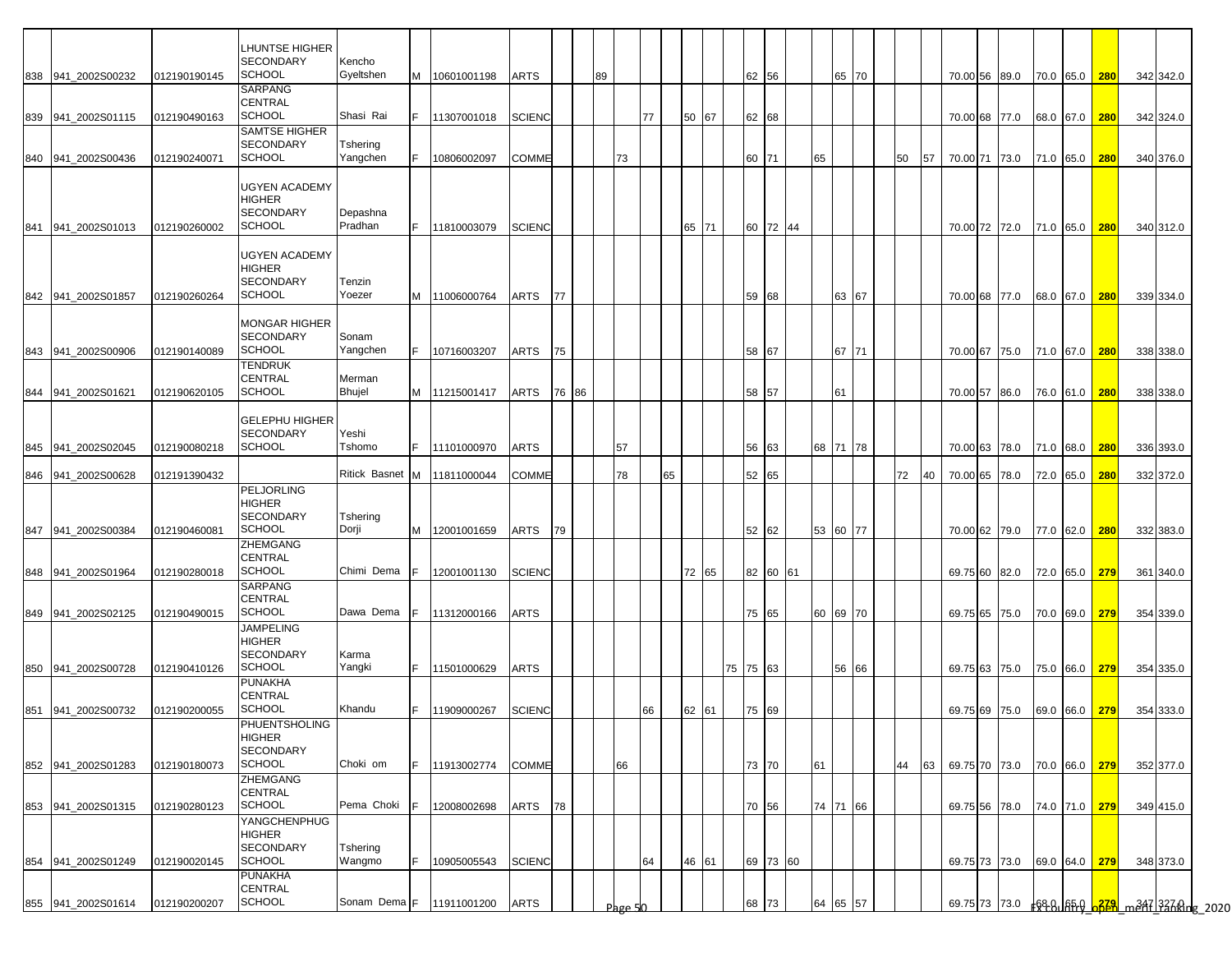| <b>JAKAR HIGHER</b><br><b>SECONDARY</b><br>Dechen<br><b>SCHOOL</b><br>Lhamo<br>67 58<br>65<br>IF.<br>10101002851<br><b>COMME</b><br>69<br>85<br>57<br>856 941_2002S00705<br>012190100104<br>JIGME<br><b>SHERUBLING</b><br><b>CENTRAL</b><br>Tshewang<br><b>SCHOOL</b><br>Dorji<br><b>SCIENC</b><br>65 64<br>67 67<br>M<br>11107001409<br>78<br>857 941_2002S00372<br>012190110086<br><b>PELJORLING</b><br><b>HIGHER</b> | 69.75 58 85.0<br>69.75 67 78.0 |  |  | 69.0 67.0 279 |     | 346 401.0        |
|-------------------------------------------------------------------------------------------------------------------------------------------------------------------------------------------------------------------------------------------------------------------------------------------------------------------------------------------------------------------------------------------------------------------------|--------------------------------|--|--|---------------|-----|------------------|
|                                                                                                                                                                                                                                                                                                                                                                                                                         |                                |  |  |               |     |                  |
|                                                                                                                                                                                                                                                                                                                                                                                                                         |                                |  |  |               |     |                  |
|                                                                                                                                                                                                                                                                                                                                                                                                                         |                                |  |  |               |     |                  |
|                                                                                                                                                                                                                                                                                                                                                                                                                         |                                |  |  | 67.0 67.0 279 |     | 346 341.0        |
| <b>SECONDARY</b><br>Tashi                                                                                                                                                                                                                                                                                                                                                                                               |                                |  |  |               |     |                  |
| <b>SCHOOL</b><br>Yangzom<br><b>SCIENC</b><br>83<br>58 41<br>66 64<br>858 941_2002S01461<br>012190460039<br>10901000898<br>66                                                                                                                                                                                                                                                                                            | 69.75 64 83.0                  |  |  | 66.0 66.0 279 |     | 345 378.0        |
| <b>PAKSHIKHA</b><br><b>CENTRAL</b><br>Nidup<br><b>SCHOOL</b><br>Gyeltshen<br>859 941_2002S00832<br>M<br>11604001216<br>COMME<br>40<br>64 62<br>80<br>68<br>69<br>012191060061                                                                                                                                                                                                                                           | 69.75 62 80.0                  |  |  | 69.0 68.0     |     | 279<br>343 383.0 |
| YANGCHENPHUG<br>HIGHER<br><b>SECONDARY</b><br>Duptho<br><b>SCHOOL</b><br>Zangmo<br>860<br><b>COMME</b><br>62<br>64 67<br>63<br>77<br>941_2002S01701<br>012190020512<br>IF.<br>10710002879<br>68                                                                                                                                                                                                                         | 69.75 67 77.0                  |  |  | 68.0 67.0     |     | 279<br>343 401.0 |
| <b>BAJOTHANG</b><br><b>HIGHER</b>                                                                                                                                                                                                                                                                                                                                                                                       |                                |  |  |               |     |                  |
| <b>SECONDARY</b><br>Tshering<br><b>SCHOOL</b><br>Wangmo<br>63 59<br>861<br>941_2002S01208<br>012190030057<br>IF.<br>10905005048<br><b>COMME</b><br>77<br>75<br>68<br>62                                                                                                                                                                                                                                                 | 69.75 59 77.0                  |  |  | 75.0 68.0 279 |     | 342 404.0        |
| <b>PELJORLING</b><br>HIGHER<br>Karma                                                                                                                                                                                                                                                                                                                                                                                    |                                |  |  |               |     |                  |
| <b>SECONDARY</b><br>Yangchen<br><b>SCHOOL</b><br>82<br>Lepcha<br>52<br>45<br>63 64<br>862 941_2002S02143<br>IF.<br>11201004457<br><b>SCIENC</b><br>69<br>012190460017                                                                                                                                                                                                                                                   | 69.75 64 82.0                  |  |  | 69.0 64.0 279 |     | 342 375.0        |
| <b>SAMTSE HIGHER</b><br>Gauri<br><b>SECONDARY</b><br>Shangkar                                                                                                                                                                                                                                                                                                                                                           |                                |  |  |               |     |                  |
| <b>SCHOOL</b><br>Chhetri<br><b>COMME</b><br>60 63<br>72<br>863 941_2002S00159<br>012190240054<br>M<br>11204004190<br>79<br>58<br>65                                                                                                                                                                                                                                                                                     | 69.75 63 79.0 72.0 65.0        |  |  |               | 279 | 339 397.0        |
| <b>MONGAR HIGHER</b>                                                                                                                                                                                                                                                                                                                                                                                                    |                                |  |  |               |     |                  |
| <b>SECONDARY</b><br><b>SCHOOL</b><br>Kinzang Dorji M<br>10703002500<br>864<br>941 2002S00396<br>012190140095<br><b>COMME</b><br>74<br>59 59<br>69<br>77<br>46                                                                                                                                                                                                                                                           | 69.75 59 77.0 74.0 69.0        |  |  |               | 279 | 338 384.0        |
| <b>MONGAR HIGHER</b>                                                                                                                                                                                                                                                                                                                                                                                                    |                                |  |  |               |     |                  |
| <b>SECONDARY</b><br>Sonam<br><b>SCHOOL</b><br>Chephel<br>59 56<br>941_2002S02053<br>M<br><b>COMME</b><br>74<br>74<br>75<br>865<br>012190140132<br>11104000592<br>70                                                                                                                                                                                                                                                     | 69.75 56 75.0                  |  |  | 74.0 74.0     |     | 279<br>338 408.0 |
| <b>MONGAR HIGHER</b>                                                                                                                                                                                                                                                                                                                                                                                                    |                                |  |  |               |     |                  |
| <b>SECONDARY</b><br>Tenzin<br><b>SCHOOL</b>                                                                                                                                                                                                                                                                                                                                                                             |                                |  |  |               |     |                  |
| Dramey<br>71 67<br>941_2002S00328<br>M<br>10709001793<br>ARTS<br>56 66<br>866<br>012190140079<br>75<br>Phenday                                                                                                                                                                                                                                                                                                          | 69.75 66 75.0                  |  |  | 71.0 67.0     | 279 | 335 335.0        |
| Sangay<br>93<br>63<br>941_2002S00849<br>012191390302<br>M<br>10808000605<br><b>COMME</b><br>56 61<br>62<br>31<br>867<br>SARPANG                                                                                                                                                                                                                                                                                         | 69.75 61 93.0                  |  |  | 63.0 62.0     | 279 | 335 366.0        |
| <b>CENTRAL</b><br><b>SCHOOL</b><br>Arati Dahal<br>61 62<br>74 81<br>51 62<br>868 941_2002S01763<br>012190490076<br>IF.<br>11303002173<br>ARTS                                                                                                                                                                                                                                                                           | 69.75 62 81.0 74.0 62.0 279    |  |  |               |     | 330 391.0        |
|                                                                                                                                                                                                                                                                                                                                                                                                                         |                                |  |  |               |     |                  |
| UGYEN ACADEMY<br>HIGHER                                                                                                                                                                                                                                                                                                                                                                                                 |                                |  |  |               |     |                  |
| <b>SECONDARY</b><br>Raj Kumar<br><b>SCHOOL</b><br>Chhetri<br>869 941_2002S02187 012190260229<br>M 10205006704 ARTS<br>75 87<br>50 57<br>60 52                                                                                                                                                                                                                                                                           | 69.75 57 87.0 75.0 60.0 279    |  |  |               |     | 329 381.0        |
| <b>DRUKGYEL</b><br><b>CENTRAL</b>                                                                                                                                                                                                                                                                                                                                                                                       |                                |  |  |               |     |                  |
| <b>SCHOOL</b><br>52 67<br>Pema Lhaden <sup>F</sup><br>11914002161<br><b>SCIENC</b><br>75 67<br>870 941_2002S01510<br>012190070049<br>69                                                                                                                                                                                                                                                                                 | 69.50 67 75.0                  |  |  | 69.0 67.0 278 |     | 353 330.0        |
| <b>TENDRUK</b><br>CENTRAL                                                                                                                                                                                                                                                                                                                                                                                               |                                |  |  |               |     |                  |
| <b>SCHOOL</b><br>Nim Lhamo<br>84<br>40 61 58<br>871 941_2002S01781<br>012190620135<br>11201000194<br><b>ARTS</b><br>73 60<br>ZHEMGANG                                                                                                                                                                                                                                                                                   | 69.50 60 84.0 73.0 61.0 278    |  |  |               |     | 351 376.0        |
| <b>CENTRAL</b><br><b>SCHOOL</b><br>Sonam Choki F<br>72 64 49<br><b>SCIENC</b><br>72 70<br>872 941_2002S01246<br>012190280024<br>11701002769                                                                                                                                                                                                                                                                             | 69.50 64 72.0 72.0 70.0 278    |  |  |               |     | 350 327.0        |
| <b>DASHIDING</b><br><b>HIGHER</b>                                                                                                                                                                                                                                                                                                                                                                                       |                                |  |  |               |     |                  |
| <b>SECONDARY</b>                                                                                                                                                                                                                                                                                                                                                                                                        |                                |  |  |               |     |                  |
| <b>SCHOOL</b><br>Pemba Lham F<br><b>ARTS</b><br>67 72 60<br>70 76<br>873 941_2002S01620<br>012190930014<br>11914001731<br>Page 5                                                                                                                                                                                                                                                                                        |                                |  |  |               |     |                  |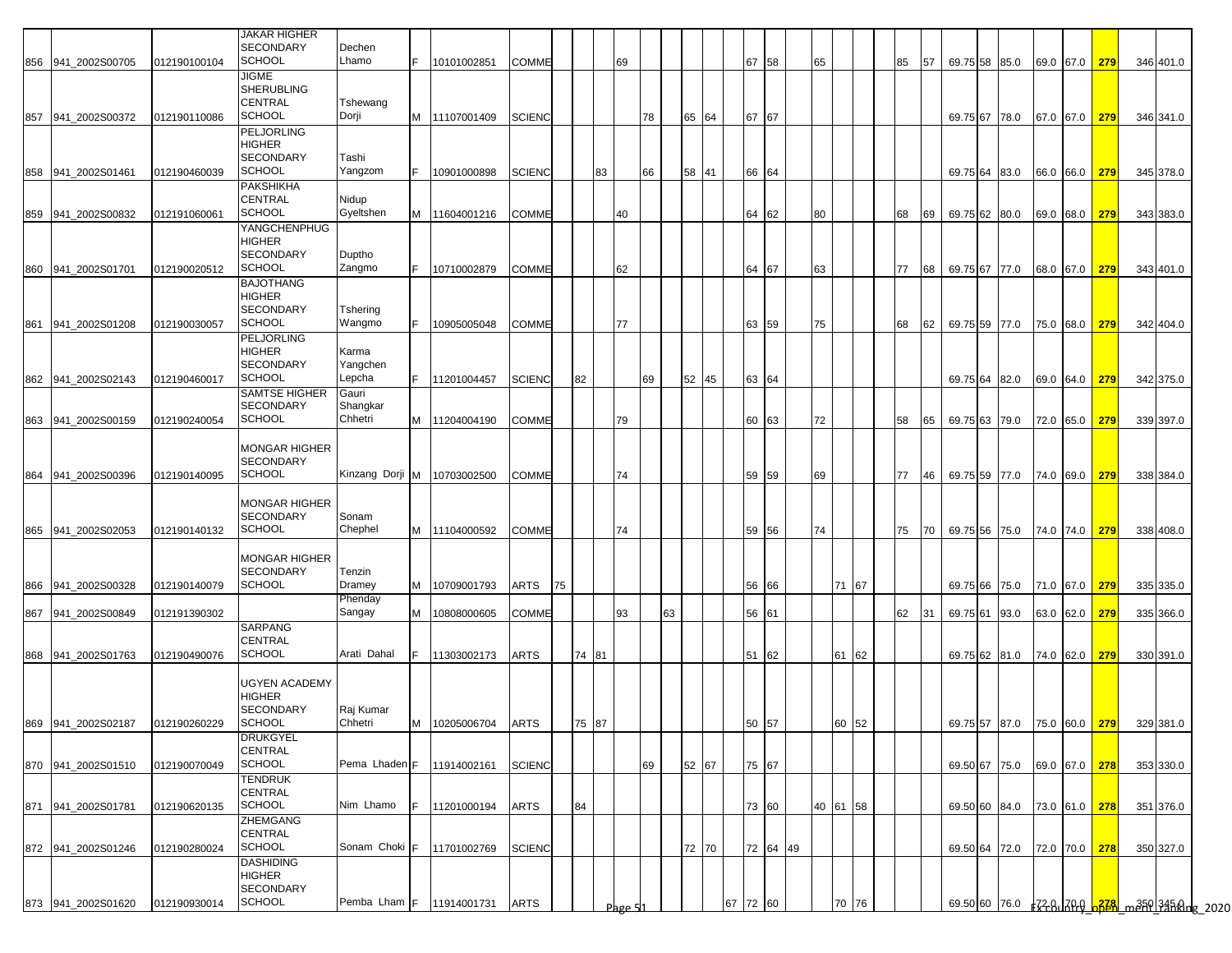|     |                    |              | <b>NANGKOR</b>        |                |   |               |               |    |    |    |       |          |          |       |          |    |    |               |      |  |               |     |           |
|-----|--------------------|--------------|-----------------------|----------------|---|---------------|---------------|----|----|----|-------|----------|----------|-------|----------|----|----|---------------|------|--|---------------|-----|-----------|
|     |                    |              | <b>CENTRAL</b>        |                |   |               |               |    |    |    |       |          |          |       |          |    |    |               |      |  |               |     |           |
|     | 874 941 2002S00470 | 012190160168 | <b>SCHOOL</b>         | Chimi Dorji    |   | M 10905002017 | <b>SCIENC</b> |    |    |    | 65 67 |          | 72 69 68 |       |          |    |    | 69.50 69 72.0 |      |  | 69.0 68.0 278 |     | 350 341.0 |
|     |                    |              | <b>YANGCHENPHUG</b>   |                |   |               |               |    |    |    |       |          |          |       |          |    |    |               |      |  |               |     |           |
|     |                    |              | <b>HIGHER</b>         |                |   |               |               |    |    |    |       |          |          |       |          |    |    |               |      |  |               |     |           |
|     |                    |              | <b>SECONDARY</b>      | Sonam          |   |               |               |    |    |    |       |          |          |       |          |    |    |               |      |  |               |     |           |
|     | 875 941 2002S00496 | 012190020006 | <b>SCHOOL</b>         | Tenzin         | M | 10203001002   | <b>SCIENC</b> |    |    | 73 | 64 68 |          | 70 67 65 |       |          |    |    | 69.50 67 73.0 |      |  | 70.0 68.0     | 278 | 348 407.0 |
|     |                    |              | <b>SHARI HIGHER</b>   |                |   |               |               |    |    |    |       |          |          |       |          |    |    |               |      |  |               |     |           |
|     |                    |              | <b>SECONDARY</b>      | Sonam          |   |               |               |    |    |    |       |          |          |       |          |    |    |               |      |  |               |     |           |
|     |                    |              | <b>SCHOOL</b>         | Tobgay         |   |               |               |    |    | 76 |       |          |          |       |          |    |    |               |      |  |               |     |           |
|     | 876 941_2002S00708 | 012190380008 |                       |                | м | 10802000357   | <b>SCIENC</b> |    |    |    | 57 70 | 69 63    |          |       |          |    |    | 69.50 63 76.0 |      |  | 70.0 69.0     | 278 | 347 335.0 |
|     |                    |              | <b>KARMALING</b>      |                |   |               |               |    |    |    |       |          |          |       |          |    |    |               |      |  |               |     |           |
|     |                    |              | <b>HIGHER</b>         |                |   |               |               |    |    |    |       |          |          |       |          |    |    |               |      |  |               |     |           |
|     |                    |              | <b>SECONDARY</b>      |                |   |               |               |    |    |    |       |          |          |       |          |    |    |               |      |  |               |     |           |
| 877 | 941 2002S00566     | 012191170148 | <b>SCHOOL</b>         | Suraksha Rai   | F | 11207002161   | ARTS          |    | 52 |    |       | 68 72    |          | 66 59 | 64       |    |    | 69.50 72 72.0 |      |  | 68.0 66.0     | 278 | 346 381.0 |
|     |                    |              |                       |                |   |               |               |    |    |    |       |          |          |       |          |    |    |               |      |  |               |     |           |
|     |                    |              | <b>GONGZIM UGYEN</b>  |                |   |               |               |    |    |    |       |          |          |       |          |    |    |               |      |  |               |     |           |
|     |                    |              | <b>DORJI HIGHER</b>   |                |   |               |               |    |    |    |       |          |          |       |          |    |    |               |      |  |               |     |           |
|     |                    |              | <b>SECONDARY</b>      | Tenzin         |   |               |               |    |    |    |       |          |          |       |          |    |    |               |      |  |               |     |           |
|     | 878 941 2002S01252 | 012190270018 | <b>SCHOOL</b>         | Dendup         |   | M 11211001426 | <b>SCIENC</b> |    |    | 78 | 62 69 | 67 64    |          |       |          |    |    | 69.50 64 78.0 |      |  | 69.0 67.0     | 278 | 345 340.0 |
|     |                    |              | <b>DASHIDING</b>      |                |   |               |               |    |    |    |       |          |          |       |          |    |    |               |      |  |               |     |           |
|     |                    |              | <b>HIGHER</b>         |                |   |               |               |    |    |    |       |          |          |       |          |    |    |               |      |  |               |     |           |
|     |                    |              | <b>SECONDARY</b>      | Sonam          |   |               |               |    |    |    |       |          |          |       |          |    |    |               |      |  |               |     |           |
|     | 879 941 2002S00719 | 012190930020 | <b>SCHOOL</b>         | Yuden          |   | 11405000562   | ARTS          |    |    |    |       | 65 67 71 |          |       | 56 69    |    |    | 69.50 71 71.0 |      |  | 69.0 67.0 278 |     | 345 328.0 |
|     |                    |              | <b>ZHEMGANG</b>       |                |   |               |               |    |    |    |       |          |          |       |          |    |    |               |      |  |               |     |           |
|     |                    |              | <b>CENTRAL</b>        |                |   |               |               |    |    |    |       |          |          |       |          |    |    |               |      |  |               |     |           |
|     | 880 941_2002S01804 | 012190280102 | <b>SCHOOL</b>         | Leki Yangden F |   | 12005003848   | ARTS          |    | 79 |    |       | 66 64    |          |       | 63 57 69 |    |    | 69.50 64 79.0 |      |  | 69.0 66.0     | 278 | 344 398.0 |
|     |                    |              | <b>PUNAKHA</b>        |                |   |               |               |    |    |    |       |          |          |       |          |    |    |               |      |  |               |     |           |
|     |                    |              | <b>CENTRAL</b>        | Damcho         |   |               |               |    |    |    |       |          |          |       |          |    |    |               |      |  |               |     |           |
| 881 | 941_2002S00065     | 012190200001 | <b>SCHOOL</b>         | Wangchuk       | м | 10402000482   | <b>SCIENC</b> |    |    |    | 76 63 |          | 66 62 74 |       |          |    |    | 69.50 62 76.0 |      |  | 74.0 66.0     | 278 | 344 341.0 |
|     |                    |              | <b>DASHIDING</b>      |                |   |               |               |    |    |    |       |          |          |       |          |    |    |               |      |  |               |     |           |
|     |                    |              | <b>HIGHER</b>         |                |   |               |               |    |    |    |       |          |          |       |          |    |    |               |      |  |               |     |           |
|     |                    |              | <b>SECONDARY</b>      | Lachimi        |   |               |               |    |    |    |       |          |          |       |          |    |    |               |      |  |               |     |           |
|     |                    |              | <b>SCHOOL</b>         | Sharma         |   |               |               |    |    |    |       |          |          |       |          |    |    |               |      |  |               |     |           |
| 882 | 941 2002S00520     | 012190930073 |                       |                |   | 11209003836   | COMME         |    | 78 |    |       | 66 67    |          | 61    |          | 66 | 53 | 69.50 67 78.0 |      |  | 67.0 66.0     | 278 | 344 391.0 |
|     |                    |              | <b>ZHEMGANG</b>       |                |   |               |               |    |    |    |       |          |          |       |          |    |    |               |      |  |               |     |           |
|     |                    |              | <b>CENTRAL</b>        | Tendrel        |   |               |               |    |    |    |       |          |          |       |          |    |    |               |      |  |               |     |           |
| 883 | 941 2002S00040     | 012190280135 | <b>SCHOOL</b>         | Zangmo         |   | 10713003034   | ARTS          | 80 |    |    |       | 65 61    |          |       | 49 65 72 |    |    | 69.50 61      | 80.0 |  | 72.0 65.0     | 278 | 343 392.0 |
|     |                    |              | <b>CHUKHA</b>         |                |   |               |               |    |    |    |       |          |          |       |          |    |    |               |      |  |               |     |           |
|     |                    |              | <b>CENTRAL</b>        | Kinley         |   |               |               |    |    |    |       |          |          |       |          |    |    |               |      |  |               |     |           |
|     | 884 941_2002S00557 | 012190050127 | <b>SCHOOL</b>         | Tshering       | M | 10202001356   | COMME         |    | 89 |    |       | 64       | 61       | 63    |          | 64 | 51 | 69.50 61      | 89.0 |  | 64.0 64.0     | 278 | 342 392.0 |
|     |                    |              | <b>JAMPELING</b>      |                |   |               |               |    |    |    |       |          |          |       |          |    |    |               |      |  |               |     |           |
|     |                    |              | <b>HIGHER</b>         |                |   |               |               |    |    |    |       |          |          |       |          |    |    |               |      |  |               |     |           |
|     |                    |              | <b>SECONDARY</b>      | Chimmi         |   |               |               |    |    |    |       |          |          |       |          |    |    |               |      |  |               |     |           |
|     | 885 941_2002S00376 | 012190410002 | <b>SCHOOL</b>         | Yangden        |   | 11503004771   | <b>SCIENC</b> |    |    |    | 65 66 |          | 64 71 70 |       |          |    |    | 69.50 71 71.0 |      |  | 70.0 66.0     | 278 | 342 336.0 |
|     |                    |              | <b>BAYLING</b>        |                |   |               |               |    |    |    |       |          |          |       |          |    |    |               |      |  |               |     |           |
|     |                    |              | <b>CENTRAL</b>        |                |   |               |               |    |    |    |       |          |          |       |          |    |    |               |      |  |               |     |           |
|     | 886 941_2002S02089 | 012190040133 | <b>SCHOOL</b>         | Rinzin Dorji   |   | M 11606002148 | ARTS          | 81 |    |    |       | 63 67    |          |       | 58 63    |    |    | 69.50 67 81.0 |      |  | 67.0 63.0 278 |     | 341 332.0 |
|     |                    |              | <b>CHUKHA</b>         |                |   |               |               |    |    |    |       |          |          |       |          |    |    |               |      |  |               |     |           |
|     |                    |              | <b>CENTRAL</b>        | Kinley         |   |               |               |    |    |    |       |          |          |       |          |    |    |               |      |  |               |     |           |
| 887 | 941_2002S02328     | 012190050089 | <b>SCHOOL</b>         | Wangmo         |   | 10207000617   | <b>COMME</b>  |    | 81 |    |       | 62 59    |          | 65    |          | 73 | 60 | 69.50 59 81.0 |      |  | 73.0 65.0     | 278 | 340 400.0 |
|     |                    |              | <b>PAKSHIKHA</b>      |                |   |               |               |    |    |    |       |          |          |       |          |    |    |               |      |  |               |     |           |
|     |                    |              | <b>CENTRAL</b>        | Karma          |   |               |               |    |    |    |       |          |          |       |          |    |    |               |      |  |               |     |           |
| 888 | 941_2002S01785     | 012191060006 | SCHOOL                | Choden         |   | 10203004062   | <b>ARTS</b>   |    |    |    |       | 62       | 66       |       | 78 68 57 |    |    | 69.50 66 78.0 |      |  | 68.0 66.0     | 278 | 340 331.0 |
|     |                    |              | <b>TENDRUK</b>        |                |   |               |               |    |    |    |       |          |          |       |          |    |    |               |      |  |               |     |           |
|     |                    |              | <b>CENTRAL</b>        | Aita Singh     |   |               |               |    |    |    |       |          |          |       |          |    |    |               |      |  |               |     |           |
|     | 889 941 2002S01409 | 012190620100 | <b>SCHOOL</b>         | Tamang         |   | M 11215005645 | <b>ARTS</b>   |    |    |    |       |          | 62 70    |       | 65 68 70 |    |    | 69.50 70 70.0 |      |  | 70.0 68.0 278 |     | 340 335.0 |
|     |                    |              | YANGCHENPHUG          |                |   |               |               |    |    |    |       |          |          |       |          |    |    |               |      |  |               |     |           |
|     |                    |              | <b>HIGHER</b>         |                |   |               |               |    |    |    |       |          |          |       |          |    |    |               |      |  |               |     |           |
|     |                    |              | <b>SECONDARY</b>      | Kinzang        |   |               |               |    |    |    |       |          |          |       |          |    |    |               |      |  |               |     |           |
|     | 890 941_2002S01151 | 012190020549 | <b>SCHOOL</b>         | Dechen         |   | 11004000042   | COMME         |    | 74 |    |       | 62 68    |          | 56    |          | 68 | 46 | 69.50 68 74.0 |      |  | 68.0 68.0 278 |     | 340 374.0 |
|     |                    |              |                       |                |   |               |               |    |    |    |       |          |          |       |          |    |    |               |      |  |               |     |           |
|     |                    |              | <b>LHUNTSE HIGHER</b> |                |   |               |               |    |    |    |       |          |          |       |          |    |    |               |      |  |               |     |           |
|     |                    |              | <b>SECONDARY</b>      |                |   |               |               |    |    |    |       |          |          |       |          |    |    |               |      |  |               |     |           |
|     |                    |              | SCHOOL                | Kalden         |   |               |               |    |    |    |       |          |          |       |          |    |    |               |      |  |               |     |           |
|     | 891 941_2002S01079 | 012190190090 |                       | Wangmo         |   | 10601004413   | ARTS          |    |    |    |       | 61       | 65       |       | 62 70 78 |    |    | 69.50 65 78.0 |      |  | 70.0 65.0 278 |     | 339 336.0 |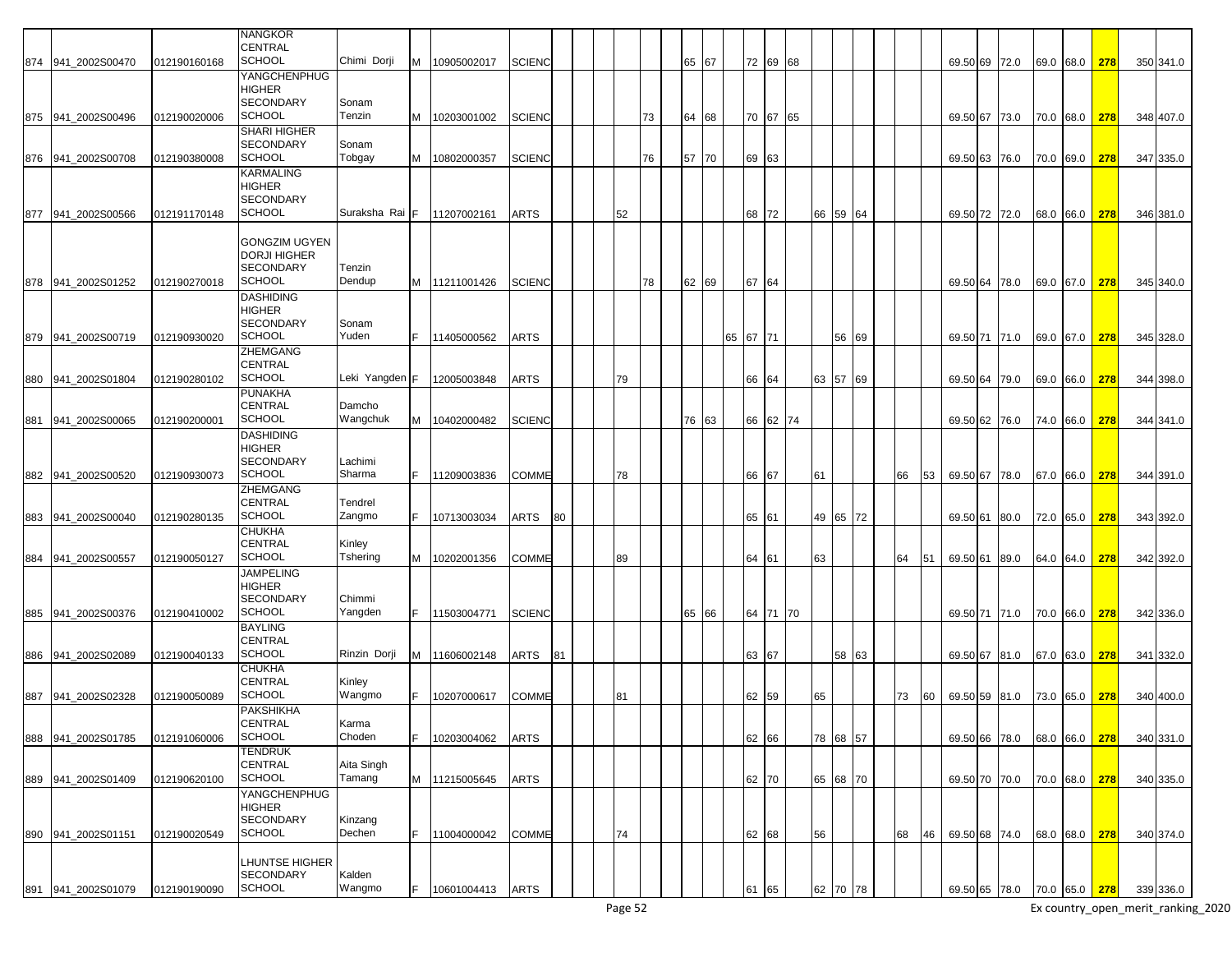|     |                    |              | <b>DRUKGYEL</b>                   |                             |     |                       |               |    |    |    |       |          |          |          |          |    |    |               |                                       |               |     |           |
|-----|--------------------|--------------|-----------------------------------|-----------------------------|-----|-----------------------|---------------|----|----|----|-------|----------|----------|----------|----------|----|----|---------------|---------------------------------------|---------------|-----|-----------|
|     | 892 941_2002S00992 | 012190070013 | CENTRAL<br><b>SCHOOL</b>          | Chencho<br>Dorji            |     | M 10811002265         | <b>SCIENC</b> |    |    |    | 70 74 |          | 60 67 67 |          |          |    |    | 69.50 67 74.0 |                                       | 70.0 67.0 278 |     | 338 338.0 |
|     |                    |              | <b>DASHIDING</b>                  |                             |     |                       |               |    |    |    |       |          |          |          |          |    |    |               |                                       |               |     |           |
|     |                    |              | <b>HIGHER</b><br><b>SECONDARY</b> | Chimi                       |     |                       |               |    |    |    |       |          |          |          |          |    |    |               |                                       |               |     |           |
|     | 893 941_2002S00783 | 012190930029 | <b>SCHOOL</b>                     | Wangchuk                    |     | M 11915000555         | <b>ARTS</b>   |    |    |    |       | 60 70    |          |          | 52 65 73 |    |    | 69.50 70 73.0 |                                       | 70.0 65.0 278 |     | 338 320.0 |
|     |                    |              | <b>DRUKJEGANG</b>                 |                             |     |                       |               |    |    |    |       |          |          |          |          |    |    |               |                                       |               |     |           |
|     |                    |              | <b>HIGHER</b><br><b>SECONDARY</b> | Nima Zangmo                 |     |                       |               |    |    |    |       |          |          |          |          |    |    |               |                                       |               |     |           |
|     | 894 941_2002S00692 | 012190360098 | <b>SCHOOL</b>                     | Tamang                      | F   | 11809000894           | ARTS          | 79 |    |    |       | 59 64    |          |          | 61 71    |    |    | 69.50 64 79.0 |                                       | 71.0 64.0     | 278 | 337 334.0 |
|     |                    |              | <b>JAKAR HIGHER</b>               |                             |     |                       |               |    |    |    |       |          |          |          |          |    |    |               |                                       |               |     |           |
|     | 895 941 2002S00195 | 012190100126 | <b>SECONDARY</b><br><b>SCHOOL</b> | Karma Lekden<br>Wangchuk    | M   | 11504004818           | <b>SCIENC</b> |    |    | 77 | 67 65 | 58       | 67       |          |          |    |    | 69.50 67 77.0 |                                       | 67.0 67.0     | 278 | 336 334.0 |
|     |                    |              | <b>PHUENTSHOLING</b>              |                             |     |                       |               |    |    |    |       |          |          |          |          |    |    |               |                                       |               |     |           |
|     |                    |              | HIGHER                            |                             |     |                       |               |    |    |    |       |          |          |          |          |    |    |               |                                       |               |     |           |
| 896 | 941_2002S00796     | 012190180125 | <b>SECONDARY</b><br><b>SCHOOL</b> | Rigzin Dorji                | M   | 10603002069           | ARTS          | 77 |    |    |       | 56       | 66       |          | 62 69    |    |    | 69.50 66      | 77.0                                  | 69.0 66.0     | 278 | 334 330.0 |
|     |                    |              | <b>RANJUNG</b>                    |                             |     |                       |               |    |    |    |       |          |          |          |          |    |    |               |                                       |               |     |           |
|     |                    |              | <b>CENTRAL</b>                    | Tshoki                      |     |                       |               |    |    |    |       |          |          |          |          |    |    |               |                                       |               |     |           |
|     | 897 941_2002S01679 | 012190210113 | <b>SCHOOL</b><br><b>DASHIDING</b> | Wangmo                      |     | 11512005419           | <b>ARTS</b>   |    | 37 |    |       | 77       | 66       | 65 68    |          |    |    | 69.25 66      | 77.0                                  | 68.0 66.0     | 277 | 354 313.0 |
|     |                    |              | HIGHER                            |                             |     |                       |               |    |    |    |       |          |          |          |          |    |    |               |                                       |               |     |           |
|     |                    |              | <b>SECONDARY</b><br><b>SCHOOL</b> | Dawa Dem                    |     |                       |               |    |    |    |       |          |          |          |          |    |    |               |                                       |               |     |           |
|     | 898 941_2002S01407 | 012190930002 | <b>PUNAKHA</b>                    |                             |     | 11904001215           | <b>ARTS</b>   |    |    |    |       | 76 74 63 |          |          | 53 64 64 |    |    | 69.25 63 76.0 |                                       | 74.0 64.0     | 277 | 351 394.0 |
|     |                    |              | <b>CENTRAL</b>                    |                             |     |                       |               |    |    |    |       |          |          |          |          |    |    |               |                                       |               |     |           |
|     | 899 941_2002S00612 | 012190200097 | <b>SCHOOL</b>                     | Tandin Zam                  |     | 11407001979           | <b>SCIENC</b> |    |    | 75 | 65 65 | 72 65    |          |          |          |    |    | 69.25 65      | 75.0                                  | 72.0 65.0     | 277 | 349 342.0 |
|     |                    |              | <b>KARMALING</b><br><b>HIGHER</b> |                             |     |                       |               |    |    |    |       |          |          |          |          |    |    |               |                                       |               |     |           |
|     |                    |              | <b>SECONDARY</b>                  |                             |     |                       |               |    |    |    |       |          |          |          |          |    |    |               |                                       |               |     |           |
|     | 900 941 2002S00824 | 012191170003 | <b>SCHOOL</b>                     | Chening Dorji M 11111002678 |     |                       | <b>SCIENC</b> |    |    | 72 | 71 63 | 72 62    |          |          |          |    |    | 69.25 62 72.0 |                                       | 72.0 71.0     | 277 | 349 340.0 |
|     |                    |              | <b>DASHIDING</b><br><b>HIGHER</b> |                             |     |                       |               |    |    |    |       |          |          |          |          |    |    |               |                                       |               |     |           |
|     |                    |              | <b>SECONDARY</b>                  | Tshering                    |     |                       |               |    |    |    |       |          |          |          |          |    |    |               |                                       |               |     |           |
| 901 | 941_2002S02083     | 012190930089 | <b>SCHOOL</b><br><b>RANJUNG</b>   | Needup                      |     | M   11107004153       | COMME         |    | 84 |    |       |          | 72 55    | 46       |          | 66 | 59 | 69.25 55      | 84.0                                  | 72.0 66.0     | 277 | 349 382.0 |
|     |                    |              | <b>CENTRAL</b>                    |                             |     |                       |               |    |    |    |       |          |          |          |          |    |    |               |                                       |               |     |           |
|     | 902 941_2002S01494 | 012190210009 | <b>SCHOOL</b>                     | Lungten                     |     | M   11516004147       | <b>SCIENC</b> |    |    |    | 74 77 | 71       | 55 65    |          |          |    |    | 69.25 55      | 77.0                                  | 74.0 71.0     | 277 | 348 342.0 |
|     |                    |              | <b>MONGAR HIGHER</b>              |                             |     |                       |               |    |    |    |       |          |          |          |          |    |    |               |                                       |               |     |           |
|     |                    |              | <b>SECONDARY</b>                  | Phuntsho                    |     |                       |               |    |    |    |       |          |          |          |          |    |    |               |                                       |               |     |           |
|     | 903 941_2002S00428 | 012190140072 | <b>SCHOOL</b>                     | Tshering                    |     | M 10713003151         | ARTS          | 75 |    |    |       | 70 61    |          |          | 65 71    |    |    | 69.25 61 75.0 |                                       | 71.0 70.0     | 277 | 347 342.0 |
|     |                    |              | YANGCHENPHUG<br>HIGHER            |                             |     |                       |               |    |    |    |       |          |          |          |          |    |    |               |                                       |               |     |           |
|     |                    |              | <b>SECONDARY</b>                  |                             |     |                       |               |    |    |    |       |          |          |          |          |    |    |               |                                       |               |     |           |
|     | 904 941_2002S01011 | 012190020074 | <b>SCHOOL</b>                     | Ugyen Dema F 11913002737    |     |                       | <b>SCIENC</b> |    |    | 66 | 61 63 |          | 69 69 70 |          |          |    |    | 69.25 69      | 70.0                                  | 69.0 69.0     | 277 | 346 398.0 |
|     |                    |              | YANGCHENPHUG<br>HIGHER            |                             |     |                       |               |    |    |    |       |          |          |          |          |    |    |               |                                       |               |     |           |
|     |                    |              | <b>SECONDARY</b>                  | Sonam                       |     |                       |               |    |    |    |       |          |          |          |          |    |    |               |                                       |               |     |           |
|     | 905 941_2002S00508 | 012190020139 | <b>SCHOOL</b>                     | Yuden                       |     | F  10503000516 SCIENC |               |    |    | 58 | 68 62 |          | 68 65 76 |          |          |    |    |               | 69.25 65 76.0 68.0 68.0 277 345 397.0 |               |     |           |
|     |                    |              | LHUNTSE HIGHER                    |                             |     |                       |               |    |    |    |       |          |          |          |          |    |    |               |                                       |               |     |           |
|     |                    |              | <b>SECONDARY</b>                  | Dorji                       |     |                       |               |    |    |    |       |          |          |          |          |    |    |               |                                       |               |     |           |
|     | 906 941 2002S01809 | 012190190055 | <b>SCHOOL</b>                     | Gyeltshen                   |     | M 11502001147         | <b>COMME</b>  |    | 73 |    |       | 67 63    |          | 50       |          | 74 | 56 |               | 69.25 63 74.0 73.0 67.0 277           |               |     | 344 383.0 |
|     |                    |              | YANGCHENPHUG<br>HIGHER            |                             |     |                       |               |    |    |    |       |          |          |          |          |    |    |               |                                       |               |     |           |
|     |                    |              | <b>SECONDARY</b>                  | Sangay                      |     |                       |               |    |    |    |       |          |          |          |          |    |    |               |                                       |               |     |           |
|     | 907 941_2002S00734 | 012190020138 | <b>SCHOOL</b>                     | Choden                      |     | 10801002135           | <b>SCIENC</b> |    |    | 73 | 63 62 |          | 67 68 68 |          |          |    |    | 69.25 68 73.0 |                                       | 68.0 68.0 277 |     | 344 401.0 |
|     | 908 941 2002S02010 | 012191390187 |                                   | Chimmi Dem                  | IF. | 11904000064           | <b>ARTS</b>   |    |    |    |       |          | 66 59    | 77 67 74 |          |    |    | 69.25 59 77.0 |                                       | 74.0 67.0 277 |     | 343 343.0 |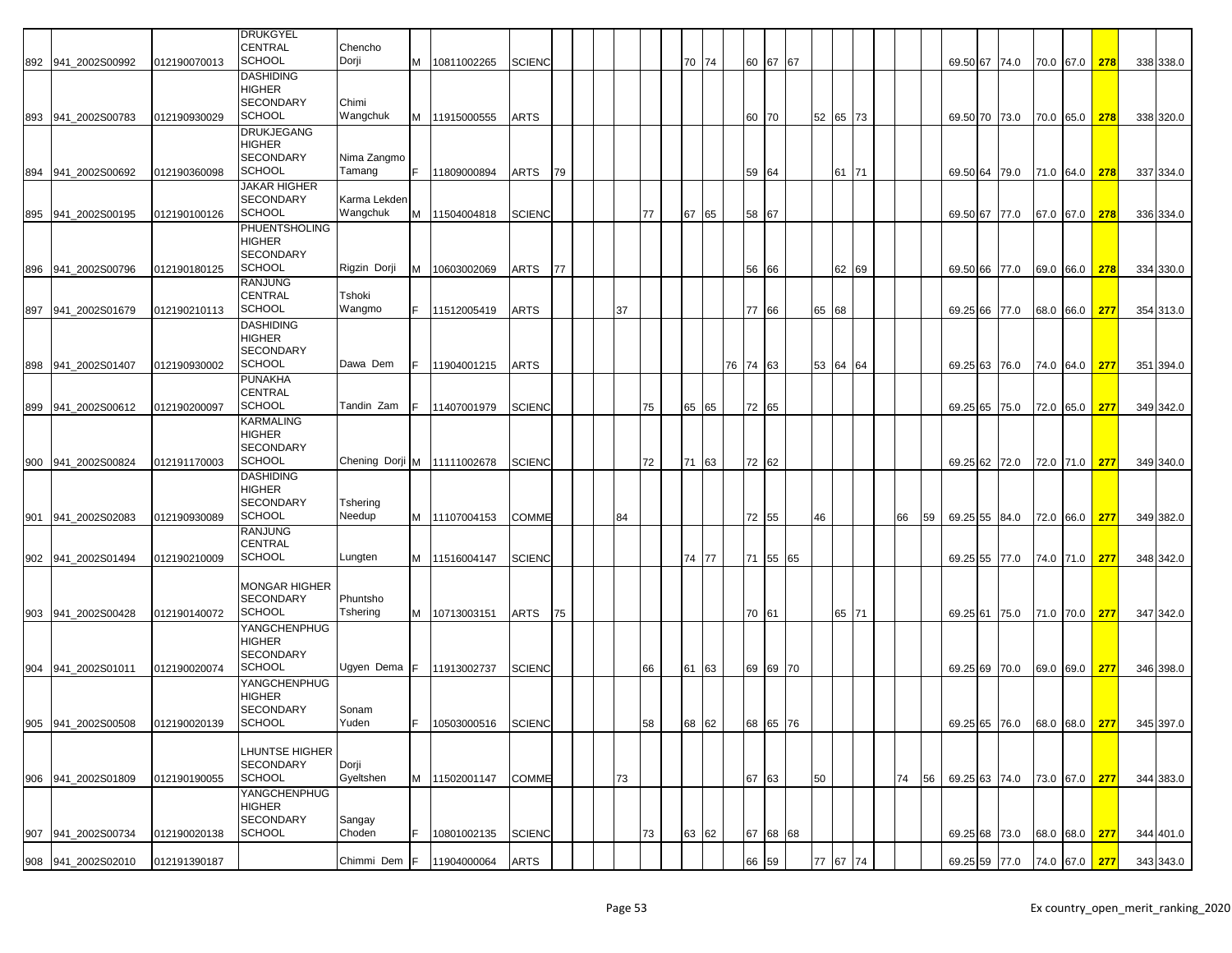| 909 941_2002S01173  | 012190260284 | UGYEN ACADEMY<br>HIGHER<br><b>SECONDARY</b><br><b>SCHOOL</b>    | Tandin Budar              | IF. | 11909000836           | <b>ARTS</b>         | 77 |       | 75 |    |    |    |       |    | 66 59 |    |    | 57 56       |    |    |          | 69.25 59 77.0 | 75.0 66.0 | 277           |                                       | 343 390.0 |  |
|---------------------|--------------|-----------------------------------------------------------------|---------------------------|-----|-----------------------|---------------------|----|-------|----|----|----|----|-------|----|-------|----|----|-------------|----|----|----------|---------------|-----------|---------------|---------------------------------------|-----------|--|
|                     |              | <b>GELEPHU HIGHER</b><br>SECONDARY                              |                           |     |                       |                     |    |       |    |    |    |    |       |    |       |    |    |             |    |    |          |               |           |               |                                       |           |  |
| 910 941 2002S00378  | 012190080083 | <b>SCHOOL</b>                                                   | Ranju Powrel              | IF. | 10305000677           | <b>SCIENC</b>       |    |       |    |    | 81 |    | 61 66 |    | 65 65 |    |    |             |    |    |          | 69.25 65 81.0 | 66.0 65.0 | 277           |                                       | 342 338.0 |  |
| 911 941 2002S00880  | 012190150266 | <b>MOTITHANG</b><br>HIGHER<br><b>SECONDARY</b><br><b>SCHOOL</b> | Nisha Subba               | F   | 11313000897           | <b>ARTS</b>         |    |       |    |    |    |    |       |    | 65 72 |    |    | 47 63 63 68 |    |    |          | 69.25 72 72.0 | 68.0 65.0 | 277           |                                       | 342 378.0 |  |
| 912 941_2002S01854  | 012190460041 | <b>PELJORLING</b><br>HIGHER<br>SECONDARY<br><b>SCHOOL</b>       | Yonten<br>Jamtsho         |     | M   10712000966       | <b>SCIENC</b>       |    | 86    |    |    | 65 |    | 57 41 |    | 64 62 |    |    |             |    |    |          | 69.25 62 86.0 | 65.0 64.0 | 277           |                                       | 341 375.0 |  |
| 913 941 2002S00948  | 012190070042 | DRUKGYEL<br>CENTRAL<br><b>SCHOOL</b>                            | Kadem                     |     | 10206001620           | <b>SCIENC</b>       |    |       |    |    | 78 |    | 60 74 |    | 63 62 |    |    |             |    |    |          | 69.25 62 78.0 | 74.0 63.0 | 277           |                                       | 340 337.0 |  |
|                     |              | PHUENTSHOLING<br>HIGHER<br>SECONDARY                            |                           |     |                       |                     |    |       |    |    |    |    |       |    |       |    |    |             |    |    |          |               |           |               |                                       |           |  |
| 914 941 2002S00859  | 012190180113 | <b>SCHOOL</b><br><b>MOTITHANG</b><br>HIGHER<br><b>SECONDARY</b> | Sonam Deki                | F.  | 11410007346           | COMME <sub>76</sub> |    |       |    | 44 |    |    |       |    | 62 67 |    |    |             | 67 | 57 |          | 69.25 67 76.0 | 67.0 67.0 | 277           |                                       | 339 373.0 |  |
| 915 941_2002S01760  | 012190150081 | <b>SCHOOL</b>                                                   | Puja Gurung               | F.  | 10313000229           | <b>SCIENC</b>       |    |       |    |    | 76 |    | 67 66 |    | 61 67 |    |    |             |    |    | 69.25 67 | 76.0          | 67.0 67.0 | 277           |                                       | 338 337.0 |  |
| 916 941_2002S00952  | 012190190101 | LHUNTSE HIGHER<br>SECONDARY<br><b>SCHOOL</b>                    | Tshering<br>Lhamo         | F.  | 10605004051           | <b>ARTS</b>         |    |       |    |    |    |    |       |    | 59 60 |    |    | 71 70 76    |    |    |          | 69.25 60 76.0 | 71.0 70.0 | 277           |                                       | 336 336.0 |  |
|                     |              | <b>SARPANG</b><br><b>CENTRAL</b><br><b>SCHOOL</b>               | Mon Kumar                 |     |                       |                     |    |       |    |    |    |    |       |    |       |    |    |             |    |    |          |               |           |               |                                       |           |  |
| 917 941 2002S02233  | 012190490065 | PHUENTSHOLING<br>HIGHER<br><b>SECONDARY</b>                     | Rai<br>Divyash            |     | M 11305001155         | <b>ARTS</b>         |    | 74 78 |    |    |    |    |       |    | 59 59 |    |    | 66 58       |    |    |          | 69.25 59 78.0 | 74.0 66.0 | 277           |                                       | 336 394.0 |  |
| 918 941 2002 S00016 | 012190180004 | <b>SCHOOL</b><br>DRUKGYEL<br>CENTRAL                            | Chhetri<br>Nima           |     | M 11204003231         | <b>SCIENC</b>       |    |       |    |    |    | 65 | 65    |    | 59 72 | 68 |    |             |    |    |          | 69.25 72 72.0 | 68.0 65.0 | 277           |                                       | 336 329.0 |  |
| 919 941 2002S01289  | 012190070024 | <b>SCHOOL</b><br>PUNAKHA                                        | Tshering                  |     | M 10801000113         | <b>SCIENC</b>       |    |       |    |    |    |    | 68 73 |    | 58 60 | 76 |    |             |    |    |          | 69.25 60 76.0 | 73.0 68.0 | 277           |                                       | 335 335.0 |  |
| 920 941 2002S01153  | 012190200175 | CENTRAL<br><b>SCHOOL</b>                                        | Tandin<br>Wangmo          |     | 11008000064           | <b>ARTS</b>         |    |       |    |    |    |    |       |    | 58 66 |    |    | 74 64 71    |    |    |          | 69.25 66 74.0 | 71.0 66.0 | 277           |                                       | 335 333.0 |  |
| 921 941_2002S01154  | 012190460052 | PELJORLING<br>HIGHER<br><b>SECONDARY</b><br><b>SCHOOL</b>       | Dechen<br>Seldon          |     | 11206006305           | <b>ARTS</b>         | 77 |       |    |    |    |    |       |    | 57 62 |    | 58 | 63 75       |    |    |          | 69.25 62 77.0 | 75.0 63.0 | 277           |                                       | 334 392.0 |  |
|                     |              | <b>UGYEN ACADEMY</b><br>HIGHER<br><b>SECONDARY</b>              | Jigme                     |     |                       |                     |    |       |    |    |    |    |       |    |       |    |    |             |    |    |          |               |           |               |                                       |           |  |
| 922 941 2002S01865  | 012190260464 | <b>SCHOOL</b>                                                   | Dhendup                   | M   | 10802001812           | <b>COMME</b>        |    |       |    | 80 |    |    |       |    | 51 57 |    |    |             | 80 | 60 |          | 69.25 57 80.0 | 80.0 60.0 | 277           |                                       | 328 328.0 |  |
| 923 941_2002S01440  | 012190060125 | <b>DAMPHU</b><br>CENTRAL<br><b>SCHOOL</b>                       | Yeshey<br>Lhamo<br>Tamang | F.  | 11809000033           | <b>COMME</b>        |    |       |    | 50 |    |    |       |    | 47 60 |    | 76 |             | 77 | 64 |          | 69.25 60 77.0 |           | 76.0 64.0 277 |                                       | 324 374.0 |  |
| 924 941_2002S00367  | 012190260226 | UGYEN ACADEMY<br>HIGHER<br><b>SECONDARY</b><br><b>SCHOOL</b>    | Ugyen<br>Tshomo           |     | F  11410000810   ARTS |                     |    | 79    |    |    |    |    |       | 45 | 68    |    |    |             |    |    |          |               |           |               | 69.25 68 79.0 68.0 62.0 277 322 315.0 |           |  |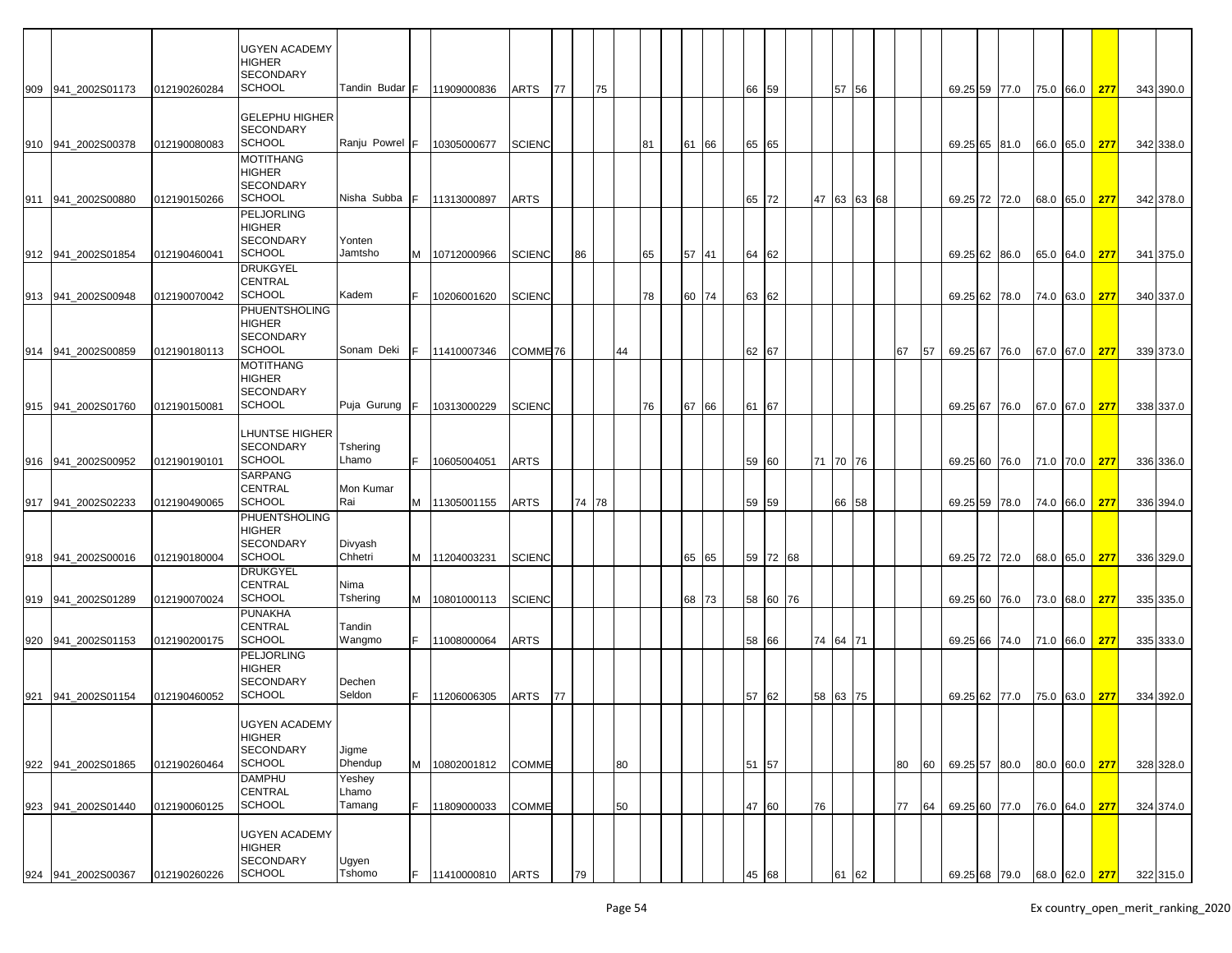|     |                    |              | <b>JIGME</b><br><b>SHERUBLING</b> |                            |   |               |               |    |    |    |       |          |          |    |          |    |    |               |      |           |               |     |           |
|-----|--------------------|--------------|-----------------------------------|----------------------------|---|---------------|---------------|----|----|----|-------|----------|----------|----|----------|----|----|---------------|------|-----------|---------------|-----|-----------|
|     |                    |              | <b>CENTRAL</b>                    | Karma                      |   |               |               |    |    |    |       |          |          |    |          |    |    |               |      |           |               |     |           |
| 925 | 941 2002S01624     | 012190110065 | <b>SCHOOL</b>                     | Wangchuk                   |   | M 11514002726 | <b>SCIENC</b> |    |    |    | 65 72 |          | 76 61 67 |    |          |    |    | 69.00 61 76.0 |      |           | 72.0 67.0     | 276 | 352 341.0 |
|     |                    |              |                                   | Sherab                     |   |               |               |    |    |    |       |          |          |    |          |    |    |               |      |           |               |     |           |
| 926 | 941 2002S01916     | 012191390132 |                                   | Wangmo                     |   | 11208002860   | ARTS          | 70 |    |    |       | 73 75 58 |          |    | 55 56    |    |    | 69.00 58      | 75.0 |           | 73.0 70.0     | 276 | 351 387.0 |
|     |                    |              | <b>TRASHITSE</b>                  |                            |   |               |               |    |    |    |       |          |          |    |          |    |    |               |      |           |               |     |           |
|     |                    |              | <b>HIGHER</b>                     |                            |   |               |               |    |    |    |       |          |          |    |          |    |    |               |      |           |               |     |           |
|     |                    |              | <b>SECONDARY</b>                  | Tshering                   |   |               |               |    |    |    |       |          |          |    |          |    |    |               |      |           |               |     |           |
| 927 | 941 2002S01131     | 012190560040 | <b>SCHOOL</b>                     | Nidup                      | м | 10902001116   | <b>SCIENC</b> |    |    | 80 | 64 61 | 71       | 61       |    |          |    |    | 69.00 61      | 80.0 |           | 71.0 64.0     | 276 | 347 337.0 |
|     |                    |              | <b>NANGKOR</b>                    |                            |   |               |               |    |    |    |       |          |          |    |          |    |    |               |      |           |               |     |           |
|     |                    |              | <b>CENTRAL</b>                    |                            |   |               |               |    |    |    |       |          |          |    |          |    |    |               |      |           |               |     |           |
| 928 | 941_2002S01321     | 012190160189 | <b>SCHOOL</b>                     | Tashi Yenten M 11107001033 |   |               | <b>SCIENC</b> |    |    | 77 | 60 67 |          | 70 62    |    |          |    |    | 69.00 62 77.0 |      |           | 70.0 67.0     | 276 | 346 336.0 |
|     |                    |              | <b>SARPANG</b>                    |                            |   |               |               |    |    |    |       |          |          |    |          |    |    |               |      |           |               |     |           |
|     |                    |              | <b>CENTRAL</b>                    | Sonam                      |   |               |               |    |    |    |       |          |          |    |          |    |    |               |      |           |               |     |           |
| 929 | 941_2002S00871     | 012190490056 | <b>SCHOOL</b>                     | Yangden                    |   | 10604000751   | ARTS          | 76 |    |    |       |          | 70 65    |    | 60 61    |    |    | 69.00 65 76.0 |      |           | 70.0 65.0     | 276 | 346 332.0 |
|     |                    |              |                                   |                            |   |               |               |    |    |    |       |          |          |    |          |    |    |               |      |           |               |     |           |
|     |                    |              | <b>GELEPHU HIGHER</b>             |                            |   |               |               |    |    |    |       |          |          |    |          |    |    |               |      |           |               |     |           |
|     |                    |              | <b>SECONDARY</b>                  |                            |   |               |               |    |    |    |       |          |          |    |          |    |    |               |      |           |               |     |           |
| 930 | 941 2002S00883     | 012190080160 | <b>SCHOOL</b>                     | Kinley Dema                |   | 12004000743   | COMME         |    | 41 |    |       |          | 70 70    | 66 |          | 54 | 64 | 69.00 70      | 70.0 | 70.0      | 66.0          | 276 | 346 365.0 |
|     |                    |              |                                   |                            |   |               |               |    |    |    |       |          |          |    |          |    |    |               |      |           |               |     |           |
|     |                    |              | <b>PELKHIL HIGHER</b>             |                            |   |               |               |    |    |    |       |          |          |    |          |    |    |               |      |           |               |     |           |
|     |                    |              | <b>SECONDARY</b><br><b>SCHOOL</b> | Pema Choki<br>Dorji        |   |               |               |    |    |    |       |          |          |    |          |    |    |               |      |           |               |     |           |
| 931 | 941 2002S00964     | 012190820032 | <b>ZHEMGANG</b>                   |                            |   | 10709006052   | <b>SCIENC</b> |    |    |    | 66 53 |          | 70 70 62 |    |          |    |    | 69.00 70 70.0 |      |           | 70.0 66.0     | 276 | 346 321.0 |
|     |                    |              | <b>CENTRAL</b>                    | Kuenzang                   |   |               |               |    |    |    |       |          |          |    |          |    |    |               |      |           |               |     |           |
|     | 932 941 2002S00788 | 012190280120 | <b>SCHOOL</b>                     | Choden                     |   | 12001000097   | ARTS          | 74 |    |    |       |          | 69 58    |    | 45 67 75 |    |    | 69.00 58 75.0 |      |           | 74.0 69.0     | 276 | 345 388.0 |
|     |                    |              | PELJORLING                        |                            |   |               |               |    |    |    |       |          |          |    |          |    |    |               |      |           |               |     |           |
|     |                    |              | <b>HIGHER</b>                     |                            |   |               |               |    |    |    |       |          |          |    |          |    |    |               |      |           |               |     |           |
|     |                    |              | <b>SECONDARY</b>                  | Tandin                     |   |               |               |    |    |    |       |          |          |    |          |    |    |               |      |           |               |     |           |
|     | 933 941 2002S01141 | 012190460075 | <b>SCHOOL</b>                     | Namgay                     | M | 10713003666   | ARTS          |    |    |    |       | 59 69 66 |          |    | 62 60 75 |    |    | 69.00 66 75.0 |      |           | 69.0 66.0     | 276 | 345 391.0 |
|     |                    |              | <b>MOTITHANG</b>                  |                            |   |               |               |    |    |    |       |          |          |    |          |    |    |               |      |           |               |     |           |
|     |                    |              | <b>HIGHER</b>                     |                            |   |               |               |    |    |    |       |          |          |    |          |    |    |               |      |           |               |     |           |
|     |                    |              | <b>SECONDARY</b>                  |                            |   |               |               |    |    |    |       |          |          |    |          |    |    |               |      |           |               |     |           |
| 934 | 941 2002S01033     | 012190150279 | <b>SCHOOL</b>                     | Ugyen Dema                 |   | 11505005505   | ARTS          |    | 35 |    |       |          | 68 69    |    | 58 67 70 |    |    | 69.00 69 70.0 |      |           | 69.0 68.0     | 276 | 344 367.0 |
|     |                    |              |                                   |                            |   |               |               |    |    |    |       |          |          |    |          |    |    |               |      |           |               |     |           |
|     |                    |              | <b>MONGAR HIGHER</b>              |                            |   |               |               |    |    |    |       |          |          |    |          |    |    |               |      |           |               |     |           |
|     |                    |              | <b>SECONDARY</b>                  |                            |   |               |               |    |    |    |       |          |          |    |          |    |    |               |      |           |               |     |           |
| 935 | 941 2002S00876     | 012190140068 | <b>SCHOOL</b>                     | Jigme Tenzin M             |   | 10709004686   | ARTS          | 76 |    |    |       | 67       | 66       |    | 62 67    |    |    | 69.00 66      | 76.0 | 67.0 67.0 |               | 276 | 343 338.0 |
|     |                    |              | YANGCHENPHUG                      |                            |   |               |               |    |    |    |       |          |          |    |          |    |    |               |      |           |               |     |           |
|     |                    |              | <b>HIGHER</b>                     |                            |   |               |               |    |    |    |       |          |          |    |          |    |    |               |      |           |               |     |           |
|     |                    |              | <b>SECONDARY</b>                  | Tshewang                   |   |               |               |    |    |    |       |          |          |    |          |    |    |               |      |           |               |     |           |
| 936 | 941 2002S01227     | 012190020147 | <b>SCHOOL</b>                     | Choden                     |   | 10302002478   | <b>SCIENC</b> |    |    |    | 69 61 |          | 67 70 66 |    |          |    |    | 69.00 70 70.0 |      |           | 69.0 67.0     | 276 | 343 333.0 |
|     |                    |              | GASELO CENTRAL Yangchen           | Koenchok                   |   |               |               |    |    |    |       |          |          |    |          |    |    |               |      |           |               |     |           |
| 937 | 941 2002S00094     | 012190370028 | <b>SCHOOL</b>                     | Wangmo                     |   | 11906001367   | ARTS          |    |    |    |       |          | 66 69    |    | 67 62 71 |    |    | 69.00 69 71.0 |      |           | 69.0 67.0 276 |     | 342 335.0 |
|     |                    |              | <b>MOTITHANG</b>                  |                            |   |               |               |    |    |    |       |          |          |    |          |    |    |               |      |           |               |     |           |
|     |                    |              | <b>HIGHER</b>                     |                            |   |               |               |    |    |    |       |          |          |    |          |    |    |               |      |           |               |     |           |
|     |                    |              | <b>SECONDARY</b>                  |                            |   |               |               |    |    |    |       |          |          |    |          |    |    |               |      |           |               |     |           |
|     | 938 941_2002S01952 | 012190150189 | <b>SCHOOL</b>                     | Dorji Norbu                | м | 10906002251   | <b>COMME</b>  |    | 87 |    |       |          | 65 55    | 45 |          | 69 | 56 | 69.00 55 87.0 |      |           | 69.0 65.0 276 |     | 341 377.0 |
|     |                    |              | <b>SHARI HIGHER</b>               |                            |   |               |               |    |    |    |       |          |          |    |          |    |    |               |      |           |               |     |           |
|     |                    |              | <b>SECONDARY</b>                  |                            |   |               |               |    |    |    |       |          |          |    |          |    |    |               |      |           |               |     |           |
|     | 939 941 2002S00044 | 012190380036 | <b>SCHOOL</b>                     | Sonam Choki F              |   | 10811001722   | <b>SCIENC</b> |    |    |    | 62 65 |          | 65 73 32 |    |          |    |    | 69.00 73 73.0 |      |           | 65.0 65.0 276 |     | 341 297.0 |
|     |                    |              | YANGCHENPHUG                      |                            |   |               |               |    |    |    |       |          |          |    |          |    |    |               |      |           |               |     |           |
|     |                    |              | <b>HIGHER</b>                     |                            |   |               |               |    |    |    |       |          |          |    |          |    |    |               |      |           |               |     |           |
|     |                    |              | <b>SECONDARY</b>                  | Desha                      |   |               |               |    |    |    |       |          |          |    |          |    |    |               |      |           |               |     |           |
|     | 940 941_2002S00129 | 012190020015 | <b>SCHOOL</b>                     | Gurung                     |   | 10304001901   | <b>SCIENC</b> |    |    | 76 | 61 62 |          | 64 68 34 |    |          |    |    | 69.00 68 76.0 |      |           | 68.0 64.0     | 276 | 340 365.0 |
|     |                    |              | <b>GEDU HIGHER</b>                |                            |   |               |               |    |    |    |       |          |          |    |          |    |    |               |      |           |               |     |           |
|     |                    |              | <b>SECONDARY</b>                  | Pema                       |   |               |               |    |    |    |       |          |          |    |          |    |    |               |      |           |               |     |           |
|     | 941 941_2002S02131 | 012190390047 | <b>SCHOOL</b>                     | Yangdon                    |   | 11504001602   | <b>SCIENC</b> |    |    | 70 | 67 72 | 63 67    |          |    |          |    |    | 69.00 67 72.0 |      |           | 70.0 67.0     | 276 | 339 339.0 |
|     |                    |              | <b>TENDRUK</b><br><b>CENTRAL</b>  |                            |   |               |               |    |    |    |       |          |          |    |          |    |    |               |      |           |               |     |           |
|     | 942 941 2002S01850 | 012190620026 | <b>SCHOOL</b>                     | Pem Choden F               |   | 11211002237   | <b>SCIENC</b> |    |    | 62 | 68 60 |          |          |    |          |    |    | 69.00 73 73.0 |      |           | 68.0 62.0 276 |     |           |
|     |                    |              |                                   |                            |   |               |               |    |    |    |       |          | 59 73    |    |          |    |    |               |      |           |               |     | 335 322.0 |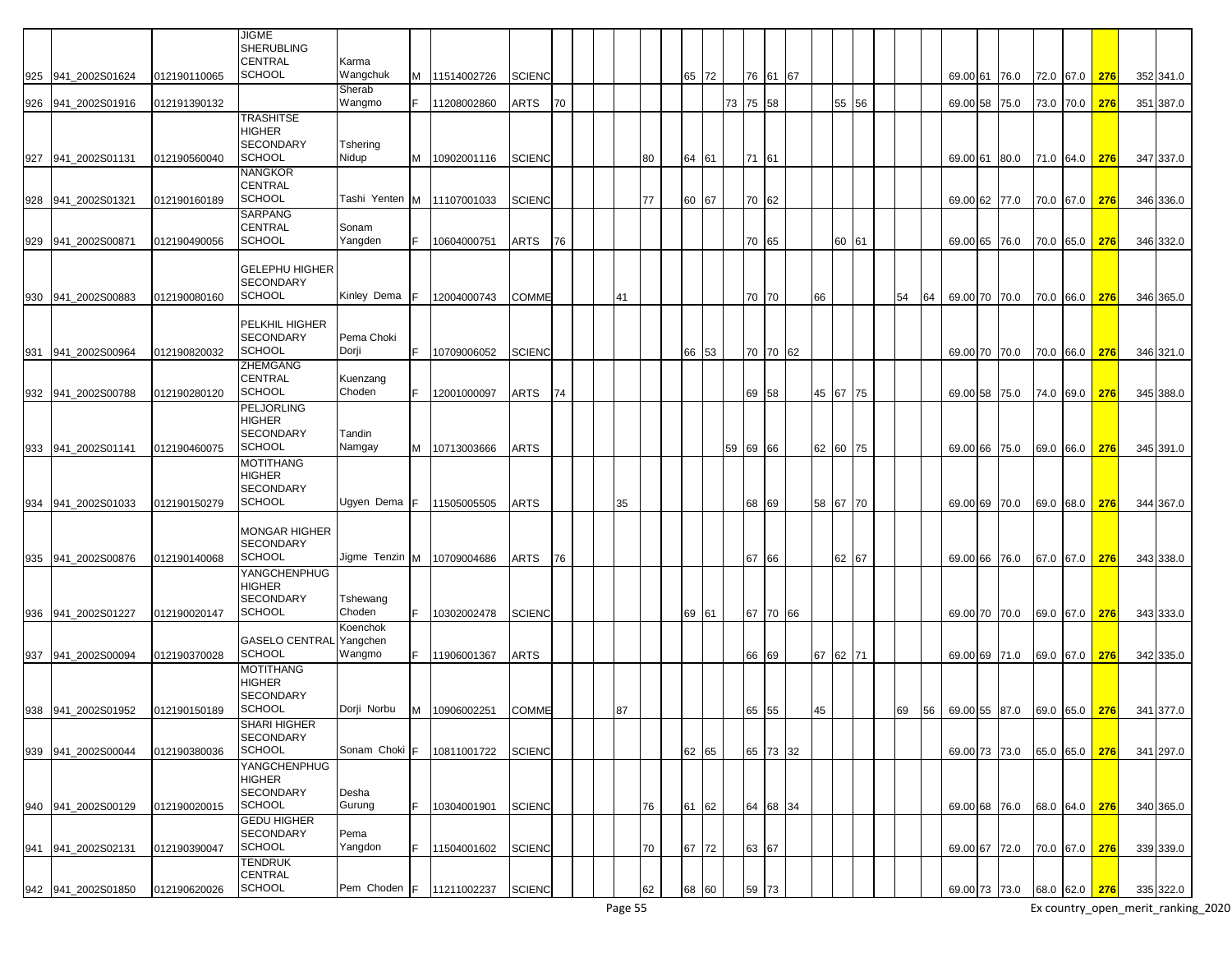|     |                    |              | <b>TENDRUK</b>                          |                       |    |               |               |    |       |    |    |    |       |    |       |    |    |          |       |    |    |    |                         |      |           |     |           |
|-----|--------------------|--------------|-----------------------------------------|-----------------------|----|---------------|---------------|----|-------|----|----|----|-------|----|-------|----|----|----------|-------|----|----|----|-------------------------|------|-----------|-----|-----------|
|     |                    |              | <b>CENTRAL</b>                          | Sundar Kumar          |    |               |               |    |       |    |    |    |       |    |       |    |    |          |       |    |    |    |                         |      |           |     |           |
|     | 943 941_2002S02102 | 012190620020 | <b>SCHOOL</b>                           | Tamang                |    | M 11215000853 | <b>SCIENC</b> |    |       |    | 85 |    | 66 63 |    | 55 62 |    |    |          |       |    |    |    | 69.00 62 85.0           |      | 66.0 63.0 | 276 | 331 331.0 |
|     |                    |              | <b>WANGBAMA</b>                         |                       |    |               |               |    |       |    |    |    |       |    |       |    |    |          |       |    |    |    |                         |      |           |     |           |
|     |                    |              | <b>CENTRAL</b>                          |                       |    |               |               |    |       |    |    |    |       |    |       |    |    |          |       |    |    |    |                         |      |           |     |           |
| 944 | 941 2002S02228     | 012191290013 | <b>SCHOOL</b>                           | Geeta Subba           |    | 11304000831   | <b>ARTS</b>   |    | 65    |    |    |    |       |    | 51    | 67 |    |          | 62 77 |    |    |    | 69.00 67 77.0           |      | 67.0 65.0 | 276 | 327 322.0 |
|     |                    |              | <b>GELEPHU HIGHER</b>                   |                       |    |               |               |    |       |    |    |    |       |    |       |    |    |          |       |    |    |    |                         |      |           |     |           |
|     |                    |              | <b>SECONDARY</b>                        | Basudha               |    |               |               |    |       |    |    |    |       |    |       |    |    |          |       |    |    |    |                         |      |           |     |           |
|     | 945 941 2002S01406 | 012190080193 | <b>SCHOOL</b>                           | Monger                |    | 11811002088   | ARTS          | 75 |       |    |    |    |       |    | 50 64 |    |    |          | 66 71 |    |    |    | 69.00 64 75.0           |      | 71.0 66.0 | 276 | 326 326.0 |
|     |                    |              |                                         |                       |    |               |               |    |       |    |    |    |       |    |       |    |    |          |       |    |    |    |                         |      |           |     |           |
|     |                    |              | <b>UGYEN ACADEMY</b>                    |                       |    |               |               |    |       |    |    |    |       |    |       |    |    |          |       |    |    |    |                         |      |           |     |           |
|     |                    |              | <b>HIGHER</b>                           |                       |    |               |               |    |       |    |    |    |       |    |       |    |    |          |       |    |    |    |                         |      |           |     |           |
|     |                    |              | <b>SECONDARY</b>                        | Sangay                |    |               |               |    |       |    |    |    |       |    |       |    |    |          |       |    |    |    |                         |      |           |     |           |
|     | 946 941 2002S00673 | 012190260218 | <b>SCHOOL</b>                           | Dema                  |    | 11106003191   | ARTS          |    | 71 81 |    |    |    |       |    | 46 62 |    |    |          | 57 60 |    |    |    | 69.00 62 81.0           |      | 71.0 62.0 | 276 | 322 377.0 |
|     |                    |              | <b>ZHEMGANG</b>                         |                       |    |               |               |    |       |    |    |    |       |    |       |    |    |          |       |    |    |    |                         |      |           |     |           |
|     |                    |              | <b>CENTRAL</b>                          | Namgay                |    |               |               |    |       |    |    |    |       |    |       |    |    |          |       |    |    |    |                         |      |           |     |           |
| 947 | 941_2002S00791     | 012190280155 | <b>SCHOOL</b>                           | Wangmo                |    | 12001000183   | ARTS          |    |       |    |    |    |       | 65 | 76    | 66 |    | 47       | 66    | 67 |    |    | 68.75 66 76.0           |      | 67.0 66.0 | 275 | 351 387.0 |
|     |                    |              | <b>JAKAR HIGHER</b>                     |                       |    |               |               |    |       |    |    |    |       |    |       |    |    |          |       |    |    |    |                         |      |           |     |           |
|     |                    |              | <b>SECONDARY</b>                        | Sonam                 |    |               |               |    |       |    |    |    |       |    |       |    |    |          |       |    |    |    |                         |      |           |     |           |
|     | 948 941 2002S00624 | 012190100085 | <b>SCHOOL</b>                           | Tshomo                |    | 10102002472   | <b>COMME</b>  |    |       | 60 |    |    |       |    | 74 60 |    |    | 64       |       |    | 77 | 63 | 68.75 60 77.0           |      | 74.0 64.0 | 275 | 349 398.0 |
|     |                    |              | <b>KARMALING</b>                        |                       |    |               |               |    |       |    |    |    |       |    |       |    |    |          |       |    |    |    |                         |      |           |     |           |
|     |                    |              | <b>HIGHER</b>                           |                       |    |               |               |    |       |    |    |    |       |    |       |    |    |          |       |    |    |    |                         |      |           |     |           |
|     |                    |              | <b>SECONDARY</b><br><b>SCHOOL</b>       | Kinzang               |    |               |               |    |       |    |    |    |       |    |       |    |    |          |       |    |    |    |                         |      |           |     |           |
| 949 | 941 2002S01398     | 012191170080 |                                         | Thinley               |    | M 11108000179 | ARTS          | 75 |       |    |    |    |       |    | 72 59 |    |    |          | 69 69 |    |    |    | 68.75 59 75.0           |      | 72.0 69.0 | 275 | 347 344.0 |
| 950 | 941 2002S01924     | 012191390021 |                                         | Phub Gyem             |    | 10504000909   | SCIENC        |    |       |    |    | 72 | 75    |    | 72 56 |    | 59 |          |       |    |    |    | 68.75 56                | 75.0 | 72.0 72.0 | 275 | 347 334.0 |
|     |                    |              | <b>JAKAR HIGHER</b><br><b>SECONDARY</b> |                       |    |               |               |    |       |    |    |    |       |    |       |    |    |          |       |    |    |    |                         |      |           |     |           |
|     |                    |              | <b>SCHOOL</b>                           | Jigme Sonam<br>Yangki |    |               |               |    |       |    |    |    |       |    |       |    |    |          |       |    |    |    |                         |      |           |     |           |
| 951 | 941_2002S00466     | 012190100143 |                                         |                       |    | 10101000054   | <b>SCIENC</b> |    |       |    | 73 |    | 59 62 |    | 72 65 |    |    |          |       |    |    |    | 68.75 65 73.0           |      | 72.0 65.0 | 275 | 347 331.0 |
|     |                    |              | <b>LHUNTSE HIGHER</b>                   |                       |    |               |               |    |       |    |    |    |       |    |       |    |    |          |       |    |    |    |                         |      |           |     |           |
|     |                    |              | <b>SECONDARY</b>                        |                       |    |               |               |    |       |    |    |    |       |    |       |    |    |          |       |    |    |    |                         |      |           |     |           |
| 952 | 941 2002S00286     | 012190190010 | <b>SCHOOL</b>                           | Pema Norbu            |    | 10608000471   | <b>SCIENC</b> |    |       |    | 80 | 61 | 66    |    | 71 58 |    |    |          |       |    |    |    | 68.75 58 80.0           |      | 71.0 66.0 | 275 | 346 336.0 |
|     |                    |              |                                         | Karma Zam             |    |               |               |    |       |    | 77 |    | 69    |    |       |    |    |          |       |    |    |    |                         |      | 69.0 69.0 | 275 |           |
| 953 | 941 2002S00057     | 012191390096 | <b>PHUENTSHOLING</b>                    |                       |    | 10206000839   | <b>SCIENC</b> |    |       |    |    | 61 |       |    | 69 60 |    |    |          |       |    |    |    | 68.75 60                | 77.0 |           |     | 344 336.0 |
|     |                    |              | <b>HIGHER</b>                           |                       |    |               |               |    |       |    |    |    |       |    |       |    |    |          |       |    |    |    |                         |      |           |     |           |
|     |                    |              | <b>SECONDARY</b>                        | Dechen                |    |               |               |    |       |    |    |    |       |    |       |    |    |          |       |    |    |    |                         |      |           |     |           |
| 954 | 941 2002S01410     | 012190180075 | SCHOOL                                  | Tshomo                |    | 10905005963   | <b>COMME</b>  |    |       | 63 |    |    |       |    | 69 58 |    |    | 55       |       |    | 70 | 78 | 68.75 58 78.0           |      | 70.0 69.0 | 275 | 344 393.0 |
|     |                    |              | <b>BAYLING</b>                          |                       |    |               |               |    |       |    |    |    |       |    |       |    |    |          |       |    |    |    |                         |      |           |     |           |
|     |                    |              | <b>CENTRAL</b>                          | Gyembo                |    |               |               |    |       |    |    |    |       |    |       |    |    |          |       |    |    |    |                         |      |           |     |           |
|     | 955 941_2002S00902 | 012190040029 | <b>SCHOOL</b>                           | Tshering              | м  | 10607000418   | <b>SCIENC</b> |    |       |    |    |    | 73 71 |    | 68 63 |    | 66 |          |       |    |    |    | 68.75 63 73.0           |      | 71.0 68.0 | 275 | 343 341.0 |
|     |                    |              |                                         |                       |    |               |               |    |       |    |    |    |       |    |       |    |    |          |       |    |    |    |                         |      |           |     |           |
|     |                    |              | <b>LHUNTSE HIGHER</b>                   |                       |    |               |               |    |       |    |    |    |       |    |       |    |    |          |       |    |    |    |                         |      |           |     |           |
|     |                    |              | <b>SECONDARY</b>                        | Tandin                |    |               |               |    |       |    |    |    |       |    |       |    |    |          |       |    |    |    |                         |      |           |     |           |
|     | 956 941_2002S01322 | 012190190054 | <b>SCHOOL</b>                           | Zangmo                |    | 10608002019   | COMME         |    |       | 72 |    |    |       |    | 68 63 |    |    | 68       |       |    | 72 | 59 | 68.75 63 72.0           |      | 72.0 68.0 | 275 | 343 402.0 |
|     |                    |              |                                         |                       |    |               |               |    |       |    |    |    |       |    |       |    |    |          |       |    |    |    |                         |      |           |     |           |
|     |                    |              | <b>LHUNTSE HIGHER</b>                   |                       |    |               |               |    |       |    |    |    |       |    |       |    |    |          |       |    |    |    |                         |      |           |     |           |
|     |                    |              | <b>SECONDARY</b>                        | Dechen                |    |               |               |    |       |    |    |    |       |    |       |    |    |          |       |    |    |    |                         |      |           |     |           |
|     | 957 941_2002S01549 | 012190190089 | <b>SCHOOL</b>                           | Dolkar                |    | 10608001149   | ARTS          |    |       |    |    |    |       |    | 67 66 |    |    | 71 64 71 |       |    |    |    | 68.75 66 71.0           |      | 71.0 67.0 | 275 | 342 339.0 |
|     |                    |              | <b>DRUKGYEL</b>                         |                       |    |               |               |    |       |    |    |    |       |    |       |    |    |          |       |    |    |    |                         |      |           |     |           |
|     | 941 2002S01944     | 012190070047 | <b>CENTRAL</b><br><b>SCHOOL</b>         | Man Rani Rai          | F. | 10211001966   | <b>SCIENC</b> |    |       |    | 76 |    | 54 67 |    | 67 65 |    |    |          |       |    |    |    | 68.75 65 76.0           |      | 67.0 67.0 | 275 | 342 329.0 |
| 958 |                    |              | <b>PUNAKHA</b>                          |                       |    |               |               |    |       |    |    |    |       |    |       |    |    |          |       |    |    |    |                         |      |           |     |           |
|     |                    |              | <b>CENTRAL</b>                          | Pema                  |    |               |               |    |       |    |    |    |       |    |       |    |    |          |       |    |    |    |                         |      |           |     |           |
|     | 959 941 2002S01060 | 012190200203 | <b>SCHOOL</b>                           | Zangmo                | F. | 11004000287   | ARTS          |    |       | 72 |    |    |       |    | 66 64 |    |    | 73 63 64 |       |    |    |    | 68.75 64 73.0           |      | 72.0 66.0 | 275 | 341 402.0 |
|     |                    |              | WANGBAMA                                |                       |    |               |               |    |       |    |    |    |       |    |       |    |    |          |       |    |    |    |                         |      |           |     |           |
|     |                    |              | <b>CENTRAL</b>                          | Sonam                 |    |               |               |    |       |    |    |    |       |    |       |    |    |          |       |    |    |    |                         |      |           |     |           |
| 960 | 941_2002S01966     | 012191290051 | <b>SCHOOL</b>                           | Wangchuk              | М  | 10806000483   | COMME         |    |       | 83 |    |    |       |    | 65 61 |    |    | 63       |       |    | 66 | 51 | 68.75 61 83.0           |      | 66.0 65.0 | 275 | 340 389.0 |
|     |                    |              | <b>BAYLING</b>                          |                       |    |               |               |    |       |    |    |    |       |    |       |    |    |          |       |    |    |    |                         |      |           |     |           |
|     |                    |              | <b>CENTRAL</b>                          |                       |    |               |               |    |       |    |    |    |       |    |       |    |    |          |       |    |    |    |                         |      |           |     |           |
| 961 | 941 2002S00216     | 012190040135 | <b>SCHOOL</b>                           | Tshokey Dorji M       |    | 11608000763   | ARTS          | 72 |       |    |    |    |       |    | 64 62 |    |    |          | 71    | 70 |    |    | 68.75 62 72.0 71.0 70.0 |      |           | 275 | 339 339.0 |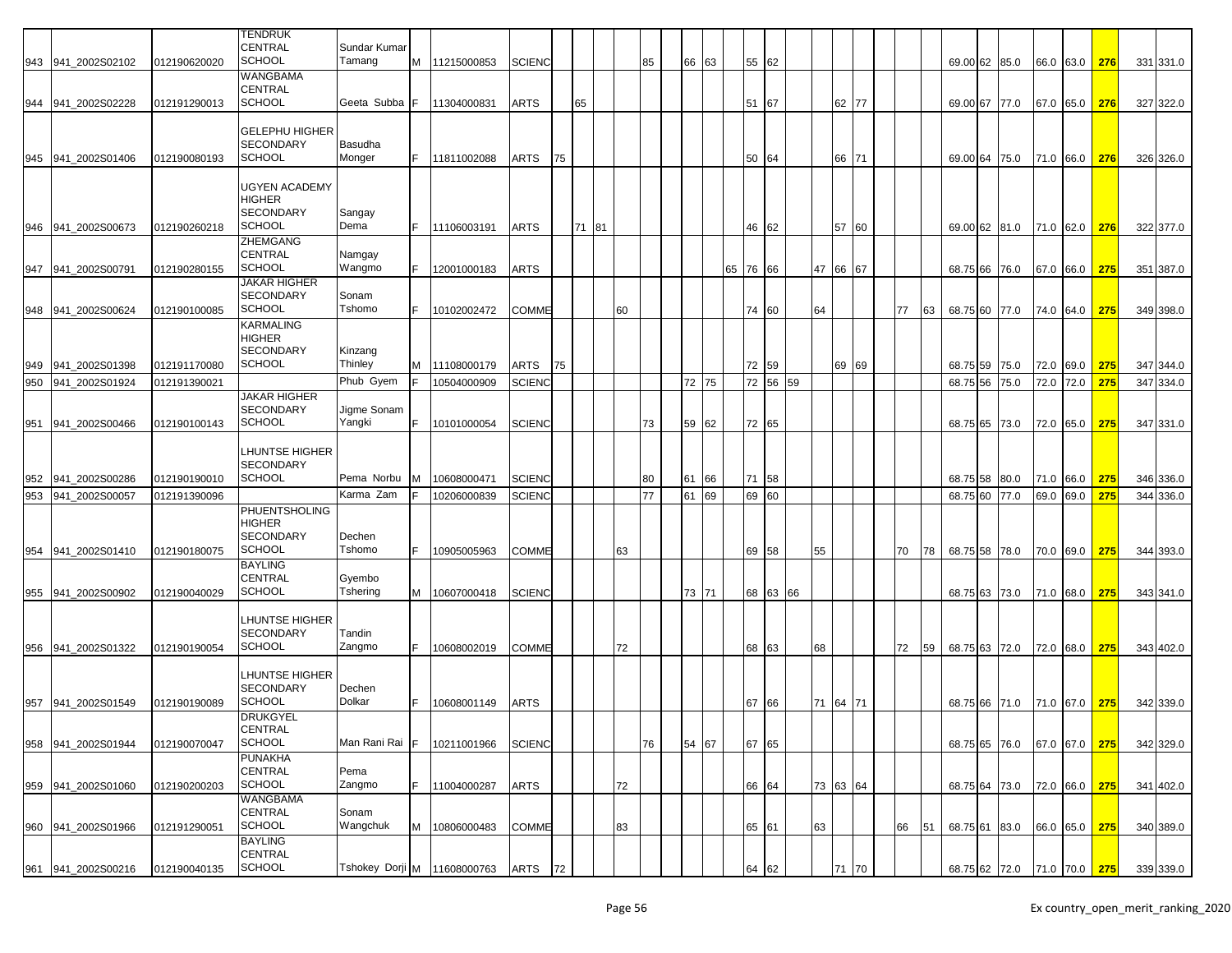|     |                    |              | <b>JIGME</b><br><b>SHERUBLING</b><br><b>CENTRAL</b><br><b>SCHOOL</b>       | Rinchen<br>Zangpo           |    |                    |               |    |    |    |    |       |          |          |       |       |          |    |    |               |                             |               |     |                 |           |
|-----|--------------------|--------------|----------------------------------------------------------------------------|-----------------------------|----|--------------------|---------------|----|----|----|----|-------|----------|----------|-------|-------|----------|----|----|---------------|-----------------------------|---------------|-----|-----------------|-----------|
|     | 962 941 2002S02262 | 012190110113 | <b>YANGCHENPHUG</b>                                                        |                             |    | M 11512005311      | <b>ARTS</b>   |    | 68 |    |    |       |          | 64 57    |       | 76 74 |          |    |    |               | 68.75 57 76.0 74.0 68.0 275 |               |     |                 | 339 339.0 |
|     | 963 941 2002S01633 | 012190020141 | <b>HIGHER</b><br><b>SECONDARY</b><br><b>SCHOOL</b>                         | Sumitra<br>Darjee           |    | 10308002599        | <b>SCIENC</b> |    |    | 65 | 68 | 69    |          | 64 69    |       |       |          |    |    | 68.75 69 69.0 |                             | 69.0 68.0     | 275 |                 | 339 335.0 |
|     |                    |              | <b>GASELO CENTRAL Dechen</b>                                               |                             |    |                    |               |    |    |    |    |       |          |          |       |       |          |    |    |               |                             |               |     |                 |           |
|     | 964 941 2002S00886 | 012190370107 | <b>SCHOOL</b>                                                              | Wangchuk                    | M  | 10202001221        | <b>SCIENC</b> |    |    | 81 |    | 63 71 |          | 63 60    |       |       |          |    |    | 68.75 60 81.0 |                             | 71.0 63.0     | 275 |                 | 338 338.0 |
|     |                    |              |                                                                            |                             |    |                    |               |    |    |    |    |       |          |          |       |       |          |    |    |               |                             |               |     |                 |           |
|     |                    |              | LHUNTSE HIGHER                                                             |                             |    |                    |               |    |    |    |    |       |          |          |       |       |          |    |    |               |                             |               |     |                 |           |
|     |                    |              | <b>SECONDARY</b><br><b>SCHOOL</b>                                          | Sherab                      |    |                    |               |    |    |    |    |       |          |          |       |       |          |    |    |               |                             |               |     |                 |           |
|     | 965 941 2002S02028 | 012190190105 |                                                                            | Zangmo                      | F. | 10601004429        | <b>ARTS</b>   |    | 65 |    |    |       |          | 62 64    |       | 67    | 68 76    |    |    | 68.75 64 76.0 |                             | 68.0 67.0     | 275 |                 | 337 402.0 |
| 966 | 941 2002S02158     | 012190260403 | <b>UGYEN ACADEMY</b><br><b>HIGHER</b><br><b>SECONDARY</b><br><b>SCHOOL</b> | Tshering<br>Palden Dorji    |    | 10806001386        | <b>COMME</b>  |    | 77 |    |    |       | 61       | 60       |       |       |          | 77 | 40 | 68.75 60 77.0 |                             | 77.0 61.0     | 275 |                 | 336 315.0 |
|     |                    |              | <b>BAJOTHANG</b><br><b>HIGHER</b>                                          |                             |    |                    |               |    |    |    |    |       |          |          |       |       |          |    |    |               |                             |               |     |                 |           |
|     |                    |              | <b>SECONDARY</b>                                                           | Dorji                       |    |                    |               |    |    |    |    |       |          |          |       |       |          |    |    |               |                             |               |     |                 |           |
| 967 | 941_2002S00789     | 012190030049 | <b>SCHOOL</b>                                                              | Wangmo                      | F. | 11911000778        | <b>COMME</b>  |    | 80 |    |    |       |          | 60 64    |       | 62    |          | 63 | 67 | 68.75 64 80.0 |                             | 67.0 64.0     | 275 |                 | 335 396.0 |
|     |                    |              | <b>UGYEN ACADEMY</b><br><b>HIGHER</b><br><b>SECONDARY</b>                  |                             |    |                    |               |    |    |    |    |       |          |          |       |       |          |    |    |               |                             |               |     |                 |           |
| 968 | 941 2002S02126     | 012190260189 | SCHOOL                                                                     | Jigme Dorji                 | M  | 10305001432        | <b>ARTS</b>   | 77 | 70 |    | 65 |       |          | 59 63    |       |       | 58       |    |    | 68.75 63 77.0 |                             | 70.0 65.0     | 275 |                 | 334 392.0 |
|     | 969 941 2002S01490 | 012190060010 | <b>DAMPHU</b><br><b>CENTRAL</b><br><b>SCHOOL</b>                           | Kinley Penjor M 11111000927 |    |                    | <b>SCIENC</b> |    |    |    |    | 74 75 |          | 59 63 62 |       |       |          |    |    | 68.75 63 75.0 |                             | 74.0 63.0     | 275 |                 | 334 333.0 |
|     |                    |              | SHERUB RELDRI                                                              |                             |    |                    |               |    |    |    |    |       |          |          |       |       |          |    |    |               |                             |               |     |                 |           |
|     |                    |              | <b>HIGHER</b>                                                              |                             |    |                    |               |    |    |    |    |       |          |          |       |       |          |    |    |               |                             |               |     |                 |           |
|     |                    |              | <b>SECONDARY</b>                                                           | Ugyen Tenzin                |    |                    |               |    |    |    |    |       |          |          |       |       |          |    |    |               |                             |               |     |                 |           |
|     | 970 941 2002S02294 | 012190860066 | <b>SCHOOL</b><br><b>MOTITHANG</b>                                          | Wangmo                      | F. | 10910001128        | <b>ARTS</b>   | 75 |    |    |    |       |          | 58 64    |       |       | 66 61 70 |    |    | 68.75 64 75.0 |                             | 70.0 66.0     | 275 |                 | 333 394.0 |
|     |                    |              | <b>HIGHER</b>                                                              | Sonam                       |    |                    |               |    |    |    |    |       |          |          |       |       |          |    |    |               |                             |               |     |                 |           |
|     |                    |              | <b>SECONDARY</b>                                                           | Dechen                      |    |                    |               |    |    |    |    |       |          |          |       |       |          |    |    |               |                             |               |     |                 |           |
| 971 | 941 2002S00211     | 012190150049 | <b>SCHOOL</b>                                                              | Wangmo                      |    | 10709005813        | <b>SCIENC</b> |    |    | 73 | 64 | 62    |          | 57 69    |       |       |          |    |    | 68.75 69 73.0 |                             | 69.0 64.0     | 275 |                 | 332 325.0 |
|     |                    |              | <b>WANGBAMA</b>                                                            |                             |    |                    |               |    |    |    |    |       |          |          |       |       |          |    |    |               |                             |               |     |                 |           |
|     | 972 941_2002S02037 | 012191290024 | <b>CENTRAL</b><br><b>SCHOOL</b>                                            | Pema Yuden                  |    | 12008002281        | <b>ARTS</b>   |    |    |    |    |       |          | 49 66    |       |       | 60 69 74 |    |    | 68.75 66 74.0 |                             | 69.0 66.0     | 275 |                 | 324 318.0 |
|     |                    |              | <b>DAMPHU</b>                                                              |                             |    |                    |               |    |    |    |    |       |          |          |       |       |          |    |    |               |                             |               |     |                 |           |
|     |                    |              | <b>CENTRAL</b>                                                             | Guriya                      |    |                    |               |    |    |    |    |       |          |          |       |       |          |    |    |               |                             |               |     |                 |           |
|     | 973 941_2002S01615 | 012190060187 | <b>SCHOOL</b>                                                              | Tamang                      |    | 31809000006        | <b>ARTS</b>   |    | 28 |    |    |       |          | 48 62    |       |       | 75 66 72 |    |    | 68.75 62 75.0 |                             | 72.0 66.0 275 |     |                 | 323 351.0 |
|     | 974 941_2002S00002 |              | <b>Balcatta Senior</b><br><b>High School</b>                               | Sonam<br>Tenzin             | M  | 11915001318        | <b>SCIENC</b> |    |    | 65 | 71 | 64    |          |          | 68 67 |       |          |    |    | 68.50 68 71.0 |                             | 68.0 67.0     |     | 274 ##### 335.0 |           |
|     |                    |              | <b>PELJORLING</b>                                                          |                             |    |                    |               |    |    |    |    |       |          |          |       |       |          |    |    |               |                             |               |     |                 |           |
|     |                    |              | <b>HIGHER</b><br>SECONDARY                                                 |                             |    |                    |               |    |    |    |    |       |          |          |       |       |          |    |    |               |                             |               |     |                 |           |
|     | 975 941_2002S01138 | 012190460056 | <b>SCHOOL</b>                                                              | Karma Choki                 |    | 11508002904        | <b>ARTS</b>   |    |    |    |    |       | 62 72 67 |          |       |       | 53 60 68 |    |    | 68.50 67 72.0 |                             | 68.0 67.0     | 274 |                 | 346 382.0 |
|     | 976 941_2002S01951 | 012190200103 | <b>PUNAKHA</b><br><b>CENTRAL</b><br><b>SCHOOL</b>                          | Bir Bdr<br><b>Bishwa</b>    |    | M 11215005858      | <b>COMME</b>  |    | 44 |    |    |       |          | 72 67    |       | 68    |          | 53 | 61 |               | 68.50 67 72.0 68.0 67.0 274 |               |     |                 | 346 365.0 |
|     | 977 941_2002S00364 | 012190410009 | <b>JAMPELING</b><br><b>HIGHER</b><br><b>SECONDARY</b><br><b>SCHOOL</b>     | Lhachi Dema F               |    | 11509004822        | <b>SCIENC</b> |    |    |    |    | 65 60 |          | 70 64 75 |       |       |          |    |    |               | 68.50 64 75.0 70.0 65.0 274 |               |     |                 | 344 334.0 |
|     |                    |              | <b>DRUKGYEL</b>                                                            |                             |    |                    |               |    |    |    |    |       |          |          |       |       |          |    |    |               |                             |               |     |                 |           |
|     |                    | 012190070056 | <b>CENTRAL</b><br><b>SCHOOL</b>                                            | Sonam Dema F                |    | 10805002719 SCIENC |               |    |    | 71 |    |       |          |          |       |       |          |    |    |               | 68.50 62 71.0 71.0 70.0 274 |               |     |                 | 344 337.0 |
|     | 978 941_2002S01925 |              |                                                                            |                             |    |                    |               |    |    |    |    | 63 71 |          | 70 62    |       |       |          |    |    |               |                             |               |     |                 |           |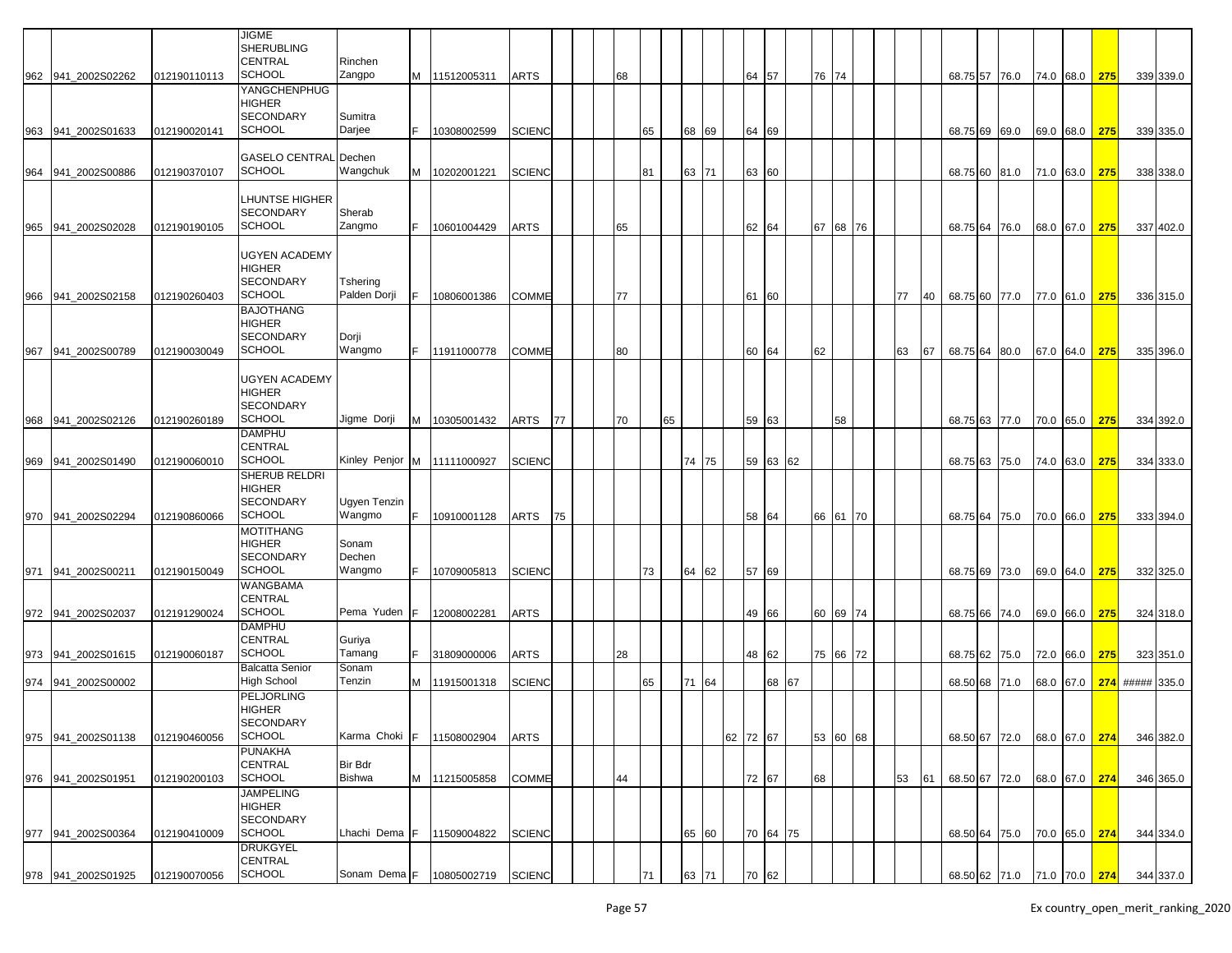|     |                    |              | <b>DASHIDING</b><br><b>HIGHER</b><br><b>SECONDARY</b>                     |                              |     |               |               |    |    |         |    |    |       |    |       |          |    |          |    |    |               |  |                      |                      |           |  |
|-----|--------------------|--------------|---------------------------------------------------------------------------|------------------------------|-----|---------------|---------------|----|----|---------|----|----|-------|----|-------|----------|----|----------|----|----|---------------|--|----------------------|----------------------|-----------|--|
| 979 | 941 2002S00055     | 012190930069 | <b>SCHOOL</b><br>SAMTSE HIGHER                                            | Kinley Yuden F               |     | 11401001844   | COMME         |    |    | 77      |    |    |       |    | 68 62 |          |    |          | 67 | 63 | 68.50 62 77.0 |  | 68.0 67.0 274        |                      | 342 337.0 |  |
| 980 | 941_2002S00076     | 012190240048 | <b>SECONDARY</b><br><b>SCHOOL</b>                                         | Sonam<br>Choden              | F.  | 11211000627   | <b>SCIENC</b> |    |    |         | 76 |    | 69 64 |    | 67 62 |          |    |          |    |    | 68.50 62 76.0 |  | 69.0 67.0 274        |                      | 341 338.0 |  |
| 981 | 941_2002S01509     | 012190110093 | JIGME<br>SHERUBLING<br><b>CENTRAL</b><br><b>SCHOOL</b>                    | Kuenga<br>Wangmo             | IF. | 11510004341   | ARTS          |    |    | 84      |    |    |       |    | 67 59 |          | 64 | 56       |    |    | 68.50 59 84.0 |  |                      | 67.0 64.0 <b>274</b> | 341 330.0 |  |
|     | 982 941_2002S00921 | 012190200037 | <b>PUNAKHA</b><br><b>CENTRAL</b><br><b>SCHOOL</b>                         | Dendup<br>Norbu              | M   | 11410010952   | <b>SCIENC</b> |    |    |         |    |    | 70    | 68 |       | 67 68 64 |    |          |    |    | 68.50 68 70.0 |  | 68.0 68.0 274        |                      | 341 337.0 |  |
|     |                    |              | DAMPHU<br><b>CENTRAL</b>                                                  | Ugyen                        |     |               |               |    |    |         |    |    |       |    |       |          |    |          |    |    |               |  |                      |                      |           |  |
|     | 983 941_2002S01294 | 012190060066 | <b>SCHOOL</b><br>YANGCHENPHUG<br><b>HIGHER</b><br><b>SECONDARY</b>        | Pelzom<br>Namgyel            | F.  | 11104003822   | <b>SCIENC</b> |    |    |         | 75 |    | 61 69 |    | 66 64 |          |    |          |    |    | 68.50 64 75.0 |  | 69.0 66.0 274        |                      | 340 335.0 |  |
| 984 | 941_2002S00303     | 012190020079 | <b>SCHOOL</b><br>SHERUBLING                                               | Wangdi                       | M   | 12008000663   | <b>SCIENC</b> |    |    |         |    |    | 67 74 |    |       | 63 63 70 |    |          |    |    | 68.50 63 74.0 |  | 70.0 67.0 274        |                      | 337 337.0 |  |
|     | 985 941_2002S00079 | 012190230062 | <b>CENTRAL</b><br><b>SCHOOL</b>                                           | Thinley Dorji M              |     | 10302000347   | COMME         |    |    | 89      |    |    |       |    | 63 57 |          | 65 |          | 63 | 62 | 68.50 57 89.0 |  | 65.0 63.0 <b>274</b> |                      | 337 399.0 |  |
| 986 | 941_2002S00446     | 012191290015 | WANGBAMA<br><b>CENTRAL</b><br><b>SCHOOL</b>                               | Kinley<br>Wangmo             | F.  | 11911001282   | ARTS          |    | 72 | 60      |    |    |       |    | 63 65 |          |    | 64 72    |    |    | 68.50 65 72.0 |  | 72.0 65.0 <b>274</b> |                      | 337 396.0 |  |
|     | 987 941_2002S00099 | 012190020072 | YANGCHENPHUG<br><b>HIGHER</b><br><b>SECONDARY</b><br><b>SCHOOL</b>        | Tshendu<br>Zangmo            | IF. | 11606001466   | SCIENC        |    |    |         | 69 |    | 62 60 |    |       | 63 71 44 |    |          |    |    | 68.50 71 71.0 |  |                      | 69.0 63.0 274        | 337 369.0 |  |
|     | 988 941_2002S02091 | 012190040118 | <b>BAYLING</b><br><b>CENTRAL</b><br><b>SCHOOL</b><br><b>SAMTSE HIGHER</b> | Sonam<br>Choeiing<br>Dangkar | IF. | 11102005904   | <b>SCIENC</b> |    | 82 |         | 62 |    | 49 49 |    | 62 65 |          |    |          |    |    | 68.50 65 82.0 |  | 65.0 62.0 274        |                      | 336 369.0 |  |
| 989 | 941_2002S01092     | 012190240032 | <b>SECONDARY</b><br><b>SCHOOL</b>                                         | Parash<br>Pradhan            | M   | 11213004892   | <b>SCIENC</b> |    |    |         | 75 |    | 59    | 65 | 62 67 |          |    |          |    |    | 68.50 67 75.0 |  | 67.0 65.0 274        |                      | 336 328.0 |  |
|     |                    |              | <b>CHUKHA</b><br>CENTRAL                                                  | Passang                      |     |               |               |    |    |         |    |    |       |    |       |          |    |          |    |    |               |  |                      |                      |           |  |
|     | 990 941_2002S02067 | 012190050060 | <b>SCHOOL</b><br>PUNAKHA                                                  | Dema                         | F.  | 10202000127   | ARTS          | 75 |    |         |    |    |       |    | 61 63 |          |    | 68 68    |    |    | 68.50 63 75.0 |  | 68.0 68.0 274        |                      | 335 335.0 |  |
|     | 991 941_2002S01541 | 012190200058 | CENTRAL<br><b>SCHOOL</b>                                                  | Ngawang<br>Choeki            | F.  | 10104001901   | <b>SCIENC</b> |    |    |         | 72 |    | 64 60 |    | 60 69 |          |    |          |    |    | 68.50 69 72.0 |  |                      | 69.0 64.0 274        | 334 325.0 |  |
|     | 992 941_2002S01149 | 012190280103 | ZHEMGANG<br><b>CENTRAL</b><br><b>SCHOOL</b>                               | Ajai Gurung M                |     | 11308003095   | ARTS          | 78 |    |         |    |    |       |    | 56 61 |          |    | 46 66 69 |    |    | 68.50 61 78.0 |  | 69.0 66.0 274        |                      | 330 376.0 |  |
|     | 993 941_2002S01379 | 012190020248 | YANGCHENPHUG<br><b>HIGHER</b><br>SECONDARY<br><b>SCHOOL</b>               | Tshering<br>Yangden          |     | 11501004035   | ARTS          |    | 72 |         |    |    |       |    | 55 65 |          |    | 58 69 68 |    |    | 68.50 65 72.0 |  |                      | 69.0 68.0 274        | 329 387.0 |  |
| 994 | 941 2002S01540     | 012190060151 | DAMPHU<br>CENTRAL<br><b>SCHOOL</b>                                        | Lhamu<br>Tamang              | F.  | 11802001731   | ARTS          | 78 |    |         |    |    |       |    | 54 59 |          |    | 71 66    |    |    | 68.50 59 78.0 |  | 71.0 66.0 274        |                      | 328 328.0 |  |
| 995 | 941_2002S00807     | 012190020497 | YANGCHENPHUG<br><b>HIGHER</b><br><b>SECONDARY</b><br><b>SCHOOL</b>        | Sonam<br>Kinzang<br>Choida   |     | M 11503006172 | <b>COMME</b>  |    |    | 70      |    |    |       |    | 53 64 |          | 45 |          | 75 | 65 | 68.50 64 75.0 |  | 70.0 65.0 <b>274</b> |                      | 327 372.0 |  |
| 996 | 941_2002S01345     | 012190150101 | <b>MOTITHANG</b><br><b>HIGHER</b><br><b>SECONDARY</b><br><b>SCHOOL</b>    | Tandin<br>Tshewang           | M   | 11405000186   | COMME         |    |    | 84      |    | 62 |       |    | 46 62 |          |    |          | 66 | 31 | 68.50 62 84.0 |  | 66.0 62.0 274        |                      | 320 351.0 |  |
|     | 997 941_2002S02104 | 012190060146 | DAMPHU<br>CENTRAL<br><b>SCHOOL</b>                                        | Indra Maya<br>Rai            | F.  | 11311001658   | ARTS          | 77 |    | Page 58 |    |    |       |    | 42 63 |          |    | 60 71    |    |    |               |  |                      |                      |           |  |
|     |                    |              |                                                                           |                              |     |               |               |    |    |         |    |    |       |    |       |          |    |          |    |    |               |  |                      |                      |           |  |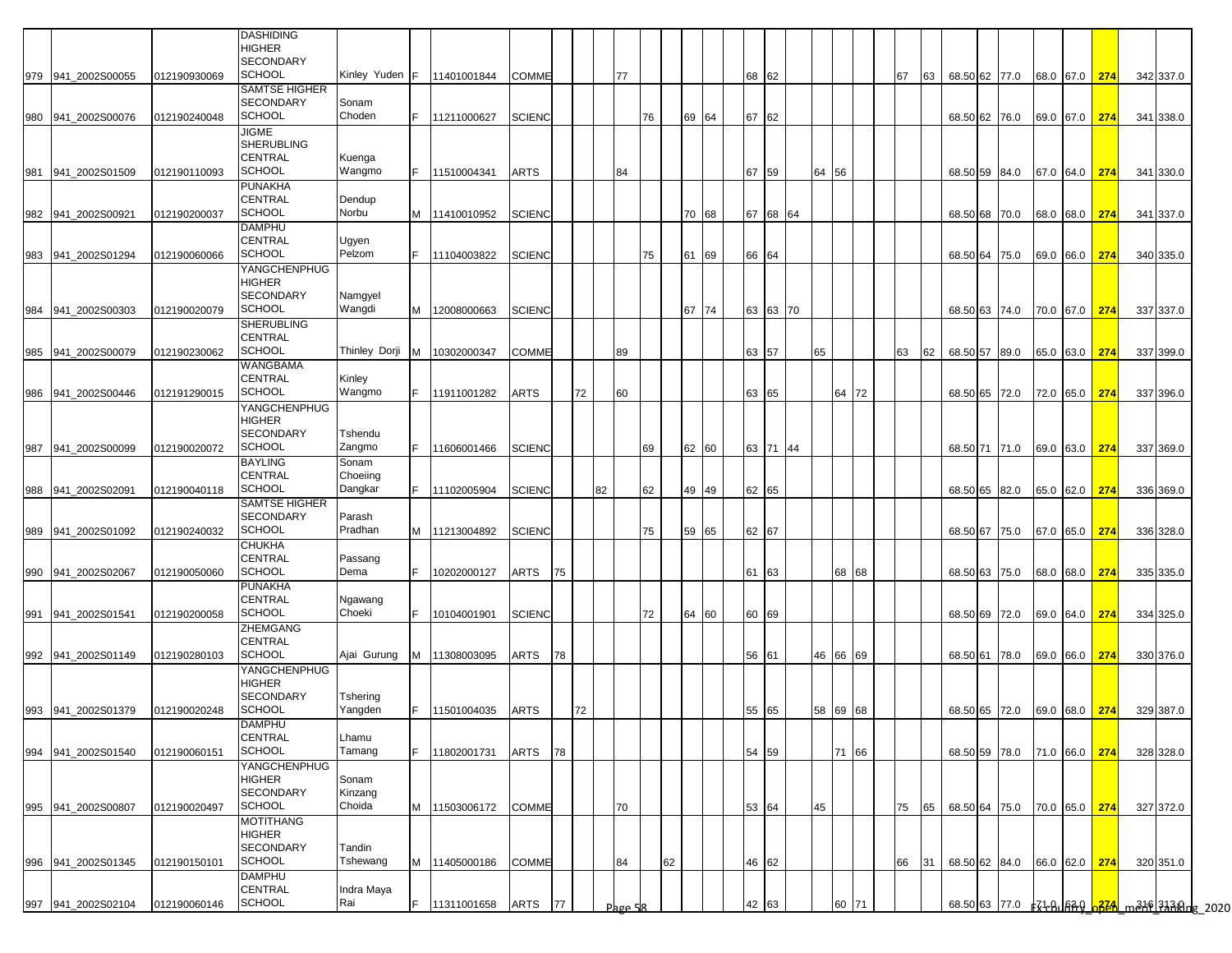|     |                                            |                              | YANGCHENPHUG<br><b>HIGHER</b><br><b>SECONDARY</b>                      |                             |     |                            |                       |    |    |         |    |       |    |    |                |          |    |          |    |    |                                |                                |               |                      |                        |                                    |
|-----|--------------------------------------------|------------------------------|------------------------------------------------------------------------|-----------------------------|-----|----------------------------|-----------------------|----|----|---------|----|-------|----|----|----------------|----------|----|----------|----|----|--------------------------------|--------------------------------|---------------|----------------------|------------------------|------------------------------------|
| 998 | 941 2002S00151                             | 012190020360                 | <b>SCHOOL</b><br><b>NANGKOR</b>                                        | Pema Lhaden F               |     | 10703003162                | COMME                 |    |    | 69      |    |       |    |    | 41 71          |          | 29 |          | 61 | 63 |                                | 68.50 71 71.0                  |               | 69.0 63.0 274        | 315 334.0              |                                    |
| 999 | 941_2002S00277                             | 012190160137                 | CENTRAL<br><b>SCHOOL</b>                                               | Jigme<br>Wangdi             | M   | 11508004906                | <b>SCIENC</b>         |    |    |         | 74 | 64 58 |    |    | 74 61          |          |    |          |    |    |                                | 68.25 61 74.0                  |               | 74.0 64.0 273        | 347 331.0              |                                    |
|     | 1000 941_2002S01912                        | 012190140006                 | <b>MONGAR HIGHER</b><br><b>SECONDARY</b><br><b>SCHOOL</b>              | Rinzin<br>Wangchuk          |     | M 10708000024              | ARTS                  |    |    |         |    |       |    |    | 73 59          |          |    | 58 62 79 |    |    |                                | 68.25 59 79.0                  |               | 73.0 62.0 <b>273</b> | 346 331.0              |                                    |
|     | 1001 941_2002S02062                        | 012190280014                 | ZHEMGANG<br><b>CENTRAL</b><br><b>SCHOOL</b>                            | Sonam<br>Tenzin             | M   | 11703003002                | <b>SCIENC</b>         |    |    |         |    | 75    | 63 |    |                | 72 61 65 |    |          |    |    |                                | 68.25 61 75.0                  |               | 72.0 65.0 273        | 345 336.0              |                                    |
|     | 1002 941 2002S02070                        | 012190410085                 | JAMPELING<br><b>HIGHER</b><br><b>SECONDARY</b><br><b>SCHOOL</b>        | Karma<br>Choden             | IF. | 11514002165                | ARTS                  |    |    |         |    |       |    |    | 71 63          |          |    | 73 66 60 |    |    |                                | 68.25 63 73.0                  |               | 71.0 66.0 273        | 344 333.0              |                                    |
|     |                                            |                              | SHERUBLING<br>CENTRAL<br><b>SCHOOL</b>                                 | Sonam<br>Zomba              |     |                            |                       |    |    |         |    |       |    |    |                |          |    |          |    |    |                                |                                |               |                      |                        |                                    |
|     | 1003 941_2002S00702                        | 012190230133                 | DAGA HIGHER<br><b>SECONDARY</b>                                        |                             |     | 11705002172                | ARTS                  |    |    |         |    |       |    |    | 71 67          |          |    | 56 64 68 |    |    |                                | 68.25 67 71.0                  | 68.0 67.0 273 |                      | 344 326.0              |                                    |
|     | 1004 941 2002S01895                        | 012190330069                 | <b>SCHOOL</b><br><b>RANJUNG</b><br><b>CENTRAL</b>                      | Mindu Lhamo F<br>Nidup      |     | 12005000242                | ARTS                  |    |    | 72      |    |       |    |    | 70 58          |          |    | 73 67 70 |    |    |                                | 68.25 58 73.0                  |               | 72.0 70.0 273        | 343 410.0              |                                    |
|     | 1005 941_2002S02110                        | 012190210121                 | <b>SCHOOL</b><br>KARMALING                                             | Gyeltshen                   | M   | 11510000070                | ARTS                  |    |    |         |    |       |    |    | 69 60          |          |    | 62 70 74 |    |    |                                | 68.25 60 74.0                  |               | 70.0 69.0 273        | 342 335.0              |                                    |
|     | 1006 941 2002S01917                        | 012191170103                 | <b>HIGHER</b><br><b>SECONDARY</b><br><b>SCHOOL</b>                     | Kamala Devi<br>Bajgai       | IF. | 11109003074                | ARTS                  | 72 |    |         |    |       |    |    | 69 66          |          |    | 62 64 61 |    |    |                                | 68.25 66 72.0                  |               | 69.0 66.0 273        | 342 394.0              |                                    |
|     | 1007 941 2002S00823                        | 012190080142                 | <b>GELEPHU HIGHER</b><br><b>SECONDARY</b><br><b>SCHOOL</b>             | Pelden Jurmi M 11301001216  |     |                            | COMME                 |    |    | 56      |    |       |    |    | 68 64          |          | 69 |          | 66 | 72 |                                | 68.25 64 72.0                  |               | 69.0 68.0 273        | 341 395.0              |                                    |
|     | 1008 941 2002S01395                        | 012190080041                 | <b>GELEPHU HIGHER</b><br><b>SECONDARY</b><br><b>SCHOOL</b>             | Tandin<br>Chezom            | IF. | 11301001440                | <b>SCIENC</b>         |    |    |         | 75 | 51 63 |    |    | 68 65          |          |    |          |    |    |                                | 68.25 65 75.0                  |               | 68.0 65.0 273        | 341 322.0              |                                    |
|     |                                            |                              | <b>JAMPELING</b><br><b>HIGHER</b><br><b>SECONDARY</b><br><b>SCHOOL</b> | Kezang<br>Choden            | E   |                            |                       |    |    |         |    |       |    |    |                |          |    |          |    |    |                                |                                |               |                      |                        |                                    |
|     | 1009 941_2002S02317<br>1010 941 2002S01612 | 012190410046<br>012191390142 |                                                                        | Tshering<br>Yangzom         | F.  | 11503004907<br>10808002044 | <b>SCIENC</b><br>ARTS | 77 |    |         | 79 | 50 60 |    |    | 68 63<br>67 56 |          |    | 73 53    |    |    |                                | 68.25 63 79.0<br>68.25 56 77.0 | 73.0 67.0     | 68.0 63.0 273<br>273 | 341 320.0<br>340 326.0 |                                    |
|     | 1011 941 2002S02012                        | 012190260390                 | UGYEN ACADEMY<br><b>HIGHER</b><br>SECONDARY<br><b>SCHOOL</b>           | Karma<br>Tshering<br>Denkar |     | 10206000066                | <b>COMME</b>          |    |    | 66      |    |       |    |    | 66 62          |          |    |          | 79 |    | 59 68.25 62 79.0 66.0 66.0 273 |                                |               |                      | 339 332.0              |                                    |
|     | 1012 941 2002S01699                        | 012190150079                 | MOTITHANG<br><b>HIGHER</b><br>SECONDARY<br><b>SCHOOL</b>               | Pema<br>Youden              | F.  | 11501001820                | <b>SCIENC</b>         |    |    |         | 81 | 64 57 |    |    | 66 62          |          |    |          |    |    |                                | 68.25 62 81.0                  |               | 66.0 64.0 273        | 339 330.0              |                                    |
|     | 1013 941 2002S00406                        | 012191120096                 | <b>UTPAL HIGHER</b><br>SECONDARY<br><b>SCHOOL</b>                      | Ugyen<br>Lhaden             | F.  | 10403000933                | ARTS                  |    | 90 |         |    |       |    | 61 | 65 55          |          |    | 56 63    |    |    |                                | 68.25 55 90.0                  | 65.0 63.0 273 |                      | 338 390.0              |                                    |
|     | 1014 941_2002S01089                        | 012190180110                 | PHUENTSHOLING<br><b>HIGHER</b><br><b>SECONDARY</b><br><b>SCHOOL</b>    | Ngawang<br>Dema             | F.  | 10203004539                | COMME                 |    |    | 68      |    |       |    |    | 63 63          |          | 57 |          | 73 | 69 |                                | 68.25 63 73.0                  |               | 69.0 68.0 273        | 336 393.0              |                                    |
|     | 1015 941_2002S01949                        | 012190490029                 | SARPANG<br>CENTRAL<br><b>SCHOOL</b>                                    | Sherub<br>Zangmo            | F.  | 11603002490                | ARTS                  |    |    | Page 50 |    |       |    |    | 63 73          |          | 54 | 64 62    |    |    |                                |                                |               |                      |                        | 68.25 73 73.0 64 83 634 73 849 845 |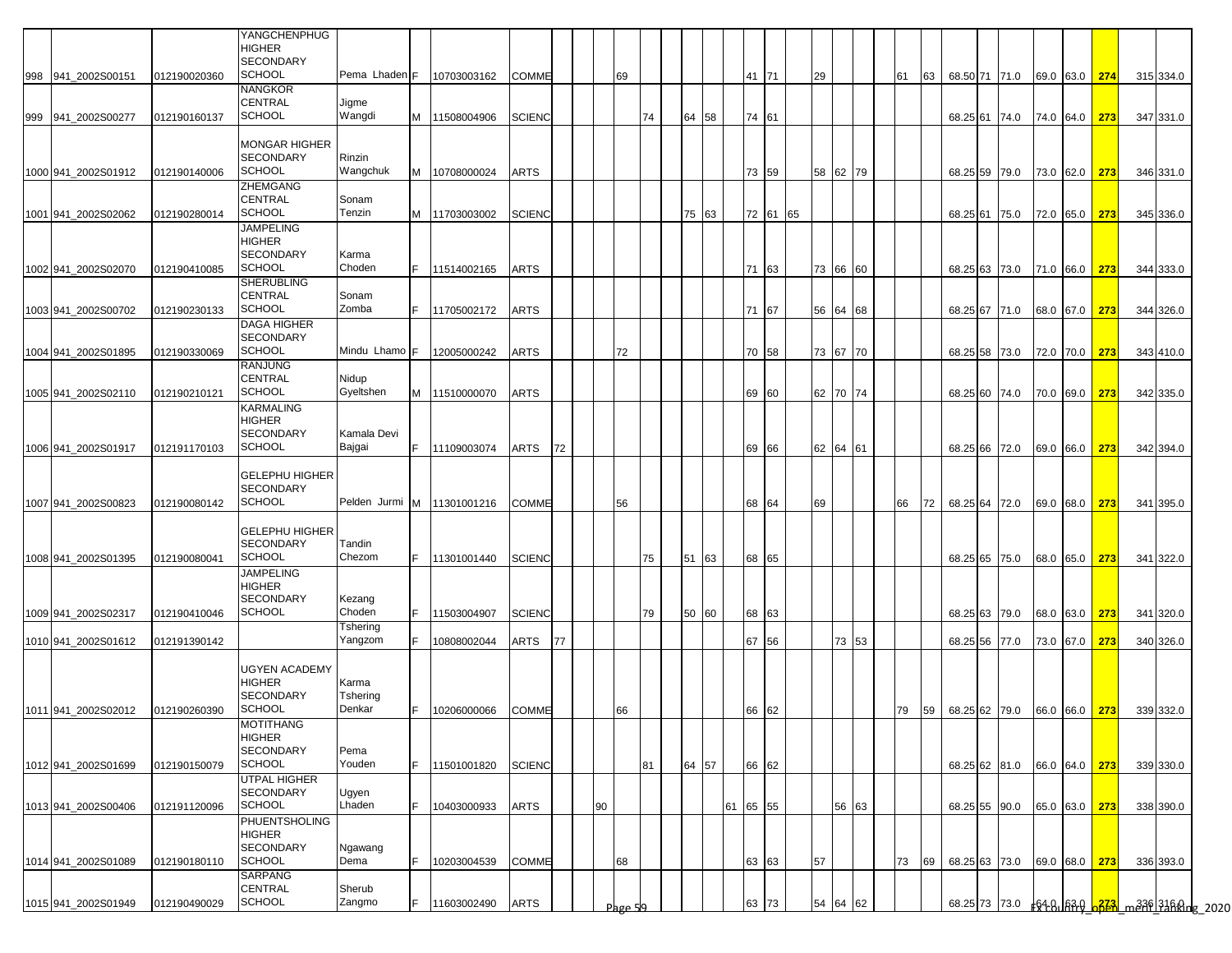|                     |              | <b>TENDRUK</b><br><b>CENTRAL</b>          |                    |     |                       |               |       |       |    |    |       |           |          |    |    |          |    |    |                             |      |               |     |           |
|---------------------|--------------|-------------------------------------------|--------------------|-----|-----------------------|---------------|-------|-------|----|----|-------|-----------|----------|----|----|----------|----|----|-----------------------------|------|---------------|-----|-----------|
| 1016 941_2002S01643 | 012190620130 | <b>SCHOOL</b>                             | Duka Devi Rai F    |     | 11215003551           | <b>ARTS</b>   |       | 82    |    |    |       | 62        | 60       |    |    | 62 69    |    |    | 68.25 60 82.0               |      | 69.0 62.0     | 273 | 335 335.0 |
|                     |              |                                           |                    |     |                       |               |       |       |    |    |       |           |          |    |    |          |    |    |                             |      |               |     |           |
|                     |              | LHUNTSE HIGHER                            |                    |     |                       |               |       |       |    |    |       |           |          |    |    |          |    |    |                             |      |               |     |           |
|                     |              | <b>SECONDARY</b><br><b>SCHOOL</b>         | Singye Dorji       |     |                       |               |       |       |    |    |       |           |          |    |    | 65 70 79 |    |    |                             |      |               |     |           |
| 1017 941_2002S01021 | 012190190087 | <b>CHUKHA</b>                             |                    |     | M 10708003157         | <b>ARTS</b>   |       |       |    |    |       | 62 59     |          |    |    |          |    |    | 68.25 59 79.0               |      | 70.0 65.0     | 273 | 335 335.0 |
|                     |              | <b>CENTRAL</b>                            |                    |     |                       |               |       |       |    |    |       |           |          |    |    |          |    |    |                             |      |               |     |           |
| 1018 941_2002S00538 | 012190050215 | <b>SCHOOL</b>                             | Sushma Rai         |     | 10201003433           | <b>SCIENC</b> |       |       |    | 79 | 54 60 | 62 66     |          |    |    |          |    |    | 68.25 66                    | 79.0 | 66.0 62.0     | 273 | 335 321.0 |
|                     |              | <b>DASHIDING</b>                          |                    |     |                       |               |       |       |    |    |       |           |          |    |    |          |    |    |                             |      |               |     |           |
|                     |              | <b>HIGHER</b><br><b>SECONDARY</b>         | Tseundu            |     |                       |               |       |       |    |    |       |           |          |    |    |          |    |    |                             |      |               |     |           |
| 1019 941_2002S00143 | 012190930048 | <b>SCHOOL</b>                             | Choki              |     | 10906001634           | <b>ARTS</b>   |       |       | 57 |    |       | 61        | 60       |    |    | 70 67 76 |    |    | 68.25 60                    | 76.0 | 70.0 67.0     | 273 | 334 391.0 |
|                     |              | <b>MOTITHANG</b>                          |                    |     |                       |               |       |       |    |    |       |           |          |    |    |          |    |    |                             |      |               |     |           |
|                     |              | HIGHER                                    |                    |     |                       |               |       |       |    |    |       |           |          |    |    |          |    |    |                             |      |               |     |           |
| 1020 941 2002S01137 | 012190150051 | <b>SECONDARY</b><br><b>SCHOOL</b>         | Sonam<br>Wangmo    |     | 11503006142           | <b>SCIENC</b> |       |       |    |    | 70 61 |           | 64 75    |    |    |          |    |    | 68.25 64                    |      |               | 273 |           |
|                     |              | Drukjegang central                        |                    |     |                       |               |       |       |    |    |       | 61        |          |    |    |          |    |    |                             | 75.0 | 70.0 64.0     |     | 334 331.0 |
| 1021 941 2002S00825 |              | school                                    | Tendi Zam          |     | 10306000997           | ARTS          | 74 73 |       |    |    |       | 60        | 62       |    |    | 56 64    |    |    | 68.25 62                    | 74.0 | 73.0 64.0     | 273 | 333 389.0 |
|                     |              |                                           |                    |     |                       |               |       |       |    |    |       |           |          |    |    |          |    |    |                             |      |               |     |           |
|                     |              | <b>GELEPHU HIGHER</b><br><b>SECONDARY</b> | Manjeet            |     |                       |               |       |       |    |    |       |           |          |    |    |          |    |    |                             |      |               |     |           |
| 1022 941 2002S00068 | 012190080097 | <b>SCHOOL</b>                             | Chhetri            | M   | 10309002858           | <b>COMME</b>  |       |       | 77 |    |       | 59 59     |          |    | 59 |          | 74 | 63 | 68.25 59 77.0               |      | 74.0 63.0     | 273 | 332 391.0 |
|                     |              | YANGCHENPHUG                              |                    |     |                       |               |       |       |    |    |       |           |          |    |    |          |    |    |                             |      |               |     |           |
|                     |              | HIGHER                                    |                    |     |                       |               |       |       |    |    |       |           |          |    |    |          |    |    |                             |      |               |     |           |
|                     |              | <b>SECONDARY</b><br><b>SCHOOL</b>         | Tandin             |     |                       |               |       |       |    |    |       |           |          |    |    |          |    |    |                             |      |               |     |           |
| 1023 941_2002S00077 | 012190020321 | <b>SARPANG</b>                            | Wangmo             |     | 12003001343           | <b>ARTS</b>   |       |       |    |    |       | 59        | 67       |    |    | 64 66 73 |    |    | 68.25 67                    | 73.0 | 67.0 66.0     | 273 | 332 329.0 |
|                     |              | <b>CENTRAL</b>                            |                    |     |                       |               |       |       |    |    |       |           |          |    |    |          |    |    |                             |      |               |     |           |
| 1024 941_2002S00482 | 012190490088 | <b>SCHOOL</b>                             | Pabitra Rai        |     | 11307001728           | <b>ARTS</b>   |       | 73 74 |    |    |       | 59 63     |          |    |    | 60 41    |    |    | 68.25 63 74.0               |      | 73.0 63.0     | 273 | 332 370.0 |
|                     |              |                                           | Kinley<br>Namdren  |     |                       |               |       |       |    |    |       |           |          |    |    |          |    |    |                             |      |               |     |           |
| 1025 941_2002S01894 | 012191390215 | <b>PHUENTSHOLING</b>                      |                    | M   | 11410000909           | ARTS          | 76    |       |    |    |       | 58 64     |          |    |    | 40 69 63 |    |    | 68.25 64                    | 76.0 | 69.0 64.0     | 273 | 331 370.0 |
|                     |              | <b>HIGHER</b>                             |                    |     |                       |               |       |       |    |    |       |           |          |    |    |          |    |    |                             |      |               |     |           |
|                     |              | <b>SECONDARY</b>                          | Kelden Dorji       |     |                       |               |       |       |    |    |       |           |          |    |    |          |    |    |                             |      |               |     |           |
| 1026 941_2002S00472 | 012190180007 | <b>SCHOOL</b>                             | Sherpa             |     | M 11304000895         | <b>SCIENC</b> |       |       |    |    | 69 66 | 57        | 69       | 65 |    |          |    |    | 68.25 69                    | 69.0 | 69.0 66.0     | 273 | 330 326.0 |
|                     |              | YANGCHENPHUG<br><b>HIGHER</b>             |                    |     |                       |               |       |       |    |    |       |           |          |    |    |          |    |    |                             |      |               |     |           |
|                     |              | <b>SECONDARY</b>                          | Sonam Yeshi        |     |                       |               |       |       |    |    |       |           |          |    |    |          |    |    |                             |      |               |     |           |
| 1027 941 2002S01813 | 012190020381 | <b>SCHOOL</b>                             | Dorji              |     | M 11104004242         | <b>COMME</b>  |       |       | 67 |    |       | 55        | 68       |    | 57 |          | 70 | 61 | 68.25 68                    | 70.0 | 68.0 67.0     | 273 | 328 378.0 |
|                     |              | YANGCHENPHUG                              |                    |     |                       |               |       |       |    |    |       |           |          |    |    |          |    |    |                             |      |               |     |           |
|                     |              | <b>HIGHER</b><br><b>SECONDARY</b>         | Jamyang            |     |                       |               |       |       |    |    |       |           |          |    |    |          |    |    |                             |      |               |     |           |
| 1028 941 2002S00630 | 012190020117 | <b>SCHOOL</b>                             | Drugyel            |     | M 11302002791         | <b>SCIENC</b> |       |       |    |    | 73 66 |           | 54 67 65 |    |    |          |    |    | 68.25 67 73.0               |      | 67.0 66.0     | 273 | 327 325.0 |
|                     |              | <b>TENDRUK</b>                            |                    |     |                       |               |       |       |    |    |       |           |          |    |    |          |    |    |                             |      |               |     |           |
|                     |              | CENTRAL                                   | Mahindra           |     |                       |               |       |       |    |    |       |           |          |    |    |          |    |    |                             |      |               |     |           |
| 1029 941 2002S01348 | 012190620052 | <b>SCHOOL</b><br><b>SARPANG</b>           | Adhikari<br>Kinley |     | M 11203001367         | <b>COMME</b>  |       |       | 65 |    |       | 52 58     |          |    | 76 |          | 63 | 74 | 68.25 58 76.0               |      | 74.0 65.0     | 273 | 325 388.0 |
|                     |              | <b>CENTRAL</b>                            | Phuntsho           |     |                       |               |       |       |    |    |       |           |          |    |    |          |    |    |                             |      |               |     |           |
| 1030 941_2002S00800 | 012190490037 | <b>SCHOOL</b>                             | Dorji              |     | M 10709005275 ARTS 76 |               |       |       |    |    |       | $51$ $66$ |          |    |    | 50 GO    |    |    | 68.25 66 76.0 66.0 65.0 273 |      |               |     | 324 320.0 |
|                     |              | <b>JAKAR HIGHER</b>                       |                    |     |                       |               |       |       |    |    |       |           |          |    |    |          |    |    |                             |      |               |     |           |
| 1031 941_2002S00771 | 012190100147 | <b>SECONDARY</b><br><b>SCHOOL</b>         | Pema Choki         |     | 11606000981           | <b>SCIENC</b> |       |       |    | 68 | 63 57 |           | 76 64 40 |    |    |          |    |    | 68.00 64 76.0               |      | 68.0 64.0 272 |     | 348 368.0 |
|                     |              | <b>DAMPHU</b>                             |                    |     |                       |               |       |       |    |    |       |           |          |    |    |          |    |    |                             |      |               |     |           |
|                     |              | CENTRAL                                   | Galey              |     |                       |               |       |       |    |    |       |           |          |    |    |          |    |    |                             |      |               |     |           |
| 1032 941_2002S01100 | 012190060039 | <b>SCHOOL</b>                             | Wangchuk           |     | M 11111001213         | <b>SCIENC</b> |       |       |    | 69 | 61 72 |           | 73 58 55 |    |    |          |    |    | 68.00 58 73.0               |      | 72.0 69.0 272 |     | 345 388.0 |
|                     |              | YANGCHENPHUG<br><b>HIGHER</b>             |                    |     |                       |               |       |       |    |    |       |           |          |    |    |          |    |    |                             |      |               |     |           |
|                     |              | <b>SECONDARY</b>                          | Kesang             |     |                       |               |       |       |    |    |       |           |          |    |    |          |    |    |                             |      |               |     |           |
| 1033 941_2002S01583 | 012190020018 | <b>SCHOOL</b>                             | Choden Dorji       | IF. | 11410009279           | <b>SCIENC</b> |       |       |    | 61 | 50 55 |           | 73 69 60 |    |    |          |    |    | 68.00 69 73.0 69.0 61.0 272 |      |               |     | 345 368.0 |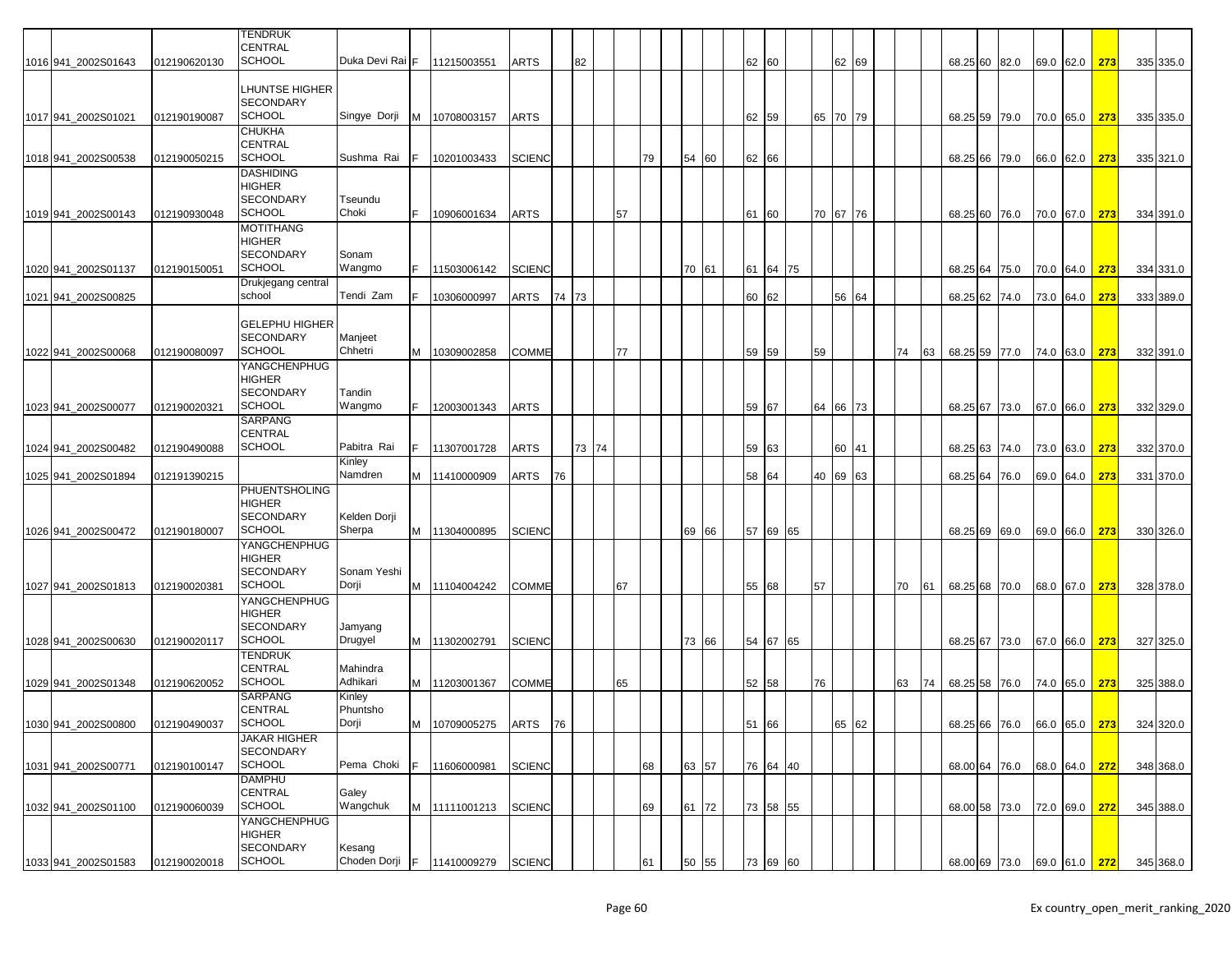|                     |              | <b>NGANGLAM</b><br><b>HIGHER</b>       |                           |   |               |               |    |    |    |    |       |  |          |          |    |          |    |    |               |      |      |               |     |           |
|---------------------|--------------|----------------------------------------|---------------------------|---|---------------|---------------|----|----|----|----|-------|--|----------|----------|----|----------|----|----|---------------|------|------|---------------|-----|-----------|
|                     |              | <b>SECONDARY</b>                       | Namgyel                   |   |               |               |    |    |    |    |       |  |          |          |    |          |    |    |               |      |      |               |     |           |
| 1034 941 2002S01832 | 012190450043 | <b>SCHOOL</b>                          | Zangmo                    |   | 11506003660   | <b>COMME</b>  |    | 63 |    |    |       |  | 68 65    |          | 70 |          | 57 | 69 | 68.00 65 70.0 |      |      | 69.0 68.0     | 272 | 340 392.0 |
|                     |              |                                        | Phub                      |   |               |               |    |    |    |    |       |  |          |          |    |          |    |    |               |      |      |               |     |           |
| 1035 941 2002S01856 | 012191400241 |                                        | Gyeltshen                 |   | 11908000784   | ARTS          | 75 |    |    |    |       |  | 68 57    |          |    | 68 72    |    |    | 68.00 57      | 75.0 | 72.0 | 68.0          | 272 | 340 340.0 |
| 1036 941 2002S00638 | 012191390346 |                                        | Puendarika                |   | 11410001024   | <b>COMME</b>  |    | 80 |    |    |       |  | 66       | 62       | 58 |          | 55 | 64 | 68.00 62      | 80.0 | 66.0 | 64.0          | 272 | 338 385.0 |
|                     |              | <b>DAMPHU</b>                          |                           |   |               |               |    |    |    |    |       |  |          |          |    |          |    |    |               |      |      |               |     |           |
|                     |              | <b>CENTRAL</b>                         |                           |   |               |               |    |    |    |    |       |  |          |          |    |          |    |    |               |      |      |               |     |           |
| 1037 941_2002S01436 | 012190060065 | <b>SCHOOL</b>                          | Ugyen Dema                |   | 11506006323   | <b>SCIENC</b> |    |    | 77 |    | 60 67 |  | 65 63    |          |    |          |    |    | 68.00 63 77.0 |      |      | 67.0 65.0     | 272 | 337 332.0 |
|                     |              | <b>WANGBAMA</b>                        |                           |   |               |               |    |    |    |    |       |  |          |          |    |          |    |    |               |      |      |               |     |           |
|                     |              | <b>CENTRAL</b>                         | Pema                      |   |               |               |    |    |    |    |       |  |          |          |    |          |    |    |               |      |      |               |     |           |
| 1038 941_2002S01845 | 012191290064 | SCHOOL                                 | Wangmo                    |   | 11514005940   | <b>COMME</b>  |    | 65 |    |    |       |  | 65 67    |          | 69 |          | 69 | 54 | 68.00 67      | 69.0 |      | 69.0 67.0     | 272 | 337 389.0 |
|                     |              | <b>DAGA HIGHER</b><br><b>SECONDARY</b> |                           |   |               |               |    |    |    |    |       |  |          |          |    |          |    |    |               |      |      |               |     |           |
| 1039 941 2002S01736 | 012190330105 | <b>SCHOOL</b>                          | Pema Golay                |   | 10305000842   | ARTS          | 75 |    |    |    |       |  | 64 58    |          |    | 68 71 65 |    |    | 68.00 58 75.0 |      |      | 71.0 68.0     | 272 | 336 401.0 |
|                     |              |                                        |                           |   |               |               |    |    |    |    |       |  |          |          |    |          |    |    |               |      |      |               |     |           |
|                     |              | <b>MONGAR HIGHER</b>                   |                           |   |               |               |    |    |    |    |       |  |          |          |    |          |    |    |               |      |      |               |     |           |
|                     |              | <b>SECONDARY</b>                       | Kezang                    |   |               |               |    |    |    |    |       |  |          |          |    |          |    |    |               |      |      |               |     |           |
| 1040 941 2002S01753 | 012190140049 | <b>SCHOOL</b>                          | Dema                      |   | 10703003330   | ARTS          |    |    |    |    |       |  | 55 64 67 |          |    | 73 65 62 |    |    | 68.00 67 73.0 |      |      | 67.0 65.0     | 272 | 336 386.0 |
|                     |              | <b>DRUKGYEL</b>                        |                           |   |               |               |    |    |    |    |       |  |          |          |    |          |    |    |               |      |      |               |     |           |
|                     |              | <b>CENTRAL</b>                         | Tenzin                    |   |               |               |    |    |    |    |       |  |          |          |    |          |    |    |               |      |      |               |     |           |
| 1041 941 2002S01072 | 012190070035 | <b>SCHOOL</b>                          | Jungney                   | M | 11908001234   | <b>SCIENC</b> |    |    |    |    | 70 75 |  | 63 56    | 71       |    |          |    |    | 68.00 56      | 75.0 |      | 71.0 70.0     | 272 | 335 335.0 |
|                     |              | YANGCHENPHUG                           |                           |   |               |               |    |    |    |    |       |  |          |          |    |          |    |    |               |      |      |               |     |           |
|                     |              | <b>HIGHER</b><br><b>SECONDARY</b>      |                           |   |               |               |    |    |    |    |       |  |          |          |    |          |    |    |               |      |      |               |     |           |
|                     | 012190020471 | <b>SCHOOL</b>                          | Dorji<br>Wangmo           |   | 11504004810   | <b>COMME</b>  |    | 60 |    |    |       |  | 62 64    |          | 66 |          | 72 | 70 | 68.00 64 72.0 |      |      | 70.0 66.0     | 272 | 334 394.0 |
| 1042 941_2002S01673 |              |                                        |                           |   |               |               |    |    |    |    |       |  |          |          |    |          |    |    |               |      |      |               |     |           |
|                     |              | <b>GELEPHU HIGHER</b>                  |                           |   |               |               |    |    |    |    |       |  |          |          |    |          |    |    |               |      |      |               |     |           |
|                     |              | <b>SECONDARY</b>                       | Prakash                   |   |               |               |    |    |    |    |       |  |          |          |    |          |    |    |               |      |      |               |     |           |
| 1043 941 2002S01103 | 012190080103 | <b>SCHOOL</b>                          | kamar                     |   | M 11307003669 | <b>COMME</b>  |    | 61 |    |    |       |  | 62 57    |          | 74 |          | 73 | 68 | 68.00 57 74.0 |      |      | 73.0 68.0     | 272 | 334 395.0 |
|                     |              | YANGCHENPHUG                           |                           |   |               |               |    |    |    |    |       |  |          |          |    |          |    |    |               |      |      |               |     |           |
|                     |              | <b>HIGHER</b>                          |                           |   |               |               |    |    |    |    |       |  |          |          |    |          |    |    |               |      |      |               |     |           |
|                     |              | <b>SECONDARY</b>                       | Lekzin Selden             |   |               |               |    |    |    |    |       |  |          |          |    |          |    |    |               |      |      |               |     |           |
| 1044 941 2002S01408 | 012190020021 | <b>SCHOOL</b>                          | Tshering                  |   | 10806000025   | <b>SCIENC</b> |    |    | 65 |    | 65 65 |  | 61 67    | 73       |    |          |    |    | 68.00 67 73.0 |      |      | 67.0 65.0     | 272 | 333 396.0 |
|                     |              | <b>KARMALING</b>                       |                           |   |               |               |    |    |    |    |       |  |          |          |    |          |    |    |               |      |      |               |     |           |
|                     |              | <b>HIGHER</b><br><b>SECONDARY</b>      |                           |   |               |               |    |    |    |    |       |  |          |          |    |          |    |    |               |      |      |               |     |           |
| 1045 941 2002S01640 | 012191170108 | <b>SCHOOL</b>                          | Rupa Devi<br>Neupany      |   | 11109000196   | ARTS          | 73 |    |    |    |       |  | 60 67    |          | 59 | 60 65    |    |    | 68.00 67 73.0 |      |      | 67.0 65.0     | 272 | 332 384.0 |
|                     |              |                                        | Dependra                  |   |               |               |    |    |    |    |       |  |          |          |    |          |    |    |               |      |      |               |     |           |
| 1046 941 2002S01907 | 012191390503 |                                        | Adhikari                  |   | 11808000111   | ARTS          |    |    |    | 66 |       |  | 58 65    |          |    | 72 69    |    |    | 68.00 65      | 72.0 |      | 69.0 66.0     | 272 | 330 330.0 |
|                     |              |                                        |                           |   |               |               |    |    |    |    |       |  |          |          |    |          |    |    |               |      |      |               |     |           |
| 1047 941 2002S00505 | 012191350026 | NORBU ACADEMY Pasang Dorji             |                           | M | 11007000061   | <b>COMME</b>  |    | 77 |    |    |       |  | 58 61    |          | 63 |          | 71 | 56 | 68.00 61      | 77.0 |      | 71.0 63.0     | 272 | 330 386.0 |
|                     |              | <b>DRUKGYEL</b>                        |                           |   |               |               |    |    |    |    |       |  |          |          |    |          |    |    |               |      |      |               |     |           |
|                     |              | <b>CENTRAL</b>                         | Gado                      |   |               |               |    |    |    |    |       |  |          |          |    |          |    |    |               |      |      |               |     |           |
| 1048 941_2002S00536 | 012190070015 | <b>SCHOOL</b>                          | Tshering                  | M | 10807001886   | <b>SCIENC</b> |    |    |    |    | 68 74 |  | 58 58    | 72       |    |          |    |    | 68.00 58 74.0 |      |      | 72.0 68.0     | 272 | 330 330.0 |
|                     |              | <b>ZHEMGANG</b>                        |                           |   |               |               |    |    |    |    |       |  |          |          |    |          |    |    |               |      |      |               |     |           |
|                     |              | <b>CENTRAL</b><br><b>SCHOOL</b>        | Sangay<br>Choden          |   |               |               |    |    |    |    |       |  |          |          |    |          |    |    |               |      |      |               |     |           |
| 1049 941_2002S00022 | 012190280129 | YANGCHENPHUG                           |                           |   | 12005003174   | ARTS          | 77 |    |    |    |       |  | 58 65    |          |    | 43 63 65 |    |    | 68.00 65 77.0 |      |      | 65.0 65.0     | 272 | 330 371.0 |
|                     |              | <b>HIGHER</b>                          |                           |   |               |               |    |    |    |    |       |  |          |          |    |          |    |    |               |      |      |               |     |           |
|                     |              | <b>SECONDARY</b>                       | Chimi                     |   |               |               |    |    |    |    |       |  |          |          |    |          |    |    |               |      |      |               |     |           |
| 1050 941_2002S01292 | 012190020330 | <b>SCHOOL</b>                          | Wangchuk                  | M | 11509003288   | COMME         |    | 77 |    |    |       |  | 57 62    |          | 58 |          | 67 | 66 | 68.00 62 77.0 |      |      | 67.0 66.0     | 272 | 329 387.0 |
|                     |              | YADI HIGHER                            |                           |   |               |               |    |    |    |    |       |  |          |          |    |          |    |    |               |      |      |               |     |           |
|                     |              | <b>SECONDARY</b>                       |                           |   |               |               |    |    |    |    |       |  |          |          |    |          |    |    |               |      |      |               |     |           |
| 1051 941_2002S02215 | 012190650027 | <b>SCHOOL</b>                          | Ugyen Choda M 10712002551 |   |               | <b>SCIENC</b> |    |    |    |    | 69 65 |  |          | 56 63 75 |    |          |    |    | 68.00 63 75.0 |      |      | 69.0 65.0 272 |     | 328 328.0 |
|                     |              |                                        | Yezin                     |   |               |               |    |    |    |    |       |  |          |          |    |          |    |    |               |      |      |               |     |           |
| 1052 941_2002S01194 | 012191390473 |                                        | Tshogyal                  |   | 10104000342   | ARTS          | 76 |    |    |    |       |  | 55 65    |          |    | 66 63    |    |    | 68.00 65 76.0 |      |      | 66.0 65.0     | 272 | 327 325.0 |
|                     |              | <b>PAKSHIKHA</b><br><b>CENTRAL</b>     |                           |   |               |               |    |    |    |    |       |  |          |          |    |          |    |    |               |      |      |               |     |           |
|                     |              | <b>SCHOOL</b>                          | Karma<br>Seldon           |   | 11608000223   |               |    |    |    |    |       |  |          |          |    |          |    |    |               |      |      |               |     |           |
| 1053 941_2002S00177 | 012191060043 |                                        |                           |   |               | <b>COMME</b>  |    | 62 |    |    |       |  | 53 64    |          | 58 |          | 75 | 69 | 68.00 64 75.0 |      |      | 69.0 64.0     | 272 | 325 381.0 |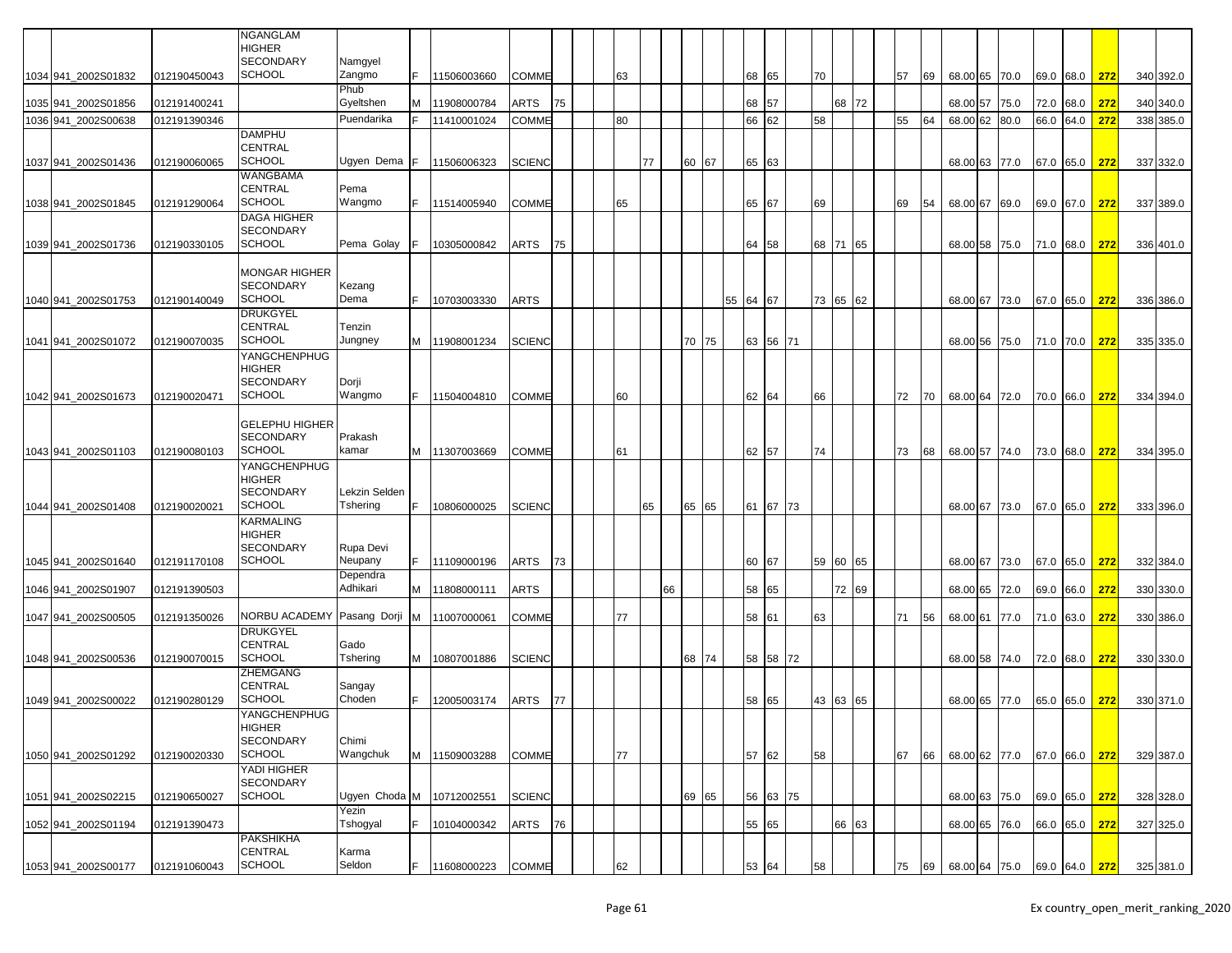|                                            |                              | YANGCHENPHUG<br><b>HIGHER</b><br><b>SECONDARY</b>                             | Yasashvi                    |    |                            |               |    |    |                        |    |       |    |          |       |          |    |          |    |      |                                |  |                      |  |                                                     |  |
|--------------------------------------------|------------------------------|-------------------------------------------------------------------------------|-----------------------------|----|----------------------------|---------------|----|----|------------------------|----|-------|----|----------|-------|----------|----|----------|----|------|--------------------------------|--|----------------------|--|-----------------------------------------------------|--|
| 1054 941_2002S01530                        | 012190020349                 | <b>SCHOOL</b>                                                                 | Humagai                     |    | M 11208004091              | <b>COMME</b>  |    |    | 78                     |    |       |    |          | 50 58 |          | 24 |          | 72 | 64   | 68.00 58 78.0                  |  | 72.0 64.0 <b>272</b> |  | 322 346.0                                           |  |
| 1055 941 2002S01901                        | 012190020247                 | YANGCHENPHUG<br><b>HIGHER</b><br><b>SECONDARY</b><br><b>SCHOOL</b>            | Tshering<br>Denkar          |    | 11606002814                | <b>ARTS</b>   |    | 77 |                        |    |       |    |          | 50 56 |          |    | 41 66 73 |    |      | 68.00 56 77.0                  |  | 73.0 66.0 <b>272</b> |  | 322 363.0                                           |  |
| 1056 941_2002S00763                        | 012190050120                 | <b>CHUKHA</b><br><b>CENTRAL</b><br><b>SCHOOL</b>                              | Dorji Nima                  |    | M 12001003681              | <b>COMME</b>  |    |    | 79                     |    |       |    |          | 49 58 |          | 63 |          | 72 | 58   | 68.00 58 79.0                  |  | 72.0 63.0 272        |  | 321 379.0                                           |  |
| 1057 941 2002S01969                        | 012190260043                 | <b>UGYEN ACADEMY</b><br><b>HIGHER</b><br><b>SECONDARY</b><br><b>SCHOOL</b>    | <b>Bhagawat</b><br>Suberi   |    | M 11305002529              | <b>SCIENC</b> |    |    |                        | 72 | 71    | 66 |          | 46 63 |          |    |          |    |      | 68.00 63 72.0                  |  | 71.0 66.0 272        |  | 318 318.0                                           |  |
| 1058 941_2002S01878                        | 012190040020                 | <b>BAYLING</b><br><b>CENTRAL</b><br><b>SCHOOL</b>                             | Jigme<br>Wangmo             | F. | 11604001301                | <b>SCIENC</b> |    |    |                        |    | 68    | 62 |          |       | 77 63 53 |    |          |    |      | 67.75 63 77.0                  |  | 68.0 63.0 271        |  | 348 323.0                                           |  |
| 1059 941 2002S00714                        | 012190110007                 | <b>JIGME</b><br><b>SHERUBLING</b><br><b>CENTRAL</b><br><b>SCHOOL</b>          |                             |    | Rinchen Tsho F 11505002942 | <b>SCIENC</b> |    |    |                        | 66 | 63 55 |    |          | 71 67 |          |    |          |    |      |                                |  | 67.0 66.0 271        |  | 342 322.0                                           |  |
| 1060 941_2002S00113                        | 012190280043                 | <b>ZHEMGANG</b><br><b>CENTRAL</b><br>SCHOOL                                   | Tshewang<br>Choden          | F. | 11702000733                | <b>SCIENC</b> |    |    |                        | 75 | 53    | 66 |          | 70 60 |          |    |          |    |      | 67.75 67 71.0<br>67.75 60 75.0 |  | 70.0 66.0 271        |  | 341 324.0                                           |  |
| 1061 941 2002S02032                        | 012190330067                 | <b>DAGA HIGHER</b><br><b>SECONDARY</b><br>SCHOOL                              | Khandu Lham F               |    | 10310000890                | <b>ARTS</b>   |    |    |                        |    |       |    | 70 68 58 |       |          |    | 72 71 68 |    |      | 67.75 58 72.0                  |  | 71.0 70.0 271        |  | 339 407.0                                           |  |
|                                            |                              | <b>DRUKGYEL</b><br><b>CENTRAL</b><br><b>SCHOOL</b>                            | Sonam<br>Chokey             |    | 10805000938                | <b>COMME</b>  |    |    | 72                     |    |       |    |          | 67 66 |          | 63 |          | 57 |      | 67.75 66 72.0                  |  | 67.0 66.0 271        |  |                                                     |  |
| 1062 941 2002S01476<br>1063 941 2002S00760 | 012190070087<br>012190260254 | <b>UGYEN ACADEMY</b><br><b>HIGHER</b><br><b>SECONDARY</b><br><b>SCHOOL</b>    | Sonam<br>Phuntsho<br>Wangmo | F. | 11008001750                | ARTS          | 77 |    |                        |    |       |    |          | 66 64 |          |    | 53 63    |    | 55   | 67.75 64 77.0                  |  | 66.0 64.0 271        |  | 338 380.0<br>337 323.0                              |  |
| 1064 941 2002S00920                        | 012190590010                 | <b>DECHHENCHOELI</b><br><b>NG HIGHER</b><br><b>SECONDARY</b><br><b>SCHOOL</b> | Tashi<br>Wangchuk           | M  | 10903000584                | ARTS          |    |    |                        |    |       |    |          | 66 68 |          |    | 47 63 69 |    |      | 67.75 68 69.0                  |  | 68.0 66.0 271        |  | 337 313.0                                           |  |
| 1065 941_2002S00259                        | 012190100150                 | <b>JAKAR HIGHER</b><br><b>SECONDARY</b><br><b>SCHOOL</b>                      | Pema<br>Yangdon             | F. | 10708003599                | <b>SCIENC</b> |    |    |                        | 76 | 60 65 |    |          | 65 65 |          |    |          |    |      | 67.75 65 76.0                  |  | 65.0 65.0 271        |  | 336 331.0                                           |  |
| 1066 941 2002S00827                        | 012190110081                 | <b>JIGME</b><br><b>SHERUBLING</b><br><b>CENTRAL</b><br><b>SCHOOL</b>          | Tenzin<br>Choedra           |    | M 11502003757              | <b>SCIENC</b> |    |    |                        | 75 | 65 67 |    |          | 64 64 |          |    |          |    |      | 67.75 64 75.0                  |  | 67.0 65.0 271        |  | 335 335.0                                           |  |
| 1067 941_2002S01051                        | 012190260023                 | <b>UGYEN ACADEMY</b><br><b>HIGHER</b><br><b>SECONDARY</b><br><b>SCHOOL</b>    | Lhazin<br>Wangmo            | F. | 11512005451                | <b>SCIENC</b> |    |    |                        | 71 | 66    | 61 |          | 64 67 |          |    |          |    |      | 67.75 67 71.0                  |  | 67.0 66.0 271        |  | 335 329.0                                           |  |
| 1068 941_2002S01454                        | 012190210079                 | <b>RANJUNG</b><br><b>CENTRAL</b><br><b>SCHOOL</b>                             | Tashi<br>Wangmo             | F. | 10702002187                | COMME         |    |    | 70                     |    |       |    |          | 62 57 |          | 75 |          | 64 | 69 I | 67.75 57 75.0                  |  | 70.0 69.0 271        |  | 333 397.0                                           |  |
| 1069 941_2002S00359                        | 012190020045                 | YANGCHENPHUG<br><b>HIGHER</b><br><b>SECONDARY</b><br><b>SCHOOL</b>            | Tandin<br>Wangchuk          |    | M 11410000024              | <b>SCIENC</b> |    |    |                        | 75 | 58 61 |    |          |       | 62 67 55 |    |          |    |      | 67.75 67 75.0                  |  | 67.0 62.0 271        |  | 333 378.0                                           |  |
| 1070 941_2002S01769                        | 012190180139                 | <b>PHUENTSHOLING</b><br><b>HIGHER</b><br><b>SECONDARY</b><br><b>SCHOOL</b>    | Nidup<br>Zangmo             | F. | 11503006113                | ARTS          | 78 |    | $P_{\text{H}}^{21}$ 62 |    |       |    |          | 60 60 |          |    | 63 70    |    |      | 67.75 60 78.0                  |  |                      |  | 708   630 <mark>  6321</mark>   m231   3528    9520 |  |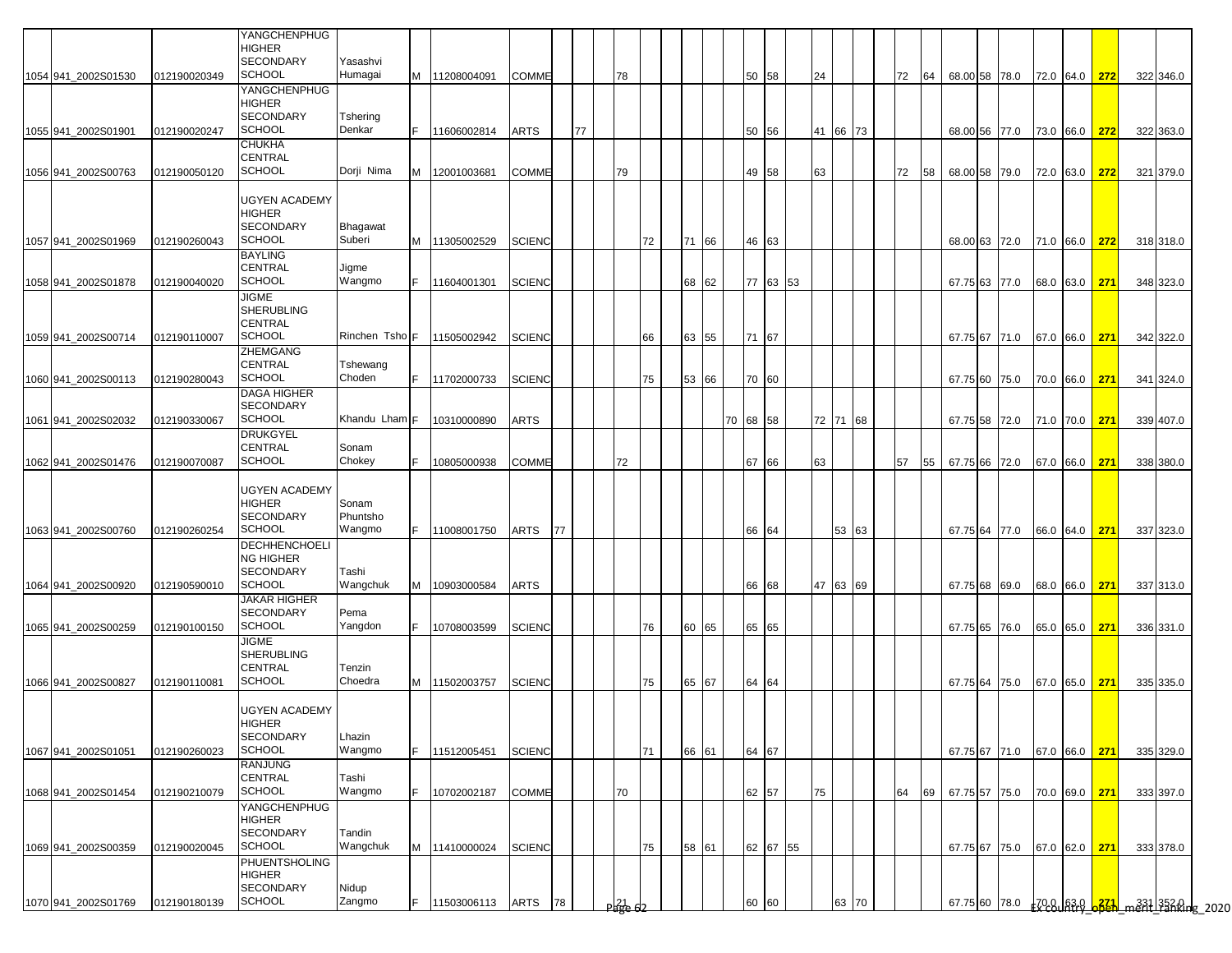|                     |              | <b>SAMTSE HIGHER</b><br><b>SECONDARY</b>  | Sonam                     |     |                 |               |    |       |    |    |    |       |       |          |    |          |    |    |    |               |      |           |               |              |           |
|---------------------|--------------|-------------------------------------------|---------------------------|-----|-----------------|---------------|----|-------|----|----|----|-------|-------|----------|----|----------|----|----|----|---------------|------|-----------|---------------|--------------|-----------|
| 1071 941_2002S01659 | 012190240079 | <b>SCHOOL</b>                             | Tenzin                    |     | M 11503005101   | ARTS          | 82 |       |    |    |    |       | 59 60 |          |    | 67 62    |    |    |    | 67.75 60 82.0 |      |           | 67.0 62.0 271 |              | 330 330.0 |
|                     |              | <b>DRUKGYEL</b>                           |                           |     |                 |               |    |       |    |    |    |       |       |          |    |          |    |    |    |               |      |           |               |              |           |
|                     |              | <b>CENTRAL</b><br><b>SCHOOL</b>           | Tshering                  |     |                 |               |    |       |    |    |    |       |       |          |    |          |    |    |    |               |      |           |               |              | 330 329.0 |
| 1072 941 2002S00218 | 012190070036 | YANGCHENPHUG                              | Dorji                     | M   | 10802001643     | <b>SCIENC</b> |    |       |    |    | 67 | 66    |       | 59 67 70 |    |          |    |    |    | 67.75 67 70.0 |      |           | 67.0 67.0 271 |              |           |
|                     |              | <b>HIGHER</b>                             |                           |     |                 |               |    |       |    |    |    |       |       |          |    |          |    |    |    |               |      |           |               |              |           |
|                     |              | <b>SECONDARY</b>                          | Tenzin                    |     |                 |               |    |       |    |    |    |       |       |          |    |          |    |    |    |               |      |           |               |              |           |
| 1073 941 2002S00575 | 012190020307 | <b>SCHOOL</b>                             | Chogyal                   | M   | 10805001783     | ARTS          |    |       | 77 |    |    |       | 54 64 |          |    | 64       | 66 |    |    | 67.75 64      | 77.0 | 66.0 64.0 |               | 271          | 325 325.0 |
|                     |              | <b>SHERUBLING</b>                         |                           |     |                 |               |    |       |    |    |    |       |       |          |    |          |    |    |    |               |      |           |               |              |           |
|                     |              | <b>CENTRAL</b>                            | Tenzin                    |     |                 |               |    |       |    |    |    |       |       |          |    |          |    |    |    |               |      |           |               |              |           |
| 1074 941 2002S00887 | 012190230102 | <b>SCHOOL</b>                             | Wangmo                    |     | 11701002376     | ARTS          | 75 |       |    |    |    |       | 52 59 |          |    | 71 66 63 |    |    |    | 67.75 59      | 75.0 | 71.0 66.0 |               | 271          | 323 386.0 |
|                     |              | <b>MOTITHANG</b><br><b>HIGHER</b>         |                           |     |                 |               |    |       |    |    |    |       |       |          |    |          |    |    |    |               |      |           |               |              |           |
|                     |              | <b>SECONDARY</b>                          |                           |     |                 |               |    |       |    |    |    |       |       |          |    |          |    |    |    |               |      |           |               |              |           |
| 1075 941 2002S00535 | 012190150213 | <b>SCHOOL</b>                             | Pema Lhaden <sub>IF</sub> |     | 11606001701     | <b>COMME</b>  |    |       | 63 |    |    |       | 52 68 |          | 63 |          |    | 72 | 58 | 67.75 68 72.0 |      | 68.0 63.0 |               | 271          | 323 376.0 |
|                     |              |                                           |                           |     |                 |               |    |       |    |    |    |       |       |          |    |          |    |    |    |               |      |           |               |              |           |
|                     |              | <b>MONGAR HIGHER</b>                      |                           |     |                 |               |    |       |    |    |    |       |       |          |    |          |    |    |    |               |      |           |               |              |           |
|                     |              | <b>SECONDARY</b>                          | <b>Tsheltrim</b>          |     |                 |               |    |       |    |    |    |       |       |          |    |          |    |    |    |               |      |           |               |              |           |
| 1076 941 2002S01889 | 012190140010 | <b>SCHOOL</b><br>SARPANG                  | Wangdi                    |     | M 11506000940   | ARTS          |    |       |    |    |    |       | 73    | 62       | 68 | 57 67    |    |    |    | 67.50 62 73.0 |      | 68.0 67.0 |               | 270          | 343 327.0 |
|                     |              | <b>CENTRAL</b>                            |                           |     |                 |               |    |       |    |    |    |       |       |          |    |          |    |    |    |               |      |           |               |              |           |
| 1077 941 2002S01025 | 012190490070 | <b>SCHOOL</b>                             | Pemba                     |     | M   11807001004 | ARTS          |    | 68 76 |    |    |    |       |       | 71 55    |    | 60 60    |    |    |    | 67.50 55      | 76.0 | 71.0 68.0 |               | 270          | 341 390.0 |
|                     |              | <b>DASHIDING</b>                          |                           |     |                 |               |    |       |    |    |    |       |       |          |    |          |    |    |    |               |      |           |               |              |           |
|                     |              | HIGHER                                    |                           |     |                 |               |    |       |    |    |    |       |       |          |    |          |    |    |    |               |      |           |               |              |           |
|                     |              | <b>SECONDARY</b>                          |                           |     |                 |               |    |       |    |    |    |       |       |          |    |          |    |    |    |               |      |           |               |              |           |
| 1078 941_2002S01627 | 012190930084 | <b>SCHOOL</b>                             | Sumcho                    | F.  | 11904001188     | <b>COMME</b>  |    |       | 70 |    |    |       | 70 56 |          | 57 |          |    | 74 | 59 | 67.50 56 74.0 |      | 70.0 70.0 |               | 270          | 340 386.0 |
|                     |              | <b>PUNAKHA</b><br><b>CENTRAL</b>          | Sonam                     |     |                 |               |    |       |    |    |    |       |       |          |    |          |    |    |    |               |      |           |               |              |           |
| 1079 941 2002S01930 | 012190200173 | <b>SCHOOL</b>                             | Pelden                    |     | 11008000217     | ARTS          | 75 |       |    |    |    |       |       | 68 60    |    | 67 60 53 |    |    |    | 67.50 60 75.0 |      |           | 68.0 67.0 270 |              | 338 383.0 |
|                     |              | <b>PUNAKHA</b>                            |                           |     |                 |               |    |       |    |    |    |       |       |          |    |          |    |    |    |               |      |           |               |              |           |
|                     |              | <b>CENTRAL</b>                            | Sonam                     |     |                 |               |    |       |    |    |    |       |       |          |    |          |    |    |    |               |      |           |               |              |           |
| 1080 941 2002S01928 | 012190200173 | <b>SCHOOL</b>                             | Pelden                    |     | 11008000217     | ARTS          | 75 |       |    |    |    |       | 68 60 |          |    | 67 60 53 |    |    |    | 67.50 60 75.0 |      | 68.0 67.0 |               | $\sqrt{270}$ | 338 383.0 |
|                     |              | <b>DRUKGYEL</b>                           |                           |     |                 |               |    |       |    |    |    |       |       |          |    |          |    |    |    |               |      |           |               |              |           |
| 1081 941_2002S00462 | 012190070065 | <b>CENTRAL</b><br><b>SCHOOL</b>           | Ghalley                   | M   | 10807001628     | <b>SCIENC</b> |    |       |    | 80 |    | 62 64 | 68 58 |          |    |          |    |    |    | 67.50 58 80.0 |      | 68.0 64.0 |               | $\sqrt{270}$ | 338 332.0 |
|                     |              | ZHEMGANG                                  |                           |     |                 |               |    |       |    |    |    |       |       |          |    |          |    |    |    |               |      |           |               |              |           |
|                     |              | <b>CENTRAL</b>                            | Kinley                    |     |                 |               |    |       |    |    |    |       |       |          |    |          |    |    |    |               |      |           |               |              |           |
| 1082 941_2002S00766 | 012190280092 | <b>SCHOOL</b>                             | Choden                    |     | 12001000322     | <b>ARTS</b>   |    |       | 63 |    |    |       | 67 63 |          |    | 66 66 74 |    |    |    | 67.50 63 74.0 |      | 67.0 66.0 |               | 270          | 337 399.0 |
|                     |              | <b>DAMPHU</b>                             |                           |     |                 |               |    |       |    |    |    |       |       |          |    |          |    |    |    |               |      |           |               |              |           |
|                     |              | <b>CENTRAL</b>                            |                           |     |                 |               |    |       |    |    |    |       |       |          |    |          |    |    |    |               |      |           |               |              |           |
| 1083 941 2002S01099 | 012190060057 | <b>SCHOOL</b><br><b>DAMPHU</b>            | Kabita Limbu              | IF. | 11812000723     | <b>SCIENC</b> |    |       |    | 76 | 54 | 66    | 66    | 62       |    |          |    |    |    | 67.50 62      | 76.0 | 66.0 66.0 |               | 270          | 336 324.0 |
|                     |              | <b>CENTRAL</b>                            | Depeka                    |     |                 |               |    |       |    |    |    |       |       |          |    |          |    |    |    |               |      |           |               |              |           |
| 1084 941 2002S01636 | 012190060234 | <b>SCHOOL</b>                             | Adhikari                  |     | 11808002693     | ARTS          |    |       |    |    |    |       | 66 58 |          |    | 82 61 64 |    |    |    | 67.50 58 82.0 |      |           | 66.0 64.0 270 |              | 336 331.0 |
|                     |              | <b>DAMPHU</b>                             |                           |     |                 |               |    |       |    |    |    |       |       |          |    |          |    |    |    |               |      |           |               |              |           |
|                     |              | <b>CENTRAL</b>                            |                           |     |                 |               |    |       |    |    |    |       |       |          |    |          |    |    |    |               |      |           |               |              |           |
| 1085 941 2002S00507 | 012190060241 | <b>SCHOOL</b>                             | Muna Bista                |     | 11810001034     | ARTS          |    | 78    |    |    |    |       | 64 64 |          |    | 61 61    |    |    |    | 67.50 64 78.0 |      | 64.0 64.0 |               | 270          | 334 328.0 |
|                     |              |                                           |                           |     |                 |               |    |       |    |    |    |       |       |          |    |          |    |    |    |               |      |           |               |              |           |
|                     |              | <b>UGYEN ACADEMY</b><br>HIGHER            |                           |     |                 |               |    |       |    |    |    |       |       |          |    |          |    |    |    |               |      |           |               |              |           |
|                     |              | <b>SECONDARY</b>                          | Sherub                    |     |                 |               |    |       |    |    |    |       |       |          |    |          |    |    |    |               |      |           |               |              |           |
| 1086 941 2002S02302 | 012190260399 | <b>SCHOOL</b>                             | Tshomo                    | E.  | 11607001527     | <b>COMME</b>  |    |       | 68 |    |    |       | 62 59 |          |    |          |    | 81 | 57 | 67.50 59 81.0 |      |           | 68.0 62.0     | 270          | 332 327.0 |
|                     |              |                                           |                           |     |                 |               |    |       |    |    |    |       |       |          |    |          |    |    |    |               |      |           |               |              |           |
|                     |              | <b>GELEPHU HIGHER</b><br><b>SECONDARY</b> | Lachhay                   |     |                 |               |    |       |    |    |    |       |       |          |    |          |    |    |    |               |      |           |               |              |           |
| 1087 941 2002S01396 | 012190080049 | <b>SCHOOL</b>                             | Pulami<br>Monger          |     | M 11305001238   | <b>SCIENC</b> |    |       |    | 84 |    | 54 66 | 62 58 |          |    |          |    |    |    | 67.50 58 84.0 |      |           | 66.0 62.0 270 |              | 332 324.0 |
|                     |              | <b>SHARI HIGHER</b>                       |                           |     |                 |               |    |       |    |    |    |       |       |          |    |          |    |    |    |               |      |           |               |              |           |
|                     |              | <b>SECONDARY</b>                          | Jessica                   |     |                 |               |    |       |    |    |    |       |       |          |    |          |    |    |    |               |      |           |               |              |           |
| 1088 941_2002S00204 | 012190380032 | <b>SCHOOL</b>                             | Dhimal                    |     | 11213003625     | <b>SCIENC</b> |    |       |    |    |    | 68 64 |       | 61 69 50 |    |          |    |    |    | 67.50 69 69.0 |      |           | 68.0 64.0 270 |              | 331 312.0 |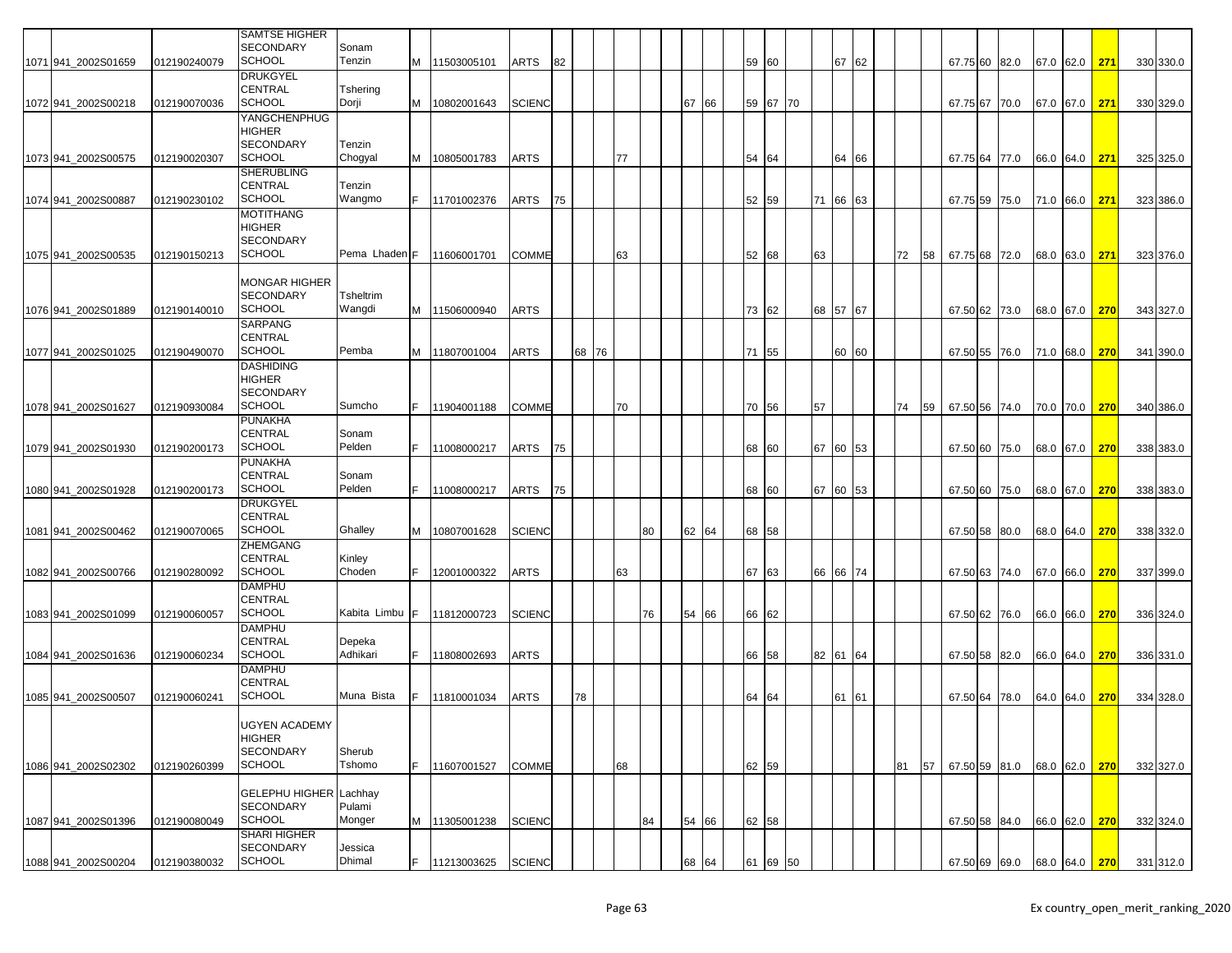|                     |              | <b>UGYEN ACADEMY</b>                     |                    |     |                             |                     |    |    |                         |    |          |    |          |    |          |  |    |    |                             |  |               |     |           |                                       |
|---------------------|--------------|------------------------------------------|--------------------|-----|-----------------------------|---------------------|----|----|-------------------------|----|----------|----|----------|----|----------|--|----|----|-----------------------------|--|---------------|-----|-----------|---------------------------------------|
|                     |              | <b>HIGHER</b>                            |                    |     |                             |                     |    |    |                         |    |          |    |          |    |          |  |    |    |                             |  |               |     |           |                                       |
|                     |              | <b>SECONDARY</b>                         | Yangchen           |     |                             |                     |    |    |                         |    |          |    |          |    |          |  |    |    |                             |  |               |     |           |                                       |
| 1089 941 2002S00490 | 012190260186 | <b>SCHOOL</b><br><b>WANGBAMA</b>         | Tshomo             | F.  | 10810002481                 | <b>ARTS</b>         |    |    |                         |    |          |    | 60 66    |    | 74 64 58 |  |    |    | 67.50 66 74.0               |  | 66.0 64.0 270 |     | 330 322.0 |                                       |
|                     |              | <b>CENTRAL</b>                           |                    |     |                             |                     |    |    |                         |    |          |    |          |    |          |  |    |    |                             |  |               |     |           |                                       |
| 1090 941 2002S01780 | 012191290005 | <b>SCHOOL</b>                            | Nidup Dorji        |     | M 11906001586               | <b>ARTS</b>         |    | 75 |                         |    |          |    | 59 59    |    | 62 74    |  |    |    | 67.50 59 75.0               |  | 74.0 62.0 270 |     | 329 329.0 |                                       |
|                     |              |                                          |                    |     |                             |                     |    |    |                         |    |          |    |          |    |          |  |    |    |                             |  |               |     |           |                                       |
|                     |              | <b>MONGAR HIGHER</b><br><b>SECONDARY</b> | Sangay             |     |                             |                     |    |    |                         |    |          |    |          |    |          |  |    |    |                             |  |               |     |           |                                       |
| 1091 941 2002S00799 | 012190140022 | <b>SCHOOL</b>                            | Dema               | IF. | 10716003525                 | ARTS                | 80 |    |                         |    |          |    | 58 61    |    | 60 68    |  |    |    | 67.50 61 80.0               |  | 68.0 61.0 270 |     | 328 327.0 |                                       |
|                     |              |                                          |                    |     |                             |                     |    |    |                         |    |          |    |          |    |          |  |    |    |                             |  |               |     |           |                                       |
|                     |              | <b>UGYEN ACADEMY</b>                     |                    |     |                             |                     |    |    |                         |    |          |    |          |    |          |  |    |    |                             |  |               |     |           |                                       |
|                     |              | <b>HIGHER</b><br><b>SECONDARY</b>        | Kencho             |     |                             |                     |    |    |                         |    |          |    |          |    |          |  |    |    |                             |  |               |     |           |                                       |
| 1092 941 2002S00764 | 012190260391 | <b>SCHOOL</b>                            | Wangmo             | IF. | 10101004003                 | COMME <sub>75</sub> |    |    | 70                      |    |          |    | 55 58    |    |          |  | 67 | 45 | 67.50 58 75.0               |  | 70.0 67.0 270 |     | 325 370.0 |                                       |
|                     |              | <b>PUNAKHA</b>                           |                    |     |                             |                     |    |    |                         |    |          |    |          |    |          |  |    |    |                             |  |               |     |           |                                       |
|                     |              | <b>CENTRAL</b>                           |                    |     |                             |                     |    |    |                         |    |          |    |          |    |          |  |    |    |                             |  |               |     |           |                                       |
| 1093 941 2002S01891 | 012190200174 | <b>SCHOOL</b><br><b>PUNAKHA</b>          | Tandin Pem         |     | 11001002107                 | ARTS                | 74 |    |                         |    |          | 54 | 66       |    | 64 61    |  |    |    | 67.50 66 74.0               |  | 66.0 64.0 270 |     | 324 319.0 |                                       |
|                     |              | <b>CENTRAL</b>                           | Tshering           |     |                             |                     |    |    |                         |    |          |    |          |    |          |  |    |    |                             |  |               |     |           |                                       |
| 1094 941_2002S00735 | 012190200213 | <b>SCHOOL</b>                            | Yangden            |     | F 11401002167               | <b>ARTS</b>         |    |    | 56                      |    |          |    | 53 67    |    | 66 70 63 |  |    |    | 67.50 67 70.0               |  | 67.0 66.0 270 |     | 323 375.0 |                                       |
|                     |              |                                          |                    |     |                             |                     |    |    |                         |    |          |    |          |    |          |  |    |    |                             |  |               |     |           |                                       |
|                     |              | <b>UGYEN ACADEMY</b><br><b>HIGHER</b>    |                    |     |                             |                     |    |    |                         |    |          |    |          |    |          |  |    |    |                             |  |               |     |           |                                       |
|                     |              | <b>SECONDARY</b>                         | Kinley             |     |                             |                     |    |    |                         |    |          |    |          |    |          |  |    |    |                             |  |               |     |           |                                       |
| 1095 941 2002S00580 | 012190260394 | <b>SCHOOL</b>                            | Yangzom            |     | 11410005385                 | COMME <sub>73</sub> |    |    | 73                      |    |          |    | 52 58    |    |          |  | 66 | 41 | 67.50 58 73.0               |  | 73.0 66.0 270 |     | 322 363.0 |                                       |
|                     |              | <b>DAGA HIGHER</b><br><b>SECONDARY</b>   | Binu Maya          |     |                             |                     |    |    |                         |    |          |    |          |    |          |  |    |    |                             |  |               |     |           |                                       |
| 1096 941 2002S01739 | 012190330099 | <b>SCHOOL</b>                            | Singer<br>Tamang   |     | 10305000461                 | ARTS                | 75 |    |                         |    |          |    | 49 64    |    | 45 63 67 |  |    |    | 67.50 64 75.0               |  | 67.0 64.0 270 |     | 319 363.0 |                                       |
|                     |              | <b>DAMPHU</b>                            |                    |     |                             |                     |    |    |                         |    |          |    |          |    |          |  |    |    |                             |  |               |     |           |                                       |
|                     |              | <b>CENTRAL</b>                           | Thuji Wangda       |     |                             |                     |    |    |                         |    |          |    |          |    |          |  |    |    |                             |  |               |     |           |                                       |
| 1097 941_2002S00968 | 012190060140 | <b>SCHOOL</b>                            | Subba              |     | M 11801000660               | ARTS                | 81 |    |                         |    |          |    | 45 57    |    | 62 70    |  |    |    | 67.50 57 81.0               |  | 70.0 62.0 270 |     | 315 315.0 |                                       |
|                     |              | <b>PUNAKHA</b><br><b>CENTRAL</b>         | Tandin             |     |                             |                     |    |    |                         |    |          |    |          |    |          |  |    |    |                             |  |               |     |           |                                       |
| 1098 941 2002S00413 | 012190200080 | <b>SCHOOL</b>                            | Jamtsho            |     | M 11904000111               | <b>SCIENC</b>       |    |    |                         |    | 65<br>62 |    | 78 63 50 |    |          |  |    |    | 67.25 63 78.0               |  | 65.0 63.0 269 |     | 347 318.0 |                                       |
|                     |              | ORONG HIGHER                             |                    |     |                             |                     |    |    |                         |    |          |    |          |    |          |  |    |    |                             |  |               |     |           |                                       |
| 1099 941 2002S02152 | 012190760094 | <b>SECONDARY</b><br><b>SCHOOL</b>        | Ugyen<br>Lhazom    | F.  |                             | <b>ARTS</b>         |    |    |                         |    |          |    | 75 59    |    | 35 66 69 |  |    |    |                             |  |               |     |           |                                       |
|                     |              | <b>PUNAKHA</b>                           |                    |     | 11107001834                 |                     |    |    |                         |    |          |    |          |    |          |  |    |    | 67.25 59 75.0               |  | 69.0 66.0     | 269 | 344 304.0 |                                       |
|                     |              | <b>CENTRAL</b>                           |                    |     |                             |                     |    |    |                         |    |          |    |          |    |          |  |    |    |                             |  |               |     |           |                                       |
| 1100 941 2002S01918 | 012190200144 | <b>SCHOOL</b>                            |                    |     | Kencho Dorji M 11006000233  | ARTS                |    |    |                         |    |          |    | 73 59    |    | 53 68 69 |  |    |    | 67.25 59 73.0               |  | 69.0 68.0 269 |     | 342 322.0 |                                       |
|                     |              | <b>JAMPELING</b><br><b>HIGHER</b>        |                    |     |                             |                     |    |    |                         |    |          |    |          |    |          |  |    |    |                             |  |               |     |           |                                       |
|                     |              | <b>SECONDARY</b>                         | Pema               |     |                             |                     |    |    |                         |    |          |    |          |    |          |  |    |    |                             |  |               |     |           |                                       |
| 1101 941 2002S01006 | 012190410134 | <b>SCHOOL</b>                            | Yangchen           | F.  | 11509002138                 | ARTS                |    |    | 40                      |    |          |    | 71 58    |    | 75 62 65 |  |    |    | 67.25 58 75.0               |  | 71.0 65.0 269 |     | 340 371.0 |                                       |
|                     |              | <b>MOTITHANG</b>                         |                    |     |                             |                     |    |    |                         |    |          |    |          |    |          |  |    |    |                             |  |               |     |           |                                       |
|                     |              | <b>HIGHER</b><br><b>SECONDARY</b>        |                    |     |                             |                     |    |    |                         |    |          |    |          |    |          |  |    |    |                             |  |               |     |           |                                       |
| 1102 941_2002S00941 | 012190150058 | <b>SCHOOL</b>                            |                    |     | Kinzang Dorji M 10715002036 | <b>SCIENC</b>       |    |    |                         | 67 | 70 68    |    | 69 62 53 |    |          |  |    |    | 67.25 62 70.0 69.0 68.0 269 |  |               |     | 338 389.0 |                                       |
|                     |              | YANGCHENPHUG                             |                    |     |                             |                     |    |    |                         |    |          |    |          |    |          |  |    |    |                             |  |               |     |           |                                       |
|                     |              | <b>HIGHER</b>                            |                    |     |                             |                     |    |    |                         |    |          |    |          |    |          |  |    |    |                             |  |               |     |           |                                       |
| 1103 941 2002S00801 | 012190020146 | <b>SECONDARY</b><br>SCHOOL               | Tshering<br>Zangmo | F.  | 10905004992                 | <b>SCIENC</b>       |    |    |                         | 69 | 59 67    |    | 68 65    |    |          |  |    |    | 67.25 65 69.0               |  | 68.0 67.0 269 |     | 337 328.0 |                                       |
|                     |              | <b>SHARI HIGHER</b>                      |                    |     |                             |                     |    |    |                         |    |          |    |          |    |          |  |    |    |                             |  |               |     |           |                                       |
|                     |              | <b>SECONDARY</b>                         |                    |     |                             |                     |    |    |                         |    |          |    |          |    |          |  |    |    |                             |  |               |     |           |                                       |
| 1104 941_2002S00503 | 012190380052 | <b>SCHOOL</b>                            | Pema Lhaden F      |     | 11005000255                 | <b>COMME</b>        |    |    | 70                      |    |          |    | 68 62    | 69 |          |  | 64 | 54 | 67.25 62 70.0               |  | 69.0 68.0 269 |     | 337 387.0 |                                       |
|                     |              | <b>SHERUBLING</b><br>CENTRAL             | Dechen             |     |                             |                     |    |    |                         |    |          |    |          |    |          |  |    |    |                             |  |               |     |           |                                       |
| 1105 941_2002S01871 | 012190230073 | <b>SCHOOL</b>                            | Pelden             | IF. | 11701003266                 | ARTS 77             |    |    |                         |    |          |    | 68 57    |    | 67 65 63 |  |    |    | 67.25 57 77.0               |  | 68.0 67.0 269 |     | 337 397.0 |                                       |
|                     |              | <b>PAKSHIKHA</b>                         |                    |     |                             |                     |    |    |                         |    |          |    |          |    |          |  |    |    |                             |  |               |     |           |                                       |
|                     |              | <b>CENTRAL</b>                           | Pempa              |     |                             |                     |    |    |                         |    |          |    |          |    |          |  |    |    |                             |  |               |     |           |                                       |
| 1106 941_2002S02281 | 012191060036 | SCHOOL                                   | Thinley            |     | M 10203003259               | <b>ARTS</b>         |    |    | $81$ <sub>Pape</sub> 64 |    |          |    | 68 57    |    | 63 59    |  |    |    |                             |  |               |     |           | 67.25 57 81.0 688 689 688 m337 333 km |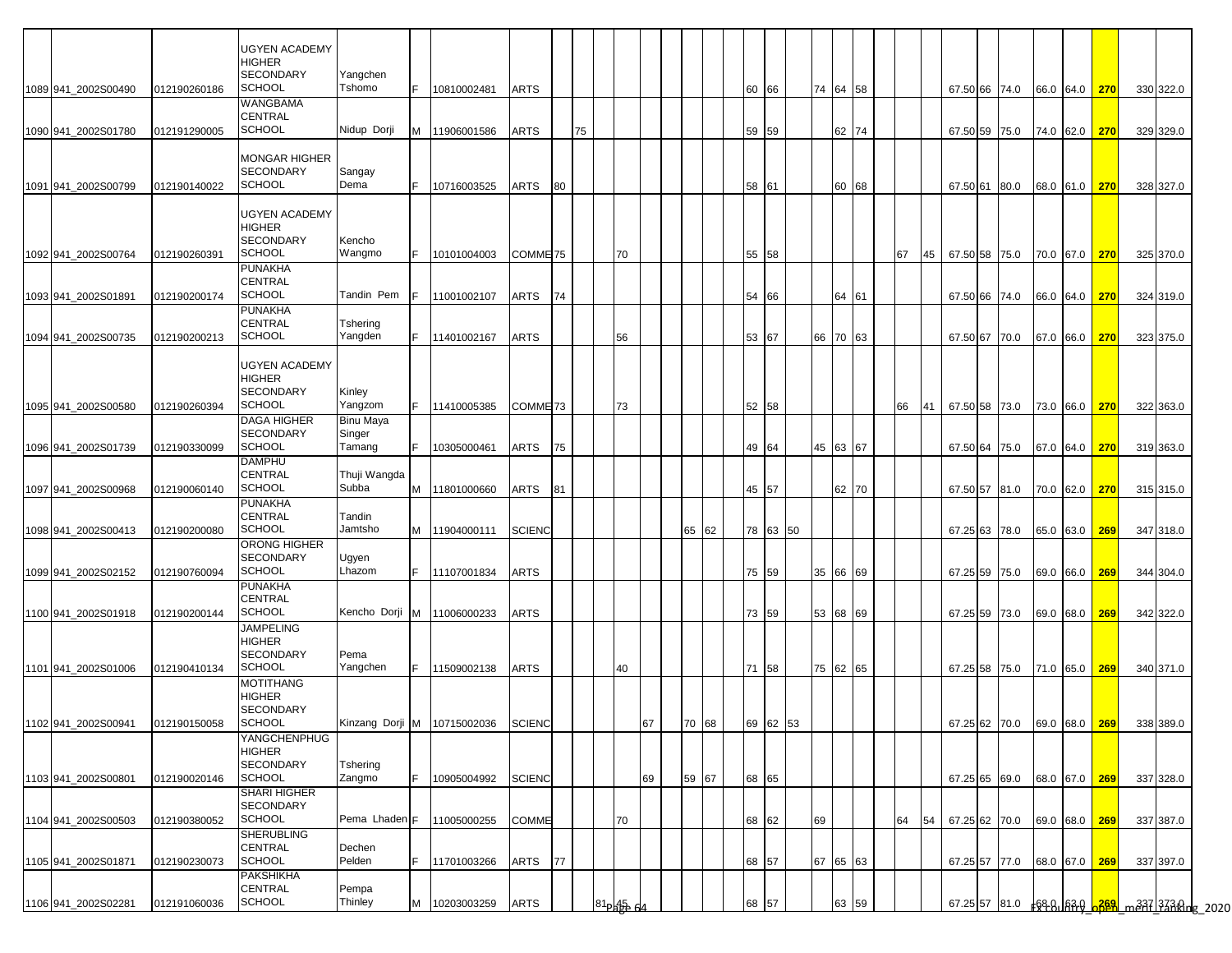|                      |              | ORONG HIGHER                                               |                       |     |               |               |    |    |    |       |       |          |    |          |    |    |               |                             |               |     |           |
|----------------------|--------------|------------------------------------------------------------|-----------------------|-----|---------------|---------------|----|----|----|-------|-------|----------|----|----------|----|----|---------------|-----------------------------|---------------|-----|-----------|
| 1107 941_2002S01097  | 012190760032 | SECONDARY<br><b>SCHOOL</b>                                 | Ugyen<br>Tshomo       | F.  | 11102002742   | <b>SCIENC</b> |    |    | 82 | 60 63 | 68 56 |          |    |          |    |    | 67.25 56 82.0 |                             | 68.0 63.0     | 269 | 337 329.0 |
|                      |              | YADI HIGHER                                                |                       |     |               |               |    |    |    |       |       |          |    |          |    |    |               |                             |               |     |           |
|                      |              | <b>SECONDARY</b>                                           | Sonam                 |     |               |               |    |    |    |       |       |          |    |          |    |    |               |                             |               |     |           |
| 1108 941_2002S01715  | 012190650018 | <b>SCHOOL</b>                                              | Chophel               | м   | 10716002022   | <b>SCIENC</b> |    |    | 81 | 55 61 | 67 60 |          |    |          |    |    | 67.25 60 81.0 |                             | 67.0 61.0     | 269 | 336 324.0 |
|                      |              | <b>JAKAR HIGHER</b><br>SECONDARY                           | Ugyen                 |     |               |               |    |    |    |       |       |          |    |          |    |    |               |                             |               |     |           |
| 1109 941_2002S01277  | 012190100033 | <b>SCHOOL</b>                                              | Choden                |     | 10101006113   | ARTS          | 72 |    |    |       | 67    | 65       |    | 54 64 60 |    |    | 67.25 65 72.0 |                             | 67.0 65.0     | 269 | 336 382.0 |
|                      |              | DAMPHU                                                     |                       |     |               |               |    |    |    |       |       |          |    |          |    |    |               |                             |               |     |           |
|                      |              | CENTRAL                                                    | Sangay                |     |               |               |    |    |    |       |       |          |    |          |    |    |               |                             |               |     |           |
| 1110 941_2002S01126  | 012190060029 | <b>SCHOOL</b>                                              | Chezom                | F.  | 11504004788   | SCIENC        |    |    |    | 62 73 |       | 66 60 70 |    |          |    |    | 67.25 60 73.0 |                             | 70.0 66.0     | 269 | 335 331.0 |
| 11111 941 2002S02329 | 012190140092 | MONGAR HIGHER<br><b>SECONDARY</b><br><b>SCHOOL</b>         | Dorji Khandu          | IM. | 10713003026   | COMME         |    | 76 |    |       | 66    | 60       | 67 |          | 63 | 51 | 67.25 60 76.0 |                             | 67.0 66.0     | 269 | 335 383.0 |
|                      |              | CHUKHA<br>CENTRAL                                          | Sangay                |     |               |               |    |    |    |       |       |          |    |          |    |    |               |                             |               |     |           |
| 1112 941 2002S01167  | 012190050027 | <b>SCHOOL</b>                                              | Choden                |     | 10708002322   | <b>ARTS</b>   |    |    |    |       |       | 66 65    |    | 73 56 64 |    |    | 67.25 65 73.0 |                             | 66.0 65.0     | 269 | 335 324.0 |
|                      |              | SAMTSE HIGHER                                              |                       |     |               |               |    |    |    |       |       |          |    |          |    |    |               |                             |               |     |           |
|                      |              | SECONDARY<br><b>SCHOOL</b>                                 | Pema<br>Yoechang      |     |               |               |    |    |    |       |       |          |    |          |    |    |               |                             |               |     |           |
| 1113 941 2002S01953  | 012190240044 | DAMPHU                                                     |                       |     | 11312000551   | SCIENC        |    |    | 71 | 59 66 | 64 66 |          |    |          |    |    |               | 67.25 66 71.0               | 66.0 66.0     | 269 | 333 326.0 |
|                      |              | CENTRAL                                                    | Karma                 |     |               |               |    |    |    |       |       |          |    |          |    |    |               |                             |               |     |           |
| 1114 941 2002S01464  | 012190060103 | <b>SCHOOL</b>                                              | Shacha                | м   | 10804000379   | COMME         |    | 66 |    |       |       | 63 62    | 65 |          | 70 | 71 | 67.25 62 71.0 |                             | 70.0 66.0     | 269 | 332 397.0 |
|                      |              |                                                            | Karma Lhaki<br>Selden |     |               |               |    |    |    |       |       |          |    |          |    |    |               |                             |               |     |           |
| 1115 941_2002S01385  | 012191390342 | <b>DRUKGYEL</b>                                            |                       |     | 10806001558   | COMME         |    | 70 |    |       |       | 63 68    | 63 |          | 56 | 41 | 67.25 68 70.0 |                             | 68.0 63.0     | 269 | 332 361.0 |
|                      |              | CENTRAL                                                    | Tenzin                |     |               |               |    |    |    |       |       |          |    |          |    |    |               |                             |               |     |           |
| 1116 941 2002S00904  | 012190070138 | <b>SCHOOL</b>                                              | Jamtsho               | M   | 10605000507   | <b>COMME</b>  |    | 73 |    |       |       | 62 58    | 64 |          | 74 | 42 | 67.25 58 74.0 |                             | 73.0 64.0     | 269 | 331 373.0 |
|                      |              | <b>DAMPHU</b>                                              |                       |     |               |               |    |    |    |       |       |          |    |          |    |    |               |                             |               |     |           |
| 1117 941 2002S00756  | 012190060162 | CENTRAL<br><b>SCHOOL</b>                                   | Sonam<br>Choden       | F.  | 11514004822   | ARTS          | 78 |    |    |       | 62 57 |          |    | 65 69    |    |    | 67.25 57 78.0 |                             | 69.0 65.0     | 269 | 331 331.0 |
|                      |              | PUNAKHA                                                    |                       |     |               |               |    |    |    |       |       |          |    |          |    |    |               |                             |               |     |           |
|                      |              | CENTRAL                                                    | Leela Maya            |     |               |               |    |    |    |       |       |          |    |          |    |    |               |                             |               |     |           |
| 1118 941_2002S01270  | 012190200057 | <b>SCHOOL</b>                                              | Dhamala               | F   | 11808000151   | SCIENC        |    |    | 65 | 61 49 | 62 71 |          |    |          |    |    | 67.25 71 71.0 |                             | 65.0 62.0     | 269 | 331 308.0 |
|                      |              | NANGKOR<br>CENTRAL                                         |                       |     |               |               |    |    |    |       |       |          |    |          |    |    |               |                             |               |     |           |
| 1119 941 2002S02279  | 012190160103 | <b>SCHOOL</b>                                              | Nidup Dorji           | M   | 11514006000   | COMME         |    | 66 |    |       | 61 58 |          | 57 |          | 76 | 69 | 67.25 58 76.0 |                             | 69.0 66.0     | 269 | 330 387.0 |
|                      |              | <b>GEDU HIGHER</b>                                         | Kuenley               |     |               |               |    |    |    |       |       |          |    |          |    |    |               |                             |               |     |           |
|                      |              | <b>SECONDARY</b>                                           | Tshewang              |     |               |               |    |    |    |       |       |          |    |          |    |    |               |                             |               |     |           |
| 1120 941 2002S00512  | 012190390029 | <b>SCHOOL</b>                                              | Dendup                | M   | 10203004290   | <b>SCIENC</b> |    |    |    | 72 67 |       | 61 65 50 |    |          |    |    | 67.25 65 72.0 |                             | 67.0 65.0     | 269 | 330 315.0 |
| 1121 941 2002S00266  | 012190080068 | <b>GELEPHU HIGHER</b><br><b>SECONDARY</b><br><b>SCHOOL</b> | Dawa<br>Zangmo        |     | 11312000117   | <b>SCIENC</b> |    |    | 79 | 57 70 | 60 60 |          |    |          |    |    |               | 67.25 60 79.0 70.0 60.0     |               | 269 | 329 326.0 |
|                      |              | CHUKHA                                                     |                       |     |               |               |    |    |    |       |       |          |    |          |    |    |               |                             |               |     |           |
|                      |              | CENTRAL                                                    |                       |     |               |               |    |    |    |       |       |          |    |          |    |    |               |                             |               |     |           |
| 1122 941 2002S00660  | 012190050116 | SCHOOL<br>ZHEMGANG                                         | Chimi Dema            |     | 11107004342   | COMME         |    | 77 |    |       | 52 64 |          | 61 |          | 64 | 55 | 67.25 64 77.0 |                             | 64.0 64.0     | 269 | 321 373.0 |
|                      |              | CENTRAL                                                    |                       |     |               |               |    |    |    |       |       |          |    |          |    |    |               |                             |               |     |           |
| 1123 941 2002S00100  | 012190280036 | <b>SCHOOL</b>                                              | Kinzang               | F.  | 12008000222   | <b>SCIENC</b> |    |    | 63 | 42 60 | 75 65 |          |    |          |    |    |               | 67.00 65 75.0               | 65.0 63.0 268 |     | 343 305.0 |
|                      |              | SHARI HIGHER                                               |                       |     |               |               |    |    |    |       |       |          |    |          |    |    |               |                             |               |     |           |
| 1124 941_2002S01019  | 012190380027 | SECONDARY<br><b>SCHOOL</b>                                 | Thinley<br>Namgay     |     | M 11910002345 | <b>SCIENC</b> |    |    |    | 60 70 |       | 72 63 35 |    |          |    |    |               | 67.00 63 72.0 70.0 63.0 268 |               |     | 340 300.0 |
|                      |              |                                                            |                       |     |               |               |    |    |    |       |       |          |    |          |    |    |               |                             |               |     |           |
| 1125 941_2002S02166  | 012190140067 | <b>MONGAR HIGHER</b><br>SECONDARY<br><b>SCHOOL</b>         | Jigme Dechen<br>Dorji | M   | 10709003445   | <b>ARTS</b>   |    |    |    |       |       | 69 62    |    | 66 69 68 |    |    |               | 67.00 62 69.0 69.0 68.0 268 |               |     | 337 334.0 |
|                      |              | NANGKOR                                                    |                       |     |               |               |    |    |    |       |       |          |    |          |    |    |               |                             |               |     |           |
| 1126 941 2002S02017  | 012190160019 | CENTRAL<br><b>SCHOOL</b>                                   | Nima Dorji            | м   | 10903001712   | <b>ARTS</b>   |    | 54 |    |       | 69 55 |          |    | 74 66 70 |    |    |               | 67.00 55 74.0 70.0 69.0 268 |               |     | 337 388.0 |
|                      |              |                                                            |                       |     |               |               |    |    |    |       |       |          |    |          |    |    |               |                             |               |     |           |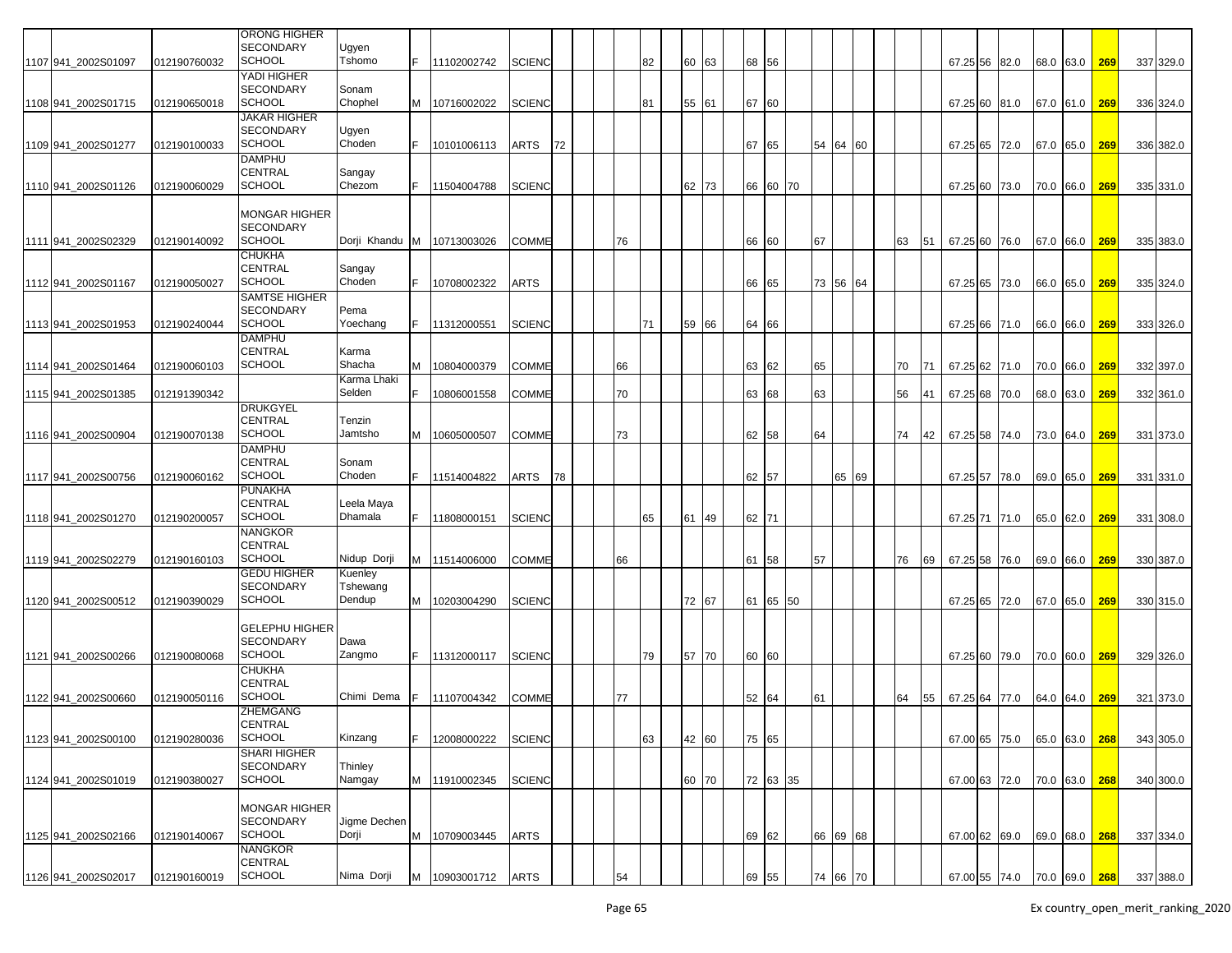| 1127 941_2002S01014 | 012190330009 | <b>DAGA HIGHER</b><br>SECONDARY<br><b>SCHOOL</b>                        | Pem Tshering<br>Tamang      | M  | 10304000611   | <b>SCIENC</b> |    |    |                   | 70 | 54<br>68 | 67 63 |          |    |    |          |    |    |  | 67.00 63 70.0 |               | 68.0 67.0 268 |     | 335 322.0                                          |
|---------------------|--------------|-------------------------------------------------------------------------|-----------------------------|----|---------------|---------------|----|----|-------------------|----|----------|-------|----------|----|----|----------|----|----|--|---------------|---------------|---------------|-----|----------------------------------------------------|
| 1128 941 2002S00752 | 012190620075 | TENDRUK<br>CENTRAL<br><b>SCHOOL</b>                                     | Dradey                      | M  | 10203005025   | COMME         |    |    | 72                |    |          | 67 61 |          |    | 68 |          | 64 | 63 |  | 67.00 61 72.0 | 68.0 67.0 268 |               |     | 335 395.0                                          |
| 1129 941 2002S02226 | 012190190007 | <b>LHUNTSE HIGHER</b><br><b>SECONDARY</b><br><b>SCHOOL</b>              | Pema<br>Chophel             | M  | 10603002717   | <b>SCIENC</b> |    |    |                   |    | 60<br>59 |       | 67 68 65 |    |    |          |    |    |  | 67.00 68 68.0 |               | 67.0 65.0     | 268 | 335 319.0                                          |
| 1130 941_2002S00284 | 012190190099 | <b>LHUNTSE HIGHER</b><br><b>SECONDARY</b><br>SCHOOL                     | Sonam<br>Yangchen           | F. | 10605002492   | ARTS          |    |    |                   |    |          | 66 64 |          |    | 56 | 63 74    |    |    |  | 67.00 64 74.0 |               | 66.0 64.0 268 |     | 334 323.0                                          |
| 1131 941 2002S01442 | 012190150090 | <b>MOTITHANG</b><br>HIGHER<br><b>SECONDARY</b><br><b>SCHOOL</b>         | Zangmo                      | F. | 11701004069   | <b>SCIENC</b> |    |    |                   | 75 | 63<br>70 | 65 58 |          |    |    |          |    |    |  | 67.00 58 75.0 |               | 70.0 65.0 268 |     | 333 331.0                                          |
| 1132 941 2002S02185 | 012190330088 | <b>DAGA HIGHER</b><br><b>SECONDARY</b><br>SCHOOL                        | Leki Penjor                 | M  | 12005000545   | ARTS          | 77 |    |                   |    |          | 65 58 |          |    | 59 | 62 68    |    |    |  | 67.00 58 77.0 |               | 68.0 65.0     | 268 | 333 389.0                                          |
| 1133 941_2002S01445 | 012190110068 | <b>JIGME</b><br><b>SHERUBLING</b><br>CENTRAL<br><b>SCHOOL</b>           | Kinley<br>Wangchuk          | M  | 11302000128   | <b>SCIENC</b> |    |    |                   |    | 60<br>61 | 65 71 |          | 46 |    |          |    |    |  | 67.00 71 71.0 |               | 65.0 61.0 268 |     | 333 303.0                                          |
| 1134 941 2002S01319 | 012190020199 | YANGCHENPHUG<br>HIGHER<br><b>SECONDARY</b><br>SCHOOL                    | <b>Tshering</b><br>Dorji    | M  | 11001001828   | <b>ARTS</b>   |    |    | 74                |    |          | 64 65 |          |    |    | 62 57 62 |    |    |  | 67.00 65 74.0 |               | 65.0 64.0 268 |     | 332 384.0                                          |
| 1135 941_2002S01430 | 012190280113 | <b>ZHEMGANG</b><br>CENTRAL<br><b>SCHOOL</b>                             | Wangchen<br>Dorji           | M  | 10102001701   | ARTS          | 72 |    |                   |    |          | 63 63 |          |    |    | 42 66 67 |    |    |  | 67.00 63 72.0 |               | 67.0 66.0 268 |     | 331 373.0                                          |
| 1136 941_2002S01242 | 012190110043 | <b>JIGME</b><br><b>SHERUBLING</b><br><b>CENTRAL</b><br><b>SCHOOL</b>    | Yeshi<br>Wangchuk           |    | M 11515000980 | <b>SCIENC</b> |    |    |                   |    | 78<br>61 | 62 61 |          | 67 |    |          |    |    |  | 67.00 61 78.0 |               | 67.0 62.0 268 |     | 330 329.0                                          |
| 1137 941 2002S00856 | 012190020242 | YANGCHENPHUG<br><b>HIGHER</b><br><b>SECONDARY</b><br>SCHOOL             | Tashi Lhamo <b>IF</b>       |    | 11911001495   | <b>ARTS</b>   |    | 77 |                   |    |          | 60 63 |          |    | 46 | 58 65    |    |    |  | 67.00 63 77.0 |               | 65.0 63.0 268 |     | 328 369.0                                          |
| 1138 941 2002S00542 | 012190020054 | YANGCHENPHUG<br><b>HIGHER</b><br><b>SECONDARY</b><br>SCHOOL             | Dorji<br>Wangmo             | F. | 10503000286   | <b>SCIENC</b> |    |    |                   | 69 | 63<br>56 |       | 60 68 52 |    |    |          |    |    |  | 67.00 68 69.0 |               | 68.0 63.0 268 |     | 328 368.0                                          |
| 1139 941_2002S02283 | 012190260424 | <b>UGYEN ACADEMY</b><br>HIGHER<br><b>SECONDARY</b><br>SCHOOL            | Lekzin<br>Wangchuk<br>Zimba | M  | 10808001946   | COMME         |    |    | 65                |    |          | 53 58 |          |    |    |          | 79 | 66 |  | 67.00 58 79.0 |               | 66.0 65.0 268 |     | 321 321.0                                          |
| 1140 941_2002S00128 | 012190020226 | YANGCHENPHUG<br>HIGHER<br>SECONDARY<br><b>SCHOOL</b>                    | Sonam<br>Wangchuk           | M  | 11508004860   | <b>ARTS</b>   |    | 78 |                   |    |          | 44 57 |          |    |    | 53 64 69 |    |    |  | 67.00 57 78.0 |               | 69.0 64.0 268 |     | 312 365.0                                          |
| 1141 941 2002S00853 | 012190820083 | PELKHIL HIGHER<br><b>SECONDARY</b><br><b>SCHOOL</b>                     | Ugyen Lhamo F               |    | 12007003176   | <b>SCIENC</b> |    |    |                   |    | 66<br>60 |       | 71 65 59 |    |    |          |    |    |  | 66.75 65 71.0 |               | 66.0 65.0 267 |     | 338 321.0                                          |
| 1142 941 2002S00932 | 012190460012 | <b>PELJORLING</b><br><b>HIGHER</b><br><b>SECONDARY</b><br><b>SCHOOL</b> | Dorji Letho                 | M  | 10713003185   | <b>SCIENC</b> |    | 74 |                   |    | 60<br>48 |       | 69 55 69 |    |    |          |    |    |  | 66.75 55 74.0 |               | 69.0 69.0 267 |     | 336 375.0                                          |
| 1143 941 2002S00528 | 012190160011 | NANGKOR<br>CENTRAL<br><b>SCHOOL</b>                                     | Karma Jimba M               |    | 10904003160   | <b>ARTS</b>   |    |    | <u>) မြန်မီ 6</u> |    |          | 68 62 |          |    | 71 | 66       |    |    |  |               |               |               |     | 66.75 62 71.0 68.8 66.9 6881 ment 1335 3200 g 2020 |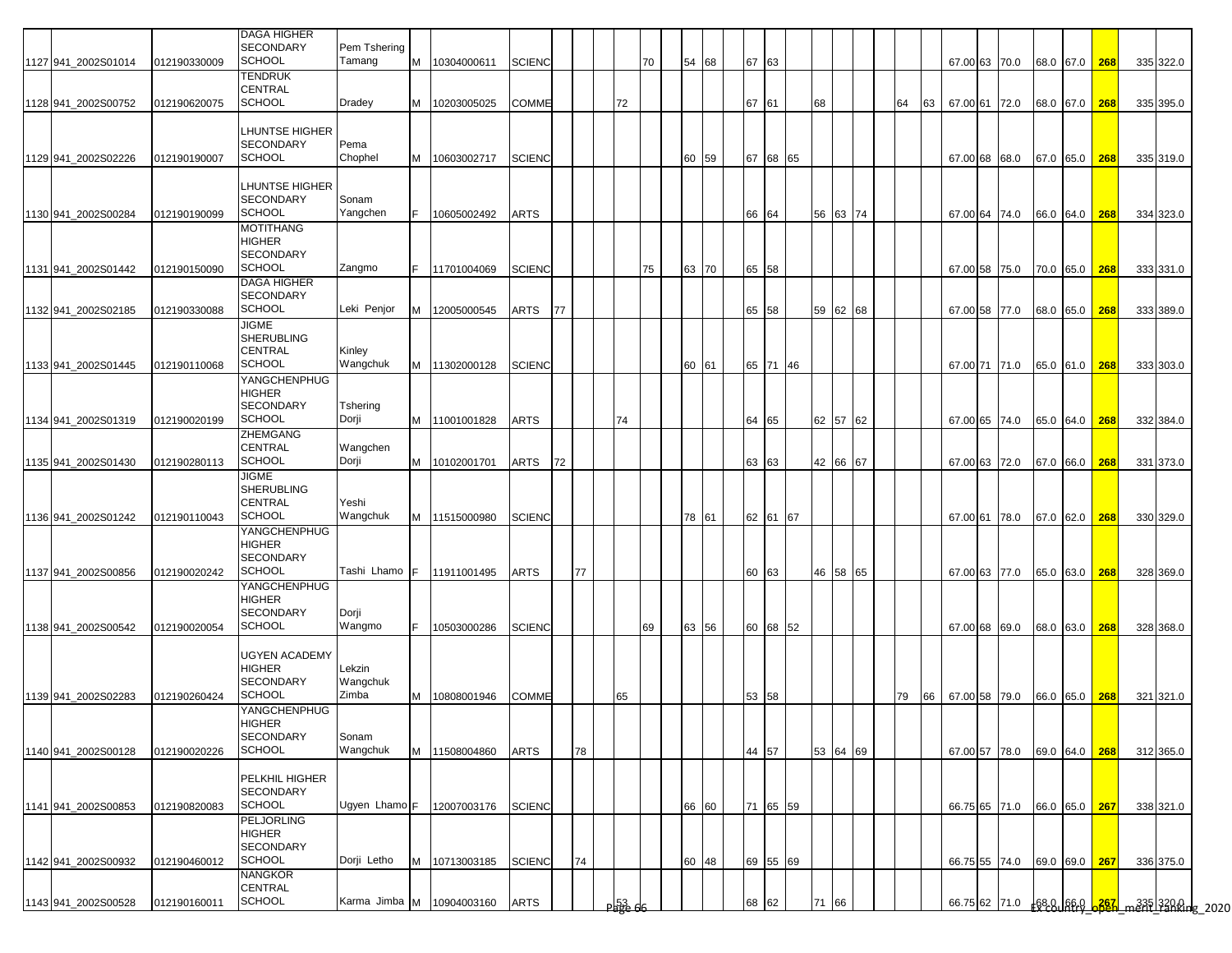|                     |              | <b>RANJUNG</b>        |               |    |             |               |    |    |    |       |       |          |    |          |          |    |    |               |                             |           |               |     |           |
|---------------------|--------------|-----------------------|---------------|----|-------------|---------------|----|----|----|-------|-------|----------|----|----------|----------|----|----|---------------|-----------------------------|-----------|---------------|-----|-----------|
|                     |              | CENTRAL               | Tshering      |    |             |               |    |    |    |       |       |          |    |          |          |    |    |               |                             |           |               |     |           |
| 1144 941_2002S01010 | 012190210151 | <b>SCHOOL</b>         | Dema          | F. | 10708003522 | <b>ARTS</b>   |    |    |    |       | 67    | 63       |    | 51 65 72 |          |    |    | 66.75 63 72.0 |                             |           | 67.0 65.0     | 267 | 334 318.0 |
|                     |              | <b>SHARI HIGHER</b>   |               |    |             |               |    |    |    |       |       |          |    |          |          |    |    |               |                             |           |               |     |           |
|                     |              | <b>SECONDARY</b>      | Yangchen      |    |             |               |    |    |    |       |       |          |    |          |          |    |    |               |                             |           |               |     |           |
| 1145 941_2002S00183 | 012190380019 | SCHOOL                | Tshomo        | F. | 11104003754 | <b>SCIENC</b> |    |    | 71 | 63 67 | 67    | 62       |    |          |          |    |    | 66.75 62 71.0 |                             | 67.0 67.0 |               | 267 | 334 330.0 |
|                     |              | <b>DAMPHU</b>         |               |    |             |               |    |    |    |       |       |          |    |          |          |    |    |               |                             |           |               |     |           |
|                     |              | CENTRAL               | Tshewang      |    |             |               |    |    |    |       |       |          |    |          |          |    |    |               |                             |           |               |     |           |
| 1146 941_2002S01801 | 012190060181 | <b>SCHOOL</b>         | Tenzin        | м  | 11508000369 | <b>ARTS</b>   |    | 56 |    |       | 67 58 |          |    | 68 69 72 |          |    |    | 66.75 58      | 72.0                        | 69.0 68.0 |               | 267 | 334 390.0 |
|                     |              | <b>DAMPHU</b>         |               |    |             |               |    |    |    |       |       |          |    |          |          |    |    |               |                             |           |               |     |           |
|                     |              | <b>CENTRAL</b>        | Tal Man       |    |             |               |    |    |    |       |       |          |    |          |          |    |    |               |                             |           |               |     |           |
|                     |              | <b>SCHOOL</b>         | Pulami        |    |             |               |    |    |    |       |       |          |    |          |          |    |    |               |                             |           |               |     |           |
| 1147 941 2002S00635 | 012190060049 |                       |               | м  | 11805000269 | <b>SCIENC</b> |    |    | 76 | 60 66 | 63 62 |          |    |          |          |    |    | 66.75 62 76.0 |                             | 66.0 63.0 |               | 267 | 330 327.0 |
|                     |              | <b>CHUKHA</b>         |               |    |             |               |    |    |    |       |       |          |    |          |          |    |    |               |                             |           |               |     |           |
|                     |              | CENTRAL               | Tshewang      |    |             |               |    |    |    |       |       |          |    |          |          |    |    |               |                             |           |               |     |           |
| 1148 941_2002S01994 | 012190050074 | <b>SCHOOL</b>         | Choden        |    | 12001003433 | ARTS          | 75 | 60 |    |       | 63 59 |          |    |          | 65 68    |    |    | 66.75 59 75.0 |                             | 68.0 65.0 |               | 267 | 330 390.0 |
|                     |              |                       |               |    |             |               |    |    |    |       |       |          |    |          |          |    |    |               |                             |           |               |     |           |
|                     |              | <b>BJISHONG</b>       | Damcho        |    |             |               |    |    |    |       |       |          |    |          |          |    |    |               |                             |           |               |     |           |
| 1149 941 2002S0035  | 012190670003 | <b>CENTAL SCHOOL</b>  | Wangchuk      | М  | 10402000476 | ARTS          |    | 46 |    |       | 61    | 55       |    | 64       | 65 83    |    |    | 66.75 55 83.0 |                             | 65.0 64.0 |               | 267 | 328 374.0 |
|                     |              | <b>MOTITHANG</b>      |               |    |             |               |    |    |    |       |       |          |    |          |          |    |    |               |                             |           |               |     |           |
|                     |              | <b>HIGHER</b>         |               |    |             |               |    |    |    |       |       |          |    |          |          |    |    |               |                             |           |               |     |           |
|                     |              | <b>SECONDARY</b>      | Karma P       |    |             |               |    |    |    |       |       |          |    |          |          |    |    |               |                             |           |               |     |           |
| 1150 941 2002S00870 | 012190150035 | <b>SCHOOL</b>         | Tshomo        | F. | 11410008412 | <b>SCIENC</b> |    |    | 64 | 61 48 | 61    | 71       |    |          |          |    |    | 66.75 71      | 71.0                        | 64.0 61.0 |               | 267 | 328 305.0 |
|                     |              |                       |               |    |             |               |    |    |    |       |       |          |    |          |          |    |    |               |                             |           |               |     |           |
|                     |              | <b>GELEPHU HIGHER</b> |               |    |             |               |    |    |    |       |       |          |    |          |          |    |    |               |                             |           |               |     |           |
|                     |              | <b>SECONDARY</b>      | Yangchen      |    |             |               |    |    |    |       |       |          |    |          |          |    |    |               |                             |           |               |     |           |
| 1151 941_2002S01562 | 012190080217 | <b>SCHOOL</b>         | Tshomo        | F. | 11513006203 | <b>ARTS</b>   |    | 31 |    |       | 60 64 |          |    | 52 66 73 |          |    |    | 66.75 64 73.0 |                             | 66.0 64.0 |               | 267 | 327 346.0 |
|                     |              | YANGCHENPHUG          |               |    |             |               |    |    |    |       |       |          |    |          |          |    |    |               |                             |           |               |     |           |
|                     |              | <b>HIGHER</b>         | Sherab        |    |             |               |    |    |    |       |       |          |    |          |          |    |    |               |                             |           |               |     |           |
|                     |              | <b>SECONDARY</b>      | Tharchen      |    |             |               |    |    |    |       |       |          |    |          |          |    |    |               |                             |           |               |     |           |
| 1152 941 2002S00103 | 012190020005 | <b>SCHOOL</b>         | Dorji         | м  | 10906000341 | <b>SCIENC</b> |    |    |    | 74 69 | 57 61 |          | 63 |          |          |    |    | 66.75 61      | 74.0                        | 69.0 63.0 |               | 267 | 324 324.0 |
|                     |              | <b>MOTITHANG</b>      |               |    |             |               |    |    |    |       |       |          |    |          |          |    |    |               |                             |           |               |     |           |
|                     |              | <b>HIGHER</b>         |               |    |             |               |    |    |    |       |       |          |    |          |          |    |    |               |                             |           |               |     |           |
|                     |              |                       |               |    |             |               |    |    |    |       |       |          |    |          |          |    |    |               |                             |           |               |     |           |
|                     |              | <b>SECONDARY</b>      | Tshering      |    |             |               |    |    |    |       |       |          |    |          |          |    |    |               |                             |           |               |     |           |
| 1153 941 2002S00210 | 012190150014 | SCHOOL                | Penjor        | м  | 10804000307 | <b>SCIENC</b> |    |    |    | 75 67 | 56 61 |          | 64 |          |          |    |    | 66.75 61      | 75.0                        | 67.0 64.0 |               | 267 | 323 323.0 |
|                     |              | <b>TRASHITSE</b>      |               |    |             |               |    |    |    |       |       |          |    |          |          |    |    |               |                             |           |               |     |           |
|                     |              | <b>HIGHER</b>         |               |    |             |               |    |    |    |       |       |          |    |          |          |    |    |               |                             |           |               |     |           |
|                     |              | <b>SECONDARY</b>      | Yeshe         |    |             |               |    |    |    |       |       |          |    |          |          |    |    |               |                             |           |               |     |           |
| 1154 941 2002S01036 | 012190560018 | <b>SCHOOL</b>         | Ngedup        | M  | 11608002939 | <b>SCIENC</b> |    |    |    | 65 64 |       | 52 69 60 |    |          |          |    |    | 66.75 69 69.0 |                             | 65.0 64.0 |               | 267 | 319 310.0 |
|                     |              | <b>MOTITHANG</b>      |               |    |             |               |    |    |    |       |       |          |    |          |          |    |    |               |                             |           |               |     |           |
|                     |              | <b>HIGHER</b>         |               |    |             |               |    |    |    |       |       |          |    |          |          |    |    |               |                             |           |               |     |           |
|                     |              | <b>SECONDARY</b>      | Ngawang       |    |             |               |    |    |    |       |       |          |    |          |          |    |    |               |                             |           |               |     |           |
| 1155 941 2002S01896 | 012190150111 | <b>SCHOOL</b>         | Dema          |    | 10709006569 | <b>COMME</b>  |    | 67 |    |       |       | 73 63    |    | 40       |          | 61 | 44 | 66.50 63 73.0 |                             |           | 67.0 63.0     | 266 | 339 348.0 |
|                     |              | <b>PUNAKHA</b>        |               |    |             |               |    |    |    |       |       |          |    |          |          |    |    |               |                             |           |               |     |           |
|                     |              | CENTRAL               | Damcho        |    |             |               |    |    |    |       |       |          |    |          |          |    |    |               |                             |           |               |     |           |
| 1156 941_2002S01550 | 012190200122 | <b>SCHOOL</b>         | Lhamo         | F. | 11006000199 | COMME         |    | 60 |    |       | 69 58 |          |    | 68       |          | 71 | 60 | 66.50 58 71.0 |                             | 69.0 68.0 |               | 266 | 335 386.0 |
|                     |              | YADI HIGHER           |               |    |             |               |    |    |    |       |       |          |    |          |          |    |    |               |                             |           |               |     |           |
|                     |              | <b>SECONDARY</b>      |               |    |             |               |    |    |    |       |       |          |    |          |          |    |    |               |                             |           |               |     |           |
| 1157 941_2002S02156 | 012190650011 | <b>SCHOOL</b>         | Pema Yoezer   | M  | 10709005155 | <b>SCIENC</b> |    |    |    | 69 67 |       | 67 63 56 |    |          |          |    |    | 66.50 63 69.0 |                             | 67.0 67.0 |               | 266 | 333 322.0 |
|                     |              | DAMPHU                |               |    |             |               |    |    |    |       |       |          |    |          |          |    |    |               |                             |           |               |     |           |
|                     |              | <b>CENTRAL</b>        | Pema          |    |             |               |    |    |    |       |       |          |    |          |          |    |    |               |                             |           |               |     |           |
| 1158 941_2002S01004 | 012190060157 | <b>SCHOOL</b>         | Yangzom       |    | 11806001237 | ARTS 76       |    |    |    |       |       | 66 62    |    |          | 60 62    |    |    |               | 66.50 62 76.0 66.0 62.0 266 |           |               |     | 332 326.0 |
|                     |              |                       |               |    |             |               |    |    |    |       |       |          |    |          |          |    |    |               |                             |           |               |     |           |
|                     |              | <b>GELEPHU HIGHER</b> |               |    |             |               |    |    |    |       |       |          |    |          |          |    |    |               |                             |           |               |     |           |
|                     |              | <b>SECONDARY</b>      |               |    |             |               |    |    |    |       |       |          |    |          |          |    |    |               |                             |           |               |     |           |
| 1159 941_2002S00980 | 012190080207 | <b>SCHOOL</b>         | Pema Lhadon F |    | 11302002756 | <b>ARTS</b>   |    | 18 |    |       | 64 65 |          |    | 66 66 69 |          |    |    |               | 66.50 65 69.0 66.0 66.0 266 |           |               |     | 330 348.0 |
|                     |              |                       |               |    |             |               |    |    |    |       |       |          |    |          |          |    |    |               |                             |           |               |     |           |
|                     |              | <b>ORONG HIGHER</b>   |               |    |             |               |    |    |    |       |       |          |    |          |          |    |    |               |                             |           |               |     |           |
|                     |              | <b>SECONDARY</b>      | Sonam         |    |             |               |    |    |    |       |       |          |    |          |          |    |    |               |                             |           |               |     |           |
| 1160 941_2002S00017 | 012190760016 | <b>SCHOOL</b>         | Zangpo        | M  | 10910001316 | <b>SCIENC</b> |    |    |    | 78 65 |       | 63 57 66 |    |          |          |    |    | 66.50 57 78.0 |                             |           | 66.0 65.0 266 |     | 329 329.0 |
|                     |              | YANGCHENPHUG          |               |    |             |               |    |    |    |       |       |          |    |          |          |    |    |               |                             |           |               |     |           |
|                     |              | HIGHER                |               |    |             |               |    |    |    |       |       |          |    |          |          |    |    |               |                             |           |               |     |           |
|                     |              | <b>SECONDARY</b>      | Dema          |    |             |               |    |    |    |       |       |          |    |          |          |    |    |               |                             |           |               |     |           |
| 1161 941_2002S01654 | 012190020270 | <b>SCHOOL</b>         | Yangzom       | F. | 10104002204 | ARTS          | 78 |    |    |       | 62 63 |          |    |          | 51 61 60 |    |    |               | 66.50 63 78.0 63.0 62.0 266 |           |               |     | 328 375.0 |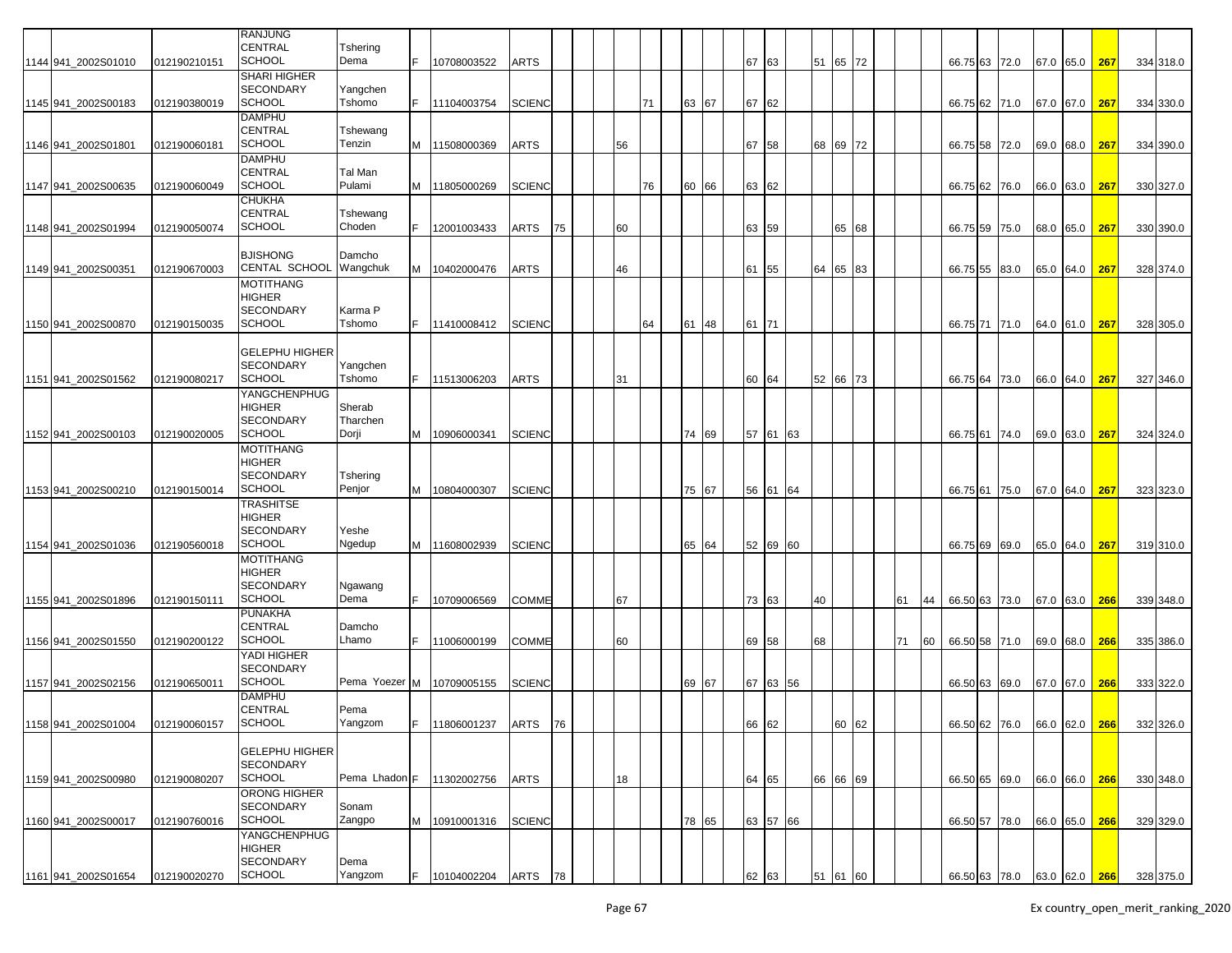|                      |              | <b>DAMPHU</b><br><b>CENTRAL</b>                    |                     |    |                                    |               |    |       |    |    |    |       |       |          |          |    |                |    |    |                             |      |      |               |     |           |
|----------------------|--------------|----------------------------------------------------|---------------------|----|------------------------------------|---------------|----|-------|----|----|----|-------|-------|----------|----------|----|----------------|----|----|-----------------------------|------|------|---------------|-----|-----------|
| 1162 941 2002S01528  | 012190060165 | <b>SCHOOL</b>                                      | Subatra Tirwa F     |    | 11805000957                        | ARTS          | 79 |       |    |    |    |       |       | 61       | 60       |    | 64 63          |    |    | 66.50 60 79.0               |      |      | 64.0 63.0     | 266 | 327 327.0 |
|                      |              | <b>MOTITHANG</b>                                   |                     |    |                                    |               |    |       |    |    |    |       |       |          |          |    |                |    |    |                             |      |      |               |     |           |
|                      |              | <b>HIGHER</b>                                      |                     |    |                                    |               |    |       |    |    |    |       |       |          |          |    |                |    |    |                             |      |      |               |     |           |
| 1163 941 2002 S00611 | 012190150233 | <b>SECONDARY</b><br><b>SCHOOL</b>                  | Younten<br>Phuntsho |    | M 11804001075                      | ARTS          |    | 74 65 |    |    |    |       |       | 61       | 60       |    | 60 67          |    |    | 66.50 60 74.0               |      |      | 67.0 65.0     | 266 | 327 387.0 |
|                      |              | YANGCHENPHUG                                       |                     |    |                                    |               |    |       |    |    |    |       |       |          |          |    |                |    |    |                             |      |      |               |     |           |
|                      |              | <b>HIGHER</b>                                      |                     |    |                                    |               |    |       |    |    |    |       |       |          |          |    |                |    |    |                             |      |      |               |     |           |
|                      |              | <b>SECONDARY</b>                                   | Kezang Deki         |    |                                    |               |    |       |    |    |    |       |       |          |          |    |                |    |    |                             |      |      |               |     |           |
| 1164 941 2002S01492  | 012190020273 | <b>SCHOOL</b>                                      | Dema                | F. | 11410005970                        | ARTS          | 68 |       |    |    |    |       |       | 61       | 66       |    | 66 63          |    |    | 66.50 66 68.0               |      |      | 66.0 66.0     | 266 | 327 324.0 |
|                      |              | <b>BAYLING</b>                                     |                     |    |                                    |               |    |       |    |    |    |       |       |          |          |    |                |    |    |                             |      |      |               |     |           |
| 1165 941 2002S01512  | 012190040138 | <b>CENTRAL</b><br><b>SCHOOL</b>                    | Ugyen<br>Wangchuk   |    | 11608000918                        | ARTS          | 77 |       |    |    |    |       |       | 60       | 59       |    | 64 66          |    |    |                             |      |      |               | 266 |           |
|                      |              | <b>SHARI HIGHER</b>                                |                     | м  |                                    |               |    |       |    |    |    |       |       |          |          |    |                |    |    | 66.50 59 77.0               |      |      | 66.0 64.0     |     | 326 326.0 |
|                      |              | <b>SECONDARY</b>                                   |                     |    |                                    |               |    |       |    |    |    |       |       |          |          |    |                |    |    |                             |      |      |               |     |           |
| 1166 941 2002S00844  | 012190380081 | <b>SCHOOL</b>                                      | Tandin Zam          |    | 11411002989                        | ARTS          |    |       |    |    |    |       |       | 60       | 68       |    | 61 65 65       |    |    | 66.50 68                    | 68.0 |      | 65.0 65.0     | 266 | 326 319.0 |
|                      |              | <b>NANGKOR</b>                                     |                     |    |                                    |               |    |       |    |    |    |       |       |          |          |    |                |    |    |                             |      |      |               |     |           |
|                      |              | <b>CENTRAL</b>                                     | Tshering            |    |                                    |               |    |       |    |    |    |       |       |          |          |    |                |    |    |                             |      |      |               |     |           |
| 1167 941_2002S01783  | 012190160194 | <b>SCHOOL</b>                                      | Norbu               | м  | 10906001197                        | <b>SCIENC</b> |    |       |    |    | 70 | 67    |       | 58       | 63 66    |    |                |    |    | 66.50 63                    | 70.0 | 67.0 | 66.0          | 266 | 324 324.0 |
|                      |              | <b>DAMPHU</b><br><b>CENTRAL</b>                    | Dorji               |    |                                    |               |    |       |    |    |    |       |       |          |          |    |                |    |    |                             |      |      |               |     |           |
| 1168 941 2002S01096  | 012190060172 | <b>SCHOOL</b>                                      | Tshewang            |    | M   10716003535                    | ARTS          |    |       | 53 |    |    |       |       | 57       | 61       |    | 70 64 71       |    |    | 66.50 61 71.0               |      |      | 70.0 64.0     | 266 | 323 376.0 |
|                      |              | YANGCHENPHUG                                       |                     |    |                                    |               |    |       |    |    |    |       |       |          |          |    |                |    |    |                             |      |      |               |     |           |
|                      |              | <b>HIGHER</b>                                      |                     |    |                                    |               |    |       |    |    |    |       |       |          |          |    |                |    |    |                             |      |      |               |     |           |
|                      |              | <b>SECONDARY</b>                                   | Kuenzang            |    |                                    |               |    |       |    |    |    |       |       |          |          |    |                |    |    |                             |      |      |               |     |           |
| 1169 941 2002S01723  | 012190020417 | <b>SCHOOL</b>                                      | Dechen              |    | M 11512006638                      | <b>COMME</b>  |    |       | 76 | 60 |    |       |       | 50 61    |          |    |                | 68 | 46 | 66.50 61 76.0               |      |      | 68.0 61.0     | 266 | 316 361.0 |
|                      |              | <b>KELKI HIGHER</b>                                |                     |    |                                    |               |    |       |    |    |    |       |       |          |          |    |                |    |    |                             |      |      |               |     |           |
| 1170 941 2002S00015  | 012190120254 | <b>SECONDARY</b><br><b>SCHOOL</b>                  | Pronish<br>Homagai  |    | M 11303005091                      | COMME         |    |       | 55 |    |    |       |       | 48 61    |          | 76 |                | 68 |    | 66.50 61 76.0               |      |      |               |     |           |
|                      |              |                                                    |                     |    |                                    |               |    |       |    |    |    |       |       |          |          |    |                |    | 60 |                             |      |      | 68.0 61.0     | 266 | 314 368.0 |
|                      |              | <b>UGYEN ACADEMY</b>                               |                     |    |                                    |               |    |       |    |    |    |       |       |          |          |    |                |    |    |                             |      |      |               |     |           |
|                      |              | <b>HIGHER</b>                                      |                     |    |                                    |               |    |       |    |    |    |       |       |          |          |    |                |    |    |                             |      |      |               |     |           |
|                      |              | <b>SECONDARY</b>                                   |                     |    |                                    |               |    |       |    |    |    |       |       |          |          |    |                |    |    |                             |      |      |               |     |           |
| 1171 941 2002S00874  | 012190260245 | <b>SCHOOL</b>                                      | Kencho Zam          |    | 11004001946                        | ARTS          |    |       |    |    |    |       |       | 70 71 58 |          |    | 66 59          |    |    | 66.25 58 71.0               |      |      | 70.0 66.0     | 265 | 336 324.0 |
|                      |              | <b>BAYLING</b>                                     |                     |    |                                    |               |    |       |    |    |    |       |       |          |          |    |                |    |    |                             |      |      |               |     |           |
| 1172 941_2002S00648  |              | <b>CENTRAL</b><br><b>SCHOOL</b>                    | Sonam<br>Cheku      |    |                                    |               |    |       |    |    |    | 69 66 |       |          | 70 60 61 |    |                |    |    |                             |      |      |               |     |           |
|                      | 012190040047 | YANGCHENPHUG                                       |                     | M  | 11602002022                        | <b>SCIENC</b> |    |       |    |    |    |       |       |          |          |    |                |    |    | 66.25 60                    | 70.0 |      | 69.0 66.0     | 265 | 335 326.0 |
|                      |              | <b>HIGHER</b>                                      |                     |    |                                    |               |    |       |    |    |    |       |       |          |          |    |                |    |    |                             |      |      |               |     |           |
|                      |              | <b>SECONDARY</b>                                   | Tshering            |    |                                    |               |    |       |    |    |    |       |       |          |          |    |                |    |    |                             |      |      |               |     |           |
| 1173 941 2002S00451  | 012190020387 | SCHOOL                                             | Samdrup             | M  | 10604000653                        | <b>COMME</b>  |    |       | 60 |    |    |       |       | 70       | 63       | 53 |                | 69 | 62 | 66.25 63 70.0               |      |      | 69.0 63.0     | 265 | 335 377.0 |
|                      |              | <b>DAMPHU</b>                                      |                     |    |                                    |               |    |       |    |    |    |       |       |          |          |    |                |    |    |                             |      |      |               |     |           |
|                      |              | <b>CENTRAL</b>                                     | Karma               |    |                                    |               |    |       |    |    |    |       |       |          |          |    |                |    |    |                             |      |      |               |     |           |
| 1174 941 2002S01204  | 012190060191 | <b>SCHOOL</b><br><b>CHUKHA</b>                     | Lhamo               |    | 11805001979                        | ARTS          |    |       |    |    |    |       | 57 67 |          | 61       |    | 63 67 70       |    |    | 66.25 61                    | 70.0 |      | 67.0 67.0     | 265 | 332 385.0 |
|                      |              | <b>CENTRAL</b>                                     | Sonam               |    |                                    |               |    |       |    |    |    |       |       |          |          |    |                |    |    |                             |      |      |               |     |           |
| 1175 941 2002S02303  | 012190050031 | <b>SCHOOL</b>                                      | Yoezer              | M  | 10207000268                        | ARTS          |    |       |    |    |    |       |       | 66       | 62       |    | 70 67 66       |    |    | 66.25 62 70.0               |      |      | 67.0 66.0     | 265 | 331 331.0 |
|                      |              | <b>JAKAR HIGHER</b>                                |                     |    |                                    |               |    |       |    |    |    |       |       |          |          |    |                |    |    |                             |      |      |               |     |           |
|                      |              | <b>SECONDARY</b>                                   |                     |    |                                    |               |    |       |    |    |    |       |       |          |          |    |                |    |    |                             |      |      |               |     |           |
| 1176 941_2002S00166  | 012190100058 | SCHOOL                                             |                     |    | Pema Seldon F   10101000731   ARTS |               |    |       | 4/ |    |    |       |       | 66 60    |          |    | $67$ $63$ $12$ |    |    | 66.25 60 72.0               |      |      | 67.0 66.0 265 |     | 331 375.0 |
|                      |              |                                                    |                     |    |                                    |               |    |       |    |    |    |       |       |          |          |    |                |    |    |                             |      |      |               |     |           |
|                      |              | <b>GELEPHU HIGHER Tshewang</b><br><b>SECONDARY</b> | Youden              |    |                                    |               |    |       |    |    |    |       |       |          |          |    |                |    |    |                             |      |      |               |     |           |
| 1177 941 2002S01428  | 012190080130 | <b>SCHOOL</b>                                      | Choden              |    | 11410006452                        | <b>COMME</b>  |    |       | 66 |    |    |       |       | 64 60    |          | 45 |                | 75 | 32 | 66.25 60 75.0               |      |      | 66.0 64.0 265 |     | 329 342.0 |
|                      |              | <b>DAMPHU</b>                                      |                     |    |                                    |               |    |       |    |    |    |       |       |          |          |    |                |    |    |                             |      |      |               |     |           |
|                      |              | <b>CENTRAL</b>                                     | Thukten             |    |                                    |               |    |       |    |    |    |       |       |          |          |    |                |    |    |                             |      |      |               |     |           |
| 1178 941_2002S00433  | 012190060111 | <b>SCHOOL</b>                                      | Cheki               |    | M 11505000273                      | <b>COMME</b>  |    |       | 69 |    |    |       |       | 63 58    |          |    |                | 75 | 41 | 66.25 58 75.0               |      |      | 69.0 63.0 265 |     | 328 306.0 |
|                      |              | <b>PHUENTSHOLING</b>                               |                     |    |                                    |               |    |       |    |    |    |       |       |          |          |    |                |    |    |                             |      |      |               |     |           |
|                      |              | <b>HIGHER</b><br><b>SECONDARY</b>                  |                     |    |                                    |               |    |       |    |    |    |       |       |          |          |    |                |    |    |                             |      |      |               |     |           |
| 1179 941_2002S00604  | 012190180136 | <b>SCHOOL</b>                                      | Kezang<br>Wangmo    |    | 10305002153                        | ARTS          | 74 |       | 37 |    |    |       |       | 63       | 64       |    |                |    |    | 66.25 64 74.0 64.0 63.0 265 |      |      |               |     | 328 353.0 |
|                      |              |                                                    |                     |    |                                    |               |    |       |    |    |    |       |       |          |          |    | 61             |    |    |                             |      |      |               |     |           |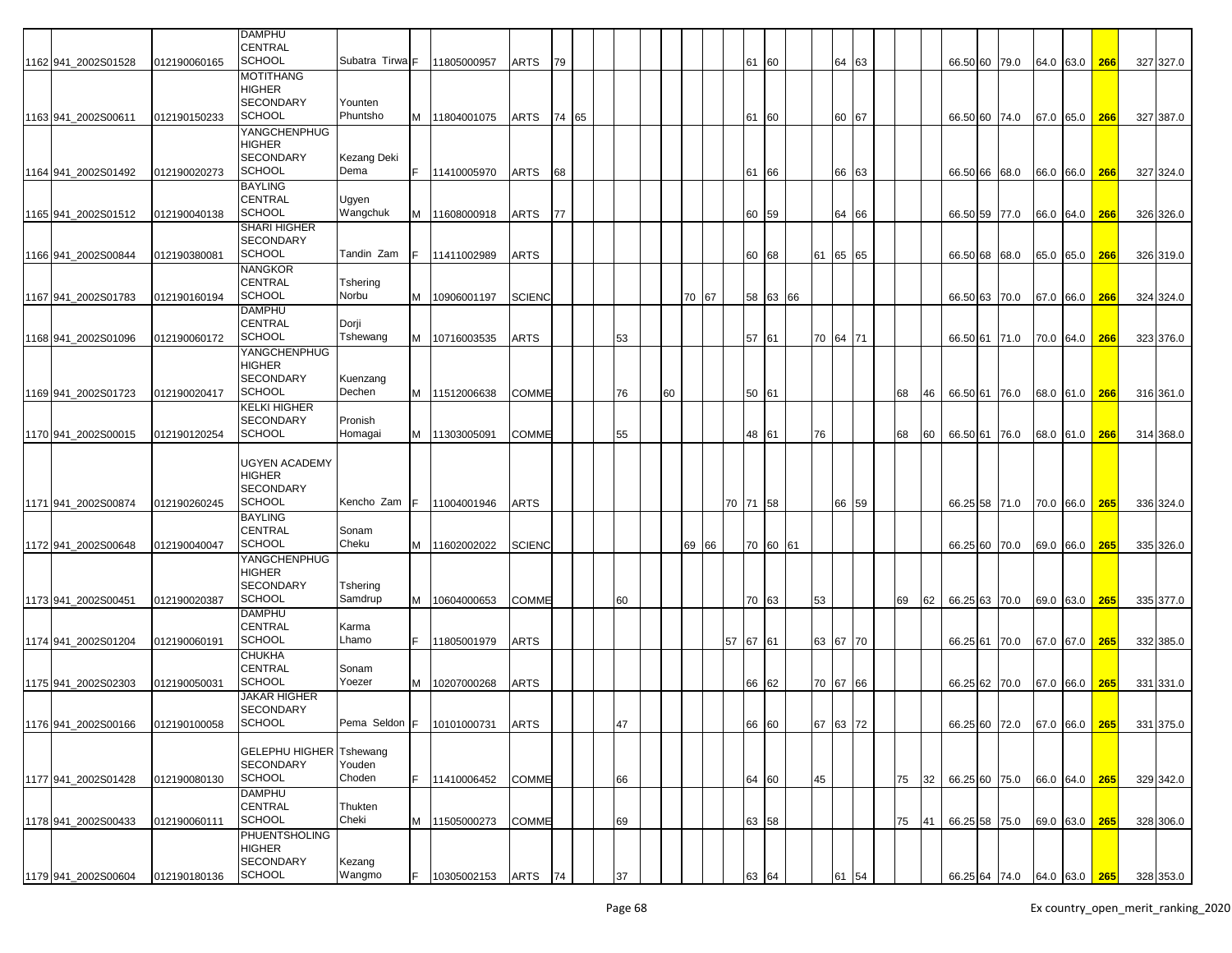|                     |              | <b>DRUKGYEL</b>      |                               |     |               |               |    |    |    |    |    |    |       |       |          |    |    |          |    |    |                             |      |           |               |     |           |
|---------------------|--------------|----------------------|-------------------------------|-----|---------------|---------------|----|----|----|----|----|----|-------|-------|----------|----|----|----------|----|----|-----------------------------|------|-----------|---------------|-----|-----------|
|                     |              | <b>CENTRAL</b>       |                               |     |               |               |    |    |    |    |    |    |       |       |          |    |    |          |    |    |                             |      |           |               |     |           |
| 1180 941_2002S01685 | 012190070034 | <b>SCHOOL</b>        | Tenzin Dorji                  |     | M 10808001233 | <b>SCIENC</b> |    |    |    |    |    |    | 69 74 |       | 62 59 63 |    |    |          |    |    | 66.25 59 74.0               |      |           | 69.0 63.0     | 265 | 327 327.0 |
|                     |              | <b>DRUKJEGANG</b>    |                               |     |               |               |    |    |    |    |    |    |       |       |          |    |    |          |    |    |                             |      |           |               |     |           |
|                     |              | <b>HIGHER</b>        |                               |     |               |               |    |    |    |    |    |    |       |       |          |    |    |          |    |    |                             |      |           |               |     |           |
|                     |              | <b>SECONDARY</b>     |                               |     |               |               |    |    |    |    |    |    |       |       |          |    |    |          |    |    |                             |      |           |               |     |           |
| 1181 941_2002S01602 | 012190360035 | <b>SCHOOL</b>        | Sajan Subba M   11811000774   |     |               | <b>SCIENC</b> |    |    | 78 |    |    |    | 66 62 |       | 61 59 34 |    |    |          |    |    | 66.25 59 78.0               |      |           | 66.0 62.0     | 265 | 326 360.0 |
|                     |              | <b>NANGKOR</b>       |                               |     |               |               |    |    |    |    |    |    |       |       |          |    |    |          |    |    |                             |      |           |               |     |           |
|                     |              | CENTRAL              |                               |     |               |               |    |    |    |    |    |    |       |       |          |    |    |          |    |    |                             |      |           |               |     |           |
| 1182 941_2002S01111 | 012190160070 | <b>SCHOOL</b>        | Sonam Choki                   | IF. | 10905005097   | <b>ARTS</b>   |    |    |    | 53 |    |    |       | 60 70 |          |    |    | 54 64 61 |    |    | 66.25 70 70.0               |      | 64.0 61.0 |               | 265 | 325 362.0 |
|                     |              | <b>DAMPHU</b>        |                               |     |               |               |    |    |    |    |    |    |       |       |          |    |    |          |    |    |                             |      |           |               |     |           |
|                     |              | CENTRAL              | Dechen                        |     |               |               |    |    |    |    |    |    |       |       |          |    |    |          |    |    |                             |      |           |               |     |           |
| 1183 941_2002S01422 | 012190060230 | <b>SCHOOL</b>        | Wangmo                        |     | 11601001620   | <b>ARTS</b>   |    | 76 |    |    |    |    |       | 57    | 62       |    |    | 62 65    |    |    | 66.25 62                    | 76.0 | 65.0 62.0 |               | 265 | 322 322.0 |
|                     |              |                      |                               |     |               |               |    |    |    |    |    |    |       |       |          |    |    |          |    |    |                             |      |           |               |     |           |
|                     |              | <b>UGYEN ACADEMY</b> |                               |     |               |               |    |    |    |    |    |    |       |       |          |    |    |          |    |    |                             |      |           |               |     |           |
|                     |              | <b>HIGHER</b>        |                               |     |               |               |    |    |    |    |    |    |       |       |          |    |    |          |    |    |                             |      |           |               |     |           |
|                     |              | <b>SECONDARY</b>     | Tshering                      |     |               |               |    |    |    |    |    |    |       |       |          |    |    |          |    |    |                             |      |           |               |     |           |
| 1184 941_2002S00997 | 012190260183 | <b>SCHOOL</b>        | Dema                          | F.  | 11513005881   | <b>ARTS</b>   |    |    |    |    |    |    |       | 53    | 69       |    | 60 | 63 64    |    |    | 66.25 69                    | 69.0 | 64.0 63.0 |               | 265 | 318 309.0 |
|                     |              | <b>MOTITHANG</b>     |                               |     |               |               |    |    |    |    |    |    |       |       |          |    |    |          |    |    |                             |      |           |               |     |           |
|                     |              | <b>HIGHER</b>        |                               |     |               |               |    |    |    |    |    |    |       |       |          |    |    |          |    |    |                             |      |           |               |     |           |
|                     |              | <b>SECONDARY</b>     |                               |     |               |               |    |    |    |    |    |    |       |       |          |    |    |          |    |    |                             |      |           |               |     |           |
| 1185 941_2002S00833 | 012190150227 | <b>SCHOOL</b>        | Sherab Dorji                  |     | M 10205001983 | ARTS          | 75 |    |    |    |    |    |       | 42 55 |          |    |    | 64 71    |    |    | 66.25 55                    | 75.0 | 71.0 64.0 |               | 265 | 307 307.0 |
|                     |              | <b>TRASHITSE</b>     |                               |     |               |               |    |    |    |    |    |    |       |       |          |    |    |          |    |    |                             |      |           |               |     |           |
|                     |              | <b>HIGHER</b>        |                               |     |               |               |    |    |    |    |    |    |       |       |          |    |    |          |    |    |                             |      |           |               |     |           |
|                     |              | <b>SECONDARY</b>     | Chenga                        |     |               |               |    |    |    |    |    |    |       |       |          |    |    |          |    |    |                             |      |           |               |     |           |
| 1186 941 2002S01870 | 012190560020 | <b>SCHOOL</b>        | Wangmo                        |     | 11504000332   | <b>SCIENC</b> |    |    |    |    | 75 |    | 62 51 | 72 55 |          |    |    |          |    |    | 66.00 55                    | 75.0 | 72.0 62.0 |               | 264 | 336 315.0 |
|                     |              | <b>DRUKJEGANG</b>    |                               |     |               |               |    |    |    |    |    |    |       |       |          |    |    |          |    |    |                             |      |           |               |     |           |
|                     |              | <b>HIGHER</b>        |                               |     |               |               |    |    |    |    |    |    |       |       |          |    |    |          |    |    |                             |      |           |               |     |           |
|                     |              | <b>SECONDARY</b>     |                               |     |               |               |    |    |    |    |    |    |       |       |          |    |    |          |    |    |                             |      |           |               |     |           |
| 1187 941 2002S02063 | 012190360064 | <b>SCHOOL</b>        | Sonam Dorji                   |     | M 10709004820 | <b>ARTS</b>   | 73 |    |    |    |    |    |       | 65 61 |          |    |    | 46 51 65 |    |    | 66.00 61 73.0               |      |           | 65.0 65.0 264 |     | 329 361.0 |
|                     |              | <b>DAMPHU</b>        |                               |     |               |               |    |    |    |    |    |    |       |       |          |    |    |          |    |    |                             |      |           |               |     |           |
|                     |              | <b>CENTRAL</b>       |                               |     |               |               |    |    |    |    |    |    |       |       |          |    |    |          |    |    |                             |      |           |               |     |           |
| 1188 941_2002S01498 | 012190060046 | <b>SCHOOL</b>        | Pem Dorji                     | M   | 11805002038   | <b>SCIENC</b> |    |    |    |    |    |    | 74 69 | 63 58 |          | 46 |    |          |    |    | 66.00 58 74.0               |      | 69.0 63.0 |               | 264 | 327 310.0 |
|                     |              | <b>SARPANG</b>       |                               |     |               |               |    |    |    |    |    |    |       |       |          |    |    |          |    |    |                             |      |           |               |     |           |
|                     |              | <b>CENTRAL</b>       | Karma                         |     |               |               |    |    |    |    |    |    |       |       |          |    |    |          |    |    |                             |      |           |               |     |           |
| 1189 941_2002S00942 | 012190490139 | <b>SCHOOL</b>        | Gyeltshen                     | M   | 10706003707   | <b>SCIENC</b> |    |    |    |    |    |    | 66 68 |       | 63 65 63 |    |    |          |    |    | 66.00 65                    | 68.0 | 66.0 65.0 |               | 264 | 327 325.0 |
|                     |              | <b>DRUKGYEL</b>      |                               |     |               |               |    |    |    |    |    |    |       |       |          |    |    |          |    |    |                             |      |           |               |     |           |
|                     |              | <b>CENTRAL</b>       |                               |     |               |               |    |    |    |    |    |    |       |       |          |    |    |          |    |    |                             |      |           |               |     |           |
| 1190 941 2002S02178 | 012190070057 | <b>SCHOOL</b>        | Tandin Om                     |     | 10801000694   | <b>SCIENC</b> |    |    |    |    | 69 | 61 | 60    | 63    | 66       |    |    |          |    |    | 66.00 66                    | 69.0 | 66.0 63.0 |               | 264 | 327 319.0 |
|                     |              | <b>DASHIDING</b>     |                               |     |               |               |    |    |    |    |    |    |       |       |          |    |    |          |    |    |                             |      |           |               |     |           |
|                     |              | HIGHER               |                               |     |               |               |    |    |    |    |    |    |       |       |          |    |    |          |    |    |                             |      |           |               |     |           |
|                     |              | <b>SECONDARY</b>     |                               |     |               |               |    |    |    |    |    |    |       |       |          |    |    |          |    |    |                             |      |           |               |     |           |
| 1191 941_2002S00897 | 012190930036 | <b>SCHOOL</b>        | Kinley Tenzin M   11915000284 |     |               | <b>ARTS</b>   |    |    |    |    |    |    |       | 61    | 61       |    |    | 42 68 74 |    |    | 66.00 61 74.0               |      | 68.0 61.0 |               | 264 | 325 306.0 |
|                     |              | YANGCHENPHUG         |                               |     |               |               |    |    |    |    |    |    |       |       |          |    |    |          |    |    |                             |      |           |               |     |           |
|                     |              | HIGHER               |                               |     |               |               |    |    |    |    |    |    |       |       |          |    |    |          |    |    |                             |      |           |               |     |           |
|                     |              | <b>SECONDARY</b>     | Thinlay                       |     |               |               |    |    |    |    |    |    |       |       |          |    |    |          |    |    |                             |      |           |               |     |           |
| 1192 941_2002S01888 | 012190020523 | <b>SCHOOL</b>        | Doelkar                       |     | F 11008002695 | <b>COMME</b>  |    |    |    | 64 |    |    |       | 61    | 58       |    | 52 |          | 78 | 64 | 66.00 58 78.0               |      |           | 64.0 64.0     | 264 | 325 377.0 |
|                     |              | <b>CHUKHA</b>        |                               |     |               |               |    |    |    |    |    |    |       |       |          |    |    |          |    |    |                             |      |           |               |     |           |
|                     |              | <b>CENTRAL</b>       | Pema                          |     |               |               |    |    |    |    |    |    |       |       |          |    |    |          |    |    |                             |      |           |               |     |           |
| 1193 941_2002S00889 | 012190050169 | <b>SCHOOL</b>        | Yangden                       |     | 10204000080   | <b>SCIENC</b> |    |    |    |    |    |    | 60 64 |       | 59 66 68 |    |    |          |    |    | 66.00 66                    | 68.0 |           | 66.0 64.0     | 264 | 323 317.0 |
|                     |              | YANGCHENPHUG         |                               |     |               |               |    |    |    |    |    |    |       |       |          |    |    |          |    |    |                             |      |           |               |     |           |
|                     |              | <b>HIGHER</b>        |                               |     |               |               |    |    |    |    |    |    |       |       |          |    |    |          |    |    |                             |      |           |               |     |           |
|                     |              | <b>SECONDARY</b>     | Jamyang                       |     |               |               |    |    |    |    |    |    |       |       |          |    |    |          |    |    |                             |      |           |               |     |           |
| 1194 941_2002S01556 | 012190020272 | <b>SCHOOL</b>        | Choden                        |     | 12005001834   | ARTS          | 72 |    |    |    |    |    |       | 58 65 |          |    |    | 62 61    |    |    | 66.00 65 72.0               |      |           | 65.0 62.0     | 264 | 322 318.0 |
|                     |              | SARPANG              |                               |     |               |               |    |    |    |    |    |    |       |       |          |    |    |          |    |    |                             |      |           |               |     |           |
|                     |              | <b>CENTRAL</b>       |                               |     |               |               |    |    |    |    |    |    |       |       |          |    |    |          |    |    |                             |      |           |               |     |           |
| 1195 941_2002S01229 | 012190490016 | <b>SCHOOL</b>        | Dema Lhamo F                  |     | 11312000908   | <b>ARTS</b>   |    |    |    | 67 |    |    |       | 70 60 |          |    |    | 44 66 60 |    |    | 65.75 60 70.0               |      |           | 67.0 66.0     | 263 | 333 367.0 |
|                     |              |                      |                               |     |               |               |    |    |    |    |    |    |       |       |          |    |    |          |    |    |                             |      |           |               |     |           |
|                     |              | <b>UGYEN ACADEMY</b> |                               |     |               |               |    |    |    |    |    |    |       |       |          |    |    |          |    |    |                             |      |           |               |     |           |
|                     |              | <b>HIGHER</b>        |                               |     |               |               |    |    |    |    |    |    |       |       |          |    |    |          |    |    |                             |      |           |               |     |           |
|                     |              | <b>SECONDARY</b>     |                               |     |               |               |    |    |    |    |    |    |       |       |          |    |    |          |    |    |                             |      |           |               |     |           |
| 1196 941_2002S01932 | 012190260435 | <b>SCHOOL</b>        | Phub Dem                      | IF. | 10404000536   | <b>COMME</b>  |    |    |    | 72 |    |    |       | 70    | 55       |    |    |          | 66 | 65 | 65.75 55 72.0 70.0 66.0 263 |      |           |               |     | 333 328.0 |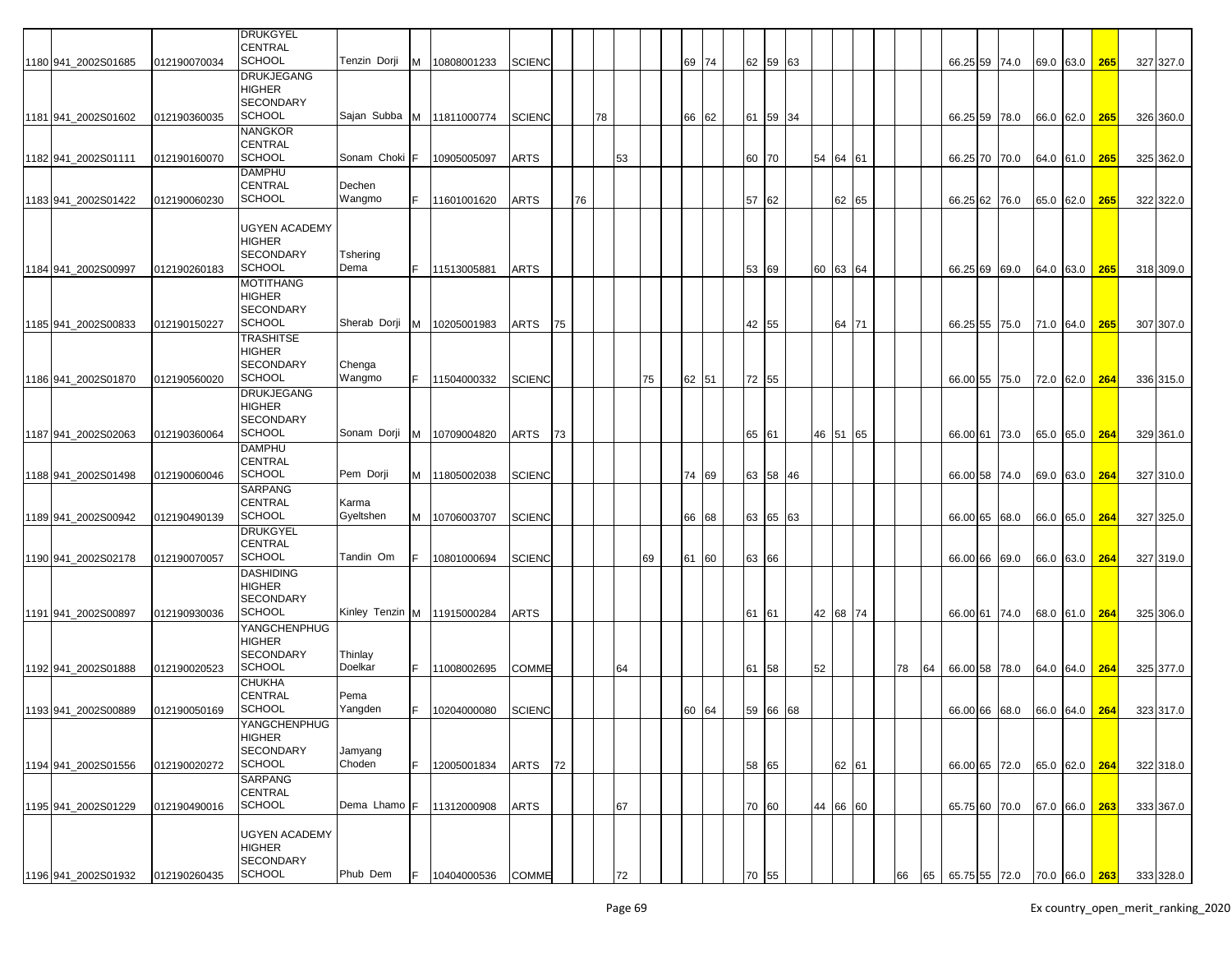|                      |              | <b>BAYLING</b><br><b>CENTRAL</b><br><b>SCHOOL</b> | Kinzang<br>Wangdi            |     |                                          |               |    |    |    |    |          | 74 59 |          |       |          |          |                 |    |    |          |                             |           |     |           |
|----------------------|--------------|---------------------------------------------------|------------------------------|-----|------------------------------------------|---------------|----|----|----|----|----------|-------|----------|-------|----------|----------|-----------------|----|----|----------|-----------------------------|-----------|-----|-----------|
| 1197 941 2002S00898  | 012190040039 | <b>DECHHENCHOELI</b>                              |                              | M   | 11603000369                              | <b>SCIENC</b> |    |    |    |    |          |       |          |       | 69 60 60 |          |                 |    |    |          | 65.75 60 74.0               | 69.0 60.0 | 263 | 332 322.0 |
|                      |              | NG HIGHER                                         |                              |     |                                          |               |    |    |    |    |          |       |          |       |          |          |                 |    |    |          |                             |           |     |           |
| 1198 941 2002S01681  | 012190590021 | <b>SECONDARY</b><br><b>SCHOOL</b>                 | Rinchen<br>Lham              |     | 10203001690                              | <b>ARTS</b>   |    |    | 55 |    |          |       |          | 69    | 64       |          | 49 60 66        |    |    | 65.75 64 | 69.0                        | 66.0 64.0 | 263 | 332 363.0 |
|                      |              | <b>DASHIDING</b>                                  |                              |     |                                          |               |    |    |    |    |          |       |          |       |          |          |                 |    |    |          |                             |           |     |           |
|                      |              | <b>HIGHER</b><br><b>SECONDARY</b>                 | Kinzang                      |     |                                          |               |    |    |    |    |          |       |          |       |          |          |                 |    |    |          |                             |           |     |           |
| 1199 941_2002S01287  | 012190930008 | <b>SCHOOL</b>                                     | Tenzin                       | M   | 11008001875                              | <b>ARTS</b>   |    |    |    |    |          |       | 68 68 56 |       |          |          | 69 70           |    |    |          | 65.75 56 70.0               | 69.0 68.0 | 263 | 331 331.0 |
| 1200 941_2002S01122  | 012191390027 |                                                   | Sonam<br>Zangmo              |     | 10811000139                              | <b>SCIENC</b> |    |    |    | 66 |          | 48 61 |          | 67    | 65       |          |                 |    |    | 65.75 65 | 67.0                        | 66.0 65.0 | 263 | 330 307.0 |
|                      |              | ZHEMGANG<br><b>CENTRAL</b>                        |                              |     |                                          |               |    |    |    |    |          |       |          |       |          |          |                 |    |    |          |                             |           |     |           |
| 1201 941_2002S00519  | 012190280069 | <b>SCHOOL</b>                                     | Dorji Khandu                 | IM. | 12005002662                              | ARTS          |    |    | 41 |    |          |       |          | 63    | 58       |          | 66 68 71        |    |    |          | 65.75 58 71.0               | 68.0 66.0 | 263 | 326 367.0 |
|                      |              | <b>YANGCHENPHUG</b><br><b>HIGHER</b>              |                              |     |                                          |               |    |    |    |    |          |       |          |       |          |          |                 |    |    |          |                             |           |     |           |
|                      |              | <b>SECONDARY</b>                                  |                              |     |                                          |               |    |    |    |    |          |       |          |       |          |          |                 |    |    |          |                             |           |     |           |
| 1202 941 2002S00940  | 012190020120 | <b>SCHOOL</b><br><b>PELJORLING</b>                | Ruben Subba M   11103002005  |     |                                          | <b>SCIENC</b> |    |    |    |    |          | 73 62 |          | 56    | 64 60    |          |                 |    |    | 65.75 64 | 73.0                        | 64.0 62.0 | 263 | 319 315.0 |
|                      |              | HIGHER                                            |                              |     |                                          |               |    |    |    |    |          |       |          |       |          |          |                 |    |    |          |                             |           |     |           |
| 1203 941 2002 S02321 | 012190460020 | <b>SECONDARY</b><br><b>SCHOOL</b>                 | Leela Balav<br>Sharma        | M   | 11202004720                              | <b>SCIENC</b> |    |    |    |    |          | 75 61 |          |       | 54 59 68 |          |                 |    |    | 65.75 59 | 75.0                        | 68.0 61.0 | 263 | 317 317.0 |
|                      |              | <b>PUNAKHA</b>                                    |                              |     |                                          |               |    |    |    |    |          |       |          |       |          |          |                 |    |    |          |                             |           |     |           |
| 1204 941 2002S01164  | 012190200206 | <b>CENTRAL</b><br><b>SCHOOL</b>                   | Sherab<br>Lhamo              |     | 10607002583                              | <b>ARTS</b>   |    |    |    |    |          |       |          | 52 66 |          |          |                 |    |    |          |                             |           | 263 |           |
|                      |              |                                                   |                              |     |                                          |               |    |    | 51 |    |          |       |          |       |          |          | 68 63 61        |    |    |          | 65.75 66 68.0               | 66.0 63.0 |     | 315 361.0 |
|                      |              | LHUNTSE HIGHER<br><b>SECONDARY</b>                | Deki                         |     |                                          |               |    |    |    |    |          |       |          |       |          |          |                 |    |    |          |                             |           |     |           |
| 1205 941 2002S01055  | 012190190025 | <b>SCHOOL</b>                                     | Yangdon                      |     | 10605002225                              | <b>SCIENC</b> |    |    |    |    | 61       | 63    |          |       | 73 63 57 |          |                 |    |    |          | 65.50 63 73.0               | 63.0 63.0 | 262 | 335 324.0 |
|                      |              | YADI HIGHER                                       |                              |     |                                          |               |    |    |    |    |          |       |          |       |          |          |                 |    |    |          |                             |           |     |           |
| 1206 941 2002S02150  | 012190650062 | <b>SECONDARY</b><br><b>SCHOOL</b>                 | Yeshi Nidup                  | M   | 10709004058                              | <b>ARTS</b>   | 74 |    |    |    |          |       |          | 68 55 |          |          | 62 65 65        |    |    |          | 65.50 55 74.0               | 68.0 65.0 | 262 | 330 361.0 |
|                      |              |                                                   |                              |     |                                          |               |    |    |    |    |          |       |          |       |          |          |                 |    |    |          |                             |           |     |           |
|                      |              | PELKHIL HIGHER<br><b>SECONDARY</b>                | Gyem                         |     |                                          |               |    |    |    |    |          |       |          |       |          |          |                 |    |    |          |                             |           |     |           |
| 1207 941 2002S00188  | 012190820010 | <b>SCHOOL</b>                                     | Tshering                     |     | M 11407002216                            | <b>SCIENC</b> |    |    |    |    | 57 64 58 |       |          |       | 68 65 62 |          |                 |    |    |          | 65.50 65 68.0               | 65.0 64.0 | 262 | 330 320.0 |
|                      |              | <b>SHERUBLING</b><br><b>CENTRAL</b>               |                              |     |                                          |               |    |    |    |    |          |       |          |       |          |          |                 |    |    |          |                             |           |     |           |
| 1208 941_2002S01234  | 012190230052 | <b>SCHOOL</b>                                     | Rigzin Seldon F              |     | 11704003932                              | <b>COMME</b>  |    |    | 42 |    |          |       |          | 67    | 62       | 57       |                 | 62 | 71 | 65.50 62 | 71.0                        | 67.0 62.0 | 262 | 329 297.0 |
|                      |              | <b>PAKSHIKHA</b><br><b>CENTRAL</b>                | Phub                         |     |                                          |               |    |    |    |    |          |       |          |       |          |          |                 |    |    |          |                             |           |     |           |
| 1209 941_2002S00959  | 012191060024 | <b>SCHOOL</b>                                     | Wangchuk                     | M   | 10203004873                              | ARTS          |    |    |    |    |          |       |          | 66    | 57       |          | 73 66 59        |    |    | 65.50 57 | 73.0                        | 66.0 66.0 | 262 | 328 324.0 |
|                      |              | <b>MOTITHANG</b><br><b>HIGHER</b>                 |                              |     |                                          |               |    |    |    |    |          |       |          |       |          |          |                 |    |    |          |                             |           |     |           |
|                      |              | <b>SECONDARY</b>                                  |                              |     |                                          |               |    |    |    |    |          |       |          |       |          |          |                 |    |    |          |                             |           |     |           |
| 1210 941 2002S01567  | 012190150016 | <b>SCHOOL</b><br><b>SARPANG</b>                   | Ugyen Tenzin M   10906002093 |     |                                          | <b>SCIENC</b> |    |    |    |    |          | 73 62 |          |       | 64 59 66 |          |                 |    |    | 65.50 59 | 73.0                        | 66.0 64.0 | 262 | 326 319.0 |
|                      |              | <b>CENTRAL</b>                                    |                              |     |                                          |               |    |    |    |    |          |       |          |       |          |          |                 |    |    |          |                             |           |     |           |
| 1211 941_2002S01773  | 012190490050 | <b>SCHOOL</b>                                     |                              |     | Pema Choki   F   11312003326   ARTS   74 |               |    |    |    |    |          |       |          | 64 62 |          |          | 00 <sub>1</sub> |    |    |          | 65.50 62 74.0 64.0 62.0 262 |           |     | 326 306.0 |
|                      |              | YANGCHENPHUG<br>HIGHER                            |                              |     |                                          |               |    |    |    |    |          |       |          |       |          |          |                 |    |    |          |                             |           |     |           |
| 1212 941_2002S00465  | 012190020243 | <b>SECONDARY</b><br><b>SCHOOL</b>                 | Tashi Seldon F 11606004426   |     |                                          | <b>ARTS</b>   |    | 66 |    |    |          |       |          |       |          | 47 62 59 |                 |    |    |          | 65.50 66 66.0               | 66.0 64.0 |     | 326 321.0 |
|                      |              | <b>CHUKHA</b>                                     |                              |     |                                          |               |    |    |    |    |          |       |          | 64    | 66       |          |                 |    |    |          |                             |           | 262 |           |
| 1213 941_2002S01844  |              | CENTRAL<br><b>SCHOOL</b>                          | Dawa<br>Gyeltshen            |     | M 11512002560                            |               |    |    |    |    |          |       |          |       | 63 61 35 |          |                 |    |    |          |                             |           |     |           |
|                      | 012190050194 |                                                   |                              |     |                                          | <b>SCIENC</b> |    |    |    |    |          | 65 73 |          |       |          |          |                 |    |    |          | 65.50 61 73.0               | 65.0 63.0 | 262 | 325 389.0 |
|                      |              | <b>GELEPHU HIGHER</b><br><b>SECONDARY</b>         | Om Bahadur                   |     |                                          |               |    |    |    |    |          |       |          |       |          |          |                 |    |    |          |                             |           |     |           |
| 1214 941 2002S02124  | 012190080052 | <b>SCHOOL</b>                                     | Monger                       |     | M  11801001136   SCIENC                  |               |    |    |    |    |          | 64 69 |          |       | 62 64 65 |          |                 |    |    |          | 65.50 64 69.0 65.0 64.0     |           | 262 | 324 311.0 |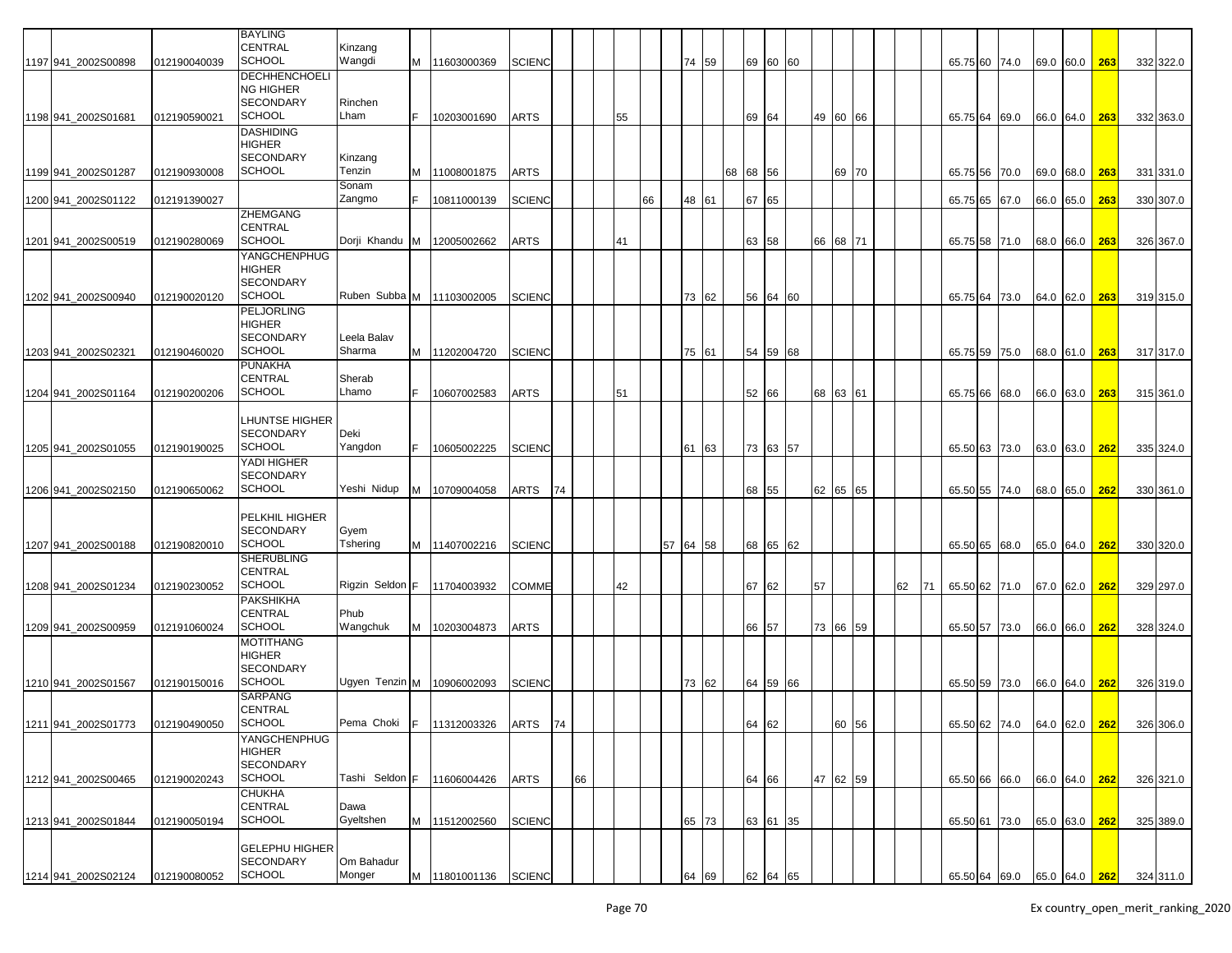|                     |              | <b>BAYLING</b><br>CENTRAL         | Deki                    |     |               |               |    |    |            |    |          |          |          |    |          |    |    |               |               |               |               |           |  |
|---------------------|--------------|-----------------------------------|-------------------------|-----|---------------|---------------|----|----|------------|----|----------|----------|----------|----|----------|----|----|---------------|---------------|---------------|---------------|-----------|--|
| 1215 941 2002S00153 | 012190040143 | <b>SCHOOL</b>                     | Yangzom                 |     | 11608003520   | ARTS          | 74 |    |            |    |          | 62 61    |          |    | 65 58    |    |    |               | 65.50 61 74.0 | 65.0 62.0     | 262           | 324 317.0 |  |
|                     |              | <b>DAMPHU</b>                     |                         |     |               |               |    |    |            |    |          |          |          |    |          |    |    |               |               |               |               |           |  |
|                     |              | CENTRAL                           | Kumari                  |     |               |               |    |    |            |    |          |          |          |    |          |    |    |               |               |               |               |           |  |
| 1216 941 2002S02096 | 012190060149 | <b>SCHOOL</b>                     | Gurung                  | F.  | 11806001558   | ARTS          | 77 |    |            |    |          | 60 59    |          |    | 57 66    |    |    |               | 65.50 59 77.0 |               | 66.0 60.0 262 | 322 318.0 |  |
|                     |              | <b>GEDU HIGHER</b>                | Migma                   |     |               |               |    |    |            |    |          |          |          |    |          |    |    |               |               |               |               |           |  |
|                     |              | <b>SECONDARY</b><br><b>SCHOOL</b> | Choden<br>Sherpa        | F.  |               |               |    |    |            |    |          |          |          |    |          |    |    |               |               |               |               |           |  |
| 1217 941_2002S00185 | 012190390043 | PHUENTSHOLING                     |                         |     | 11304001106   | <b>ARTS</b>   |    |    |            | 73 | 58<br>61 | 60 64    |          |    |          |    |    |               | 65.50 64 73.0 | 64.0 61.0 262 |               | 322 316.0 |  |
|                     |              | <b>HIGHER</b>                     |                         |     |               |               |    |    |            |    |          |          |          |    |          |    |    |               |               |               |               |           |  |
|                     |              | <b>SECONDARY</b>                  | Ngawang                 |     |               |               |    |    |            |    |          |          |          |    |          |    |    |               |               |               |               |           |  |
| 1218 941 2002S01169 | 012190180123 | SCHOOL                            | Tsheten                 | M   | 11106003146   | ARTS          | 76 |    |            |    |          | 58 62    |          |    | 62 60    |    |    |               | 65.50 62 76.0 | 62.0 62.0     | 262           | 320 374.0 |  |
|                     |              | <b>DRUKJEGANG</b>                 |                         |     |               |               |    |    |            |    |          |          |          |    |          |    |    |               |               |               |               |           |  |
|                     |              | <b>HIGHER</b><br><b>SECONDARY</b> | Shaw Bir                |     |               |               |    |    |            |    |          |          |          |    |          |    |    |               |               |               |               |           |  |
| 1219 941_2002S02306 | 012190360063 | <b>SCHOOL</b>                     | Subba                   | M   | 11304001505   | ARTS          | 72 |    |            |    |          | 55 65    |          |    | 45 60 60 |    |    |               | 65.50 65 72.0 | 65.0 60.0 262 |               | 317 364.0 |  |
|                     |              | YANGCHENPHUG                      |                         |     |               |               |    |    |            |    |          |          |          |    |          |    |    |               |               |               |               |           |  |
|                     |              | HIGHER                            |                         |     |               |               |    |    |            |    |          |          |          |    |          |    |    |               |               |               |               |           |  |
|                     |              | <b>SECONDARY</b>                  | Lachi Maya              |     |               |               |    |    |            |    |          |          |          |    |          |    |    |               |               |               |               |           |  |
| 1220 941_2002S01109 | 012190020237 | <b>SCHOOL</b>                     | Ghalley                 | F.  | 11305001869   | ARTS          |    | 66 |            |    |          | 51 65    |          |    | 66 63    |    |    |               | 65.50 65 66.0 | 66.0 65.0 262 |               | 313 316.0 |  |
|                     |              | JAKAR HIGHER                      |                         |     |               |               |    |    |            |    |          |          |          |    |          |    |    |               |               |               |               |           |  |
| 1221 941 2002S00115 | 012190100010 | <b>SECONDARY</b><br>SCHOOL        | Rinchey Dorji<br>Tamang | M   | 11308003415   | ARTS          |    | 75 |            |    |          | 44       | 58       |    | 67 62    |    |    | 65.50 58 75.0 |               | 67.0 62.0     | 262           | 306 357.0 |  |
|                     |              |                                   |                         |     |               |               |    |    |            |    |          |          |          |    |          |    |    |               |               |               |               |           |  |
|                     |              | LHUNTSE HIGHER                    |                         |     |               |               |    |    |            |    |          |          |          |    |          |    |    |               |               |               |               |           |  |
|                     |              | <b>SECONDARY</b>                  |                         |     |               |               |    |    |            |    |          |          |          |    |          |    |    |               |               |               |               |           |  |
| 1222 941 2002S01606 | 012190190024 | <b>SCHOOL</b>                     | Deki Choden             | IF. | 10605003992   | <b>SCIENC</b> |    |    |            |    | 59<br>63 |          | 72 63 62 |    |          |    |    |               | 65.25 63 72.0 | 63.0 63.0 261 |               | 333 319.0 |  |
|                     |              | ZHEMGANG                          |                         |     |               |               |    |    |            |    |          |          |          |    |          |    |    |               |               |               |               |           |  |
| 1223 941 2002S01869 |              | CENTRAL<br><b>SCHOOL</b>          | Dawa Penjor M           |     | 12004001032   | ARTS          | 71 |    |            |    |          | 66 60    |          |    | 52 62 64 |    |    |               |               |               |               |           |  |
|                     | 012190280104 | <b>SHERUBLING</b>                 |                         |     |               |               |    |    |            |    |          |          |          |    |          |    |    |               | 65.25 60 71.0 | 66.0 64.0 261 |               | 327 375.0 |  |
|                     |              | <b>CENTRAL</b>                    | Sonam                   |     |               |               |    |    |            |    |          |          |          |    |          |    |    |               |               |               |               |           |  |
| 1224 941_2002S00912 | 012190230131 | <b>SCHOOL</b>                     | Tenzin                  | M   | 11006001592   | <b>ARTS</b>   |    |    | 61         |    |          | 66 57    |          |    | 55 71 67 |    |    |               | 65.25 57 71.0 | 67.0 66.0 261 |               | 327 377.0 |  |
|                     |              | RANJUNG                           |                         |     |               |               |    |    |            |    |          |          |          |    |          |    |    |               |               |               |               |           |  |
|                     |              | CENTRAL                           | Khadu                   |     |               |               |    |    |            |    |          |          |          |    |          |    |    |               |               |               |               |           |  |
| 1225 941 2002S02255 | 012190210104 | <b>SCHOOL</b>                     | Wangmo                  | M   | 11510003150   | ARTS          |    |    | 60         |    |          | 66 63    |          | 69 | 60       |    |    |               | 65.25 63 69.0 | 66.0 63.0     | 261           | 327 318.0 |  |
|                     |              | <b>PUNAKHA</b><br>CENTRAL         | Chhimmi                 |     |               |               |    |    |            |    |          |          |          |    |          |    |    |               |               |               |               |           |  |
| 1226 941_2002S00329 | 012190200192 | <b>SCHOOL</b>                     | Wangmo                  |     | 11401000251   | <b>ARTS</b>   |    |    | 63         |    |          | 65 63    |          |    | 62 62 70 |    |    |               | 65.25 63 70.0 | 65.0 63.0 261 |               | 326 385.0 |  |
|                     |              | <b>BAYLING</b>                    |                         |     |               |               |    |    |            |    |          |          |          |    |          |    |    |               |               |               |               |           |  |
|                     |              | CENTRAL                           |                         |     |               |               |    |    |            |    |          |          |          |    |          |    |    |               |               |               |               |           |  |
| 1227 941_2002S01764 | 012190040128 | <b>SCHOOL</b>                     | Choeing Dorji M         |     | 11106000545   | ARTS          | 73 |    |            |    |          | 63 59    |          |    | 66 62    |    |    |               | 65.25 59 73.0 | 66.0 63.0 261 |               | 324 323.0 |  |
|                     |              | <b>DRUKJEGANG</b>                 |                         |     |               |               |    |    |            |    |          |          |          |    |          |    |    |               |               |               |               |           |  |
|                     |              | <b>HIGHER</b><br><b>SECONDARY</b> | Ugyen                   |     |               |               |    |    |            |    |          |          |          |    |          |    |    |               |               |               |               |           |  |
| 1228 941 2002S01635 | 012190360070 | <b>SCHOOL</b>                     | Wangmo                  | F.  | 10311001140   | ARTS          | 75 |    |            |    |          | 63       | 57       | 52 | 59 66    |    |    |               | 65.25 57 75.0 | 66.0 63.0     | 261           | 324 372.0 |  |
|                     |              | <b>BAJOTHANG</b>                  |                         |     |               |               |    |    |            |    |          |          |          |    |          |    |    |               |               |               |               |           |  |
|                     |              | HIGHER                            |                         |     |               |               |    |    |            |    |          |          |          |    |          |    |    |               |               |               |               |           |  |
|                     |              | <b>SECONDARY</b>                  | Phuntsho                |     |               |               |    |    |            |    |          |          |          |    |          |    |    |               |               |               |               |           |  |
| 1229 941_2002S00731 | 012190030009 | SCHOOL                            | Rabgay                  |     | M 11915000612 | <b>SCIENC</b> |    |    |            |    | 69 64    | 63 64 63 |          |    |          |    |    |               | 65.25 64 69.0 |               | 64.0 64.0 261 | 324 323.0 |  |
|                     |              | <b>PUNAKHA</b><br>CENTRAL         | Kinley                  |     |               |               |    |    |            |    |          |          |          |    |          |    |    |               |               |               |               |           |  |
| 1230 941 2002S00343 | 012190200162 | <b>SCHOOL</b>                     | Choden                  | F.  | 11004001457   | <b>ARTS</b>   |    |    | 57         |    |          | 62 59    |          |    | 69 71 61 |    |    |               | 65.25 59 71.0 | 69.0 62.0 261 |               | 323 379.0 |  |
|                     |              | YANGCHENPHUG                      |                         |     |               |               |    |    |            |    |          |          |          |    |          |    |    |               |               |               |               |           |  |
|                     |              | <b>HIGHER</b>                     |                         |     |               |               |    |    |            |    |          |          |          |    |          |    |    |               |               |               |               |           |  |
|                     |              | <b>SECONDARY</b>                  | Shacha                  |     |               |               |    |    |            |    |          |          |          |    |          |    |    |               |               |               |               |           |  |
| 1231 941 2002S00426 | 012190020379 | <b>SCHOOL</b>                     | Singye                  | M   | 11604001471   | COMME         |    |    | 74         |    |          | 61 57    |          | 37 |          | 69 | 40 |               | 65.25 57 74.0 | 69.0 61.0 261 |               | 322 338.0 |  |
|                     |              | <b>DAMPHU</b><br>CENTRAL          | Jigme                   |     |               |               |    |    |            |    |          |          |          |    |          |    |    |               |               |               |               |           |  |
| 1232 941_2002S01133 | 012190060188 | <b>SCHOOL</b>                     | Wangmo                  |     | 10709005804   | <b>ARTS</b>   |    |    | 31         |    |          | 54 62    |          |    | 69 63 67 |    |    |               | 65.25 62 69.0 | 67.0 63.0 261 |               | 315 346.0 |  |
|                     |              | PAKSHIKHA                         |                         |     |               |               |    |    |            |    |          |          |          |    |          |    |    |               |               |               |               |           |  |
|                     |              | CENTRAL                           | Ugyen                   |     |               |               |    |    |            |    |          |          |          |    |          |    |    |               |               |               |               |           |  |
| 1233 941_2002S02312 | 012191060032 | SCHOOL                            | Tshering                | M   | 10203005717   | <b>ARTS</b>   |    |    | $Pab$ $Pc$ |    |          | 74       | 59       | 65 | 62 58    |    |    |               |               |               |               |           |  |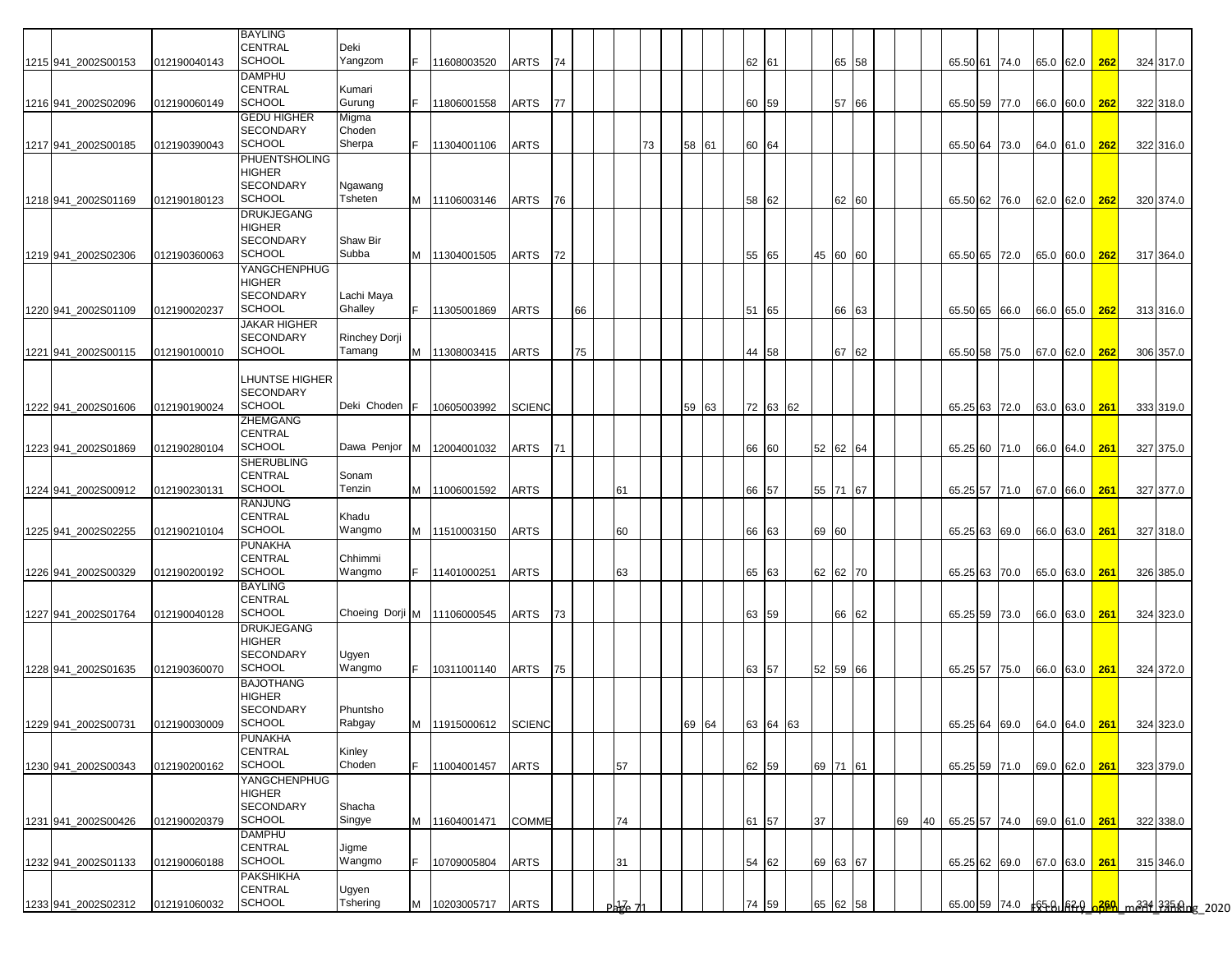|                     |              | YANGCHENPHUG<br>HIGHER            |                            |     |                 |               |    |    |    |    |    |       |          |       |           |    |    |          |    |    |               |                                       |      |               |            |           |
|---------------------|--------------|-----------------------------------|----------------------------|-----|-----------------|---------------|----|----|----|----|----|-------|----------|-------|-----------|----|----|----------|----|----|---------------|---------------------------------------|------|---------------|------------|-----------|
| 1234 941 2002S01420 | 012190020189 | <b>SECONDARY</b><br><b>SCHOOL</b> | Kuenzang<br>Namgay         |     | M 11008001842   | <b>ARTS</b>   |    |    | 33 |    |    |       |          | 70 63 |           |    | 55 | 64 63    |    |    |               | 65.00 63 70.0                         |      | 64.0 63.0     | <b>260</b> | 330 348.0 |
|                     |              | SAMTSE HIGHER                     |                            |     |                 |               |    |    |    |    |    |       |          |       |           |    |    |          |    |    |               |                                       |      |               |            |           |
|                     | 012190240040 | <b>SECONDARY</b><br><b>SCHOOL</b> | Kunga Lhamo F              |     | 10902001051     | <b>SCIENC</b> |    |    |    | 67 |    | 55 69 |          | 69 55 |           |    |    |          |    |    |               |                                       |      |               |            |           |
| 1235 941_2002S01560 |              | NANGKOR                           |                            |     |                 |               |    |    |    |    |    |       |          |       |           |    |    |          |    |    | 65.00 55 69.0 |                                       |      | 69.0 67.0     | 260        | 329 315.0 |
|                     |              | <b>CENTRAL</b>                    | Sangay                     |     |                 |               |    |    |    |    |    |       |          |       |           |    |    |          |    |    |               |                                       |      |               |            |           |
| 1236 941_2002S02018 | 012190160185 | <b>SCHOOL</b>                     | Tshering                   | м   | 10906000137     | <b>SCIENC</b> |    |    |    | 71 | 61 | 65    |          | 65 59 |           |    |    |          |    |    |               | 65.00 59 71.0                         |      | 65.0 65.0     | 260        | 325 321.0 |
|                     |              | <b>GELEPHU HIGHER</b>             |                            |     |                 |               |    |    |    |    |    |       |          |       |           |    |    |          |    |    |               |                                       |      |               |            |           |
|                     |              | <b>SECONDARY</b>                  | Tenzin                     |     |                 |               |    |    |    |    |    |       |          |       |           |    |    |          |    |    |               |                                       |      |               |            |           |
| 1237 941_2002S00973 | 012190080213 | <b>SCHOOL</b><br>YANGCHENPHUG     | Yangdon                    |     | 10102000804     | ARTS          | 75 |    | 40 |    |    |       |          | 63 60 |           |    |    | 59 62    |    |    | 65.00 60 75.0 |                                       |      | 63.0 62.0     | 260        | 323 359.0 |
|                     |              | HIGHER                            |                            |     |                 |               |    |    |    |    |    |       |          |       |           |    |    |          |    |    |               |                                       |      |               |            |           |
|                     |              | <b>SECONDARY</b>                  | Nima                       |     |                 |               |    |    |    |    |    |       |          |       |           |    |    |          |    |    |               |                                       |      |               |            |           |
| 1238 941_2002S02278 | 012190020301 | <b>SCHOOL</b><br><b>CHUKHA</b>    | Wangchuk                   |     | M   11312001794 | ARTS          |    |    | 63 |    |    |       |          | 63 65 |           |    | 60 | 66 64    |    |    | 65.00 65      | 66.0                                  |      | 65.0 64.0     | 260        | 323 381.0 |
|                     |              | CENTRAL                           |                            |     |                 |               |    |    |    |    |    |       |          |       |           |    |    |          |    |    |               |                                       |      |               |            |           |
| 1239 941 2002S02066 | 012190050044 | <b>SCHOOL</b>                     | Chimi Yuden                |     | 10204001921     | <b>ARTS</b>   | 69 |    |    |    |    |       |          | 61    | 65        |    |    | 54 60    |    |    | 65.00 65      | 69.0                                  |      | 65.0 61.0     | 260        | 321 309.0 |
|                     |              | PHUENTSHOLING<br>HIGHER           |                            |     |                 |               |    |    |    |    |    |       |          |       |           |    |    |          |    |    |               |                                       |      |               |            |           |
|                     |              | <b>SECONDARY</b>                  | Sonam                      |     |                 |               |    |    |    |    |    |       |          |       |           |    |    |          |    |    |               |                                       |      |               |            |           |
| 1240 941_2002S00675 | 012190180068 | <b>SCHOOL</b>                     | Wangchuk                   | M   | 10202000085     | <b>COMME</b>  |    |    | 63 |    |    |       |          | 60 59 |           |    | 62 |          | 68 | 70 | 65.00 59 70.0 |                                       |      | 68.0 63.0     | 260        | 320 382.0 |
|                     |              | <b>YANGCHENPHUG</b><br>HIGHER     |                            |     |                 |               |    |    |    |    |    |       |          |       |           |    |    |          |    |    |               |                                       |      |               |            |           |
|                     |              | <b>SECONDARY</b>                  | Lakshimi                   |     |                 |               |    |    |    |    |    |       |          |       |           |    |    |          |    |    |               |                                       |      |               |            |           |
| 1241 941 2002S01230 | 012190020020 | <b>SCHOOL</b>                     | Bhandari                   |     | 11214002257     | <b>SCIENC</b> |    |    |    | 68 | 58 | 62    |          | 60 65 |           | 57 |    |          |    |    | 65.00 65 68.0 |                                       |      | 65.0 62.0     | 260        | 320 370.0 |
|                     |              | <b>UGYEN ACADEMY</b>              |                            |     |                 |               |    |    |    |    |    |       |          |       |           |    |    |          |    |    |               |                                       |      |               |            |           |
|                     |              | HIGHER                            |                            |     |                 |               |    |    |    |    |    |       |          |       |           |    |    |          |    |    |               |                                       |      |               |            |           |
|                     |              | SECONDARY<br><b>SCHOOL</b>        | Sangay<br>Tshomo           |     |                 |               |    |    |    |    |    |       |          |       |           |    |    |          |    |    |               |                                       |      |               |            |           |
| 1242 941_2002S01662 | 012190260065 | DECHHENCHOELI                     |                            |     | F 11103001037   | <b>SCIENC</b> |    |    |    | 64 |    | 57 60 |          | 60 68 |           |    |    |          |    |    |               | 65.00 68 68.0                         |      | 64.0 60.0     | 260        | 320 309.0 |
|                     |              | NG HIGHER                         |                            |     |                 |               |    |    |    |    |    |       |          |       |           |    |    |          |    |    |               |                                       |      |               |            |           |
|                     |              | <b>SECONDARY</b><br><b>SCHOOL</b> | Susma Rana                 | IF. |                 |               |    |    |    |    |    |       |          |       |           |    |    |          |    |    |               |                                       |      |               |            |           |
| 1243 941_2002S01487 | 012190590026 | <b>DAMPHU</b>                     |                            |     | 11307002216     | <b>ARTS</b>   |    |    | 56 |    |    |       |          | 58 65 |           |    | 60 | 63 67    |    |    | 65.00 65 67.0 |                                       |      | 65.0 63.0     | 260        | 318 369.0 |
|                     |              | <b>CENTRAL</b>                    | <b>Bal Bahadur</b>         |     |                 |               |    |    |    |    |    |       |          |       |           |    |    |          |    |    |               |                                       |      |               |            |           |
| 1244 941_2002S02325 | 012190060128 | <b>SCHOOL</b>                     | Rai                        |     | M 11802001242   | <b>ARTS</b>   | 74 |    |    |    |    |       |          | 54    | 58        |    |    | 60 68    |    |    | 65.00 58      | 74.0                                  | 68.0 | 60.0          | 260        | 314 314.0 |
|                     |              | <b>YANGCHENPHUG</b><br>HIGHER     |                            |     |                 |               |    |    |    |    |    |       |          |       |           |    |    |          |    |    |               |                                       |      |               |            |           |
|                     |              | SECONDARY                         |                            |     |                 |               |    |    |    |    |    |       |          |       |           |    |    |          |    |    |               |                                       |      |               |            |           |
| 1245 941_2002S00905 | 012190020216 | <b>SCHOOL</b>                     | Tshering                   | F.  | 10205006302     | <b>ARTS</b>   |    |    | 52 |    |    |       |          | 51    | 64        |    | 62 | 65 67    |    |    | 65.00 64 67.0 |                                       |      | 65.0 64.0     | 260        | 311 361.0 |
|                     |              | <b>DAMPHU</b><br>CENTRAL          |                            |     |                 |               |    |    |    |    |    |       |          |       |           |    |    |          |    |    |               |                                       |      |               |            |           |
| 1246 941_2002S01438 | 012190060096 | <b>SCHOOL</b>                     | Anish Subba                |     | M 11811001608   | <b>COMME</b>  |    |    | 62 |    |    |       |          | 47 62 |           |    | 64 |          | 72 | 56 | 65.00 62 72.0 |                                       |      | 64.0 62.0     | 260        | 307 363.0 |
|                     |              | ORONG HIGHER<br><b>SECONDARY</b>  | Samten                     |     |                 |               |    |    |    |    |    |       |          |       |           |    |    |          |    |    |               |                                       |      |               |            |           |
| 1247 941_2002S00404 | 012190760119 | <b>SCHOOL</b>                     | Lhamo                      |     | 11102007453     | <b>ARTS</b>   |    | 70 |    |    |    |       |          | 70 58 |           |    |    | 57 61    |    |    |               | 64.75 58 70.0 70.0 61.0 259 329 316.0 |      |               |            |           |
|                     |              | DAMPHU                            |                            |     |                 |               |    |    |    |    |    |       |          |       |           |    |    |          |    |    |               |                                       |      |               |            |           |
|                     |              | CENTRAL<br><b>SCHOOL</b>          | Tshering<br>Wangmo         |     |                 |               |    |    |    |    |    |       | 65 70 56 |       |           |    |    |          |    |    |               | 64.75 56 70.0                         |      |               |            |           |
| 1248 941_2002S01974 | 012190060207 | <b>DASHIDING</b>                  |                            |     | 12006000275     | <b>ARTS</b>   |    |    |    |    |    |       |          |       |           |    |    | 45 60 68 |    |    |               |                                       |      | 68.0 65.0 259 |            | 329 364.0 |
|                     |              | <b>HIGHER</b>                     |                            |     |                 |               |    |    |    |    |    |       |          |       |           |    |    |          |    |    |               |                                       |      |               |            |           |
|                     |              | SECONDARY<br><b>SCHOOL</b>        |                            |     |                 |               |    |    |    |    |    |       |          |       |           |    |    |          |    |    |               |                                       |      |               |            |           |
| 1249 941_2002S01417 | 012190930031 | <b>YANGCHENPHUG</b>               | Dechen Dorji M 11601001851 |     |                 | <b>ARTS</b>   |    |    |    |    |    |       |          | 67 57 |           |    |    | 55 60 75 |    |    |               | 64.75 57 75.0                         |      | 67.0 60.0 259 |            | 326 314.0 |
|                     |              | HIGHER                            |                            |     |                 |               |    |    |    |    |    |       |          |       |           |    |    |          |    |    |               |                                       |      |               |            |           |
|                     |              | SECONDARY<br><b>SCHOOL</b>        | Thinley<br>Wangmo          | F.  |                 |               |    |    |    |    |    |       |          |       |           |    |    |          |    |    |               |                                       |      |               |            |           |
| 1250 941_2002S01637 | 012190020324 |                                   |                            |     | 11504004254     | <b>ARTS</b>   |    |    | 43 |    |    |       |          | 67    | <b>64</b> |    | 41 | 64 61    |    |    |               | 64.75 64 67.0 64.0 64.0 259           |      |               |            | 326 340.0 |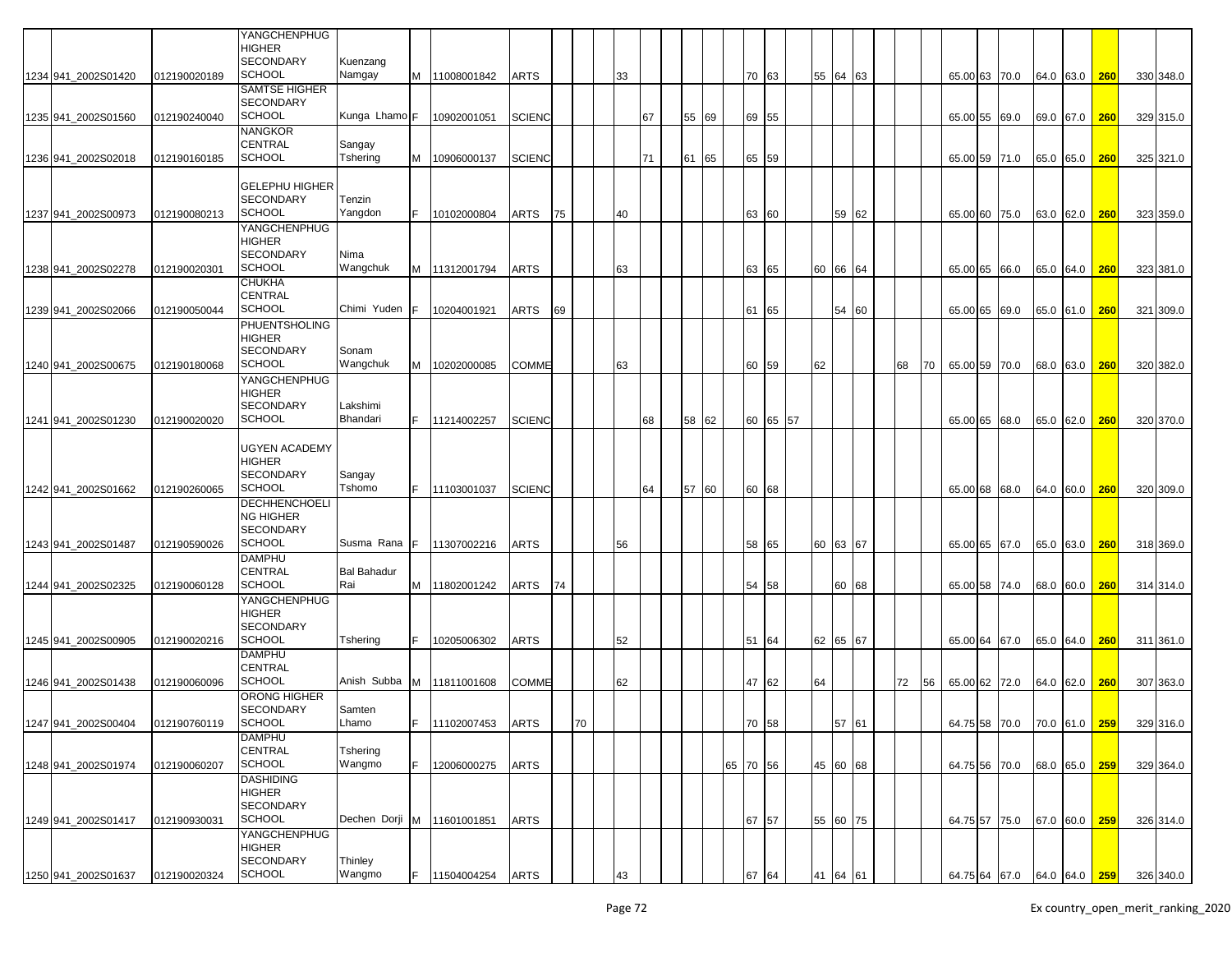|                     |              | <b>SHARI HIGHER</b>      |                 |    |                              |               |    |    |         |    |          |    |          |    |    |          |    |    |                             |  |               |     |           |  |
|---------------------|--------------|--------------------------|-----------------|----|------------------------------|---------------|----|----|---------|----|----------|----|----------|----|----|----------|----|----|-----------------------------|--|---------------|-----|-----------|--|
|                     |              | <b>SECONDARY</b>         | Pema            |    |                              |               |    |    |         |    |          |    |          |    |    |          |    |    |                             |  |               |     |           |  |
| 1251 941_2002S00247 | 012190380023 | <b>SCHOOL</b>            | Wangdi          | M  | 10502000457                  | <b>SCIENC</b> |    |    |         | 74 | 56       | 60 | 66 59    |    |    |          |    |    | 64.75 59 74.0               |  | 66.0 60.0 259 |     | 325 315.0 |  |
|                     |              | SHABA MIDDLE             |                 |    |                              |               |    |    |         |    |          |    |          |    |    |          |    |    |                             |  |               |     |           |  |
|                     |              | <b>SECONDARY</b>         | Tshering        |    |                              |               |    |    |         |    |          |    |          |    |    |          |    |    |                             |  |               |     |           |  |
| 1252 941 2002S02224 | 012190500013 | <b>SCHOOL</b>            | Choden          | F  | 10808001876                  | <b>ARTS</b>   |    |    | 58      |    |          |    | 65 63    |    |    | 67 64 63 |    |    | 64.75 63 67.0               |  | 65.0 64.0 259 |     | 324 380.0 |  |
|                     |              | <b>BAYLING</b>           |                 |    |                              |               |    |    |         |    |          |    |          |    |    |          |    |    |                             |  |               |     |           |  |
|                     |              | <b>CENTRAL</b>           |                 |    |                              |               |    |    |         |    |          |    |          |    |    |          |    |    |                             |  |               |     |           |  |
| 1253 941 2002S01529 | 012190040141 | <b>SCHOOL</b>            | Deki Choden     | F. | 11503000815                  | ARTS          | 77 |    |         |    |          |    | 63 59    |    |    | 60 57    |    |    | 64.75 59 77.0               |  | 63.0 60.0     | 259 | 322 316.0 |  |
|                     |              | DAMPHU                   |                 |    |                              |               |    |    |         |    |          |    |          |    |    |          |    |    |                             |  |               |     |           |  |
|                     |              | <b>CENTRAL</b>           | Dhan Raj        |    |                              |               |    |    |         |    |          |    |          |    |    |          |    |    |                             |  |               |     |           |  |
| 1254 941 2002S02154 | 012190060213 | <b>SCHOOL</b>            | Darjee          | M  | 11804000379                  | ARTS          |    | 76 |         |    |          |    | 49 60    |    |    | 58 61 62 |    |    | 64.75 60 76.0               |  | 62.0 61.0 259 |     | 308 366.0 |  |
|                     |              | <b>SHARI HIGHER</b>      |                 |    |                              |               |    |    |         |    |          |    |          |    |    |          |    |    |                             |  |               |     |           |  |
|                     |              | <b>SECONDARY</b>         |                 |    |                              |               |    |    |         |    |          |    |          |    |    |          |    |    |                             |  |               |     |           |  |
|                     |              | <b>SCHOOL</b>            | Sherab Lotey M  |    |                              |               |    |    |         |    |          |    |          |    |    |          |    |    |                             |  |               |     |           |  |
| 1255 941_2002S00293 | 012190380006 |                          |                 |    | 10504001257                  | <b>SCIENC</b> |    |    |         |    | 60       | 62 | 72 62 29 |    |    |          |    |    | 64.50 62 72.0               |  | 62.0 62.0 258 |     | 330 285.0 |  |
|                     |              | YADI HIGHER              |                 |    |                              |               |    |    |         |    |          |    |          |    |    |          |    |    |                             |  |               |     |           |  |
|                     |              | <b>SECONDARY</b>         | Lothuen         |    |                              |               |    |    |         |    |          |    |          |    |    |          |    |    |                             |  |               |     |           |  |
| 1256 941_2002S02170 | 012190650008 | <b>SCHOOL</b>            | Jamtsho         | M  | 10704000165                  | <b>SCIENC</b> |    |    |         |    | 63       | 64 | 70 61    | 51 |    |          |    |    | 64.50 61 70.0               |  | 64.0 63.0 258 |     | 328 309.0 |  |
|                     |              |                          |                 |    |                              |               |    |    |         |    |          |    |          |    |    |          |    |    |                             |  |               |     |           |  |
|                     |              | <b>LHUNTSE HIGHER</b>    |                 |    |                              |               |    |    |         |    |          |    |          |    |    |          |    |    |                             |  |               |     |           |  |
|                     |              | <b>SECONDARY</b>         |                 |    |                              |               |    |    |         |    |          |    |          |    |    |          |    |    |                             |  |               |     |           |  |
| 1257 941 2002S00227 | 012190190051 | <b>SCHOOL</b>            | Sherab Choki F  |    | 11508004827                  | <b>COMME</b>  |    |    | 66      |    |          |    | 70 60    |    | 44 |          | 62 | 42 | 64.50 60 70.0               |  | 66.0 62.0     | 258 | 328 344.0 |  |
|                     |              | <b>SHERUBLING</b>        |                 |    |                              |               |    |    |         |    |          |    |          |    |    |          |    |    |                             |  |               |     |           |  |
|                     |              | CENTRAL                  | Dorji           |    |                              |               |    |    |         |    |          |    |          |    |    |          |    |    |                             |  |               |     |           |  |
| 1258 941 2002S02025 | 012190230108 | <b>SCHOOL</b>            | Wangchuk        | M  | 11704001079                  | ARTS          |    |    | 51      |    |          |    | 69 59    |    |    | 55 70 60 |    |    | 64.50 59 70.0               |  | 69.0 60.0 258 |     | 327 364.0 |  |
|                     |              |                          | Sonam           |    |                              |               |    |    |         |    |          |    |          |    |    |          |    |    |                             |  |               |     |           |  |
| 1259 941 2002S01318 | 012191390026 |                          | Euden           |    | 10711003292                  | <b>SCIENC</b> |    |    |         |    | 60<br>65 |    | 68 62 63 |    |    |          |    |    | 64.50 62 68.0               |  | 65.0 63.0     | 258 | 326 318.0 |  |
|                     |              | <b>PUNAKHA</b>           |                 |    |                              |               |    |    |         |    |          |    |          |    |    |          |    |    |                             |  |               |     |           |  |
|                     |              | <b>CENTRAL</b>           |                 |    |                              |               |    |    |         |    |          |    |          |    |    |          |    |    |                             |  |               |     |           |  |
| 1260 941 2002S01788 | 012190200002 | <b>SCHOOL</b>            | Dawa            | M  | 11913000781                  | <b>SCIENC</b> |    |    |         |    | 57<br>67 |    | 67 58 66 |    |    |          |    |    | 64.50 58 67.0               |  | 67.0 66.0 258 |     | 325 315.0 |  |
|                     |              | <b>JAKAR HIGHER</b>      |                 |    |                              |               |    |    |         |    |          |    |          |    |    |          |    |    |                             |  |               |     |           |  |
|                     |              | <b>SECONDARY</b>         |                 |    |                              |               |    |    |         |    |          |    |          |    |    |          |    |    |                             |  |               |     |           |  |
| 1261 941 2002S01346 | 012190100036 | <b>SCHOOL</b>            | Dorji Zangpo M  |    | 11704003589                  | <b>ARTS</b>   |    | 67 |         |    |          |    | 66 61    |    |    | 41 62 64 |    |    | 64.50 61 67.0               |  | 66.0 64.0 258 |     | 324 361.0 |  |
|                     |              | <b>BAYLING</b>           |                 |    |                              |               |    |    |         |    |          |    |          |    |    |          |    |    |                             |  |               |     |           |  |
|                     |              | <b>CENTRAL</b>           |                 |    |                              |               |    |    |         |    |          |    |          |    |    |          |    |    |                             |  |               |     |           |  |
| 1262 941 2002S01589 | 012190040033 | <b>SCHOOL</b>            |                 |    | Jigme Singye M   11601002879 | <b>SCIENC</b> |    |    |         |    | 66       | 69 | 65 58 62 |    |    |          |    |    | 64.50 58 69.0               |  | 66.0 65.0     | 258 | 323 320.0 |  |
|                     |              |                          |                 |    |                              |               |    |    |         |    |          |    |          |    |    |          |    |    |                             |  |               |     |           |  |
|                     |              | <b>GELEPHU HIGHER</b>    |                 |    |                              |               |    |    |         |    |          |    |          |    |    |          |    |    |                             |  |               |     |           |  |
|                     |              | <b>SECONDARY</b>         | Karuna          |    |                              |               |    |    |         |    |          |    |          |    |    |          |    |    |                             |  |               |     |           |  |
| 1263 941_2002S00584 | 012190080071 | SCHOOL                   | Homagai         | F. | 11305003001                  | <b>SCIENC</b> |    |    |         | 75 | 58       | 62 | 61 60    |    |    |          |    |    | 64.50 60 75.0               |  | 62.0 61.0 258 |     | 319 316.0 |  |
|                     |              | ZHEMGANG                 |                 |    |                              |               |    |    |         |    |          |    |          |    |    |          |    |    |                             |  |               |     |           |  |
|                     |              | CENTRAL                  | Pema Thinlay    |    |                              |               |    |    |         |    |          |    |          |    |    |          |    |    |                             |  |               |     |           |  |
| 1264 941_2002S01824 | 012190280112 | <b>SCHOOL</b>            | Tamang          | M  | 11809002016                  | ARTS          | 74 |    |         |    |          |    | 50 60    |    | 45 | 64 60    |    |    | 64.50 60 74.0               |  | 64.0 60.0 258 |     | 308 353.0 |  |
|                     |              | <b>BAYLING</b>           |                 |    |                              |               |    |    |         |    |          |    |          |    |    |          |    |    |                             |  |               |     |           |  |
|                     |              | CENTRAL                  | Yangchen        |    |                              |               |    |    |         |    |          |    |          |    |    |          |    |    |                             |  |               |     |           |  |
| 1265 941 2002S02274 | 012190040068 | <b>SCHOOL</b>            | Lhamo           | F. | 11606003563                  | COMME         |    |    | 67      |    |          |    | 65 60    |    | 65 |          | 60 | 59 | 64.25 60 67.0               |  | 65.0 65.0 257 |     | 322 376.0 |  |
|                     |              | <b>DAMPHU</b>            |                 |    |                              |               |    |    |         |    |          |    |          |    |    |          |    |    |                             |  |               |     |           |  |
|                     |              | <b>CENTRAL</b>           | Karma           |    |                              |               |    |    |         |    |          |    |          |    |    |          |    |    |                             |  |               |     |           |  |
|                     |              | <b>SCHOOL</b>            | Choden Rinzin F |    |                              |               |    |    |         |    |          |    |          |    |    |          |    |    |                             |  |               |     |           |  |
| 1266 941 2002S00477 | 012190060190 |                          |                 |    | 11806000496                  | ARTS          |    |    | 25      |    |          |    | 64 58    |    | 63 | 58 72    |    |    | 64.25 58 72.0               |  | 64.0 63.0 257 |     | 321 340.0 |  |
|                     |              | <b>DAMPHU</b>            |                 |    |                              |               |    |    |         |    |          |    |          |    |    |          |    |    |                             |  |               |     |           |  |
|                     |              | CENTRAL<br><b>SCHOOL</b> | Passang         |    |                              |               |    |    |         |    |          |    |          |    |    |          |    |    |                             |  |               |     |           |  |
| 1267 941 2002S02142 | 012190060242 |                          | Maya Tamang F   |    | 11809002845                  | <b>ARTS</b>   |    | 77 |         |    |          |    | 60 60    |    |    | 60 60 59 |    |    | 64.25 60 77.0               |  | 60.0 60.0 257 |     | 317 376.0 |  |
|                     |              | <b>JAKAR HIGHER</b>      |                 |    |                              |               |    |    |         |    |          |    |          |    |    |          |    |    |                             |  |               |     |           |  |
|                     |              | SECONDARY                |                 |    |                              |               |    |    |         |    |          |    |          |    |    |          |    |    |                             |  |               |     |           |  |
| 1268 941_2002S01357 | 012190100086 | <b>SCHOOL</b>            | Tashi Choden F  |    | 10101003956                  | COMME         |    |    | 62      |    |          |    | 60 63    |    | 51 |          | 69 | 57 | 64.25 63 69.0               |  | 63.0 62.0 257 |     | 317 362.0 |  |
|                     |              | <b>JAKAR HIGHER</b>      |                 |    |                              |               |    |    |         |    |          |    |          |    |    |          |    |    |                             |  |               |     |           |  |
|                     |              | <b>SECONDARY</b>         | Chimi           |    |                              |               |    |    |         |    |          |    |          |    |    |          |    |    |                             |  |               |     |           |  |
| 1269 941_2002S00403 | 012190100053 | <b>SCHOOL</b>            | Wangmo          | F  | 11502004443                  | ARTS          | 74 |    |         |    |          |    | 56 59    |    |    | 26 64 60 |    |    | 64.25 59 74.0 64.0 60.0 257 |  |               |     | 313 339.0 |  |
|                     |              | <b>PUNAKHA</b>           |                 |    |                              |               |    |    |         |    |          |    |          |    |    |          |    |    |                             |  |               |     |           |  |
|                     |              | <b>CENTRAL</b>           |                 |    |                              |               |    |    |         |    |          |    |          |    |    |          |    |    |                             |  |               |     |           |  |
| 1270 941_2002S02135 | 012190200209 | <b>SCHOOL</b>            | Sonam Pem       |    | 10801001865                  | ARTS          | 72 |    |         |    |          |    | 56 58    |    |    | 61 66    |    |    | 64.25 58 72.0               |  | 66.0 61.0 257 |     | 313 313.0 |  |
|                     |              | CHUKHA                   |                 |    |                              |               |    |    |         |    |          |    |          |    |    |          |    |    |                             |  |               |     |           |  |
|                     |              | <b>CENTRAL</b>           |                 |    |                              |               |    |    |         |    |          |    |          |    |    |          |    |    |                             |  |               |     |           |  |
| 1271 941_2002S01993 | 012190050082 | <b>SCHOOL</b>            | Deki Tshomo F   |    | 11902001854                  | COMME         |    |    | Page 73 |    |          |    | 54 57    |    | 68 |          | 67 | 53 |                             |  |               |     |           |  |
|                     |              |                          |                 |    |                              |               |    |    |         |    |          |    |          |    |    |          |    |    |                             |  |               |     |           |  |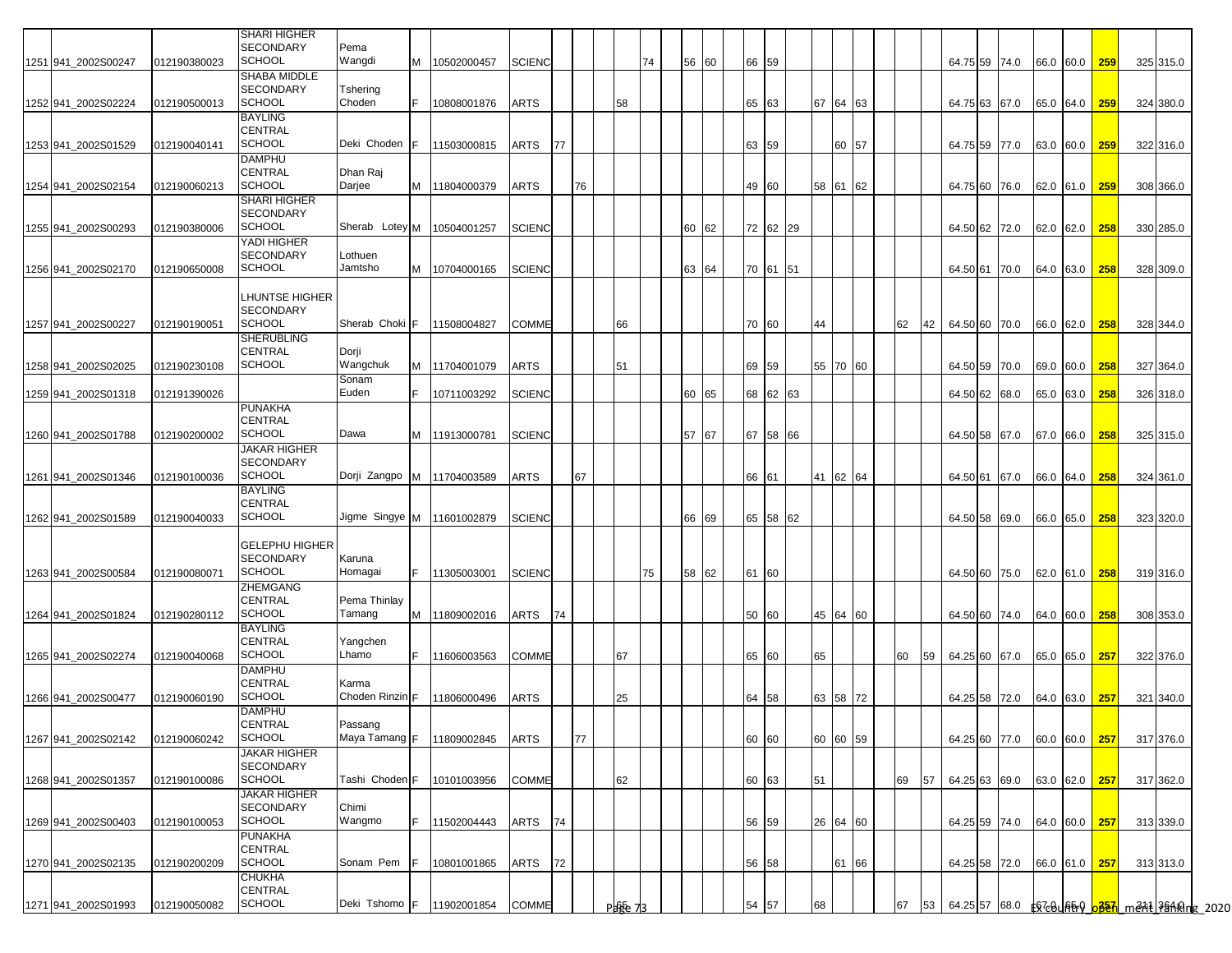|                                            |                              | PHUENTSHOLING<br><b>HIGHER</b><br><b>SECONDARY</b>                               | Yuthog                  |    |                                           |                             |           |         |    |       |       |          |                |          |    |                      |    |    |    |                                              |  |               |     |                        |  |
|--------------------------------------------|------------------------------|----------------------------------------------------------------------------------|-------------------------|----|-------------------------------------------|-----------------------------|-----------|---------|----|-------|-------|----------|----------------|----------|----|----------------------|----|----|----|----------------------------------------------|--|---------------|-----|------------------------|--|
| 1272 941 2002S00349                        | 012190180071                 | <b>SCHOOL</b>                                                                    | Gembo                   |    | M 11602002550                             | <b>COMME</b>                |           | 57      |    |       |       |          | 51 57          |          | 67 |                      | 61 |    | 72 | 64.25 57 72.0                                |  | 67.0 61.0 257 |     | 308 365.0              |  |
| 1273 941 2002S02190                        | 012190190136                 | <b>LHUNTSE HIGHER</b><br><b>SECONDARY</b><br><b>SCHOOL</b>                       | Tshogyal<br>Wangmo      | F. | 10601004578                               | <b>ARTS</b>                 |           | 57      |    |       |       |          | 72 57          |          |    | 57 63 64             |    |    |    | 64.00 57 72.0                                |  | 64.0 63.0 256 |     | 328 370.0              |  |
| 1274 941 2002S01565                        | 012190240041                 | SAMTSE HIGHER<br><b>SECONDARY</b><br><b>SCHOOL</b>                               | Kunga<br>Zangmo         | F. | 10902001052                               | <b>SCIENC</b>               |           |         | 70 | 61 57 |       |          | 66 59          |          |    |                      |    |    |    | 64.00 59 70.0                                |  | 66.0 61.0 256 |     | 322 313.0              |  |
| 1275 941 2002S00578                        | 012190180135                 | <b>PHUENTSHOLING</b><br><b>HIGHER</b><br><b>SECONDARY</b><br><b>SCHOOL</b>       | Karma<br>Lhadon         | F. | 10904000171                               | <b>ARTS</b>                 |           | 34      |    |       |       |          | 66 59          |          |    | 50 66 65             |    |    |    | 64.00 59 66.0                                |  | 66.0 65.0 256 |     | 322 340.0              |  |
| 1276 941_2002S01961                        | 012190200167                 | <b>PUNAKHA</b><br><b>CENTRAL</b><br><b>SCHOOL</b>                                | Pema<br>Zangmo          | F. | 11005000780                               | ARTS                        | <b>71</b> |         |    |       |       |          | 65 57          |          |    | 58 63 59             |    |    |    | 64.00 57 71.0                                |  | 65.0 63.0     | 256 | 321 373.0              |  |
| 1277 941_2002S00167                        | 012190210054                 | <b>RANJUNG</b><br><b>CENTRAL</b><br><b>SCHOOL</b>                                |                         |    | Thinley Dorji M 11512005243               | <b>COMME</b>                |           | 62      |    |       |       |          | 64             | 64       | 63 |                      | 64 |    | 53 | 64.00 64 64.0                                |  | 64.0 64.0 256 |     | 320 370.0              |  |
| 1278 941 2002S01144                        | 012190270051                 | <b>GONGZIM UGYEN</b><br><b>DORJI HIGHER</b><br><b>SECONDARY</b><br><b>SCHOOL</b> | Tenzin<br>Choeda        |    | M 10504000132                             | <b>COMME</b>                |           | 78      |    |       |       |          | 63 55          |          | 54 |                      | 60 |    | 33 | 64.00 55 78.0                                |  | 63.0 60.0     | 256 | 319 343.0              |  |
| 1279 941 2002S00499                        | 012191390213                 |                                                                                  | Karma<br>Wangchuk       |    | M 10802000349                             | ARTS                        | 67        |         |    |       |       |          | 60 59          |          |    | 66 64 64             |    |    |    | 64.00 59 67.0                                |  | 66.0 64.0     | 256 | 316 380.0              |  |
| 1280 941 2002 S02161                       | 012190080066                 | <b>GELEPHU HIGHER</b><br><b>SECONDARY</b><br><b>SCHOOL</b>                       | Ugyen<br>Lhendup        |    | M 10713002997                             | <b>SCIENC</b>               |           |         | 75 |       | 63 61 |          | 60 57          |          |    |                      |    |    |    | 64.00 57 75.0                                |  | 63.0 61.0 256 |     | 316 316.0              |  |
| 1281 941 2002S00161                        | 012190040035                 | <b>BAYLING</b><br><b>CENTRAL</b><br><b>SCHOOL</b>                                |                         |    | Kezang Dorji M 11515000254                | <b>SCIENC</b>               |           |         |    | 67 61 |       |          |                | 69 58 47 |    |                      |    |    |    | 63.75 58 69.0                                |  | 67.0 61.0 255 |     | 324 302.0              |  |
| 1282 941_2002S01432                        | 012190020522                 | YANGCHENPHUG<br><b>HIGHER</b><br><b>SECONDARY</b><br><b>SCHOOL</b>               | Tenzin Dema F           |    | 11601000625                               | COMME                       |           | 54      |    |       |       |          | 66 55          |          | 66 |                      | 68 | 57 |    | 63.75 55 68.0                                |  | 66.0 66.0 255 |     | 321 366.0              |  |
| 1283 941_2002S02315                        | 012191390469                 |                                                                                  | Kinley Tenzin M         |    | 11003000620                               | <b>ARTS</b>                 |           | 40      |    |       |       |          | 62 59          |          |    | 56 63 71             |    |    |    | 63.75 59 71.0                                |  | 63.0 62.0     | 255 | 317 351.0              |  |
| 1284 941_2002S01439                        | 012190060056                 | <b>DAMPHU</b><br><b>CENTRAL</b><br><b>SCHOOL</b>                                 | Jas Maya Rai <u>I</u> F |    | 11812002689                               | <b>SCIENC</b>               |           |         | 67 | 52 67 |       |          | 61 60          |          |    |                      |    |    |    | 63.75 60 67.0                                |  | 67.0 61.0 255 |     | 316 307.0              |  |
|                                            |                              | <b>MOTITHANG</b><br><b>HIGHER</b><br><b>SECONDARY</b>                            |                         |    |                                           |                             |           |         |    |       |       |          |                |          |    |                      |    |    |    |                                              |  |               |     |                        |  |
| 1285 941_2002S02069<br>1286 941_2002S00703 | 012190150182<br>012190050011 | <b>SCHOOL</b><br><b>CHUKHA</b><br><b>CENTRAL</b><br><b>SCHOOL</b>                | Tandin Zam              | Ė  | 11913001245<br>Lalit Gurung M 11308000928 | <b>COMME</b><br><b>ARTS</b> |           | 49      |    |       |       |          | 53 59          |          | 60 |                      | 73 |    | 63 | 63.75 59 73.0                                |  | 63.0 60.0 255 |     | 308 357.0              |  |
| 1287 941_2002S02269                        | 012191060022                 | <b>PAKSHIKHA</b><br>CENTRAL<br><b>SCHOOL</b>                                     | Khandu<br>Wangchuk      |    | M 10207000223                             | <b>ARTS</b>                 |           |         |    |       |       |          | 44 59<br>72 56 |          |    | 62 71 63<br>61 65 56 |    |    |    | 63.75159 71.0 63.0 62.0 255<br>63.50 56 72.0 |  | 65.0 61.0 254 |     | 299 299.0<br>326 310.0 |  |
| 1288 941_2002S02211                        | 012190150063                 | <b>MOTITHANG</b><br><b>HIGHER</b><br><b>SECONDARY</b><br><b>SCHOOL</b>           | Sherub<br>Tenzin        |    | M 11704000559                             | <b>SCIENC</b>               |           |         | 64 | 58 62 |       |          | 69 59          |          |    |                      |    |    |    | 63.50 59 69.0                                |  | 64.0 62.0 254 |     | 323 312.0              |  |
| 1289 941 2002S01609                        | 012190280152                 | <b>ZHEMGANG</b><br><b>CENTRAL</b><br><b>SCHOOL</b>                               | Leki Karma              |    | M 12006001487                             | <b>ARTS</b>                 |           |         |    |       |       | 64 69 58 |                |          |    | 63 62                |    |    |    | 63.50 58 69.0                                |  | 64.0 63.0 254 |     | 323 316.0              |  |
| 1290 941_2002S00767                        | 012190280021                 | ZHEMGANG<br><b>CENTRAL</b><br><b>SCHOOL</b>                                      | Sangay<br>Choden        | F. | 12007003427                               | <b>SCIENC</b>               |           | Page 74 |    | 66    | 64    |          |                | 66 57 65 |    |                      |    |    |    |                                              |  |               |     |                        |  |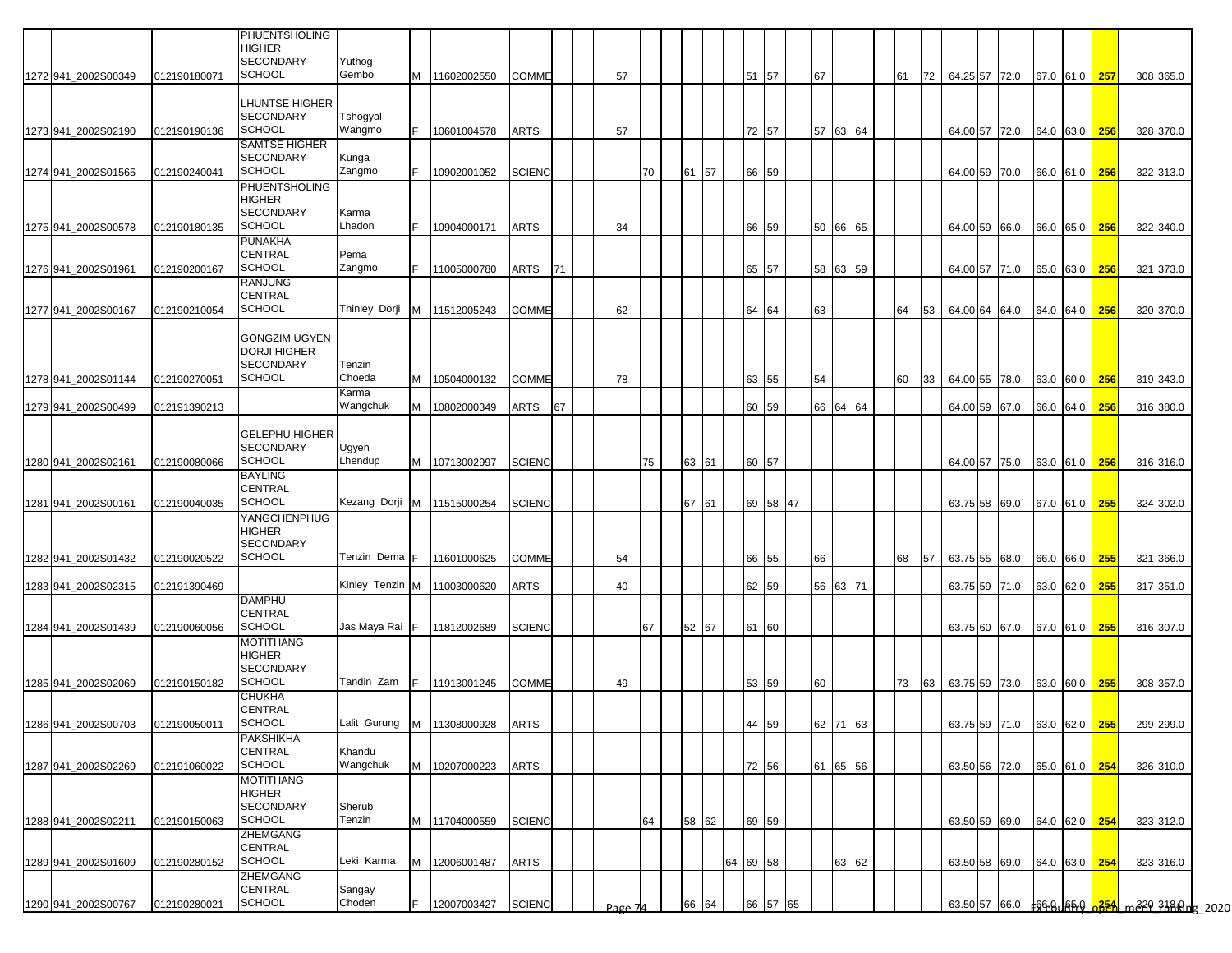|                     |              | <b>JAKAR HIGHER</b>  |                            |   |                                      |               |    |    |    |    |    |       |          |                  |    |          |    |    |                             |      |           |             |     |           |
|---------------------|--------------|----------------------|----------------------------|---|--------------------------------------|---------------|----|----|----|----|----|-------|----------|------------------|----|----------|----|----|-----------------------------|------|-----------|-------------|-----|-----------|
|                     |              | <b>SECONDARY</b>     | Ugyen                      |   |                                      |               |    |    |    |    |    |       |          |                  |    |          |    |    |                             |      |           |             |     |           |
| 1291 941_2002S01539 | 012190100051 | <b>SCHOOL</b>        | Phuntsho                   | M | 10102001511                          | <b>ARTS</b>   |    | 61 |    |    |    |       | 64       | 62               |    | 53 62 66 |    |    | 63.50 62                    |      |           | 64.0 62.0   | 254 |           |
|                     |              |                      |                            |   |                                      |               |    |    |    |    |    |       |          |                  |    |          |    |    |                             | 66.0 |           |             |     | 318 368.0 |
|                     |              |                      | Yangchen<br>Lhamo          |   |                                      |               |    |    |    |    |    |       |          |                  |    |          |    |    |                             |      |           |             |     |           |
| 1292 941_2002S01950 | 012191390136 |                      |                            |   | 11213002442                          | ARTS          | 73 |    |    |    |    |       |          | 63 57            |    | 61 55    |    |    | 63.50 57                    | 73.0 | 63.0 61.0 |             | 254 | 317 309.0 |
|                     |              | SHABA MIDDLE         |                            |   |                                      |               |    |    |    |    |    |       |          |                  |    |          |    |    |                             |      |           |             |     |           |
|                     |              | <b>SECONDARY</b>     | Yeshi                      |   |                                      |               |    |    |    |    |    |       |          |                  |    |          |    |    |                             |      |           |             |     |           |
| 1293 941_2002S01192 | 012190500016 | <b>SCHOOL</b>        | Choden                     |   | 10811000208                          | <b>ARTS</b>   |    |    | 62 |    |    |       | 62       | 63               |    | 66 61 59 |    |    | 63.50 63                    | 66.0 |           | 63.0 62.0   | 254 | 316 373.0 |
|                     |              | <b>DAGA HIGHER</b>   |                            |   |                                      |               |    |    |    |    |    |       |          |                  |    |          |    |    |                             |      |           |             |     |           |
|                     |              | <b>SECONDARY</b>     |                            |   |                                      |               |    |    |    |    |    |       |          |                  |    |          |    |    |                             |      |           |             |     |           |
| 1294 941_2002S01537 | 012190330108 | <b>SCHOOL</b>        | Sita Rai                   |   | 10305004022                          | ARTS          | 74 |    |    |    |    |       | 60       | 59               |    | 60 61 57 |    |    | 63.50 59                    | 74.0 |           | 61.0 60.0   | 254 | 314 371.0 |
|                     |              | <b>PUNAKHA</b>       |                            |   |                                      |               |    |    |    |    |    |       |          |                  |    |          |    |    |                             |      |           |             |     |           |
|                     |              | CENTRAL              | Rinchen                    |   |                                      |               |    |    |    |    |    |       |          |                  |    |          |    |    |                             |      |           |             |     |           |
| 1295 941_2002S01571 | 012190200149 | <b>SCHOOL</b>        | Wangyel                    | M | 11004002006                          | ARTS          | 71 |    |    |    |    |       | 59       | 57               |    | 64 62    |    |    | 63.50 57 71.0               |      | 64.0 62.0 |             | 254 | 313 313.0 |
|                     |              | <b>DAMPHU</b>        |                            |   |                                      |               |    |    |    |    |    |       |          |                  |    |          |    |    |                             |      |           |             |     |           |
|                     |              | CENTRAL              | Geeta                      |   |                                      |               |    |    |    |    |    |       |          |                  |    |          |    |    |                             |      |           |             |     |           |
| 1296 941 2002S02113 | 012190060236 | <b>SCHOOL</b>        | Sanyasi                    |   | 11808002627                          | ARTS          |    | 71 |    |    |    |       | 56       | 57               |    | 54 62 64 |    |    | 63.50 57                    | 71.0 | 64.0 62.0 |             | 254 | 310 364.0 |
|                     |              | <b>SHERUBLING</b>    |                            |   |                                      |               |    |    |    |    |    |       |          |                  |    |          |    |    |                             |      |           |             |     |           |
|                     |              | <b>CENTRAL</b>       |                            |   |                                      |               |    |    |    |    |    |       |          |                  |    |          |    |    |                             |      |           |             |     |           |
|                     |              |                      |                            |   |                                      |               |    |    |    |    |    |       |          |                  |    |          |    |    |                             |      |           |             |     |           |
| 1297 941_2002S01619 | 012190230044 | <b>SCHOOL</b>        | Kinley Om                  |   | 11009001050                          | <b>COMME</b>  |    |    | 40 |    |    |       | 66       | 59               | 60 |          | 49 | 68 | 63.25 59                    | 68.0 |           | 66.0 60.0   | 253 | 319 342.0 |
|                     |              | <b>PUNAKHA</b>       |                            |   |                                      |               |    |    |    |    |    |       |          |                  |    |          |    |    |                             |      |           |             |     |           |
|                     |              | CENTRAL              | Dechen                     |   |                                      |               |    |    |    |    |    |       |          |                  |    |          |    |    |                             |      |           |             |     |           |
| 1298 941 2002S01098 | 012190200179 | <b>SCHOOL</b>        | Namgay                     | M | 10606002738                          | <b>ARTS</b>   |    |    |    |    |    |       | 61       | 59               |    | 61 68 65 |    |    | 63.25 59 68.0               |      |           | 65.0 61.0   | 253 | 314 314.0 |
|                     |              |                      |                            |   |                                      |               |    |    |    |    |    |       |          |                  |    |          |    |    |                             |      |           |             |     |           |
|                     |              | MONGAR HIGHER        |                            |   |                                      |               |    |    |    |    |    |       |          |                  |    |          |    |    |                             |      |           |             |     |           |
|                     |              | <b>SECONDARY</b>     | Rinchen                    |   |                                      |               |    |    |    |    |    |       |          |                  |    |          |    |    |                             |      |           |             |     |           |
| 1299 941 2002S02310 | 012190140101 | <b>SCHOOL</b>        | Namgyel                    |   | M 11104000415                        | <b>COMME</b>  |    |    | 63 |    |    |       | 57       | 58               | 67 |          | 64 | 64 | 63.25 58 67.0               |      |           | 64.0 64.0   | 253 | 310 373.0 |
|                     |              |                      |                            |   |                                      |               |    |    |    |    |    |       |          |                  |    |          |    |    |                             |      |           |             |     |           |
|                     |              | LOSEL GYATSHO        |                            |   |                                      |               |    |    |    |    |    |       |          |                  |    |          |    |    |                             |      |           |             |     |           |
| 1300 941 2002S01378 | 012190710165 | ACADEMY              | Dawa Yoezer M              |   | 12008001612                          | <b>COMME</b>  |    |    | 68 |    | 60 |       |          | 47 55            |    |          | 70 | 52 | 63.25 55                    | 70.0 | 68.0 60.0 |             | 253 | 300 352.0 |
|                     |              |                      |                            |   |                                      |               |    |    |    |    |    |       |          |                  |    |          |    |    |                             |      |           |             |     |           |
|                     |              | PUNAKHA              |                            |   |                                      |               |    |    |    |    |    |       |          |                  |    |          |    |    |                             |      |           |             |     |           |
|                     |              | <b>CENTRAL</b>       | Choki                      |   |                                      |               |    |    |    |    |    |       |          |                  |    |          |    |    |                             |      |           |             |     |           |
| 1301 941 2002S00138 | 012190200082 | <b>SCHOOL</b>        | Wangmo                     |   | 11908001750                          | <b>SCIENC</b> |    |    |    | 64 |    | 59 61 |          | 66 61 54         |    |          |    |    | 63.00 61                    | 66.0 | 64.0 61.0 |             | 252 | 318 365.0 |
|                     |              | <b>NANGKOR</b>       |                            |   |                                      |               |    |    |    |    |    |       |          |                  |    |          |    |    |                             |      |           |             |     |           |
|                     |              | CENTRAL              | Tshering                   |   |                                      |               |    |    |    |    |    |       |          |                  |    |          |    |    |                             |      |           |             |     |           |
| 1302 941_2002S01821 | 012190160032 | <b>SCHOOL</b>        | Lhaden                     |   | 10904000612                          | <b>ARTS</b>   |    |    |    |    |    |       | 63       | 58               |    | 66 63 65 |    |    | 63.00 58                    | 66.0 |           | 65.0 63.0   | 252 | 315 315.0 |
|                     |              | <b>DAGA HIGHER</b>   |                            |   |                                      |               |    |    |    |    |    |       |          |                  |    |          |    |    |                             |      |           |             |     |           |
|                     |              | <b>SECONDARY</b>     | Sangay                     |   |                                      |               |    |    |    |    |    |       |          |                  |    |          |    |    |                             |      |           |             |     |           |
| 1303 941_2002S01209 | 012190330050 | <b>SCHOOL</b>        | Chezom                     |   | 10305001070                          | COMME         |    |    | 70 |    |    |       | 54       | 55               | 63 |          | 62 | 64 | 63.00 55                    | 70.0 |           | 64.0 63.0   | 252 | 306 368.0 |
|                     |              | <b>JAKAR HIGHER</b>  |                            |   |                                      |               |    |    |    |    |    |       |          |                  |    |          |    |    |                             |      |           |             |     |           |
|                     |              | <b>SECONDARY</b>     | Tashi                      |   |                                      |               |    |    |    |    |    |       |          |                  |    |          |    |    |                             |      |           |             |     |           |
| 1304 941_2002S02046 | 012190100029 | <b>SCHOOL</b>        | Wangmo                     |   | 10101005090                          | ARTS          |    | 65 |    |    |    |       | 62       | 62               |    | 61 60 62 |    |    | 62.75 62                    |      |           |             | 251 |           |
|                     |              |                      |                            |   |                                      |               |    |    |    |    |    |       |          |                  |    |          |    |    |                             | 65.0 |           | 62.0 62.0   |     | 313 372.0 |
|                     |              | <b>JAKAR HIGHER</b>  |                            |   |                                      |               |    |    |    |    |    |       |          |                  |    |          |    |    |                             |      |           |             |     |           |
|                     |              | <b>SECONDARY</b>     | Choejay                    |   |                                      |               |    |    |    |    |    |       |          |                  |    |          |    |    |                             |      |           |             |     |           |
| 1305 941 2002S01465 | 012190100142 | <b>SCHOOL</b>        | Lhamo                      |   | 10101001234                          | <b>SCIENC</b> |    |    |    | 67 |    | 58 66 | 61       | 57               |    |          |    |    | 62.75 57 67.0               |      |           | 66.0 61.0   | 251 | 312 309.0 |
|                     |              | <b>CHUKHA</b>        |                            |   |                                      |               |    |    |    |    |    |       |          |                  |    |          |    |    |                             |      |           |             |     |           |
|                     |              | CENTRAL              |                            |   |                                      |               |    |    |    |    |    |       |          |                  |    |          |    |    |                             |      |           |             |     |           |
| 1306 941 2002S00537 | 012190050092 | <b>SCHOOL</b>        | Nima Dema                  |   | 10202000440                          | COMME         |    |    | 70 |    |    |       | 58       | 57               | 62 |          | 62 | 40 | 62.75 57                    | 70.0 |           | 62.0 62.0   | 251 | 309 349.0 |
|                     |              | PUNAKHA              |                            |   |                                      |               |    |    |    |    |    |       |          |                  |    |          |    |    |                             |      |           |             |     |           |
|                     |              | <b>CENTRAL</b>       | Tenzin                     |   |                                      |               |    |    |    |    |    |       |          |                  |    |          |    |    |                             |      |           |             |     |           |
| 1307 941_2002S00837 | 012190200018 | <b>SCHOOL</b>        | Jamtsho                    |   | M 11810002436 SCIENC                 |               |    |    |    |    |    | 56 60 |          | $ 04 $ 59 $ 07 $ |    |          |    |    | 62.50 59 67.0 64.0 60.0 250 |      |           |             |     | 314 306.0 |
|                     |              | YANGCHENPHUG         |                            |   |                                      |               |    |    |    |    |    |       |          |                  |    |          |    |    |                             |      |           |             |     |           |
|                     |              | HIGHER               |                            |   |                                      |               |    |    |    |    |    |       |          |                  |    |          |    |    |                             |      |           |             |     |           |
|                     |              | <b>SECONDARY</b>     |                            |   |                                      |               |    |    |    |    |    |       |          |                  |    |          |    |    |                             |      |           |             |     |           |
| 1308 941_2002S01114 | 012190020308 | <b>SCHOOL</b>        | Ugyen Lethro M 11704002036 |   |                                      | <b>ARTS</b>   |    |    | 18 |    |    |       |          | 64 62            |    | 46 62 60 |    |    | 62.50 62 64.0               |      |           | $62.0$ 62.0 | 250 | 314 312.0 |
|                     |              |                      |                            |   |                                      |               |    |    |    |    |    |       |          |                  |    |          |    |    |                             |      |           |             |     |           |
|                     |              | <b>DRUKGYEL</b>      |                            |   |                                      |               |    |    |    |    |    |       |          |                  |    |          |    |    |                             |      |           |             |     |           |
|                     |              | CENTRAL              | Tandin                     |   |                                      |               |    |    |    |    |    |       |          |                  |    |          |    |    |                             |      |           |             |     |           |
| 1309 941 2002S01479 | 012190070103 | <b>SCHOOL</b>        | <b>Tshering</b>            | M | 10305000255                          | <b>COMME</b>  |    |    | 64 |    |    |       |          | 62 61            | 58 |          | 63 | 47 | 62.50 61 64.0               |      |           | 63.0 62.0   | 250 | 312 355.0 |
|                     |              |                      |                            |   |                                      |               |    |    |    |    |    |       |          |                  |    |          |    |    |                             |      |           |             |     |           |
|                     |              | <b>MONGAR HIGHER</b> |                            |   |                                      |               |    |    |    |    |    |       |          |                  |    |          |    |    |                             |      |           |             |     |           |
|                     |              | <b>SECONDARY</b>     |                            |   |                                      |               |    |    |    |    |    |       |          |                  |    |          |    |    |                             |      |           |             |     |           |
| 1310 941_2002S00892 | 012190140050 | <b>SCHOOL</b>        |                            |   | Leki Tshomo   F   10711001622   ARTS |               | 71 |    |    |    |    |       | 59 60 57 |                  |    | 61 61    |    |    | 62.50 57 71.0 61.0 61.0 250 |      |           |             |     | 310 369.0 |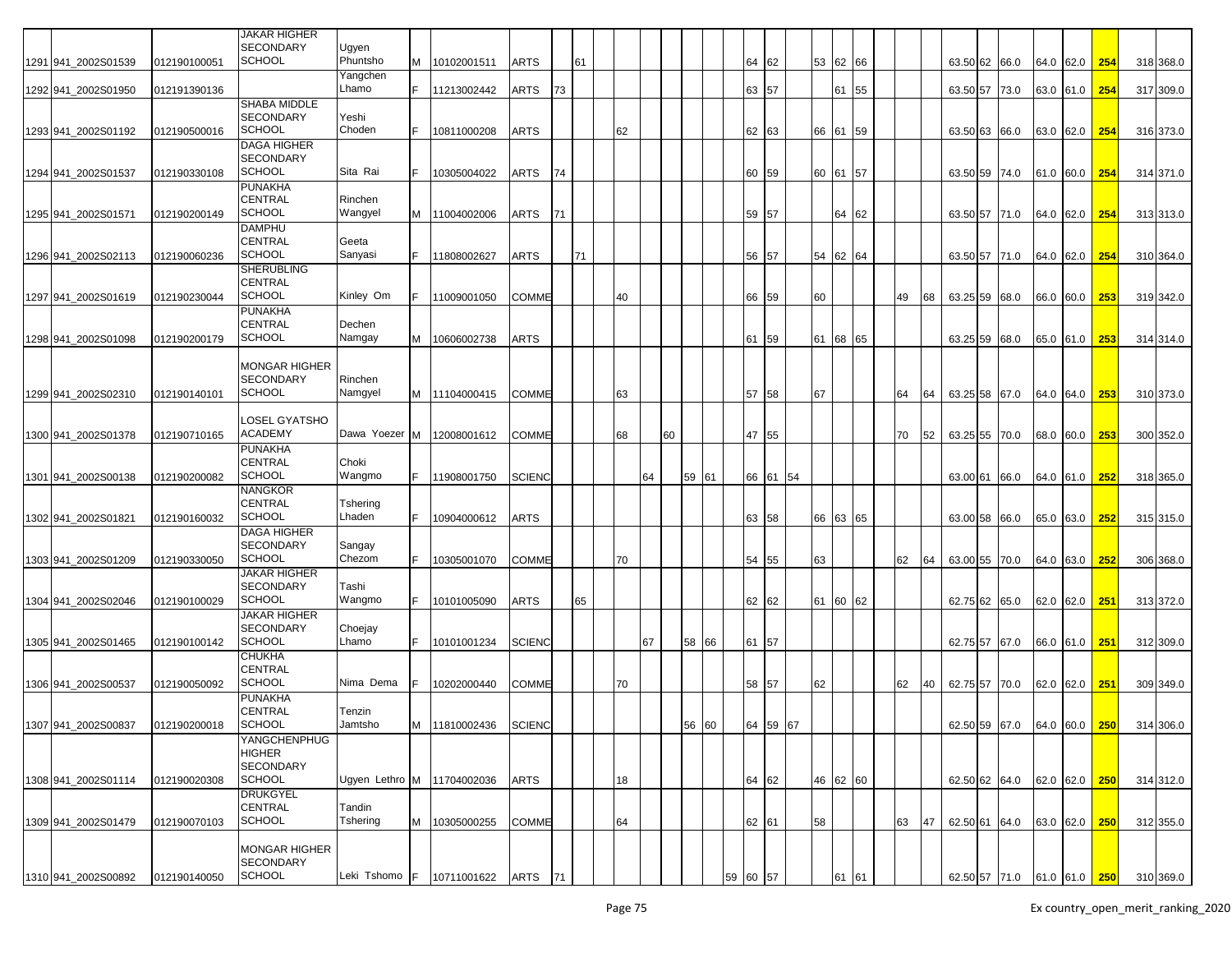|                     |              | <b>GELEPHU HIGHER</b>              |                 |     |               |               |    |                 |    |          |    |          |          |    |          |    |      |  |                             |               |     |                                                      |  |
|---------------------|--------------|------------------------------------|-----------------|-----|---------------|---------------|----|-----------------|----|----------|----|----------|----------|----|----------|----|------|--|-----------------------------|---------------|-----|------------------------------------------------------|--|
|                     |              | <b>SECONDARY</b>                   | Kinley Penjor   |     |               |               |    |                 |    |          |    |          |          |    |          |    |      |  |                             |               |     |                                                      |  |
| 1311 941 2002S01741 | 012190080136 | <b>SCHOOL</b>                      | Bomjan          |     | M 11804001398 | <b>COMME</b>  |    | 62              |    |          |    |          | 57 58    | 65 |          | 65 |      |  | 50 62.50 58 65.0            | 65.0 62.0 250 |     | 307 357.0                                            |  |
|                     |              | <b>BAJOTHANG</b><br><b>HIGHER</b>  |                 |     |               |               |    |                 |    |          |    |          |          |    |          |    |      |  |                             |               |     |                                                      |  |
|                     |              | <b>SECONDARY</b>                   | Deki            |     |               |               |    |                 |    |          |    |          |          |    |          |    |      |  |                             |               |     |                                                      |  |
| 1312 941_2002S01616 | 012190030075 | <b>SCHOOL</b>                      | Yangzom         | IF. | 10605000456   | <b>ARTS</b>   |    |                 |    |          |    |          | 66 58    |    | 57 64 61 |    |      |  | 62.25 58 66.0 64.0 61.0 249 |               |     | 315 306.0                                            |  |
|                     |              |                                    |                 |     |               |               |    |                 |    |          |    |          |          |    |          |    |      |  |                             |               |     |                                                      |  |
|                     |              | <b>UGYEN ACADEMY</b>               |                 |     |               |               |    |                 |    |          |    |          |          |    |          |    |      |  |                             |               |     |                                                      |  |
|                     |              | <b>HIGHER</b><br><b>SECONDARY</b>  | Norbu           |     |               |               |    |                 |    |          |    |          |          |    |          |    |      |  |                             |               |     |                                                      |  |
| 1313 941 2002S00267 | 012190260250 | SCHOOL                             | Zangmo          | IF. | 11605001462   | <b>ARTS</b>   |    |                 | 65 |          |    |          | 65 59    |    | 50 60    |    |      |  | 62.25 59 65.0               | 65.0 60.0     | 249 | 314 299.0                                            |  |
|                     |              | <b>MOTITHANG</b>                   |                 |     |               |               |    |                 |    |          |    |          |          |    |          |    |      |  |                             |               |     |                                                      |  |
|                     |              | <b>HIGHER</b>                      |                 |     |               |               |    |                 |    |          |    |          |          |    |          |    |      |  |                             |               |     |                                                      |  |
|                     |              | <b>SECONDARY</b>                   |                 |     |               |               |    |                 |    |          |    |          |          |    |          |    |      |  |                             |               |     |                                                      |  |
| 1314 941_2002S00521 | 012190150057 | <b>SCHOOL</b>                      | Jigme Nidup   M |     | 10608003781   | <b>SCIENC</b> |    |                 |    | 64       | 62 |          | 64 59 55 |    |          |    |      |  | 62.25 59 64.0               | 64.0 62.0     | 249 | 313 304.0                                            |  |
|                     |              | <b>GASELO CENTRAL</b>              |                 |     |               |               |    |                 |    |          |    |          |          |    |          |    |      |  |                             |               |     |                                                      |  |
| 1315 941_2002S00141 | 012190370019 | <b>SCHOOL</b>                      | Dawa Dem        | F   | 11910001993   | <b>ARTS</b>   |    |                 |    |          |    |          | 60 59    | 50 | 63 67    |    |      |  | 62.25 59 67.0               | 63.0 60.0     | 249 | 309 299.0                                            |  |
|                     |              | ZHEMGANG                           |                 |     |               |               |    |                 |    |          |    |          |          |    |          |    |      |  |                             |               |     |                                                      |  |
|                     |              | <b>CENTRAL</b>                     | Rinchen         |     |               |               |    |                 |    |          |    |          |          |    |          |    |      |  |                             |               |     |                                                      |  |
| 1316 941 2002S01839 | 012190280077 | <b>SCHOOL</b>                      | Dawa            |     | M 12005002180 | <b>ARTS</b>   |    | 63              |    |          |    |          | 60 61    |    | 41 60 64 |    |      |  | 62.25 61 64.0               | 63.0 61.0 249 |     | 309 349.0                                            |  |
|                     |              | <b>JAMPEL HIGHER</b>               |                 |     |               |               |    |                 |    |          |    |          |          |    |          |    |      |  |                             |               |     |                                                      |  |
|                     |              | <b>SECONDARY</b><br><b>SCHOOL</b>  | Pema<br>Zangmo  | F.  |               |               |    |                 |    |          |    | 62 63 60 |          |    |          |    |      |  |                             |               |     |                                                      |  |
| 1317 941_2002S00168 | 012191210241 |                                    |                 |     | 10501001571   | <b>ARTS</b>   |    |                 |    |          |    |          |          |    | 46 63    |    |      |  | 62.00 60 63.0               | 63.0 62.0 248 |     | 311 294.0                                            |  |
|                     |              | <b>UGYEN ACADEMY</b>               |                 |     |               |               |    |                 |    |          |    |          |          |    |          |    |      |  |                             |               |     |                                                      |  |
|                     |              | <b>HIGHER</b>                      |                 |     |               |               |    |                 |    |          |    |          |          |    |          |    |      |  |                             |               |     |                                                      |  |
|                     |              | <b>SECONDARY</b>                   |                 |     |               |               |    |                 |    |          |    |          |          |    |          |    |      |  |                             |               |     |                                                      |  |
| 1318 941 2002S00659 | 012190260268 | <b>SCHOOL</b>                      | Kinley Choki    | IF. | 11911000480   | <b>ARTS</b>   |    |                 |    |          | 66 |          | 63 59    |    | 56 60    |    |      |  | 62.00 59 66.0               | 63.0 60.0     | 248 | 311 304.0                                            |  |
|                     |              |                                    |                 |     |               |               |    |                 |    |          |    |          |          |    |          |    |      |  |                             |               |     |                                                      |  |
|                     |              | PELKHIL HIGHER<br><b>SECONDARY</b> | Oma Devi        |     |               |               |    |                 |    |          |    |          |          |    |          |    |      |  |                             |               |     |                                                      |  |
| 1319 941 2002S01457 | 012190820143 | <b>SCHOOL</b>                      | Dhakal          | F.  | 11205000814   | <b>COMME</b>  |    | 68              |    |          |    |          | 62 56    | 53 |          | 62 | 51   |  | 62.00 56 68.0               | 62.0 62.0     | 248 | 310 352.0                                            |  |
|                     |              | <b>PHUENTSHOLING</b>               |                 |     |               |               |    |                 |    |          |    |          |          |    |          |    |      |  |                             |               |     |                                                      |  |
|                     |              | <b>HIGHER</b>                      |                 |     |               |               |    |                 |    |          |    |          |          |    |          |    |      |  |                             |               |     |                                                      |  |
|                     |              | <b>SECONDARY</b>                   | Ugyen Dorji     |     |               |               |    |                 |    |          |    |          |          |    |          |    |      |  |                             |               |     |                                                      |  |
| 1320 941 2002S00963 | 012190180118 | <b>SCHOOL</b>                      | Tamang          |     | M 11810000935 | <b>COMME</b>  |    | 44              |    |          |    |          | 52 61    | 63 |          | 60 | 63 I |  | 62.00 61 63.0               | 63.0 61.0     | 248 | 300 343.0                                            |  |
|                     |              | <b>DASHIDING</b><br><b>HIGHER</b>  |                 |     |               |               |    |                 |    |          |    |          |          |    |          |    |      |  |                             |               |     |                                                      |  |
|                     |              | <b>SECONDARY</b>                   | Sangay          |     |               |               |    |                 |    |          |    |          |          |    |          |    |      |  |                             |               |     |                                                      |  |
| 1321 941_2002S02220 | 012190930043 | <b>SCHOOL</b>                      | Rigden          |     | M 11705001932 | <b>ARTS</b>   |    |                 |    |          |    |          | 64 59    |    | 40 62 62 |    |      |  | 61.75 59 64.0               | 62.0 62.0     | 247 | 311 287.0                                            |  |
|                     |              | <b>JAKAR HIGHER</b>                |                 |     |               |               |    |                 |    |          |    |          |          |    |          |    |      |  |                             |               |     |                                                      |  |
|                     |              | <b>SECONDARY</b>                   | Tshewang        |     |               |               |    |                 |    |          |    |          |          |    |          |    |      |  |                             |               |     |                                                      |  |
| 1322 941 2002S00310 | 012190100063 | <b>SCHOOL</b>                      | Choden          |     | 10101001028   | <b>ARTS</b>   | 62 |                 |    |          |    |          | 62 59    |    | 64 62    |    |      |  | 61.75 59 64.0               | 62.0 62.0 247 |     | 309 309.0                                            |  |
|                     |              | <b>ZHEMGANG</b><br><b>CENTRAL</b>  |                 |     |               |               |    |                 |    |          |    |          |          |    |          |    |      |  |                             |               |     |                                                      |  |
| 1323 941_2002S01797 | 012190280006 | <b>SCHOOL</b>                      | Nima Dorji      |     | M 12008004435 | <b>SCIENC</b> |    |                 |    | 64<br>64 |    |          | 62 57 51 |    |          |    |      |  | 61.75 57 64.0               | 64.0 62.0     | 247 | 309 298.0                                            |  |
|                     |              |                                    |                 |     |               |               |    |                 |    |          |    |          |          |    |          |    |      |  |                             |               |     |                                                      |  |
|                     |              | GELEPHU HIGHER Lhendup             |                 |     |               |               |    |                 |    |          |    |          |          |    |          |    |      |  |                             |               |     |                                                      |  |
|                     |              | <b>SECONDARY</b>                   | Wangchuk        |     |               |               |    |                 |    |          |    |          |          |    |          |    |      |  |                             |               |     |                                                      |  |
| 1324 941_2002S02214 | 012190080050 | <b>SCHOOL</b>                      | Tamang          |     | M 11301000122 | <b>SCIENC</b> |    |                 |    | 66<br>64 |    |          | 62 55 56 |    |          |    |      |  | 61.75 55 66.0               | 64.0 62.0     | 247 | 309 303.0                                            |  |
|                     |              | <b>DRUKGYEL</b><br><b>CENTRAL</b>  |                 |     |               |               |    |                 |    |          |    |          |          |    |          |    |      |  |                             |               |     |                                                      |  |
| 1325 941_2002S01121 | 012190070079 | <b>SCHOOL</b>                      | Kinley Pem      |     | 10805000513   | COMME         |    | 60              |    |          |    |          | 62 61    | 53 |          | 63 |      |  | 40 61.75 61 63.0            | 62.0 61.0 247 |     | 309 339.0                                            |  |
|                     |              | <b>JIGME</b>                       |                 |     |               |               |    |                 |    |          |    |          |          |    |          |    |      |  |                             |               |     |                                                      |  |
|                     |              | <b>SHERUBLING</b>                  |                 |     |               |               |    |                 |    |          |    |          |          |    |          |    |      |  |                             |               |     |                                                      |  |
|                     |              | <b>CENTRAL</b>                     | Sangay          |     |               |               |    |                 |    |          |    |          |          |    |          |    |      |  |                             |               |     |                                                      |  |
| 1326 941_2002S00809 | 012190110031 | <b>SCHOOL</b>                      | Tshering        |     | M 11510002212 | <b>SCIENC</b> |    |                 |    | 65<br>63 |    |          | 61 56 63 |    |          |    |      |  | 61.75 56 65.0               | 63.0 63.0 247 |     | 308 308.0                                            |  |
|                     |              | <b>MOTITHANG</b><br><b>HIGHER</b>  |                 |     |               |               |    |                 |    |          |    |          |          |    |          |    |      |  |                             |               |     |                                                      |  |
|                     |              | <b>SECONDARY</b>                   | Phub            |     |               |               |    |                 |    |          |    |          |          |    |          |    |      |  |                             |               |     |                                                      |  |
| 1327 941_2002S00586 | 012190150160 | <b>SCHOOL</b>                      | Namgay          | M   | 12008002559   | <b>COMME</b>  |    | <u>) ရုဒိုင</u> |    |          |    |          | 53 57    | 60 |          | 67 | 53   |  |                             |               |     | 61.75 57 67.0 63.8 69.9 6347 man 1330 1353 0 10 2020 |  |
|                     |              |                                    |                 |     |               |               |    |                 |    |          |    |          |          |    |          |    |      |  |                             |               |     |                                                      |  |